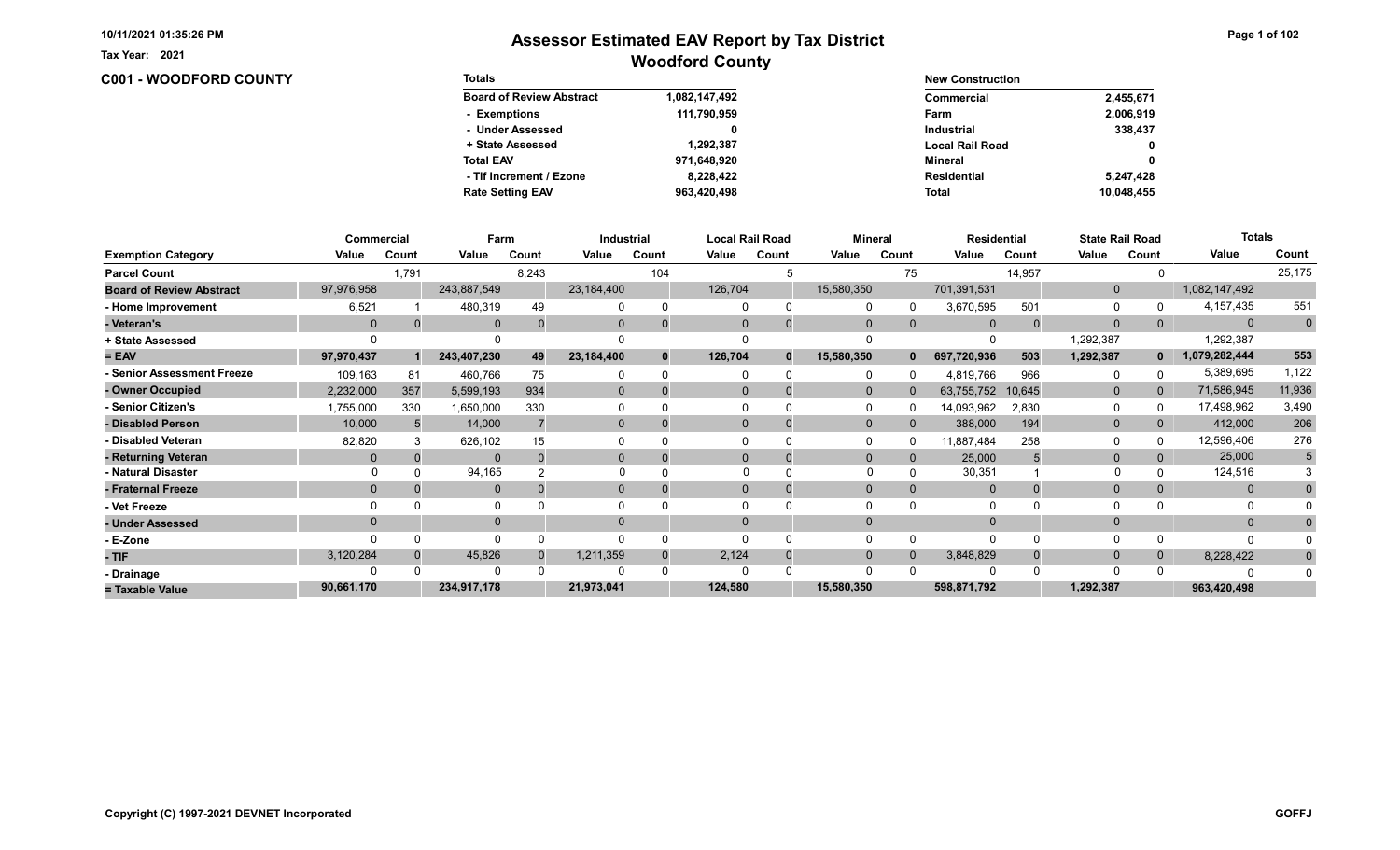Tax Year: 2021

## EC514 - ICC514

| Page 2 of 102 |  |  |  |  |
|---------------|--|--|--|--|
|---------------|--|--|--|--|

| <b>Totals</b>                   |               | <b>New Construction</b> |              |
|---------------------------------|---------------|-------------------------|--------------|
| <b>Board of Review Abstract</b> | 1,082,147,492 | Commercial              | 2,455,671    |
| - Exemptions                    | 111,790,959   | Farm                    | 2,006,919    |
| - Under Assessed                |               | <b>Industrial</b>       | 338,437      |
| + State Assessed                | 1.292.387     | <b>Local Rail Road</b>  | $\mathbf{0}$ |
| <b>Total EAV</b>                | 971,648,920   | Mineral                 | 0            |
| - Tif Increment / Ezone         | 8.228.422     | <b>Residential</b>      | 5,247,428    |
| <b>Rate Setting EAV</b>         | 963,420,498   | <b>Total</b>            | 10.048.455   |

|                                 | Commercial     |       | Farm         |       |                | Industrial |         | Local Rail Road | <b>Mineral</b> |                | <b>Residential</b> |        | <b>State Rail Road</b> |                | <b>Totals</b>  |             |
|---------------------------------|----------------|-------|--------------|-------|----------------|------------|---------|-----------------|----------------|----------------|--------------------|--------|------------------------|----------------|----------------|-------------|
| <b>Exemption Category</b>       | Value          | Count | Value        | Count | Value          | Count      | Value   | Count           | Value          | Count          | Value              | Count  | Value                  | Count          | Value          | Count       |
| <b>Parcel Count</b>             |                | 1,791 |              | 8,243 |                | 104        |         |                 |                | 75             |                    | 14,957 |                        |                |                | 25,175      |
| <b>Board of Review Abstract</b> | 97,976,958     |       | 243,887,549  |       | 23,184,400     |            | 126,704 |                 | 15,580,350     |                | 701,391,531        |        | $\mathbf{0}$           |                | 1,082,147,492  |             |
| - Home Improvement              | 6,521          |       | 480,319      | 49    |                | $\Omega$   |         | 0               |                |                | 3,670,595          | 501    | 0                      |                | 4,157,435      | 551         |
| - Veteran's                     | $\Omega$       |       | $\mathbf{0}$ |       | $\mathbf{0}$   | $\Omega$   |         | $\mathbf 0$     | $\Omega$       | $\overline{0}$ | $\Omega$           |        | $\Omega$               | 0              | $\overline{0}$ | $\mathbf 0$ |
| + State Assessed                |                |       |              |       |                |            |         |                 |                |                |                    |        | 1,292,387              |                | 1,292,387      |             |
| $= EAV$                         | 97,970,437     |       | 243,407,230  | 49    | 23,184,400     | $\bf{0}$   | 126,704 | $\mathbf{0}$    | 15,580,350     | $\bf{0}$       | 697,720,936        | 503    | 1,292,387              | $\mathbf{0}$   | 1,079,282,444  | 553         |
| <b>Senior Assessment Freeze</b> | 109,163        | 81    | 460,766      | 75    |                | $\Omega$   |         | ∩               |                |                | 4,819,766          | 966    | 0                      |                | 5,389,695      | 1,122       |
| - Owner Occupied                | 2,232,000      | 357   | 5,599,193    | 934   | $\overline{0}$ | $\Omega$   |         | $\Omega$        | $\Omega$       |                | 63,755,752         | 10,645 | $\mathbf{0}$           | $\overline{0}$ | 71,586,945     | 11,936      |
| <b>Senior Citizen's</b>         | 1,755,000      | 330   | 1,650,000    | 330   |                |            |         |                 |                |                | 14,093,962         | 2,830  | 0                      |                | 17,498,962     | 3,490       |
| - Disabled Person               | 10,000         |       | 14,000       |       | $\overline{0}$ |            |         | 0               | $\Omega$       |                | 388,000            | 194    | $\mathbf{0}$           |                | 412,000        | 206         |
| - Disabled Veteran              | 82,820         |       | 626,102      | 15    |                |            |         |                 |                |                | 11,887,484         | 258    | $\Omega$               |                | 12,596,406     | 276         |
| - Returning Veteran             | $\Omega$       |       | $\Omega$     |       | $\Omega$       | $\Omega$   |         | $\Omega$        | $\Omega$       | $\Omega$       | 25,000             |        | $\mathbf{0}$           |                | 25,000         | 5           |
| - Natural Disaster              |                |       | 94,165       |       |                |            |         |                 |                |                | 30,351             |        |                        |                | 124,516        |             |
| - Fraternal Freeze              | $\overline{0}$ |       | $\mathbf{0}$ |       | $\overline{0}$ |            |         |                 | $\Omega$       | 0              | $\overline{0}$     |        | $\mathbf 0$            |                | $\mathbf{0}$   |             |
| - Vet Freeze                    |                |       | 0            |       |                |            |         |                 |                |                | $\Omega$           |        | $\Omega$               |                | 0              |             |
| - Under Assessed                | $\Omega$       |       | $\mathbf{0}$ |       | $\Omega$       |            |         |                 |                |                |                    |        | $\Omega$               |                | $\Omega$       |             |
| - E-Zone                        |                |       | $\Omega$     |       |                |            |         |                 |                |                | $\Omega$           |        | $\Omega$               |                |                |             |
| - TIF                           | 3,120,284      |       | 45,826       |       | 1,211,359      | $\Omega$   | 2,124   | 0               |                |                | 3,848,829          |        | $\Omega$               |                | 8,228,422      | $\Omega$    |
| - Drainage                      |                |       | $\Omega$     |       |                |            |         |                 |                |                |                    |        | $\Omega$               |                |                |             |
| = Taxable Value                 | 90,661,170     |       | 234,917,178  |       | 21,973,041     |            | 124,580 |                 | 15,580,350     |                | 598,871,792        |        | 1,292,387              |                | 963,420,498    |             |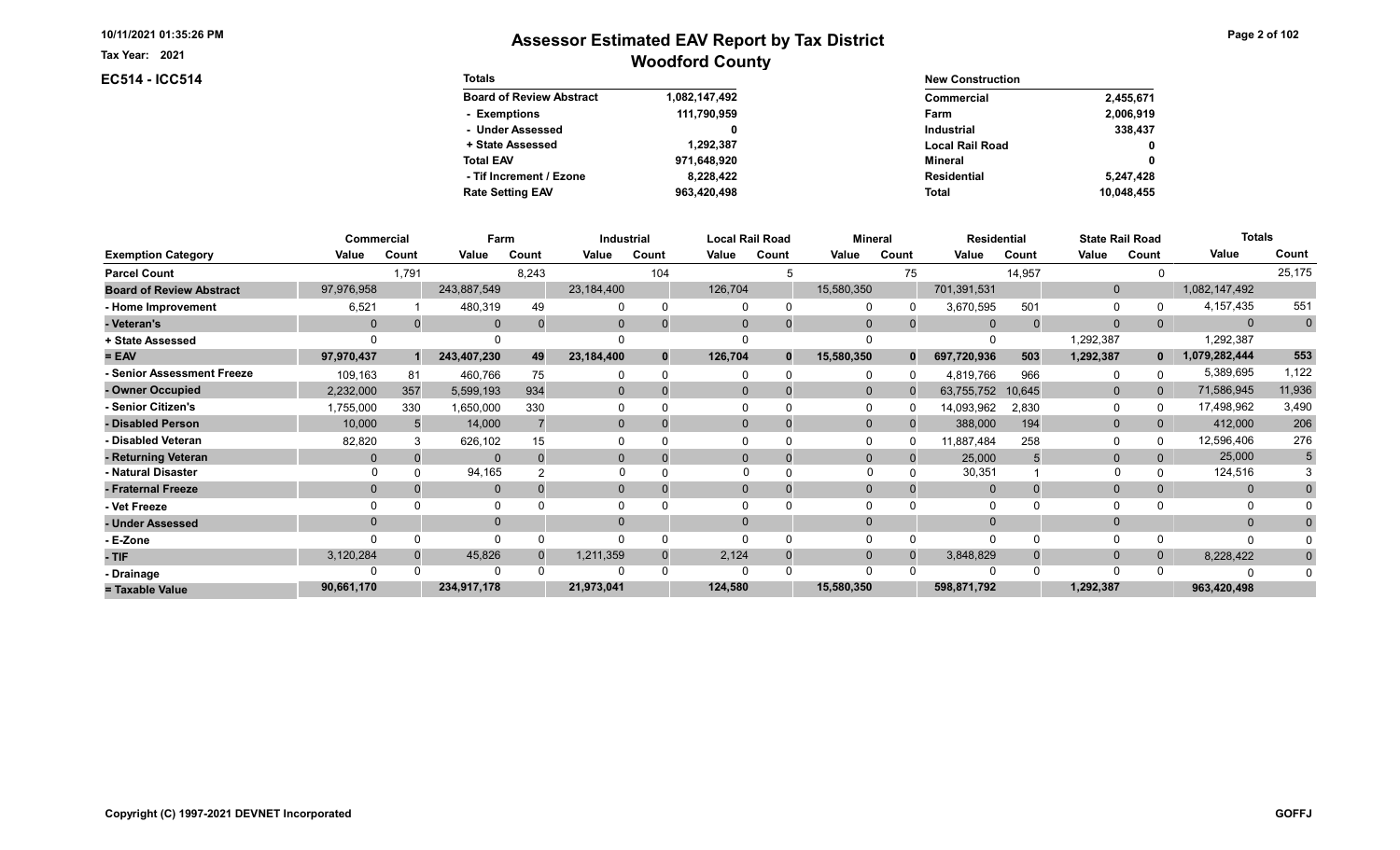**ED001 - CONSOLIDATED DISTRICT 1** 

Tax Year: 2021

# Woodford County Assessor Estimated EAV Report by Tax District

Page 3 of 102

| <b>Totals</b>                   |             | <b>New Construction</b> |              |
|---------------------------------|-------------|-------------------------|--------------|
| <b>Board of Review Abstract</b> | 204,563,263 | Commercial              | 14.450       |
| - Exemptions                    | 24.267.466  | Farm                    | 258.892      |
| - Under Assessed                | 0           | <b>Industrial</b>       | $\mathbf{0}$ |
| + State Assessed                |             | <b>Local Rail Road</b>  | 0            |
| <b>Total EAV</b>                | 180,295,797 | Mineral                 | 0            |
| - Tif Increment / Ezone         |             | <b>Residential</b>      | 786.214      |
| <b>Rate Setting EAV</b>         | 180,295,797 | <b>Total</b>            | 1.059.556    |

|                                 | Commercial   |          | Farm         |       |           | <b>Industrial</b> |       | <b>Local Rail Road</b>      |              | <b>Mineral</b> | <b>Residential</b> |       |              | <b>State Rail Road</b> | <b>Totals</b> |                |
|---------------------------------|--------------|----------|--------------|-------|-----------|-------------------|-------|-----------------------------|--------------|----------------|--------------------|-------|--------------|------------------------|---------------|----------------|
| <b>Exemption Category</b>       | Value        | Count    | Value        | Count | Value     | Count             | Value | Count                       | Value        | Count          | Value              | Count | Value        | Count                  | Value         | Count          |
| <b>Parcel Count</b>             |              | 422      |              | 1,194 |           |                   |       |                             |              |                |                    | 2,853 |              |                        |               | 4,480          |
| <b>Board of Review Abstract</b> | 16,734,622   |          | 34,622,674   |       | 2,280,500 |                   |       | $\mathbf 0$                 | $\Omega$     |                | 150,925,467        |       | $\mathbf{0}$ |                        | 204,563,263   |                |
| - Home Improvement              | 6,521        |          | 116,290      |       |           | $\Omega$          |       |                             |              |                | 663,346            | 111   | 0            |                        | 786,157       | 121            |
| - Veteran's                     | $\Omega$     | $\Omega$ | $\mathbf 0$  |       |           |                   |       | $\mathbf{0}$<br>$\mathbf 0$ | $\mathbf 0$  | $\mathbf{0}$   | $\Omega$           |       | $\mathbf{0}$ | 0                      | $\mathbf{0}$  | $\overline{0}$ |
| + State Assessed                |              |          |              |       |           |                   |       |                             |              |                |                    |       |              |                        |               |                |
| $= EAV$                         | 16,728,101   |          | 34,506,384   | 9     | 2,280,500 |                   |       | $\bf{0}$<br>0               |              | $\bf{0}$       | 150,262,121        | 111   | $\mathbf{0}$ |                        | 203,777,106   | 121            |
| - Senior Assessment Freeze      | 44,741       | 45       | 74,801       | 14    |           |                   |       |                             |              |                | 917,924            | 160   | 0            |                        | 1,037,466     | 219            |
| - Owner Occupied                | 1,380,000    | 215      | 918,000      | 153   | $\Omega$  | $\Omega$          |       | $\Omega$<br>0               | $\mathbf{0}$ | $\Omega$       | 12,436,123         | 2,074 | $\mathbf{0}$ | $\mathbf{0}$           | 14,734,123    | 2,442          |
| - Senior Citizen's              | 1,150,000    | 209      | 275,000      | 55    |           |                   |       |                             |              |                | 2,736,987          | 549   | $\Omega$     |                        | 4,161,987     | 813            |
| - Disabled Person               | 6,000        |          | 2,000        |       | $\Omega$  |                   |       | $\Omega$                    | $\Omega$     |                | 54,000             | 27    | $\mathbf{0}$ | 0                      | 62,000        | 31             |
| - Disabled Veteran              | 31,638       |          | 142,293      |       |           |                   |       | 0                           |              |                | 3,281,451          | 55    | $\Omega$     |                        | 3,455,382     | 59             |
| - Returning Veteran             |              |          | $\Omega$     |       | $\Omega$  |                   |       | $\Omega$<br>$\mathbf 0$     | $\Omega$     | $\Omega$       | $\Omega$           |       | $\mathbf{0}$ |                        | $\mathbf{0}$  | $\mathbf 0$    |
| - Natural Disaster              |              |          | $\Omega$     |       |           |                   |       | $\Omega$                    | $\Omega$     |                | 30,351             |       |              |                        | 30,351        |                |
| - Fraternal Freeze              | $\mathbf 0$  |          | $\mathbf 0$  |       | 0         |                   |       | $\mathbf{0}$                | $\Omega$     |                | $\overline{0}$     |       | $\mathbf{0}$ |                        | $\mathbf{0}$  |                |
| - Vet Freeze                    |              |          | 0            |       |           |                   |       |                             |              |                |                    |       | $\Omega$     |                        |               |                |
| - Under Assessed                |              |          | $\mathbf{0}$ |       | $\Omega$  |                   |       | $\Omega$                    |              |                |                    |       | $\mathbf{0}$ |                        | $\mathbf{0}$  |                |
| - E-Zone                        |              |          | $\Omega$     |       |           |                   |       |                             |              |                |                    |       | $\Omega$     |                        |               |                |
| - TIF                           |              |          | $\mathbf{0}$ |       |           |                   |       | 0<br>0                      |              |                |                    |       | $\mathbf{0}$ |                        | $\mathbf{0}$  |                |
| - Drainage                      |              |          | $\Omega$     |       |           |                   |       |                             |              |                | $\Omega$           |       | $\Omega$     |                        | $\Omega$      |                |
| = Taxable Value                 | 14, 115, 722 |          | 33,094,290   |       | 2,280,500 |                   | 0     |                             |              |                | 130,805,285        |       | $\bf{0}$     |                        | 180,295,797   |                |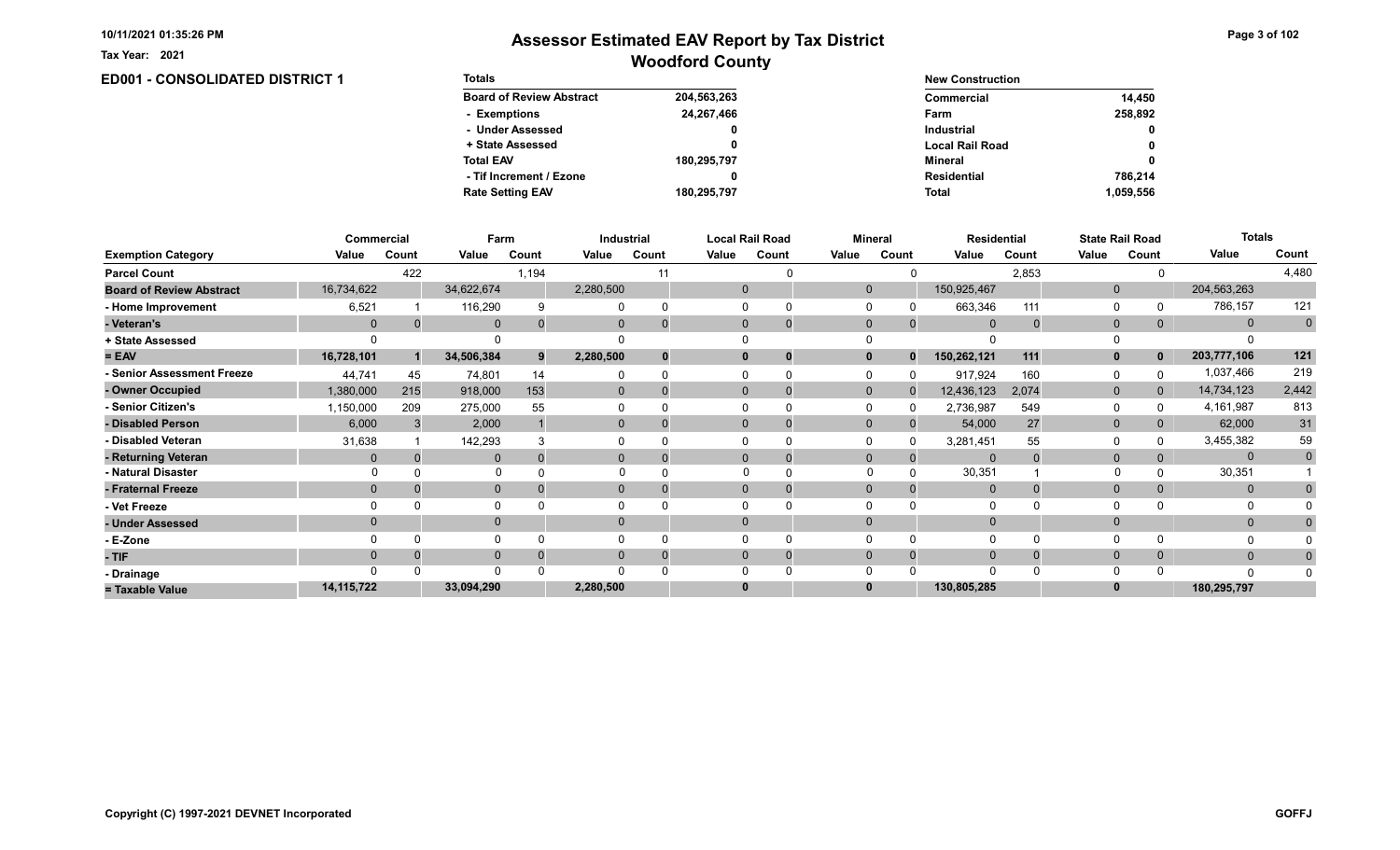**ED002 - CONSOLIDATED DISTRICT 2** 

Tax Year: 2021

# Woodford County Assessor Estimated EAV Report by Tax District

Page 4 of 102

| <b>Totals</b>                   |            | <b>New Construction</b> |              |  |  |  |
|---------------------------------|------------|-------------------------|--------------|--|--|--|
| <b>Board of Review Abstract</b> | 54,345,706 | Commercial              | 690.642      |  |  |  |
| - Exemptions                    | 7,530,820  | Farm                    | 84.084       |  |  |  |
| - Under Assessed                | 0          | <b>Industrial</b>       | 0            |  |  |  |
| + State Assessed                |            | <b>Local Rail Road</b>  | $\mathbf{0}$ |  |  |  |
| <b>Total EAV</b>                | 46,814,886 | Mineral                 | $\mathbf{0}$ |  |  |  |
| - Tif Increment / Ezone         |            | Residential             | 213,133      |  |  |  |
| <b>Rate Setting EAV</b>         | 46,814,886 | <b>Total</b>            | 987.859      |  |  |  |

|                                 |              | <b>Commercial</b> | Farm         |                |                | Industrial |          | <b>Local Rail Road</b> |              | <b>Mineral</b> |                | <b>Residential</b> |                | <b>State Rail Road</b> | <b>Totals</b> |             |
|---------------------------------|--------------|-------------------|--------------|----------------|----------------|------------|----------|------------------------|--------------|----------------|----------------|--------------------|----------------|------------------------|---------------|-------------|
| <b>Exemption Category</b>       | Value        | Count             | Value        | Count          | Value          | Count      | Value    | Count                  | Value        | Count          | Value          | Count              | Value          | Count                  | Value         | Count       |
| <b>Parcel Count</b>             |              | 94                |              | 172            |                |            |          |                        |              |                |                | 1,212              |                |                        |               | 1,483       |
| <b>Board of Review Abstract</b> | 4,819,612    |                   | 3,530,814    |                | 1,704,036      |            | 0        |                        | $\mathbf 0$  |                | 44,291,244     |                    | $\mathbf 0$    |                        | 54,345,706    |             |
| - Home Improvement              |              |                   | 13,754       |                |                | $\Omega$   |          |                        |              |                | 223,573        | 36                 | $\Omega$       |                        | 237,327       | 38          |
| - Veteran's                     | $\mathbf{0}$ |                   | $\mathbf{0}$ |                | 0              | $\Omega$   | $\Omega$ | $\mathbf 0$            | $\mathbf{0}$ | $\mathbf{0}$   | $\overline{0}$ |                    | $\overline{0}$ | 0                      | $\mathbf{0}$  | $\mathbf 0$ |
| + State Assessed                |              |                   |              |                |                |            |          |                        |              |                |                |                    |                |                        |               |             |
| $= EAV$                         | 4,819,612    |                   | 3,517,060    | $\overline{2}$ | 1,704,036      | $\bf{0}$   |          | 0                      |              | $\bf{0}$       | 44,067,671     | 36                 | $\mathbf{0}$   | $\mathbf 0$            | 54,108,379    | 38          |
| <b>Senior Assessment Freeze</b> |              |                   | 12,955       |                |                | $\Omega$   |          |                        |              |                | 359,210        | 117                | 0              |                        | 372,165       | 120         |
| - Owner Occupied                | 18,000       |                   | 144,000      | 24             | $\overline{0}$ | $\Omega$   |          | 0                      | $\mathbf{0}$ | $\Omega$       | 4,672,709      | 780                | $\mathbf{0}$   | 0                      | 4,834,709     | 807         |
| <b>Senior Citizen's</b>         | 5,000        |                   | 40,000       |                |                |            |          |                        |              |                | 1,133,593      | 228                | $\Omega$       |                        | 1,178,593     | 237         |
| - Disabled Person               | $\mathbf{0}$ |                   | $\mathbf{0}$ |                | $\overline{0}$ |            |          | $\Omega$               | $\Omega$     |                | 66,000         | 33                 | $\mathbf{0}$   |                        | 66,000        | 33          |
| - Disabled Veteran              | $\Omega$     |                   | 34,311       |                |                |            |          |                        |              |                | 807,715        | 23                 | $\Omega$       |                        | 842,026       | 24          |
| - Returning Veteran             | $\Omega$     |                   | $\mathbf{0}$ |                | $\overline{0}$ | $\Omega$   |          | $\mathbf 0$            | $\mathbf{0}$ | $\Omega$       | $\Omega$       |                    | $\mathbf{0}$   |                        | $\mathbf{0}$  | $\mathbf 0$ |
| - Natural Disaster              |              |                   |              |                |                |            |          |                        |              |                | <sup>0</sup>   |                    |                |                        |               |             |
| - Fraternal Freeze              | $\Omega$     |                   | $\mathbf 0$  |                | 0              | 0          | $\Omega$ | 0                      | $\Omega$     |                | $\Omega$       |                    | $\mathbf{0}$   |                        | $\mathbf{0}$  |             |
| - Vet Freeze                    |              |                   | $\Omega$     |                |                |            |          |                        |              |                | $\Omega$       |                    | $\Omega$       |                        | 0             |             |
| - Under Assessed                | $\Omega$     |                   | $\mathbf 0$  |                | $\overline{0}$ |            |          |                        |              |                |                |                    | $\mathbf{0}$   |                        | $\mathbf{0}$  |             |
| - E-Zone                        |              |                   | $\Omega$     |                |                |            |          |                        |              |                | $\Omega$       |                    | $\Omega$       |                        |               |             |
| - TIF                           | $\Omega$     |                   | $\mathbf 0$  |                | 0              | $\Omega$   |          | 0                      |              |                | $\Omega$       |                    | $\mathbf{0}$   |                        | $\mathbf{0}$  |             |
| - Drainage                      |              |                   | $\Omega$     |                |                |            |          |                        |              |                | $\Omega$       |                    | $\Omega$       |                        | $\Omega$      |             |
| = Taxable Value                 | 4,796,612    |                   | 3,285,794    |                | 1,704,036      |            |          |                        |              |                | 37,028,444     |                    | $\bf{0}$       |                        | 46,814,886    |             |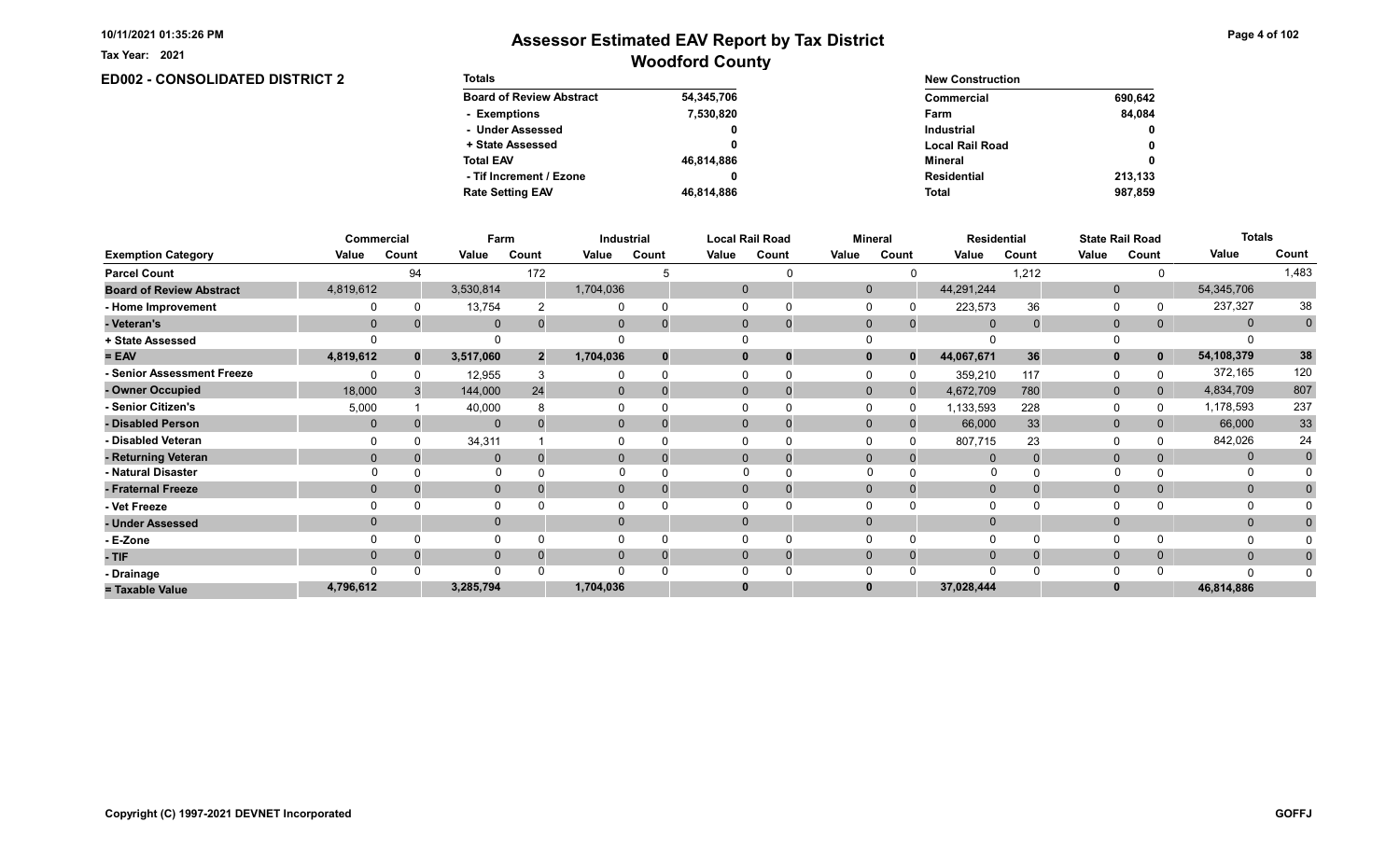Tax Year: 2021

## ED069 - DISTRICT 69

| Page 5 of 102 |  |  |  |  |
|---------------|--|--|--|--|
|---------------|--|--|--|--|

| <b>Totals</b>                   |             | <b>New Construction</b> |         |
|---------------------------------|-------------|-------------------------|---------|
| <b>Board of Review Abstract</b> | 179,914,358 | Commercial              | 0       |
| - Exemptions                    | 20,580,074  | Farm                    | 0       |
| - Under Assessed                |             | <b>Industrial</b>       | 0       |
| + State Assessed                |             | <b>Local Rail Road</b>  | 0       |
| <b>Total EAV</b>                | 159,334,284 | Mineral                 | 0       |
| - Tif Increment / Ezone         |             | <b>Residential</b>      | 986.813 |
| <b>Rate Setting EAV</b>         | 159,334,284 | <b>Total</b>            | 986.813 |

|                                 |              | Commercial   | Farm         |       |                | Industrial |          | <b>Local Rail Road</b> |              | <b>Mineral</b> | <b>Residential</b> |       |                | <b>State Rail Road</b> | <b>Totals</b> |             |
|---------------------------------|--------------|--------------|--------------|-------|----------------|------------|----------|------------------------|--------------|----------------|--------------------|-------|----------------|------------------------|---------------|-------------|
| <b>Exemption Category</b>       | Value        | Count        | Value        | Count | Value          | Count      | Value    | Count                  | Value        | Count          | Value              | Count | Value          | Count                  | Value         | Count       |
| <b>Parcel Count</b>             |              | 47           |              | 71    |                |            |          |                        |              |                |                    | 2,642 |                |                        |               | 2,766       |
| <b>Board of Review Abstract</b> | 4,669,144    |              | 1,828,172    |       | 248,654        |            | 0        |                        | $\mathbf 0$  |                | 173,168,388        |       | $\mathbf 0$    |                        | 179,914,358   |             |
| - Home Improvement              |              |              | 2,590        |       |                | $\Omega$   |          |                        |              |                | 524,744            | 70    | $\Omega$       |                        | 527,334       | 71          |
| - Veteran's                     | $\mathbf{0}$ |              | $\mathbf{0}$ |       | 0              | $\Omega$   | $\Omega$ | $\mathbf 0$            | $\mathbf{0}$ | $\mathbf{0}$   | $\overline{0}$     |       | $\overline{0}$ | 0                      | $\mathbf{0}$  | $\mathbf 0$ |
| + State Assessed                |              |              |              |       |                |            |          |                        |              |                |                    |       |                |                        |               |             |
| $= EAV$                         | 4,669,144    | $\mathbf{0}$ | 1,825,582    |       | 248,654        | $\bf{0}$   |          | 0                      |              | $\mathbf{0}$   | 172,643,644        | 71    | $\mathbf{0}$   | 0                      | 179,387,024   | 72          |
| <b>Senior Assessment Freeze</b> |              |              | 26,804       |       |                |            |          |                        |              |                | 604,691            | 118   | 0              |                        | 631,495       | 121         |
| - Owner Occupied                | $\Omega$     |              | 102,000      | 17    | $\overline{0}$ | $\Omega$   |          | 0                      | $\mathbf{0}$ | <sup>0</sup>   | 12,776,161         | 2,130 | $\mathbf{0}$   |                        | 12,878,161    | 2,147       |
| <b>Senior Citizen's</b>         |              |              | 35,000       |       |                |            |          |                        |              |                | 2,788,479          | 558   | $\Omega$       |                        | 2,823,479     | 565         |
| - Disabled Person               | $\Omega$     |              | 4,000        |       | $\overline{0}$ | $\Omega$   |          | $\Omega$               | $\Omega$     |                | 42,000             | 21    | $\mathbf{0}$   | 0                      | 46,000        | 23          |
| - Disabled Veteran              |              |              | 35,907       |       |                |            |          |                        |              |                | 3,622,698          | 65    | $\Omega$       |                        | 3,658,605     | 66          |
| - Returning Veteran             | $\Omega$     |              | $\mathbf{0}$ |       | $\overline{0}$ | $\Omega$   |          | $\mathbf 0$            | $\mathbf{0}$ | $\Omega$       | 15,000             |       | $\mathbf{0}$   |                        | 15,000        | 3           |
| - Natural Disaster              |              |              |              |       |                |            |          |                        |              |                |                    |       |                |                        |               |             |
| - Fraternal Freeze              | $\Omega$     |              | $\mathbf 0$  |       | 0              |            | $\Omega$ | 0                      | $\Omega$     |                | $\mathbf{0}$       |       | $\mathbf{0}$   |                        | $\mathbf{0}$  |             |
| - Vet Freeze                    |              |              | $\Omega$     |       |                |            |          |                        |              |                |                    |       | $\Omega$       |                        |               |             |
| - Under Assessed                | $\Omega$     |              | $\mathbf 0$  |       | $\overline{0}$ |            |          |                        |              |                |                    |       | $\mathbf{0}$   |                        | $\Omega$      |             |
| - E-Zone                        |              |              | $\Omega$     |       |                |            |          |                        |              |                | $\Omega$           |       | $\Omega$       |                        |               |             |
| - TIF                           | $\Omega$     |              | $\mathbf 0$  |       | 0              | $\Omega$   |          | 0                      |              |                | $\Omega$           |       | $\mathbf{0}$   |                        | $\mathbf{0}$  |             |
| - Drainage                      |              |              | $\Omega$     |       |                |            |          |                        |              |                | $\Omega$           |       | $\Omega$       |                        | $\Omega$      |             |
| = Taxable Value                 | 4,669,144    |              | 1,621,871    |       | 248,654        |            |          |                        |              |                | 152,794,615        |       | $\bf{0}$       |                        | 159,334,284   |             |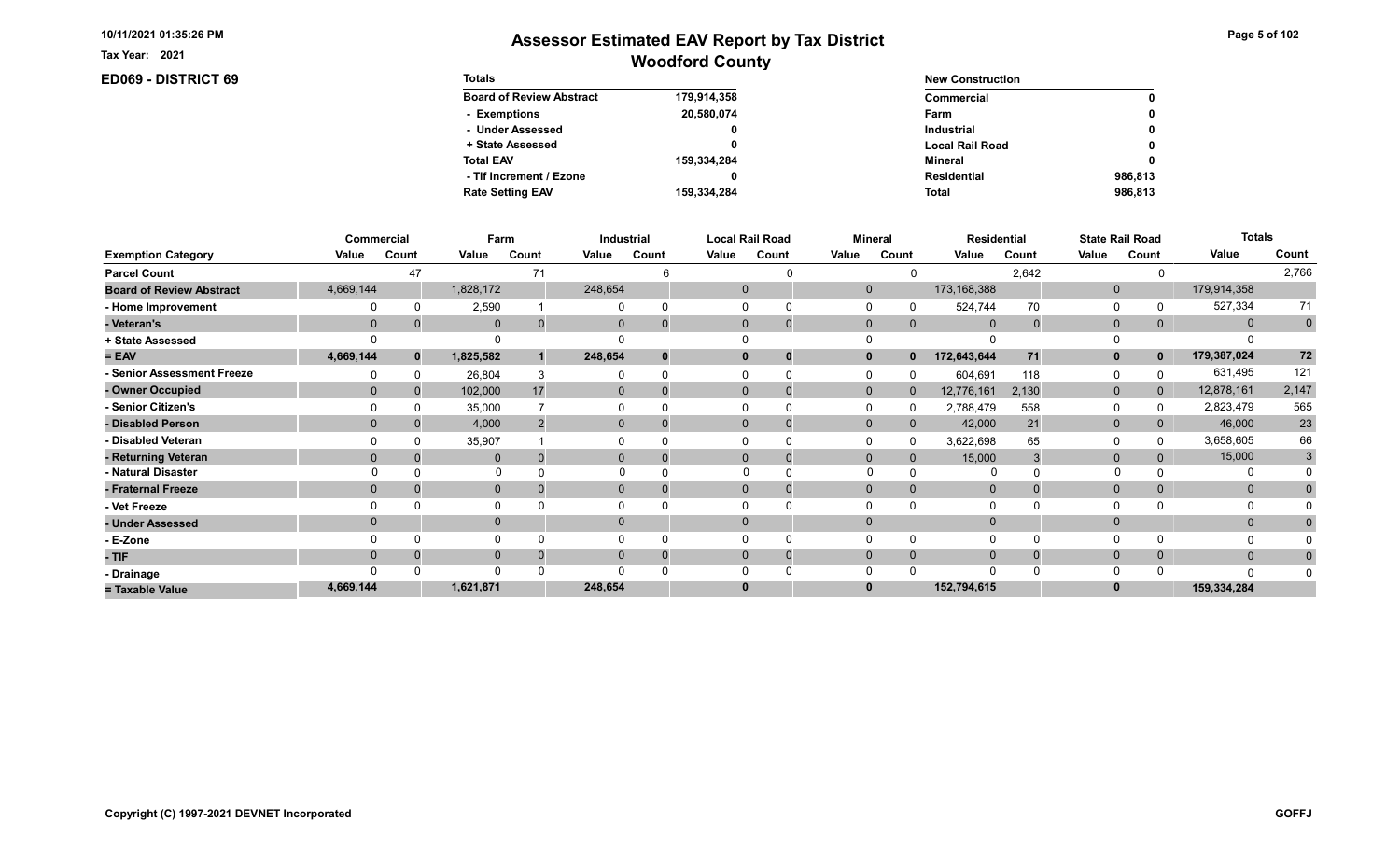EH122 - METAMORA HS DIST 122

Tax Year: 2021

| <b>Totals</b>                   |             | <b>New Construction</b> |             |  |  |
|---------------------------------|-------------|-------------------------|-------------|--|--|
| <b>Board of Review Abstract</b> | 438,823,327 | Commercial              | 705,092     |  |  |
| - Exemptions                    | 52,378,360  | Farm                    | 342.976     |  |  |
| - Under Assessed                | 0           | Industrial              | $\mathbf 0$ |  |  |
| + State Assessed                |             | <b>Local Rail Road</b>  | $\mathbf 0$ |  |  |
| <b>Total EAV</b>                | 386,444,967 | Mineral                 | $\mathbf 0$ |  |  |
| - Tif Increment / Ezone         | 0           | Residential             | 1.986.160   |  |  |
| <b>Rate Setting EAV</b>         | 386.444.967 | Total                   | 3,034,228   |  |  |

|                                 |            | Commercial | Farm         |       |                | Industrial |       | <b>Local Rail Road</b> |              | <b>Mineral</b> | <b>Residential</b> |       |              | <b>State Rail Road</b> | <b>Totals</b> |                |
|---------------------------------|------------|------------|--------------|-------|----------------|------------|-------|------------------------|--------------|----------------|--------------------|-------|--------------|------------------------|---------------|----------------|
| <b>Exemption Category</b>       | Value      | Count      | Value        | Count | Value          | Count      | Value | Count                  | Value        | Count          | Value              | Count | Value        | Count                  | Value         | Count          |
| <b>Parcel Count</b>             |            | 563        |              | 1,437 |                | 22         |       |                        |              |                |                    | 6,707 |              |                        |               | 8,729          |
| <b>Board of Review Abstract</b> | 26,223,378 |            | 39,981,660   |       | 4,233,190      |            |       |                        | $\mathbf{0}$ |                | 368,385,099        |       | $\mathbf{0}$ |                        | 438,823,327   |                |
| - Home Improvement              | 6,521      |            | 132,634      | 12    |                | $\Omega$   |       |                        |              |                | 1,411,663          | 217   | 0            |                        | 1,550,818     | 230            |
| - Veteran's                     | $\Omega$   |            | $\mathbf 0$  |       |                | $\Omega$   |       | $\mathbf 0$            | $\mathbf{0}$ | $\overline{0}$ | $\Omega$           |       | $\mathbf 0$  | 0                      | $\mathbf{0}$  | $\overline{0}$ |
| + State Assessed                |            |            |              |       |                |            |       |                        |              |                |                    |       |              |                        |               |                |
| $= EAV$                         | 26,216,857 |            | 39,849,026   | 12    | 4,233,190      | $\bf{0}$   |       | 0                      |              | $\Omega$       | 366,973,436        | 218   | $\mathbf{0}$ |                        | 437,272,509   | 231            |
| - Senior Assessment Freeze      | 44,741     | 45         | 114,560      | 20    |                | $\Omega$   |       |                        |              |                | 1,881,825          | 395   | 0            |                        | 2,041,126     | 460            |
| - Owner Occupied                | 1,398,000  | 218        | 1,164,000    | 194   | $\overline{0}$ | $\Omega$   |       | 0                      | $\Omega$     |                | 29,884,993         | 4,984 | $\mathbf{0}$ | 0                      | 32,446,993    | 5,396          |
| - Senior Citizen's              | 1,155,000  | 210        | 350,000      |       |                |            |       |                        |              |                | 6,659,059          | 1,335 | $\Omega$     |                        | 8,164,059     | 1,615          |
| - Disabled Person               | 6,000      |            | 6,000        |       | $\overline{0}$ |            |       | 0                      | $\Omega$     |                | 162,000            | 81    | $\mathbf 0$  | 0                      | 174,000       | 87             |
| - Disabled Veteran              | 31,638     |            | 212,511      |       |                |            |       |                        |              |                | 7,711,864          | 143   | $\Omega$     |                        | 7,956,013     | 149            |
| - Returning Veteran             | $\Omega$   |            | $\mathbf{0}$ |       | $\overline{0}$ | 0          |       | 0                      | $\mathbf{0}$ | $\Omega$       | 15,000             |       | $\mathbf{0}$ |                        | 15,000        | 3              |
| - Natural Disaster              |            |            |              |       |                |            |       | $\Omega$               | $\Omega$     |                | 30,351             |       |              |                        | 30,351        |                |
| - Fraternal Freeze              | $\Omega$   |            | $\mathbf 0$  |       | 0              |            |       |                        | $\Omega$     |                | $\Omega$           |       | $\mathbf{0}$ |                        | $\mathbf{0}$  |                |
| - Vet Freeze                    |            |            | $\Omega$     |       |                |            |       |                        |              |                | $\Omega$           |       | $\Omega$     |                        |               |                |
| - Under Assessed                |            |            | $\mathbf 0$  |       | $\Omega$       |            |       |                        |              |                |                    |       | $\Omega$     |                        | $\mathbf{0}$  |                |
| - E-Zone                        |            |            | $\Omega$     |       |                |            |       |                        |              |                |                    |       | $\Omega$     |                        |               |                |
| - TIF                           | $\Omega$   |            | $\Omega$     |       | $\Omega$       | $\Omega$   |       | 0                      |              | $\Omega$       | $\Omega$           |       | $\mathbf{0}$ |                        | $\mathbf{0}$  |                |
| - Drainage                      |            |            | $\Omega$     |       | ∩              |            |       |                        |              |                | $\Omega$           |       | $\Omega$     |                        |               |                |
| = Taxable Value                 | 23,581,478 |            | 38,001,955   |       | 4,233,190      |            |       |                        |              |                | 320,628,344        |       |              |                        | 386,444,967   |                |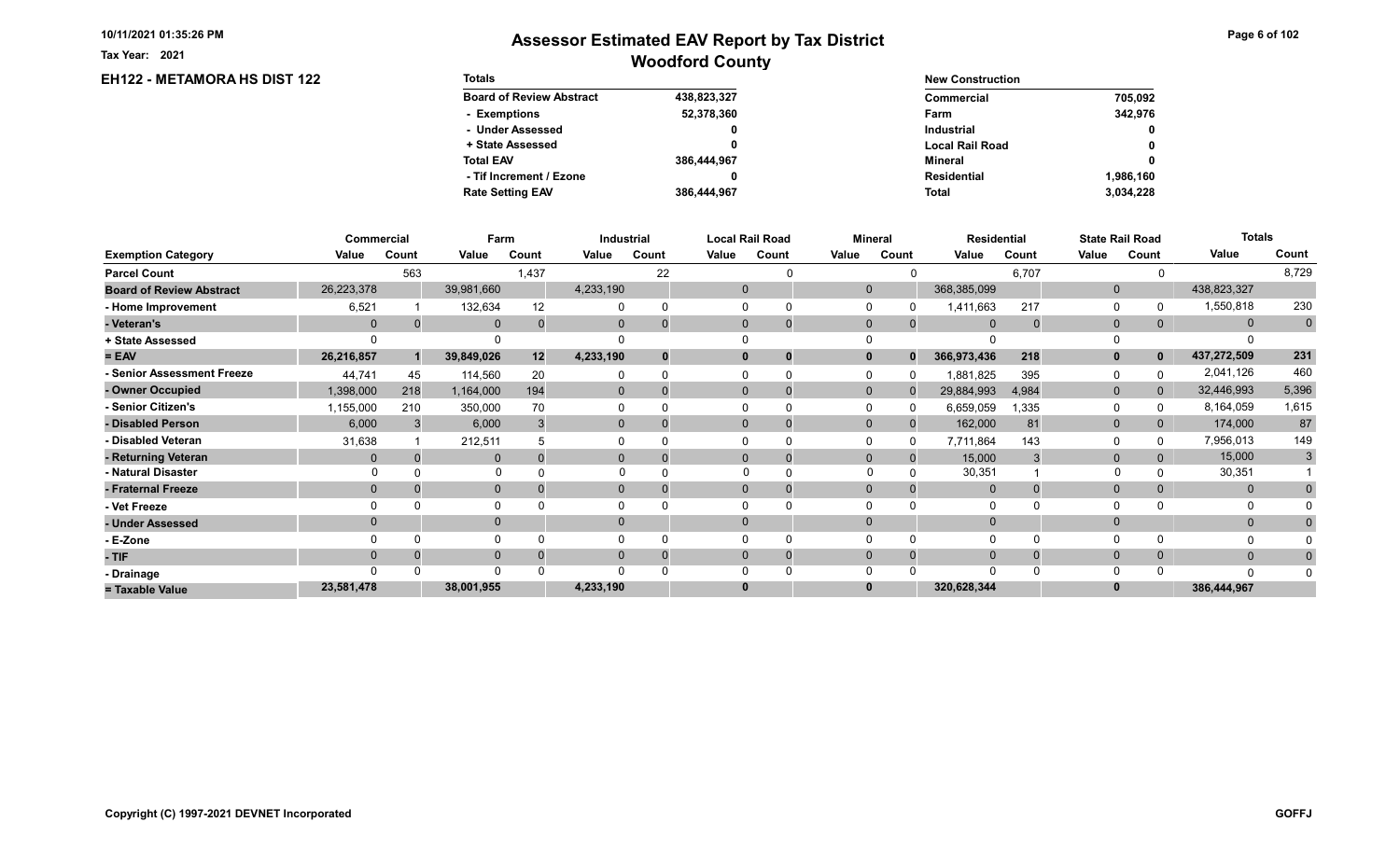Tax Year: 2021

**EU005 - UNIT 5** 

| <b>Totals</b>                   |           | <b>New Construction</b> |              |  |  |  |
|---------------------------------|-----------|-------------------------|--------------|--|--|--|
| <b>Board of Review Abstract</b> | 2,104,212 | Commercial              | 0            |  |  |  |
| - Exemptions                    | 184.799   | Farm                    | 0            |  |  |  |
| - Under Assessed                |           | <b>Industrial</b>       | $\mathbf{0}$ |  |  |  |
| + State Assessed                | 40.518    | <b>Local Rail Road</b>  | 0            |  |  |  |
| <b>Total EAV</b>                | 1.959.931 | Mineral                 | 0            |  |  |  |
| - Tif Increment / Ezone         |           | <b>Residential</b>      | 121.692      |  |  |  |
| <b>Rate Setting EAV</b>         | 1.959.931 | <b>Total</b>            | 121.692      |  |  |  |

|                                 |             | Commercial  | Farm         |       |       | Industrial               |          | <b>Local Rail Road</b>      |              | <b>Mineral</b> |                | <b>Residential</b> | <b>State Rail Road</b> |       | <b>Totals</b> |                |
|---------------------------------|-------------|-------------|--------------|-------|-------|--------------------------|----------|-----------------------------|--------------|----------------|----------------|--------------------|------------------------|-------|---------------|----------------|
| <b>Exemption Category</b>       | Value       | Count       | Value        | Count | Value | Count                    | Value    | Count                       | Value        | Count          | Value          | Count              | Value                  | Count | Value         | Count          |
| <b>Parcel Count</b>             |             |             |              | 21    |       |                          |          |                             |              |                |                | 15                 |                        |       |               | 36             |
| <b>Board of Review Abstract</b> |             | $\mathbf 0$ | 862,115      |       |       | 0                        |          | $\mathbf 0$                 | $\mathbf 0$  |                | 1,242,097      |                    | $\mathbf 0$            |       | 2,104,212     |                |
| - Home Improvement              |             |             | 0            |       |       |                          |          |                             |              |                | 49,600         |                    | $\Omega$               |       | 49,600        |                |
| - Veteran's                     | $\mathbf 0$ |             | $\mathbf 0$  |       |       | $\mathbf{0}$             |          | $\mathbf{0}$<br>$\mathbf 0$ | $\mathbf 0$  | $\mathbf{0}$   | $\overline{0}$ |                    | $\mathbf{0}$           | 0     | $\Omega$      | $\mathbf 0$    |
| + State Assessed                |             |             |              |       |       |                          |          |                             |              |                |                |                    | 40,518                 |       | 40,518        |                |
| $= EAV$                         |             | $\Omega$    | 862,115      |       |       | 0<br>$\Omega$            | $\bf{0}$ | 0                           |              | $\Omega$       | 1,192,497      |                    | 40,518                 | 0     | 2,095,130     | $\overline{2}$ |
| - Senior Assessment Freeze      |             |             | 1,199        |       |       |                          |          |                             |              |                |                |                    | 0                      |       | 1,199         |                |
| - Owner Occupied                |             |             | 30,000       |       |       | $\mathbf{0}$<br>$\Omega$ |          | $\Omega$<br>O               | $\Omega$     | $\mathbf{0}$   | 72,000         | 12                 | $\mathbf{0}$           |       | 102,000       | 17             |
| - Senior Citizen's              |             |             | 10,000       |       |       |                          |          | 0                           |              |                | 20,000         |                    | $\Omega$               |       | 30,000        |                |
| - Disabled Person               |             |             | $\mathbf{0}$ |       |       | $\mathbf{0}$             |          | $\Omega$<br>$\Omega$        | $\Omega$     | $\Omega$       | 2,000          |                    | $\mathbf{0}$           |       | 2,000         |                |
| - Disabled Veteran              |             |             | 0            |       |       |                          |          | 0                           |              |                | $\Omega$       |                    | $\Omega$               |       |               |                |
| - Returning Veteran             | $\Omega$    |             | $\mathbf 0$  |       |       | $\mathbf{0}$<br>$\Omega$ |          | $\Omega$<br>$\mathbf 0$     | $\mathbf{0}$ | $\Omega$       | $\Omega$       |                    | $\mathbf{0}$           | 0     | $\mathbf 0$   |                |
| - Natural Disaster              |             |             | $\Omega$     |       |       |                          |          | 0                           | $\Omega$     |                | <sup>0</sup>   |                    |                        |       | O             |                |
| - Fraternal Freeze              | $\Omega$    |             | $\mathbf 0$  |       |       | $\mathbf{0}$             |          | $\mathbf{0}$<br>0           | $\Omega$     |                | $\overline{0}$ |                    | $\mathbf 0$            | 0     | $\mathbf{0}$  |                |
| - Vet Freeze                    |             |             | 0            |       |       |                          |          |                             |              |                |                |                    | $\Omega$               |       | $\Omega$      |                |
| - Under Assessed                |             |             | $\mathbf 0$  |       |       | $\Omega$                 | $\Omega$ |                             |              |                |                |                    | $\mathbf{0}$           |       | $\mathbf{0}$  |                |
| - E-Zone                        |             |             | $\Omega$     |       |       |                          |          |                             |              |                | $\Omega$       |                    | $\Omega$               |       |               |                |
| - TIF                           |             |             | $\mathbf 0$  |       |       |                          | 0        | 0                           |              | $\Omega$       | $\Omega$       |                    | $\mathbf 0$            | 0     | $\mathbf{0}$  |                |
| - Drainage                      |             |             | $\Omega$     |       |       |                          |          |                             |              |                |                |                    | $\Omega$               |       | n             |                |
| = Taxable Value                 |             |             | 820,916      |       |       |                          | 0        |                             |              |                | 1,098,497      |                    | 40,518                 |       | 1,959,931     |                |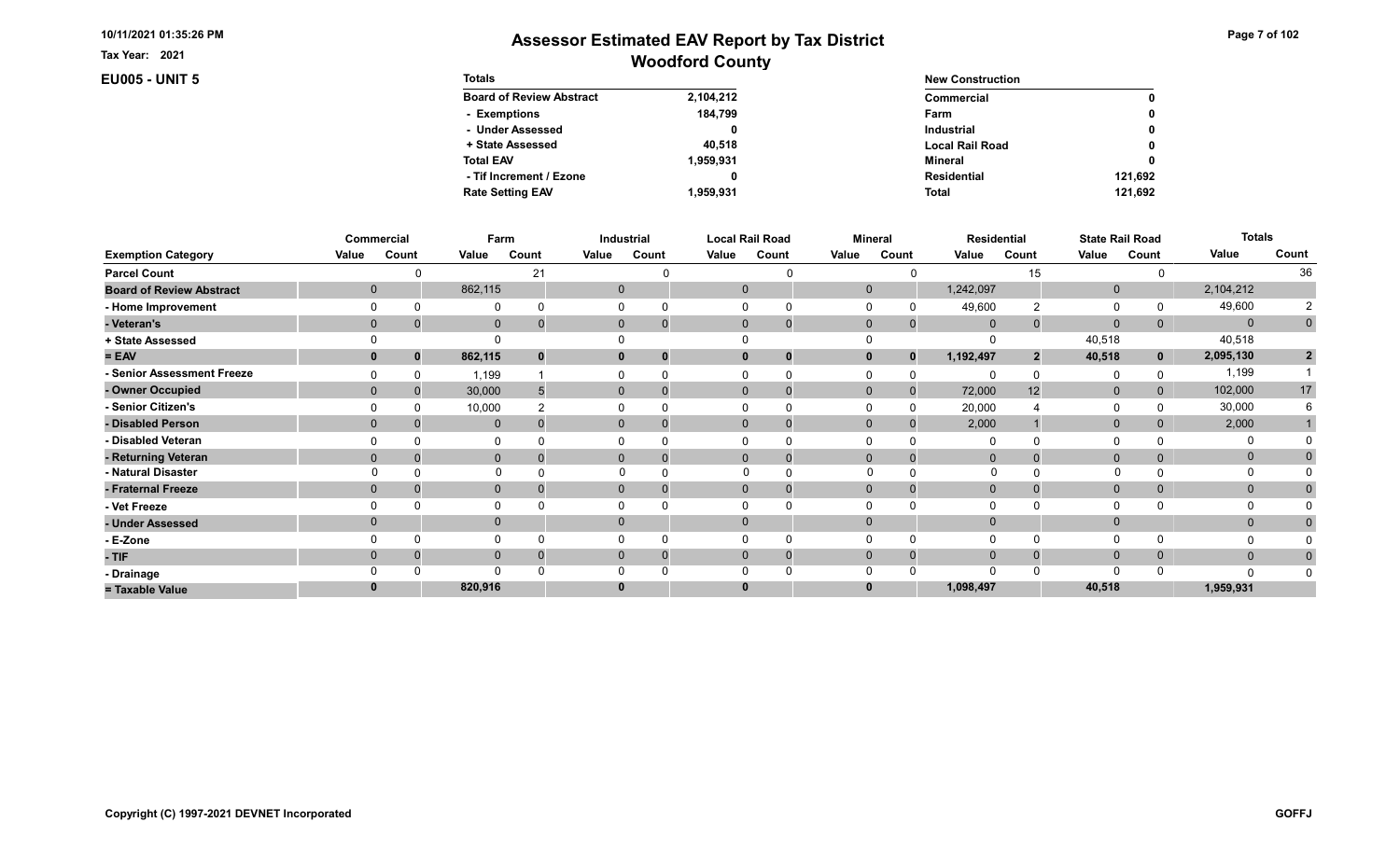Tax Year: 2021

**EU006 - UNIT 6** 

| Page 8 of 102 |  |  |
|---------------|--|--|
|---------------|--|--|

| <b>Totals</b>                   |            | <b>New Construction</b> |              |  |  |
|---------------------------------|------------|-------------------------|--------------|--|--|
| <b>Board of Review Abstract</b> | 83,193,856 | Commercial              | 0            |  |  |
| - Exemptions                    | 6,554,447  | Farm                    | 0            |  |  |
| - Under Assessed                | 0          | <b>Industrial</b>       | $\mathbf{0}$ |  |  |
| + State Assessed                |            | <b>Local Rail Road</b>  | 0            |  |  |
| <b>Total EAV</b>                | 76,639,409 | Mineral                 | 0            |  |  |
| - Tif Increment / Ezone         | 1.839.111  | <b>Residential</b>      | 68.195       |  |  |
| <b>Rate Setting EAV</b>         | 74,800,298 | <b>Total</b>            | 68.195       |  |  |

|                                 |           | Commercial   | Farm         |       |              | Industrial |              | <b>Local Rail Road</b> |              | <b>Mineral</b> | <b>Residential</b> |       |              | <b>State Rail Road</b> | <b>Totals</b> |             |
|---------------------------------|-----------|--------------|--------------|-------|--------------|------------|--------------|------------------------|--------------|----------------|--------------------|-------|--------------|------------------------|---------------|-------------|
| <b>Exemption Category</b>       | Value     | Count        | Value        | Count | Value        | Count      | Value        | Count                  | Value        | Count          | Value              | Count | Value        | Count                  | Value         | Count       |
| <b>Parcel Count</b>             |           | 189          |              | 893   |              | 19         |              | $\Omega$               |              | 75             |                    | 1,053 |              |                        |               | 2,229       |
| <b>Board of Review Abstract</b> | 6,425,848 |              | 26,580,970   |       | 2,610,797    |            | $\mathbf 0$  |                        | 15,580,350   |                | 31,995,891         |       | $\mathbf 0$  |                        | 83,193,856    |             |
| - Home Improvement              |           |              | 2,614        |       |              |            | $\Omega$     |                        |              |                | 104,725            | 15    | 0            |                        | 107,339       | 16          |
| - Veteran's                     | $\Omega$  |              | $\Omega$     |       | $\mathbf{0}$ |            | $\mathbf{0}$ |                        | $\Omega$     | $\Omega$       | $\Omega$           |       | $\mathbf{0}$ | $\Omega$               | $\mathbf{0}$  | $\mathbf 0$ |
| + State Assessed                |           |              |              |       |              |            |              |                        |              |                |                    |       | $\Omega$     |                        |               |             |
| $= EAV$                         | 6,425,848 | $\mathbf{0}$ | 26,578,356   |       | 2,610,797    |            | $\mathbf{0}$ | $\bf{0}$               | 15,580,350   | $\Omega$       | 31,891,166         | 15    | $\mathbf{0}$ | $\mathbf 0$            | 83,086,517    | 16          |
| - Senior Assessment Freeze      |           |              | 37,277       |       |              |            |              |                        |              | <sup>0</sup>   | 464,933            | 89    | 0            |                        | 502,210       | 96          |
| - Owner Occupied                | $\Omega$  |              | 378,000      | 63    | $\mathbf{0}$ |            | $\Omega$     |                        | $\mathbf{0}$ | $\Omega$       | 4,086,873          | 684   | $\mathbf{0}$ | $\mathbf{0}$           | 4,464,873     | 747         |
| - Senior Citizen's              |           |              | 125,000      | 25    |              |            |              |                        |              |                | 1,003,685          | 203   | 0            |                        | 1,128,685     | 228         |
| - Disabled Person               | $\Omega$  |              | $\Omega$     |       | $\Omega$     |            | $\Omega$     |                        | $\Omega$     |                | 44,000             | 22    | $\mathbf{0}$ |                        | 44,000        | $22\,$      |
| - Disabled Veteran              |           |              | 65,838       |       |              |            | $\Omega$     |                        |              |                | 241,502            |       | 0            |                        | 307,340       | 10          |
| - Returning Veteran             | $\Omega$  |              | $\Omega$     |       | $\Omega$     |            | $\Omega$     | 0                      | $\Omega$     | $\Omega$       |                    |       | $\mathbf{0}$ |                        | $\mathbf{0}$  | $\mathbf 0$ |
| - Natural Disaster              |           |              | $\Omega$     |       |              |            |              |                        | $\Omega$     |                | O                  |       |              |                        |               |             |
| - Fraternal Freeze              | $\Omega$  |              | $\mathbf{0}$ |       | $\mathbf{0}$ |            | $\mathbf{0}$ |                        | $\Omega$     |                | $\mathbf 0$        |       | $\mathbf{0}$ | $\mathbf{0}$           | $\mathbf{0}$  |             |
| - Vet Freeze                    |           |              | $\Omega$     |       |              |            |              |                        |              |                |                    |       | $\Omega$     |                        | 0             |             |
| - Under Assessed                | $\Omega$  |              | $\mathbf{0}$ |       | 0            |            | $\Omega$     |                        |              |                |                    |       | $\mathbf{0}$ |                        | $\Omega$      |             |
| - E-Zone                        |           |              | $\Omega$     |       |              |            |              |                        |              |                |                    |       | $\Omega$     |                        |               |             |
| - TIF                           | 1,047,635 |              | $\mathbf{0}$ |       |              |            | $\Omega$     |                        | $\Omega$     | $\Omega$       | 791,476            |       | $\mathbf 0$  | $\Omega$               | 1,839,111     |             |
| - Drainage                      |           |              | $\Omega$     |       |              |            |              |                        |              |                |                    |       | $\Omega$     |                        | O             |             |
| = Taxable Value                 | 5,378,213 |              | 25,972,241   |       | 2,610,797    |            | $\bf{0}$     |                        | 15,580,350   |                | 25,258,697         |       | $\bf{0}$     |                        | 74,800,298    |             |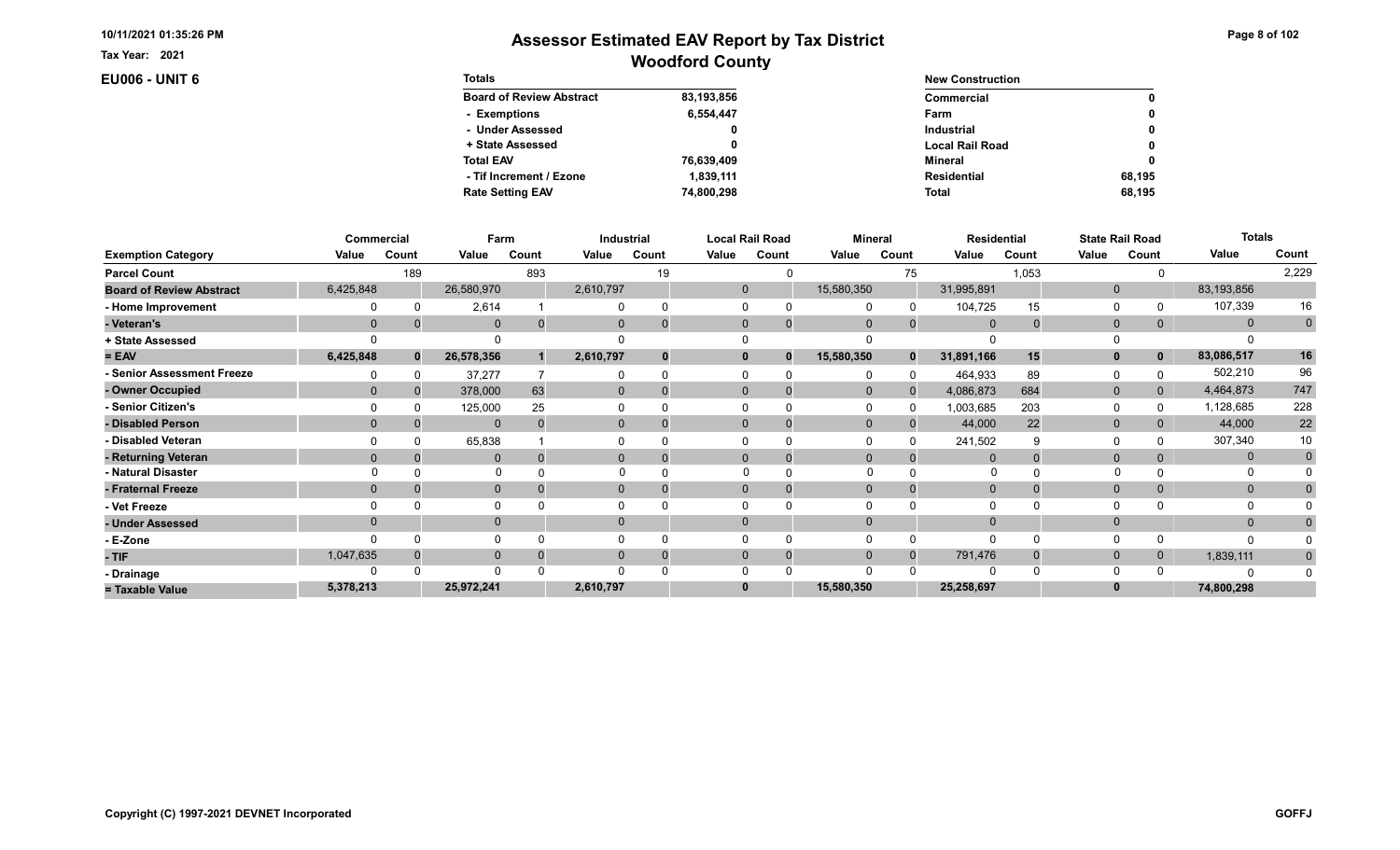EU011 - EL PASO-GRIDLEY U11

Tax Year: 2021

| <b>Totals</b>                   |             | <b>New Construction</b> |              |
|---------------------------------|-------------|-------------------------|--------------|
| <b>Board of Review Abstract</b> | 145,539,191 | Commercial              | 184.229      |
| - Exemptions                    | 13,581,825  | Farm                    | 711.587      |
| - Under Assessed                |             | <b>Industrial</b>       | $\mathbf{0}$ |
| + State Assessed                | 186.773     | <b>Local Rail Road</b>  | 0            |
| <b>Total EAV</b>                | 132,144,139 | Mineral                 | 0            |
| - Tif Increment / Ezone         | 0           | <b>Residential</b>      | 846.927      |
| <b>Rate Setting EAV</b>         | 132,144,139 | <b>Total</b>            | 1,742,743    |

|                                 |             | Commercial   | Farm         |       |                | Industrial |          | Local Rail Road | <b>Mineral</b> |          | <b>Residential</b> |       | <b>State Rail Road</b> |              | <b>Totals</b> |              |
|---------------------------------|-------------|--------------|--------------|-------|----------------|------------|----------|-----------------|----------------|----------|--------------------|-------|------------------------|--------------|---------------|--------------|
| <b>Exemption Category</b>       | Value       | Count        | Value        | Count | Value          | Count      | Value    | Count           | Value          | Count    | Value              | Count | Value                  | Count        | Value         | Count        |
| <b>Parcel Count</b>             |             | 253          |              | 1,593 |                |            |          |                 |                |          |                    | 1,939 |                        |              |               | 3,794        |
| <b>Board of Review Abstract</b> | 20,248,985  |              | 47,424,389   |       | 1,367,585      |            | 7,687    |                 | $\mathbf{0}$   |          | 76,490,545         |       | $\mathbf{0}$           |              | 145,539,191   |              |
| - Home Improvement              |             |              | 107,396      |       |                | $\Omega$   |          |                 |                |          | 523,808            | 61    | $\Omega$               |              | 631,204       | 71           |
| - Veteran's                     | $\mathbf 0$ |              | $\mathbf{0}$ |       | $\mathbf{0}$   | $\Omega$   | $\Omega$ | $\mathbf 0$     | $\mathbf 0$    | $\Omega$ | $\mathbf 0$        |       | $\overline{0}$         | 0            | $\mathbf{0}$  | $\mathbf 0$  |
| + State Assessed                |             |              | $\Omega$     |       |                |            |          |                 |                |          |                    |       | 186,773                |              | 186,773       |              |
| $= EAV$                         | 20,248,985  | $\mathbf{0}$ | 47,316,993   | 10    | 1,367,585      | $\bf{0}$   | 7,687    | 0               | $\mathbf{0}$   | $\bf{0}$ | 75,966,737         | 62    | 186,773                | $\mathbf{0}$ | 145,094,760   | 72           |
| - Senior Assessment Freeze      | 2,591       |              | 29,703       | 10    |                | $\Omega$   |          |                 |                |          | 724,588            | 154   | $\Omega$               |              | 756,882       | 166          |
| - Owner Occupied                | 24,000      |              | 984,000      | 164   | $\overline{0}$ | $\Omega$   |          | 0               | $\mathbf{0}$   |          | 7,826,442          | 1,307 | $\mathbf{0}$           | 0            | 8,834,442     | 1,475        |
| - Senior Citizen's              | 10,000      |              | 300,000      | 60    |                |            |          |                 |                |          | 1,608,915          | 324   | 0                      |              | 1,918,915     | 386          |
| - Disabled Person               | $\Omega$    |              | 2,000        |       | $\Omega$       |            |          | 0               | $\Omega$       |          | 48,000             | 24    | $\mathbf{0}$           |              | 50,000        | 25           |
| - Disabled Veteran              |             |              | 74,106       |       |                |            |          |                 |                |          | 1,316,276          | 31    | $\Omega$               |              | 1,390,382     | 32           |
| - Returning Veteran             | $\Omega$    |              | $\Omega$     |       | $\Omega$       | $\Omega$   |          | $\Omega$        | $\Omega$       |          | $\Omega$           |       | $\mathbf{0}$           |              | $\mathbf{0}$  | $\mathbf{0}$ |
| - Natural Disaster              |             |              |              |       |                |            |          |                 |                |          |                    |       |                        |              |               |              |
| - Fraternal Freeze              | $\Omega$    |              | $\mathbf{0}$ |       | 0              | 0          |          | 0               |                | 0        | $\mathbf{0}$       |       | $\Omega$               | 0            | $\mathbf{0}$  |              |
| - Vet Freeze                    |             |              | 0            |       |                |            |          |                 |                |          | $\Omega$           |       | 0                      |              | 0             |              |
| - Under Assessed                | $\Omega$    |              | $\mathbf{0}$ |       | $\overline{0}$ |            |          |                 |                |          |                    |       | $\mathbf 0$            |              | $\Omega$      |              |
| - E-Zone                        |             |              | $\Omega$     |       |                |            |          |                 |                |          |                    |       | $\Omega$               |              |               |              |
| - TIF                           | $\Omega$    |              | $\Omega$     |       | 0              | $\Omega$   |          | 0               |                |          | $\Omega$           |       | $\Omega$               |              | $\mathbf{0}$  |              |
| - Drainage                      |             |              | $\Omega$     |       |                |            |          |                 |                |          | $\Omega$           |       | $\Omega$               |              | $\Omega$      |              |
| = Taxable Value                 | 20,212,394  |              | 45,927,184   |       | 1,367,585      |            | 7,687    |                 |                |          | 64,442,516         |       | 186,773                |              | 132,144,139   |              |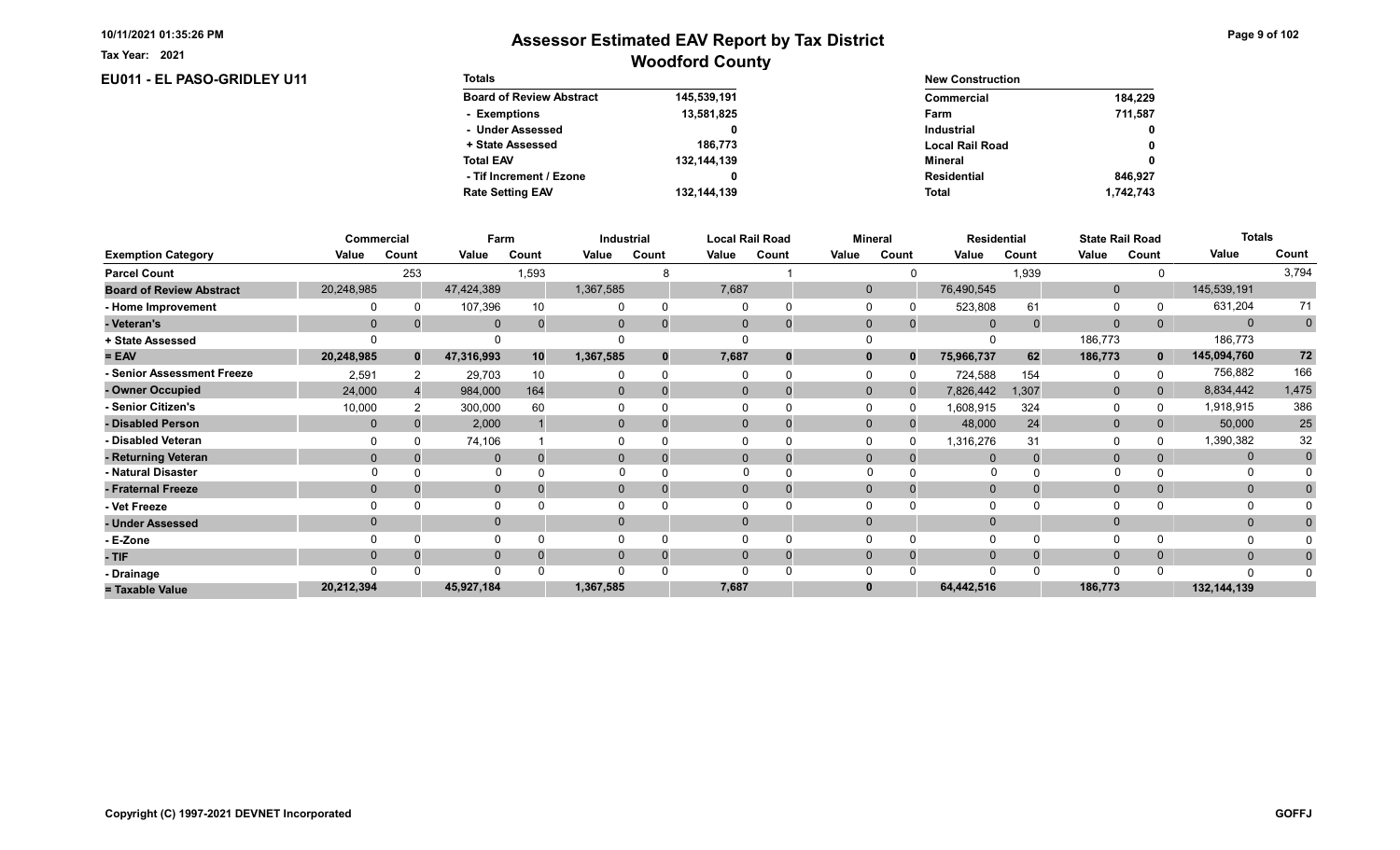Tax Year: 2021

**EU016 - UNIT 16** 

| Page 10 of 102 |  |  |  |  |
|----------------|--|--|--|--|
|----------------|--|--|--|--|

| <b>Totals</b>                   |        | <b>New Construction</b> |   |  |  |
|---------------------------------|--------|-------------------------|---|--|--|
| <b>Board of Review Abstract</b> | 96,575 | Commercial              | 0 |  |  |
| - Exemptions                    | 0      | Farm                    | 0 |  |  |
| - Under Assessed                |        | <b>Industrial</b>       | 0 |  |  |
| + State Assessed                |        | <b>Local Rail Road</b>  | 0 |  |  |
| <b>Total EAV</b>                | 96.575 | Mineral                 | 0 |  |  |
| - Tif Increment / Ezone         |        | <b>Residential</b>      | 0 |  |  |
| <b>Rate Setting EAV</b>         | 96.575 | <b>Total</b>            | 0 |  |  |

|                                 |          | Commercial   | Farm         |       |       | Industrial           |       | <b>Local Rail Road</b>      |              | <b>Mineral</b> |       | Residential       |              | <b>State Rail Road</b> | <b>Totals</b> |             |
|---------------------------------|----------|--------------|--------------|-------|-------|----------------------|-------|-----------------------------|--------------|----------------|-------|-------------------|--------------|------------------------|---------------|-------------|
| <b>Exemption Category</b>       | Value    | Count        | Value        | Count | Value | Count                | Value | Count                       | Value        | Count          | Value | Count             | Value        | Count                  | Value         | Count       |
| <b>Parcel Count</b>             |          |              |              |       |       |                      |       |                             |              |                |       | ∩                 |              |                        |               |             |
| <b>Board of Review Abstract</b> |          | $\mathbf{0}$ | 96,575       |       |       | $\mathbf{0}$         |       | $\mathbf 0$                 | $\mathbf{0}$ |                |       | $\mathbf 0$       | $\mathbf 0$  |                        | 96,575        |             |
| - Home Improvement              |          |              | $\Omega$     |       |       |                      |       |                             |              |                |       |                   | $\Omega$     |                        | 0             |             |
| - Veteran's                     |          | $\mathbf 0$  | $\mathbf 0$  |       |       | $\mathbf{0}$         |       | $\mathbf{0}$<br>$\mathbf 0$ | $\mathbf 0$  | $\mathbf{0}$   |       | $\mathbf 0$       | $\mathbf 0$  | $\mathbf{0}$           | $\mathbf 0$   | $\mathbf 0$ |
| + State Assessed                |          |              | $\Omega$     |       |       |                      |       |                             |              |                |       |                   | $\Omega$     |                        |               |             |
| $= EAV$                         |          | 0<br>0       | 96,575       |       |       | $\mathbf{0}$<br>0    |       | $\mathbf 0$<br>0            |              | $\bf{0}$       |       | $\mathbf{0}$<br>0 | $\mathbf 0$  | 0                      | 96,575        |             |
| - Senior Assessment Freeze      |          |              | $\Omega$     |       |       |                      |       |                             |              |                |       |                   | $\Omega$     |                        | 0             |             |
| - Owner Occupied                |          | $\Omega$     | $\mathbf 0$  |       |       | $\mathbf{0}$         |       | $\mathbf{0}$<br>$\mathbf 0$ | $\mathbf{0}$ | $\Omega$       |       | $\Omega$          | $\mathbf 0$  | 0                      | $\mathbf{0}$  | $\Omega$    |
| - Senior Citizen's              |          |              | 0            |       |       |                      |       | 0                           |              |                |       |                   | 0            |                        |               |             |
| - Disabled Person               |          |              | $\mathbf{0}$ |       |       | $\Omega$             |       | $\Omega$<br>$\Omega$        | $\Omega$     | $\Omega$       |       | $\Omega$          | $\mathbf{0}$ |                        | $\mathbf{0}$  | $\Omega$    |
| - Disabled Veteran              |          |              | 0            |       |       |                      |       | 0                           |              |                |       | $\Omega$          | 0            |                        |               |             |
| - Returning Veteran             | $\Omega$ |              | $\mathbf{0}$ |       |       | $\Omega$<br>$\Omega$ |       | $\Omega$<br>$\mathbf 0$     | $\mathbf{0}$ | $\Omega$       |       | $\Omega$          | $\mathbf 0$  | $\Omega$               | $\mathbf{0}$  | 0           |
| - Natural Disaster              |          |              | $\Omega$     |       |       |                      |       | O                           | $\Omega$     |                |       | $\Omega$          |              |                        | $\Omega$      |             |
| - Fraternal Freeze              |          | $\Omega$     | $\mathbf 0$  |       |       | $\mathbf{0}$         |       | $\mathbf{0}$<br>0           | $\Omega$     | $\Omega$       |       | $\mathbf 0$       | $\mathbf 0$  | 0                      | $\mathbf{0}$  |             |
| - Vet Freeze                    |          |              | 0            |       |       |                      |       |                             |              |                |       |                   | $\Omega$     |                        | 0             |             |
| - Under Assessed                |          |              | $\mathbf 0$  |       |       | 0                    |       | $\Omega$                    |              |                |       | $\Omega$          | $\mathbf{0}$ |                        | $\mathbf{0}$  |             |
| - E-Zone                        |          |              | $\mathbf 0$  |       |       |                      |       | 0                           |              |                |       | $\Omega$          | $\Omega$     |                        |               |             |
| - TIF                           |          |              | $\mathbf 0$  |       |       | $\Omega$             |       | $\Omega$<br>0               | $\Omega$     | $\Omega$       |       | $\Omega$          | $\mathbf 0$  | 0                      | $\mathbf{0}$  | 0           |
| - Drainage                      |          |              | $\Omega$     |       |       |                      |       |                             |              |                |       |                   | $\Omega$     |                        | $\Omega$      |             |
| = Taxable Value                 |          |              | 96,575       |       |       |                      |       | $\bf{0}$                    |              |                |       |                   | $\bf{0}$     |                        | 96,575        |             |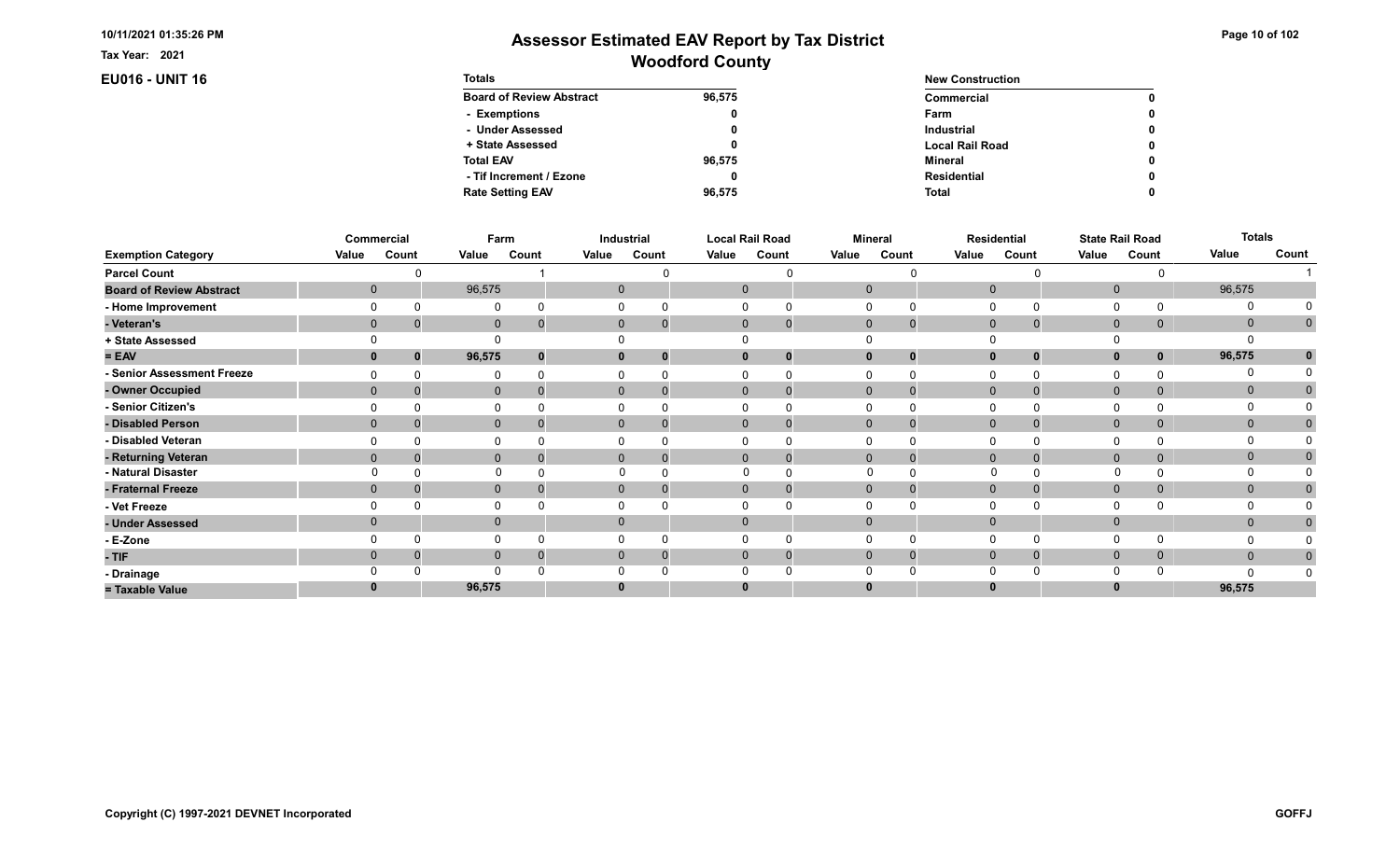Tax Year: 2021

## **EU021 - UNIT 21**

| Page 11 of 102 |  |  |  |  |
|----------------|--|--|--|--|
|----------------|--|--|--|--|

| <b>Totals</b>                   |            | <b>New Construction</b> |              |  |  |
|---------------------------------|------------|-------------------------|--------------|--|--|
| <b>Board of Review Abstract</b> | 48,410,456 | Commercial              | 0            |  |  |
| - Exemptions                    | 5,316,686  | Farm                    | 209.782      |  |  |
| - Under Assessed                | 0          | <b>Industrial</b>       | $\mathbf{0}$ |  |  |
| + State Assessed                |            | <b>Local Rail Road</b>  | 0            |  |  |
| <b>Total EAV</b>                | 43,093,770 | Mineral                 | 0            |  |  |
| - Tif Increment / Ezone         | 2.414.414  | <b>Residential</b>      | 78.747       |  |  |
| <b>Rate Setting EAV</b>         | 40,679,356 | <b>Total</b>            | 288.529      |  |  |

|                                 |              | Commercial   | Farm         |       |                | Industrial |       | Local Rail Road         |              | <b>Mineral</b> |                | <b>Residential</b> |              | <b>State Rail Road</b> | <b>Totals</b> |                |
|---------------------------------|--------------|--------------|--------------|-------|----------------|------------|-------|-------------------------|--------------|----------------|----------------|--------------------|--------------|------------------------|---------------|----------------|
| <b>Exemption Category</b>       | Value        | Count        | Value        | Count | Value          | Count      | Value | Count                   | Value        | Count          | Value          | Count              | Value        | Count                  | Value         | Count          |
| <b>Parcel Count</b>             |              | 91           |              | 837   |                |            |       |                         |              |                |                | 761                |              |                        |               | 1,693          |
| <b>Board of Review Abstract</b> | 2,202,748    |              | 25,189,505   |       | 8,563          |            |       | 0                       | $\mathbf{0}$ |                | 21,009,640     |                    | $\mathbf 0$  |                        | 48,410,456    |                |
| - Home Improvement              |              |              | 22,796       |       |                | $\Omega$   |       |                         |              |                | 134,541        | 26                 | 0            |                        | 157,337       | 29             |
| - Veteran's                     | $\mathbf{0}$ |              | $\mathbf 0$  |       | $\mathbf{0}$   | $\Omega$   |       | $\mathbf 0$             | $\mathbf{0}$ | $\overline{0}$ | $\overline{0}$ |                    | $\mathbf 0$  | 0                      | $\mathbf{0}$  | $\overline{0}$ |
| + State Assessed                |              |              |              |       |                |            |       |                         |              |                |                |                    |              |                        |               |                |
| $= EAV$                         | 2,202,748    | $\mathbf{0}$ | 25,166,709   |       | 8,563          | $\bf{0}$   |       | $\bf{0}$                |              | $\bf{0}$       | 20,875,099     | 26                 | $\mathbf{0}$ | $\mathbf 0$            | 48,253,119    | ${\bf 29}$     |
| - Senior Assessment Freeze      |              |              | 107,665      | 16    |                | $\Omega$   |       |                         |              |                | 304,233        | 79                 | 0            |                        | 411,898       | 95             |
| - Owner Occupied                | $\Omega$     |              | 588,000      | 98    | $\mathbf{0}$   | $\Omega$   |       | $\Omega$<br>$\mathbf 0$ | $\Omega$     | $\Omega$       | 2,811,325      | 472                | $\mathbf{0}$ | $\overline{0}$         | 3,399,325     | 570            |
| - Senior Citizen's              |              |              | 195,000      | 39    |                |            |       |                         |              |                | 633,556        | 128                | 0            |                        | 828,556       | 167            |
| - Disabled Person               | $\Omega$     |              | 2,000        |       |                | 0          |       | 0                       | $\Omega$     |                | 28,000         | 14                 | $\mathbf 0$  |                        | 30,000        | 15             |
| - Disabled Veteran              |              |              | 7,500        |       |                |            |       |                         |              |                | 477,070        | 15                 | 0            |                        | 484,570       | 17             |
| - Returning Veteran             | $\Omega$     |              | $\Omega$     |       | $\Omega$       | $\Omega$   |       | 0                       | $\Omega$     | 0              | 5,000          |                    | $\mathbf{0}$ |                        | 5,000         |                |
| - Natural Disaster              |              |              |              |       |                |            |       |                         |              |                |                |                    |              |                        | 0             |                |
| - Fraternal Freeze              | $\Omega$     |              | $\mathbf 0$  |       | $\overline{0}$ |            |       |                         | $\Omega$     |                | $\overline{0}$ |                    | $\mathbf 0$  |                        | $\mathbf{0}$  |                |
| - Vet Freeze                    |              |              | $\Omega$     |       |                |            |       |                         |              |                | $\Omega$       |                    | $\Omega$     |                        | 0             |                |
| - Under Assessed                | $\Omega$     |              | $\mathbf{0}$ |       | $\Omega$       |            |       |                         |              |                |                |                    | $\Omega$     |                        | $\mathbf{0}$  |                |
| - E-Zone                        |              |              | $\Omega$     |       |                |            |       |                         |              |                | $\Omega$       |                    | $\Omega$     |                        | n             |                |
| - TIF                           | 489,027      |              | 5,048        |       | 1,929          | $\Omega$   |       | 0<br>0                  | $\Omega$     |                | 1,918,410      |                    | $\mathbf 0$  | 0                      | 2,414,414     | $\bf{0}$       |
| - Drainage                      |              |              | $\Omega$     |       |                |            |       |                         |              |                | $\Omega$       |                    | $\Omega$     |                        |               |                |
| = Taxable Value                 | 1,713,721    |              | 24,261,496   |       | 6,634          |            |       |                         |              |                | 14,697,505     |                    | $\bf{0}$     |                        | 40,679,356    |                |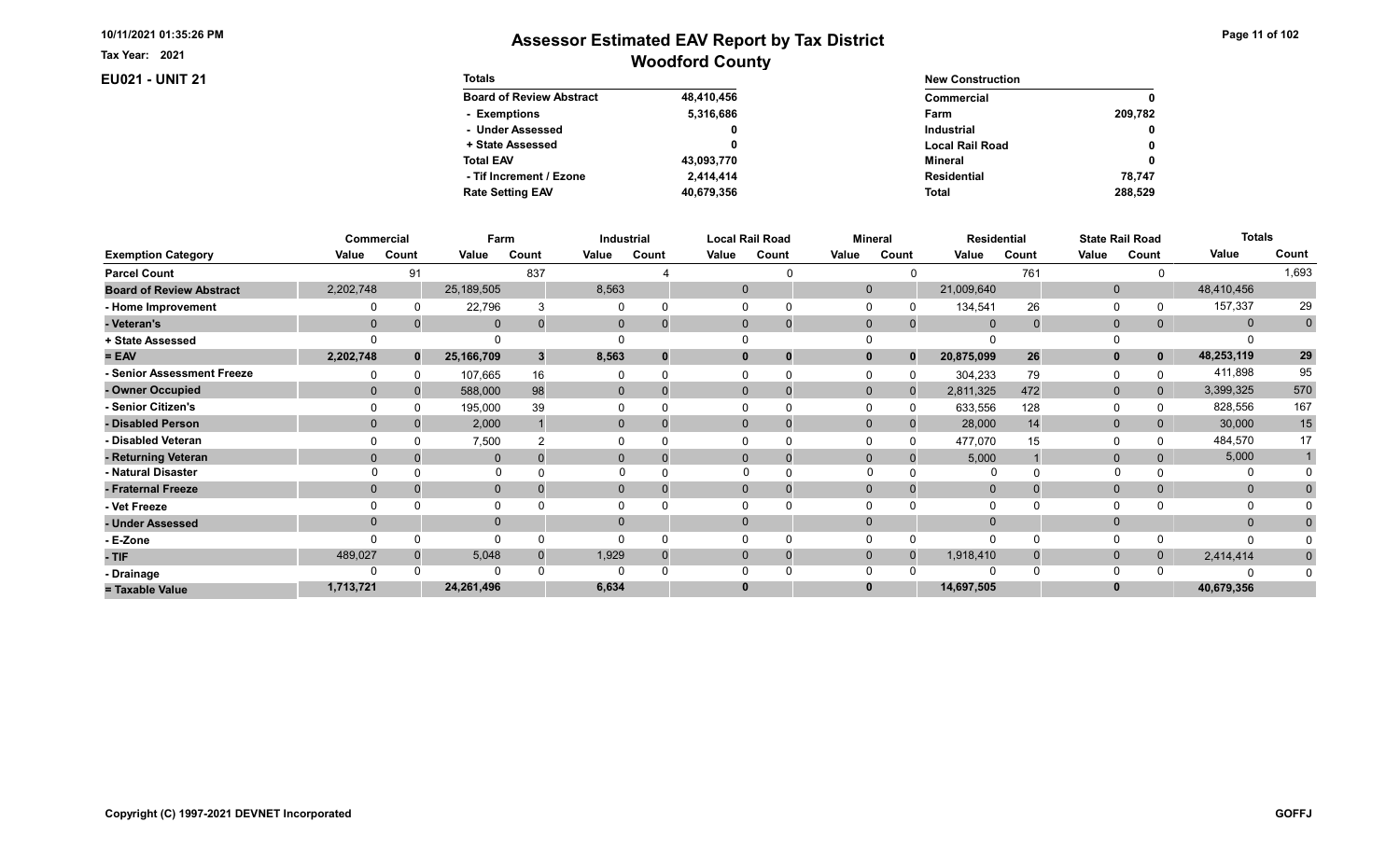Tax Year: 2021

## **EU060 - UNIT 60**

| Page 12 of 102 |  |  |
|----------------|--|--|
|----------------|--|--|

| <b>Totals</b>                   |             | <b>New Construction</b> |              |
|---------------------------------|-------------|-------------------------|--------------|
| <b>Board of Review Abstract</b> | 103,099,703 | Commercial              | 917.260      |
| - Exemptions                    | 9,279,831   | Farm                    | 357,057      |
| - Under Assessed                | 0           | <b>Industrial</b>       | $\mathbf{0}$ |
| + State Assessed                |             | <b>Local Rail Road</b>  | 0            |
| <b>Total EAV</b>                | 93,819,872  | Mineral                 | 0            |
| - Tif Increment / Ezone         |             | <b>Residential</b>      | 525,440      |
| <b>Rate Setting EAV</b>         | 93,819,872  | <b>Total</b>            | 1.799.757    |

|                                 |            | Commercial   | Farm         |       |           | Industrial |              | <b>Local Rail Road</b> |              | <b>Mineral</b> | <b>Residential</b> |       |              | <b>State Rail Road</b> | <b>Totals</b> |             |
|---------------------------------|------------|--------------|--------------|-------|-----------|------------|--------------|------------------------|--------------|----------------|--------------------|-------|--------------|------------------------|---------------|-------------|
| <b>Exemption Category</b>       | Value      | Count        | Value        | Count | Value     | Count      | Value        | Count                  | Value        | Count          | Value              | Count | Value        | Count                  | Value         | Count       |
| <b>Parcel Count</b>             |            | 203          |              | 1,366 |           |            |              |                        |              |                |                    | 1,252 |              |                        |               | 2,828       |
| <b>Board of Review Abstract</b> | 11,549,268 |              | 45,966,786   |       | 2,007,200 |            | $\mathbf 0$  |                        | $\mathbf 0$  |                | 43,576,449         |       | $\mathbf 0$  |                        | 103,099,703   |             |
| - Home Improvement              |            |              | 22,426       |       |           |            |              |                        |              |                | 281,273            | 38    | $\Omega$     |                        | 303,699       | 43          |
| - Veteran's                     | $\Omega$   |              | $\mathbf{0}$ |       | 0         |            | $\mathbf{0}$ | $\mathbf 0$            | $\Omega$     | $\mathbf{0}$   | $\Omega$           |       | $\mathbf{0}$ | 0                      | $\mathbf{0}$  | $\mathbf 0$ |
| + State Assessed                |            |              |              |       |           |            |              |                        |              |                |                    |       | 0            |                        |               |             |
| $= EAV$                         | 11,549,268 | $\mathbf{0}$ | 45,944,360   | 5     | 2,007,200 |            | 0            | 0                      |              | $\Omega$       | 43,295,176         | 38    | $\mathbf{0}$ | 0                      | 102,796,004   | 43          |
| - Senior Assessment Freeze      | 1,403      |              | 115,527      | 11    |           |            |              |                        |              |                | 313,271            | 54    | 0            |                        | 430,201       | 66          |
| - Owner Occupied                | 108,000    | 18           | 732,000      | 122   | $\Omega$  | $\Omega$   | $\Omega$     | 0                      | $\mathbf{0}$ | $\Omega$       | 5,553,332          | 930   | $\mathbf{0}$ | 0                      | 6,393,332     | 1,070       |
| - Senior Citizen's              | 85,000     | 17           | 225,000      | 45    |           |            |              |                        |              |                | 1,233,586          | 248   | $\Omega$     |                        | 1,543,586     | 310         |
| - Disabled Person               |            |              | 4,000        |       | 0         |            | $\Omega$     | $\Omega$               | $\Omega$     |                | 38,000             | 19    | $\mathbf{0}$ |                        | 42,000        | 21          |
| - Disabled Veteran              |            |              | 5,000        |       |           |            |              | 0                      |              |                | 467,848            | 22    | $\Omega$     |                        | 472,848       | 23          |
| - Returning Veteran             |            |              | $\Omega$     |       | $\Omega$  |            | $\Omega$     | $\mathbf 0$            | $\Omega$     | $\Omega$       | $\Omega$           |       | $\mathbf{0}$ |                        | $\mathbf{0}$  | $\mathbf 0$ |
| - Natural Disaster              |            |              | 94,165       |       |           |            | $\Omega$     |                        | $\Omega$     |                | 0                  |       |              |                        | 94,165        |             |
| - Fraternal Freeze              | $\Omega$   |              | $\mathbf{0}$ |       | 0         |            | $\mathbf{0}$ |                        | $\Omega$     |                | $\overline{0}$     |       | $\mathbf{0}$ | 0                      | $\mathbf{0}$  |             |
| - Vet Freeze                    |            |              | 0            |       |           |            |              |                        |              |                |                    |       | $\Omega$     |                        |               |             |
| - Under Assessed                |            |              | $\mathbf 0$  |       |           |            | $\Omega$     |                        |              |                |                    |       | $\mathbf{0}$ |                        | $\mathbf{0}$  |             |
| - E-Zone                        |            |              | $\Omega$     |       |           |            |              |                        |              |                |                    |       | $\Omega$     |                        |               |             |
| - TIF                           |            |              | $\mathbf 0$  |       |           |            | $\Omega$     | 0                      |              | $\Omega$       |                    |       | $\mathbf{0}$ |                        | $\Omega$      |             |
| - Drainage                      |            |              | $\Omega$     |       |           |            |              |                        |              |                | ∩                  |       | 0            |                        | $\Omega$      |             |
| = Taxable Value                 | 11,354,865 |              | 44,768,668   |       | 2,007,200 |            | $\bf{0}$     |                        |              |                | 35,689,139         |       | $\bf{0}$     |                        | 93,819,872    |             |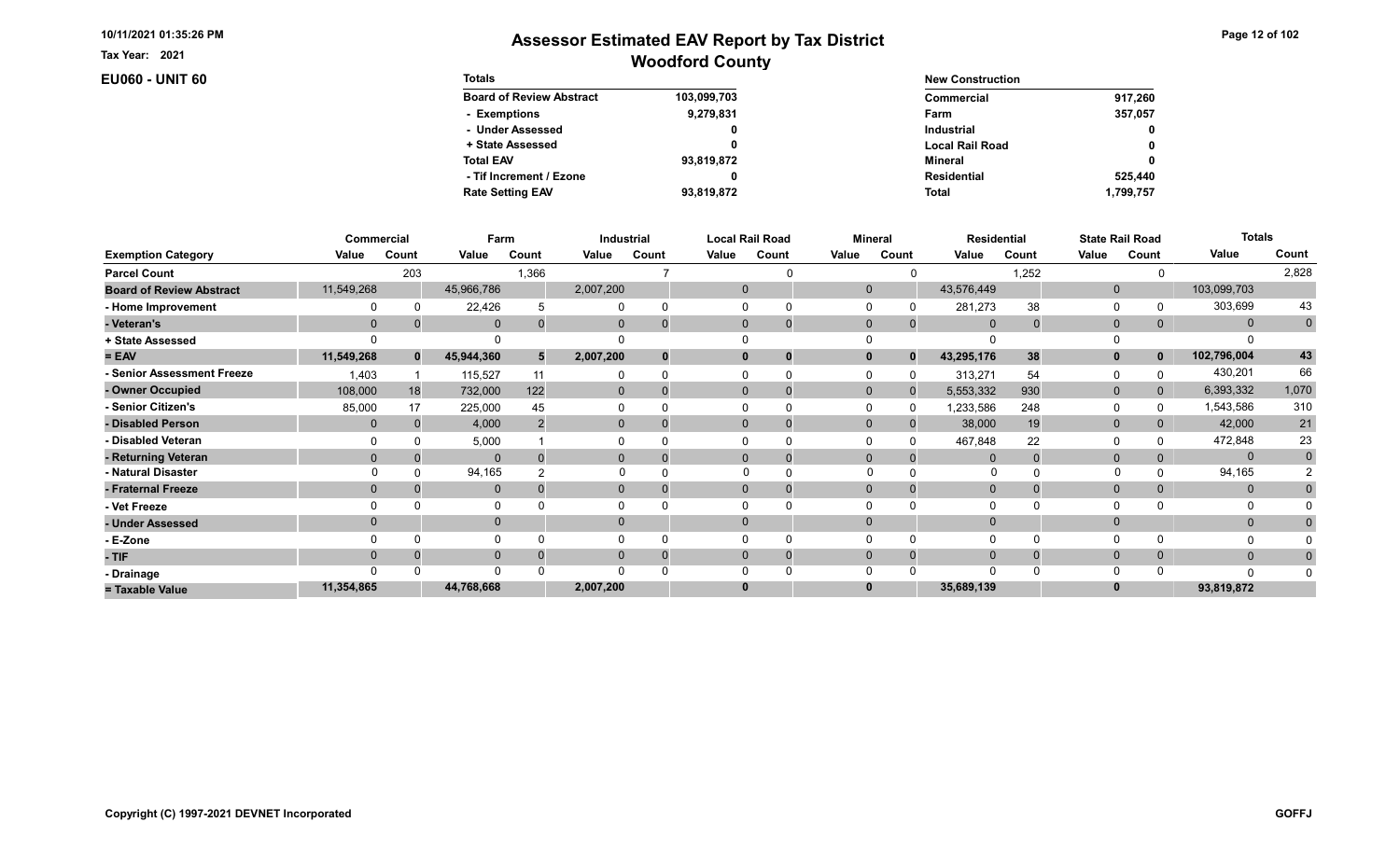Tax Year: 2021

## EU140 - UNIT 140

| Page 13 of 102 |  |  |  |  |
|----------------|--|--|--|--|
|----------------|--|--|--|--|

| <b>Totals</b>                   |             | <b>New Construction</b> |             |
|---------------------------------|-------------|-------------------------|-------------|
| <b>Board of Review Abstract</b> | 255,417,808 | Commercial              | 649,090     |
| - Exemptions                    | 23,903,900  | Farm                    | 375.759     |
| - Under Assessed                | 0           | Industrial              | 338,437     |
| + State Assessed                | 942.763     | <b>Local Rail Road</b>  | $\mathbf 0$ |
| <b>Total EAV</b>                | 232.456.671 | Mineral                 | $\mathbf 0$ |
| - Tif Increment / Ezone         | 3.974.897   | Residential             | 1.548.245   |
| <b>Rate Setting EAV</b>         | 228,481,774 | Total                   | 2,911,531   |

|                                 | Commercial   |          | Farm         |       | Industrial |       |          | <b>Local Rail Road</b> |              | <b>Mineral</b> | <b>Residential</b> |          |              | <b>State Rail Road</b> | <b>Totals</b> |             |
|---------------------------------|--------------|----------|--------------|-------|------------|-------|----------|------------------------|--------------|----------------|--------------------|----------|--------------|------------------------|---------------|-------------|
| <b>Exemption Category</b>       | Value        | Count    | Value        | Count | Value      | Count | Value    | Count                  | Value        | Count          | Value              | Count    | Value        | Count                  | Value         | Count       |
| <b>Parcel Count</b>             |              | 487      |              | 2,029 |            | 44    |          |                        |              |                |                    | 3,178    |              |                        |               | 5,741       |
| <b>Board of Review Abstract</b> | 31,047,995   |          | 55,961,995   |       | 12,957,065 |       | 110,431  |                        | $\mathbf{0}$ |                | 155,340,322        |          | $\mathbf 0$  |                        | 255,417,808   |             |
| - Home Improvement              |              |          | 154,839      | 16    |            |       |          |                        |              |                | 1,134,462          | 137      | 0            |                        | 1,289,301     | 153         |
| - Veteran's                     |              | 0        | $\mathbf{0}$ |       |            |       | $\Omega$ | O                      | $\mathbf 0$  | $\Omega$       | $\Omega$           | $\Omega$ | $\mathbf{0}$ | 0                      | $\mathbf{0}$  | $\mathbf 0$ |
| + State Assessed                |              |          |              |       |            |       |          |                        |              |                |                    |          | 942,763      |                        | 942,763       |             |
| $= EAV$                         | 31,047,995   | $\bf{0}$ | 55,807,156   | 16    | 12,957,065 |       | 110,431  |                        |              |                | 154,205,860        | 137      | 942,763      | 0                      | 255,071,270   | 153         |
| - Senior Assessment Freeze      | 60,428       | 33       | 54,835       | 10    |            |       | $\Omega$ |                        |              |                | 1,114,045          | 192      | 0            |                        | 1,229,308     | 235         |
| - Owner Occupied                | 696,000      | 116      | 1,681,193    | 281   | $\Omega$   |       | $\Omega$ |                        | $\mathbf{0}$ |                | 13,256,787         | 2,212    | $\mathbf{0}$ | $\Omega$               | 15,633,980    | 2,609       |
| - Senior Citizen's              | 505,000      | 101      | 435,000      | 87    |            |       |          |                        |              |                | 2,898,120          | 580      | 0            |                        | 3,838,120     | 768         |
| - Disabled Person               | 4,000        |          | $\mathbf{0}$ |       | 0          |       | $\Omega$ |                        | $\Omega$     |                | 66,000             | 33       | $\mathbf{0}$ | $\Omega$               | 70,000        | 35          |
| - Disabled Veteran              | 51,182       |          | 190,377      |       |            |       |          |                        |              |                | 1,596,632          | 37       | 0            |                        | 1,838,191     | 43          |
| - Returning Veteran             |              |          | $\Omega$     |       | $\Omega$   |       | $\Omega$ |                        | $\Omega$     | $\Omega$       | 5,000              |          | $\mathbf{0}$ | 0                      | 5,000         |             |
| - Natural Disaster              |              |          | $\Omega$     |       |            |       |          |                        | $\Omega$     |                |                    |          |              |                        | O             |             |
| - Fraternal Freeze              | $\Omega$     |          | $\mathbf 0$  |       | 0          |       | $\Omega$ |                        | $\Omega$     |                | $\mathbf 0$        |          | $\mathbf{0}$ | $\Omega$               | $\mathbf{0}$  |             |
| - Vet Freeze                    |              |          | 0            |       |            |       |          |                        |              |                |                    |          | $\Omega$     |                        | 0             |             |
| - Under Assessed                | $\Omega$     |          | $\mathbf{0}$ |       | 0          |       | $\Omega$ |                        |              |                |                    |          | $\Omega$     |                        | $\Omega$      |             |
| - E-Zone                        |              |          | $\Omega$     |       |            |       |          |                        |              |                |                    |          | $\Omega$     |                        | n             |             |
| - TIF                           | 1,583,622    |          | 40,778       |       | 1,209,430  |       | 2,124    |                        | $\Omega$     |                | 1,138,943          |          | $\mathbf{0}$ | 0                      | 3,974,897     | $\bf{0}$    |
| - Drainage                      |              |          |              |       |            |       |          |                        |              |                |                    |          | $\Omega$     |                        |               |             |
| = Taxable Value                 | 28, 147, 763 |          | 53,404,973   |       | 11,747,635 |       | 108,307  |                        |              |                | 134,130,333        |          | 942,763      |                        | 228,481,774   |             |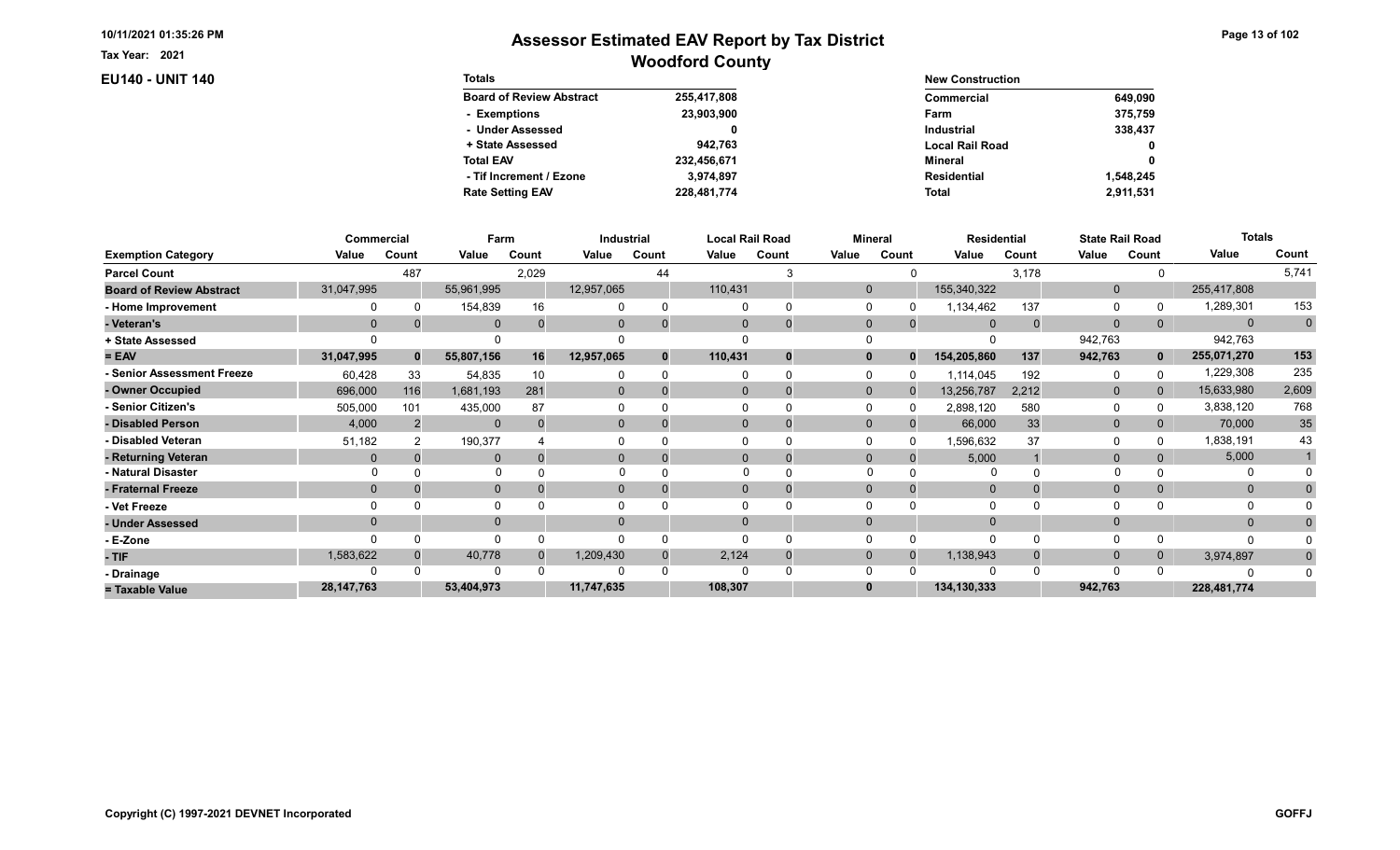Tax Year: 2021

**EU701 - UNIT 701** 

| Page 14 of 102 |  |  |  |  |
|----------------|--|--|--|--|
|----------------|--|--|--|--|

| <b>Totals</b>                   |           | <b>New Construction</b> |              |  |  |  |
|---------------------------------|-----------|-------------------------|--------------|--|--|--|
| <b>Board of Review Abstract</b> | 5,462,364 | Commercial              | $\mathbf{0}$ |  |  |  |
| - Exemptions                    | 591,111   | Farm                    | 9,758        |  |  |  |
| - Under Assessed                |           | <b>Industrial</b>       | $\mathbf{0}$ |  |  |  |
| + State Assessed                | 122.333   | <b>Local Rail Road</b>  | 0            |  |  |  |
| <b>Total EAV</b>                | 4,993,586 | Mineral                 | 0            |  |  |  |
| - Tif Increment / Ezone         |           | <b>Residential</b>      | 72.022       |  |  |  |
| <b>Rate Setting EAV</b>         | 4,993,586 | <b>Total</b>            | 81.780       |  |  |  |

|                                 | Commercial     |              | Farm         |       |       | Industrial                 |          | <b>Local Rail Road</b> | <b>Mineral</b> |                |                | <b>Residential</b> |              | <b>State Rail Road</b> | <b>Totals</b> |                |
|---------------------------------|----------------|--------------|--------------|-------|-------|----------------------------|----------|------------------------|----------------|----------------|----------------|--------------------|--------------|------------------------|---------------|----------------|
| <b>Exemption Category</b>       | Value          | Count        | Value        | Count | Value | Count                      | Value    | Count                  | Value          | Count          | Value          | Count              | Value        | Count                  | Value         | Count          |
| <b>Parcel Count</b>             |                |              |              | 66    |       |                            |          |                        |                |                |                | 52                 |              |                        |               | 124            |
| <b>Board of Review Abstract</b> | 278,736        |              | 1,823,554    |       |       | $\mathbf{0}$               | 8,586    |                        | $\mathbf 0$    |                | 3,351,488      |                    | $\mathbf{0}$ |                        | 5,462,364     |                |
| - Home Improvement              |                |              | 37,614       |       |       |                            |          |                        |                |                | 30,523         |                    | $\Omega$     |                        | 68,137        |                |
| - Veteran's                     | $\mathbf{0}$   |              | $\mathbf{0}$ |       |       | $\mathbf{0}$<br>$\Omega$   | $\Omega$ | $\mathbf 0$            | $\mathbf{0}$   | $\mathbf{0}$   | $\overline{0}$ |                    | $\mathbf{0}$ | 0                      | $\Omega$      | $\mathbf 0$    |
| + State Assessed                |                |              |              |       |       |                            |          |                        |                |                |                |                    | 122,333      |                        | 122,333       |                |
| $= EAV$                         | 278,736        | $\mathbf{0}$ | 1,785,940    |       |       | $\bf{0}$<br>$\mathbf{0}$   | 8,586    | 0                      |                | $\bf{0}$       | 3,320,965      |                    | 122,333      | $\mathbf{0}$           | 5,516,560     | $\overline{7}$ |
| - Senior Assessment Freeze      |                |              | ∩            |       |       |                            |          |                        |                |                | 16,871         |                    | 0            |                        | 16,871        |                |
| - Owner Occupied                | 6,000          |              | 42,000       |       |       | $\overline{0}$<br>$\Omega$ |          | 0                      | $\Omega$       | $\overline{0}$ | 264,000        | 44                 | $\mathbf{0}$ |                        | 312,000       | 52             |
| - Senior Citizen's              |                |              | 10,000       |       |       |                            |          |                        |                |                | 37,041         |                    | $\Omega$     |                        | 47,041        | 10             |
| - Disabled Person               | $\mathbf{0}$   |              | $\mathbf{0}$ |       |       | $\overline{0}$             |          | $\Omega$               | $\Omega$       |                | $\mathbf{0}$   |                    | $\mathbf{0}$ |                        | $\mathbf{0}$  | $\mathbf{0}$   |
| - Disabled Veteran              |                |              | 70,770       |       |       |                            |          |                        |                |                | 76,292         |                    | $\Omega$     |                        | 147,062       |                |
| - Returning Veteran             | $\Omega$       |              | $\mathbf{0}$ |       |       | $\overline{0}$<br>$\Omega$ |          | $\mathbf 0$            | $\mathbf{0}$   | $\Omega$       | $\Omega$       |                    | $\mathbf{0}$ |                        | $\mathbf 0$   |                |
| - Natural Disaster              |                |              |              |       |       |                            |          | $\Omega$               |                |                | 0              |                    |              |                        | O             |                |
| - Fraternal Freeze              | $\mathbf{0}$   |              | $\mathbf{0}$ |       |       | $\mathbf{0}$<br>0          | $\Omega$ | 0                      | $\Omega$       |                | $\mathbf{0}$   |                    | $\mathbf{0}$ |                        | $\mathbf{0}$  |                |
| - Vet Freeze                    |                |              | $\Omega$     |       |       |                            |          |                        |                |                | $\Omega$       |                    | $\Omega$     |                        | $\Omega$      |                |
| - Under Assessed                | $\overline{0}$ |              | $\mathbf 0$  |       |       | $\overline{0}$             |          |                        |                |                | $\Omega$       |                    | $\mathbf{0}$ |                        | $\mathbf{0}$  |                |
| - E-Zone                        |                |              | $\Omega$     |       |       |                            |          |                        |                |                | $\Omega$       |                    | $\Omega$     |                        |               |                |
| - TIF                           | $\Omega$       |              | $\mathbf 0$  |       |       | 0<br>$\Omega$              |          | 0                      |                |                | $\Omega$       |                    | $\mathbf{0}$ |                        | $\mathbf{0}$  |                |
| - Drainage                      |                |              | $\Omega$     |       |       |                            |          |                        |                |                | $\Omega$       |                    | $\Omega$     |                        | n             |                |
| = Taxable Value                 | 272,736        |              | 1,663,170    |       |       | 0                          | 8,586    |                        |                |                | 2,926,761      |                    | 122,333      |                        | 4,993,586     |                |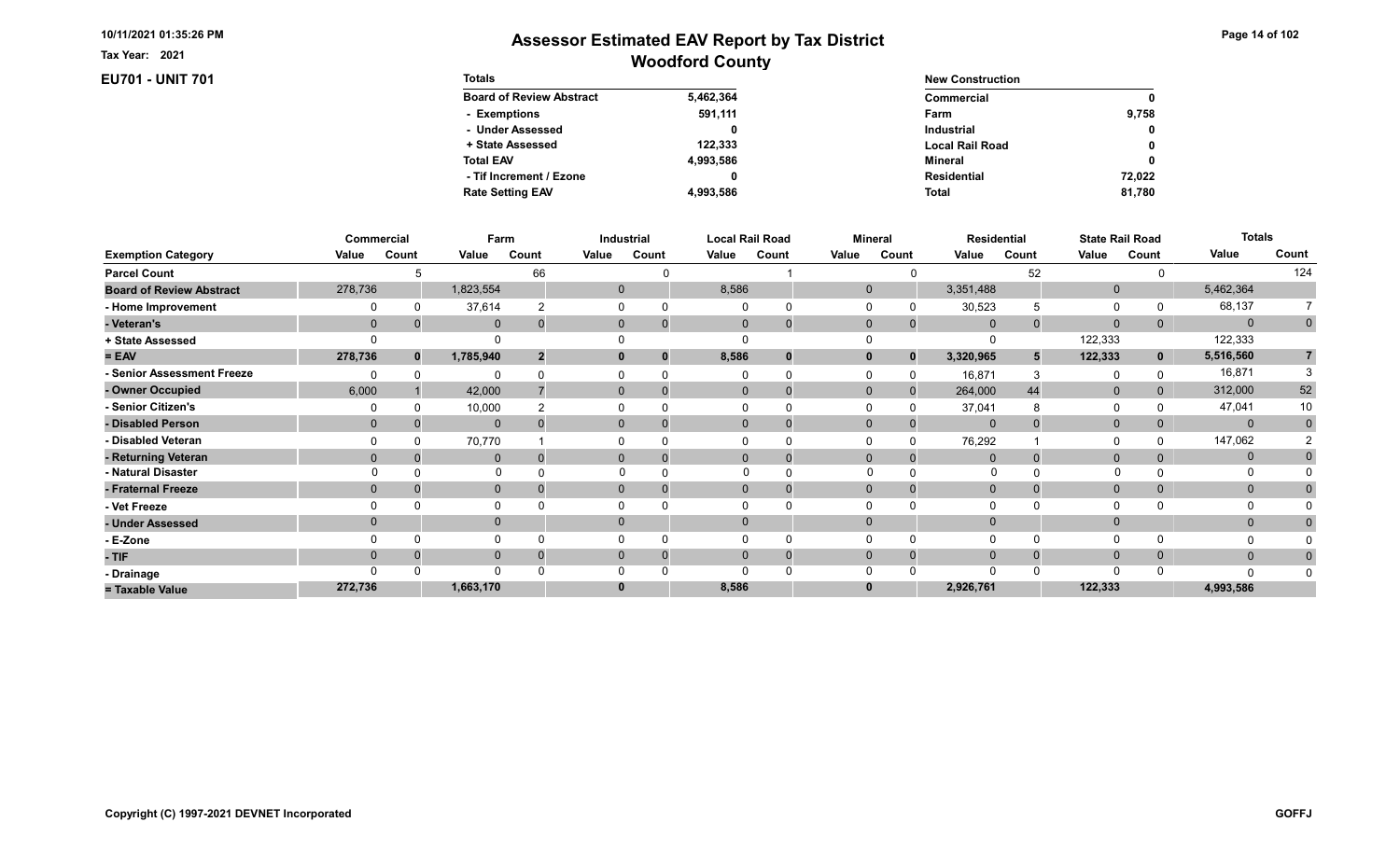**FDBE - BENSON FIRE DISTRICT** 

Tax Year: 2021

| <b>Totals</b>                   |            | <b>New Construction</b> |              |  |  |  |
|---------------------------------|------------|-------------------------|--------------|--|--|--|
| <b>Board of Review Abstract</b> | 36,938,161 | Commercial              | 0            |  |  |  |
| - Exemptions                    | 2,341,547  | Farm                    | 205.660      |  |  |  |
| - Under Assessed                | 0          | <b>Industrial</b>       | $\mathbf{0}$ |  |  |  |
| + State Assessed                |            | <b>Local Rail Road</b>  | 0            |  |  |  |
| <b>Total EAV</b>                | 34,596,614 | Mineral                 | 0            |  |  |  |
| - Tif Increment / Ezone         | 0          | <b>Residential</b>      | 113.827      |  |  |  |
| <b>Rate Setting EAV</b>         | 34.596.614 | <b>Total</b>            | 319,487      |  |  |  |

|                                 |           | Commercial   | Farm         |          |              | Industrial     |       | <b>Local Rail Road</b>        |              | <b>Mineral</b> |             | <b>Residential</b> |              | <b>State Rail Road</b> | <b>Totals</b> |             |
|---------------------------------|-----------|--------------|--------------|----------|--------------|----------------|-------|-------------------------------|--------------|----------------|-------------|--------------------|--------------|------------------------|---------------|-------------|
| <b>Exemption Category</b>       | Value     | Count        | Value        | Count    | Value        | Count          | Value | Count                         | Value        | Count          | Value       | Count              | Value        | Count                  | Value         | Count       |
| <b>Parcel Count</b>             |           | 49           |              | 676      |              |                |       |                               |              |                |             | 282                |              |                        |               | 1,008       |
| <b>Board of Review Abstract</b> | 2,627,118 |              | 24,067,594   |          | 5,242        |                |       | $\mathbf 0$                   | $\mathbf 0$  |                | 10,238,207  |                    | $\mathbf 0$  |                        | 36,938,161    |             |
| - Home Improvement              |           |              | 13,574       |          |              |                |       | 0                             |              |                | 56,273      |                    | 0            |                        | 69,847        |             |
| - Veteran's                     | $\Omega$  | 0            | $\mathbf 0$  | $\Omega$ | $\mathbf{0}$ |                |       | $\mathbf 0$<br>$\overline{0}$ | $\mathbf 0$  | $\mathbf{0}$   | $\Omega$    |                    | $\mathbf 0$  | $\mathbf{0}$           | $\mathbf{0}$  | $\mathbf 0$ |
| + State Assessed                |           |              |              |          |              |                |       |                               |              |                |             |                    |              |                        |               |             |
| $= EAV$                         | 2,627,118 | $\mathbf{0}$ | 24,054,020   |          | 5,242        |                |       | $\bf{0}$                      | 0            | $\bf{0}$       | 10,181,934  |                    | $\mathbf{0}$ | $\mathbf{0}$           | 36,868,314    | 6           |
| - Senior Assessment Freeze      |           |              | 52,919       |          |              |                |       |                               |              |                | 162,778     | 28                 | 0            |                        | 215,697       | 33          |
| - Owner Occupied                | $\Omega$  | $\Omega$     | 270,000      | 45       | $\mathbf{0}$ |                |       | $\mathbf{0}$                  | $\mathbf{0}$ | $\Omega$       | 1,291,831   | 216                | $\mathbf{0}$ | $\mathbf{0}$           | 1,561,831     | 261         |
| - Senior Citizen's              |           |              | 90,000       | 18       |              |                |       |                               |              |                | 279,700     | 56                 | $\Omega$     |                        | 369,700       | 74          |
| - Disabled Person               | $\Omega$  |              | 2,000        |          |              | $\overline{0}$ |       | $\Omega$                      | $\Omega$     |                | 6,000       |                    | $\mathbf{0}$ |                        | 8,000         | 4           |
| - Disabled Veteran              |           |              |              |          |              |                |       | $\Omega$                      |              |                | 116,472     |                    | 0            |                        | 116,472       |             |
| - Returning Veteran             | $\Omega$  |              | $\mathbf 0$  |          |              | $\overline{0}$ |       | $\Omega$<br>$\overline{0}$    | $\Omega$     | $\Omega$       | $\Omega$    |                    | $\mathbf{0}$ | 0                      | $\mathbf{0}$  |             |
| - Natural Disaster              |           |              | $\Omega$     |          |              |                |       |                               | $\Omega$     |                | 0           |                    |              |                        | 0             |             |
| - Fraternal Freeze              | $\Omega$  |              | $\mathbf 0$  |          | $\mathbf{0}$ |                |       | $\mathbf{0}$                  | $\mathbf 0$  |                | $\mathbf 0$ |                    | $\mathbf 0$  |                        | $\mathbf{0}$  |             |
| - Vet Freeze                    |           |              | $\Omega$     |          |              |                |       |                               |              |                |             |                    | $\Omega$     |                        | 0             |             |
| - Under Assessed                | $\Omega$  |              | $\mathbf{0}$ |          | $\Omega$     |                |       | $\Omega$                      | $\Omega$     |                |             |                    | $\mathbf{0}$ |                        | $\mathbf{0}$  |             |
| - E-Zone                        |           |              | $\Omega$     |          |              |                |       |                               |              |                |             |                    | $\Omega$     |                        |               |             |
| - TIF                           |           |              | $\mathbf{0}$ |          |              |                |       | $\Omega$                      | $\Omega$     |                | $\Omega$    |                    | $\mathbf{0}$ | 0                      | $\mathbf{0}$  |             |
| - Drainage                      |           |              | $\Omega$     |          |              |                |       |                               |              |                |             |                    | $\Omega$     |                        | $\Omega$      |             |
| = Taxable Value                 | 2,627,118 |              | 23,639,101   |          | 5,242        |                |       | $\bf{0}$                      |              |                | 8,325,153   |                    | $\bf{0}$     |                        | 34,596,614    |             |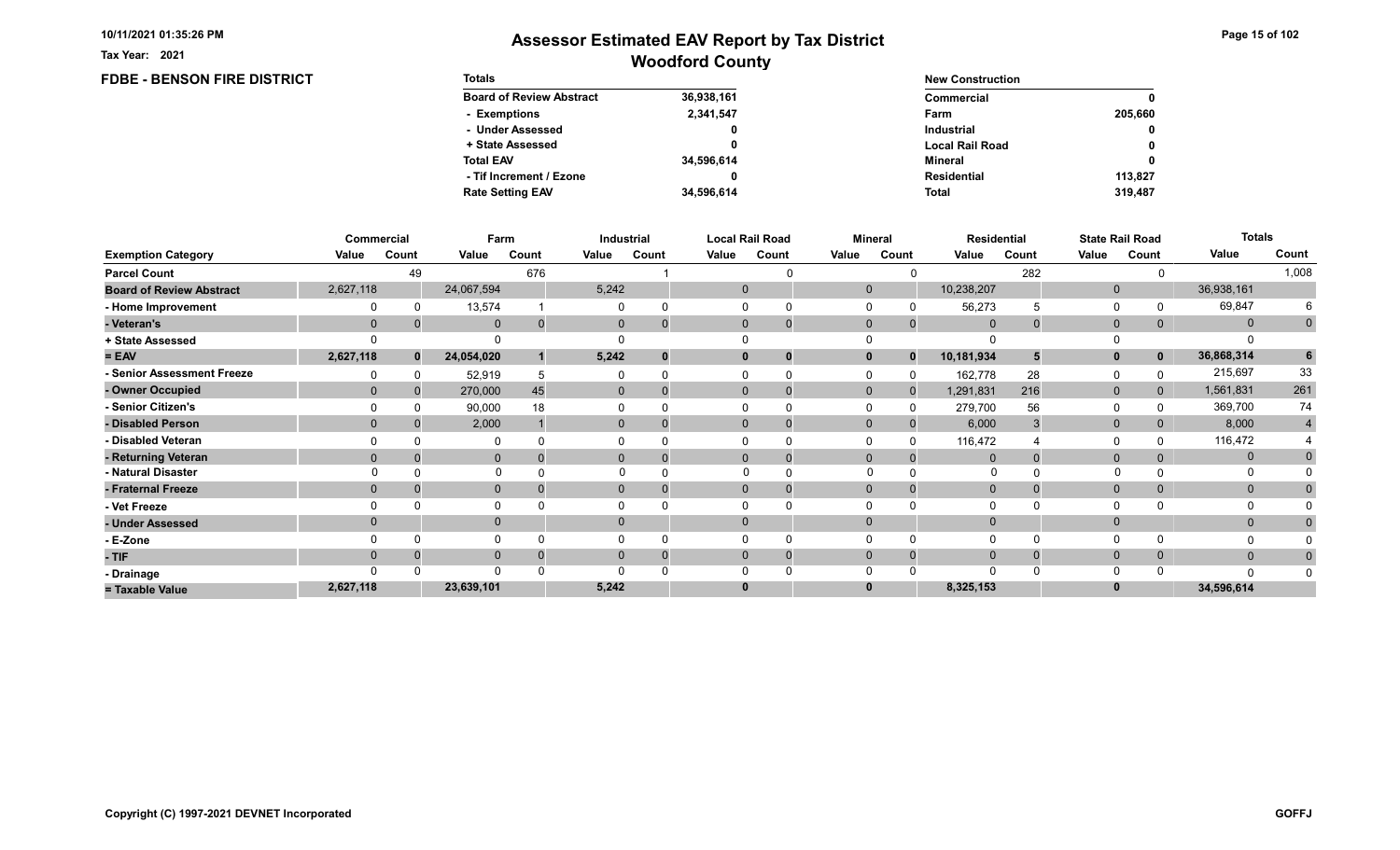Tax Year: 2021

## Woodford County Assessor Estimated EAV Report by Tax District

#### FDCA - CARLOCK FIRE DISTRICT Totals Board of Review Abstract + State Assessed - Under Assessed - Exemptions Total EAV Rate Setting EAV - Tif Increment / Ezone 17,560,983 1,365,410 0 40,518 16,236,091 16,236,091 0 New Construction Commercial Local Rail Road Industrial Farm Mineral Total Residential 0 0 0 0 358,320 0 358,320

|                                 |          | Commercial   | Farm         |          |              | Industrial |          | <b>Local Rail Road</b>         |              | Mineral  |             | <b>Residential</b> |              | <b>State Rail Road</b> | <b>Totals</b> |             |
|---------------------------------|----------|--------------|--------------|----------|--------------|------------|----------|--------------------------------|--------------|----------|-------------|--------------------|--------------|------------------------|---------------|-------------|
| <b>Exemption Category</b>       | Value    | Count        | Value        | Count    | Value        | Count      | Value    | Count                          | Value        | Count    | Value       | Count              | Value        | Count                  | Value         | Count       |
| <b>Parcel Count</b>             |          | ົ            |              | 315      |              |            |          | U                              |              |          |             | 177                |              |                        |               | 495         |
| <b>Board of Review Abstract</b> | 866      |              | 8,200,286    |          | 6,028        |            |          | $\mathbf{0}$                   | $\mathbf{0}$ |          | 9,353,803   |                    | $\mathbf{0}$ |                        | 17,560,983    |             |
| - Home Improvement              |          |              | 30,108       |          |              |            |          |                                |              |          | 151,095     |                    | $\Omega$     |                        | 181,203       | 11          |
| - Veteran's                     |          | $\mathbf{0}$ | $\mathbf{0}$ | $\Omega$ | $\mathbf{0}$ |            |          | $\mathbf{0}$<br>$\overline{0}$ | $\mathbf 0$  | $\Omega$ | $\mathbf 0$ |                    | $\mathbf{0}$ | 0                      | $\mathbf{0}$  | $\mathbf 0$ |
| + State Assessed                |          |              |              |          |              |            |          |                                |              |          |             |                    | 40,518       |                        | 40,518        |             |
| $= EAV$                         | 866      | $\bf{0}$     | 8,170,178    | 3        | 6,028        |            |          | $\mathbf 0$<br>0               | $\mathbf{0}$ | $\bf{0}$ | 9,202,708   | 8                  | 40,518       | $\mathbf 0$            | 17,420,298    | 11          |
| - Senior Assessment Freeze      |          |              | 15,464       |          |              |            |          |                                |              |          | 21,123      |                    | $\Omega$     |                        | 36,587        | 10          |
| - Owner Occupied                | $\Omega$ | $\Omega$     | 324,000      | 54       | $\mathbf{0}$ |            |          | $\mathbf{0}$                   | $\Omega$     | $\Omega$ | 576,000     | 96                 | $\mathbf{0}$ | $\Omega$               | 900,000       | 150         |
| - Senior Citizen's              |          |              | 100,000      | 20       |              |            |          |                                |              |          | 143,120     | 29                 | 0            |                        | 243,120       | 49          |
| - Disabled Person               | $\Omega$ |              | $\Omega$     | $\Omega$ | $\Omega$     |            |          | $\Omega$                       | $\Omega$     |          | 2,000       |                    | $\mathbf{0}$ |                        | 2,000         |             |
| - Disabled Veteran              |          |              | 0            |          |              |            |          | $\Omega$                       |              |          | 2,500       |                    | 0            |                        | 2,500         |             |
| - Returning Veteran             | $\Omega$ |              | $\mathbf{0}$ | $\Omega$ | $\Omega$     |            |          | $\Omega$<br>$\Omega$           | $\Omega$     | $\Omega$ | $\Omega$    |                    | $\mathbf{0}$ | $\Omega$               | $\mathbf 0$   |             |
| - Natural Disaster              |          |              | $\Omega$     |          |              |            |          |                                | $\Omega$     |          | $\Omega$    |                    |              |                        | $\Omega$      |             |
| - Fraternal Freeze              | $\Omega$ |              | $\mathbf 0$  |          | $\Omega$     |            |          | $\mathbf{0}$                   | $\Omega$     | $\Omega$ | $\Omega$    |                    | $\mathbf 0$  | 0                      | $\mathbf{0}$  |             |
| - Vet Freeze                    |          |              | $\mathbf{0}$ |          |              |            |          | $\Omega$                       |              |          |             |                    | 0            |                        | 0             |             |
| - Under Assessed                | $\Omega$ |              | $\mathbf{0}$ |          | $\Omega$     |            |          | $\Omega$                       | $\Omega$     |          |             |                    | $\mathbf{0}$ |                        | $\mathbf{0}$  |             |
| - E-Zone                        |          |              | $\Omega$     |          |              |            |          |                                |              |          |             |                    | $\Omega$     |                        |               |             |
| - TIF                           | $\Omega$ |              | $\mathbf{0}$ |          | 0            |            |          | $\Omega$                       | $\Omega$     | $\Omega$ | $\Omega$    |                    | $\mathbf{0}$ | $\Omega$               | $\mathbf{0}$  |             |
| - Drainage                      |          |              | $\Omega$     |          |              |            |          |                                |              |          |             |                    | $\Omega$     |                        | $\Omega$      |             |
| = Taxable Value                 | 866      |              | 7,730,714    |          | 6,028        |            | $\bf{0}$ |                                |              |          | 8,457,965   |                    | 40,518       |                        | 16,236,091    |             |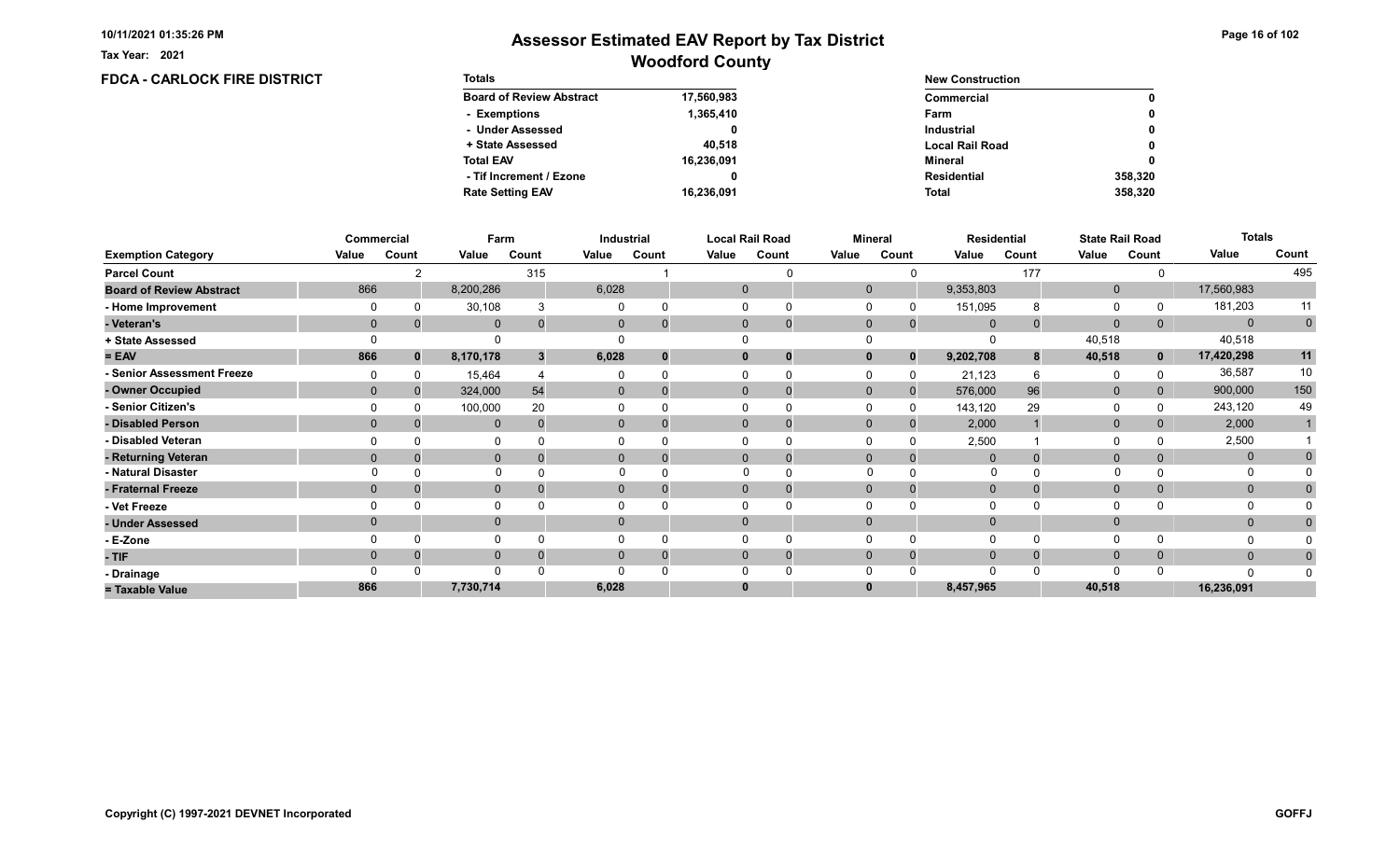**FDCE - CENTRAL FIRE DISTRICT** 

Tax Year: 2021

| <b>Totals</b>                   |            | <b>New Construction</b> |        |  |  |  |
|---------------------------------|------------|-------------------------|--------|--|--|--|
| <b>Board of Review Abstract</b> | 16,392,962 | Commercial              | 0      |  |  |  |
| - Exemptions                    | 1,486,162  | Farm                    | 2.507  |  |  |  |
| - Under Assessed                | 0          | <b>Industrial</b>       | 0      |  |  |  |
| + State Assessed                |            | <b>Local Rail Road</b>  | 0      |  |  |  |
| <b>Total EAV</b>                | 14,906,800 | Mineral                 | 0      |  |  |  |
| - Tif Increment / Ezone         |            | <b>Residential</b>      | 17.825 |  |  |  |
| <b>Rate Setting EAV</b>         | 14.906.800 | <b>Total</b>            | 20,332 |  |  |  |

|                                 |              | Commercial   | Farm         |          |       | Industrial     |       | <b>Local Rail Road</b> |              | <b>Mineral</b> |                | <b>Residential</b> |              | <b>State Rail Road</b> | <b>Totals</b> |             |
|---------------------------------|--------------|--------------|--------------|----------|-------|----------------|-------|------------------------|--------------|----------------|----------------|--------------------|--------------|------------------------|---------------|-------------|
| <b>Exemption Category</b>       | Value        | Count        | Value        | Count    | Value | Count          | Value | Count                  | Value        | Count          | Value          | Count              | Value        | Count                  | Value         | Count       |
| <b>Parcel Count</b>             |              |              |              | 50       |       |                |       | ∩                      |              |                |                | 162                |              |                        |               | 214         |
| <b>Board of Review Abstract</b> | 106,192      |              | 1,812,363    |          |       | $\mathbf 0$    |       | $\mathbf{0}$           | $\mathbf{0}$ |                | 14,474,407     |                    | $\mathbf 0$  |                        | 16,392,962    |             |
| - Home Improvement              |              | $\Omega$     |              |          |       | 0              |       | $\Omega$               |              |                | 129,719        | 13                 | 0            |                        | 129,719       | 13          |
| - Veteran's                     | $\mathbf{0}$ |              | $\mathbf{0}$ | $\bf{0}$ |       | $\mathbf{0}$   |       | $\mathbf{0}$           | $\mathbf{0}$ | $\Omega$       | $\overline{0}$ | 0                  | $\mathbf{0}$ | 0                      | $\mathbf{0}$  | $\mathbf 0$ |
| + State Assessed                |              |              |              |          |       |                |       |                        |              |                |                |                    |              |                        |               |             |
| $= EAV$                         | 106,192      | $\mathbf{0}$ | 1,812,363    | $\bf{0}$ |       | 0              |       | $\mathbf{0}$           | $\bf{0}$     |                | 14,344,688     | 13                 | $\mathbf{0}$ | $\mathbf 0$            | 16,263,243    | 13          |
| - Senior Assessment Freeze      |              |              | 2,406        |          |       |                |       |                        |              |                |                |                    | $\Omega$     |                        | 2,406         | 2           |
| - Owner Occupied                | $\mathbf{0}$ |              | 54,000       | 9        |       | $\mathbf{0}$   |       | $\Omega$               | $\mathbf{0}$ | $\Omega$       | 702,000        | 117                | $\mathbf{0}$ | 0                      | 756,000       | 126         |
| - Senior Citizen's              |              |              | 10,000       |          |       |                |       | U                      |              | $\Omega$       | 155,000        | 31                 | $\Omega$     |                        | 165,000       | 33          |
| - Disabled Person               | $\mathbf{0}$ |              | $\mathbf{0}$ |          |       | $\overline{0}$ |       | $\Omega$               | $\mathbf{0}$ | $\Omega$       | 2,000          |                    | $\mathbf{0}$ | 0                      | 2,000         |             |
| - Disabled Veteran              |              |              |              |          |       |                |       | $\Omega$               |              | $\Omega$       | 431,037        |                    | 0            |                        | 431,037       |             |
| - Returning Veteran             | $\Omega$     |              | $\mathbf{0}$ | $\Omega$ |       | $\overline{0}$ |       | $\Omega$               | $\mathbf{0}$ | $\Omega$       |                |                    | $\mathbf{0}$ | $\overline{0}$         | $\mathbf{0}$  |             |
| - Natural Disaster              |              |              | $\Omega$     |          |       |                |       |                        | $\Omega$     |                | $\Omega$       |                    | $\mathbf{0}$ |                        | O             |             |
| - Fraternal Freeze              | $\mathbf{0}$ |              | $\mathbf 0$  |          |       | $\mathbf{0}$   |       | $\mathbf{0}$           | $\Omega$     |                | $\mathbf 0$    |                    | $\mathbf 0$  | $\mathbf{0}$           | $\mathbf{0}$  |             |
| - Vet Freeze                    |              |              |              |          |       |                |       | $\Omega$               |              |                |                |                    | 0            |                        | $\Omega$      |             |
| - Under Assessed                | $\mathbf{0}$ |              | $\mathbf 0$  |          |       | $\mathbf{0}$   |       | $\Omega$               | $\Omega$     |                |                |                    | $\mathbf{0}$ |                        | $\mathbf{0}$  |             |
| - E-Zone                        |              | $\Omega$     |              |          |       | 0              |       | $\Omega$               |              |                |                | O                  | $\Omega$     |                        |               |             |
| - TIF                           | $\Omega$     |              | $\mathbf 0$  |          |       |                |       | $\Omega$               | $\Omega$     |                |                |                    | $\mathbf 0$  | 0                      | $\mathbf{0}$  |             |
| - Drainage                      |              |              | $\Omega$     |          |       |                |       | U                      |              |                |                |                    | $\Omega$     |                        | $\Omega$      |             |
| = Taxable Value                 | 106,192      |              | 1,745,957    |          |       |                |       | $\bf{0}$               | $\bf{0}$     |                | 13,054,651     |                    | $\bf{0}$     |                        | 14,906,800    |             |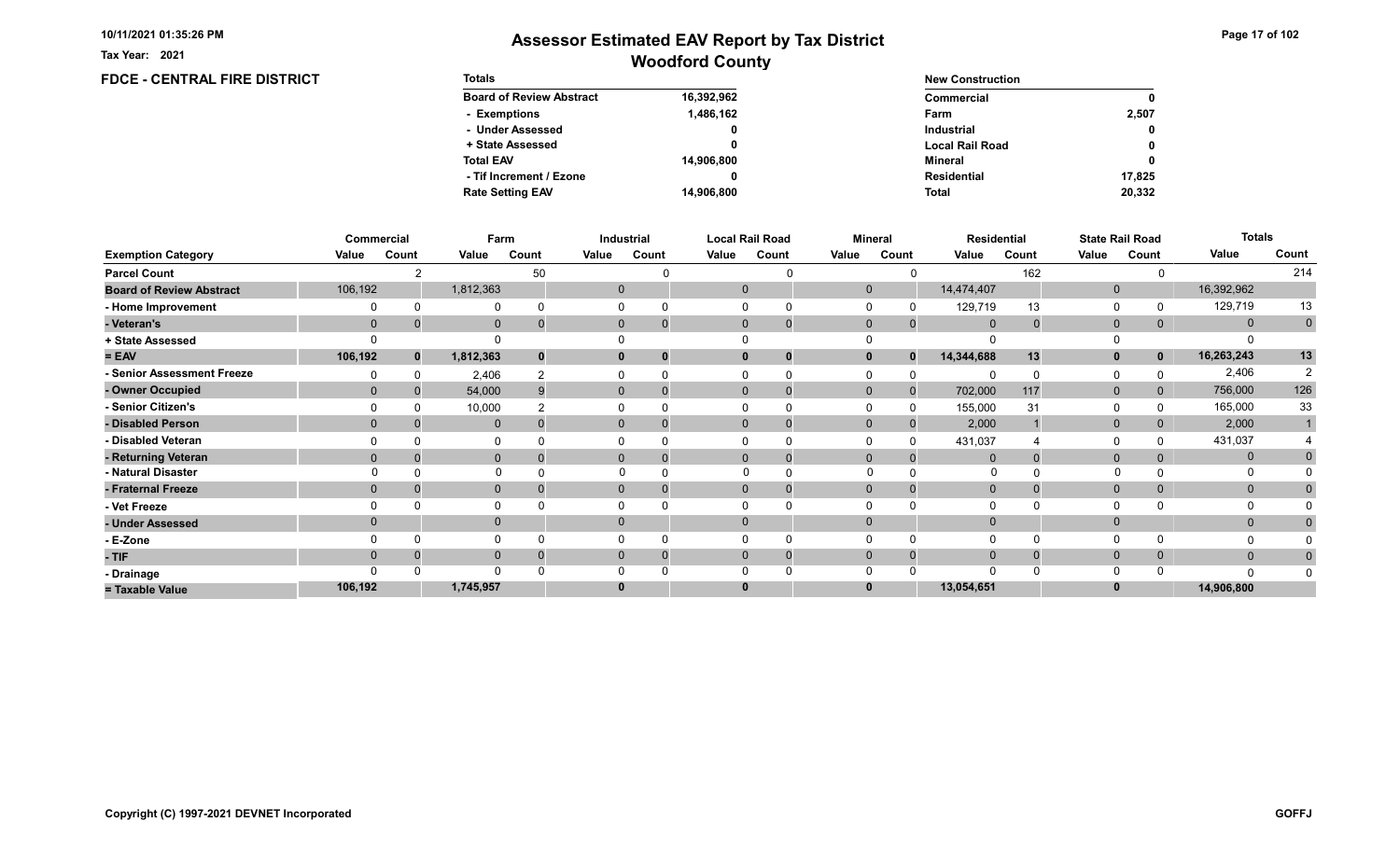FDCN - CONGERVILLE FIRE DISTRICT

Tax Year: 2021

| <b>Totals</b>                   |            | <b>New Construction</b> |              |  |  |  |
|---------------------------------|------------|-------------------------|--------------|--|--|--|
| <b>Board of Review Abstract</b> | 32,846,248 | Commercial              | 110.598      |  |  |  |
| - Exemptions                    | 2,593,022  | Farm                    | 50.750       |  |  |  |
| - Under Assessed                |            | <b>Industrial</b>       | $\mathbf{0}$ |  |  |  |
| + State Assessed                | 490.111    | <b>Local Rail Road</b>  | 0            |  |  |  |
| <b>Total EAV</b>                | 30,743,337 | Mineral                 | 0            |  |  |  |
| - Tif Increment / Ezone         |            | <b>Residential</b>      | 356.387      |  |  |  |
| <b>Rate Setting EAV</b>         | 30,743,337 | <b>Total</b>            | 517.735      |  |  |  |

|                                 |              | Commercial   | Farm         |                |              | Industrial |              | <b>Local Rail Road</b> |              | <b>Mineral</b> |             | <b>Residential</b> |              | <b>State Rail Road</b> | <b>Totals</b> |                |
|---------------------------------|--------------|--------------|--------------|----------------|--------------|------------|--------------|------------------------|--------------|----------------|-------------|--------------------|--------------|------------------------|---------------|----------------|
| <b>Exemption Category</b>       | Value        | Count        | Value        | Count          | Value        | Count      | Value        | Count                  | Value        | Count          | Value       | Count              | Value        | Count                  | Value         | Count          |
| <b>Parcel Count</b>             |              | 40           |              | 387            |              |            |              |                        |              |                |             | 364                |              |                        |               | 799            |
| <b>Board of Review Abstract</b> | 2,203,926    |              | 10,078,282   |                | 756,786      |            | 98,567       |                        | $\mathbf{0}$ |                | 19,708,687  |                    | $\mathbf 0$  |                        | 32,846,248    |                |
| - Home Improvement              |              |              | 6,049        |                |              |            | $\Omega$     |                        |              |                | 148,760     | 17                 | 0            |                        | 154,809       | 19             |
| - Veteran's                     | $\Omega$     |              | $\Omega$     |                | $\mathbf{0}$ |            | $\mathbf{0}$ | $\overline{0}$         | $\mathbf 0$  | $\mathbf{0}$   | $\Omega$    | $\Omega$           | $\mathbf 0$  | $\mathbf{0}$           | $\Omega$      | $\overline{0}$ |
| + State Assessed                |              |              |              |                |              |            |              |                        |              |                |             |                    | 490,111      |                        | 490,111       |                |
| $= EAV$                         | 2,203,926    | $\mathbf{0}$ | 10,072,233   | $\overline{2}$ | 756,786      |            | 98,567       |                        |              | $\Omega$       | 19,559,927  | 17                 | 490,111      | $\mathbf{0}$           | 33,181,550    | 19             |
| - Senior Assessment Freeze      |              |              | 6,658        |                |              |            |              |                        |              |                | 143,230     | 15                 | 0            |                        | 149,888       | 17             |
| - Owner Occupied                | 6,000        |              | 373,193      | 63             | $\Omega$     |            | $\Omega$     |                        | $\mathbf{0}$ | $\Omega$       | 1,356,000   | 226                | $\mathbf 0$  | $\Omega$               | 1,735,193     | 290            |
| - Senior Citizen's              |              |              | 95,000       | 19             |              |            |              |                        |              |                | 230,000     | 46                 | $\Omega$     |                        | 325,000       | 65             |
| - Disabled Person               | $\mathbf{0}$ |              | $\mathbf{0}$ |                | $\Omega$     |            | $\Omega$     |                        | $\Omega$     |                | 4,000       |                    | $\mathbf{0}$ |                        | 4,000         | $\overline{2}$ |
| - Disabled Veteran              |              |              | 72,963       |                |              |            | $\Omega$     |                        |              |                | 151,169     |                    | 0            |                        | 224,132       |                |
| - Returning Veteran             | $\Omega$     |              | $\Omega$     |                | $\Omega$     |            | $\Omega$     | 0                      | $\Omega$     | $\Omega$       |             |                    | $\mathbf 0$  | $\Omega$               | $\mathbf{0}$  |                |
| - Natural Disaster              |              |              | $\Omega$     |                |              |            |              |                        | $\Omega$     |                | O           |                    |              |                        | 0             |                |
| - Fraternal Freeze              | $\Omega$     |              | $\mathbf{0}$ |                | $\mathbf{0}$ |            | $\mathbf{0}$ |                        | $\Omega$     |                | $\mathbf 0$ |                    | $\mathbf{0}$ |                        | $\mathbf{0}$  |                |
| - Vet Freeze                    |              |              | $\Omega$     |                |              |            |              |                        |              |                |             |                    | $\Omega$     |                        | 0             |                |
| - Under Assessed                | $\Omega$     |              | $\mathbf{0}$ |                | $\Omega$     |            | $\Omega$     |                        |              |                |             |                    | $\mathbf{0}$ |                        | $\mathbf{0}$  |                |
| - E-Zone                        |              |              | $\Omega$     |                |              |            |              |                        |              |                |             |                    | $\Omega$     |                        |               |                |
| - TIF                           |              |              | $\mathbf{0}$ |                |              |            | $\Omega$     |                        | $\Omega$     |                |             |                    | $\mathbf{0}$ | 0                      | $\mathbf{0}$  |                |
| - Drainage                      |              |              | $\Omega$     |                |              |            | ∩            |                        |              |                |             |                    | $\Omega$     |                        | $\Omega$      |                |
| = Taxable Value                 | 2,197,926    |              | 9,524,419    |                | 756,786      |            | 98,567       |                        |              |                | 17,675,528  |                    | 490,111      |                        | 30,743,337    |                |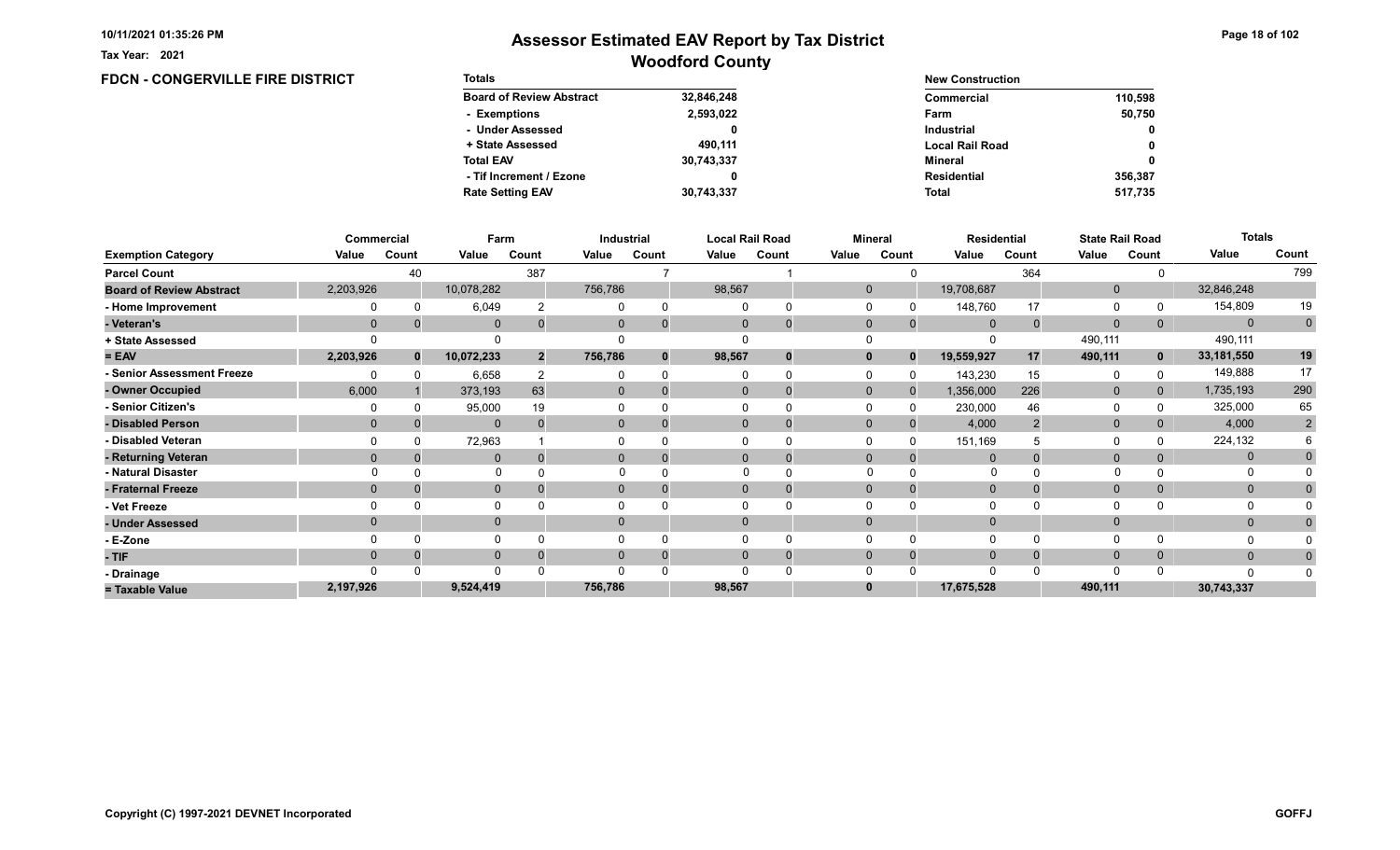FDDA - DANA FIRE DISTRICT

Tax Year: 2021

# Woodford County Assessor Estimated EAV Report by Tax District

0 0

> 0 0

> 0 0

> 0

| <b>Totals</b>                   |           | <b>New Construction</b> |  |  |  |  |
|---------------------------------|-----------|-------------------------|--|--|--|--|
| <b>Board of Review Abstract</b> | 1,972,682 | Commercial              |  |  |  |  |
| - Exemptions                    | 28,000    | Farm                    |  |  |  |  |
| - Under Assessed                | 0         | <b>Industrial</b>       |  |  |  |  |
| + State Assessed                | 0         | <b>Local Rail Road</b>  |  |  |  |  |
| <b>Total EAV</b>                | 1.944.682 | Mineral                 |  |  |  |  |
| - Tif Increment / Ezone         | 0         | <b>Residential</b>      |  |  |  |  |
| <b>Rate Setting EAV</b>         | 1.944.682 | <b>Total</b>            |  |  |  |  |

|                                 |          | Commercial   | Farm         |          |       | <b>Industrial</b> |       | <b>Local Rail Road</b>   |             | <b>Mineral</b> |                | <b>Residential</b> |              | <b>State Rail Road</b> | <b>Totals</b> |              |
|---------------------------------|----------|--------------|--------------|----------|-------|-------------------|-------|--------------------------|-------------|----------------|----------------|--------------------|--------------|------------------------|---------------|--------------|
| <b>Exemption Category</b>       | Value    | Count        | Value        | Count    | Value | Count             | Value | Count                    | Value       | Count          | Value          | Count              | Value        | Count                  | Value         | Count        |
| <b>Parcel Count</b>             |          |              |              | 20       |       |                   |       | <sup>0</sup>             |             |                |                |                    |              |                        |               | 29           |
| <b>Board of Review Abstract</b> | 352      |              | 589,489      |          |       | $\mathbf{0}$      |       | $\mathbf 0$              | 1,261,548   |                | 121,293        |                    | $\mathbf{0}$ |                        | 1,972,682     |              |
| - Home Improvement              |          |              | $\Omega$     |          |       |                   |       | $\Omega$                 |             |                |                |                    | 0            |                        |               |              |
| - Veteran's                     |          | $\mathbf{0}$ | $\mathbf 0$  | $\Omega$ |       | $\overline{0}$    |       | $\mathbf{0}$<br>$\Omega$ | $\mathbf 0$ | $\Omega$       | $\mathbf 0$    |                    | $\mathbf 0$  | $\overline{0}$         | $\mathbf 0$   | $\mathbf{0}$ |
| + State Assessed                |          |              |              |          |       |                   |       |                          |             |                |                |                    | $\Omega$     |                        | O             |              |
| $= EAV$                         | 352      | 0            | 589,489      | 0        |       | 0                 |       | $\mathbf{0}$<br>$\bf{0}$ | 1,261,548   | $\bf{0}$       | 121,293        | 0.                 | $\mathbf{0}$ |                        | 1,972,682     |              |
| - Senior Assessment Freeze      |          |              | $\Omega$     |          |       |                   |       |                          |             | $\Omega$       |                |                    | 0            |                        | 0             |              |
| - Owner Occupied                | $\Omega$ |              | 6,000        |          |       | $\mathbf{0}$      |       | $\mathbf{0}$             | $\mathbf 0$ | $\Omega$       | 12,000         |                    | $\mathbf{0}$ | $\overline{0}$         | 18,000        | 3            |
| - Senior Citizen's              |          |              | 5,000        |          |       |                   |       |                          |             |                | 5,000          |                    | 0            |                        | 10,000        |              |
| - Disabled Person               |          |              | $\mathbf{0}$ |          |       | $\Omega$          |       | $\Omega$                 | $\Omega$    |                | $\Omega$       |                    | $\mathbf 0$  |                        | $\Omega$      |              |
| - Disabled Veteran              |          |              | $\Omega$     |          |       |                   |       |                          |             |                |                |                    | 0            |                        | $\Omega$      |              |
| - Returning Veteran             |          | $\Omega$     | $\mathbf{0}$ |          |       | $\Omega$          |       | $\Omega$                 | $\Omega$    | $\Omega$       | $\overline{0}$ |                    | $\mathbf{0}$ | $\Omega$               | $\mathbf 0$   | 0            |
| - Natural Disaster              |          |              | $\Omega$     |          |       |                   |       |                          | ∩           |                | O              |                    | $\mathbf{0}$ |                        | O             |              |
| - Fraternal Freeze              |          | $\Omega$     | $\mathbf{0}$ |          |       | $\mathbf{0}$      |       | $\Omega$                 | $\Omega$    |                | $\mathbf{0}$   |                    | $\mathbf 0$  | $\mathbf{0}$           | $\mathbf{0}$  |              |
| - Vet Freeze                    |          |              | $\Omega$     |          |       |                   |       | $\Omega$                 |             |                |                |                    | 0            |                        | $\Omega$      |              |
| - Under Assessed                | $\Omega$ |              | $\mathbf 0$  |          |       |                   |       | $\Omega$                 | $\Omega$    |                |                |                    | $\mathbf 0$  |                        | $\mathbf{0}$  |              |
| - E-Zone                        |          |              | $\Omega$     |          |       |                   |       |                          |             |                |                |                    | 0            |                        | $\Omega$      |              |
| $-TIF$                          | 0        |              | $\mathbf{0}$ |          |       | $\mathbf{0}$      |       | $\mathbf{0}$             | $\Omega$    | $\Omega$       | $\mathbf 0$    |                    | $\mathbf{0}$ | $\mathbf{0}$           | $\mathbf{0}$  | $\mathbf{0}$ |
| - Drainage                      |          |              |              |          |       |                   |       |                          |             |                |                |                    | $\Omega$     |                        |               |              |
| = Taxable Value                 | 352      |              | 578,489      |          |       |                   |       | $\bf{0}$                 | 1,261,548   |                | 104,293        |                    |              |                        | 1,944,682     |              |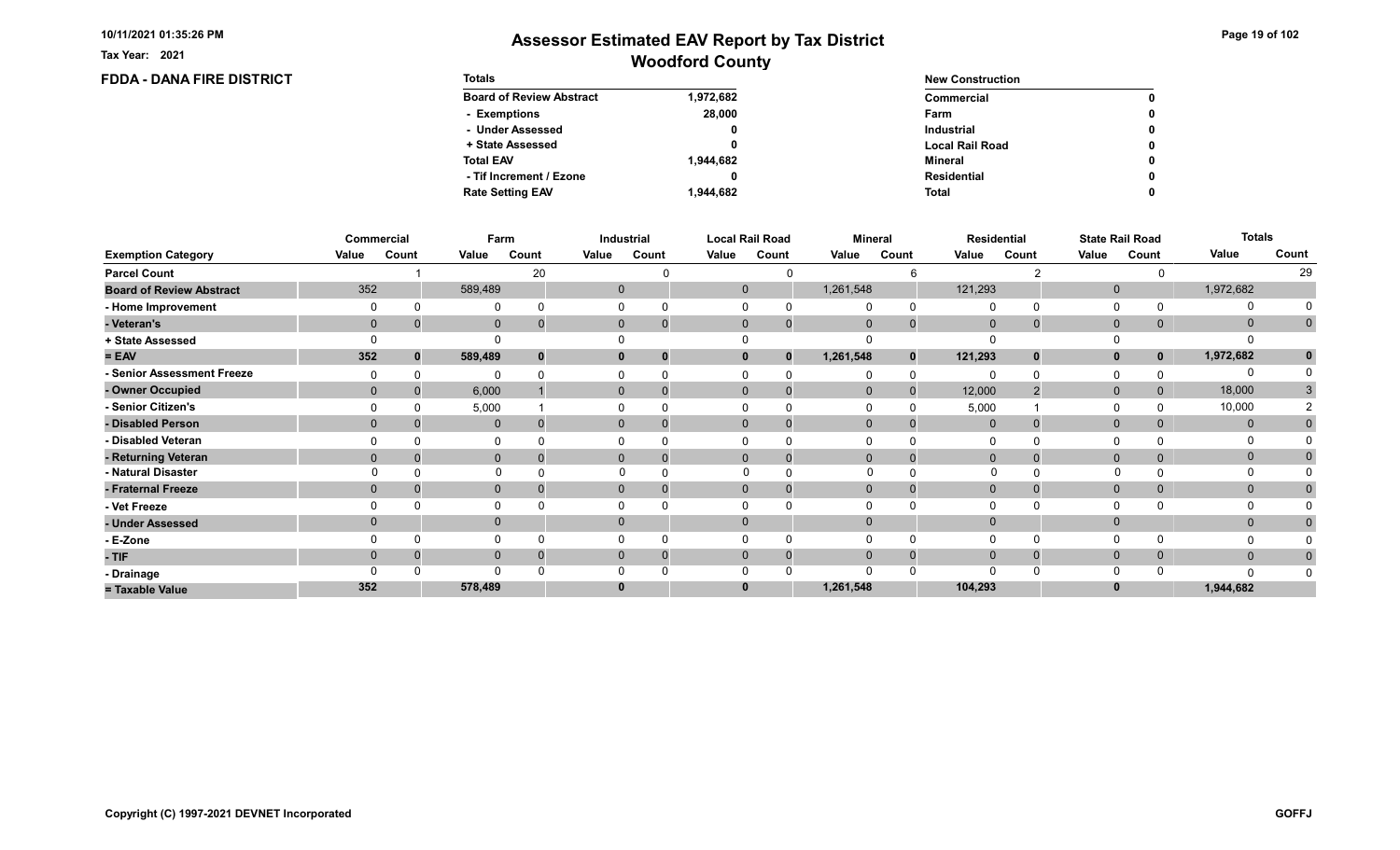Tax Year: 2021

## Woodford County Assessor Estimated EAV Report by Tax District

#### FDDC - DEER CREEK FIRE DISTRICT Totals Board of Review Abstract + State Assessed - Under Assessed - Exemptions Total EAV Rate Setting EAV - Tif Increment / Ezone 6,637,784 660,111 0 143,371 6,121,044 6,121,044 0 New Construction Commercial Local Rail Road Industrial Farm Mineral Total Residential 9,758 0 0 0 81,780 0 72,022

|                                 |                | Commercial | Farm         |       |       | Industrial                 |          | <b>Local Rail Road</b> | <b>Mineral</b> |              |                | Residential | <b>State Rail Road</b> |             | <b>Totals</b> |             |
|---------------------------------|----------------|------------|--------------|-------|-------|----------------------------|----------|------------------------|----------------|--------------|----------------|-------------|------------------------|-------------|---------------|-------------|
| <b>Exemption Category</b>       | Value          | Count      | Value        | Count | Value | Count                      | Value    | Count                  | Value          | Count        | Value          | Count       | Value                  | Count       | Value         | Count       |
| <b>Parcel Count</b>             |                |            |              | 97    |       |                            |          |                        |                |              |                | 57          |                        |             |               | 160         |
| <b>Board of Review Abstract</b> | 278,736        |            | 2,719,803    |       |       | $\mathbf{0}$               | 8,586    |                        | $\mathbf{0}$   |              | 3,630,659      |             | $\mathbf 0$            |             | 6,637,784     |             |
| - Home Improvement              |                |            | 37,614       |       |       | $\Omega$                   |          |                        |                |              | 30,523         | 5           | $\Omega$               |             | 68,137        |             |
| - Veteran's                     | $\Omega$       |            | $\mathbf{0}$ |       |       | $\overline{0}$<br>$\Omega$ | $\Omega$ | $\mathbf{0}$           | $\Omega$       | $\Omega$     | $\mathbf{0}$   |             | $\mathbf{0}$           | 0           | $\mathbf{0}$  | $\mathbf 0$ |
| + State Assessed                |                |            | $\Omega$     |       |       |                            |          |                        |                |              | $\Omega$       |             | 143,371                |             | 143,371       |             |
| $= EAV$                         | 278,736        |            | 2,682,189    |       |       | 0<br>0                     | 8,586    | 0                      | $\bf{0}$       | $\bf{0}$     | 3,600,136      |             | 143,371                | $\mathbf 0$ | 6,713,018     |             |
| - Senior Assessment Freeze      |                |            | $\Omega$     |       |       |                            |          |                        |                |              | 16,871         |             | 0                      |             | 16,871        |             |
| - Owner Occupied                | 6,000          |            | 72,000       | 12    |       | $\overline{0}$<br>$\Omega$ |          | $\mathbf 0$            | $\mathbf{0}$   | $\Omega$     | 288,000        | 48          | $\mathbf 0$            |             | 366,000       | 61          |
| - Senior Citizen's              |                |            | 20,000       |       |       |                            |          | U                      |                |              | 42,041         |             | 0                      |             | 62,041        | 13          |
| - Disabled Person               | $\mathbf{0}$   |            | $\mathbf{0}$ |       |       | $\overline{0}$             |          | 0                      |                |              | $\mathbf 0$    |             | $\mathbf{0}$           |             | $\mathbf{0}$  | $\Omega$    |
| - Disabled Veteran              |                |            | 70,770       |       |       |                            |          |                        |                |              | 76,292         |             | 0                      |             | 147,062       |             |
| - Returning Veteran             | $\Omega$       |            | $\mathbf{0}$ |       |       | $\overline{0}$<br>$\Omega$ |          | $\mathbf 0$            | $\mathbf{0}$   | $\Omega$     | $\overline{0}$ |             | $\mathbf{0}$           |             | $\mathbf 0$   |             |
| - Natural Disaster              |                |            |              |       |       |                            |          |                        |                |              |                |             |                        |             |               |             |
| - Fraternal Freeze              | $\Omega$       |            | $\mathbf 0$  |       |       | $\overline{0}$<br>0        |          | 0                      | $\Omega$       | 0            | $\mathbf{0}$   |             | $\mathbf{0}$           | 0           | $\mathbf{0}$  |             |
| - Vet Freeze                    |                |            | $\Omega$     |       |       |                            |          | $\Omega$               |                |              | $\Omega$       |             | $\Omega$               |             | $\Omega$      |             |
| - Under Assessed                | $\overline{0}$ |            | $\mathbf{0}$ |       |       | $\overline{0}$             |          |                        |                |              |                |             | $\mathbf{0}$           |             | $\mathbf{0}$  |             |
| - E-Zone                        |                |            | $\Omega$     |       |       |                            |          |                        |                |              | $\Omega$       |             | $\Omega$               |             |               |             |
| - TIF                           | $\Omega$       |            | $\mathbf{0}$ |       |       | 0<br>$\Omega$              |          | 0                      |                | <sup>0</sup> | $\Omega$       |             | $\mathbf{0}$           |             | $\mathbf{0}$  |             |
| - Drainage                      |                |            | $\Omega$     |       |       |                            |          |                        |                |              | $\Omega$       |             | $\Omega$               |             | n             |             |
| = Taxable Value                 | 272,736        |            | 2,519,419    |       |       | 0                          | 8,586    |                        |                |              | 3,176,932      |             | 143,371                |             | 6,121,044     |             |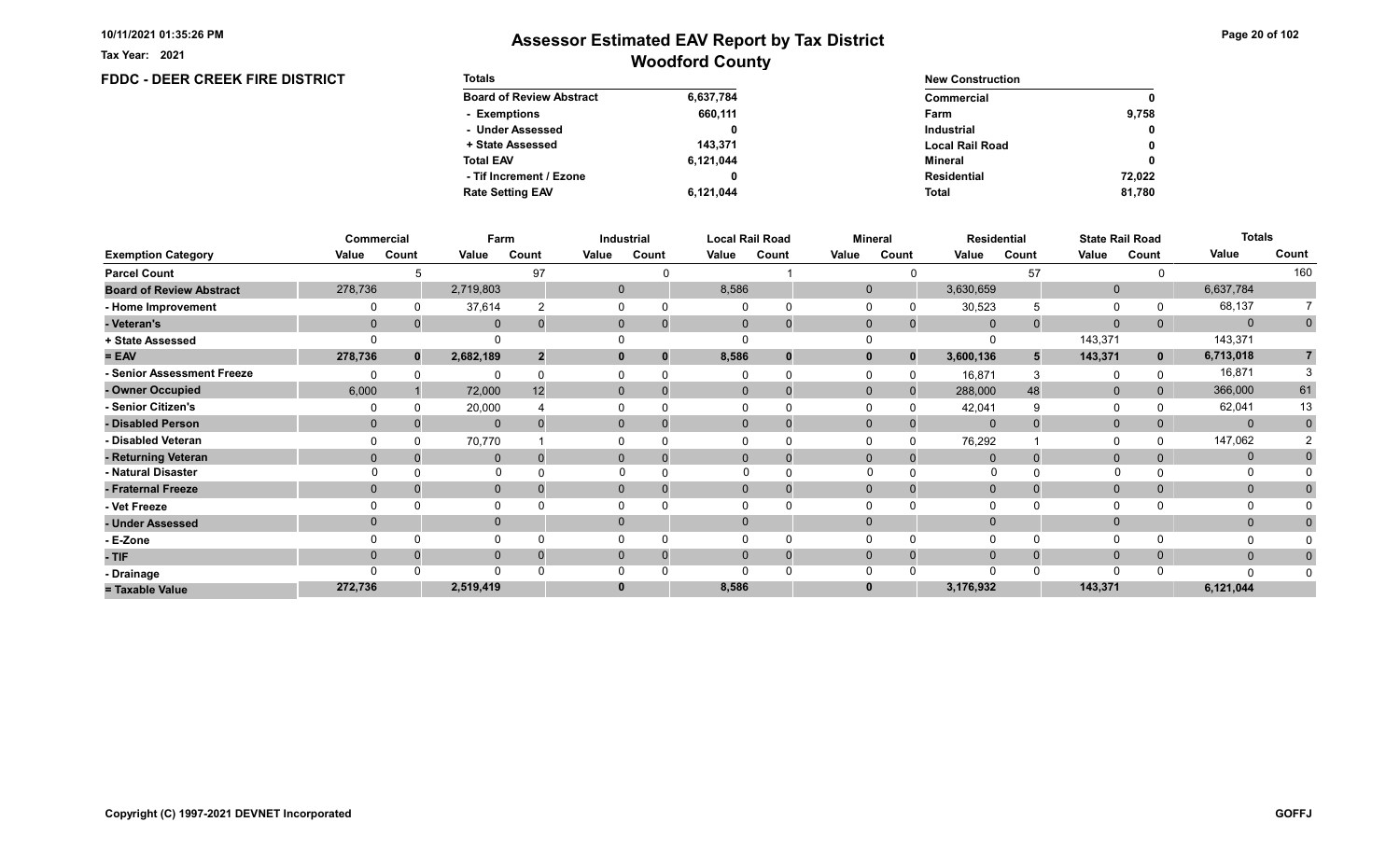FDEL - EL PASO FIRE DISTRICT

Tax Year: 2021

| <b>Totals</b>                   |             | <b>New Construction</b> |              |  |  |  |
|---------------------------------|-------------|-------------------------|--------------|--|--|--|
| <b>Board of Review Abstract</b> | 116,042,961 | Commercial              | 182,331      |  |  |  |
| - Exemptions                    | 10,782,753  | Farm                    | 46.285       |  |  |  |
| - Under Assessed                |             | <b>Industrial</b>       | $\mathbf{0}$ |  |  |  |
| + State Assessed                | 102.852     | <b>Local Rail Road</b>  | 0            |  |  |  |
| <b>Total EAV</b>                | 105,363,060 | Mineral                 | 0            |  |  |  |
| - Tif Increment / Ezone         |             | <b>Residential</b>      | 606.074      |  |  |  |
| <b>Rate Setting EAV</b>         | 105,363,060 | <b>Total</b>            | 834.690      |  |  |  |

|                                 |                | Commercial |              | Farm  | Industrial     |             |       | <b>Local Rail Road</b> |              | <b>Mineral</b> |                | <b>Residential</b> |              | <b>State Rail Road</b> | <b>Totals</b> |                |
|---------------------------------|----------------|------------|--------------|-------|----------------|-------------|-------|------------------------|--------------|----------------|----------------|--------------------|--------------|------------------------|---------------|----------------|
| <b>Exemption Category</b>       | Value          | Count      | Value        | Count | Value          | Count       | Value | Count                  | Value        | Count          | Value          | Count              | Value        | Count                  | Value         | Count          |
| <b>Parcel Count</b>             |                | 226        |              | 976   |                |             |       |                        |              |                |                | 1,563              |              |                        |               | 2,772          |
| <b>Board of Review Abstract</b> | 19,058,461     |            | 30,405,698   |       | 1,361,557      |             |       | 0                      | $\mathbf{0}$ |                | 65,217,245     |                    | $\mathbf 0$  |                        | 116,042,961   |                |
| - Home Improvement              |                |            | 33,611       |       |                | $\Omega$    |       |                        | $\Omega$     |                | 418,495        | 53                 | 0            |                        | 452,106       | 58             |
| - Veteran's                     | $\mathbf 0$    |            | $\mathbf 0$  |       | $\mathbf{0}$   | $\mathbf 0$ |       | $\mathbf 0$            | $\mathbf 0$  | $\overline{0}$ | $\overline{0}$ |                    | $\mathbf 0$  | 0                      | $\mathbf{0}$  | $\overline{0}$ |
| + State Assessed                |                |            |              |       |                |             |       |                        |              |                |                |                    | 102,852      |                        | 102,852       |                |
| $= EAV$                         | 19,058,461     | $\bf{0}$   | 30,372,087   | 5     | 1,361,557      | $\bf{0}$    |       | 0                      | $\bf{0}$     | $\bf{0}$       | 64,798,750     | 54                 | 102,852      | $\mathbf{0}$           | 115,693,707   | 59             |
| - Senior Assessment Freeze      | 2,591          |            | 8,124        |       |                |             |       |                        | $\Omega$     |                | 590,795        | 121                | 0            |                        | 601,510       | 127            |
| - Owner Occupied                | 24,000         |            | 516,000      | 86    | $\overline{0}$ | $\Omega$    |       | $\mathbf 0$            | $\mathbf{0}$ |                | 6,538,930      | 1,090              | $\mathbf 0$  | $\overline{0}$         | 7,078,930     | 1,180          |
| Senior Citizen's                | 10,000         |            | 170,000      | 34    |                |             |       |                        |              |                | 1,328,986      | 266                | $\Omega$     |                        | 1,508,986     | 302            |
| - Disabled Person               | $\overline{0}$ |            | $\mathbf{0}$ |       | $\overline{0}$ | $\Omega$    |       | 0                      | $\mathbf{0}$ |                | 28,000         | 14                 | $\mathbf 0$  |                        | 28,000        | 14             |
| - Disabled Veteran              |                |            | 0            |       |                |             |       |                        | $\Omega$     |                | 1,113,221      | 26                 | $\Omega$     |                        | 1,113,221     | 26             |
| - Returning Veteran             | $\Omega$       |            | $\mathbf{0}$ |       | $\Omega$       | $\Omega$    |       | $\Omega$               | $\Omega$     |                | $\Omega$       |                    | $\mathbf{0}$ |                        | $\mathbf{0}$  | $\mathbf 0$    |
| - Natural Disaster              |                |            | $\Omega$     |       | 0              |             |       |                        |              |                |                |                    |              |                        |               |                |
| - Fraternal Freeze              | $\overline{0}$ |            | $\mathbf{0}$ |       | $\mathbf{0}$   | 0           |       | 0                      | $\mathbf{0}$ |                | $\mathbf{0}$   |                    | $\mathbf{0}$ |                        | $\mathbf{0}$  |                |
| - Vet Freeze                    |                |            | 0            |       |                |             |       |                        |              |                | $\Omega$       |                    | $\Omega$     |                        | 0             |                |
| - Under Assessed                | $\Omega$       |            | $\mathbf{0}$ |       | $\Omega$       |             |       |                        | $\Omega$     |                | $\Omega$       |                    | $\mathbf{0}$ |                        | $\mathbf{0}$  |                |
| - E-Zone                        |                |            | O            |       |                |             |       |                        |              |                | $\Omega$       |                    | $\Omega$     |                        |               |                |
| $-$ TIF                         | $\Omega$       |            | $\mathbf{0}$ |       |                | $\Omega$    |       | 0                      | $\Omega$     |                | $\Omega$       |                    | $\mathbf{0}$ |                        | $\mathbf{0}$  |                |
| - Drainage                      |                |            | $\Omega$     |       |                |             |       |                        |              |                | $\Omega$       |                    | $\Omega$     |                        | $\Omega$      |                |
| = Taxable Value                 | 19,021,870     |            | 29,677,963   |       | 1,361,557      |             |       |                        |              |                | 55,198,818     |                    | 102,852      |                        | 105,363,060   |                |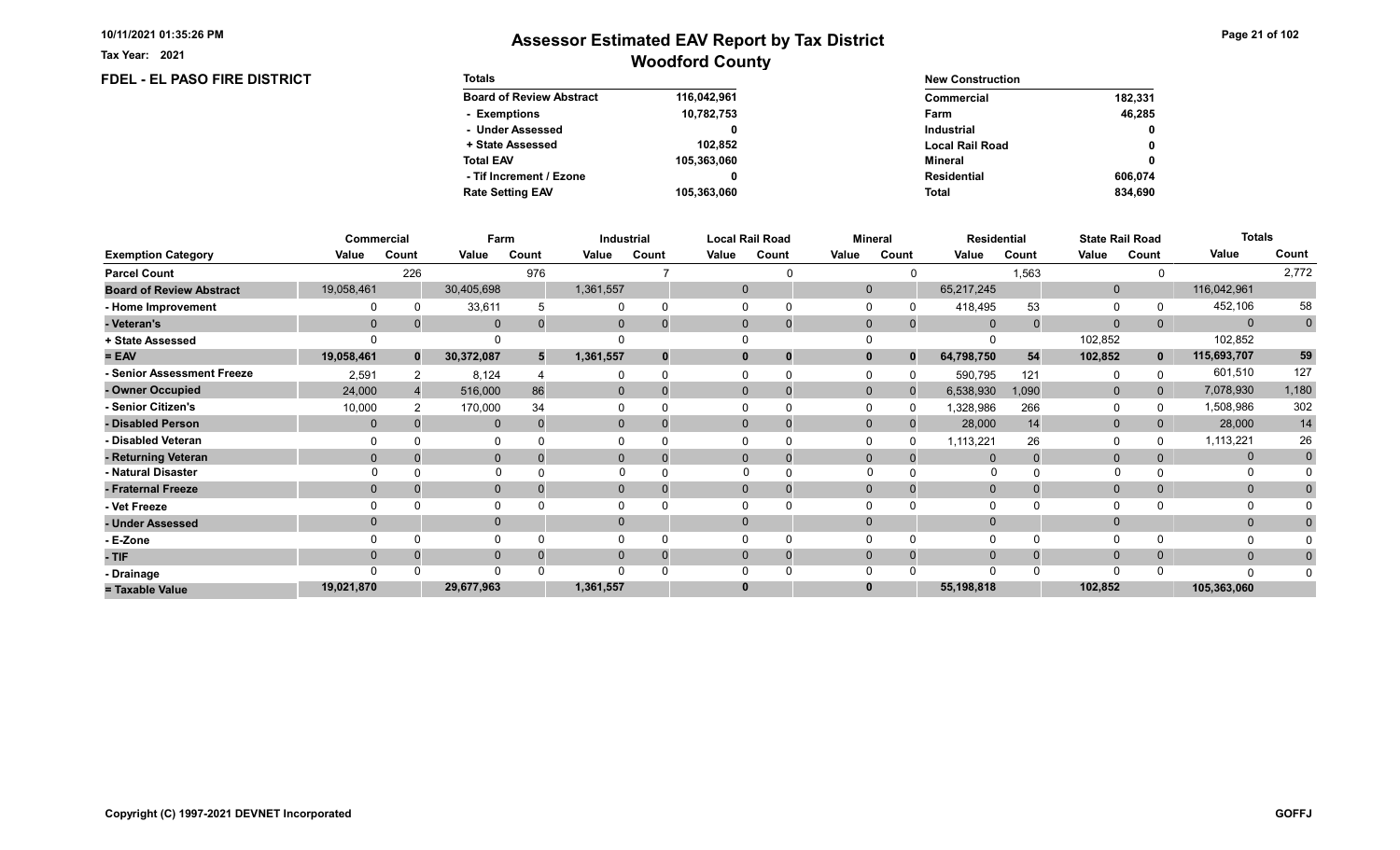Tax Year: 2021

# Woodford County Assessor Estimated EAV Report by Tax District

## FDEU - EUREKA-GOODFIELD FIRE DIST

| <b>Totals</b>                   |             | <b>New Construction</b> |           |
|---------------------------------|-------------|-------------------------|-----------|
| <b>Board of Review Abstract</b> | 196,326,251 | Commercial              | 538,492   |
| - Exemptions                    | 18,941,387  | Farm                    | 325,009   |
| - Under Assessed                |             | <b>Industrial</b>       | 338,437   |
| + State Assessed                | 393.742     | <b>Local Rail Road</b>  | 0         |
| <b>Total EAV</b>                | 177,778,606 | Mineral                 | 0         |
| - Tif Increment / Ezone         | 3.974.897   | Residential             | 965,716   |
| <b>Rate Setting EAV</b>         | 173,803,709 | <b>Total</b>            | 2,167,654 |

|                                 | Commercial   |          | Farm        |       |            | <b>Industrial</b> |              | <b>Local Rail Road</b> |              | <b>Mineral</b> | <b>Residential</b> |       |              | <b>State Rail Road</b> | <b>Totals</b> |             |
|---------------------------------|--------------|----------|-------------|-------|------------|-------------------|--------------|------------------------|--------------|----------------|--------------------|-------|--------------|------------------------|---------------|-------------|
| <b>Exemption Category</b>       | Value        | Count    | Value       | Count | Value      | Count             | Value        | Count                  | Value        | Count          | Value              | Count | Value        | Count                  | Value         | Count       |
| <b>Parcel Count</b>             |              | 442      |             | 1,193 |            | 37                |              |                        |              |                |                    | 2,554 |              |                        |               | 4,228       |
| <b>Board of Review Abstract</b> | 28,609,675   |          | 34,376,500  |       | 12,200,279 |                   | 11,864       |                        | $\mathbf{0}$ |                | 121, 127, 933      |       | $\mathbf{0}$ |                        | 196,326,251   |             |
| - Home Improvement              |              | $\Omega$ | 102,438     |       |            | $\Omega$          |              |                        | $\Omega$     |                | 836,609            | 108   | 0            |                        | 939,047       | 117         |
| - Veteran's                     | $\Omega$     |          | $\Omega$    |       |            | $\Omega$          |              | $\mathbf 0$            | $\mathbf{0}$ |                | $\Omega$           |       | $\mathbf{0}$ | 0                      | $\Omega$      | $\mathbf 0$ |
| + State Assessed                |              |          |             |       |            |                   |              |                        |              |                |                    |       | 393,742      |                        | 393,742       |             |
| $= EAV$                         | 28,609,675   | $\bf{0}$ | 34,274,062  |       | 12,200,279 | $\mathbf{0}$      | 11,864       | 0                      | $\bf{0}$     |                | 120,291,324        | 108   | 393,742      | $\mathbf{0}$           | 195,780,946   | 117         |
| <b>Senior Assessment Freeze</b> | 60,428       | 33       | 23,778      |       |            |                   |              |                        | $\Omega$     |                | 939,416            | 170   | 0            |                        | 1,023,622     | 207         |
| - Owner Occupied                | 690,000      | 115      | 858,000     | 143   | $\Omega$   | $\Omega$          | $\Omega$     |                        | $\Omega$     |                | 10,982,787         | 1,833 | $\mathbf{0}$ | $\overline{0}$         | 12,530,787    | 2,091       |
| - Senior Citizen's              | 505,000      | 101      | 190,000     | 38    |            |                   |              |                        | $\Omega$     |                | 2,495,000          | 499   | $\Omega$     |                        | 3,190,000     | 638         |
| - Disabled Person               | 4,000        |          | $\mathbf 0$ |       |            |                   | $\mathbf{0}$ | $\Omega$               | $\mathbf{0}$ |                | 62,000             | 31    | $\mathbf 0$  | 0                      | 66,000        | 33          |
| <b>Disabled Veteran</b>         | 51,182       |          | 47,892      |       |            |                   |              |                        | $\Omega$     |                | 1,087,857          | 27    | $\Omega$     |                        | 1,186,931     | 30          |
| - Returning Veteran             | $\Omega$     |          | $\Omega$    |       |            | $\Omega$          |              | 0                      | $\Omega$     |                | 5,000              |       | $\mathbf{0}$ | 0                      | 5,000         |             |
| - Natural Disaster              |              |          | $\Omega$    |       |            |                   |              |                        |              |                |                    |       |              |                        |               |             |
| - Fraternal Freeze              | $\mathbf{0}$ |          | $\Omega$    |       |            |                   | $\Omega$     |                        | $\mathbf{0}$ |                | $\overline{0}$     |       | $\mathbf{0}$ |                        | $\mathbf{0}$  |             |
| Vet Freeze                      |              |          |             |       |            |                   |              |                        |              |                |                    |       | $\Omega$     |                        |               |             |
| - Under Assessed                | $\Omega$     |          | $\Omega$    |       |            |                   |              |                        | $\Omega$     |                |                    |       | $\Omega$     |                        | $\Omega$      |             |
| - E-Zone                        | $\Omega$     | $\Omega$ | 0           |       |            | $\Omega$          |              |                        | $\Omega$     |                | $\Omega$           |       | 0            |                        |               |             |
| - TIF                           | 1,583,622    |          | 40,778      |       | 1,209,430  | $\Omega$          | 2,124        | 0                      | $\mathbf{0}$ |                | 1,138,943          |       | $\mathbf{0}$ | 0                      | 3,974,897     |             |
| - Drainage                      |              |          | $\Omega$    |       |            |                   |              |                        | $\Omega$     |                | 0                  |       | $\Omega$     |                        |               |             |
| = Taxable Value                 | 25,715,443   |          | 33,113,614  |       | 10,990,849 |                   | 9,740        |                        | $\bf{0}$     |                | 103,580,321        |       | 393,742      |                        | 173,803,709   |             |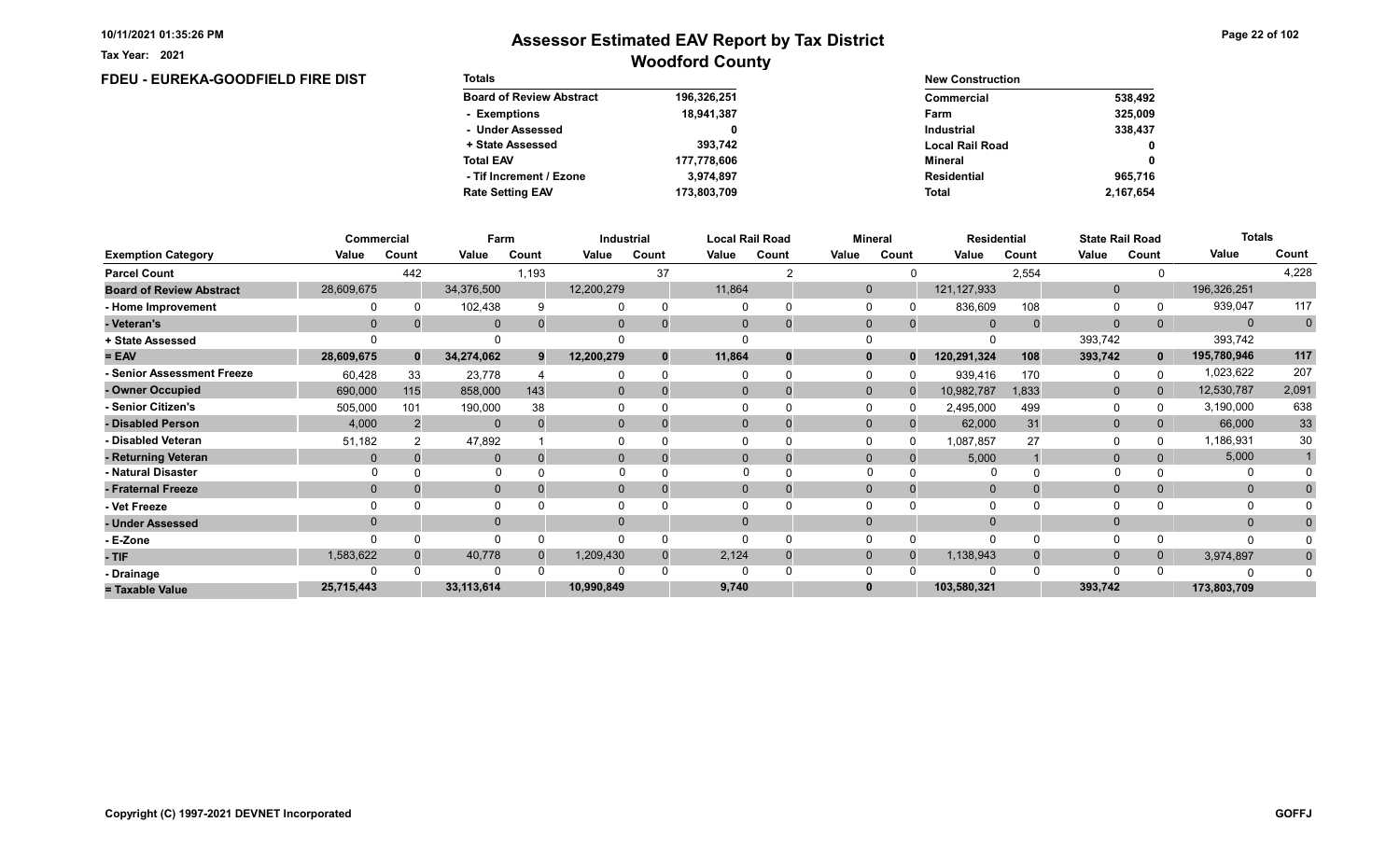Tax Year: 2021

## Woodford County Assessor Estimated EAV Report by Tax District

0

0 0

0

#### FDGE - GERMANTOWN FIRE DISTRICT Totals Board of Review Abstract + State Assessed - Under Assessed - Exemptions Total EAV Rate Setting EAV - Tif Increment / Ezone 178,594,105 20,223,016 0 0 158,371,089 158,371,089 0 New Construction Commercial Local Rail Road Industrial Farm Mineral Total Residential 90 981,137 981,047

|                                 |             | Commercial   | Farm         |                |          | Industrial |          | <b>Local Rail Road</b>      |              | Mineral  | <b>Residential</b> |       |              | <b>State Rail Road</b> | <b>Totals</b> |             |
|---------------------------------|-------------|--------------|--------------|----------------|----------|------------|----------|-----------------------------|--------------|----------|--------------------|-------|--------------|------------------------|---------------|-------------|
| <b>Exemption Category</b>       | Value       | Count        | Value        | Count          | Value    | Count      | Value    | Count                       | Value        | Count    | Value              | Count | Value        | Count                  | Value         | Count       |
| <b>Parcel Count</b>             |             | 46           |              | 83             |          |            |          |                             |              |          |                    | 2,593 |              |                        |               | 2,728       |
| <b>Board of Review Abstract</b> | 4,669,144   |              | 2,653,681    |                | 248,654  |            |          | $\mathbf{0}$                | $\mathbf{0}$ |          | 171,022,626        |       | $\mathbf 0$  |                        | 178,594,105   |             |
| - Home Improvement              |             |              | 4,598        |                |          |            |          |                             |              |          | 523,903            | 69    | $\Omega$     |                        | 528,501       | 71          |
| - Veteran's                     | $\mathbf 0$ |              | $\mathbf{0}$ |                | 0        |            |          | $\mathbf{0}$<br>$\mathbf 0$ | $\mathbf 0$  | $\Omega$ | $\mathbf 0$        |       | $\mathbf{0}$ | 0                      | $\mathbf{0}$  | $\mathbf 0$ |
| + State Assessed                |             |              | $\Omega$     |                |          |            |          |                             |              |          |                    |       | $\Omega$     |                        |               |             |
| $= EAV$                         | 4,669,144   | $\mathbf{0}$ | 2,649,083    | $\overline{2}$ | 248,654  | 0          |          | 0<br>0                      |              | $\bf{0}$ | 170,498,723        | 70    | $\mathbf{0}$ | 0                      | 178,065,604   | 72          |
| - Senior Assessment Freeze      |             |              | 26,804       |                |          |            |          |                             |              |          | 574,032            | 112   | $\Omega$     |                        | 600,836       | 115         |
| - Owner Occupied                |             |              | 126,000      | 21             | 0        |            |          | $\Omega$                    | $\mathbf{0}$ | $\Omega$ | 12,578,161         | 2,097 | $\mathbf{0}$ | $\overline{0}$         | 12,704,161    | 2,118       |
| - Senior Citizen's              |             |              | 35,000       |                |          |            |          |                             |              |          | 2,758,479          | 552   | 0            |                        | 2,793,479     | 559         |
| - Disabled Person               |             |              | 4,000        |                | $\Omega$ |            |          | $\Omega$<br>$\Omega$        | $\Omega$     |          | 42,000             | 21    | $\mathbf{0}$ |                        | 46,000        | $23\,$      |
| - Disabled Veteran              |             |              | 35,907       |                |          |            |          | 0                           |              |          | 3,499,132          | 62    | $\Omega$     |                        | 3,535,039     | 63          |
| - Returning Veteran             |             |              | $\mathbf{0}$ |                | $\Omega$ |            |          | $\Omega$<br>$\mathbf 0$     | $\Omega$     | $\Omega$ | 15,000             |       | $\mathbf{0}$ |                        | 15,000        | 3           |
| - Natural Disaster              |             |              |              |                |          |            |          |                             |              |          |                    |       |              |                        |               |             |
| - Fraternal Freeze              |             |              | $\mathbf 0$  |                | $\Omega$ |            |          | $\Omega$                    |              |          | $\Omega$           |       | $\mathbf{0}$ | 0                      | $\mathbf{0}$  |             |
| - Vet Freeze                    |             |              | 0            |                |          |            |          |                             |              |          |                    |       | $\Omega$     |                        | 0             |             |
| - Under Assessed                |             |              | $\mathbf{0}$ |                |          |            |          | $\Omega$                    |              |          |                    |       | $\mathbf{0}$ |                        | $\mathbf{0}$  |             |
| - E-Zone                        |             |              | $\Omega$     |                |          |            |          |                             |              |          |                    |       | $\Omega$     |                        |               |             |
| - TIF                           |             |              | $\mathbf 0$  |                |          |            |          | $\Omega$<br>0               |              | $\Omega$ |                    |       | $\mathbf{0}$ |                        | $\mathbf{0}$  |             |
| - Drainage                      |             |              | $\Omega$     |                |          |            |          |                             |              |          |                    |       | $\Omega$     |                        | $\Omega$      |             |
| = Taxable Value                 | 4,669,144   |              | 2,421,372    |                | 248,654  |            | $\bf{0}$ |                             |              |          | 151,031,919        |       | $\bf{0}$     |                        | 158,371,089   |             |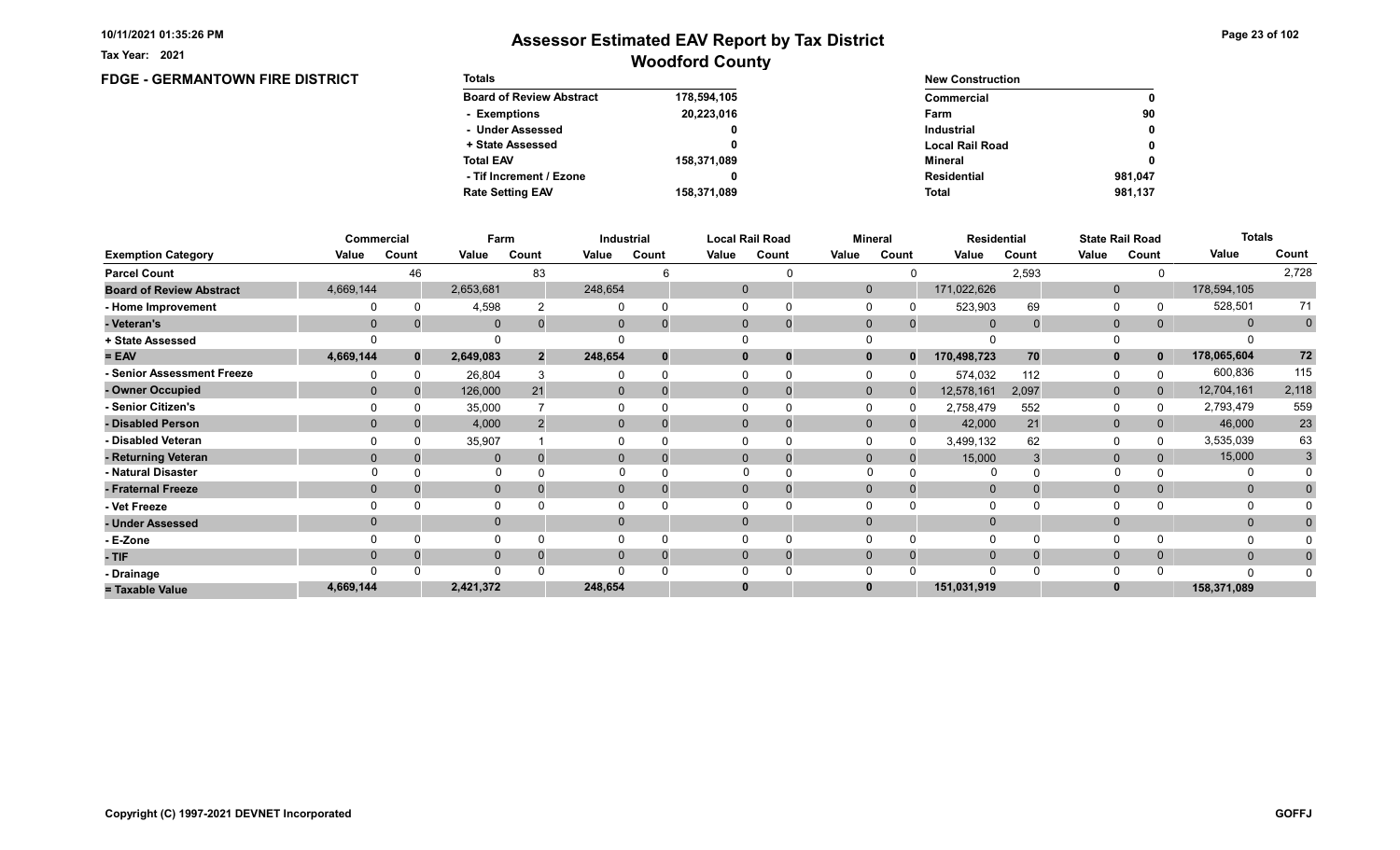Tax Year: 2021

## Woodford County Assessor Estimated EAV Report by Tax District

## FDGR - GRIDLEY FIRE PROTECTION DIST

| <b>Totals</b>                   |         | <b>New Construction</b> |              |  |  |  |
|---------------------------------|---------|-------------------------|--------------|--|--|--|
| <b>Board of Review Abstract</b> | 757,518 | Commercial              | $\mathbf{0}$ |  |  |  |
| - Exemptions                    | 24.839  | Farm                    | $\mathbf{0}$ |  |  |  |
| - Under Assessed                |         | <b>Industrial</b>       | $\mathbf{0}$ |  |  |  |
| + State Assessed                |         | <b>Local Rail Road</b>  | $\mathbf{0}$ |  |  |  |
| <b>Total EAV</b>                | 732.679 | Mineral                 | $\mathbf{0}$ |  |  |  |
| - Tif Increment / Ezone         |         | Residential             | 23,522       |  |  |  |
| <b>Rate Setting EAV</b>         | 732.679 | <b>Total</b>            | 23.522       |  |  |  |

|                                 |       | Commercial                 |              | Farm  |       | Industrial                  |       | <b>Local Rail Road</b>      |              | <b>Mineral</b> |              | <b>Residential</b> | <b>State Rail Road</b> |             | <b>Totals</b> |              |
|---------------------------------|-------|----------------------------|--------------|-------|-------|-----------------------------|-------|-----------------------------|--------------|----------------|--------------|--------------------|------------------------|-------------|---------------|--------------|
| <b>Exemption Category</b>       | Value | Count                      | Value        | Count | Value | Count                       | Value | Count                       | Value        | Count          | Value        | Count              | Value                  | Count       | Value         | Count        |
| <b>Parcel Count</b>             |       |                            |              | 27    |       |                             |       |                             |              |                |              |                    |                        |             |               | 30           |
| <b>Board of Review Abstract</b> |       | $\mathbf 0$                | 660,425      |       |       | $\mathbf 0$                 |       | $\mathbf{0}$                | $\mathbf{0}$ |                | 97,093       |                    | $\mathbf 0$            |             | 757,518       |              |
| - Home Improvement              |       | $\Omega$                   | 0            |       |       |                             |       |                             | 0            |                | $\mathbf{0}$ |                    | 0                      |             | 0             |              |
| - Veteran's                     |       | $\mathbf 0$                | $\mathbf{0}$ |       |       | $\mathbf 0$<br>$\mathbf{0}$ |       | $\mathbf{0}$<br>$\mathbf 0$ | $\mathbf{0}$ | $\Omega$       | $\mathbf 0$  |                    | $\mathbf 0$            | 0           | $\mathbf 0$   | $\mathbf{0}$ |
| + State Assessed                |       |                            |              |       |       |                             |       |                             |              |                |              |                    |                        |             |               |              |
| $= EAV$                         |       | $\bf{0}$<br>$\bf{0}$       | 660,425      |       |       | $\mathbf{0}$                |       | $\bm{0}$                    | $\mathbf{0}$ | $\bf{0}$       | 97,093       |                    | $\mathbf{0}$           | $\mathbf 0$ | 757,518       | $\mathbf{0}$ |
| - Senior Assessment Freeze      |       |                            | 0            |       |       |                             |       |                             | $\Omega$     |                | 2,839        |                    | 0                      |             | 2,839         |              |
| - Owner Occupied                |       | $\overline{0}$             | $\mathbf{0}$ |       |       | $\Omega$<br>$\Omega$        |       | $\Omega$<br>$\overline{0}$  | $\mathbf{0}$ | $\Omega$       | 12,000       |                    | $\mathbf{0}$           |             | 12,000        | 2            |
| - Senior Citizen's              |       |                            |              |       |       |                             |       |                             | $\Omega$     |                | 10,000       |                    | 0                      |             | 10,000        |              |
| - Disabled Person               |       | $\mathbf{0}$               | $\mathbf{0}$ |       |       |                             |       | $\Omega$                    | $\mathbf{0}$ |                | $\mathbf{0}$ |                    | $\mathbf 0$            |             | $\mathbf{0}$  | $\Omega$     |
| - Disabled Veteran              |       |                            |              |       |       |                             |       |                             | $\Omega$     |                | $\Omega$     |                    | 0                      |             |               |              |
| - Returning Veteran             |       | $\mathbf{0}$               | $\mathbf{0}$ |       |       | $\Omega$<br>0               |       | $\Omega$<br>$\Omega$        | $\mathbf 0$  |                | $\mathbf{0}$ |                    | $\mathbf 0$            |             | $\mathbf 0$   | 0            |
| - Natural Disaster              |       |                            | $\Omega$     |       |       |                             |       |                             |              |                |              |                    |                        |             | $\Omega$      |              |
| - Fraternal Freeze              |       | $\mathbf{0}$               | $\mathbf 0$  |       |       | $\mathbf 0$<br>0            |       | $\mathbf 0$<br>0            | $\mathbf{0}$ |                | $\mathbf{0}$ |                    | $\mathbf 0$            | 0           | $\mathbf{0}$  |              |
| - Vet Freeze                    |       |                            | 0            |       |       |                             |       |                             | $\Omega$     |                | 0            |                    | 0                      |             | 0             |              |
| - Under Assessed                |       | $\mathbf 0$                | $\mathbf{0}$ |       |       |                             |       |                             | $\Omega$     |                | $\Omega$     |                    | $\mathbf 0$            |             | $\mathbf 0$   | $\mathbf 0$  |
| - E-Zone                        |       |                            |              |       |       |                             |       |                             | $\Omega$     |                | $\Omega$     |                    | $\Omega$               |             | <sup>0</sup>  |              |
| $-TIF$                          |       | $\overline{0}$<br>$\Omega$ | $\mathbf 0$  |       |       | $\Omega$                    |       | $\Omega$<br>0               | $\mathbf{0}$ |                | $\mathbf 0$  |                    | $\mathbf 0$            |             | $\mathbf{0}$  | $\mathbf{0}$ |
| - Drainage                      |       |                            | $\Omega$     |       |       |                             |       |                             | $\Omega$     |                | $\Omega$     |                    | $\Omega$               |             |               |              |
| = Taxable Value                 |       |                            | 660,425      |       |       |                             |       |                             |              |                | 72,254       |                    | $\bf{0}$               |             | 732,679       |              |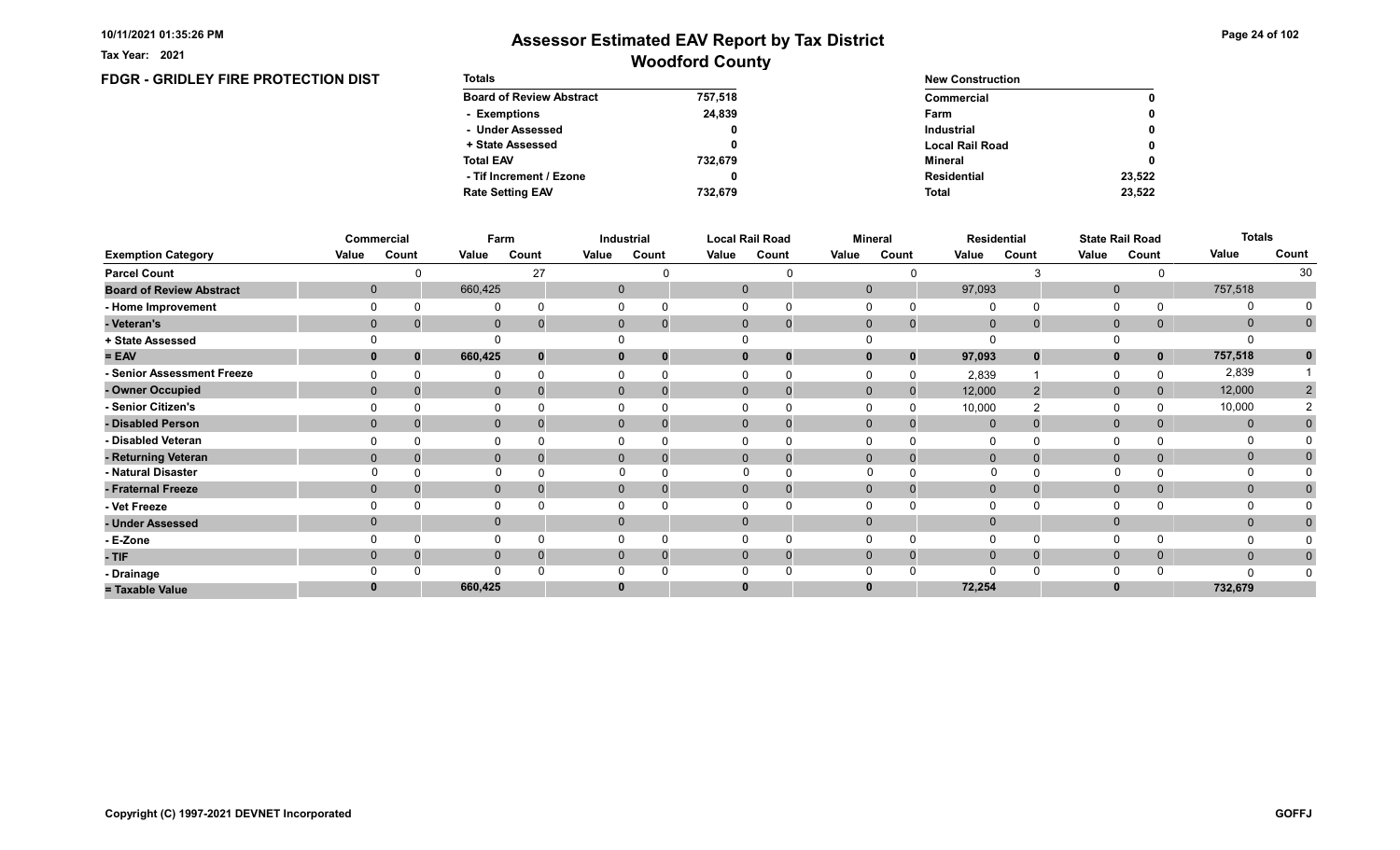FDHU - HUDSON FIRE DISTRICT

Tax Year: 2021

| <b>Totals</b>                   |         | <b>New Construction</b> |              |
|---------------------------------|---------|-------------------------|--------------|
| <b>Board of Review Abstract</b> | 248.427 | Commercial              | $\mathbf 0$  |
| - Exemptions                    | 29,199  | Farm                    | $\mathbf{0}$ |
| - Under Assessed                | 0       | <b>Industrial</b>       | $\mathbf{0}$ |
| + State Assessed                |         | <b>Local Rail Road</b>  | $\mathbf{0}$ |
| <b>Total EAV</b>                | 219,228 | Mineral                 | $\mathbf 0$  |
| - Tif Increment / Ezone         |         | Residential             | 92.460       |
| <b>Rate Setting EAV</b>         | 219.228 | <b>Total</b>            | 92.460       |

|                                 |             | Commercial   | Farm        |       |       | Industrial               |       | <b>Local Rail Road</b>      |              | <b>Mineral</b> |                | <b>Residential</b> |              | <b>State Rail Road</b> | <b>Totals</b> |              |
|---------------------------------|-------------|--------------|-------------|-------|-------|--------------------------|-------|-----------------------------|--------------|----------------|----------------|--------------------|--------------|------------------------|---------------|--------------|
| <b>Exemption Category</b>       | Value       | Count        | Value       | Count | Value | Count                    | Value | Count                       | Value        | Count          | Value          | Count              | Value        | Count                  | Value         | Count        |
| <b>Parcel Count</b>             |             |              |             |       |       |                          |       |                             |              |                |                |                    |              |                        |               |              |
| <b>Board of Review Abstract</b> | $\mathbf 0$ |              | 68,588      |       |       | 0                        |       | $\mathbf 0$                 | $\mathbf 0$  |                | 179,839        |                    | $\mathbf 0$  |                        | 248,427       |              |
| - Home Improvement              |             |              | 0           |       |       |                          |       |                             |              |                | $\Omega$       |                    | 0            |                        | $\Omega$      |              |
| - Veteran's                     | $\Omega$    |              | $\mathbf 0$ |       |       | $\mathbf{0}$             |       | $\mathbf 0$<br>$\mathbf 0$  | $\mathbf 0$  | $\mathbf 0$    | $\overline{0}$ |                    | $\mathbf 0$  | 0                      | $\mathbf{0}$  | $\mathbf{0}$ |
| + State Assessed                |             |              |             |       |       |                          |       |                             |              |                |                |                    |              |                        |               |              |
| $= EAV$                         |             | $\Omega$     | 68,588      |       |       | 0                        |       | $\bf{0}$<br>0               |              | $\bf{0}$       | 179,839        | $\bf{0}$           | $\mathbf{0}$ | $\mathbf 0$            | 248,427       | $\mathbf 0$  |
| - Senior Assessment Freeze      |             |              | 1,199       |       |       |                          |       | 0                           |              | $\Omega$       |                |                    | 0            |                        | 1,199         |              |
| - Owner Occupied                | $\Omega$    | $\Omega$     | 6,000       |       |       | $\mathbf{0}$<br>$\Omega$ |       | $\mathbf{0}$<br>$\mathbf 0$ | $\mathbf{0}$ | $\mathbf{0}$   | 12,000         |                    | $\mathbf{0}$ | 0                      | 18,000        | 3            |
| - Senior Citizen's              |             |              | 5,000       |       |       |                          |       |                             |              |                | 5,000          |                    | $\Omega$     |                        | 10,000        |              |
| - Disabled Person               |             |              | $\mathbf 0$ |       |       | 0                        |       | $\Omega$<br>$\Omega$        | $\Omega$     |                | $\mathbf{0}$   |                    | $\mathbf 0$  |                        | $\mathbf{0}$  |              |
| - Disabled Veteran              |             |              | 0           |       |       |                          |       | 0                           |              |                | $\Omega$       |                    | $\Omega$     |                        |               |              |
| - Returning Veteran             | $\Omega$    |              | $\mathbf 0$ |       |       | $\Omega$                 |       | $\Omega$<br>$\mathbf 0$     | $\Omega$     | $\Omega$       | $\Omega$       |                    | $\mathbf 0$  | 0                      | $\mathbf{0}$  |              |
| - Natural Disaster              |             |              | $\Omega$    |       |       |                          |       | $\Omega$<br>$\Omega$        | $\Omega$     |                | 0              |                    |              |                        | 0             |              |
| - Fraternal Freeze              |             | $\mathbf{0}$ | $\mathbf 0$ |       |       | $\mathbf{0}$             |       | $\mathbf{0}$<br>O           | $\mathbf 0$  |                | $\overline{0}$ |                    | $\mathbf 0$  | 0                      | $\mathbf{0}$  |              |
| - Vet Freeze                    |             |              | 0           |       |       |                          |       |                             |              |                |                |                    | $\Omega$     |                        | 0             |              |
| - Under Assessed                |             |              | $\mathbf 0$ |       |       | $\Omega$                 |       | $\Omega$                    |              |                | $\Omega$       |                    | $\mathbf{0}$ |                        | $\mathbf{0}$  |              |
| - E-Zone                        |             |              | $\mathbf 0$ |       |       |                          |       |                             |              |                | $\Omega$       |                    | $\Omega$     |                        |               |              |
| - TIF                           |             |              | $\mathbf 0$ |       |       |                          |       | $\Omega$<br>0               | $\Omega$     | $\Omega$       | $\Omega$       |                    | $\mathbf 0$  | 0                      | $\mathbf{0}$  | 0            |
| - Drainage                      |             |              | $\Omega$    |       |       |                          |       |                             |              |                |                |                    | $\Omega$     |                        |               |              |
| = Taxable Value                 |             |              | 56,389      |       |       |                          |       | 0                           |              |                | 162,839        |                    | $\bf{0}$     |                        | 219,228       |              |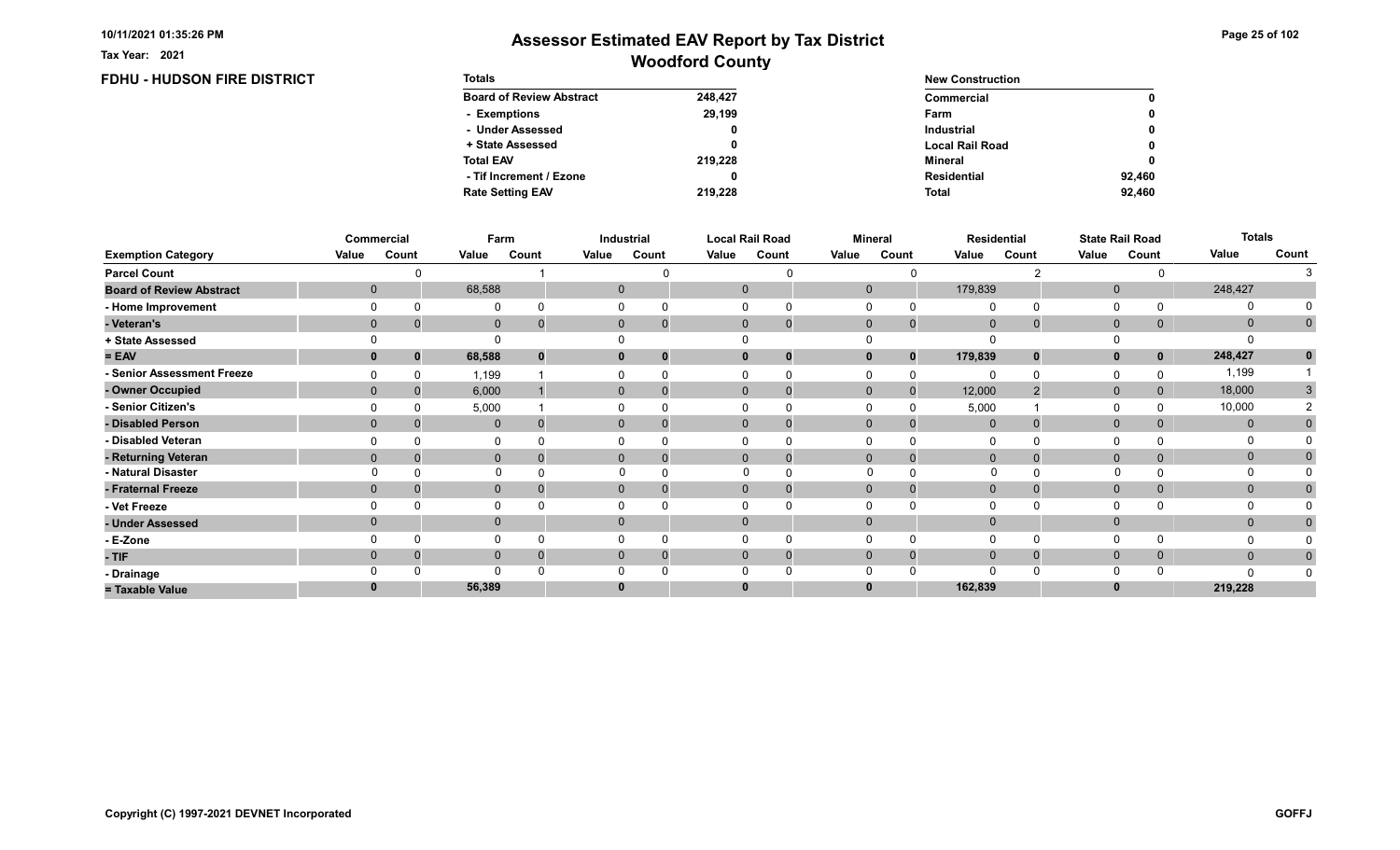Tax Year: 2021

## Woodford County Assessor Estimated EAV Report by Tax District

0 0

0

#### FDME - METAMORA RURAL FIRE DIST Totals Board of Review Abstract + State Assessed - Under Assessed - Exemptions Total EAV Rate Setting EAV - Tif Increment / Ezone 77,360,405 7,156,924 0 0 70,203,481 70,203,481 0 New Construction Commercial Local Rail Road Industrial Farm Mineral Total Residential 177,848 7,429 435,071 249,794

|                                 |                | <b>Commercial</b> | Farm         |          |              | Industrial |       | <b>Local Rail Road</b>       |              | <b>Mineral</b> |              | Residential |              | <b>State Rail Road</b> | <b>Totals</b> |              |
|---------------------------------|----------------|-------------------|--------------|----------|--------------|------------|-------|------------------------------|--------------|----------------|--------------|-------------|--------------|------------------------|---------------|--------------|
| <b>Exemption Category</b>       | Value          | Count             | Value        | Count    | Value        | Count      | Value | Count                        | Value        | Count          | Value        | Count       | Value        | Count                  | Value         | Count        |
| <b>Parcel Count</b>             |                | 61                |              | 844      |              |            |       |                              |              |                |              | 849         |              |                        |               | 1,755        |
| <b>Board of Review Abstract</b> | 3,375,760      |                   | 24,308,206   |          | 280,949      |            |       | $\mathbf 0$                  | $\mathbf 0$  |                | 49,395,490   |             | $\mathbf 0$  |                        | 77,360,405    |              |
| - Home Improvement              |                |                   | 102,378      |          |              |            |       | $\Omega$                     |              |                | 189,915      | 29          | 0            |                        | 292,293       | 36           |
| - Veteran's                     | $\overline{0}$ |                   | $\mathbf{0}$ | $\Omega$ | $\Omega$     |            |       | $\mathbf{0}$<br>$\mathbf{0}$ | $\Omega$     | $\Omega$       | $\Omega$     |             | $\mathbf 0$  | 0                      | $\mathbf{0}$  | $\mathbf 0$  |
| + State Assessed                |                |                   |              |          |              |            |       |                              |              |                |              |             | $\Omega$     |                        |               |              |
| $= EAV$                         | 3,375,760      | $\mathbf{0}$      | 24,205,828   |          | 280,949      |            |       | $\mathbf 0$                  | $\mathbf{0}$ | $\Omega$       | 49,205,575   | 29          | $\mathbf{0}$ | $\mathbf{0}$           | 77,068,112    | 36           |
| - Senior Assessment Freeze      |                |                   | 72,400       | 13       |              |            |       |                              |              |                | 267,689      | 45          | $\Omega$     |                        | 340,089       | 58           |
| - Owner Occupied                | 6.000          |                   | 606,000      | 101      | $\mathbf{0}$ |            |       | $\Omega$                     | $\Omega$     |                | 3,728,627    | 622         | $\mathbf{0}$ | $\mathbf{0}$           | 4,340,627     | 724          |
| - Senior Citizen's              |                |                   | 210,000      | 42       |              |            |       |                              |              |                | 800,000      | 160         | 0            |                        | 1,010,000     | 202          |
| - Disabled Person               | $\Omega$       |                   | $\mathbf{0}$ |          | $\Omega$     |            |       | $\Omega$                     | $\Omega$     |                | 22,000       | 11          | $\mathbf{0}$ |                        | 22,000        | 11           |
| - Disabled Veteran              |                |                   | 142,293      |          |              |            |       |                              |              |                | 979,271      | 15          | $\Omega$     |                        | 1,121,564     | 18           |
| - Returning Veteran             | $\Omega$       |                   | $\Omega$     | $\Omega$ | $\Omega$     |            |       | $\Omega$                     | $\Omega$     | $\Omega$       | $\Omega$     |             | $\mathbf{0}$ |                        | $\mathbf{0}$  | $\mathbf{0}$ |
| - Natural Disaster              |                |                   | $\Omega$     |          |              |            |       |                              | $\Omega$     |                | 30,351       |             | $\mathbf{0}$ |                        | 30,351        |              |
| - Fraternal Freeze              | $\Omega$       |                   | $\mathbf 0$  |          | $\mathbf{0}$ |            |       | $\mathbf{0}$                 | $\mathbf 0$  |                | $\mathbf{0}$ |             | $\mathbf 0$  | 0                      | $\mathbf{0}$  |              |
| - Vet Freeze                    |                |                   | $\mathbf{0}$ |          |              |            |       | $\Omega$                     |              |                |              |             | 0            |                        | 0             |              |
| - Under Assessed                |                |                   | $\mathbf{0}$ |          | $\Omega$     |            |       | $\Omega$                     | $\Omega$     |                |              |             | $\mathbf{0}$ |                        | $\mathbf{0}$  |              |
| - E-Zone                        |                |                   | $\Omega$     |          |              |            |       |                              |              |                |              |             | $\Omega$     |                        | 0             |              |
| - TIF                           | $\Omega$       |                   | $\mathbf{0}$ |          | $\mathbf{0}$ |            |       | $\mathbf{0}$                 | $\Omega$     | $\Omega$       | $\mathbf 0$  |             | $\mathbf{0}$ | 0                      | $\mathbf{0}$  | $\mathbf 0$  |
| - Drainage                      |                |                   | $\Omega$     |          |              |            |       |                              |              |                | $\Omega$     |             | $\Omega$     |                        | n             |              |
| = Taxable Value                 | 3,369,760      |                   | 23, 175, 135 |          | 280,949      |            |       | $\bf{0}$                     |              |                | 43,377,637   |             |              |                        | 70,203,481    |              |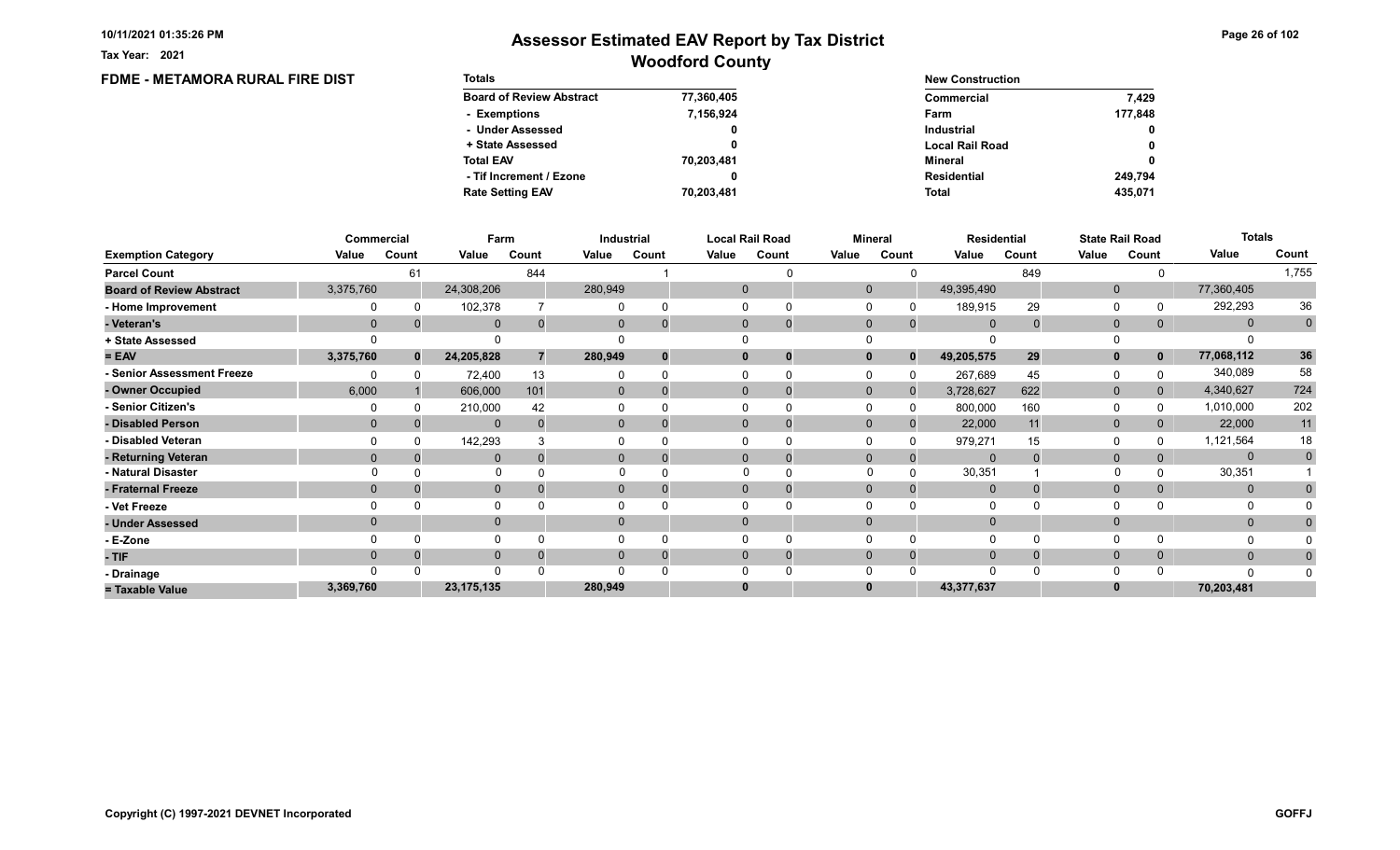**FDMI - MINONK FIRE DISTRICT** 

Tax Year: 2021

# Woodford County Assessor Estimated EAV Report by Tax District

| <b>Totals</b>                   |            | <b>New Construction</b> |        |
|---------------------------------|------------|-------------------------|--------|
| <b>Board of Review Abstract</b> | 75,512,676 | Commercial              | 0      |
| - Exemptions                    | 6,337,973  | Farm                    | 0      |
| - Under Assessed                | 0          | <b>Industrial</b>       | 0      |
| + State Assessed                |            | <b>Local Rail Road</b>  | 0      |
| <b>Total EAV</b>                | 69,174,703 | Mineral                 | 0      |
| - Tif Increment / Ezone         | 1,839,111  | <b>Residential</b>      | 64.407 |
| <b>Rate Setting EAV</b>         | 67,335,592 | <b>Total</b>            | 64,407 |

|                                 |             | Commercial   | Farm         |       |              | <b>Industrial</b> |       | <b>Local Rail Road</b>      |             | <b>Mineral</b> |             | <b>Residential</b> |                | <b>State Rail Road</b> | <b>Totals</b> |              |
|---------------------------------|-------------|--------------|--------------|-------|--------------|-------------------|-------|-----------------------------|-------------|----------------|-------------|--------------------|----------------|------------------------|---------------|--------------|
| <b>Exemption Category</b>       | Value       | Count        | Value        | Count | Value        | Count             | Value | Count                       | Value       | Count          | Value       | Count              | Value          | Count                  | Value         | Count        |
| <b>Parcel Count</b>             |             | 186          |              | 744   |              | 19                |       |                             |             | 69             |             | 1,033              |                |                        |               | 2,051        |
| <b>Board of Review Abstract</b> | 6,314,504   |              | 21,336,136   |       | 2,610,797    |                   |       | $\mathbf{0}$                | 14,318,802  |                | 30,932,437  |                    | $\mathbf{0}$   |                        | 75,512,676    |              |
| - Home Improvement              |             |              | 2,614        |       |              |                   |       | 0                           |             |                | 125,937     | 15                 | 0              |                        | 128,551       | 16           |
| - Veteran's                     | $\mathbf 0$ |              | $\mathbf 0$  |       | 0            |                   |       | $\mathbf{0}$<br>$\mathbf 0$ | $\mathbf 0$ | $\mathbf{0}$   | $\mathbf 0$ |                    | $\mathbf{0}$   | 0                      | $\mathbf{0}$  | $\mathbf{0}$ |
| + State Assessed                |             |              |              |       |              |                   |       |                             |             |                |             |                    |                |                        |               |              |
| $= EAV$                         | 6,314,504   | $\mathbf{0}$ | 21,333,522   |       | 2,610,797    |                   |       | 0<br>0                      | 14,318,802  | $\bf{0}$       | 30,806,500  | 15                 | $\mathbf{0}$   | $\mathbf 0$            | 75,384,125    | 16           |
| - Senior Assessment Freeze      |             |              | 32,591       |       |              |                   |       |                             |             | n              | 464,933     | 89                 | 0              |                        | 497,524       | 95           |
| - Owner Occupied                |             |              | 306,000      | 51    | $\Omega$     | $\Omega$          |       | $\Omega$                    | $\Omega$    |                | 3,990,873   | 668                | $\overline{0}$ | 0                      | 4,296,873     | 719          |
| - Senior Citizen's              |             |              | 85,000       |       |              |                   |       |                             |             |                | 978,685     | 198                | $\Omega$       |                        | 1,063,685     | 215          |
| - Disabled Person               |             |              | $\mathbf{0}$ |       |              |                   |       | $\Omega$                    | $\Omega$    |                | 44,000      | 22                 | $\mathbf{0}$   |                        | 44,000        | $22\,$       |
| - Disabled Veteran              |             |              | 65,838       |       |              |                   |       |                             |             |                | 241,502     |                    | $\Omega$       |                        | 307,340       | 10           |
| - Returning Veteran             |             |              | $\mathbf 0$  |       | $\mathbf{0}$ |                   |       | $\Omega$<br>0               | $\Omega$    | $\Omega$       | $\Omega$    |                    | $\mathbf 0$    |                        | $\mathbf{0}$  | $\mathbf 0$  |
| - Natural Disaster              |             |              | $\Omega$     |       |              |                   |       | $\Omega$                    | $\Omega$    |                | $\Omega$    |                    |                |                        | O             |              |
| - Fraternal Freeze              |             |              | $\mathbf 0$  |       | 0            |                   |       | $\mathbf 0$                 | $\Omega$    |                | $\Omega$    |                    | $\mathbf{0}$   |                        | $\mathbf{0}$  |              |
| - Vet Freeze                    |             |              | 0            |       |              |                   |       |                             |             |                |             |                    | 0              |                        | 0             |              |
| - Under Assessed                |             |              | $\mathbf{0}$ |       |              |                   |       | $\Omega$                    |             |                |             |                    | $\mathbf{0}$   |                        | $\mathbf{0}$  |              |
| - E-Zone                        |             |              | $\Omega$     |       |              |                   |       |                             |             |                |             |                    | $\Omega$       |                        | O             |              |
| - TIF                           | 1,047,635   |              | $\mathbf 0$  |       | 0            |                   |       | $\Omega$<br>0               | $\Omega$    | $\Omega$       | 791,476     |                    | $\mathbf 0$    |                        | 1,839,111     |              |
| - Drainage                      |             |              | $\Omega$     |       |              |                   |       |                             |             |                | C           |                    | $\Omega$       |                        |               |              |
| = Taxable Value                 | 5,266,869   |              | 20,844,093   |       | 2,610,797    |                   |       | $\bf{0}$                    | 14,318,802  |                | 24,295,031  |                    |                |                        | 67,335,592    |              |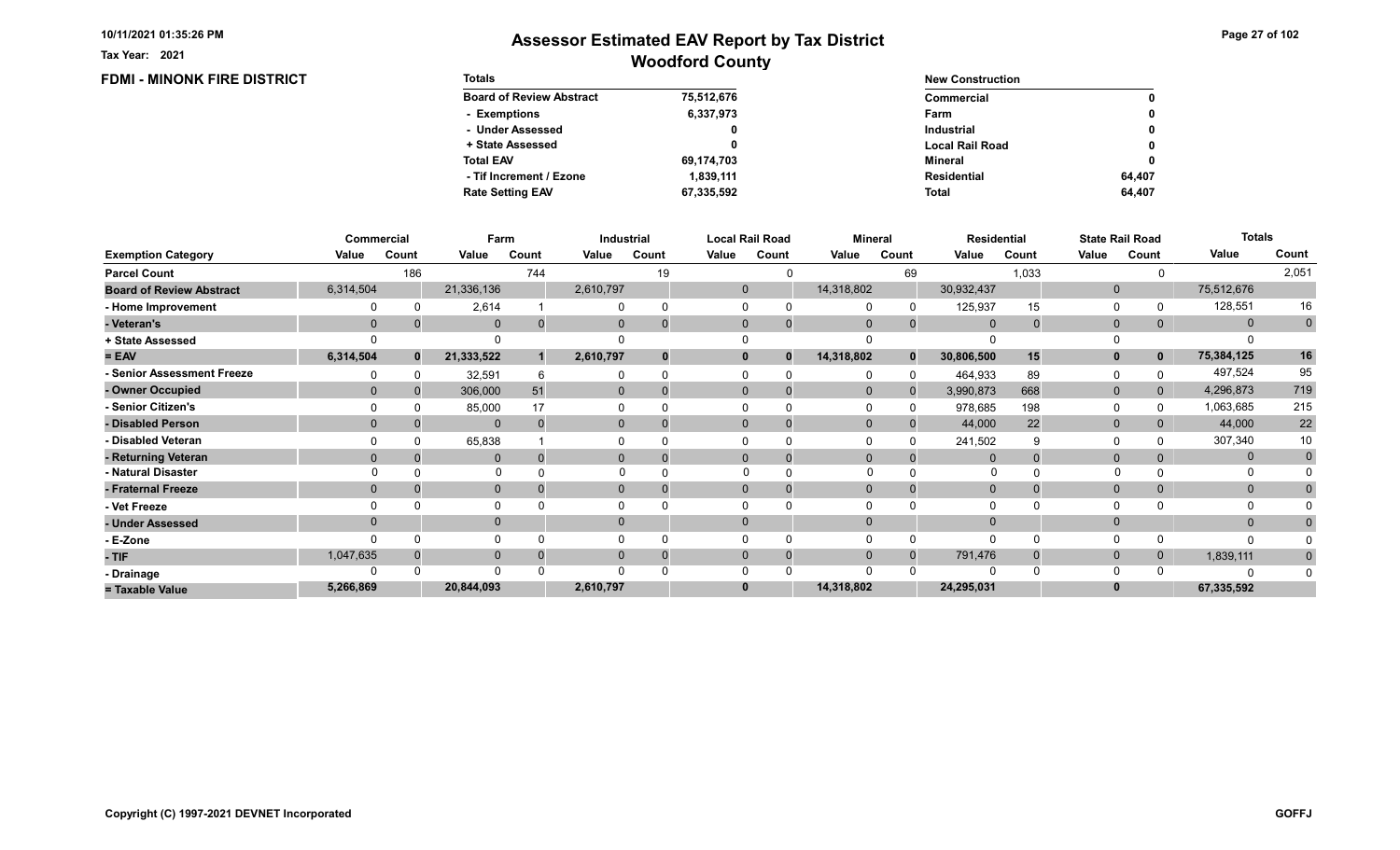FDRO - ROANOKE FIRE DISTRICT

Tax Year: 2021

| <b>Totals</b>                   |            | <b>New Construction</b> |              |
|---------------------------------|------------|-------------------------|--------------|
| <b>Board of Review Abstract</b> | 67,850,956 | Commercial              | 917.260      |
| - Exemptions                    | 6,923,113  | Farm                    | 67.272       |
| - Under Assessed                | 0          | <b>Industrial</b>       | $\mathbf{0}$ |
| + State Assessed                |            | <b>Local Rail Road</b>  | 0            |
| <b>Total EAV</b>                | 60,927,843 | Mineral                 | 0            |
| - Tif Increment / Ezone         | 0          | <b>Residential</b>      | 270.173      |
| <b>Rate Setting EAV</b>         | 60,927,843 | <b>Total</b>            | 1,254,705    |

|                                 |             | <b>Commercial</b> | Farm         |       |              | Industrial |              | <b>Local Rail Road</b> | <b>Mineral</b> |              | <b>Residential</b> |       |              | <b>State Rail Road</b> | <b>Totals</b> |             |
|---------------------------------|-------------|-------------------|--------------|-------|--------------|------------|--------------|------------------------|----------------|--------------|--------------------|-------|--------------|------------------------|---------------|-------------|
| <b>Exemption Category</b>       | Value       | Count             | Value        | Count | Value        | Count      | Value        | Count                  | Value          | Count        | Value              | Count | Value        | Count                  | Value         | Count       |
| <b>Parcel Count</b>             |             | 155               |              | 713   |              |            |              |                        |                |              |                    | 969   |              |                        |               | 1,843       |
| <b>Board of Review Abstract</b> | 8,894,712   |                   | 23,925,757   |       | 2,001,958    |            | $\mathbf 0$  |                        | $\mathbf 0$    |              | 33,028,529         |       | $\mathbf{0}$ |                        | 67,850,956    |             |
| - Home Improvement              |             |                   | 19,759       |       |              |            |              |                        |                |              | 200,000            | 32    | $\Omega$     |                        | 219,759       | 36          |
| - Veteran's                     | $\mathbf 0$ |                   | $\mathbf{0}$ |       | 0            |            | $\mathbf{0}$ | $\mathbf 0$            | $\mathbf 0$    | $\mathbf{0}$ | $\overline{0}$     |       | $\mathbf{0}$ | 0                      | $\mathbf{0}$  | $\mathbf 0$ |
| + State Assessed                |             |                   |              |       |              |            |              |                        |                |              |                    |       |              |                        |               |             |
| $= EAV$                         | 8,894,712   | $\mathbf{0}$      | 23,905,998   |       | 2,001,958    |            | $\bf{0}$     | 0                      |                | $\Omega$     | 32,828,529         | 32    | $\mathbf{0}$ | $\mathbf 0$            | 67,631,197    | 36          |
| - Senior Assessment Freeze      | 1,403       |                   | 60,647       |       |              |            |              |                        |                |              | 167,376            | 27    | 0            |                        | 229,426       | 35          |
| - Owner Occupied                | 108,000     | 18                | 426,000      | 71    | $\mathbf{0}$ | $\Omega$   | $\Omega$     |                        | $\Omega$       |              | 4,273,501          | 716   | $\mathbf{0}$ | 0                      | 4,807,501     | 805         |
| - Senior Citizen's              | 85,000      | 17                | 145,000      | 29    |              |            |              | 0                      |                |              | 958,886            | 193   | $\Omega$     |                        | 1,188,886     | 239         |
| - Disabled Person               | $\Omega$    |                   | $\mathbf{0}$ |       | $\mathbf{0}$ |            | $\Omega$     | 0                      | $\Omega$       |              | 32,000             | 16    | $\mathbf{0}$ |                        | 32,000        | 16          |
| - Disabled Veteran              |             |                   | 0            |       |              |            |              | 0                      |                |              | 351,376            | 18    | $\Omega$     |                        | 351,376       | 18          |
| - Returning Veteran             |             |                   | $\Omega$     |       | $\Omega$     | $\Omega$   | $\Omega$     | $\mathbf 0$            | $\Omega$       | $\Omega$     | $\Omega$           |       | $\mathbf{0}$ |                        | $\mathbf{0}$  | $\mathbf 0$ |
| - Natural Disaster              |             |                   | 94,165       |       |              |            |              |                        | $\Omega$       |              | <sup>0</sup>       |       |              |                        | 94,165        |             |
| - Fraternal Freeze              | $\Omega$    |                   | $\mathbf 0$  |       | 0            |            | $\Omega$     |                        | $\Omega$       |              | $\Omega$           |       | $\mathbf{0}$ | 0                      | $\mathbf{0}$  |             |
| - Vet Freeze                    |             |                   | 0            |       |              |            |              |                        |                |              |                    |       | $\Omega$     |                        |               |             |
| - Under Assessed                |             |                   | $\mathbf{0}$ |       | $\Omega$     |            | $\Omega$     |                        |                |              |                    |       | $\mathbf{0}$ |                        | $\mathbf{0}$  |             |
| - E-Zone                        |             |                   | $\Omega$     |       |              |            |              |                        |                |              |                    |       | $\Omega$     |                        |               |             |
| - TIF                           |             |                   | $\mathbf{0}$ |       |              |            | 0            | 0                      |                |              |                    |       | $\mathbf{0}$ |                        | $\mathbf{0}$  |             |
| - Drainage                      |             |                   | $\Omega$     |       |              |            |              |                        |                |              |                    |       | $\Omega$     |                        | n             |             |
| = Taxable Value                 | 8,700,309   |                   | 23,180,186   |       | 2,001,958    |            | 0            |                        |                |              | 27,045,390         |       | $\bf{0}$     |                        | 60,927,843    |             |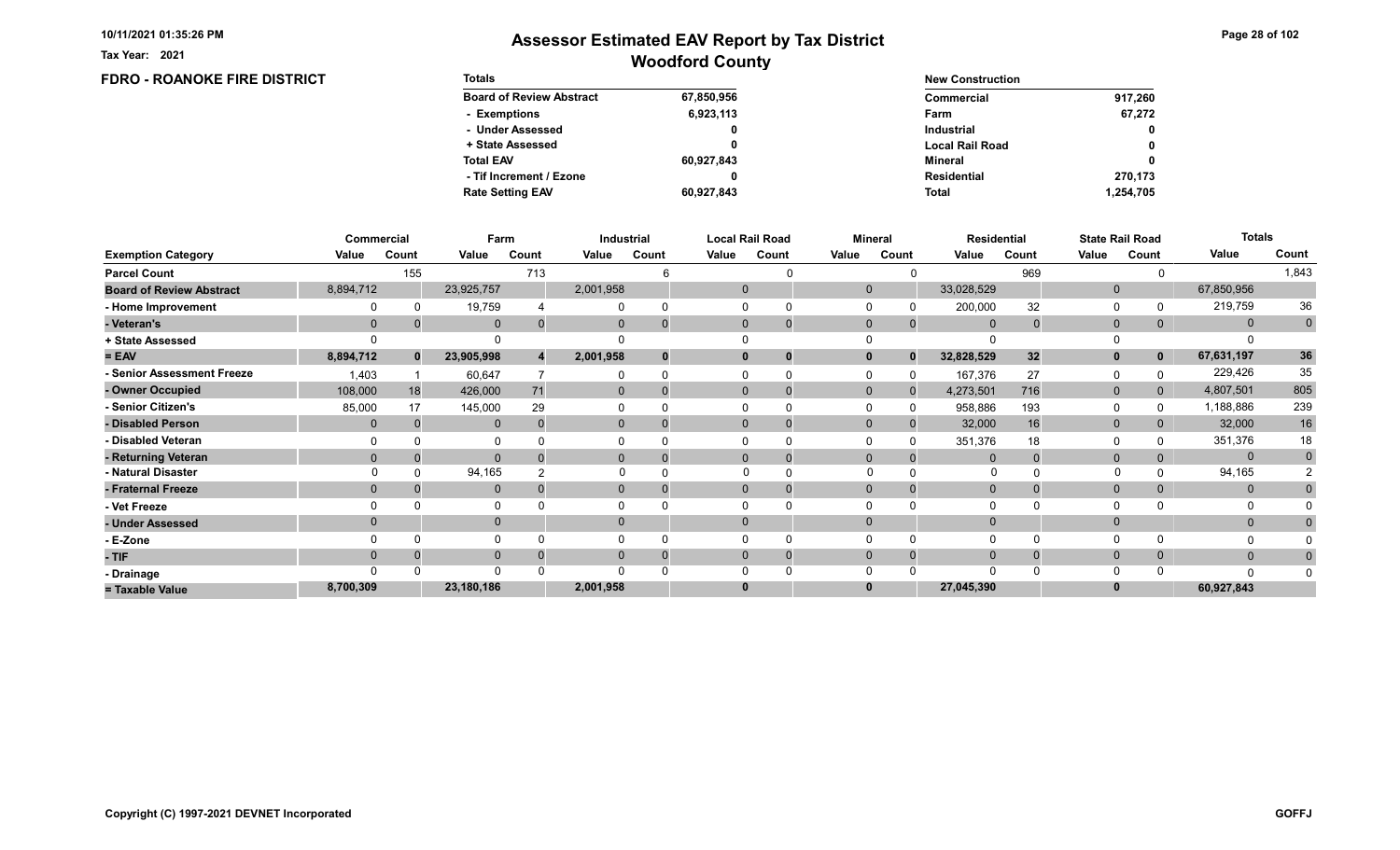FDSE - SECOR FIRE DISTRICT

Tax Year: 2021

| <b>Totals</b>                   |            | <b>New Construction</b> |              |
|---------------------------------|------------|-------------------------|--------------|
| <b>Board of Review Abstract</b> | 43,749,748 | Commercial              | 1.898        |
| - Exemptions                    | 4,090,366  | Farm                    | 749.427      |
| - Under Assessed                |            | <b>Industrial</b>       | $\mathbf{0}$ |
| + State Assessed                | 121.793    | <b>Local Rail Road</b>  | 0            |
| <b>Total EAV</b>                | 39,781,175 | Mineral                 | 0            |
| - Tif Increment / Ezone         |            | <b>Residential</b>      | 259.613      |
| <b>Rate Setting EAV</b>         | 39,781,175 | <b>Total</b>            | 1.010.938    |

|                                 |             | Commercial   | Farm         |          |       | Industrial     |       | <b>Local Rail Road</b>   |              | Mineral                  |             | <b>Residential</b> |              | <b>State Rail Road</b> | <b>Totals</b> |             |
|---------------------------------|-------------|--------------|--------------|----------|-------|----------------|-------|--------------------------|--------------|--------------------------|-------------|--------------------|--------------|------------------------|---------------|-------------|
| <b>Exemption Category</b>       | Value       | Count        | Value        | Count    | Value | Count          | Value | Count                    | Value        | Count                    | Value       | Count              | Value        | Count                  | Value         | Count       |
| <b>Parcel Count</b>             |             | 31           |              | 815      |       |                |       |                          |              |                          |             | 489                |              |                        |               | 1,336       |
| <b>Board of Review Abstract</b> | 1,562,482   |              | 23,356,794   |          |       | $\overline{0}$ | 7,687 |                          | $\mathbf{0}$ |                          | 18,822,785  |                    | $\mathbf{0}$ |                        | 43,749,748    |             |
| - Home Improvement              |             |              | 76,455       |          |       |                |       |                          |              |                          | 156,699     | 15                 | $\Omega$     |                        | 233,154       | 21          |
| - Veteran's                     | $\mathbf 0$ |              | $\mathbf 0$  | $\Omega$ |       | $\mathbf{0}$   |       | $\mathbf{0}$<br>$\Omega$ | $\mathbf 0$  | $\Omega$                 | $\mathbf 0$ |                    | $\mathbf{0}$ | 0                      | $\mathbf{0}$  | $\mathbf 0$ |
| + State Assessed                |             |              |              |          |       |                |       |                          |              |                          |             |                    | 121,793      |                        | 121,793       |             |
| $= EAV$                         | 1,562,482   | $\mathbf{0}$ | 23,280,339   | 6        |       |                | 7,687 | 0                        |              | $\mathbf{0}$<br>$\Omega$ | 18,666,086  | 15                 | 121,793      | $\mathbf 0$            | 43,638,387    | 21          |
| - Senior Assessment Freeze      |             |              | 33,752       | 6        |       |                |       |                          |              |                          | 141,230     | 33                 | $\Omega$     |                        | 174,982       | 39          |
| - Owner Occupied                | $\Omega$    |              | 672,000      | 112      |       | $\mathbf{0}$   |       | $\Omega$                 | $\Omega$     | $\Omega$                 | 1,761,512   | 296                | $\mathbf 0$  | $\overline{0}$         | 2,433,512     | 408         |
| - Senior Citizen's              |             |              | 195,000      | 39       |       |                |       |                          |              |                          | 329,929     | 68                 | 0            |                        | 524,929       | 107         |
| - Disabled Person               | $\Omega$    |              | 2,000        |          |       | $\Omega$       |       | $\Omega$                 | $\Omega$     |                          | 20,000      | 10                 | $\mathbf{0}$ |                        | 22,000        | 11          |
| - Disabled Veteran              |             |              | 143,628      |          |       |                |       | $\Omega$                 |              |                          | 558,161     |                    | $\Omega$     |                        | 701,789       | 12          |
| - Returning Veteran             | $\Omega$    |              | $\Omega$     | $\Omega$ |       | $\Omega$       |       | $\Omega$<br>$\Omega$     | $\Omega$     | $\Omega$                 | $\Omega$    |                    | $\mathbf{0}$ |                        | $\mathbf 0$   | $\mathbf 0$ |
| - Natural Disaster              |             |              | $\Omega$     |          |       |                |       |                          | $\Omega$     |                          | O           |                    |              |                        |               |             |
| - Fraternal Freeze              | $\Omega$    |              | $\mathbf 0$  |          |       | $\Omega$       |       | $\mathbf{0}$             | $\Omega$     |                          | $\Omega$    |                    | $\mathbf 0$  | $\Omega$               | $\mathbf{0}$  |             |
| - Vet Freeze                    |             |              | $\Omega$     |          |       |                |       |                          |              |                          |             |                    | 0            |                        | 0             |             |
| - Under Assessed                | $\Omega$    |              | $\mathbf{0}$ |          |       | $\Omega$       |       | $\Omega$                 | $\Omega$     |                          |             |                    | $\mathbf{0}$ |                        | $\mathbf{0}$  |             |
| - E-Zone                        |             |              | $\Omega$     |          |       |                |       |                          |              |                          |             |                    | $\Omega$     |                        |               |             |
| - TIF                           | $\Omega$    |              | $\Omega$     |          |       |                |       | $\Omega$                 | $\Omega$     | $\Omega$                 | $\Omega$    |                    | $\mathbf{0}$ | $\Omega$               | $\mathbf{0}$  |             |
| - Drainage                      |             |              | $\Omega$     |          |       |                |       | $\Omega$                 |              |                          |             |                    | $\Omega$     |                        | $\Omega$      |             |
| = Taxable Value                 | 1,562,482   |              | 22,233,959   |          |       |                | 7,687 |                          |              |                          | 15,855,254  |                    | 121,793      |                        | 39,781,175    |             |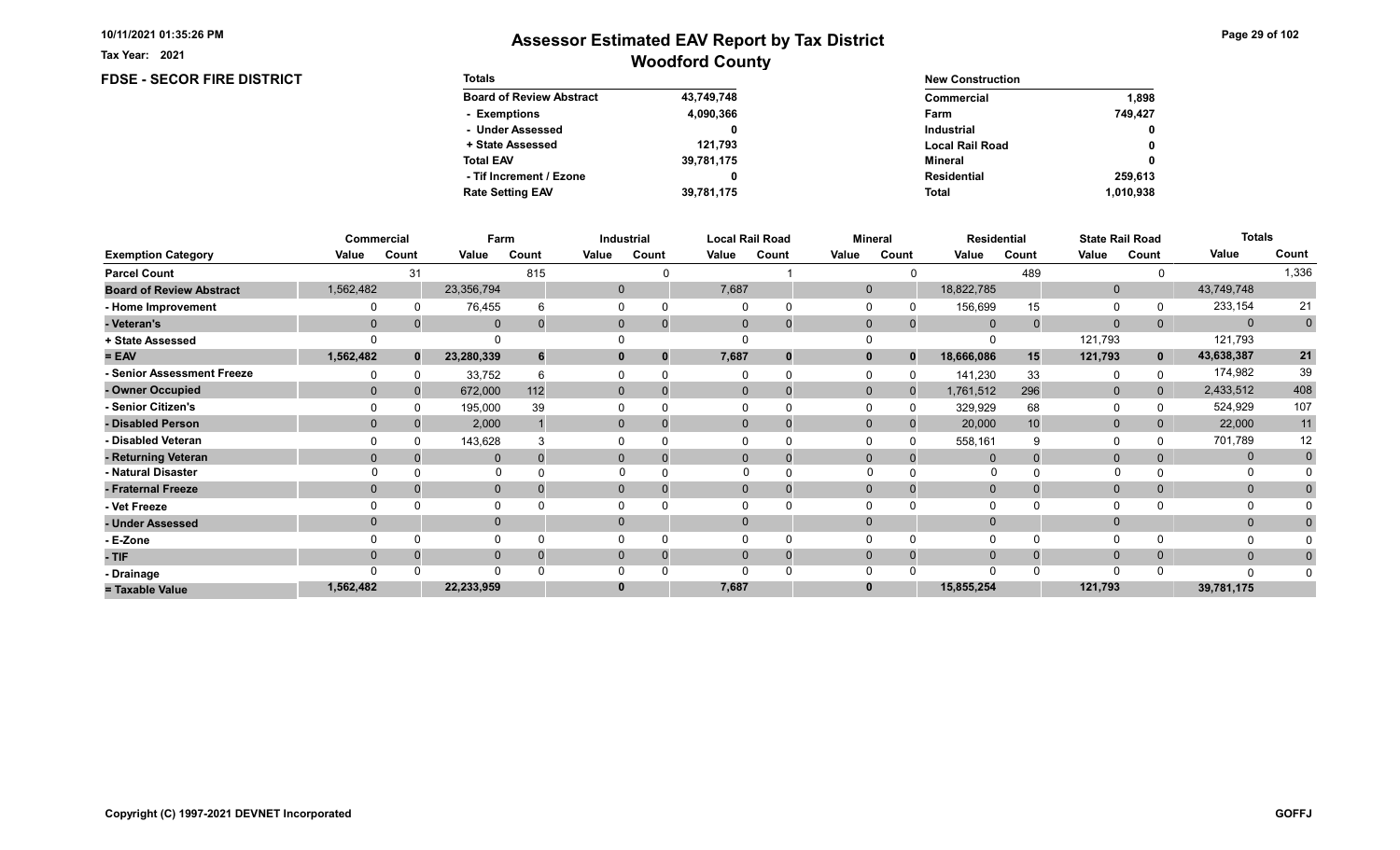FDSP - SPRING BAY FIRE DISTRICT

Tax Year: 2021

| <b>Totals</b>                   |            | <b>New Construction</b> |              |
|---------------------------------|------------|-------------------------|--------------|
| <b>Board of Review Abstract</b> | 86,427,594 | Commercial              | 690,642      |
| - Exemptions                    | 11,051,772 | Farm                    | 338.049      |
| - Under Assessed                |            | <b>Industrial</b>       | $\mathbf{0}$ |
| + State Assessed                |            | <b>Local Rail Road</b>  | 0            |
| <b>Total EAV</b>                | 75,375,822 | Mineral                 | 0            |
| - Tif Increment / Ezone         | 0          | <b>Residential</b>      | 296.010      |
| <b>Rate Setting EAV</b>         | 75,375,822 | <b>Total</b>            | 1,324,701    |

|                                 |              | Commercial   | Farm         |       |                | Industrial |       | <b>Local Rail Road</b>         |              | <b>Mineral</b> | <b>Residential</b> |             |              | <b>State Rail Road</b> | <b>Totals</b> |                |
|---------------------------------|--------------|--------------|--------------|-------|----------------|------------|-------|--------------------------------|--------------|----------------|--------------------|-------------|--------------|------------------------|---------------|----------------|
| <b>Exemption Category</b>       | Value        | Count        | Value        | Count | Value          | Count      | Value | Count                          | Value        | Count          | Value              | Count       | Value        | Count                  | Value         | Count          |
| <b>Parcel Count</b>             |              | 155          |              | 515   |                |            |       |                                |              |                |                    | 1,639       |              |                        |               | 2,315          |
| <b>Board of Review Abstract</b> | 5,329,687    |              | 12,052,028   |       | 1,750,146      |            |       | $\mathbf 0$                    | $\mathbf{0}$ |                | 67,295,733         |             | $\mathbf 0$  |                        | 86,427,594    |                |
| - Home Improvement              |              |              | 25,658       |       |                |            |       | $\Omega$                       |              |                | 313,960            | 50          | 0            |                        | 339,618       | 53             |
| - Veteran's                     | $\Omega$     |              | $\mathbf 0$  | 0     | $\mathbf{0}$   |            |       | $\mathbf{0}$<br>$\overline{0}$ | $\mathbf 0$  | $\mathbf{0}$   | $\overline{0}$     | $\mathbf 0$ | $\mathbf{0}$ | 0                      | $\mathbf{0}$  | $\overline{0}$ |
| + State Assessed                |              |              |              |       |                |            |       |                                |              |                |                    |             |              |                        |               |                |
| $= EAV$                         | 5,329,687    | $\mathbf{0}$ | 12,026,370   | 3     | 1,750,146      |            |       | $\bf{0}$                       |              | $\Omega$       | 66,981,773         | 50          | $\mathbf{0}$ | $\mathbf{0}$           | 86,087,976    | 53             |
| - Senior Assessment Freeze      |              |              | 17,575       |       |                |            |       |                                |              |                | 532,119            | 144         | 0            |                        | 549,694       | 148            |
| - Owner Occupied                | 24,000       |              | 450,000      | 75    | $\Omega$       |            |       | $\Omega$                       | $\mathbf{0}$ | $\Omega$       | 6,466,709          | 1,079       | $\mathbf{0}$ | $\mathbf{0}$           | 6,940,709     | 1,158          |
| - Senior Citizen's              | 5,000        |              | 125,000      | 25    |                |            |       |                                |              |                | 1,578,593          | 317         | 0            |                        | 1,708,593     | 343            |
| - Disabled Person               | $\mathbf{0}$ |              | $\mathbf{0}$ |       | 0              |            |       | $\Omega$                       | $\mathbf{0}$ |                | 70,000             | 35          | $\mathbf{0}$ | 0                      | 70,000        | $35\,$         |
| - Disabled Veteran              |              |              | 34,311       |       |                |            |       | <sup>0</sup>                   |              |                | 1,408,847          | 34          | $\Omega$     |                        | 1,443,158     | 35             |
| - Returning Veteran             | $\Omega$     |              | $\Omega$     |       | $\overline{0}$ |            |       | $\Omega$                       | $\Omega$     |                |                    |             | $\mathbf{0}$ |                        | $\mathbf 0$   | $\mathbf 0$    |
| - Natural Disaster              |              |              | $\mathbf 0$  |       |                |            |       | $\Omega$                       | $\Omega$     |                | O                  |             |              |                        | 0             |                |
| - Fraternal Freeze              | $\Omega$     |              | $\mathbf 0$  |       | $\mathbf{0}$   |            |       | $\mathbf{0}$                   | $\Omega$     |                | $\mathbf 0$        |             | $\mathbf{0}$ | $\mathbf{0}$           | $\mathbf{0}$  | $\mathbf{0}$   |
| - Vet Freeze                    |              |              | $\Omega$     |       |                |            |       |                                |              |                |                    |             | $\Omega$     |                        | 0             |                |
| - Under Assessed                | $\Omega$     |              | $\mathbf{0}$ |       | $\Omega$       |            |       | $\Omega$                       | $\Omega$     |                |                    |             | $\Omega$     |                        | $\mathbf{0}$  |                |
| - E-Zone                        |              |              | $\Omega$     |       |                |            |       |                                |              |                |                    |             | $\Omega$     |                        |               |                |
| - TIF                           | $\Omega$     |              | $\mathbf 0$  |       | 0              |            |       | $\Omega$<br>0                  | $\Omega$     |                | $\Omega$           |             | $\mathbf 0$  | 0                      | $\mathbf{0}$  | 0              |
| - Drainage                      |              |              | $\Omega$     |       |                |            |       |                                |              |                |                    |             | $\Omega$     |                        | $\Omega$      |                |
| = Taxable Value                 | 5,300,687    |              | 11,399,484   |       | 1,750,146      |            |       | $\bf{0}$                       |              |                | 56,925,505         |             | 0            |                        | 75,375,822    |                |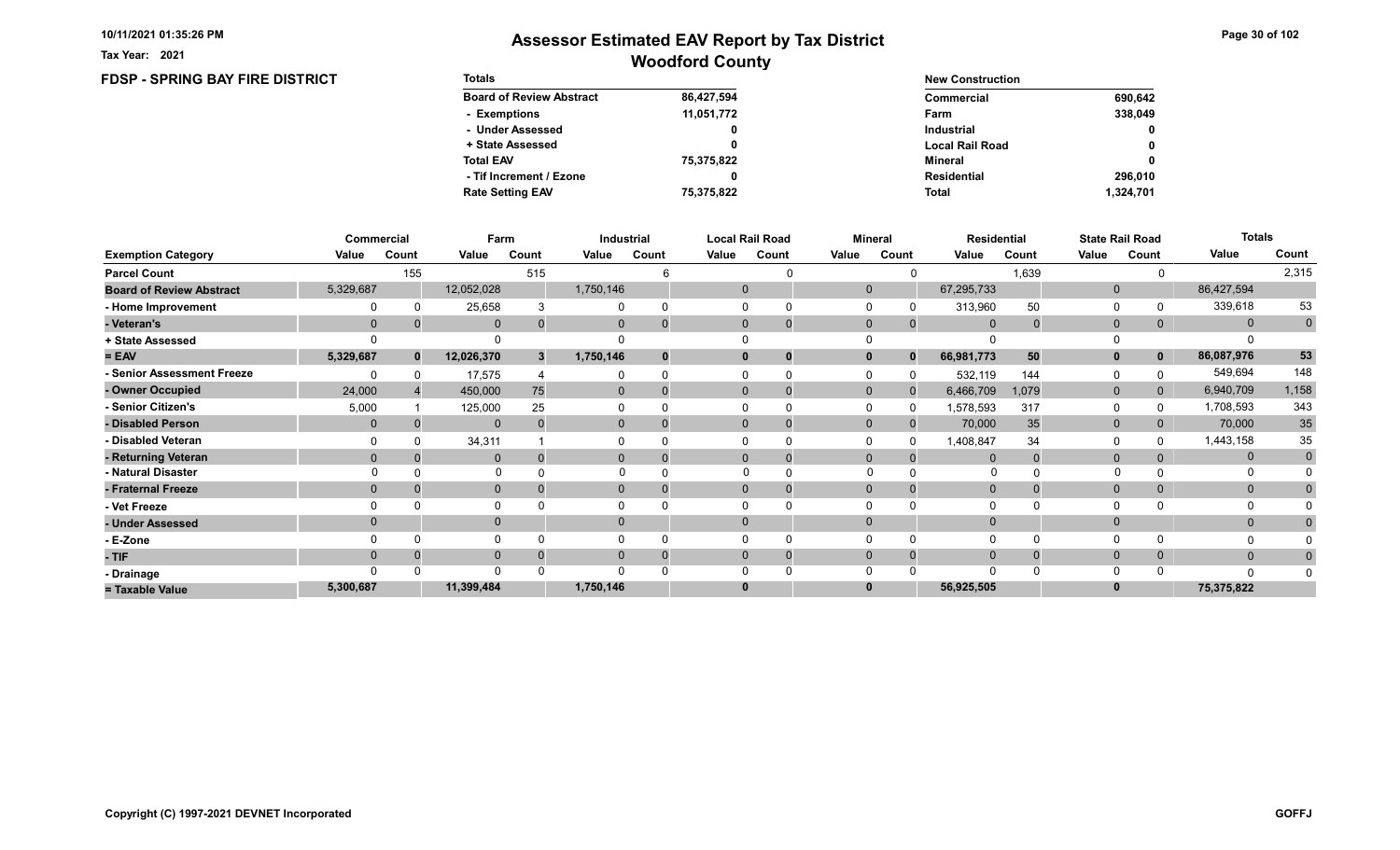Tax Year: 2021

| <b>FDWA - WASHBURN FIRE DISTRICT</b> | <b>Totals</b>                   |            | <b>New Construction</b> |         |  |  |  |
|--------------------------------------|---------------------------------|------------|-------------------------|---------|--|--|--|
|                                      | <b>Board of Review Abstract</b> | 44,829,779 | <b>Commercial</b>       | 0       |  |  |  |
|                                      | - Exemptions                    | 5,040,395  | Farm                    | 34,264  |  |  |  |
|                                      | - Under Assessed                |            | <b>Industrial</b>       | 0       |  |  |  |
|                                      | + State Assessed                |            | <b>Local Rail Road</b>  | 0       |  |  |  |
|                                      | <b>Total EAV</b>                | 39,789,384 | Mineral                 | 0       |  |  |  |
|                                      | - Tif Increment / Ezone         | 2,414,414  | <b>Residential</b>      | 76,352  |  |  |  |
|                                      | <b>Rate Setting EAV</b>         | 37,374,970 | Total                   | 110.616 |  |  |  |

|                                 |           | Commercial | Farm         |       | Industrial     |          |          | <b>Local Rail Road</b> |              | <b>Mineral</b> |                | Residential |                | <b>State Rail Road</b> | <b>Totals</b> |                |
|---------------------------------|-----------|------------|--------------|-------|----------------|----------|----------|------------------------|--------------|----------------|----------------|-------------|----------------|------------------------|---------------|----------------|
| <b>Exemption Category</b>       | Value     | Count      | Value        | Count | Value          | Count    | Value    | Count                  | Value        | Count          | Value          | Count       | Value          | Count                  | Value         | Count          |
| <b>Parcel Count</b>             |           | 66         |              | 769   |                |          |          |                        |              |                |                | 726         |                |                        |               | 1,566          |
| <b>Board of Review Abstract</b> | 2,074,668 |            | 23,050,657   |       | 9,075          |          |          |                        | $\Omega$     |                | 19,695,379     |             | $\mathbf 0$    |                        | 44,829,779    |                |
| - Home Improvement              |           |            | 25,463       |       |                | $\Omega$ |          |                        |              |                | 146,489        | 26          | $\Omega$       |                        | 171,952       | 30             |
| - Veteran's                     | $\Omega$  |            | $\mathbf{0}$ |       | $\mathbf{0}$   | $\Omega$ |          | $\mathbf 0$            | $\Omega$     | $\overline{0}$ | $\Omega$       |             | $\mathbf{0}$   | 0                      | $\mathbf{0}$  | $\overline{0}$ |
| + State Assessed                |           |            |              |       |                |          |          |                        |              |                |                |             |                |                        |               |                |
| $= EAV$                         | 2,074,668 | $\bf{0}$   | 23,025,194   |       | 9,075          | $\bf{0}$ |          | 0                      |              | $\Omega$       | 19,548,890     | 26          | $\mathbf{0}$   | $\mathbf{0}$           | 44,657,827    | 30             |
| <b>Senior Assessment Freeze</b> | 3,285     |            | 106,449      | 14    |                |          |          |                        |              |                | 254,258        | 74          | 0              |                        | 363,992       | 89             |
| - Owner Occupied                | 6,000     |            | 522,000      | 87    | $\mathbf{0}$   | $\Omega$ | $\Omega$ | $\Omega$               | $\mathbf{0}$ | $\Omega$       | 2,691,325      | 452         | $\mathbf{0}$   | $\overline{0}$         | 3,219,325     | 540            |
| - Senior Citizen's              | 5,000     |            | 165,000      | 33    |                |          |          |                        |              |                | 593,556        | 120         | $\Omega$       |                        | 763,556       | 154            |
| - Disabled Person               | $\Omega$  |            | 6,000        |       | $\overline{0}$ |          |          |                        | $\Omega$     |                | 26,000         | 13          | $\mathbf{0}$   |                        | 32,000        | $16\,$         |
| - Disabled Veteran              |           |            | 12,500       |       |                |          |          |                        |              |                | 472,070        | 14          | $\Omega$       |                        | 484,570       | 17             |
| - Returning Veteran             | $\Omega$  |            | $\mathbf{0}$ |       | 0              | $\Omega$ |          | 0                      | $\Omega$     | 0              | 5,000          |             | $\overline{0}$ |                        | 5,000         |                |
| - Natural Disaster              |           |            |              |       |                |          |          |                        |              |                |                |             |                |                        | 0             |                |
| - Fraternal Freeze              | $\Omega$  |            | $\mathbf 0$  |       | $\overline{0}$ |          |          |                        | $\mathbf{0}$ |                | $\overline{0}$ |             | $\mathbf 0$    |                        | $\mathbf{0}$  |                |
| - Vet Freeze                    |           |            | $\Omega$     |       |                |          |          |                        |              |                |                |             | $\Omega$       |                        |               |                |
| - Under Assessed                | $\Omega$  |            | $\mathbf{0}$ |       | $\Omega$       |          |          |                        |              |                |                |             | $\Omega$       |                        | $\mathbf{0}$  |                |
| - E-Zone                        |           |            | $\Omega$     |       |                |          |          |                        |              |                | $\Omega$       |             | $\Omega$       |                        | n             |                |
| - TIF                           | 489,027   |            | 5,048        |       | 1,929          |          | 0        | 0                      | $\Omega$     |                | 1,918,410      |             | $\mathbf 0$    | 0                      | 2,414,414     | $\bf{0}$       |
| - Drainage                      |           |            | $\Omega$     |       |                |          |          |                        |              |                | $\Omega$       |             | $\Omega$       |                        |               |                |
| = Taxable Value                 | 1,571,356 |            | 22,208,197   |       | 7,146          |          |          |                        |              |                | 13,588,271     |             | $\bf{0}$       |                        | 37,374,970    |                |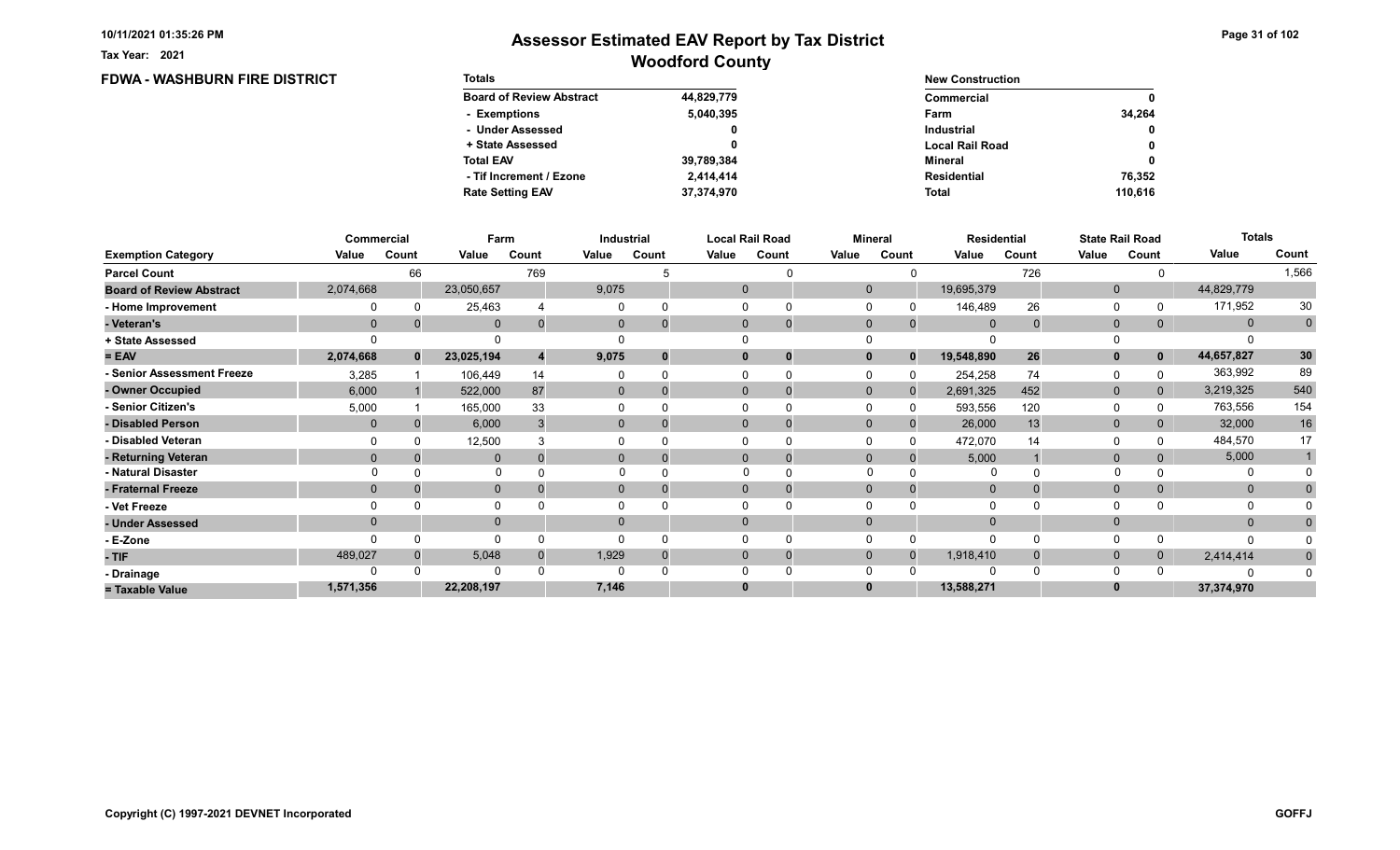LTLW - LWPT STREET LIGHTING

Tax Year: 2021

| <b>Totals</b>                   |           | <b>New Construction</b> |        |  |  |
|---------------------------------|-----------|-------------------------|--------|--|--|
| <b>Board of Review Abstract</b> | 1,874,227 | Commercial              | 0      |  |  |
| - Exemptions                    | 418.794   | Farm                    | 0      |  |  |
| - Under Assessed                | 0         | <b>Industrial</b>       | 0      |  |  |
| + State Assessed                |           | <b>Local Rail Road</b>  | 0      |  |  |
| <b>Total EAV</b>                | 1,455,433 | Mineral                 | 0      |  |  |
| - Tif Increment / Ezone         |           | <b>Residential</b>      | 16.552 |  |  |
| <b>Rate Setting EAV</b>         | 1.455.433 | <b>Total</b>            | 16.552 |  |  |

|                                 |              | Commercial | Farm         |       |       | Industrial   |       | <b>Local Rail Road</b>         |              | Mineral      |             | <b>Residential</b> |              | <b>State Rail Road</b> | <b>Totals</b> |             |
|---------------------------------|--------------|------------|--------------|-------|-------|--------------|-------|--------------------------------|--------------|--------------|-------------|--------------------|--------------|------------------------|---------------|-------------|
| <b>Exemption Category</b>       | Value        | Count      | Value        | Count | Value | Count        | Value | Count                          | Value        | Count        | Value       | Count              | Value        | Count                  | Value         | Count       |
| <b>Parcel Count</b>             |              | ี          |              |       |       |              |       | U                              |              |              |             | 69                 |              |                        |               | 77          |
| <b>Board of Review Abstract</b> | 590,863      |            | 4,384        |       |       | $\mathbf{0}$ |       | $\mathbf{0}$                   | $\mathbf{0}$ |              | 1,278,980   |                    | $\mathbf{0}$ |                        | 1,874,227     |             |
| - Home Improvement              |              |            | O            |       |       |              |       |                                |              |              | 27,320      |                    | 0            |                        | 27,320        |             |
| - Veteran's                     | $\mathbf{0}$ |            | $\mathbf 0$  | 0     |       | $\mathbf{0}$ |       | $\mathbf{0}$<br>$\overline{0}$ | $\mathbf 0$  | $\mathbf{0}$ | $\mathbf 0$ |                    | $\mathbf 0$  | 0                      | $\mathbf{0}$  | $\mathbf 0$ |
| + State Assessed                |              |            |              |       |       |              |       |                                |              |              |             |                    | $\Omega$     |                        |               |             |
| $= EAV$                         | 590,863      | $\bf{0}$   | 4,384        | 0     |       | 0            |       | $\mathbf 0$<br>0               | $\mathbf{0}$ | $\bf{0}$     | 1,251,660   |                    | $\mathbf{0}$ | $\mathbf{0}$           | 1,846,907     |             |
| - Senior Assessment Freeze      |              |            | 0            |       |       |              |       |                                |              |              | 42,332      |                    | $\Omega$     |                        | 42,332        |             |
| - Owner Occupied                | $\Omega$     |            | $\mathbf{0}$ |       |       | $\mathbf{0}$ |       | $\mathbf{0}$                   | $\Omega$     | $\Omega$     | 248,035     | 42                 | $\mathbf 0$  |                        | 248,035       | 42          |
| - Senior Citizen's              |              |            |              |       |       |              |       |                                |              |              | 56,440      | 12                 | 0            |                        | 56,440        | 12          |
| - Disabled Person               | $\Omega$     |            | $\mathbf{0}$ |       |       | $\Omega$     |       | $\Omega$                       | $\Omega$     |              | 6,000       |                    | $\mathbf{0}$ |                        | 6,000         | 3           |
| - Disabled Veteran              |              |            | 0            |       |       |              |       | $\Omega$                       |              |              | 33,667      |                    | 0            |                        | 33,667        |             |
| - Returning Veteran             | $\Omega$     |            | $\mathbf{0}$ |       |       | $\Omega$     |       | $\Omega$<br>$\Omega$           | $\Omega$     | $\Omega$     | 5,000       |                    | $\mathbf{0}$ | $\Omega$               | 5,000         |             |
| - Natural Disaster              |              |            | $\Omega$     |       |       |              |       |                                | $\Omega$     |              | $\Omega$    |                    |              |                        |               |             |
| - Fraternal Freeze              | $\Omega$     |            | $\mathbf 0$  |       |       | $\mathbf{0}$ |       | $\mathbf{0}$                   | $\Omega$     | $\Omega$     | $\mathbf 0$ |                    | $\mathbf 0$  | $\mathbf{0}$           | $\mathbf{0}$  |             |
| - Vet Freeze                    |              |            | $\mathbf{0}$ |       |       |              |       | $\Omega$                       |              |              |             |                    | 0            |                        | 0             |             |
| - Under Assessed                | $\Omega$     |            | $\mathbf{0}$ |       |       | $\mathbf{0}$ |       | $\mathbf{0}$                   | $\Omega$     |              |             |                    | $\mathbf{0}$ |                        | $\mathbf{0}$  |             |
| - E-Zone                        |              |            | $\Omega$     |       |       |              |       |                                |              |              |             |                    | $\Omega$     |                        |               |             |
| - TIF                           | $\Omega$     |            | $\mathbf{0}$ |       |       | $\Omega$     |       | $\Omega$                       | $\Omega$     | $\Omega$     | $\Omega$    |                    | $\mathbf{0}$ | $\mathbf{0}$           | $\mathbf{0}$  |             |
| - Drainage                      |              |            | $\Omega$     |       |       |              |       |                                |              |              |             |                    | $\Omega$     |                        | $\Omega$      |             |
| = Taxable Value                 | 590,863      |            | 4,384        |       |       |              |       | $\bf{0}$                       |              |              | 860,186     |                    | $\bf{0}$     |                        | 1,455,433     |             |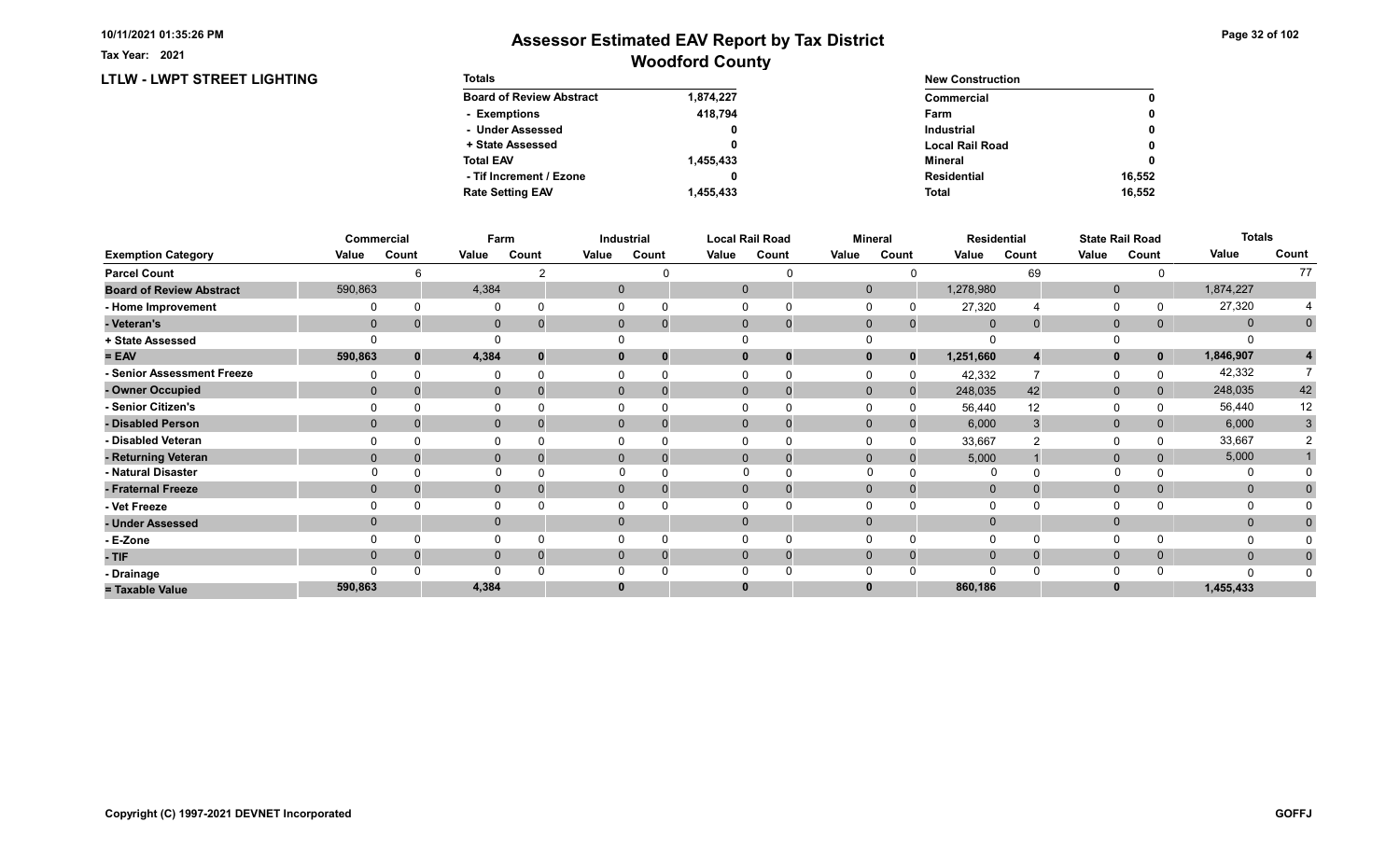Tax Year: 2021

# Woodford County Assessor Estimated EAV Report by Tax District

### LYDC - DEER CREEK LIBRARY DISTRICT

| <b>Totals</b>                   |           | <b>New Construction</b> |              |  |  |
|---------------------------------|-----------|-------------------------|--------------|--|--|
| <b>Board of Review Abstract</b> | 5,462,364 | Commercial              | 0            |  |  |
| - Exemptions                    | 591,111   | Farm                    | 9.758        |  |  |
| - Under Assessed                |           | <b>Industrial</b>       | $\mathbf{0}$ |  |  |
| + State Assessed                | 122.333   | <b>Local Rail Road</b>  | 0            |  |  |
| <b>Total EAV</b>                | 4,993,586 | Mineral                 | 0            |  |  |
| - Tif Increment / Ezone         |           | <b>Residential</b>      | 72,022       |  |  |
| <b>Rate Setting EAV</b>         | 4.993.586 | <b>Total</b>            | 81,780       |  |  |

|                                 |              | Commercial | Farm         |       |       | Industrial                 |          | <b>Local Rail Road</b> |              | <b>Mineral</b> |                | <b>Residential</b> | <b>State Rail Road</b> |             | <b>Totals</b> |             |
|---------------------------------|--------------|------------|--------------|-------|-------|----------------------------|----------|------------------------|--------------|----------------|----------------|--------------------|------------------------|-------------|---------------|-------------|
| <b>Exemption Category</b>       | Value        | Count      | Value        | Count | Value | Count                      | Value    | Count                  | Value        | Count          | Value          | Count              | Value                  | Count       | Value         | Count       |
| <b>Parcel Count</b>             |              |            |              | 66    |       |                            |          |                        |              |                |                | 52                 |                        |             |               | 124         |
| <b>Board of Review Abstract</b> | 278,736      |            | 1,823,554    |       |       | $\overline{0}$             | 8,586    |                        | $\mathbf{0}$ |                | 3,351,488      |                    | $\mathbf 0$            |             | 5,462,364     |             |
| - Home Improvement              |              |            | 37,614       |       |       |                            |          |                        | $\Omega$     |                | 30,523         |                    | $\Omega$               |             | 68,137        |             |
| - Veteran's                     | $\mathbf{0}$ |            | $\mathbf{0}$ |       |       | $\overline{0}$<br>$\Omega$ | $\Omega$ | $\mathbf 0$            | $\mathbf{0}$ | $\overline{0}$ | $\overline{0}$ |                    | $\mathbf{0}$           | 0           | $\mathbf 0$   | $\mathbf 0$ |
| + State Assessed                |              |            |              |       |       |                            |          |                        |              |                | 0              |                    | 122,333                |             | 122,333       |             |
| $= EAV$                         | 278,736      | $\bf{0}$   | 1,785,940    |       |       | $\bf{0}$<br>0              | 8,586    | 0                      | $\mathbf{0}$ | 0              | 3,320,965      |                    | 122,333                | $\mathbf 0$ | 5,516,560     |             |
| - Senior Assessment Freeze      |              |            | O            |       |       |                            |          | n                      |              |                | 16,871         |                    | $\Omega$               |             | 16,871        |             |
| - Owner Occupied                | 6,000        |            | 42,000       |       |       | $\overline{0}$<br>$\Omega$ |          | $\mathbf 0$            | $\mathbf{0}$ | $\Omega$       | 264,000        | 44                 | $\mathbf{0}$           |             | 312,000       | 52          |
| - Senior Citizen's              |              |            | 10,000       |       |       |                            |          |                        |              |                | 37,041         |                    | 0                      |             | 47,041        | 10          |
| - Disabled Person               | $\Omega$     |            | $\mathbf{0}$ |       |       | $\Omega$<br>$\Omega$       |          | 0                      | $\Omega$     |                | $\overline{0}$ |                    | $\mathbf{0}$           |             | $\mathbf{0}$  | $\Omega$    |
| - Disabled Veteran              |              |            | 70,770       |       |       |                            |          |                        |              |                | 76,292         |                    | $\Omega$               |             | 147,062       |             |
| - Returning Veteran             | $\Omega$     |            | $\mathbf{0}$ |       |       | $\Omega$<br>$\Omega$       |          | $\Omega$               | $\mathbf{0}$ |                | $\mathbf{0}$   |                    | $\mathbf{0}$           |             | $\mathbf{0}$  |             |
| - Natural Disaster              |              |            | $\Omega$     |       |       |                            |          |                        |              |                |                |                    |                        |             |               |             |
| - Fraternal Freeze              | $\mathbf{0}$ |            | $\mathbf{0}$ |       |       | $\mathbf{0}$<br>0          |          | 0                      | $\mathbf{0}$ |                | $\mathbf{0}$   |                    | $\mathbf{0}$           |             | $\mathbf{0}$  |             |
| - Vet Freeze                    |              |            | 0            |       |       |                            |          |                        | $\Omega$     |                | $\Omega$       |                    | $\Omega$               |             | 0             |             |
| - Under Assessed                | $\Omega$     |            | $\mathbf{0}$ |       |       | $\Omega$                   |          |                        | $\Omega$     |                | $\Omega$       |                    | $\mathbf 0$            |             | $\mathbf{0}$  |             |
| - E-Zone                        |              |            | $\Omega$     |       |       |                            |          |                        |              |                | $\Omega$       |                    | $\Omega$               |             |               |             |
| $-$ TIF                         | $\Omega$     |            | $\mathbf{0}$ |       |       | $\Omega$                   |          |                        | $\Omega$     |                | $\Omega$       |                    | $\mathbf{0}$           |             | $\mathbf{0}$  |             |
| - Drainage                      |              |            | $\Omega$     |       |       |                            |          |                        |              |                | $\Omega$       |                    | $\Omega$               |             | ∩             |             |
| = Taxable Value                 | 272,736      |            | 1,663,170    |       |       |                            | 8,586    |                        |              |                | 2,926,761      |                    | 122,333                |             | 4,993,586     |             |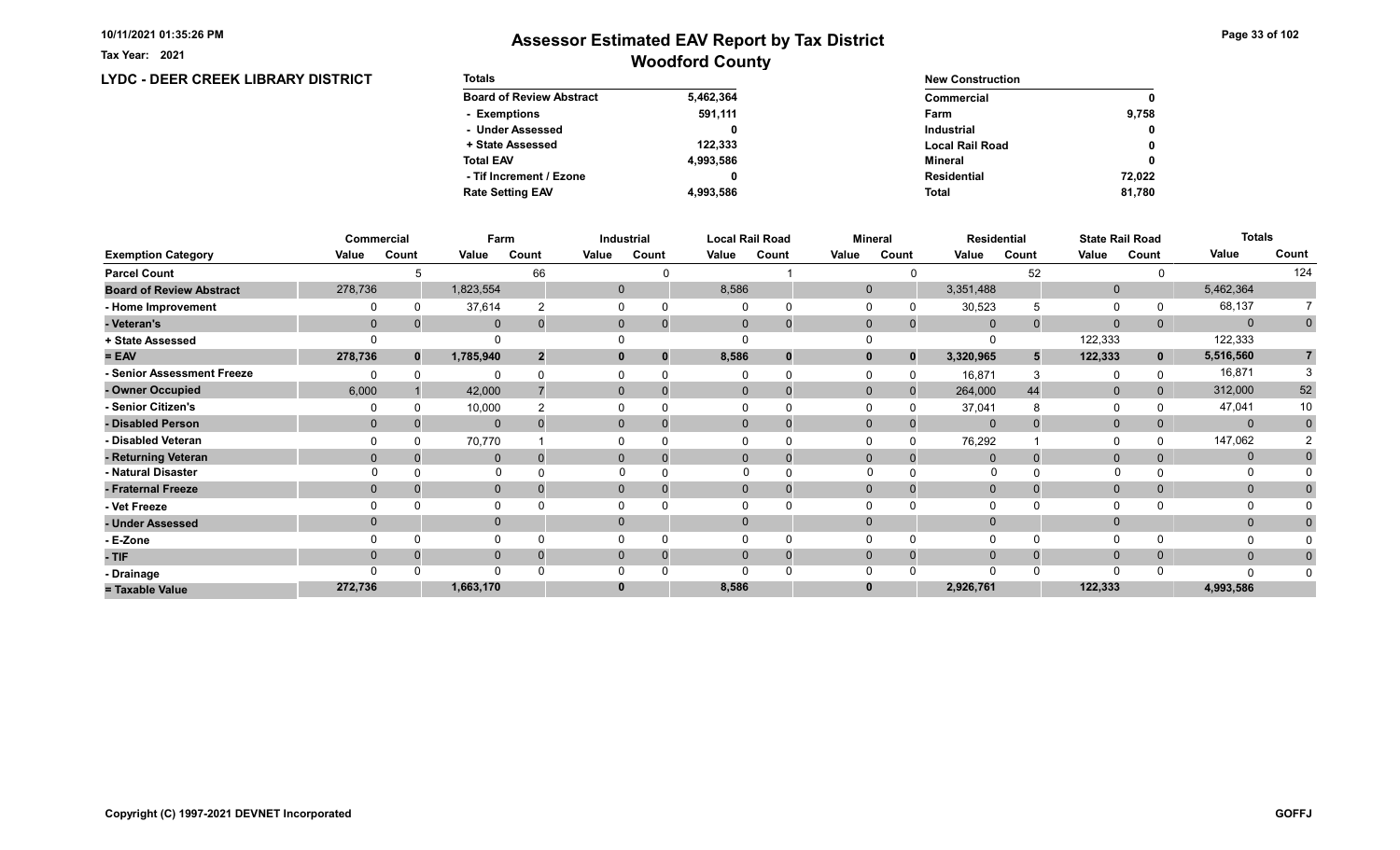LYEL - EL PASO DISTRICT LIBRARY

Tax Year: 2021

# Woodford County Assessor Estimated EAV Report by Tax District

| <b>Totals</b>                   |             | <b>New Construction</b> |              |  |
|---------------------------------|-------------|-------------------------|--------------|--|
| <b>Board of Review Abstract</b> | 139,061,133 | Commercial              | 184.229      |  |
| - Exemptions                    | 13,002,035  | Farm                    | 711.587      |  |
| - Under Assessed                |             | <b>Industrial</b>       | $\mathbf{0}$ |  |
| + State Assessed                | 186.690     | <b>Local Rail Road</b>  | 0            |  |
| <b>Total EAV</b>                | 126,245,788 | Mineral                 | 0            |  |
| - Tif Increment / Ezone         | 0           | <b>Residential</b>      | 738.549      |  |
| <b>Rate Setting EAV</b>         | 126.245.788 | <b>Total</b>            | 1,634,365    |  |

|                                 |            | Commercial   | Farm         |          |              | Industrial |              | <b>Local Rail Road</b><br><b>Mineral</b> |              | <b>Residential</b> |              | <b>State Rail Road</b> |              | <b>Totals</b> |              |             |
|---------------------------------|------------|--------------|--------------|----------|--------------|------------|--------------|------------------------------------------|--------------|--------------------|--------------|------------------------|--------------|---------------|--------------|-------------|
| <b>Exemption Category</b>       | Value      | Count        | Value        | Count    | Value        | Count      | Value        | Count                                    | Value        | Count              | Value        | Count                  | Value        | Count         | Value        | Count       |
| <b>Parcel Count</b>             |            | 253          |              | 1,471    |              |            |              |                                          |              |                    |              | 1,865                  |              |               |              | 3,597       |
| <b>Board of Review Abstract</b> | 20,248,985 |              | 44,443,853   |          | 1,361,557    |            | 7,687        |                                          | $\mathbf{0}$ |                    | 72,999,051   |                        | $\mathbf 0$  |               | 139,061,133  |             |
| - Home Improvement              |            |              | 107,396      | 10       |              |            | $\Omega$     |                                          |              |                    | 469,531      | 56                     | 0            |               | 576,927      | 66          |
| - Veteran's                     | $\Omega$   |              | $\mathbf{0}$ | $\Omega$ | $\mathbf{0}$ |            | $\mathbf{0}$ | $\Omega$                                 | $\mathbf 0$  | $\Omega$           | $\mathbf{0}$ |                        | $\mathbf{0}$ | 0             | $\mathbf{0}$ | $\mathbf 0$ |
| + State Assessed                |            |              |              |          |              |            |              |                                          |              |                    |              |                        | 186,690      |               | 186,690      |             |
| $= EAV$                         | 20,248,985 | $\mathbf{0}$ | 44,336,457   | 10       | 1,361,557    |            | 7,687        | 0                                        | $\mathbf{0}$ | $\Omega$           | 72,529,520   | 57                     | 186,690      | $\mathbf{0}$  | 138,670,896  | 67          |
| - Senior Assessment Freeze      | 2,591      |              | 25,579       | 9        |              |            |              |                                          |              |                    | 719,685      | 152                    | $\Omega$     |               | 747,855      | 163         |
| - Owner Occupied                | 24,000     |              | 870,000      | 145      | $\mathbf{0}$ |            | $\Omega$     |                                          | $\mathbf{0}$ | $\Omega$           | 7,568,442    | 1,264                  | $\mathbf{0}$ | $\mathbf{0}$  | 8,462,442    | 1,413       |
| - Senior Citizen's              | 10,000     |              | 265,000      | 53       |              |            |              |                                          |              |                    | 1,553,915    | 313                    | 0            |               | 1,828,915    | 368         |
| - Disabled Person               | $\Omega$   |              | 2,000        |          | $\Omega$     |            | $\Omega$     |                                          | $\Omega$     |                    | 48,000       | 24                     | $\mathbf{0}$ |               | 50,000       | 25          |
| - Disabled Veteran              |            |              | 74,106       |          |              |            | $\Omega$     |                                          |              |                    | 1,261,790    | 30                     | 0            |               | 1,335,896    | 31          |
| - Returning Veteran             | $\Omega$   |              | $\Omega$     |          | $\Omega$     |            | $\Omega$     | $\Omega$                                 | $\Omega$     | $\Omega$           |              |                        | $\mathbf{0}$ |               | $\mathbf{0}$ | $\mathbf 0$ |
| - Natural Disaster              |            |              | $\Omega$     |          |              |            |              |                                          | $\Omega$     |                    | O            |                        |              |               |              |             |
| - Fraternal Freeze              | $\Omega$   |              | $\mathbf{0}$ |          | $\mathbf{0}$ |            | $\mathbf{0}$ |                                          | $\Omega$     |                    | $\mathbf 0$  |                        | $\mathbf{0}$ | $\mathbf{0}$  | $\mathbf{0}$ |             |
| - Vet Freeze                    |            |              | $\Omega$     |          |              |            |              |                                          |              |                    |              |                        | $\Omega$     |               | 0            |             |
| - Under Assessed                |            |              | $\mathbf{0}$ |          | 0            |            | $\Omega$     |                                          |              |                    |              |                        | $\mathbf{0}$ |               | $\mathbf{0}$ |             |
| - E-Zone                        |            |              | $\Omega$     |          |              |            |              |                                          |              |                    |              |                        | $\Omega$     |               |              |             |
| - TIF                           | $\Omega$   |              | $\Omega$     |          |              |            | $\Omega$     |                                          | $\Omega$     | $\Omega$           |              |                        | $\mathbf 0$  | $\Omega$      | $\Omega$     |             |
| - Drainage                      |            |              | $\Omega$     |          |              |            |              |                                          |              |                    |              |                        | $\Omega$     |               | $\Omega$     |             |
| = Taxable Value                 | 20,212,394 |              | 43,099,772   |          | 1,361,557    |            | 7,687        |                                          |              |                    | 61,377,688   |                        | 186,690      |               | 126,245,788  |             |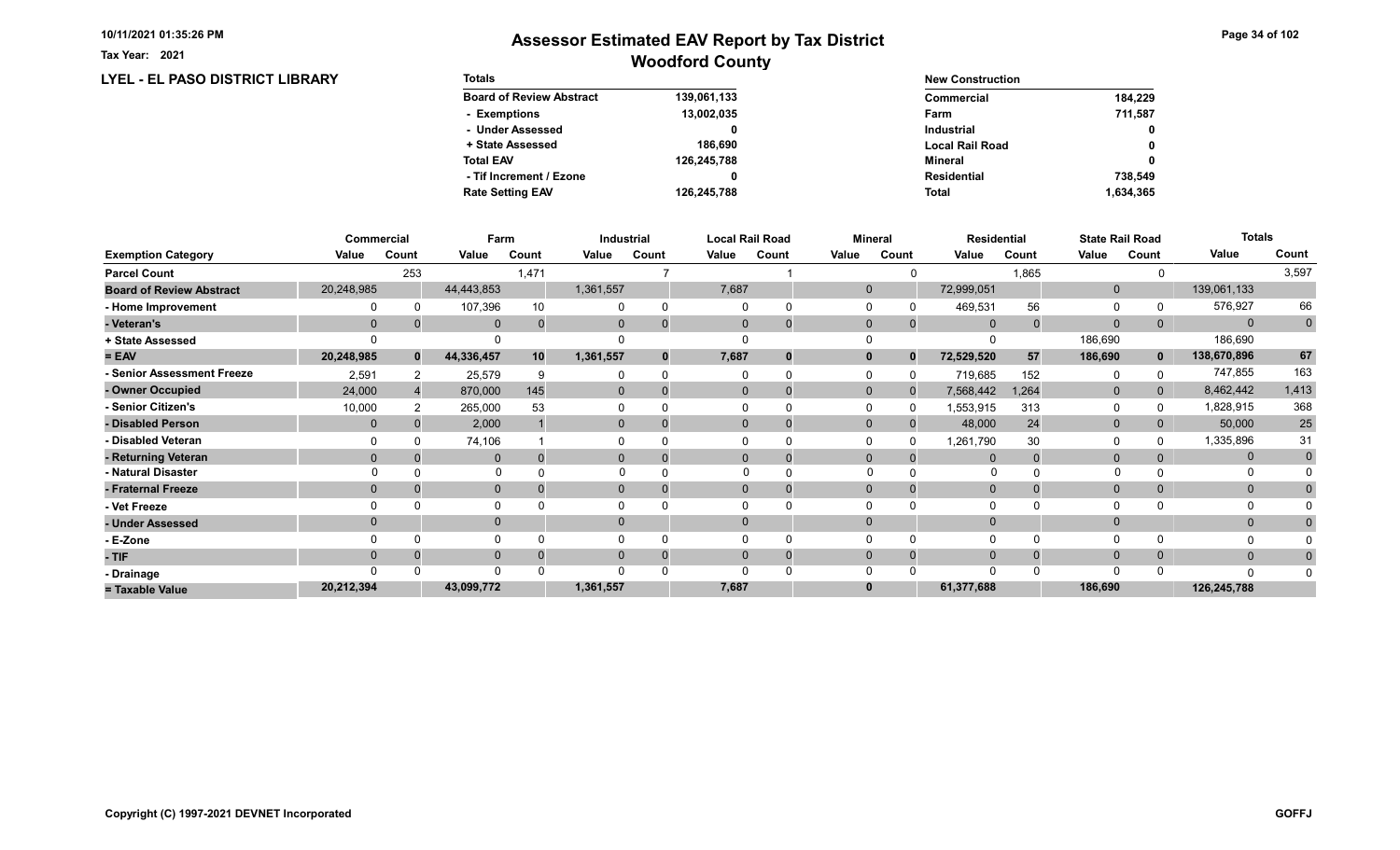LYEU - EUREKA LIBRARY DISTRICT

Tax Year: 2021

| <b>Totals</b>                   |               | <b>New Construction</b> |              |  |  |  |  |
|---------------------------------|---------------|-------------------------|--------------|--|--|--|--|
| <b>Board of Review Abstract</b> | 142,737,831   | Commercial              | 36,565       |  |  |  |  |
| - Exemptions                    | 15,762,347    | Farm                    | 325,009      |  |  |  |  |
| - Under Assessed                |               | <b>Industrial</b>       | $\mathbf{0}$ |  |  |  |  |
| + State Assessed                | 168,459       | <b>Local Rail Road</b>  | 0            |  |  |  |  |
| <b>Total EAV</b>                | 127, 143, 943 | Mineral                 | 0            |  |  |  |  |
| - Tif Increment / Ezone         |               | <b>Residential</b>      | 689.689      |  |  |  |  |
| <b>Rate Setting EAV</b>         | 127, 143, 943 | <b>Total</b>            | 1.051.263    |  |  |  |  |

|                                 |            | <b>Commercial</b> |              | Farm     |                | Industrial |              | <b>Local Rail Road</b> |              | <b>Mineral</b> |             | <b>Residential</b> |              | <b>State Rail Road</b> | <b>Totals</b> |              |
|---------------------------------|------------|-------------------|--------------|----------|----------------|------------|--------------|------------------------|--------------|----------------|-------------|--------------------|--------------|------------------------|---------------|--------------|
| <b>Exemption Category</b>       | Value      | Count             | Value        | Count    | Value          | Count      | Value        | Count                  | Value        | Count          | Value       | Count              | Value        | Count                  | Value         | Count        |
| <b>Parcel Count</b>             |            | 361               |              | 845      |                | 11         |              |                        |              |                |             | 2,097              |              |                        |               | 3,314        |
| <b>Board of Review Abstract</b> | 21,995,537 |                   | 25,011,216   |          | 825,608        |            | $\mathbf{0}$ |                        | $\mathbf{0}$ |                | 94,905,470  |                    | $\mathbf{0}$ |                        | 142,737,831   |              |
| - Home Improvement              |            |                   | 77,438       |          |                |            | $\Omega$     |                        |              |                | 664,324     | 92                 | 0            |                        | 741,762       | 100          |
| - Veteran's                     | $\Omega$   |                   | $\mathbf{0}$ | $\Omega$ | $\mathbf{0}$   |            | $\mathbf 0$  | $\Omega$               | $\Omega$     | $\Omega$       | $\Omega$    |                    | $\mathbf{0}$ | 0                      | $\mathbf{0}$  | $\mathbf 0$  |
| + State Assessed                |            |                   |              |          |                |            |              |                        |              |                |             |                    | 168,459      |                        | 168,459       |              |
| $= EAV$                         | 21,995,537 | $\mathbf{0}$      | 24,933,778   | 8        | 825,608        |            | $\mathbf 0$  | 0                      | $\mathbf{0}$ | $\Omega$       | 94,241,146  | 92                 | 168,459      | $\mathbf{0}$           | 142,164,528   | 100          |
| - Senior Assessment Freeze      | 60,428     | 33                | 12,089       |          |                |            | $\Omega$     |                        |              |                | 754,493     | 139                | 0            |                        | 827,010       | 175          |
| - Owner Occupied                | 690,000    | 115               | 630,000      | 105      | $\mathbf{0}$   |            | $\Omega$     |                        | $\mathbf{0}$ | $\Omega$       | 8,960,787   | 1,496              | $\mathbf{0}$ | $\mathbf{0}$           | 10,280,787    | 1,716        |
| - Senior Citizen's              | 505,000    | 101               | 145,000      | 29       |                |            |              |                        |              |                | 2,055,000   | 411                | 0            |                        | 2,705,000     | 541          |
| - Disabled Person               | 4,000      |                   | $\mathbf{0}$ |          | $\mathbf{0}$   |            | $\Omega$     |                        | $\Omega$     |                | 60,000      | 30                 | $\mathbf{0}$ | 0                      | 64,000        | $32\,$       |
| - Disabled Veteran              | 51,182     |                   | 47,892       |          |                |            | $\Omega$     |                        |              |                | 1,039,714   | 27                 | 0            |                        | 1,138,788     | 30           |
| - Returning Veteran             | $\Omega$   |                   | $\mathbf 0$  | $\Omega$ | $\overline{0}$ |            | $\Omega$     | $\overline{0}$         | $\mathbf{0}$ | $\Omega$       | 5,000       |                    | $\mathbf{0}$ |                        | 5,000         |              |
| - Natural Disaster              |            |                   | $\mathbf 0$  |          |                |            | $\Omega$     |                        | $\Omega$     |                | $\Omega$    |                    | $\Omega$     |                        | 0             |              |
| - Fraternal Freeze              | $\Omega$   |                   | $\mathbf{0}$ |          | $\mathbf{0}$   |            | $\mathbf{0}$ |                        | $\Omega$     |                | $\mathbf 0$ |                    | $\mathbf{0}$ |                        | $\mathbf{0}$  | $\mathbf{0}$ |
| - Vet Freeze                    |            |                   | $\Omega$     |          |                |            |              |                        |              |                |             |                    | $\Omega$     |                        | 0             |              |
| - Under Assessed                | $\Omega$   |                   | $\mathbf{0}$ |          | $\Omega$       |            | $\Omega$     |                        | $\Omega$     |                |             |                    | $\mathbf{0}$ |                        | $\mathbf{0}$  |              |
| - E-Zone                        |            |                   | $\Omega$     |          |                |            |              |                        |              |                |             |                    | $\Omega$     |                        |               |              |
| - TIF                           | $\Omega$   |                   | $\mathbf{0}$ |          | 0              |            | $\Omega$     | 0                      | $\Omega$     |                | $\Omega$    |                    | $\mathbf{0}$ | 0                      | $\mathbf{0}$  | 0            |
| - Drainage                      |            |                   | $\Omega$     |          |                |            |              |                        |              |                |             |                    | $\Omega$     |                        | $\Omega$      |              |
| = Taxable Value                 | 20,684,927 |                   | 24,098,797   |          | 825,608        |            | $\bf{0}$     |                        |              |                | 81,366,152  |                    | 168,459      |                        | 127, 143, 943 |              |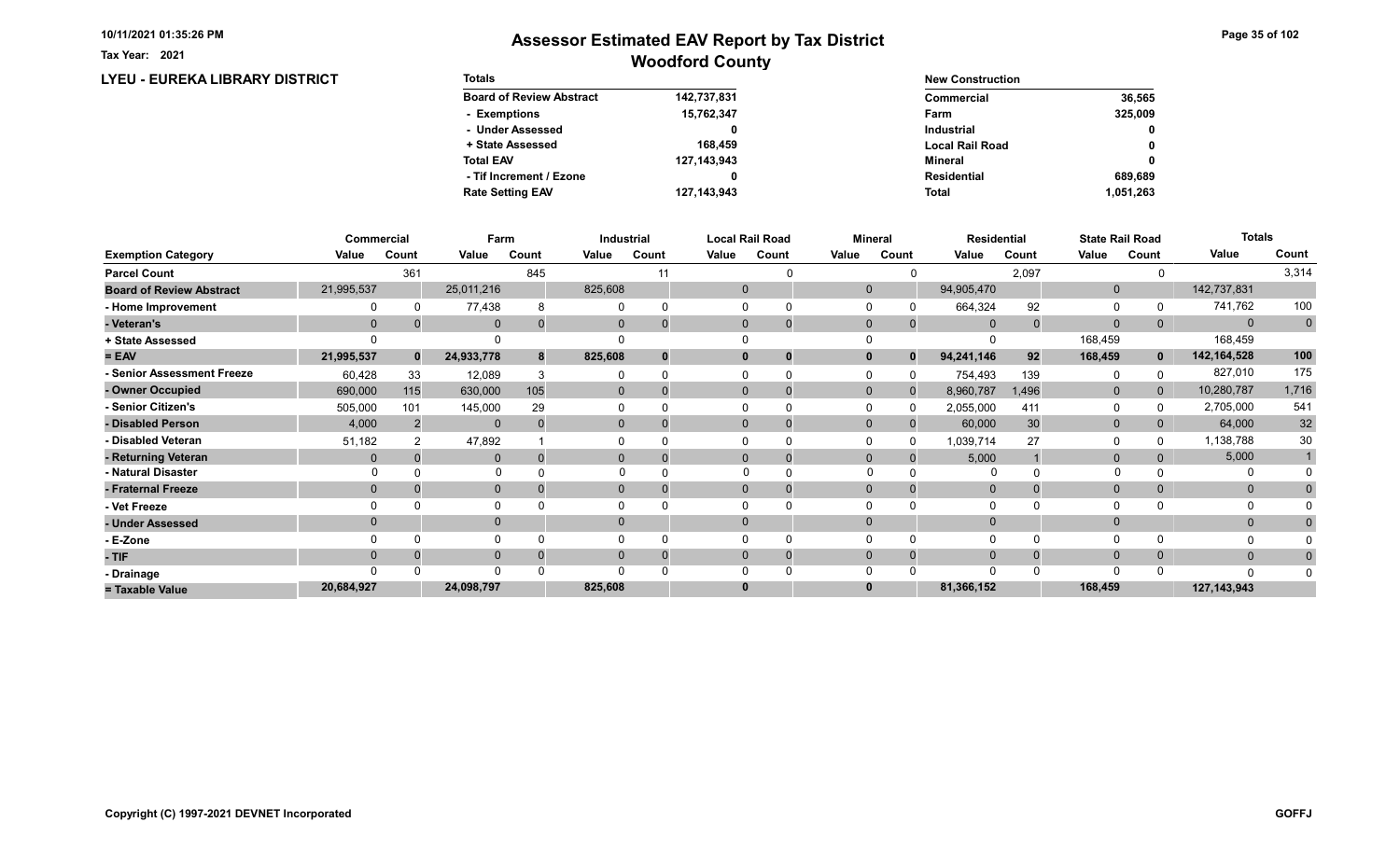LYIL - IL PRAIRIE LIBRARY DISTRICT

Tax Year: 2021

## Woodford County Assessor Estimated EAV Report by Tax District

Page 36 of 102

| <b>Totals</b>                   |             | <b>New Construction</b> |              |  |  |
|---------------------------------|-------------|-------------------------|--------------|--|--|
| <b>Board of Review Abstract</b> | 594,351,468 | Commercial              | 1,622,352    |  |  |
| - Exemptions                    | 67,087,657  | Farm                    | 714,115      |  |  |
| - Under Assessed                | 0           | <b>Industrial</b>       | $\mathbf{0}$ |  |  |
| + State Assessed                |             | <b>Local Rail Road</b>  | 0            |  |  |
| <b>Total EAV</b>                | 527,263,811 | Mineral                 | 0            |  |  |
| - Tif Increment / Ezone         | 2.414.414   | <b>Residential</b>      | 2,377,124    |  |  |
| <b>Rate Setting EAV</b>         | 524,849,397 | <b>Total</b>            | 4.713.591    |  |  |

|                                 |                | Commercial |              | Farm  |                | Industrial  |       | Local Rail Road |              | <b>Mineral</b> |                | <b>Residential</b> | <b>State Rail Road</b> |       | <b>Totals</b> |             |
|---------------------------------|----------------|------------|--------------|-------|----------------|-------------|-------|-----------------|--------------|----------------|----------------|--------------------|------------------------|-------|---------------|-------------|
| <b>Exemption Category</b>       | Value          | Count      | Value        | Count | Value          | Count       | Value | Count           | Value        | Count          | Value          | Count              | Value                  | Count | Value         | Count       |
| <b>Parcel Count</b>             |                | 855        |              | 3,708 |                | 35          |       |                 |              |                |                | 8,734              |                        |       |               | 13,332      |
| <b>Board of Review Abstract</b> | 39,352,897     |            | 115,243,866  |       | 6,260,931      |             |       | $\mathbf 0$     | $\mathbf{0}$ |                | 433,493,774    |                    | $\mathbf{0}$           |       | 594,351,468   |             |
| - Home Improvement              | 6,521          |            | 202,856      | 21    |                | $\Omega$    |       |                 |              |                | 1,796,420      | 281                | $\Omega$               |       | 2,005,797     | 303         |
| - Veteran's                     | $\overline{0}$ |            | $\mathbf{0}$ |       | $\mathbf{0}$   | $\mathbf 0$ |       | $\mathbf 0$     | $\mathbf{0}$ | $\mathbf{0}$   | $\overline{0}$ |                    | $\mathbf{0}$           | 0     | $\mathbf 0$   | $\mathbf 0$ |
| + State Assessed                |                |            |              |       |                |             |       |                 |              |                |                |                    |                        |       |               |             |
| $= EAV$                         | 39,346,376     |            | 115,041,010  | 21    | 6,260,931      | $\bf{0}$    |       | 0               | $\mathbf{0}$ | $\mathbf{0}$   | 431,697,354    | 282                | $\mathbf{0}$           |       | 592,345,671   | 304         |
| - Senior Assessment Freeze      | 46,144         | 46         | 341,745      | 48    |                | $\Omega$    |       |                 |              |                | 2,497,673      | 528                | 0                      |       | 2,885,562     | 622         |
| - Owner Occupied                | 1,506,000      | 236        | 2,490,000    | 415   | $\overline{0}$ | $\Omega$    |       | $\Omega$        | $\Omega$     |                | 38,327,650     | 6,399              | $\mathbf{0}$           | 0     | 42,323,650    | 7,050       |
| - Senior Citizen's              | 1,240,000      | 227        | 785,000      | 157   |                |             |       |                 |              |                | 8,541,201      | 1,714              | 0                      |       | 10,566,201    | 2,098       |
| - Disabled Person               | 6,000          |            | 12,000       |       | 0              |             |       | 0               | $\Omega$     |                | 228,000        | 114                | $\mathbf{0}$           |       | 246,000       | 123         |
| - Disabled Veteran              | 31,638         |            | 225,011      |       |                |             |       |                 |              |                | 8,659,282      | 181                | $\Omega$               |       | 8,915,931     | 190         |
| - Returning Veteran             | $\Omega$       |            | $\Omega$     |       | $\Omega$       | $\Omega$    |       | $\Omega$        | $\Omega$     | $\Omega$       | 20,000         |                    | $\mathbf{0}$           | 0     | 20,000        |             |
| - Natural Disaster              |                |            | 94,165       |       |                |             |       |                 |              |                | 30,351         |                    |                        |       | 124,516       |             |
| - Fraternal Freeze              | $\Omega$       |            | $\mathbf{0}$ |       | $\overline{0}$ | $\Omega$    |       | 0               |              | 0              | $\mathbf{0}$   |                    | $\mathbf 0$            | 0     | $\mathbf{0}$  |             |
| - Vet Freeze                    | $\Omega$       |            | $\Omega$     |       |                |             |       | $\Omega$        |              |                | $\Omega$       |                    | $\Omega$               |       | $\Omega$      |             |
| - Under Assessed                | $\mathbf 0$    |            | $\mathbf{0}$ |       | $\Omega$       |             |       |                 |              |                |                |                    | $\Omega$               |       | $\mathbf{0}$  |             |
| - E-Zone                        |                |            | $\Omega$     |       |                |             |       |                 |              |                | $\Omega$       |                    | 0                      |       | O             |             |
| - TIF                           | 489,027        |            | 5,048        |       | 1,929          | $\Omega$    |       | $\Omega$        | $\Omega$     | $\Omega$       | 1,918,410      |                    | $\mathbf{0}$           |       | 2,414,414     |             |
| - Drainage                      |                |            | $\Omega$     |       |                |             |       |                 |              |                | $\Omega$       |                    | $\Omega$               |       |               |             |
| = Taxable Value                 | 36,027,567     |            | 111,088,041  |       | 6,259,002      |             |       |                 |              |                | 371,474,787    |                    |                        |       | 524,849,397   |             |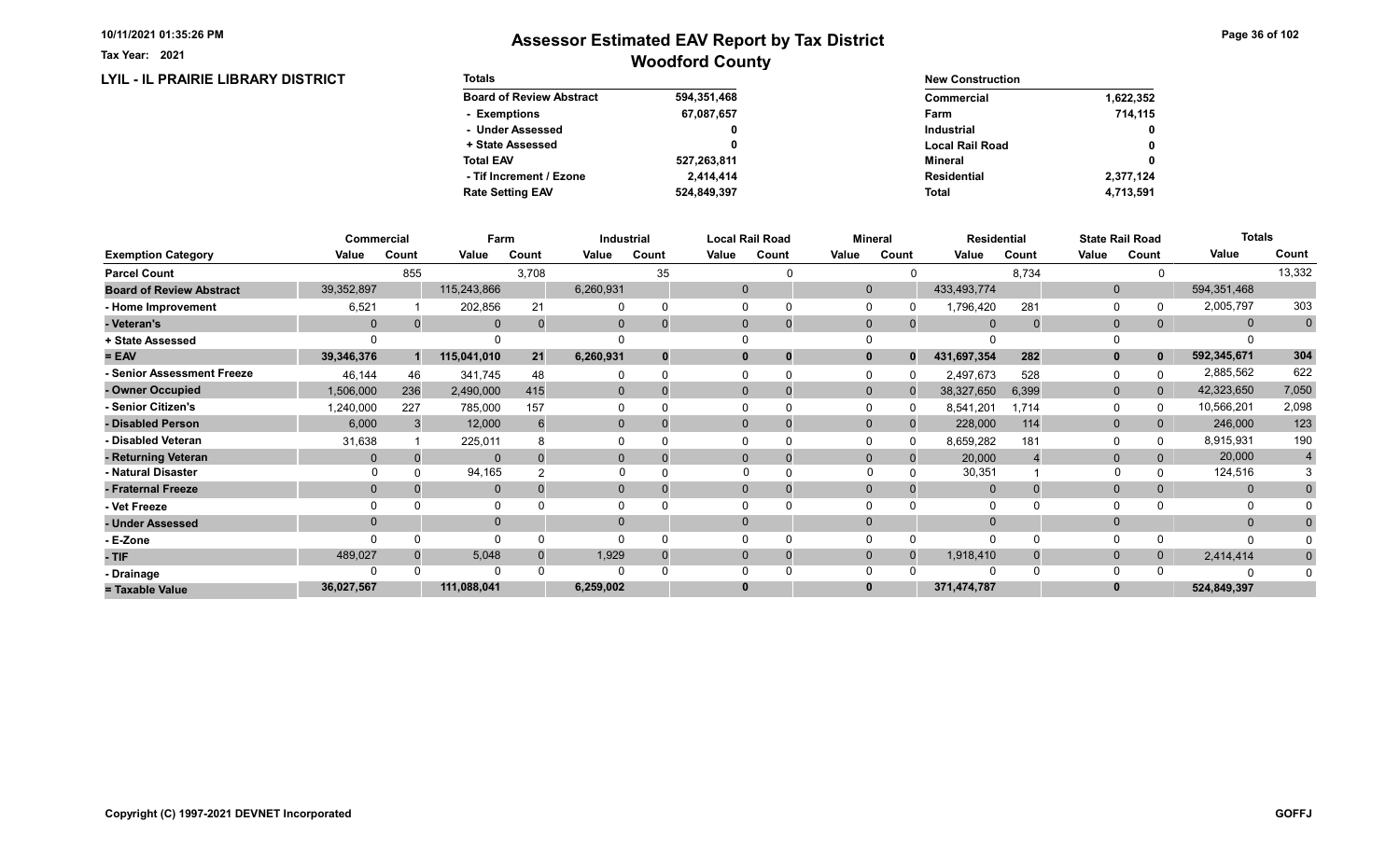Tax Year: 2021

| <b>LYMI - MINONK CITY LIBRARY</b> | <b>Totals</b>                   |            | <b>New Construction</b> |              |  |
|-----------------------------------|---------------------------------|------------|-------------------------|--------------|--|
|                                   | <b>Board of Review Abstract</b> | 34,606,279 | <b>Commercial</b>       | $\mathbf{0}$ |  |
|                                   | - Exemptions                    | 5,359,064  | Farm                    | 0            |  |
|                                   | - Under Assessed                |            | Industrial              | 0            |  |
|                                   | + State Assessed                |            | <b>Local Rail Road</b>  | $\mathbf{0}$ |  |
|                                   | <b>Total EAV</b>                | 29,247,215 | Mineral                 | $\mathbf{0}$ |  |
|                                   | - Tif Increment / Ezone         | 1,839,111  | <b>Residential</b>      | 22,925       |  |
|                                   | <b>Rate Setting EAV</b>         | 27,408,104 | Total                   | 22,925       |  |

|                                 |             | Commercial | Farm         |       |              | <b>Industrial</b> |              | <b>Local Rail Road</b> |             | <b>Mineral</b> |              | <b>Residential</b> |              | <b>State Rail Road</b> | <b>Totals</b> |             |
|---------------------------------|-------------|------------|--------------|-------|--------------|-------------------|--------------|------------------------|-------------|----------------|--------------|--------------------|--------------|------------------------|---------------|-------------|
| <b>Exemption Category</b>       | Value       | Count      | Value        | Count | Value        | Count             | Value        | Count                  | Value       | Count          | Value        | Count              | Value        | Count                  | Value         | Count       |
| <b>Parcel Count</b>             |             | 158        |              | 43    |              | 18                |              |                        |             |                |              | 951                |              |                        |               | 1,170       |
| <b>Board of Review Abstract</b> | 4,541,843   |            | 388,269      |       | 2,603,239    |                   | $\mathbf 0$  |                        | $\mathbf 0$ |                | 27,072,928   |                    | $\mathbf 0$  |                        | 34,606,279    |             |
| - Home Improvement              |             |            |              |       |              |                   | $\Omega$     |                        |             |                | 78,075       | 11                 | 0            |                        | 78,075        | 11          |
| - Veteran's                     | $\mathbf 0$ |            | $\mathbf{0}$ |       | $\mathbf{0}$ |                   | $\mathbf{0}$ | 0                      | $\mathbf 0$ | $\mathbf{0}$   | $\mathbf{0}$ | $\Omega$           | $\mathbf 0$  | 0                      | $\mathbf{0}$  | $\mathbf 0$ |
| + State Assessed                |             |            |              |       |              |                   |              |                        |             |                |              |                    |              |                        |               |             |
| $= EAV$                         | 4,541,843   | $\Omega$   | 388,269      | 0     | 2,603,239    |                   | $\bf{0}$     |                        | 0           | $\Omega$       | 26,994,853   | 11                 | $\mathbf{0}$ | $\mathbf 0$            | 34,528,204    | 11          |
| - Senior Assessment Freeze      |             |            |              |       |              |                   |              |                        |             |                | 441,429      | 83                 | $\Omega$     |                        | 441,429       | 83          |
| - Owner Occupied                | $\Omega$    |            | 6,000        |       | $\mathbf{0}$ |                   | $\Omega$     |                        | $\Omega$    |                | 3,630,873    | 608                | $\mathbf{0}$ | 0                      | 3,636,873     | 609         |
| - Senior Citizen's              |             |            |              |       |              |                   |              |                        |             |                | 923,685      | 187                | $\Omega$     |                        | 923,685       | 187         |
| - Disabled Person               | $\Omega$    |            | $\mathbf{0}$ |       | $\mathbf{0}$ |                   | $\Omega$     |                        | $\Omega$    |                | 40,000       | 20                 | $\mathbf{0}$ |                        | 40,000        | 20          |
| - Disabled Veteran              |             |            | 0            |       |              |                   | $\Omega$     |                        |             |                | 239,002      |                    | $\Omega$     |                        | 239,002       |             |
| - Returning Veteran             | $\Omega$    |            | $\mathbf{0}$ |       | $\Omega$     |                   | $\Omega$     | 0                      | $\Omega$    | $\Omega$       |              |                    | $\mathbf{0}$ |                        | $\mathbf{0}$  |             |
| - Natural Disaster              |             |            | $\Omega$     |       |              |                   |              |                        | O           |                | O            |                    |              |                        | O             |             |
| - Fraternal Freeze              | $\Omega$    |            | $\mathbf 0$  |       | $\mathbf{0}$ |                   | $\mathbf{0}$ |                        | $\Omega$    |                | $\Omega$     |                    | $\mathbf 0$  |                        | $\mathbf{0}$  |             |
| - Vet Freeze                    |             |            | 0            |       |              |                   |              |                        |             |                |              |                    | $\Omega$     |                        | $\Omega$      |             |
| - Under Assessed                | $\Omega$    |            | $\mathbf{0}$ |       | $\Omega$     |                   | $\mathbf{0}$ |                        |             |                |              |                    | $\mathbf{0}$ |                        | $\Omega$      |             |
| - E-Zone                        |             |            | $\Omega$     |       |              |                   |              |                        |             |                |              |                    | $\Omega$     |                        |               |             |
| - TIF                           | 1,047,635   |            | $\mathbf{0}$ |       |              |                   | $\Omega$     |                        | $\Omega$    | $\Omega$       | 791,476      |                    | $\mathbf 0$  | 0                      | 1,839,111     |             |
| - Drainage                      |             |            | $\Omega$     |       |              |                   |              |                        |             |                |              |                    | $\Omega$     |                        | C             |             |
| = Taxable Value                 | 3,494,208   |            | 382,269      |       | 2,603,239    |                   | $\bf{0}$     |                        |             |                | 20,928,388   |                    | $\bf{0}$     |                        | 27,408,104    |             |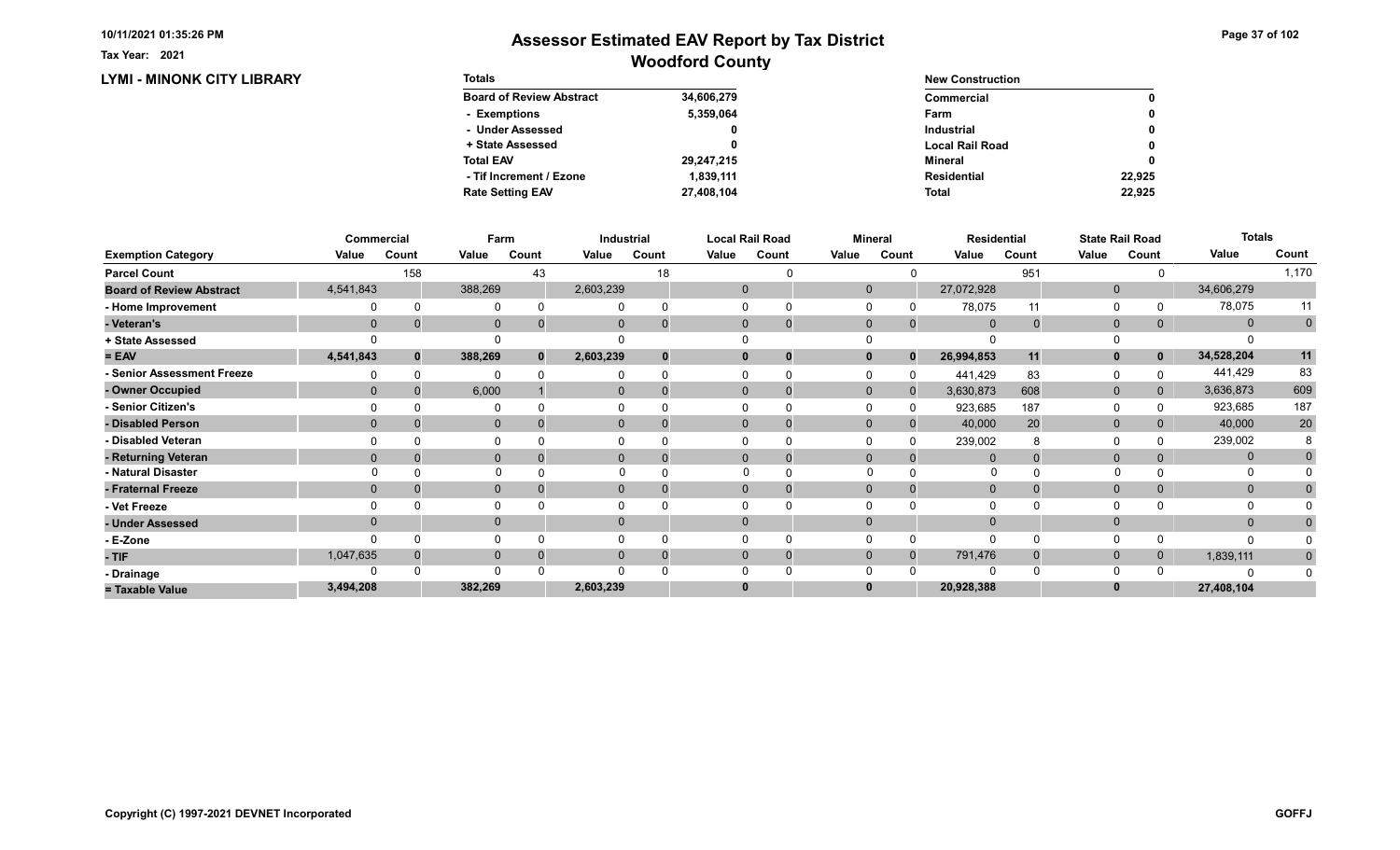Tax Year: 2021

### Woodford County Assessor Estimated EAV Report by Tax District

#### LYWH - CARLOCK LIBRARY DISTRICT Totals Board of Review Abstract + State Assessed - Under Assessed - Exemptions Total EAV Rate Setting EAV - Tif Increment / Ezone 18,689,399 1,598,123 0 0 17,091,276 17,091,276 0 New Construction Commercial Local Rail Road Industrial Farm Mineral Total Residential 0 0 0 0 456,212 0 456,212

|                                 |              | Commercial   | Farm         |       |              | Industrial     |          | <b>Local Rail Road</b>     |              | <b>Mineral</b> |              | <b>Residential</b> |                | <b>State Rail Road</b> | <b>Totals</b> |             |
|---------------------------------|--------------|--------------|--------------|-------|--------------|----------------|----------|----------------------------|--------------|----------------|--------------|--------------------|----------------|------------------------|---------------|-------------|
| <b>Exemption Category</b>       | Value        | Count        | Value        | Count | Value        | Count          | Value    | Count                      | Value        | Count          | Value        | Count              | Value          | Count                  | Value         | Count       |
| <b>Parcel Count</b>             |              | З            |              | 317   |              |                |          |                            |              |                |              | 200                |                |                        |               | 521         |
| <b>Board of Review Abstract</b> | 1,978        |              | 7,905,009    |       | 6,028        |                |          | $\mathbf 0$                | $\mathbf 0$  |                | 10,776,384   |                    | $\mathbf 0$    |                        | 18,689,399    |             |
| - Home Improvement              |              |              | 30,108       |       |              |                |          | $\Omega$                   |              |                | 178,123      | 11                 | 0              |                        | 208,231       | 14          |
| - Veteran's                     | $\mathbf{0}$ |              | $\mathbf{0}$ | 0     | $\mathbf{0}$ |                |          | $\mathbf{0}$<br>$\Omega$   | $\mathbf 0$  | $\mathbf{0}$   | $\mathbf{0}$ | $\Omega$           | $\mathbf 0$    | 0                      | $\mathbf{0}$  | $\mathbf 0$ |
| + State Assessed                |              |              |              |       |              |                |          |                            |              |                |              |                    | 0              |                        |               |             |
| $= EAV$                         | 1,978        | $\mathbf{0}$ | 7,874,901    | 3     | 6,028        |                |          | $\mathbf 0$<br>0           | $\mathbf{0}$ | $\Omega$       | 10,598,261   | 11                 | $\mathbf{0}$   | $\mathbf 0$            | 18,481,168    | 14          |
| - Senior Assessment Freeze      |              |              | 16,663       | 5     |              |                |          |                            |              |                | 21,123       |                    | 0              |                        | 37,786        | 11          |
| - Owner Occupied                | $\Omega$     | $\Omega$     | 318,000      | 53    | $\mathbf{0}$ |                |          | $\mathbf{0}$               | $\mathbf{0}$ | $\mathbf{0}$   | 702,000      | 117                | $\mathbf{0}$   | $\mathbf{0}$           | 1,020,000     | 170         |
| - Senior Citizen's              |              |              | 105,000      | 21    |              |                |          |                            |              |                | 168,120      | 34                 | 0              |                        | 273,120       | 55          |
| - Disabled Person               | $\Omega$     |              | $\Omega$     |       | $\Omega$     |                |          | $\Omega$                   | $\Omega$     |                | 2,000        |                    | $\mathbf{0}$   |                        | 2,000         |             |
| - Disabled Veteran              |              |              |              |       |              |                |          | $\Omega$                   |              |                | 56,986       | 2                  | 0              |                        | 56,986        |             |
| - Returning Veteran             | $\Omega$     |              | $\mathbf{0}$ |       |              | $\overline{0}$ |          | $\Omega$<br>$\overline{0}$ | $\Omega$     | $\Omega$       |              |                    | $\overline{0}$ | 0                      | $\mathbf{0}$  |             |
| - Natural Disaster              |              |              | $\Omega$     |       |              |                |          |                            | $\Omega$     |                | 0            |                    |                |                        | 0             |             |
| - Fraternal Freeze              | $\Omega$     |              | $\mathbf{0}$ |       | $\mathbf{0}$ |                |          | $\mathbf{0}$               | $\mathbf 0$  |                | $\mathbf 0$  |                    | $\mathbf{0}$   | $\mathbf{0}$           | $\mathbf{0}$  |             |
| - Vet Freeze                    |              |              | $\Omega$     |       |              |                |          |                            |              |                |              |                    | 0              |                        | 0             |             |
| - Under Assessed                | $\Omega$     |              | $\mathbf{0}$ |       | $\Omega$     |                |          | $\Omega$                   | $\Omega$     |                |              |                    | $\mathbf 0$    |                        | $\mathbf{0}$  |             |
| - E-Zone                        |              |              | $\Omega$     |       |              |                |          |                            |              |                |              |                    | $\Omega$       |                        |               |             |
| - TIF                           | $\Omega$     |              | $\mathbf{0}$ |       | 0            |                |          | $\Omega$                   | $\Omega$     | $\Omega$       | $\Omega$     |                    | $\mathbf 0$    | $\mathbf{0}$           | $\mathbf{0}$  |             |
| - Drainage                      |              |              | $\Omega$     |       |              |                |          |                            |              |                |              |                    | $\Omega$       |                        | $\Omega$      |             |
| = Taxable Value                 | 1,978        |              | 7,435,238    |       | 6,028        |                | $\bf{0}$ |                            |              |                | 9,648,032    |                    | $\bf{0}$       |                        | 17,091,276    |             |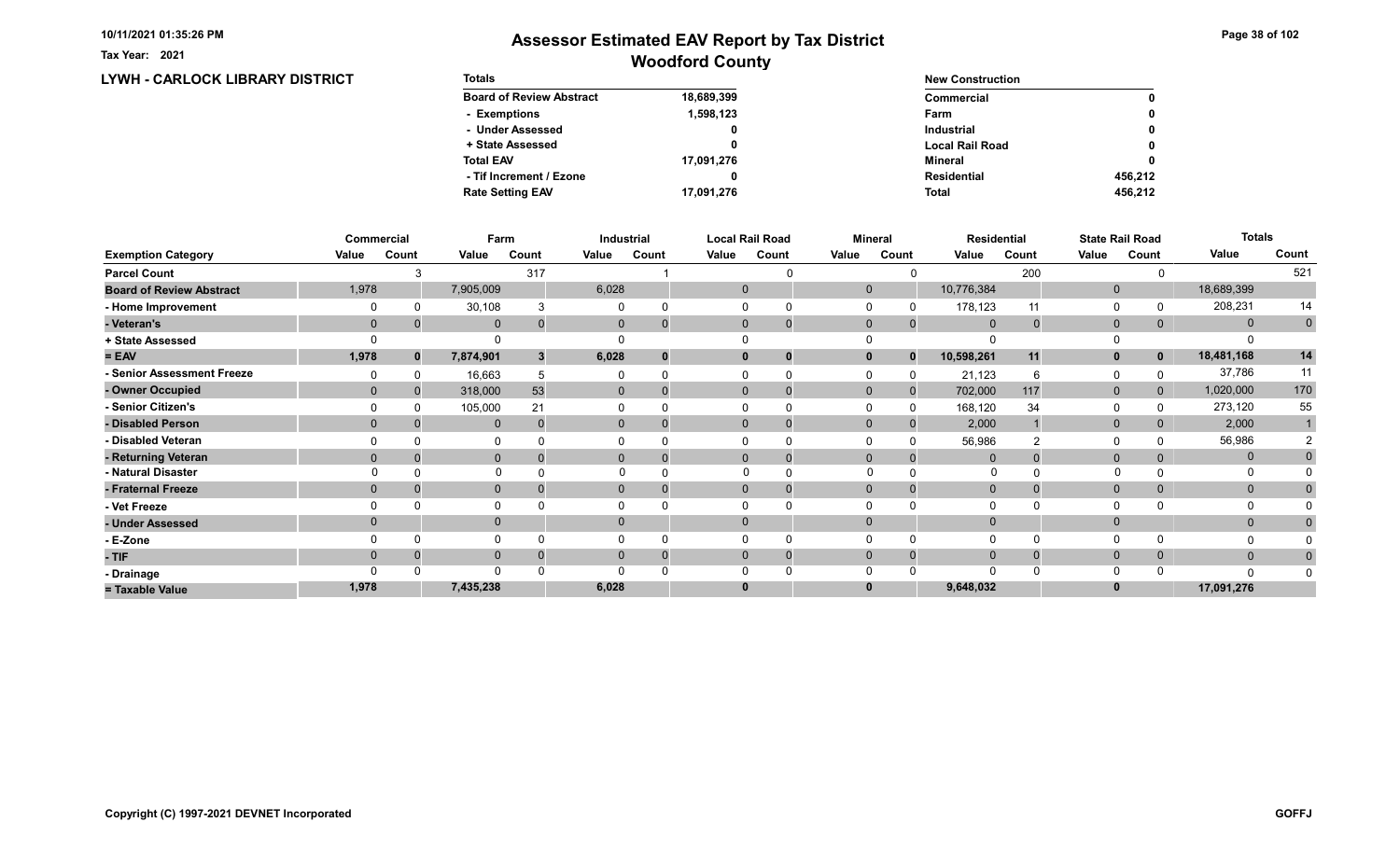**MTCR - CRUGER/OLIO MTA** 

Tax Year: 2021

| <b>Totals</b>                   |               | <b>New Construction</b> |              |  |  |
|---------------------------------|---------------|-------------------------|--------------|--|--|
| <b>Board of Review Abstract</b> | 142,737,831   | Commercial              | 36,565       |  |  |
| - Exemptions                    | 15,762,347    | Farm                    | 325,009      |  |  |
| - Under Assessed                |               | <b>Industrial</b>       | $\mathbf{0}$ |  |  |
| + State Assessed                | 168,459       | <b>Local Rail Road</b>  | 0            |  |  |
| <b>Total EAV</b>                | 127, 143, 943 | Mineral                 | 0            |  |  |
| - Tif Increment / Ezone         | 0             | Residential             | 689.689      |  |  |
| <b>Rate Setting EAV</b>         | 127, 143, 943 | <b>Total</b>            | 1,051,263    |  |  |

|                                 |            | <b>Commercial</b> | Farm         |       |              | Industrial |          | <b>Local Rail Road</b>      |             | <b>Mineral</b> | <b>Residential</b> |       |                | <b>State Rail Road</b> | <b>Totals</b> |              |
|---------------------------------|------------|-------------------|--------------|-------|--------------|------------|----------|-----------------------------|-------------|----------------|--------------------|-------|----------------|------------------------|---------------|--------------|
| <b>Exemption Category</b>       | Value      | Count             | Value        | Count | Value        | Count      | Value    | Count                       | Value       | Count          | Value              | Count | Value          | Count                  | Value         | Count        |
| <b>Parcel Count</b>             |            | 361               |              | 845   |              |            |          |                             |             |                |                    | 2,097 |                |                        |               | 3,314        |
| <b>Board of Review Abstract</b> | 21,995,537 |                   | 25,011,216   |       | 825,608      |            |          | $\mathbf 0$                 | $\mathbf 0$ |                | 94,905,470         |       | $\mathbf{0}$   |                        | 142,737,831   |              |
| - Home Improvement              |            |                   | 77,438       |       |              |            |          |                             |             |                | 664,324            | 92    | $\Omega$       |                        | 741,762       | 100          |
| - Veteran's                     |            |                   | $\mathbf{0}$ |       | 0            |            |          | $\mathbf{0}$<br>$\mathbf 0$ | $\mathbf 0$ | $\mathbf{0}$   | $\overline{0}$     |       | $\overline{0}$ | 0                      | $\mathbf{0}$  | $\mathbf{0}$ |
| + State Assessed                |            |                   |              |       |              |            |          |                             |             |                |                    |       | 168,459        |                        | 168,459       |              |
| $= EAV$                         | 21,995,537 | $\mathbf{0}$      | 24,933,778   | 8     | 825,608      | $\Omega$   | 0        | 0                           |             | $\Omega$       | 94,241,146         | 92    | 168,459        | $\mathbf{0}$           | 142,164,528   | 100          |
| - Senior Assessment Freeze      | 60,428     | 33                | 12,089       |       |              |            |          |                             |             |                | 754,493            | 139   | 0              |                        | 827,010       | 175          |
| - Owner Occupied                | 690,000    | 115               | 630,000      | 105   | $\mathbf{0}$ | $\Omega$   |          | $\Omega$                    | $\Omega$    | $\Omega$       | 8,960,787          | 1,496 | $\mathbf{0}$   | $\overline{0}$         | 10,280,787    | 1,716        |
| - Senior Citizen's              | 505,000    | 101               | 145,000      | 29    |              |            |          | 0                           |             |                | 2,055,000          | 411   | 0              |                        | 2,705,000     | 541          |
| - Disabled Person               | 4,000      |                   | $\mathbf{0}$ |       | $\Omega$     |            |          | $\Omega$<br>$\Omega$        | $\Omega$    |                | 60,000             | 30    | $\mathbf{0}$   |                        | 64,000        | $32\,$       |
| - Disabled Veteran              | 51,182     |                   | 47,892       |       |              |            |          | 0                           |             |                | 1,039,714          | 27    | $\Omega$       |                        | 1,138,788     | 30           |
| - Returning Veteran             |            |                   | $\mathbf{0}$ |       | $\Omega$     |            |          | $\Omega$<br>$\mathbf 0$     | $\Omega$    | $\Omega$       | 5,000              |       | $\mathbf{0}$   |                        | 5,000         |              |
| - Natural Disaster              |            |                   | $\Omega$     |       |              |            |          |                             | $\Omega$    |                |                    |       |                |                        |               |              |
| - Fraternal Freeze              | $\Omega$   |                   | $\mathbf 0$  |       | $\Omega$     |            |          | $\Omega$<br>O               | $\Omega$    |                | $\Omega$           |       | $\mathbf{0}$   |                        | $\mathbf{0}$  |              |
| - Vet Freeze                    |            |                   | 0            |       |              |            |          |                             |             |                |                    |       | $\Omega$       |                        | $\Omega$      |              |
| - Under Assessed                |            |                   | $\mathbf{0}$ |       | $\Omega$     |            | $\Omega$ |                             |             |                |                    |       | $\mathbf{0}$   |                        | $\mathbf{0}$  |              |
| - E-Zone                        |            |                   | $\Omega$     |       |              |            |          |                             |             |                |                    |       | $\Omega$       |                        |               |              |
| - TIF                           |            |                   | $\mathbf{0}$ |       |              |            | 0        | 0                           |             |                |                    |       | $\mathbf{0}$   |                        | $\mathbf{0}$  |              |
| - Drainage                      |            |                   | $\Omega$     |       |              |            |          |                             |             |                |                    |       | $\Omega$       |                        | n             |              |
| = Taxable Value                 | 20,684,927 |                   | 24,098,797   |       | 825,608      |            | 0        |                             |             |                | 81,366,152         |       | 168,459        |                        | 127,143,943   |              |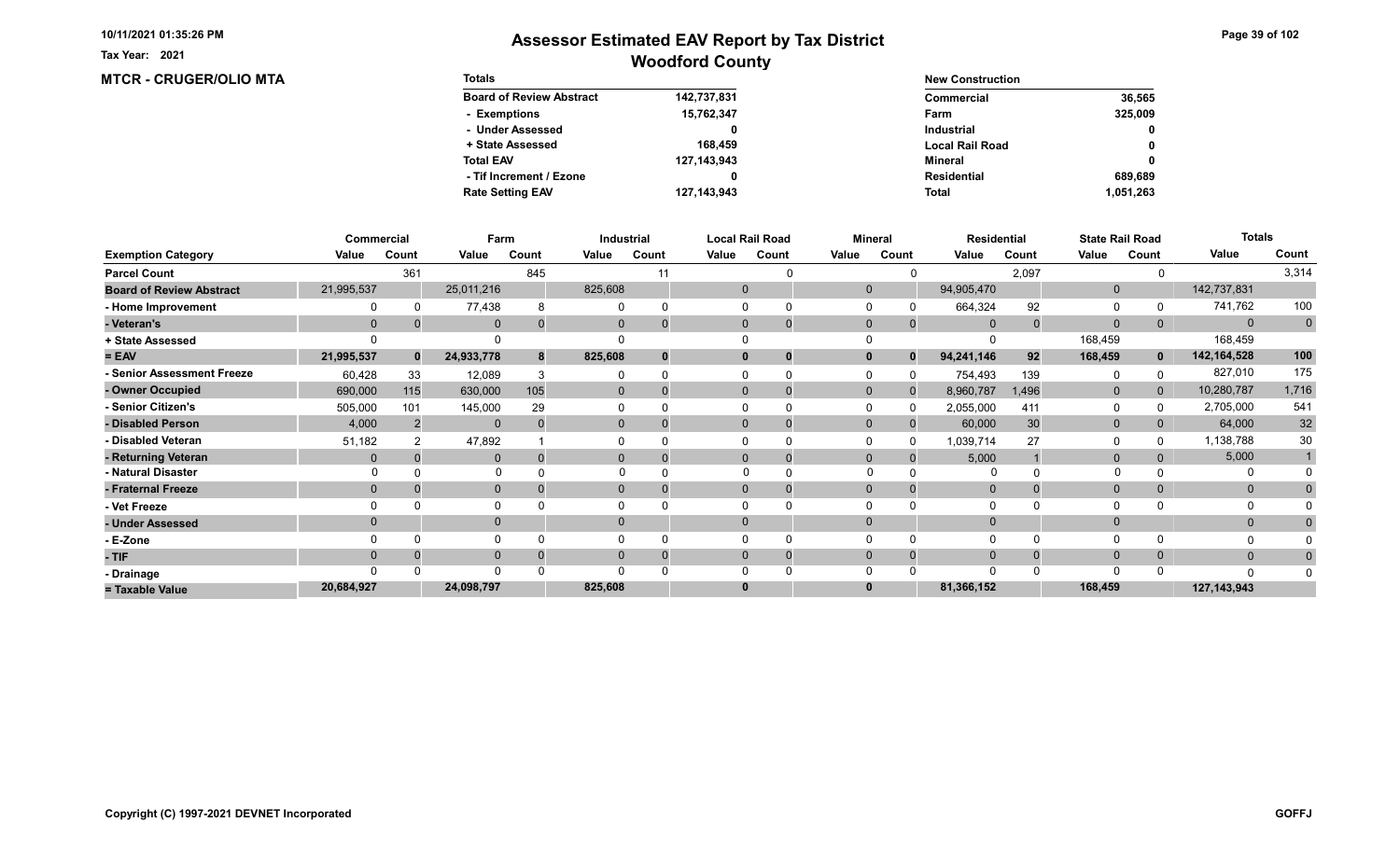**MTLI - LIN/CL/GR/PAN MTA** 

Tax Year: 2021

| <b>Totals</b>                   |             | <b>New Construction</b> |             |
|---------------------------------|-------------|-------------------------|-------------|
| <b>Board of Review Abstract</b> | 101,898,684 | Commercial              | $\mathbf 0$ |
| - Exemptions                    | 5,470,414   | Farm                    | 946.184     |
| - Under Assessed                | 0           | Industrial              | $\mathbf 0$ |
| + State Assessed                |             | <b>Local Rail Road</b>  | $\mathbf 0$ |
| <b>Total EAV</b>                | 96,428,270  | Mineral                 | $\mathbf 0$ |
| - Tif Increment / Ezone         |             | Residential             | 567.381     |
| <b>Rate Setting EAV</b>         | 96.428.270  | <b>Total</b>            | 1,513,565   |

|                                 |           | <b>Commercial</b> | Farm         |       |              | Industrial |          | <b>Local Rail Road</b>     |           | <b>Mineral</b> |             | <b>Residential</b> |              | <b>State Rail Road</b> | <b>Totals</b> |              |
|---------------------------------|-----------|-------------------|--------------|-------|--------------|------------|----------|----------------------------|-----------|----------------|-------------|--------------------|--------------|------------------------|---------------|--------------|
| <b>Exemption Category</b>       | Value     | Count             | Value        | Count | Value        | Count      | Value    | Count                      | Value     | Count          | Value       | Count              | Value        | Count                  | Value         | Count        |
| <b>Parcel Count</b>             |           | 63                |              | 2,111 |              | 18         |          | U                          |           |                |             | 528                |              |                        |               | 2,729        |
| <b>Board of Review Abstract</b> | 3,851,639 |                   | 71,305,415   |       | 1,946,451    |            |          | $\mathbf 0$                | 1,892,322 |                | 22,902,857  |                    | $\mathbf 0$  |                        | 101,898,684   |              |
| - Home Improvement              |           |                   | 36,309       |       |              |            | $\Omega$ |                            |           |                | 287,314     | 22                 | 0            |                        | 323,623       | 27           |
| - Veteran's                     | $\Omega$  |                   | $\Omega$     |       | $\Omega$     |            |          | $\mathbf{0}$               | $\Omega$  | $\Omega$       | $\Omega$    |                    | $\mathbf 0$  | 0                      | $\mathbf{0}$  | $\mathbf 0$  |
| + State Assessed                |           |                   |              |       |              |            |          |                            |           |                |             |                    | $\Omega$     |                        |               |              |
| $= EAV$                         | 3,851,639 | $\mathbf{0}$      | 71,269,106   | 5     | 1,946,451    |            |          | $\mathbf 0$<br>$\mathbf 0$ | 1,892,322 | $\Omega$       | 22,615,543  | 22                 | $\mathbf{0}$ | $\mathbf 0$            | 101,575,061   | 27           |
| - Senior Assessment Freeze      |           |                   | 146,978      | 21    |              |            |          |                            |           |                | 260,077     | 40                 | $\Omega$     |                        | 407,055       | 61           |
| - Owner Occupied                | $\Omega$  | $\Omega$          | 1,056,000    | 176   | $\mathbf{0}$ |            |          | $\Omega$                   | $\Omega$  |                | 2,371,831   | 396                | $\mathbf{0}$ | $\Omega$               | 3,427,831     | 572          |
| - Senior Citizen's              |           |                   | 375,000      | 75    |              |            |          |                            |           |                | 429,700     | 86                 | $\Omega$     |                        | 804,700       | 161          |
| - Disabled Person               |           |                   | 6,000        |       | $\Omega$     |            |          | $\Omega$                   | $\Omega$  |                | 10,000      |                    | $\mathbf{0}$ |                        | 16,000        | 8            |
| - Disabled Veteran              |           |                   | 144,944      |       |              |            |          |                            |           |                | 324,908     |                    | $\Omega$     |                        | 469,852       | 12           |
| - Returning Veteran             | $\Omega$  |                   | $\Omega$     |       | $\Omega$     |            |          | $\Omega$                   | $\Omega$  | $\Omega$       |             |                    | $\mathbf{0}$ |                        | $\mathbf{0}$  | $\mathbf{0}$ |
| - Natural Disaster              |           |                   | 21,353       |       |              |            |          |                            |           |                | O           |                    | $\Omega$     |                        | 21,353        |              |
| - Fraternal Freeze              | $\Omega$  |                   | $\mathbf 0$  |       | 0            |            |          | $\mathbf{0}$               | $\Omega$  |                | $\mathbf 0$ |                    | $\mathbf 0$  | 0                      | $\mathbf{0}$  |              |
| - Vet Freeze                    |           |                   | $\mathbf{0}$ |       |              |            | $\Omega$ |                            |           |                |             |                    | 0            |                        | 0             |              |
| - Under Assessed                |           |                   | $\mathbf{0}$ |       | 0            |            |          | $\Omega$                   |           |                |             |                    | $\mathbf{0}$ |                        | $\mathbf{0}$  |              |
| - E-Zone                        |           |                   | $\Omega$     |       |              |            |          |                            |           |                |             |                    | $\Omega$     |                        | O             |              |
| - TIF                           | $\Omega$  |                   | $\mathbf{0}$ |       | $\Omega$     |            |          | $\mathbf{0}$               | $\Omega$  | $\Omega$       | $\mathbf 0$ |                    | $\mathbf{0}$ | 0                      | $\mathbf{0}$  |              |
| - Drainage                      |           |                   | $\Omega$     |       |              |            |          |                            |           |                | $\cap$      |                    | $\Omega$     |                        | n             |              |
| = Taxable Value                 | 3,851,639 |                   | 69,518,831   |       | 1,946,451    |            | $\bf{0}$ |                            | 1,892,322 |                | 19,219,027  |                    |              |                        | 96,428,270    |              |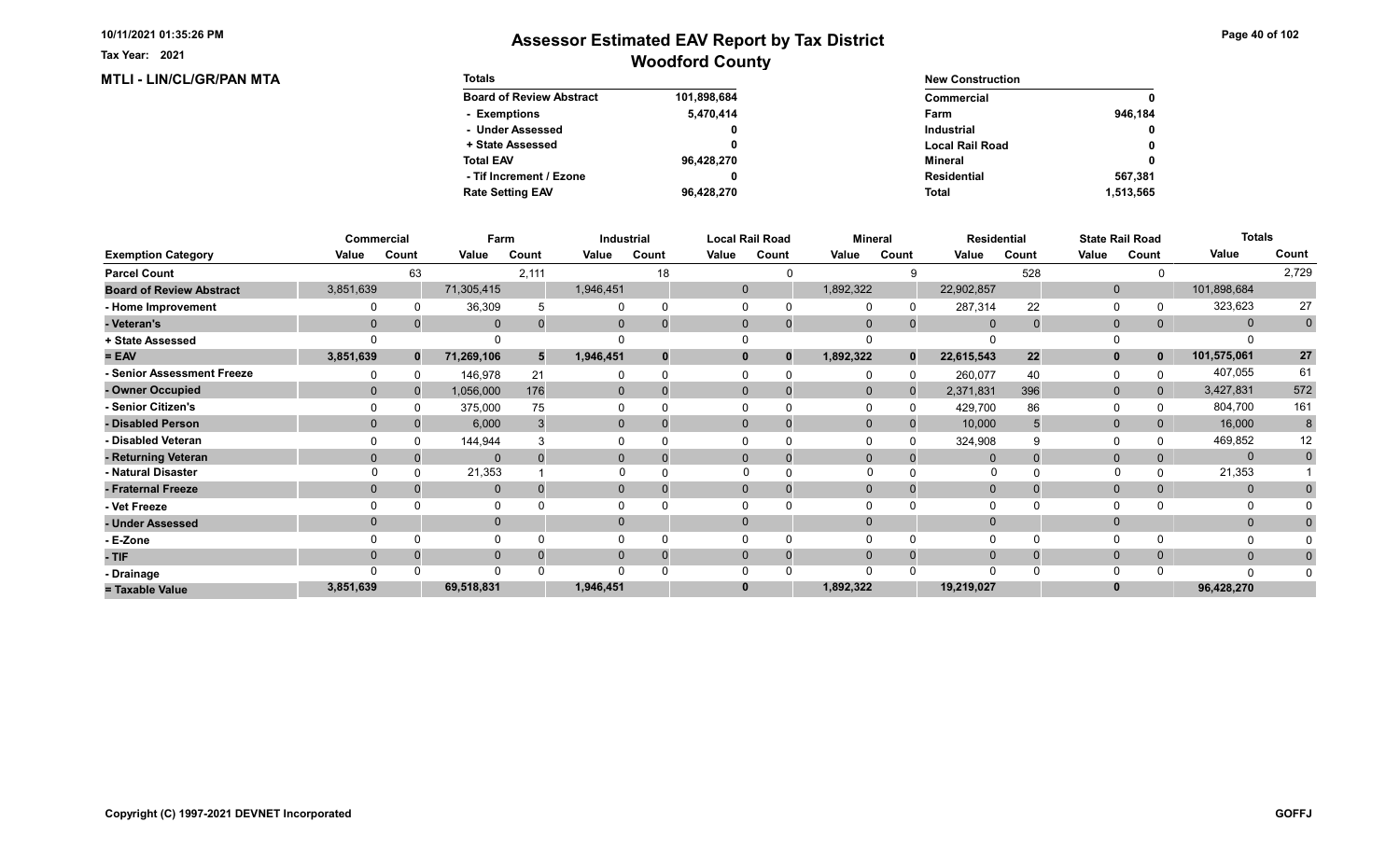**MTPA - PART/CAZENOVIA MTA** 

Tax Year: 2021

| <b>Totals</b>                   |            | <b>New Construction</b> |             |
|---------------------------------|------------|-------------------------|-------------|
| <b>Board of Review Abstract</b> | 55,380,181 | Commercial              | $\mathbf 0$ |
| - Exemptions                    | 6,702,387  | Farm                    | 226,739     |
| - Under Assessed                | 0          | Industrial              | $\mathbf 0$ |
| + State Assessed                |            | <b>Local Rail Road</b>  | $\mathbf 0$ |
| <b>Total EAV</b>                | 48,677,794 | Mineral                 | $\mathbf 0$ |
| - Tif Increment / Ezone         | 2,414,414  | Residential             | 256.218     |
| <b>Rate Setting EAV</b>         | 46.263.380 | <b>Total</b>            | 482,957     |

|                                 |              | Commercial   | Farm         |                |              | <b>Industrial</b> |       | <b>Local Rail Road</b>      |              | <b>Mineral</b> | <b>Residential</b> |       |              | <b>State Rail Road</b> | <b>Totals</b> |              |
|---------------------------------|--------------|--------------|--------------|----------------|--------------|-------------------|-------|-----------------------------|--------------|----------------|--------------------|-------|--------------|------------------------|---------------|--------------|
| <b>Exemption Category</b>       | Value        | Count        | Value        | Count          | Value        | Count             | Value | Count                       | Value        | Count          | Value              | Count | Value        | Count                  | Value         | Count        |
| <b>Parcel Count</b>             |              | 128          |              | 897            |              |                   |       |                             |              |                |                    | 971   |              |                        |               | 2,001        |
| <b>Board of Review Abstract</b> | 2,591,918    |              | 22,249,918   |                | 9,075        |                   |       | $\mathbf 0$                 | $\mathbf 0$  |                | 30,529,270         |       | $\mathbf{0}$ |                        | 55,380,181    |              |
| - Home Improvement              |              |              | 22,796       |                |              |                   |       |                             |              |                | 213,199            | 34    | 0            |                        | 235,995       | 37           |
| - Veteran's                     | $\Omega$     |              | $\mathbf 0$  |                | 0            |                   |       | $\mathbf{0}$<br>$\mathbf 0$ | $\mathbf 0$  | $\mathbf{0}$   | $\overline{0}$     |       | $\mathbf{0}$ | 0                      | $\mathbf{0}$  | $\mathbf{0}$ |
| + State Assessed                |              |              |              |                |              |                   |       |                             |              |                |                    |       |              |                        |               |              |
| $= EAV$                         | 2,591,918    | $\mathbf{0}$ | 22,227,122   |                | 9,075        | $\Omega$          |       | $\bf{0}$<br>0               |              | $\Omega$       | 30,316,071         | 34    | $\mathbf{0}$ | $\mathbf 0$            | 55, 144, 186  | 37           |
| - Senior Assessment Freeze      | 3,285        |              | 59,395       | 14             |              |                   |       | 0                           |              | n              | 343,913            | 90    | 0            |                        | 406,593       | 105          |
| - Owner Occupied                | 12,000       | 2            | 678,000      | 113            | $\mathbf{0}$ | $\Omega$          |       | $\Omega$<br>$\Omega$        | $\mathbf{0}$ | $\Omega$       | 3,605,952          | 605   | $\mathbf 0$  | $\mathbf{0}$           | 4,295,952     | 720          |
| - Senior Citizen's              | 5,000        |              | 205,000      | 4 <sup>′</sup> |              |                   |       |                             |              |                | 793,556            | 160   | $\Omega$     |                        | 1,003,556     | 202          |
| - Disabled Person               | $\mathbf{0}$ |              | 4,000        |                | $\Omega$     |                   |       | $\Omega$                    | $\Omega$     |                | 28,000             | 14    | $\mathbf{0}$ | 0                      | 32,000        | $16\,$       |
| - Disabled Veteran              |              |              | 7,500        |                |              |                   |       |                             |              |                | 715,791            | 19    | 0            |                        | 723,291       | 21           |
| - Returning Veteran             |              |              | $\mathbf 0$  |                | 0            |                   |       | $\Omega$<br>0               | $\Omega$     | $\Omega$       | 5,000              |       | $\mathbf{0}$ |                        | 5,000         |              |
| - Natural Disaster              |              |              | $\Omega$     |                |              |                   |       | $\Omega$                    | $\Omega$     |                | 0                  |       |              |                        | 0             |              |
| - Fraternal Freeze              | $\Omega$     |              | $\mathbf 0$  |                |              |                   |       | $\Omega$                    | $\Omega$     |                | $\overline{0}$     |       | $\mathbf{0}$ |                        | $\mathbf{0}$  |              |
| - Vet Freeze                    |              |              | 0            |                |              |                   |       |                             |              |                |                    |       | $\Omega$     |                        | 0             |              |
| - Under Assessed                |              |              | $\mathbf{0}$ |                | $\Omega$     |                   |       | $\Omega$                    |              |                |                    |       | $\Omega$     |                        | $\mathbf{0}$  |              |
| - E-Zone                        |              |              | $\Omega$     |                |              |                   |       |                             |              |                | $\Omega$           |       | $\Omega$     |                        | n             |              |
| - TIF                           | 489,027      |              | 5,048        |                | 1,929        |                   |       | $\Omega$<br>0               | $\Omega$     |                | 1,918,410          |       | $\mathbf{0}$ | 0                      | 2,414,414     | $\bf{0}$     |
| - Drainage                      |              |              | $\Omega$     |                |              |                   |       |                             |              |                |                    |       | $\Omega$     |                        |               |              |
| = Taxable Value                 | 2,082,606    |              | 21,268,179   |                | 7,146        |                   | 0     |                             |              |                | 22,905,449         |       | 0            |                        | 46,263,380    |              |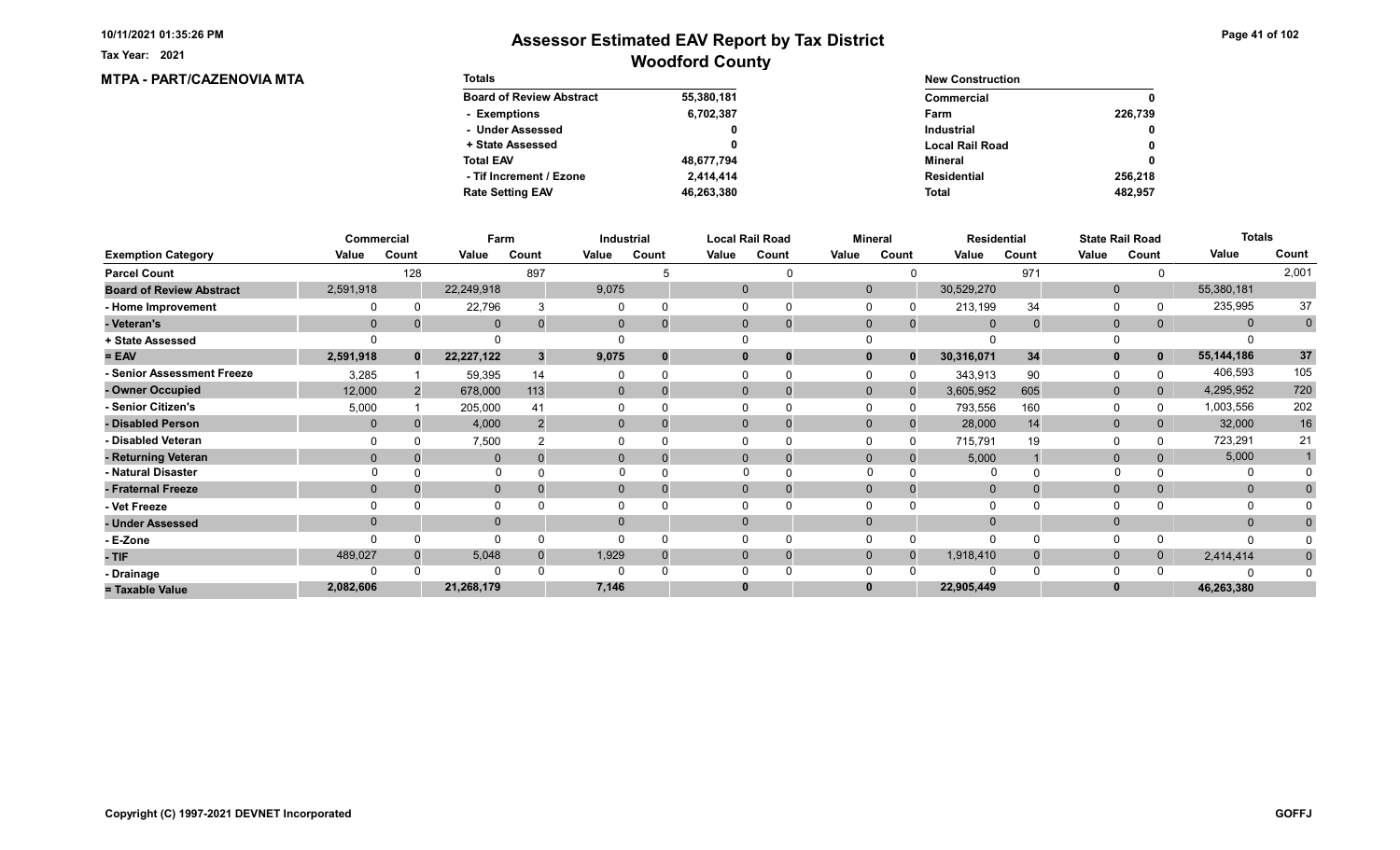**MTPAL - PALESTINE/KANSAS MTA** 

Tax Year: 2021

| <b>Totals</b>                   |            | <b>New Construction</b> |             |
|---------------------------------|------------|-------------------------|-------------|
| <b>Board of Review Abstract</b> | 54,396,465 | Commercial              | 1.898       |
| - Exemptions                    | 5,167,859  | Farm                    | 69.078      |
| - Under Assessed                | 0          | Industrial              | $\mathbf 0$ |
| + State Assessed                | 117.348    | <b>Local Rail Road</b>  | $\mathbf 0$ |
| <b>Total EAV</b>                | 49,345,954 | Mineral                 | $\mathbf 0$ |
| - Tif Increment / Ezone         |            | Residential             | 574.385     |
| <b>Rate Setting EAV</b>         | 49.345.954 | <b>Total</b>            | 645,361     |

|                                 |           | Commercial | Farm         |       |              | Industrial |              | <b>Local Rail Road</b> |              | <b>Mineral</b> |                | <b>Residential</b> |              | <b>State Rail Road</b> | <b>Totals</b> |             |
|---------------------------------|-----------|------------|--------------|-------|--------------|------------|--------------|------------------------|--------------|----------------|----------------|--------------------|--------------|------------------------|---------------|-------------|
| <b>Exemption Category</b>       | Value     | Count      | Value        | Count | Value        | Count      | Value        | Count                  | Value        | Count          | Value          | Count              | Value        | Count                  | Value         | Count       |
| <b>Parcel Count</b>             |           | 34         |              | 913   |              |            |              |                        |              |                |                | 642                |              |                        |               | 1,591       |
| <b>Board of Review Abstract</b> | 1,426,039 |            | 25,827,836   |       | 6,028        |            | 7,687        |                        | $\mathbf 0$  |                | 27,128,875     |                    | $\mathbf 0$  |                        | 54,396,465    |             |
| - Home Improvement              |           |            | 113,309      | 10    |              |            |              |                        |              |                | 306,118        | 25                 | $\Omega$     |                        | 419,427       | 35          |
| - Veteran's                     | $\Omega$  |            | $\mathbf{0}$ |       | $\mathbf{0}$ |            | $\mathbf{0}$ | $\mathbf 0$            | $\Omega$     | $\Omega$       | $\Omega$       |                    | $\mathbf{0}$ | 0                      | $\mathbf{0}$  | $\mathbf 0$ |
| + State Assessed                |           |            | $\Omega$     |       |              |            |              |                        |              |                |                |                    | 117,348      |                        | 117,348       |             |
| $= EAV$                         | 1,426,039 | $\bf{0}$   | 25,714,527   | 10    | 6,028        | 0          | 7,687        | 0                      |              | $\bf{0}$       | 26,822,757     | 25                 | 117,348      | $\mathbf{0}$           | 54,094,386    | 35          |
| - Senior Assessment Freeze      |           |            | 50,415       | 11    |              |            |              |                        |              |                | 133,287        | 37                 | 0            |                        | 183,702       | 48          |
| - Owner Occupied                |           |            | 840,000      | 140   | $\mathbf{0}$ | $\Omega$   | $\Omega$     | 0                      | $\mathbf{0}$ |                | 2,277,512      | 382                | $\mathbf{0}$ | $\overline{0}$         | 3,117,512     | 522         |
| - Senior Citizen's              |           |            | 265,000      | 53    |              |            |              |                        |              |                | 478,049        | 98                 | $\Omega$     |                        | 743,049       | 151         |
| - Disabled Person               |           |            | $\mathbf{0}$ |       | $\Omega$     |            | $\Omega$     |                        | $\Omega$     |                | 22,000         | 11                 | $\mathbf{0}$ |                        | 22,000        | 11          |
| - Disabled Veteran              |           |            | 69,522       |       |              |            |              | 0                      |              |                | 612,647        | 10                 | $\Omega$     |                        | 682,169       | 12          |
| - Returning Veteran             |           |            | $\mathbf{0}$ |       | $\mathbf{0}$ |            | $\Omega$     | $\mathbf 0$            | $\Omega$     | $\Omega$       | $\Omega$       |                    | $\mathbf{0}$ |                        | $\mathbf{0}$  | $\mathbf 0$ |
| - Natural Disaster              |           |            | $\Omega$     |       |              |            |              |                        |              |                | 0              |                    |              |                        |               |             |
| - Fraternal Freeze              |           |            | $\mathbf 0$  |       | 0            |            | $\mathbf{0}$ |                        | $\Omega$     |                | $\overline{0}$ |                    | $\mathbf{0}$ | 0                      | $\mathbf{0}$  |             |
| - Vet Freeze                    |           |            | 0            |       |              |            |              |                        |              |                |                |                    | $\Omega$     |                        | 0             |             |
| - Under Assessed                |           |            | $\mathbf 0$  |       |              |            | $\Omega$     |                        |              |                |                |                    | $\mathbf{0}$ |                        | $\mathbf{0}$  |             |
| - E-Zone                        |           |            | $\Omega$     |       |              |            |              |                        |              |                |                |                    | $\Omega$     |                        |               |             |
| - TIF                           |           |            | $\mathbf 0$  |       |              |            | $\Omega$     | 0                      |              | $\Omega$       |                |                    | $\mathbf{0}$ |                        | $\Omega$      |             |
| - Drainage                      |           |            | $\Omega$     |       |              |            |              |                        |              |                |                |                    | $\Omega$     |                        | n             |             |
| = Taxable Value                 | 1,426,039 |            | 24,489,590   |       | 6,028        |            | 7,687        |                        |              |                | 23,299,262     |                    | 117,348      |                        | 49,345,954    |             |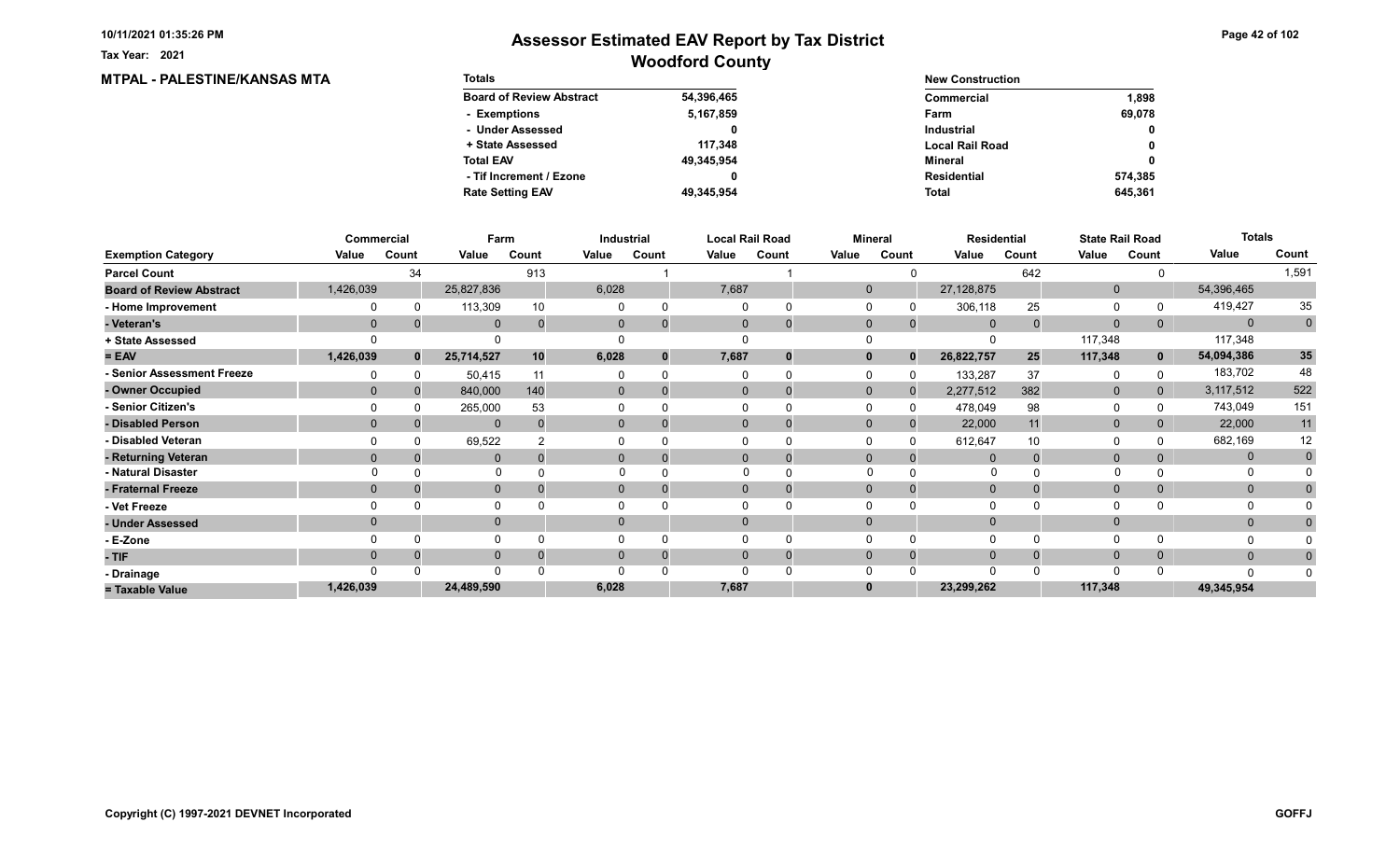PKGR - GRANT MEMORIAL PARK DIST

Tax Year: 2021

| <b>Totals</b>                   |            | <b>New Construction</b> |              |
|---------------------------------|------------|-------------------------|--------------|
| <b>Board of Review Abstract</b> | 35,532,266 | Commercial              | $\mathbf 0$  |
| - Exemptions                    | 4,653,441  | Farm                    | 31.842       |
| - Under Assessed                | 0          | Industrial              | $\mathbf{0}$ |
| + State Assessed                |            | <b>Local Rail Road</b>  | $\mathbf 0$  |
| <b>Total EAV</b>                | 30,878,825 | Mineral                 | $\mathbf 0$  |
| - Tif Increment / Ezone         | 2.414.414  | Residential             | 63.354       |
| <b>Rate Setting EAV</b>         | 28,464,411 | Total                   | 95.196       |

|                                 |             | Commercial   |              | Farm           |              | <b>Industrial</b> |       | <b>Local Rail Road</b>      |             | <b>Mineral</b> |                | <b>Residential</b> |              | <b>State Rail Road</b> | <b>Totals</b> |                 |
|---------------------------------|-------------|--------------|--------------|----------------|--------------|-------------------|-------|-----------------------------|-------------|----------------|----------------|--------------------|--------------|------------------------|---------------|-----------------|
| <b>Exemption Category</b>       | Value       | Count        | Value        | Count          | Value        | Count             | Value | Count                       | Value       | Count          | Value          | Count              | Value        | Count                  | Value         | Count           |
| <b>Parcel Count</b>             |             | 69           |              | 532            |              |                   |       |                             |             |                |                | 718                |              |                        |               | 1,324           |
| <b>Board of Review Abstract</b> | 2,063,506   |              | 14,864,829   |                | 9,075        |                   |       | $\mathbf 0$                 | $\mathbf 0$ |                | 18,594,856     |                    | $\mathbf 0$  |                        | 35,532,266    |                 |
| - Home Improvement              |             |              | 6,090        |                |              |                   |       |                             |             |                | 119,219        | 23                 | $\Omega$     |                        | 125,309       | 25              |
| - Veteran's                     | $\mathbf 0$ |              | $\mathbf 0$  |                | $\mathbf{0}$ |                   |       | $\mathbf{0}$<br>$\mathbf 0$ | $\mathbf 0$ | $\mathbf{0}$   | $\overline{0}$ |                    | $\mathbf{0}$ | 0                      | $\mathbf{0}$  | $\mathbf 0$     |
| + State Assessed                |             |              |              |                |              |                   |       |                             |             |                |                |                    |              |                        |               |                 |
| $= EAV$                         | 2,063,506   | $\mathbf{0}$ | 14,858,739   | $\overline{2}$ | 9,075        |                   |       | 0<br>0                      |             | $\Omega$       | 18,475,637     | 23                 | $\mathbf{0}$ | 0                      | 35,406,957    | $25\phantom{a}$ |
| - Senior Assessment Freeze      | 3,285       |              | 52,197       | 11             |              |                   |       |                             |             |                | 297,397        | 77                 | 0            |                        | 352,879       | 89              |
| - Owner Occupied                | 6,000       |              | 414,000      | 69             | $\Omega$     | $\Omega$          |       | $\Omega$                    | $\Omega$    |                | 2,607,612      | 438                | $\mathbf{0}$ | 0                      | 3,027,612     | 508             |
| - Senior Citizen's              | 5,000       |              | 125,000      | 25             |              |                   |       |                             |             |                | 583,556        | 118                | $\Omega$     |                        | 713,556       | 144             |
| - Disabled Person               |             |              | 4,000        |                |              | 0                 |       | $\Omega$                    | $\Omega$    |                | 24,000         | 12                 | $\mathbf{0}$ |                        | 28,000        | 14              |
| - Disabled Veteran              |             |              | 5,000        |                |              |                   |       |                             |             |                | 396,085        | 13                 | $\Omega$     |                        | 401,085       | 14              |
| - Returning Veteran             | $\Omega$    |              | $\mathbf{0}$ |                |              | $\Omega$          |       | $\Omega$<br>$\mathbf 0$     | $\Omega$    | $\Omega$       | 5,000          |                    | $\mathbf{0}$ |                        | 5,000         |                 |
| - Natural Disaster              |             |              |              |                |              |                   |       |                             |             |                |                |                    |              |                        |               |                 |
| - Fraternal Freeze              |             |              | $\mathbf 0$  |                | $\Omega$     |                   |       | $\Omega$                    |             |                | $\overline{0}$ |                    | $\mathbf{0}$ | 0                      | $\mathbf{0}$  |                 |
| - Vet Freeze                    |             |              | 0            |                |              |                   |       |                             |             |                |                |                    | $\Omega$     |                        | $\Omega$      |                 |
| - Under Assessed                |             |              | $\mathbf 0$  |                |              |                   |       | $\Omega$                    |             |                |                |                    | $\mathbf{0}$ |                        | $\mathbf{0}$  |                 |
| - E-Zone                        |             |              | $\Omega$     |                |              |                   |       |                             |             |                | $\Omega$       |                    | $\Omega$     |                        | O             |                 |
| $-TIF$                          | 489,027     |              | 5,048        |                | 1,929        |                   |       | $\Omega$<br>$\Omega$        | $\Omega$    | $\Omega$       | 1,918,410      |                    | $\mathbf{0}$ |                        | 2,414,414     |                 |
| - Drainage                      |             |              | $\Omega$     |                |              |                   |       |                             |             |                |                |                    | $\Omega$     |                        |               |                 |
| = Taxable Value                 | 1,560,194   |              | 14,253,494   |                | 7,146        |                   |       | $\bf{0}$                    |             |                | 12,643,577     |                    |              |                        | 28,464,411    |                 |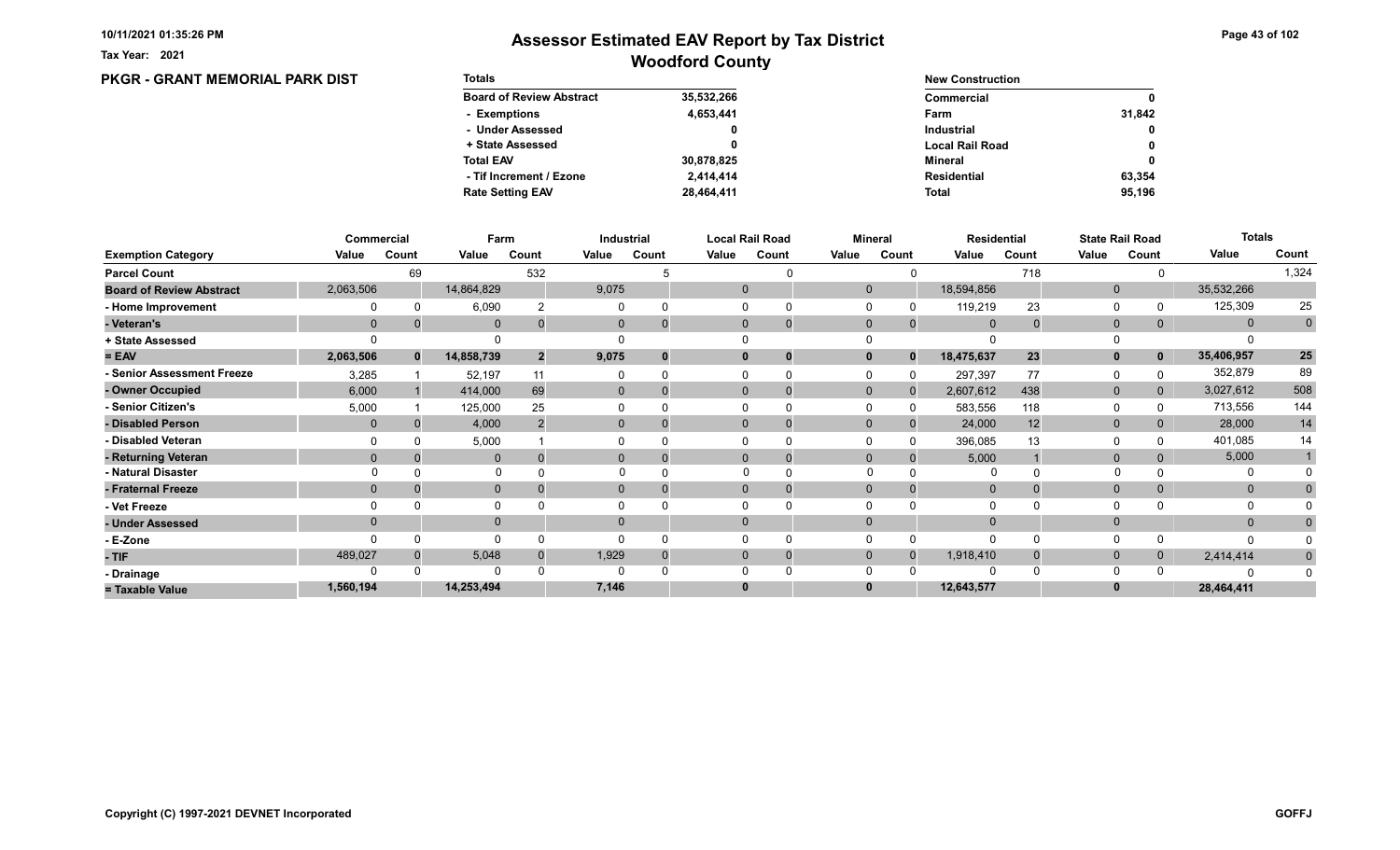Tax Year: 2021

### Woodford County Assessor Estimated EAV Report by Tax District

0

0 0

0

#### PKME - METAMORA PARK DISTRICT Totals Board of Review Abstract + State Assessed - Under Assessed - Exemptions Total EAV Rate Setting EAV - Tif Increment / Ezone 82,431,965 12,750,886 0 0 69,681,079 69,681,079 0 New Construction Commercial Local Rail Road Industrial Farm Mineral Total Residential 7,021 450,900 443,879

|                                 |             | <b>Commercial</b> | Farm         |       |           | Industrial |              | <b>Local Rail Road</b> |             | <b>Mineral</b> | <b>Residential</b> |       |              | <b>State Rail Road</b> | <b>Totals</b> |             |
|---------------------------------|-------------|-------------------|--------------|-------|-----------|------------|--------------|------------------------|-------------|----------------|--------------------|-------|--------------|------------------------|---------------|-------------|
| <b>Exemption Category</b>       | Value       | Count             | Value        | Count | Value     | Count      | Value        | Count                  | Value       | Count          | Value              | Count | Value        | Count                  | Value         | Count       |
| <b>Parcel Count</b>             |             | 325               |              | 19    |           |            |              |                        |             |                |                    | 1,497 |              |                        |               | 1,849       |
| <b>Board of Review Abstract</b> | 12,949,348  |                   | 227,505      |       | 1,952,929 |            | $\mathbf 0$  |                        | $\mathbf 0$ |                | 67,302,183         |       | $\mathbf{0}$ |                        | 82,431,965    |             |
| - Home Improvement              | 6,521       |                   | 0            |       |           |            |              |                        |             |                | 242,218            | 56    | $\Omega$     |                        | 248,739       | 57          |
| - Veteran's                     | $\mathbf 0$ |                   | $\mathbf{0}$ |       | 0         |            | $\mathbf{0}$ | $\mathbf 0$            | $\mathbf 0$ | $\mathbf{0}$   | $\overline{0}$     |       | $\mathbf{0}$ | 0                      | $\mathbf{0}$  | $\mathbf 0$ |
| + State Assessed                |             |                   |              |       |           |            |              |                        |             |                |                    |       |              |                        |               |             |
| $= EAV$                         | 12,942,827  |                   | 227,505      |       | 1,952,929 |            | $\bf{0}$     | 0                      |             | $\Omega$       | 67,059,965         | 56    | $\mathbf{0}$ | $\mathbf 0$            | 82,183,226    | 57          |
| - Senior Assessment Freeze      | 41,456      | 44                | $\Omega$     |       |           |            |              |                        |             |                | 541,993            | 99    | 0            |                        | 583,449       | 143         |
| - Owner Occupied                | 1,368,000   | 213               | 12,000       |       | $\Omega$  | $\Omega$   | $\Omega$     |                        | $\Omega$    | $\Omega$       | 6,517,496          | 1,087 | $\mathbf{0}$ | 0                      | 7,897,496     | 1,302       |
| - Senior Citizen's              | 1,145,000   | 208               | 5,000        |       |           |            |              | 0                      |             | <sup>0</sup>   | 1,406,987          | 283   | $\Omega$     |                        | 2,556,987     | 492         |
| - Disabled Person               | 6,000       |                   | $\mathbf{0}$ |       | $\Omega$  |            | $\Omega$     | 0                      | $\Omega$    |                | 28,000             | 14    | $\mathbf{0}$ |                        | 34,000        | 17          |
| - Disabled Veteran              | 31,638      |                   | 0            |       |           |            |              | 0                      |             |                | 1,398,577          | 29    | $\Omega$     |                        | 1,430,215     | 30          |
| - Returning Veteran             |             |                   | $\mathbf{0}$ |       | $\Omega$  |            | $\Omega$     | $\mathbf 0$            | $\Omega$    |                | $\Omega$           |       | $\mathbf{0}$ |                        | $\mathbf{0}$  | $\mathbf 0$ |
| - Natural Disaster              |             |                   | $\Omega$     |       |           |            |              |                        | $\Omega$    |                | <sup>0</sup>       |       |              |                        |               |             |
| - Fraternal Freeze              | $\Omega$    |                   | $\mathbf 0$  |       | $\Omega$  |            | $\mathbf{0}$ |                        | $\Omega$    |                | $\Omega$           |       | $\mathbf{0}$ |                        | $\mathbf{0}$  |             |
| - Vet Freeze                    |             |                   | 0            |       |           |            |              |                        |             |                |                    |       | $\Omega$     |                        | $\Omega$      |             |
| - Under Assessed                |             |                   | $\mathbf{0}$ |       | $\Omega$  |            | $\Omega$     |                        |             |                |                    |       | $\mathbf{0}$ |                        | $\mathbf{0}$  |             |
| - E-Zone                        |             |                   | $\Omega$     |       |           |            |              |                        |             |                |                    |       | $\Omega$     |                        |               |             |
| - TIF                           |             |                   | $\mathbf{0}$ |       |           |            | 0            | 0                      |             |                |                    |       | $\mathbf{0}$ |                        | $\mathbf{0}$  |             |
| - Drainage                      |             |                   | $\Omega$     |       |           |            |              |                        |             |                |                    |       | $\Omega$     |                        | n             |             |
| = Taxable Value                 | 10,350,733  |                   | 210,505      |       | 1,952,929 |            | 0            |                        |             |                | 57,166,912         |       | $\bf{0}$     |                        | 69,681,079    |             |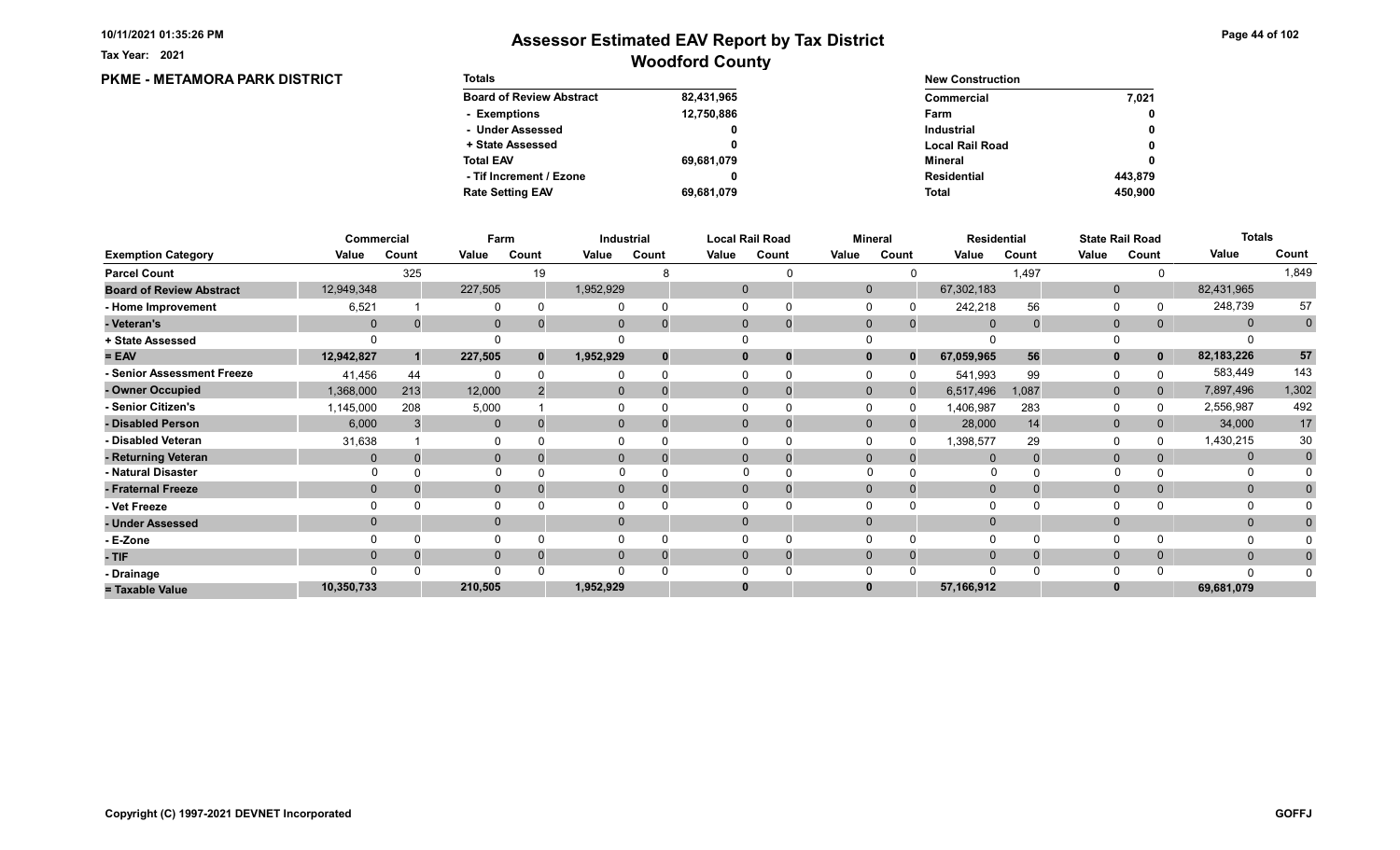PKRO - ROANOKE PARK DISTRICT

Tax Year: 2021

| <b>Totals</b>                   |            | <b>New Construction</b> |         |
|---------------------------------|------------|-------------------------|---------|
| <b>Board of Review Abstract</b> | 32,198,292 | Commercial              | 62,531  |
| - Exemptions                    | 5,460,712  | Farm                    | 0       |
| - Under Assessed                | 0          | <b>Industrial</b>       | 0       |
| + State Assessed                |            | <b>Local Rail Road</b>  | 0       |
| <b>Total EAV</b>                | 26,737,580 | Mineral                 | 0       |
| - Tif Increment / Ezone         | 0          | <b>Residential</b>      | 81.568  |
| <b>Rate Setting EAV</b>         | 26,737,580 | <b>Total</b>            | 144.099 |

|                                 |              | Commercial   |              | Farm  |              | Industrial     |       | <b>Local Rail Road</b>        |              | <b>Mineral</b> |                | <b>Residential</b> |              | <b>State Rail Road</b> | <b>Totals</b> |             |
|---------------------------------|--------------|--------------|--------------|-------|--------------|----------------|-------|-------------------------------|--------------|----------------|----------------|--------------------|--------------|------------------------|---------------|-------------|
| <b>Exemption Category</b>       | Value        | Count        | Value        | Count | Value        | Count          | Value | Count                         | Value        | Count          | Value          | Count              | Value        | Count                  | Value         | Count       |
| <b>Parcel Count</b>             |              | 132          |              |       |              |                |       |                               |              |                |                | 824                |              |                        |               | 962         |
| <b>Board of Review Abstract</b> | 4,862,218    |              | 5,226        |       | 273,679      |                |       | $\mathbf 0$                   | $\mathbf 0$  |                | 27,057,169     |                    | $\mathbf 0$  |                        | 32,198,292    |             |
| - Home Improvement              |              |              | 0            |       |              |                |       | 0                             |              |                | 127,967        | 25                 | 0            |                        | 127,967       | 25          |
| - Veteran's                     | $\Omega$     |              | $\mathbf 0$  |       | $\mathbf{0}$ |                |       | $\mathbf 0$<br>$\overline{0}$ | $\mathbf 0$  | $\mathbf 0$    | $\overline{0}$ | $\Omega$           | $\mathbf 0$  | $\mathbf{0}$           | $\mathbf{0}$  | $\pmb{0}$   |
| + State Assessed                |              |              |              |       |              |                |       |                               |              |                |                |                    |              |                        |               |             |
| $= EAV$                         | 4,862,218    | $\mathbf{0}$ | 5,226        | 0     | 273,679      |                |       | $\bf{0}$                      |              | $\Omega$       | 26,929,202     | 25                 | $\mathbf{0}$ | $\mathbf{0}$           | 32,070,325    | ${\bf 25}$  |
| - Senior Assessment Freeze      | 1,403        |              | 0            |       |              |                |       |                               |              |                | 147,079        | 25                 | 0            |                        | 148,482       | 26          |
| - Owner Occupied                | 108,000      | 18           | $\mathbf{0}$ |       | $\Omega$     |                |       | $\mathbf{0}$                  | $\mathbf{0}$ | $\Omega$       | 3,721,501      | 624                | $\mathbf 0$  | $\mathbf{0}$           | 3,829,501     | 642         |
| - Senior Citizen's              | 85,000       | 17           |              |       |              |                |       |                               |              |                | 893,886        | 180                | $\Omega$     |                        | 978,886       | 197         |
| - Disabled Person               | $\mathbf{0}$ |              | $\mathbf{0}$ |       | $\mathbf{0}$ |                |       | $\Omega$                      | $\Omega$     |                | 32,000         | 16                 | $\mathbf{0}$ |                        | 32,000        | $16\,$      |
| - Disabled Veteran              |              |              | 0            |       |              |                |       | $\Omega$                      |              |                | 343,876        | 16                 | 0            |                        | 343,876       | 16          |
| - Returning Veteran             | $\Omega$     |              | $\mathbf{0}$ |       |              | $\overline{0}$ |       | $\Omega$<br>$\overline{0}$    | $\Omega$     | $\Omega$       |                |                    | $\mathbf 0$  | 0                      | $\mathbf{0}$  | $\mathbf 0$ |
| - Natural Disaster              |              |              | $\Omega$     |       |              |                |       |                               | $\Omega$     |                | 0              |                    |              |                        | 0             |             |
| - Fraternal Freeze              | $\Omega$     |              | $\mathbf 0$  |       | $\mathbf{0}$ |                |       | $\mathbf{0}$                  | $\mathbf 0$  |                | $\mathbf 0$    |                    | $\mathbf 0$  |                        | $\mathbf{0}$  | $\Omega$    |
| - Vet Freeze                    |              |              | $\Omega$     |       |              |                |       |                               |              |                |                |                    | $\Omega$     |                        | 0             |             |
| - Under Assessed                | $\Omega$     |              | $\mathbf{0}$ |       | $\Omega$     |                |       | $\Omega$                      | $\Omega$     |                |                |                    | $\mathbf{0}$ |                        | $\mathbf{0}$  |             |
| - E-Zone                        |              |              | $\Omega$     |       |              |                |       |                               |              |                |                |                    | $\Omega$     |                        |               |             |
| - TIF                           |              |              | $\mathbf{0}$ |       |              |                |       | $\Omega$                      | $\Omega$     | $\Omega$       | $\Omega$       |                    | $\mathbf{0}$ | 0                      | $\mathbf{0}$  |             |
| - Drainage                      |              |              | $\Omega$     |       |              |                |       |                               |              |                |                |                    | $\Omega$     |                        | $\Omega$      |             |
| = Taxable Value                 | 4,667,815    |              | 5,226        |       | 273,679      |                |       | $\bf{0}$                      |              |                | 21,790,860     |                    | $\bf{0}$     |                        | 26,737,580    |             |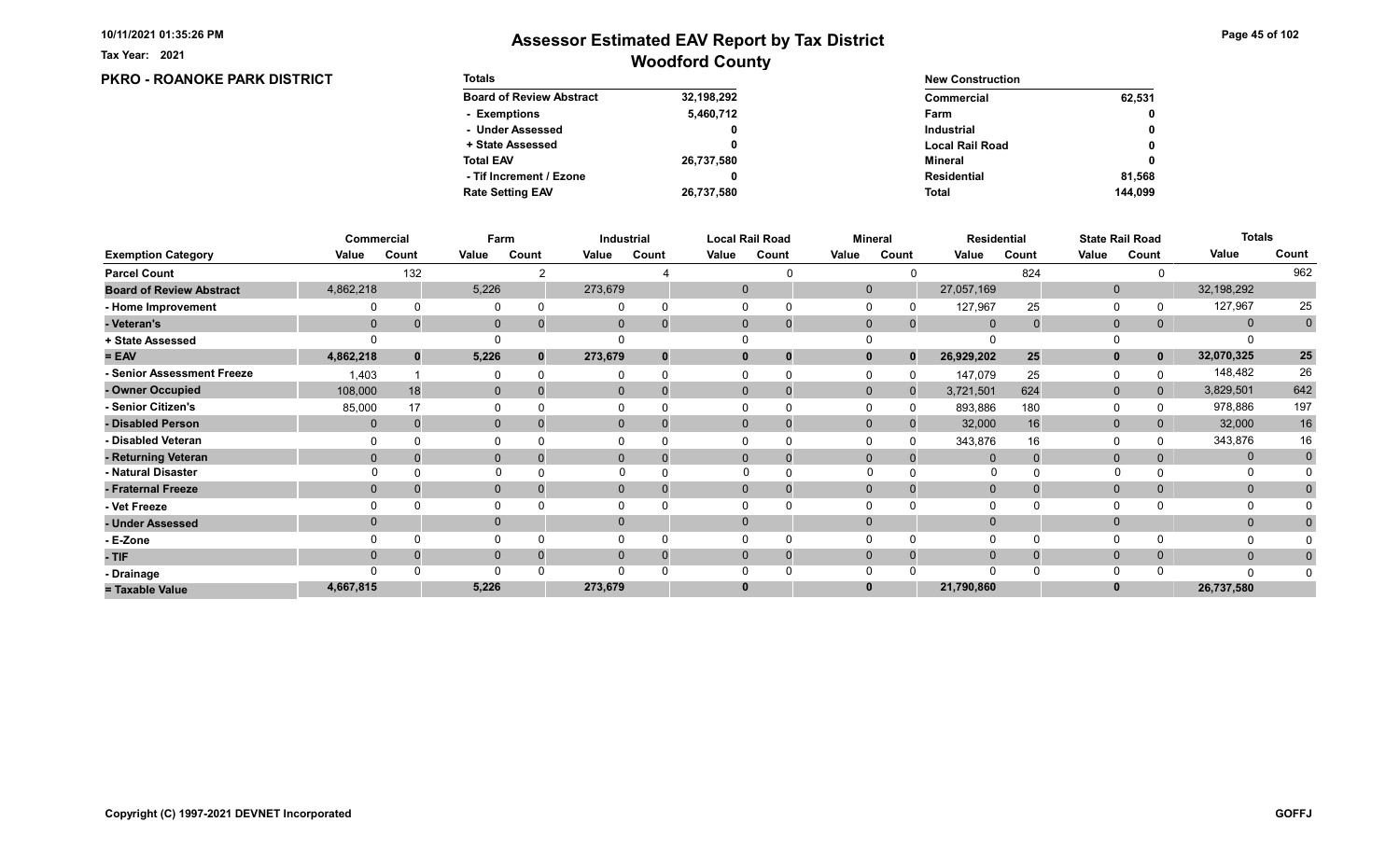Tax Year: 2021

# Woodford County Assessor Estimated EAV Report by Tax District

### SDOA - OAK RIDGE SANITARY DISTRICT

| <b>Totals</b>                   |           | <b>New Construction</b> |              |  |  |  |
|---------------------------------|-----------|-------------------------|--------------|--|--|--|
| <b>Board of Review Abstract</b> | 3,756,318 | Commercial              | $\mathbf{0}$ |  |  |  |
| - Exemptions                    | 645.277   | Farm                    | 0            |  |  |  |
| - Under Assessed                |           | <b>Industrial</b>       | $\mathbf{0}$ |  |  |  |
| + State Assessed                |           | <b>Local Rail Road</b>  | 0            |  |  |  |
| <b>Total EAV</b>                | 3,111,041 | Mineral                 | 0            |  |  |  |
| - Tif Increment / Ezone         |           | Residential             | 0            |  |  |  |
| <b>Rate Setting EAV</b>         | 3,111,041 | Total                   | 0            |  |  |  |

|                                 |                | Commercial   | Farm         |       |       | Industrial                  |             | <b>Local Rail Road</b> | <b>Mineral</b> |              |                | <b>Residential</b> |              | <b>State Rail Road</b> | <b>Totals</b> |              |
|---------------------------------|----------------|--------------|--------------|-------|-------|-----------------------------|-------------|------------------------|----------------|--------------|----------------|--------------------|--------------|------------------------|---------------|--------------|
| <b>Exemption Category</b>       | Value          | Count        | Value        | Count | Value | Count                       | Value       | Count                  | Value          | Count        | Value          | Count              | Value        | Count                  | Value         | Count        |
| <b>Parcel Count</b>             |                |              |              |       |       |                             |             |                        |                |              |                | 97                 |              |                        |               | 101          |
| <b>Board of Review Abstract</b> |                | $\mathbf 0$  | 54,249       |       |       | $\mathbf{0}$                | $\mathbf 0$ |                        | $\mathbf 0$    |              | 3,702,069      |                    | $\mathbf 0$  |                        | 3,756,318     |              |
| - Home Improvement              |                |              | $\Omega$     |       |       |                             |             |                        |                |              | $\Omega$       |                    | $\Omega$     |                        | 0             |              |
| - Veteran's                     |                | $\mathbf 0$  | $\mathbf 0$  |       |       | $\mathbf{0}$<br>$\mathbf 0$ |             | $\overline{0}$<br>0    | $\mathbf{0}$   | $\mathbf{0}$ | $\mathbf 0$    |                    | $\mathbf 0$  | 0                      | $\mathbf 0$   | $\mathbf 0$  |
| + State Assessed                |                |              |              |       |       |                             |             |                        |                |              |                |                    |              |                        |               |              |
| $= EAV$                         |                |              | 54,249       |       |       | $\mathbf{0}$<br>$\bf{0}$    |             | 0                      |                | $\bf{0}$     | 3,702,069      | $\bf{0}$           | $\mathbf{0}$ | $\mathbf 0$            | 3,756,318     | $\mathbf{0}$ |
| - Senior Assessment Freeze      |                |              | ∩            |       |       |                             |             |                        |                |              | 62,367         |                    | 0            |                        | 62,367        |              |
| - Owner Occupied                |                | $\mathbf{0}$ | 6,000        |       |       | $\mathbf{0}$<br>$\Omega$    |             | $\mathbf 0$            | $\mathbf{0}$   | $\mathbf{0}$ | 438,000        | 73                 | $\mathbf 0$  | 0                      | 444,000       | 74           |
| <b>Senior Citizen's</b>         |                |              | 5,000        |       |       |                             |             |                        |                |              | 75,000         | 15                 | 0            |                        | 80,000        | 16           |
| - Disabled Person               |                | $\Omega$     | $\mathbf 0$  |       |       | $\overline{0}$              |             | 0                      | $\Omega$       |              | 6,000          |                    | $\mathbf 0$  |                        | 6,000         | 3            |
| - Disabled Veteran              |                |              | 0            |       |       |                             |             |                        |                |              | 52,910         |                    | $\Omega$     |                        | 52,910        |              |
| - Returning Veteran             |                | $\mathbf{0}$ | $\mathbf 0$  |       |       | $\overline{0}$<br>$\Omega$  |             | $\mathbf 0$            | $\Omega$       |              | $\Omega$       |                    | $\mathbf 0$  |                        | $\mathbf 0$   |              |
| - Natural Disaster              |                |              | $\Omega$     |       |       |                             |             | $\Omega$               | $\Omega$       |              | 0              |                    |              |                        | 0             |              |
| - Fraternal Freeze              | $\overline{0}$ |              | $\mathbf 0$  |       |       | $\mathbf{0}$                |             | $\mathbf 0$            | $\mathbf{0}$   |              | $\overline{0}$ |                    | $\mathbf 0$  |                        | $\mathbf{0}$  |              |
| - Vet Freeze                    |                |              | $\Omega$     |       |       |                             |             |                        |                |              |                |                    | 0            |                        | 0             |              |
| - Under Assessed                |                | $\Omega$     | $\mathbf{0}$ |       |       | 0                           |             |                        |                |              | $\Omega$       |                    | $\mathbf{0}$ |                        | $\mathbf{0}$  |              |
| - E-Zone                        |                |              | $\Omega$     |       |       |                             |             |                        |                |              | $\Omega$       |                    | $\Omega$     |                        |               |              |
| - TIF                           | $\Omega$       |              | $\mathbf{0}$ |       |       | $\Omega$<br>0               |             | 0<br><b>U</b>          | $\Omega$       |              | $\Omega$       |                    | $\mathbf{0}$ | 0                      | $\mathbf{0}$  | $\bf{0}$     |
| - Drainage                      |                |              | $\Omega$     |       |       |                             |             |                        |                |              | $\Omega$       |                    | $\Omega$     |                        |               |              |
| = Taxable Value                 |                |              | 43,249       |       |       |                             |             |                        |                |              | 3,067,792      |                    | $\bf{0}$     |                        | 3,111,041     |              |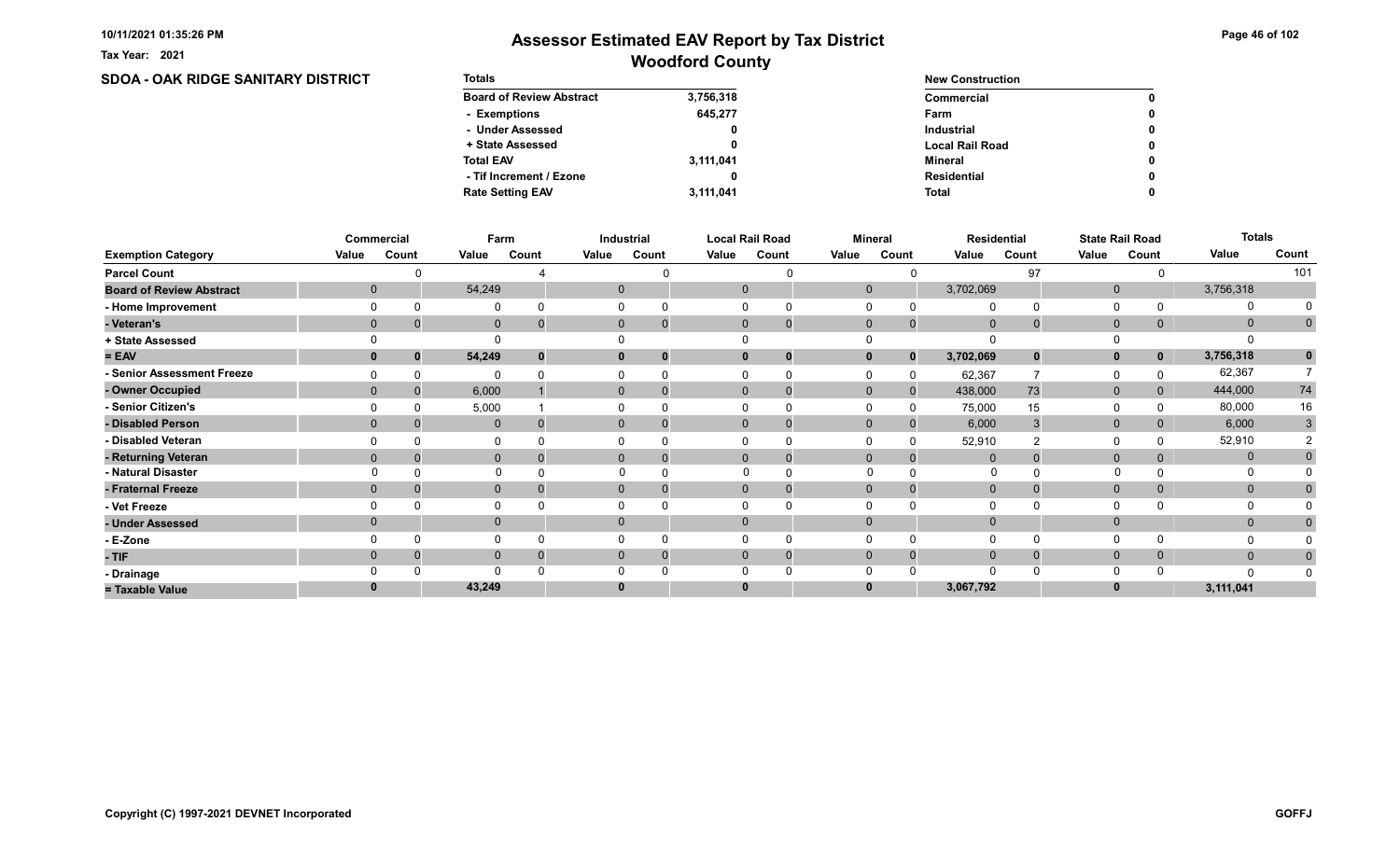**SSPCD - PANTHER CREEK DRAIN** 

Tax Year: 2021

| <b>Totals</b>                   |   | <b>New Construction</b> |   |  |  |  |
|---------------------------------|---|-------------------------|---|--|--|--|
| <b>Board of Review Abstract</b> |   | Commercial              | 0 |  |  |  |
| - Exemptions                    | 0 | Farm                    | 0 |  |  |  |
| - Under Assessed                |   | <b>Industrial</b>       | 0 |  |  |  |
| + State Assessed                | 0 | <b>Local Rail Road</b>  | 0 |  |  |  |
| <b>Total EAV</b>                |   | Mineral                 | 0 |  |  |  |
| - Tif Increment / Ezone         |   | Residential             | 0 |  |  |  |
| <b>Rate Setting EAV</b>         |   | <b>Total</b>            | 0 |  |  |  |

|                                 |       | Commercial       |              | Farm     |       | Industrial     |       | <b>Local Rail Road</b>         |              | <b>Mineral</b> |                | Residential  |                | <b>State Rail Road</b> | <b>Totals</b> |              |
|---------------------------------|-------|------------------|--------------|----------|-------|----------------|-------|--------------------------------|--------------|----------------|----------------|--------------|----------------|------------------------|---------------|--------------|
| <b>Exemption Category</b>       | Value | Count            | Value        | Count    | Value | Count          | Value | Count                          | Value        | Count          | Value          | Count        | Value          | Count                  | Value         | Count        |
| <b>Parcel Count</b>             |       |                  |              |          |       |                |       |                                |              |                |                |              |                |                        |               |              |
| <b>Board of Review Abstract</b> |       | $\mathbf 0$      | $\mathbf 0$  |          |       | $\mathbf{0}$   |       | $\mathbf 0$                    | $\mathbf 0$  |                | $\mathbf 0$    |              | $\mathbf{0}$   |                        | $\mathbf 0$   |              |
| - Home Improvement              |       |                  | $\mathbf{0}$ |          |       |                |       | $\Omega$                       |              |                |                |              | 0              |                        | $\Omega$      |              |
| - Veteran's                     |       | $\mathbf 0$<br>0 | $\mathbf{0}$ | 0        |       | $\mathbf{0}$   |       | $\mathbf{0}$<br>-0             | $\mathbf 0$  | $\mathbf{0}$   | $\mathbf 0$    | $\mathbf 0$  | $\mathbf{0}$   | $\mathbf{0}$           | $\mathbf 0$   | $\mathbf 0$  |
| + State Assessed                |       |                  |              |          |       |                |       |                                |              |                |                |              |                |                        |               |              |
| $= EAV$                         |       | $\Omega$<br>0    | $\mathbf{0}$ | 0        |       |                |       | $\mathbf{0}$<br>0              | $\bf{0}$     | $\bf{0}$       | $\Omega$       | $\Omega$     | $\mathbf{0}$   | 0                      | $\mathbf{0}$  |              |
| - Senior Assessment Freeze      |       |                  | O            |          |       |                |       |                                |              |                |                |              | 0              |                        | $\Omega$      |              |
| - Owner Occupied                |       | $\Omega$<br>O    | $\mathbf{0}$ |          |       | $\mathbf{0}$   |       | $\mathbf{0}$<br>O              | $\mathbf{0}$ | $\Omega$       | $\overline{0}$ |              | $\mathbf{0}$   | $\mathbf{0}$           | $\mathbf{0}$  | $\mathbf{0}$ |
| - Senior Citizen's              |       |                  | 0            |          |       |                |       |                                |              |                |                |              | 0              |                        | O             |              |
| - Disabled Person               |       | $\mathbf{0}$     | $\mathbf{0}$ |          |       | $\overline{0}$ |       | $\mathbf{0}$<br>0              | $\mathbf{0}$ | $\Omega$       | $\mathbf{0}$   |              | $\overline{0}$ | $\overline{0}$         | $\mathbf{0}$  | $\mathbf{0}$ |
| - Disabled Veteran              |       |                  | 0            |          |       |                |       | 0<br>0                         |              |                | 0              |              | 0              |                        | ∩             |              |
| - Returning Veteran             |       | $\Omega$         | $\mathbf{0}$ | $\Omega$ |       | $\overline{0}$ |       | $\mathbf{0}$<br>$\overline{0}$ | $\mathbf{0}$ | $\mathbf{0}$   | $\mathbf 0$    |              | $\mathbf{0}$   | $\overline{0}$         | $\mathbf{0}$  | $\mathbf 0$  |
| - Natural Disaster              |       |                  | $\Omega$     |          |       |                |       |                                | $\Omega$     |                |                | <sup>0</sup> | $\mathbf{0}$   |                        | O             |              |
| - Fraternal Freeze              |       | $\mathbf{0}$     | $\mathbf 0$  |          |       | $\mathbf{0}$   |       | $\mathbf 0$                    | $\mathbf 0$  | $\Omega$       | $\mathbf 0$    |              | $\mathbf 0$    | $\mathbf{0}$           | $\mathbf 0$   | $\Omega$     |
| - Vet Freeze                    |       |                  | $\Omega$     |          |       |                |       | $\Omega$                       |              |                |                |              | 0              |                        | 0             |              |
| - Under Assessed                |       | $\mathbf 0$      | $\mathbf{0}$ |          |       | $\mathbf{0}$   |       | $\mathbf{0}$                   | $\Omega$     |                |                |              | $\mathbf 0$    |                        | $\mathbf{0}$  |              |
| - E-Zone                        |       |                  | $\Omega$     |          |       |                |       |                                |              |                |                | $\Omega$     | 0              |                        |               |              |
| - TIF                           |       | 0                | $\mathbf{0}$ |          |       | 0              |       | $\mathbf{0}$                   | $\mathbf 0$  | $\Omega$       | $\mathbf 0$    |              | $\mathbf{0}$   | $\mathbf{0}$           | $\mathbf{0}$  | $\mathbf 0$  |
| - Drainage                      |       |                  | $\Omega$     |          |       |                |       |                                |              |                |                |              | $\Omega$       |                        |               |              |
| = Taxable Value                 |       |                  |              |          |       |                |       | $\bf{0}$                       |              |                |                |              |                |                        | $\bf{0}$      |              |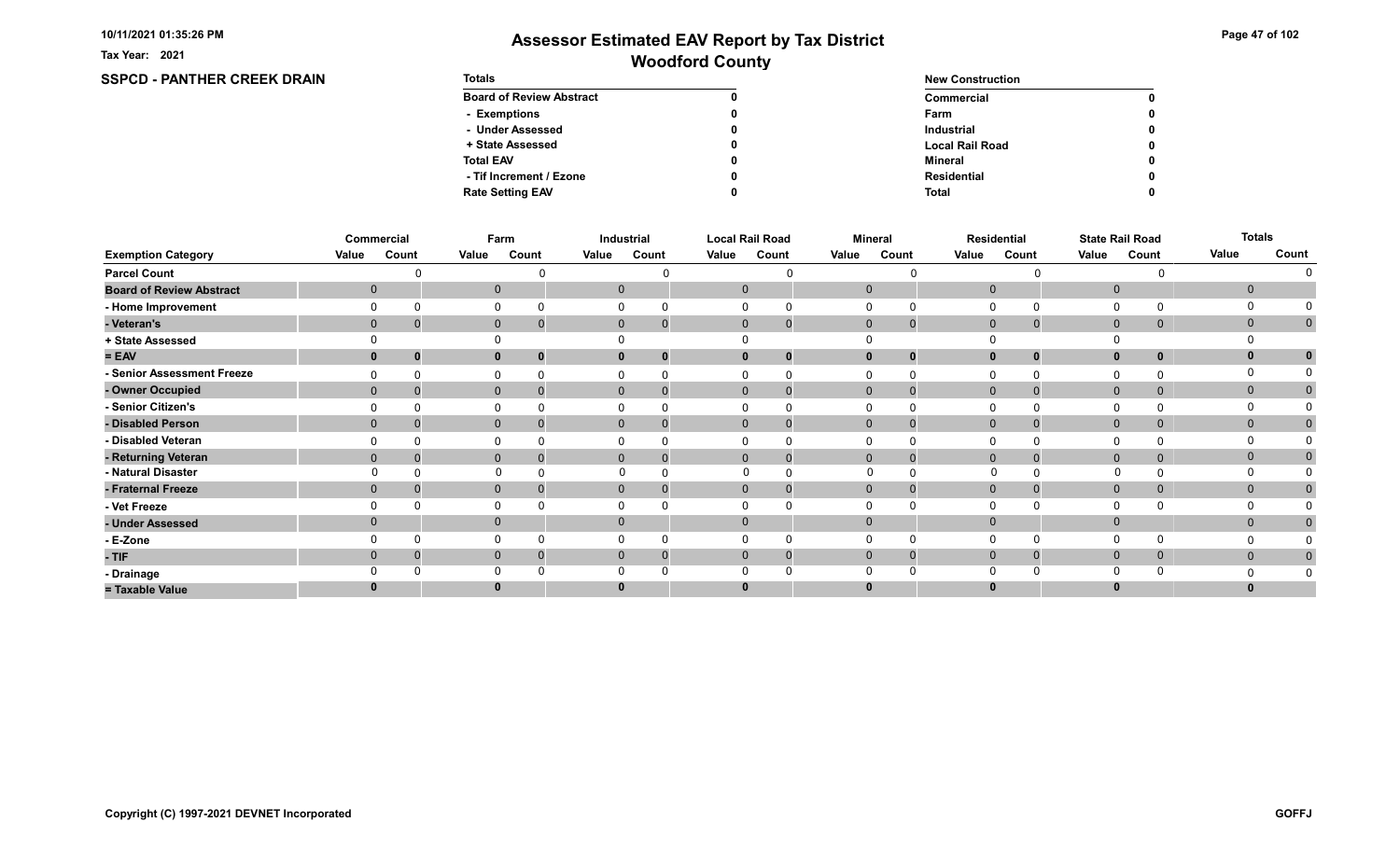Tax Year: 2021

### TF001 - MINONK TIF

| Page 48 of 102 |  |  |  |  |
|----------------|--|--|--|--|
|----------------|--|--|--|--|

| <b>Totals</b>                   |   | <b>New Construction</b> |   |  |  |  |
|---------------------------------|---|-------------------------|---|--|--|--|
| <b>Board of Review Abstract</b> |   | Commercial              | 0 |  |  |  |
| - Exemptions                    | 0 | Farm                    | 0 |  |  |  |
| - Under Assessed                |   | <b>Industrial</b>       | 0 |  |  |  |
| + State Assessed                | 0 | <b>Local Rail Road</b>  | 0 |  |  |  |
| <b>Total EAV</b>                |   | Mineral                 | 0 |  |  |  |
| - Tif Increment / Ezone         |   | <b>Residential</b>      | 0 |  |  |  |
| <b>Rate Setting EAV</b>         |   | <b>Total</b>            | 0 |  |  |  |

|                                 |       | Commercial   |              | Farm  |       | Industrial                    |       | <b>Local Rail Road</b>     |              | <b>Mineral</b> |       | <b>Residential</b> |              | <b>State Rail Road</b> | <b>Totals</b> |              |
|---------------------------------|-------|--------------|--------------|-------|-------|-------------------------------|-------|----------------------------|--------------|----------------|-------|--------------------|--------------|------------------------|---------------|--------------|
| <b>Exemption Category</b>       | Value | Count        | Value        | Count | Value | Count                         | Value | Count                      | Value        | Count          | Value | Count              | Value        | Count                  | Value         | Count        |
| <b>Parcel Count</b>             |       |              |              |       |       |                               |       |                            |              |                |       |                    |              |                        |               |              |
| <b>Board of Review Abstract</b> |       | $\mathbf 0$  | $\mathbf 0$  |       |       | $\mathbf{0}$                  |       | $\mathbf 0$                | $\mathbf 0$  |                |       | $\overline{0}$     | $\mathbf 0$  |                        | $\mathbf 0$   |              |
| - Home Improvement              |       |              | 0            |       |       | $\Omega$                      |       | 0                          | O            |                |       | $\Omega$           | 0            |                        | $\Omega$      |              |
| - Veteran's                     |       | $\mathbf 0$  | $\mathbf 0$  |       |       | $\mathbf{0}$<br>$\mathbf 0$   |       | $\mathbf 0$<br>$\mathbf 0$ | $\mathbf 0$  | $\mathbf 0$    |       | $\mathbf 0$        | $\mathbf 0$  | 0                      | $\mathbf 0$   | $\mathbf{0}$ |
| + State Assessed                |       |              |              |       |       |                               |       |                            |              |                |       |                    |              |                        |               |              |
| $= EAV$                         |       |              | $\mathbf{0}$ |       |       | 0<br>$\bf{0}$                 |       | 0                          |              | $\bf{0}$       |       | $\bf{0}$           | $\mathbf{0}$ | 0                      | $\mathbf{0}$  |              |
| - Senior Assessment Freeze      |       |              | 0            |       |       | $\Omega$                      |       | $\Omega$                   |              | O              |       | $\Omega$           | 0            |                        | $\Omega$      |              |
| - Owner Occupied                |       | $\mathbf{0}$ | $\mathbf 0$  |       |       | $\overline{0}$<br>$\mathbf 0$ |       | $\Omega$<br>$\mathbf 0$    | $\mathbf{0}$ | 0              |       | $\mathbf{0}$       | $\mathbf 0$  | 0                      | $\mathbf{0}$  | $\mathbf{0}$ |
| - Senior Citizen's              |       |              | 0            |       |       |                               |       |                            |              |                |       |                    | 0            |                        |               |              |
| - Disabled Person               |       | $\mathbf 0$  | $\mathbf 0$  |       |       | $\mathbf{0}$<br>$\Omega$      |       | $\mathbf 0$<br>$\Omega$    | $\mathbf{0}$ | $\Omega$       |       | $\mathbf{0}$       | $\mathbf 0$  | 0                      | $\mathbf{0}$  | $\mathbf{0}$ |
| - Disabled Veteran              |       |              | $\Omega$     |       |       |                               |       |                            |              |                |       | $\Omega$           | $\Omega$     |                        | O             |              |
| - Returning Veteran             |       | $\mathbf{0}$ | $\mathbf 0$  |       |       | $\mathbf{0}$<br>$\Omega$      |       | $\Omega$<br>$\mathbf 0$    | $\mathbf{0}$ | $\Omega$       |       | $\mathbf{0}$       | $\mathbf 0$  | 0                      | $\mathbf{0}$  | 0            |
| - Natural Disaster              |       |              | $\Omega$     |       |       | $\Omega$                      |       | $\Omega$<br>$\Omega$       | $\Omega$     |                |       | 0                  |              |                        | $\Omega$      |              |
| - Fraternal Freeze              |       | $\mathbf 0$  | $\mathbf 0$  |       |       | $\mathbf{0}$<br>0             |       | $\mathbf 0$<br>$\mathbf 0$ | $\mathbf{0}$ | 0              |       | $\mathbf 0$        | $\mathbf 0$  | 0                      | $\mathbf{0}$  | $\mathbf{0}$ |
| - Vet Freeze                    |       |              | $\Omega$     |       |       |                               |       |                            |              |                |       | $\Omega$           | $\Omega$     |                        | 0             |              |
| - Under Assessed                |       | $\mathbf 0$  | $\mathbf 0$  |       |       | $\overline{0}$                |       |                            | $\Omega$     |                |       | $\Omega$           | $\mathbf 0$  |                        | $\mathbf{0}$  |              |
| - E-Zone                        |       |              | $\Omega$     |       |       | $\Omega$                      |       |                            |              |                |       | $\Omega$           | $\Omega$     |                        |               |              |
| $-TIF$                          |       | $\Omega$     | $\mathbf 0$  |       |       | $\mathbf 0$<br>$\Omega$       |       | 0                          | $\Omega$     | $\Omega$       |       | $\Omega$           | $\mathbf 0$  | 0                      | $\mathbf{0}$  | $\mathbf{0}$ |
| - Drainage                      |       |              | $\Omega$     |       |       |                               |       |                            |              |                |       | $\Omega$           | $\Omega$     |                        |               |              |
| = Taxable Value                 |       |              | $\bf{0}$     |       |       |                               |       |                            |              |                |       |                    | $\bf{0}$     |                        | $\bf{0}$      |              |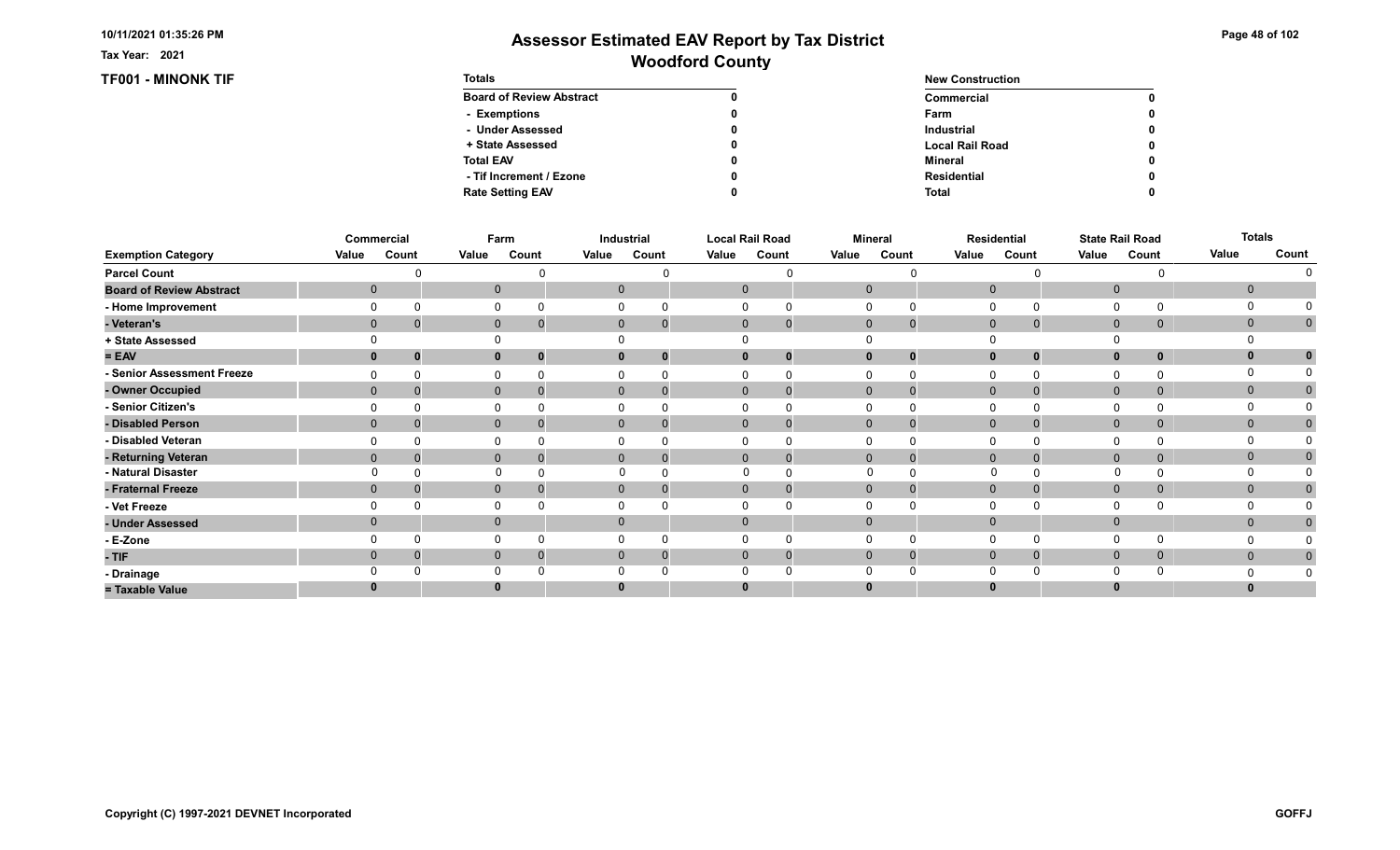Tax Year: 2021

### TF03 - MINONK TIF 3

| Page 49 of 102 |  |  |  |  |
|----------------|--|--|--|--|
|----------------|--|--|--|--|

| <b>Totals</b>                   |   | <b>New Construction</b> |   |  |  |  |
|---------------------------------|---|-------------------------|---|--|--|--|
| <b>Board of Review Abstract</b> |   | Commercial              | 0 |  |  |  |
| - Exemptions                    | 0 | Farm                    | 0 |  |  |  |
| - Under Assessed                |   | <b>Industrial</b>       | 0 |  |  |  |
| + State Assessed                | 0 | <b>Local Rail Road</b>  | 0 |  |  |  |
| <b>Total EAV</b>                |   | Mineral                 | 0 |  |  |  |
| - Tif Increment / Ezone         |   | <b>Residential</b>      | 0 |  |  |  |
| <b>Rate Setting EAV</b>         |   | <b>Total</b>            | 0 |  |  |  |

|                                 |       | Commercial   |              | Farm  |       | Industrial                    |       | <b>Local Rail Road</b>     |              | <b>Mineral</b> |       | <b>Residential</b> |              | <b>State Rail Road</b> | <b>Totals</b> |              |
|---------------------------------|-------|--------------|--------------|-------|-------|-------------------------------|-------|----------------------------|--------------|----------------|-------|--------------------|--------------|------------------------|---------------|--------------|
| <b>Exemption Category</b>       | Value | Count        | Value        | Count | Value | Count                         | Value | Count                      | Value        | Count          | Value | Count              | Value        | Count                  | Value         | Count        |
| <b>Parcel Count</b>             |       |              |              |       |       |                               |       |                            |              |                |       |                    |              |                        |               |              |
| <b>Board of Review Abstract</b> |       | $\mathbf 0$  | $\mathbf 0$  |       |       | $\mathbf{0}$                  |       | $\mathbf 0$                | $\mathbf 0$  |                |       | $\overline{0}$     | $\mathbf 0$  |                        | $\mathbf 0$   |              |
| - Home Improvement              |       |              | 0            |       |       | $\Omega$                      |       | 0                          | O            |                |       | $\Omega$           | 0            |                        | $\Omega$      |              |
| - Veteran's                     |       | $\mathbf 0$  | $\mathbf 0$  |       |       | $\mathbf{0}$<br>$\mathbf 0$   |       | $\mathbf 0$<br>$\mathbf 0$ | $\mathbf 0$  | $\mathbf 0$    |       | $\mathbf 0$        | $\mathbf 0$  | 0                      | $\mathbf 0$   | $\mathbf{0}$ |
| + State Assessed                |       |              |              |       |       |                               |       |                            |              |                |       |                    |              |                        |               |              |
| $= EAV$                         |       |              | $\mathbf{0}$ |       |       | 0<br>$\bf{0}$                 |       | 0                          |              | $\bf{0}$       |       | $\bf{0}$           | $\mathbf{0}$ | 0                      | $\mathbf{0}$  |              |
| - Senior Assessment Freeze      |       |              | 0            |       |       | $\Omega$                      |       | $\Omega$                   |              | O              |       | $\Omega$           | 0            |                        | $\Omega$      |              |
| - Owner Occupied                |       | $\mathbf{0}$ | $\mathbf 0$  |       |       | $\overline{0}$<br>$\mathbf 0$ |       | $\Omega$<br>$\mathbf 0$    | $\mathbf{0}$ | 0              |       | $\mathbf{0}$       | $\mathbf 0$  | 0                      | $\mathbf{0}$  | $\mathbf{0}$ |
| - Senior Citizen's              |       |              | 0            |       |       |                               |       |                            |              |                |       |                    | 0            |                        |               |              |
| - Disabled Person               |       | $\mathbf 0$  | $\mathbf 0$  |       |       | $\mathbf{0}$<br>$\Omega$      |       | $\mathbf 0$<br>$\Omega$    | $\mathbf{0}$ | $\Omega$       |       | $\mathbf{0}$       | $\mathbf 0$  | 0                      | $\mathbf{0}$  | $\mathbf{0}$ |
| - Disabled Veteran              |       |              | $\Omega$     |       |       |                               |       |                            |              |                |       | $\Omega$           | $\Omega$     |                        | O             |              |
| - Returning Veteran             |       | $\mathbf{0}$ | $\mathbf 0$  |       |       | $\mathbf{0}$<br>$\Omega$      |       | $\Omega$<br>$\mathbf 0$    | $\mathbf{0}$ | $\Omega$       |       | $\mathbf{0}$       | $\mathbf 0$  | 0                      | $\mathbf{0}$  | 0            |
| - Natural Disaster              |       |              | $\Omega$     |       |       | $\Omega$                      |       | $\Omega$<br>$\Omega$       | $\Omega$     |                |       | 0                  |              |                        | $\Omega$      |              |
| - Fraternal Freeze              |       | $\mathbf 0$  | $\mathbf 0$  |       |       | $\mathbf{0}$<br>0             |       | $\mathbf 0$<br>$\mathbf 0$ | $\mathbf{0}$ | 0              |       | $\mathbf 0$        | $\mathbf 0$  | 0                      | $\mathbf{0}$  | $\mathbf{0}$ |
| - Vet Freeze                    |       |              | $\Omega$     |       |       |                               |       |                            |              |                |       | $\Omega$           | $\Omega$     |                        | 0             |              |
| - Under Assessed                |       | $\mathbf 0$  | $\mathbf 0$  |       |       | $\overline{0}$                |       |                            | $\Omega$     |                |       | $\Omega$           | $\mathbf 0$  |                        | $\mathbf{0}$  |              |
| - E-Zone                        |       |              | $\Omega$     |       |       | $\Omega$                      |       |                            |              |                |       | $\Omega$           | $\Omega$     |                        |               |              |
| $-TIF$                          |       | $\Omega$     | $\mathbf 0$  |       |       | $\mathbf 0$<br>$\Omega$       |       | 0                          | $\Omega$     | $\Omega$       |       | $\Omega$           | $\mathbf 0$  | 0                      | $\mathbf{0}$  | $\mathbf{0}$ |
| - Drainage                      |       |              | $\Omega$     |       |       |                               |       |                            |              |                |       | $\Omega$           | $\Omega$     |                        |               |              |
| = Taxable Value                 |       |              | $\bf{0}$     |       |       |                               |       |                            |              |                |       |                    | $\bf{0}$     |                        | $\bf{0}$      |              |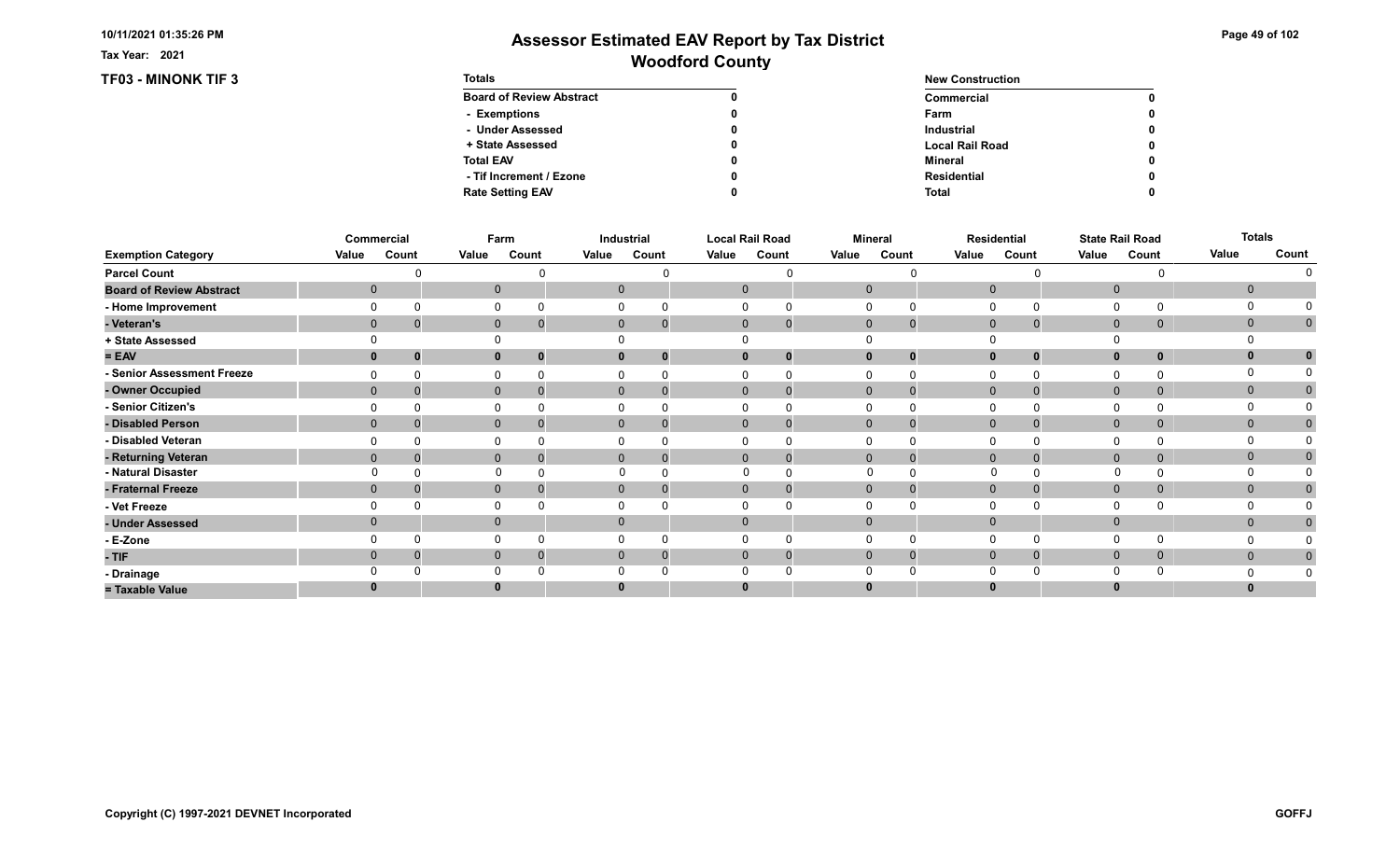Tax Year: 2021

### TFGF1 - GOODFIELD TIF Totals

# Woodford County Assessor Estimated EAV Report by Tax District

0 0

> 0 0

> $\pmb{0}$  $\pmb{0}$

> $\pmb{0}$

| <b>Totals</b>                   |           | <b>New Construction</b> |  |  |  |  |
|---------------------------------|-----------|-------------------------|--|--|--|--|
| <b>Board of Review Abstract</b> | 6,478,896 | Commercial              |  |  |  |  |
| - Exemptions                    | 612.417   | Farm                    |  |  |  |  |
| - Under Assessed                | 0         | <b>Industrial</b>       |  |  |  |  |
| + State Assessed                | 40.518    | <b>Local Rail Road</b>  |  |  |  |  |
| <b>Total EAV</b>                | 5,906,997 | Mineral                 |  |  |  |  |
| - Tif Increment / Ezone         | 3,974,897 | Residential             |  |  |  |  |
| <b>Rate Setting EAV</b>         | 1,932,100 | Total                   |  |  |  |  |

|                                 |           | Commercial | Farm         |              |              | Industrial |              | <b>Local Rail Road</b> | <b>Mineral</b> |              |             | <b>Residential</b> |              | <b>State Rail Road</b> | <b>Totals</b> |                |
|---------------------------------|-----------|------------|--------------|--------------|--------------|------------|--------------|------------------------|----------------|--------------|-------------|--------------------|--------------|------------------------|---------------|----------------|
| <b>Exemption Category</b>       | Value     | Count      | Value        | Count        | Value        | Count      | Value        | Count                  | Value          | Count        | Value       | Count              | Value        | Count                  | Value         | Count          |
| <b>Parcel Count</b>             |           | 29         |              | 23           |              |            |              |                        |                |              |             | 88                 |              |                        |               | 146            |
| <b>Board of Review Abstract</b> | 1,910,895 |            | 71,693       |              | 1,274,322    |            | 11,864       |                        | $\mathbf 0$    |              | 3,210,122   |                    | $\mathbf 0$  |                        | 6,478,896     |                |
| - Home Improvement              |           |            | $\Omega$     |              |              |            | $\Omega$     |                        |                |              | 18,048      |                    | 0            |                        | 18,048        |                |
| - Veteran's                     | $\Omega$  |            | $\mathbf{0}$ |              | $\mathbf{0}$ |            | $\mathbf{0}$ | $\overline{0}$         | $\mathbf 0$    | $\mathbf{0}$ | $\Omega$    |                    | $\mathbf{0}$ | 0                      | $\Omega$      | $\mathbf 0$    |
| + State Assessed                |           |            |              |              |              |            |              |                        |                |              |             |                    | 40,518       |                        | 40,518        |                |
| $= EAV$                         | 1,910,895 | $\bf{0}$   | 71,693       | $\mathbf{0}$ | 1,274,322    |            | 11,864       | 0                      |                | $\Omega$     | 3,192,074   |                    | 40,518       | $\mathbf{0}$           | 6,501,366     | $\overline{2}$ |
| - Senior Assessment Freeze      |           |            | $\Omega$     |              |              |            |              |                        |                |              | 53,726      |                    | 0            |                        | 53,726        |                |
| - Owner Occupied                | $\Omega$  |            | $\mathbf{0}$ |              | $\Omega$     |            | $\Omega$     | $\Omega$               | $\Omega$       | $\Omega$     | 408,000     | 68                 | $\mathbf{0}$ | $\Omega$               | 408,000       | 68             |
| - Senior Citizen's              |           |            |              |              |              |            |              |                        |                |              | 80,000      | 16                 | $\Omega$     |                        | 80,000        | 16             |
| - Disabled Person               | $\Omega$  |            | $\mathbf{0}$ |              | 0            |            | $\Omega$     |                        | $\Omega$       |              | 2,000       |                    | $\mathbf{0}$ | 0                      | 2,000         |                |
| - Disabled Veteran              |           |            |              |              |              |            |              |                        |                |              | 50,643      |                    | $\Omega$     |                        | 50,643        |                |
| - Returning Veteran             | $\Omega$  |            | $\mathbf{0}$ |              | $\Omega$     |            | $\Omega$     |                        | $\Omega$       |              |             |                    | $\mathbf{0}$ | 0                      | $\mathbf{0}$  |                |
| - Natural Disaster              |           |            | $\Omega$     |              |              |            |              |                        | $\Omega$       |              | 0           |                    | $\mathbf{0}$ |                        | 0             |                |
| - Fraternal Freeze              | $\Omega$  |            | $\mathbf{0}$ |              | $\mathbf{0}$ |            | $\Omega$     |                        | $\Omega$       |              | $\mathbf 0$ |                    | $\mathbf{0}$ | $\overline{0}$         | $\mathbf{0}$  |                |
| - Vet Freeze                    |           |            | $\Omega$     |              |              |            |              |                        |                |              |             |                    | $\Omega$     |                        |               |                |
| - Under Assessed                | $\Omega$  |            | $\mathbf{0}$ |              |              |            | $\Omega$     |                        |                |              |             |                    | $\Omega$     |                        | $\Omega$      |                |
| - E-Zone                        |           |            | ∩            |              |              |            | $\Omega$     |                        |                |              |             |                    | $\Omega$     |                        | $\Omega$      |                |
| $-TIF$                          | 1,583,622 |            | 40,778       |              | 1,209,430    |            | 2,124        |                        | $\mathbf 0$    |              | 1,138,943   |                    | $\mathbf 0$  | 0                      | 3,974,897     | $\bf{0}$       |
| - Drainage                      |           |            |              |              |              |            | O            |                        |                |              |             |                    | $\Omega$     |                        |               |                |
| = Taxable Value                 | 327,273   |            | 30,915       |              | 64,892       |            | 9,740        |                        |                |              | 1,458,762   |                    | 40,518       |                        | 1,932,100     |                |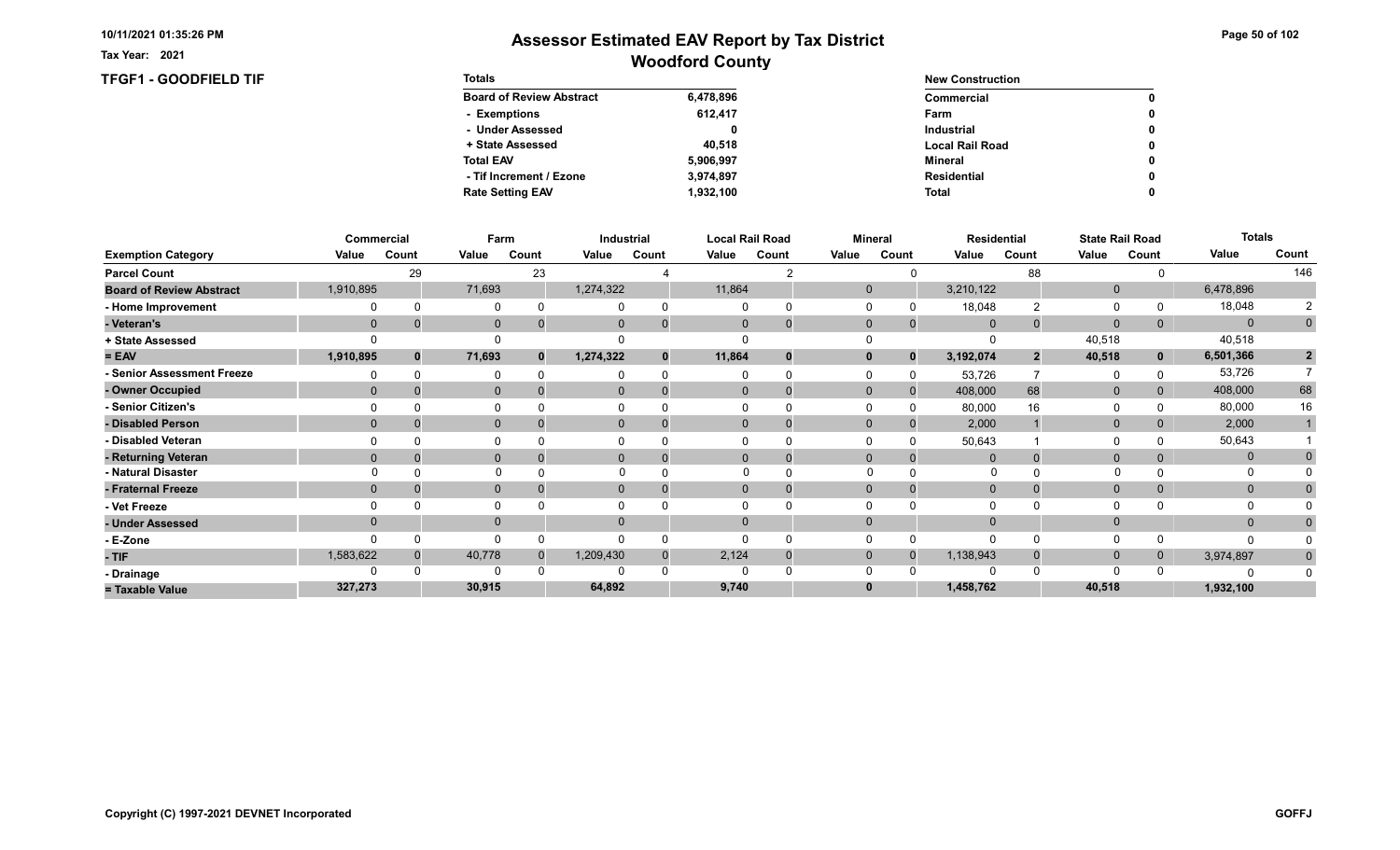Tax Year: 2021

### TFMI2 - MINONK TIF 2

# Woodford County Assessor Estimated EAV Report by Tax District

| Page 51 of 102 |  |  |  |  |
|----------------|--|--|--|--|
|----------------|--|--|--|--|

0 0

> 0 0

> $\pmb{0}$  $\pmb{0}$

> $\pmb{0}$

| <b>Totals</b>                   |           | <b>New Construction</b> |
|---------------------------------|-----------|-------------------------|
| <b>Board of Review Abstract</b> | 4,262,130 | Commercial              |
| - Exemptions                    | 429,759   | Farm                    |
| - Under Assessed                | 0         | <b>Industrial</b>       |
| + State Assessed                | 0         | <b>Local Rail Road</b>  |
| <b>Total EAV</b>                | 3,832,371 | Mineral                 |
| - Tif Increment / Ezone         | 1,839,111 | Residential             |
| <b>Rate Setting EAV</b>         | 1,993,260 | <b>Total</b>            |

|                                 |              | Commercial |              | Farm  |       | <b>Industrial</b>          |       | <b>Local Rail Road</b>      |              | <b>Mineral</b> |                | Residential |              | <b>State Rail Road</b> | <b>Totals</b> |                |
|---------------------------------|--------------|------------|--------------|-------|-------|----------------------------|-------|-----------------------------|--------------|----------------|----------------|-------------|--------------|------------------------|---------------|----------------|
| <b>Exemption Category</b>       | Value        | Count      | Value        | Count | Value | Count                      | Value | Count                       | Value        | Count          | Value          | Count       | Value        | Count                  | Value         | Count          |
| <b>Parcel Count</b>             |              | 101        |              |       |       |                            |       |                             |              |                |                | 94          |              |                        |               | 195            |
| <b>Board of Review Abstract</b> | 2,137,505    |            | $\mathbf 0$  |       |       |                            |       | $\mathbf 0$                 | $\mathbf{0}$ |                | 2,124,625      |             | $\mathbf 0$  |                        | 4,262,130     |                |
| - Home Improvement              |              | $\Omega$   | 0            |       |       |                            |       |                             | $\Omega$     |                | 9,599          |             | 0            |                        | 9,599         |                |
| - Veteran's                     | $\mathbf 0$  |            | $\mathbf 0$  |       |       | $\mathbf 0$<br>$\mathbf 0$ |       | $\mathbf{0}$<br>$\mathbf 0$ | $\mathbf 0$  | 0              | $\overline{0}$ |             | $\mathbf{0}$ | $\mathbf{0}$           | $\mathbf{0}$  | $\mathbf 0$    |
| + State Assessed                |              |            |              |       |       |                            |       |                             |              |                |                |             |              |                        |               |                |
| $= EAV$                         | 2,137,505    | $\bf{0}$   | $\mathbf{0}$ |       |       | $\mathbf{0}$               |       | 0                           | $\bf{0}$     |                | 2,115,026      |             | $\mathbf{0}$ | $\mathbf{0}$           | 4,252,531     |                |
| - Senior Assessment Freeze      |              | $\Omega$   | 0            |       |       |                            |       |                             | $\Omega$     |                | 13,988         |             | 0            |                        | 13,988        |                |
| - Owner Occupied                | $\mathbf{0}$ |            | $\mathbf{0}$ |       |       | $\mathbf{0}$<br>$\Omega$   |       | $\Omega$<br>$\overline{0}$  | $\mathbf{0}$ | $\Omega$       | 327,172        | 55          | $\mathbf{0}$ | $\overline{0}$         | 327,172       | 55             |
| <b>Senior Citizen's</b>         |              |            |              |       |       |                            |       |                             |              |                | 75,000         | 15          | 0            |                        | 75,000        | 15             |
| - Disabled Person               | $\mathbf{0}$ |            | $\mathbf{0}$ |       |       |                            |       | 0<br>0                      | $\mathbf{0}$ |                | 4,000          |             | $\mathbf{0}$ |                        | 4,000         | $\overline{2}$ |
| - Disabled Veteran              |              |            |              |       |       |                            |       |                             | $\Omega$     |                | 0              |             | 0            |                        |               |                |
| - Returning Veteran             | $\Omega$     |            | $\Omega$     |       |       | $\Omega$                   |       | $\Omega$                    | $\Omega$     |                | $\Omega$       |             | $\mathbf 0$  |                        | $\mathbf 0$   |                |
| - Natural Disaster              |              |            |              | 0     |       |                            |       |                             |              |                |                |             | $\Omega$     |                        | 0             |                |
| - Fraternal Freeze              | $\mathbf{0}$ |            | $\mathbf{0}$ |       |       | $\mathbf 0$                |       | $\Omega$                    | $\mathbf{0}$ |                | $\overline{0}$ |             | $\mathbf{0}$ |                        | $\mathbf{0}$  | $\mathbf{0}$   |
| - Vet Freeze                    |              |            | 0            |       |       |                            |       |                             | $\Omega$     |                | 0              |             | $\Omega$     |                        |               |                |
| - Under Assessed                | $\mathbf{0}$ |            | $\mathbf{0}$ |       |       |                            |       |                             | $\Omega$     |                | $\Omega$       |             | $\mathbf{0}$ |                        | $\mathbf{0}$  |                |
| - E-Zone                        |              | $\Omega$   | 0            |       |       |                            |       |                             | $\Omega$     |                | $\Omega$       |             | $\Omega$     |                        | ∩             |                |
| $-TIF$                          | 1,047,635    |            | $\mathbf 0$  |       |       | $\Omega$<br>$\Omega$       |       | $\Omega$<br>0               | $\mathbf{0}$ |                | 791,476        |             | $\mathbf 0$  | $\mathbf{0}$           | 1,839,111     | $\bf{0}$       |
| - Drainage                      |              |            | 0            |       |       |                            |       |                             | $\Omega$     |                |                |             | $\Omega$     |                        |               |                |
| = Taxable Value                 | 1,089,870    |            | 0            |       |       |                            |       |                             |              |                | 903,390        |             | $\bf{0}$     |                        | 1,993,260     |                |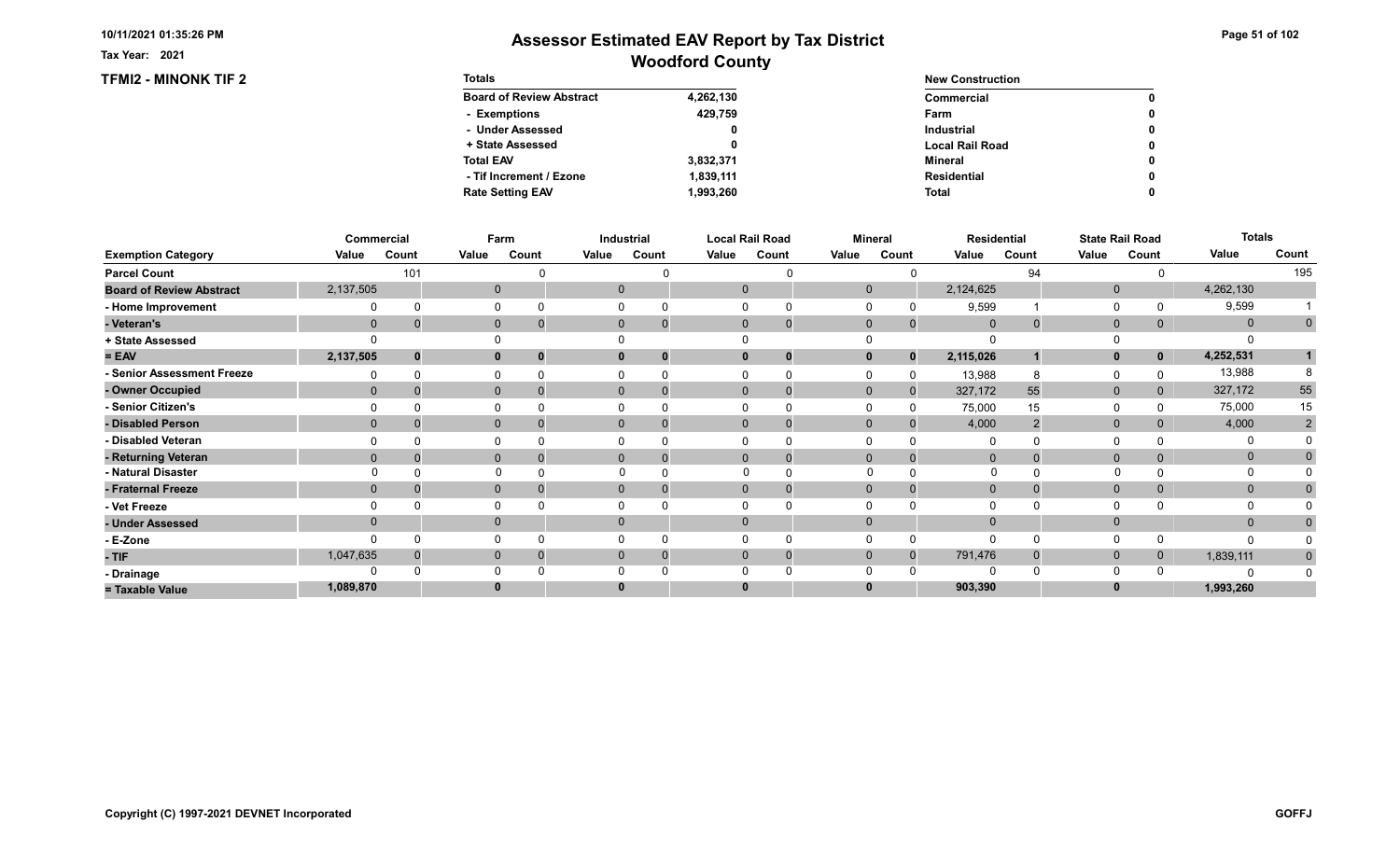Tax Year: 2021

### TFWA1 - WASHBURN TIF Totals

# Woodford County Assessor Estimated EAV Report by Tax District

0 0

> 0 0

> $\pmb{0}$  $\pmb{0}$

> $\pmb{0}$

| <b>Totals</b>                   |           | <b>New Construction</b> |
|---------------------------------|-----------|-------------------------|
| <b>Board of Review Abstract</b> | 6,552,501 | Commercial              |
| - Exemptions                    | 1,226,974 | Farm                    |
| - Under Assessed                | 0         | <b>Industrial</b>       |
| + State Assessed                | 0         | <b>Local Rail Road</b>  |
| <b>Total EAV</b>                | 5,325,527 | Mineral                 |
| - Tif Increment / Ezone         | 2.414.414 | Residential             |
| <b>Rate Setting EAV</b>         | 2,911,113 | <b>Total</b>            |

|                                 |                | Commercial | Farm           |       |                | Industrial  |       | <b>Local Rail Road</b> | <b>Mineral</b> |              | <b>Residential</b> |       |              | <b>State Rail Road</b> | <b>Totals</b> |             |
|---------------------------------|----------------|------------|----------------|-------|----------------|-------------|-------|------------------------|----------------|--------------|--------------------|-------|--------------|------------------------|---------------|-------------|
| <b>Exemption Category</b>       | Value          | Count      | Value          | Count | Value          | Count       | Value | Count                  | Value          | Count        | Value              | Count | Value        | Count                  | Value         | Count       |
| <b>Parcel Count</b>             |                | 37         |                |       |                |             |       |                        |                |              |                    | 274   |              |                        |               | 315         |
| <b>Board of Review Abstract</b> | 1,005,190      |            | 10,838         |       | 7,539          |             |       | $\mathbf 0$            | $\mathbf 0$    |              | 5,528,934          |       | $\mathbf 0$  |                        | 6,552,501     |             |
| - Home Improvement              |                |            | $\Omega$       |       |                | $\Omega$    |       |                        |                |              | 21,039             |       | $\Omega$     |                        | 21,039        |             |
| - Veteran's                     | $\mathbf 0$    |            | $\overline{0}$ |       | $\mathbf{0}$   | $\mathbf 0$ |       | 0<br>$\mathbf 0$       | $\mathbf{0}$   | $\mathbf{0}$ | $\overline{0}$     |       | $\mathbf 0$  |                        | $\mathbf 0$   | $\mathbf 0$ |
| + State Assessed                |                |            |                |       |                |             |       |                        |                |              |                    |       |              |                        |               |             |
| $= EAV$                         | 1,005,190      |            | 10,838         |       | 7,539          | $\bf{0}$    |       | 0                      |                | $\bf{0}$     | 5,507,895          |       | $\mathbf{0}$ | $\mathbf 0$            | 6,531,462     | 5           |
| <b>Senior Assessment Freeze</b> |                |            | 0              |       |                |             |       |                        |                |              | 61,386             | 23    | 0            |                        | 61,386        | 23          |
| - Owner Occupied                | $\mathbf{0}$   |            | $\mathbf{0}$   |       | $\overline{0}$ | $\Omega$    |       | $\mathbf 0$            | $\mathbf{0}$   | $\mathbf{0}$ | 897,615            | 151   | $\mathbf 0$  | 0                      | 897,615       | 151         |
| <b>Senior Citizen's</b>         |                |            | $\Omega$       |       |                |             |       |                        |                |              | 158,074            | 32    | 0            |                        | 158,074       | 32          |
| - Disabled Person               | $\Omega$       |            | $\mathbf{0}$   |       | $\overline{0}$ |             |       | 0                      | $\Omega$       |              | 12,000             |       | $\mathbf{0}$ |                        | 12,000        | 6           |
| - Disabled Veteran              |                |            | $\Omega$       |       |                |             |       |                        |                |              | 76,860             |       | $\Omega$     |                        | 76,860        |             |
| - Returning Veteran             | $\mathbf{0}$   |            | $\mathbf{0}$   |       | $\overline{0}$ | $\Omega$    |       | $\mathbf 0$            | $\Omega$       |              | $\Omega$           |       | $\mathbf{0}$ |                        | $\mathbf 0$   |             |
| - Natural Disaster              |                |            |                |       |                |             |       |                        | $\Omega$       |              | 0                  |       |              |                        | 0             |             |
| - Fraternal Freeze              | $\overline{0}$ |            | $\mathbf 0$    |       | $\mathbf{0}$   |             |       |                        | $\mathbf{0}$   |              | $\overline{0}$     |       | $\mathbf 0$  |                        | $\mathbf{0}$  |             |
| - Vet Freeze                    |                |            | 0              |       |                |             |       |                        |                |              |                    |       | 0            |                        | 0             |             |
| - Under Assessed                | $\Omega$       |            | $\mathbf{0}$   |       | 0              |             |       |                        |                |              | $\Omega$           |       | $\mathbf{0}$ |                        | $\mathbf{0}$  |             |
| - E-Zone                        |                |            | $\Omega$       |       |                |             |       |                        |                |              | $\Omega$           |       | $\Omega$     |                        | n             |             |
| - TIF                           | 489,027        |            | 5,048          |       | 1,929          |             |       | 0<br>U                 | 0              |              | 1,918,410          |       | $\mathbf{0}$ | 0                      | 2,414,414     | $\bf{0}$    |
| - Drainage                      |                |            | $\Omega$       |       |                |             |       |                        |                |              | $\Omega$           |       | $\Omega$     |                        |               |             |
| = Taxable Value                 | 516,163        |            | 5,790          |       | 5,610          |             |       |                        |                |              | 2,383,550          |       | $\bf{0}$     |                        | 2,911,113     |             |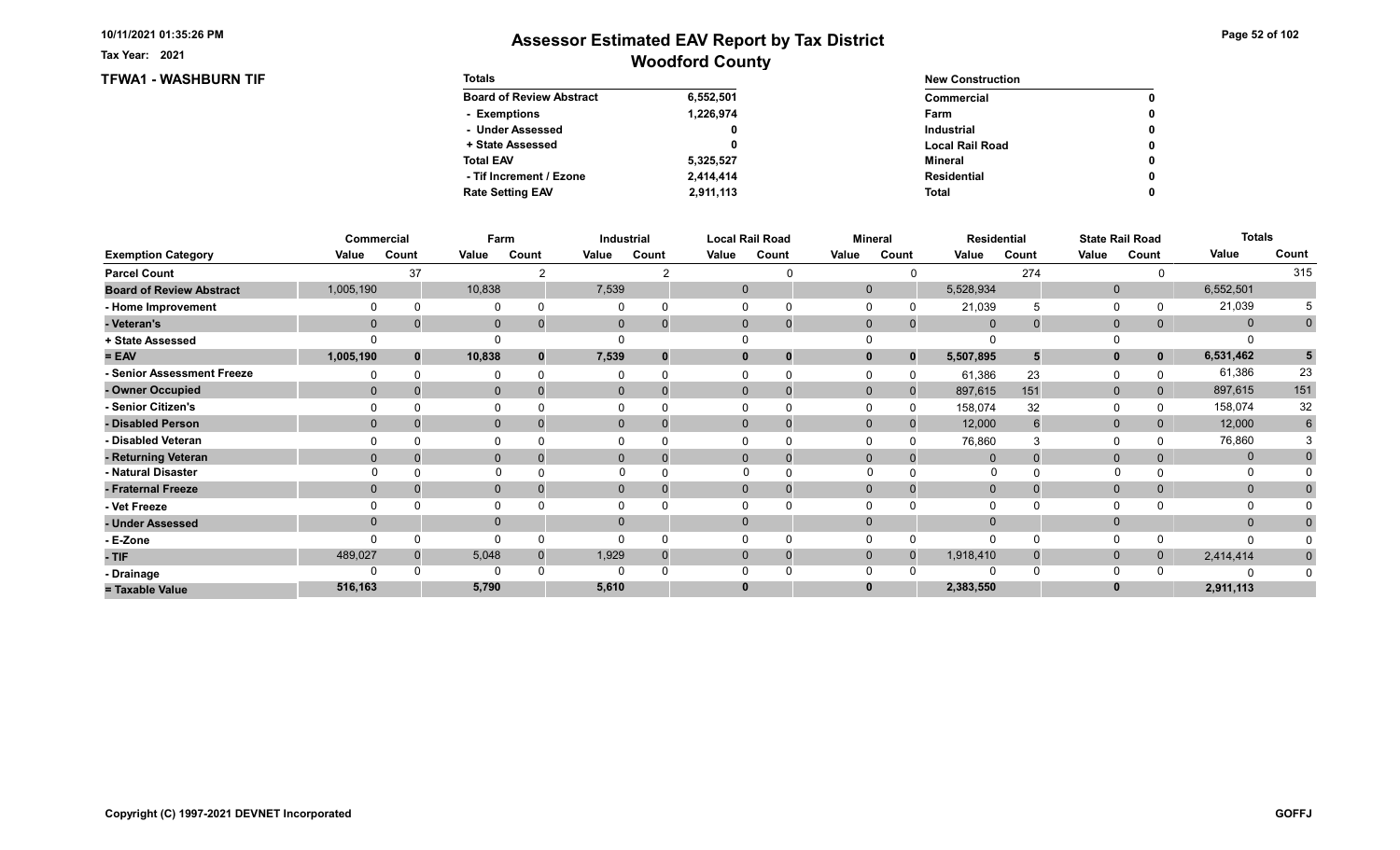TT02 - PARTRIDGE TOWNSHIP

Tax Year: 2021

| <b>Totals</b>                   |            | <b>New Construction</b> |              |  |  |  |
|---------------------------------|------------|-------------------------|--------------|--|--|--|
| <b>Board of Review Abstract</b> | 19,847,915 | Commercial              | 0            |  |  |  |
| - Exemptions                    | 2,048,946  | Farm                    | 194.897      |  |  |  |
| - Under Assessed                | 0          | <b>Industrial</b>       | $\mathbf{0}$ |  |  |  |
| + State Assessed                |            | <b>Local Rail Road</b>  | 0            |  |  |  |
| <b>Total EAV</b>                | 17,798,969 | Mineral                 | 0            |  |  |  |
| - Tif Increment / Ezone         | 0          | Residential             | 192.864      |  |  |  |
| <b>Rate Setting EAV</b>         | 17,798,969 | <b>Total</b>            | 387,761      |  |  |  |

|                                 |              | Commercial   |              | Farm     |       | Industrial     |       | <b>Local Rail Road</b>        |              | <b>Mineral</b> |                | <b>Residential</b> |              | <b>State Rail Road</b> | <b>Totals</b> |                |
|---------------------------------|--------------|--------------|--------------|----------|-------|----------------|-------|-------------------------------|--------------|----------------|----------------|--------------------|--------------|------------------------|---------------|----------------|
| <b>Exemption Category</b>       | Value        | Count        | Value        | Count    | Value | Count          | Value | Count                         | Value        | Count          | Value          | Count              | Value        | Count                  | Value         | Count          |
| <b>Parcel Count</b>             |              | 59           |              | 365      |       |                |       |                               |              |                |                | 253                |              |                        |               | 677            |
| <b>Board of Review Abstract</b> | 528,412      |              | 7,385,089    |          |       | 0              |       | $\mathbf 0$                   | $\mathbf 0$  |                | 11,934,414     |                    | $\mathbf 0$  |                        | 19,847,915    |                |
| - Home Improvement              |              | $\Omega$     | 16,706       |          |       |                |       | 0                             |              |                | 93,980         | 11                 | 0            |                        | 110,686       | 12             |
| - Veteran's                     | $\Omega$     |              | $\mathbf 0$  | $\Omega$ |       | 0              |       | $\mathbf 0$<br>$\overline{0}$ | $\mathbf 0$  | $\mathbf 0$    | $\overline{0}$ | $\mathbf 0$        | $\mathbf 0$  | $\mathbf{0}$           | $\mathbf{0}$  | $\pmb{0}$      |
| + State Assessed                |              |              |              |          |       |                |       |                               |              |                |                |                    |              |                        |               |                |
| $= EAV$                         | 528,412      | $\mathbf{0}$ | 7,368,383    |          |       |                |       | $\bf{0}$                      | 0            | $\Omega$       | 11,840,434     | 11                 | $\mathbf{0}$ | $\mathbf{0}$           | 19,737,229    | 12             |
| - Senior Assessment Freeze      |              |              | 7,198        |          |       |                |       |                               |              |                | 46,516         | 13                 | 0            |                        | 53,714        | 16             |
| - Owner Occupied                | 6,000        |              | 264,000      | 44       |       | $\mathbf{0}$   |       | $\mathbf{0}$                  | $\mathbf{0}$ | $\Omega$       | 998,340        | 167                | $\mathbf{0}$ | $\mathbf{0}$           | 1,268,340     | 212            |
| - Senior Citizen's              |              |              | 80,000       | 16       |       |                |       |                               |              |                | 210,000        | 42                 | $\Omega$     |                        | 290,000       | 58             |
| - Disabled Person               | $\mathbf{0}$ |              | $\mathbf{0}$ |          |       | $\overline{0}$ |       | $\Omega$                      | $\Omega$     |                | 4,000          |                    | $\mathbf{0}$ | 0                      | 4,000         | $\overline{2}$ |
| - Disabled Veteran              |              |              | 2,500        |          |       |                |       | $\Omega$                      |              |                | 319,706        |                    | 0            |                        | 322,206       |                |
| - Returning Veteran             | $\Omega$     |              | $\mathbf{0}$ |          |       | $\overline{0}$ |       | $\Omega$<br>$\overline{0}$    | $\Omega$     | $\Omega$       |                |                    | $\mathbf{0}$ | 0                      | $\mathbf{0}$  |                |
| - Natural Disaster              |              |              | $\Omega$     |          |       |                |       |                               | $\Omega$     |                | 0              |                    | $\Omega$     |                        | 0             |                |
| - Fraternal Freeze              | $\Omega$     |              | $\mathbf 0$  |          |       | $\mathbf{0}$   |       | $\mathbf{0}$                  | $\mathbf 0$  |                | $\mathbf{0}$   |                    | $\mathbf 0$  | $\mathbf{0}$           | $\mathbf{0}$  |                |
| - Vet Freeze                    |              |              | $\Omega$     |          |       |                |       |                               |              |                |                |                    | $\Omega$     |                        | 0             |                |
| - Under Assessed                | $\Omega$     |              | $\mathbf{0}$ |          |       | $\Omega$       |       | $\mathbf{0}$                  | $\Omega$     |                |                |                    | $\mathbf{0}$ |                        | $\mathbf{0}$  |                |
| - E-Zone                        |              |              | $\Omega$     |          |       |                |       |                               |              |                |                |                    | $\Omega$     |                        |               |                |
| - TIF                           | $\Omega$     |              | $\mathbf{0}$ |          |       |                |       | $\Omega$                      | $\Omega$     | $\Omega$       | $\Omega$       |                    | $\mathbf 0$  | 0                      | $\mathbf{0}$  |                |
| - Drainage                      |              |              | $\Omega$     |          |       |                |       |                               |              |                |                |                    | $\Omega$     |                        | $\Omega$      |                |
| = Taxable Value                 | 522,412      |              | 7,014,685    |          |       |                |       | $\bf{0}$                      |              |                | 10,261,872     |                    | $\bf{0}$     |                        | 17,798,969    |                |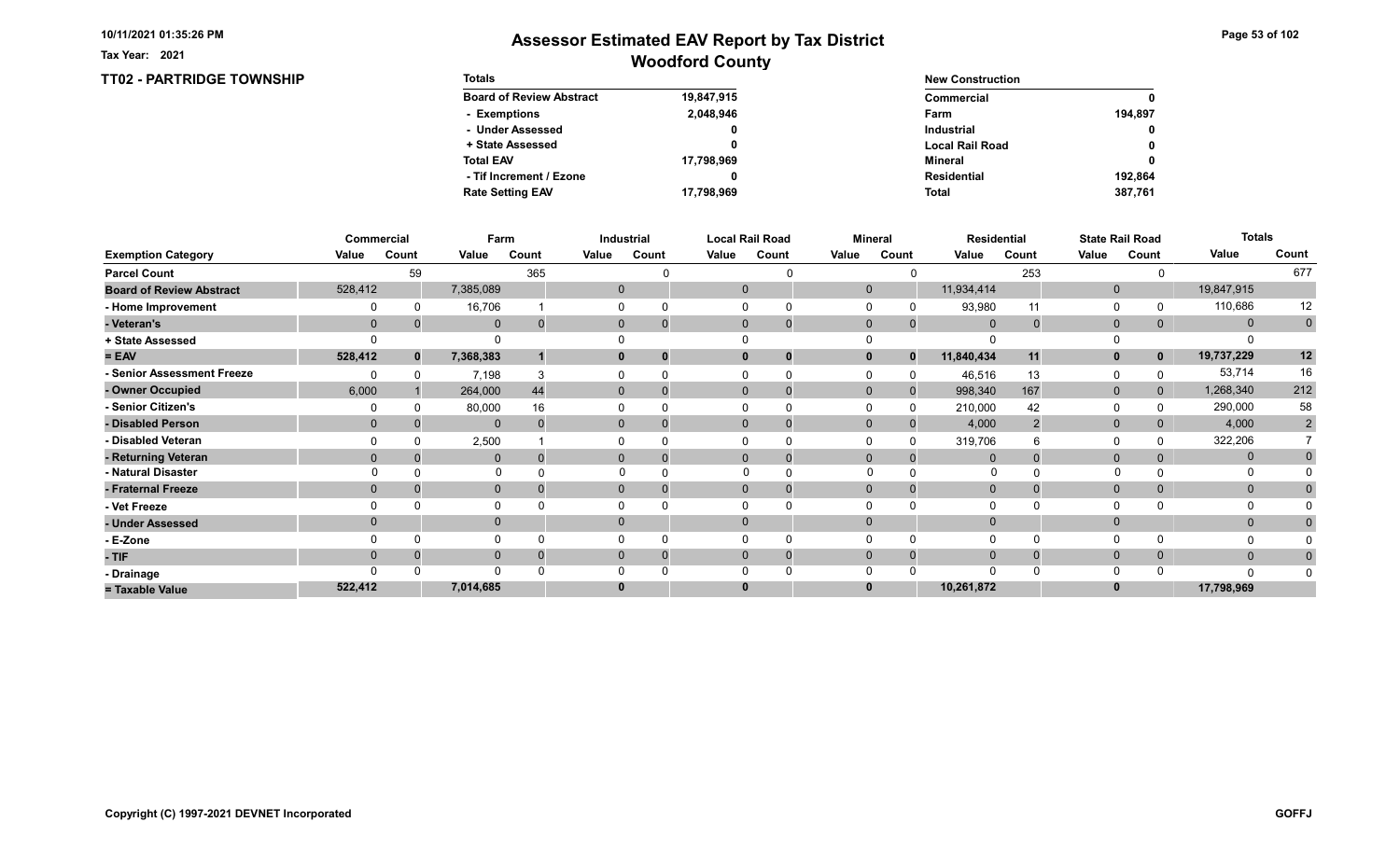TT02R - PARTRIDGE ROAD DISTRICT

Tax Year: 2021

## Woodford County Assessor Estimated EAV Report by Tax District

Page 54 of 102

| <b>Totals</b>                   |            | <b>New Construction</b> |             |  |  |  |
|---------------------------------|------------|-------------------------|-------------|--|--|--|
| <b>Board of Review Abstract</b> | 19,847,915 | Commercial              | $\mathbf 0$ |  |  |  |
| - Exemptions                    | 2,048,946  | Farm                    | 194.897     |  |  |  |
| - Under Assessed                | 0          | <b>Industrial</b>       | $\mathbf 0$ |  |  |  |
| + State Assessed                |            | <b>Local Rail Road</b>  | $\mathbf 0$ |  |  |  |
| <b>Total EAV</b>                | 17,798,969 | Mineral                 | $\mathbf 0$ |  |  |  |
| - Tif Increment / Ezone         |            | Residential             | 192.864     |  |  |  |
| <b>Rate Setting EAV</b>         | 17,798,969 | <b>Total</b>            | 387.761     |  |  |  |

|                                 |              | Commercial   | Farm         |       |       | Industrial           |       | <b>Local Rail Road</b>        |             | <b>Mineral</b> |                | Residential |              | <b>State Rail Road</b> | <b>Totals</b> |                |
|---------------------------------|--------------|--------------|--------------|-------|-------|----------------------|-------|-------------------------------|-------------|----------------|----------------|-------------|--------------|------------------------|---------------|----------------|
| <b>Exemption Category</b>       | Value        | Count        | Value        | Count | Value | Count                | Value | Count                         | Value       | Count          | Value          | Count       | Value        | Count                  | Value         | Count          |
| <b>Parcel Count</b>             |              | 59           |              | 365   |       |                      |       |                               |             |                |                | 253         |              |                        |               | 677            |
| <b>Board of Review Abstract</b> | 528,412      |              | 7,385,089    |       |       | 0                    |       | $\mathbf 0$                   | $\mathbf 0$ |                | 11,934,414     |             | $\mathbf 0$  |                        | 19,847,915    |                |
| - Home Improvement              |              |              | 16,706       |       |       |                      |       |                               |             |                | 93,980         | 11          | 0            |                        | 110,686       | 12             |
| - Veteran's                     | $\mathbf{0}$ |              | $\mathbf 0$  |       |       | $\mathbf{0}$         |       | $\mathbf 0$<br>$\overline{0}$ | $\mathbf 0$ | $\mathbf{0}$   | $\overline{0}$ | $\Omega$    | $\mathbf{0}$ | 0                      | $\mathbf 0$   | $\mathbf 0$    |
| + State Assessed                |              |              | $\Omega$     |       |       |                      |       |                               |             |                |                |             |              |                        |               |                |
| $= EAV$                         | 528,412      | $\mathbf{0}$ | 7,368,383    |       |       | 0<br>0               |       | 0<br>0                        |             | $\bf{0}$       | 11,840,434     | 11          | $\mathbf{0}$ | 0                      | 19,737,229    | 12             |
| - Senior Assessment Freeze      |              |              | 7,198        |       |       |                      |       |                               |             |                | 46,516         | 13          | 0            |                        | 53,714        | 16             |
| - Owner Occupied                | 6,000        |              | 264,000      | 44    |       | $\Omega$<br>$\Omega$ |       | $\Omega$<br>0                 | $\Omega$    | $\Omega$       | 998,340        | 167         | $\mathbf{0}$ | 0                      | 1,268,340     | 212            |
| - Senior Citizen's              |              |              | 80,000       | 16    |       |                      |       |                               |             | <sup>0</sup>   | 210,000        | 42          | $\Omega$     |                        | 290,000       | 58             |
| - Disabled Person               | $\Omega$     |              | $\mathbf{0}$ |       |       | 0                    |       | $\Omega$<br>$\Omega$          | $\Omega$    |                | 4,000          |             | $\mathbf{0}$ |                        | 4,000         | $\overline{2}$ |
| - Disabled Veteran              |              |              | 2,500        |       |       |                      |       |                               |             |                | 319,706        |             | $\Omega$     |                        | 322,206       |                |
| - Returning Veteran             |              |              | $\mathbf{0}$ |       |       | $\Omega$             |       | $\Omega$<br>$\mathbf 0$       | $\Omega$    | $\Omega$       | $\Omega$       |             | $\mathbf{0}$ |                        | $\mathbf{0}$  |                |
| - Natural Disaster              |              |              | $\Omega$     |       |       |                      |       |                               |             |                |                |             |              |                        |               |                |
| - Fraternal Freeze              | $\Omega$     |              | $\mathbf 0$  |       |       | $\Omega$             |       | $\Omega$                      | $\Omega$    |                | $\overline{0}$ |             | $\mathbf{0}$ | 0                      | $\mathbf{0}$  |                |
| - Vet Freeze                    |              |              | 0            |       |       |                      |       |                               |             |                |                |             | $\Omega$     |                        | $\Omega$      |                |
| - Under Assessed                |              |              | $\mathbf 0$  |       |       |                      |       | $\Omega$                      |             |                |                |             | $\mathbf{0}$ |                        | $\mathbf 0$   |                |
| - E-Zone                        |              |              | 0            |       |       |                      |       | 0                             |             |                | ∩              |             | $\Omega$     |                        |               |                |
| $-TIF$                          | $\Omega$     |              | $\mathbf{0}$ |       |       | $\Omega$             |       | $\Omega$<br>$\overline{0}$    | $\Omega$    | $\Omega$       | $\mathbf 0$    |             | $\mathbf 0$  |                        | $\mathbf{0}$  |                |
| - Drainage                      |              |              | $\Omega$     |       |       |                      |       |                               |             |                | $\Omega$       |             | $\Omega$     |                        |               |                |
| = Taxable Value                 | 522,412      |              | 7,014,685    |       |       |                      |       | $\bf{0}$                      |             |                | 10,261,872     |             |              |                        | 17,798,969    |                |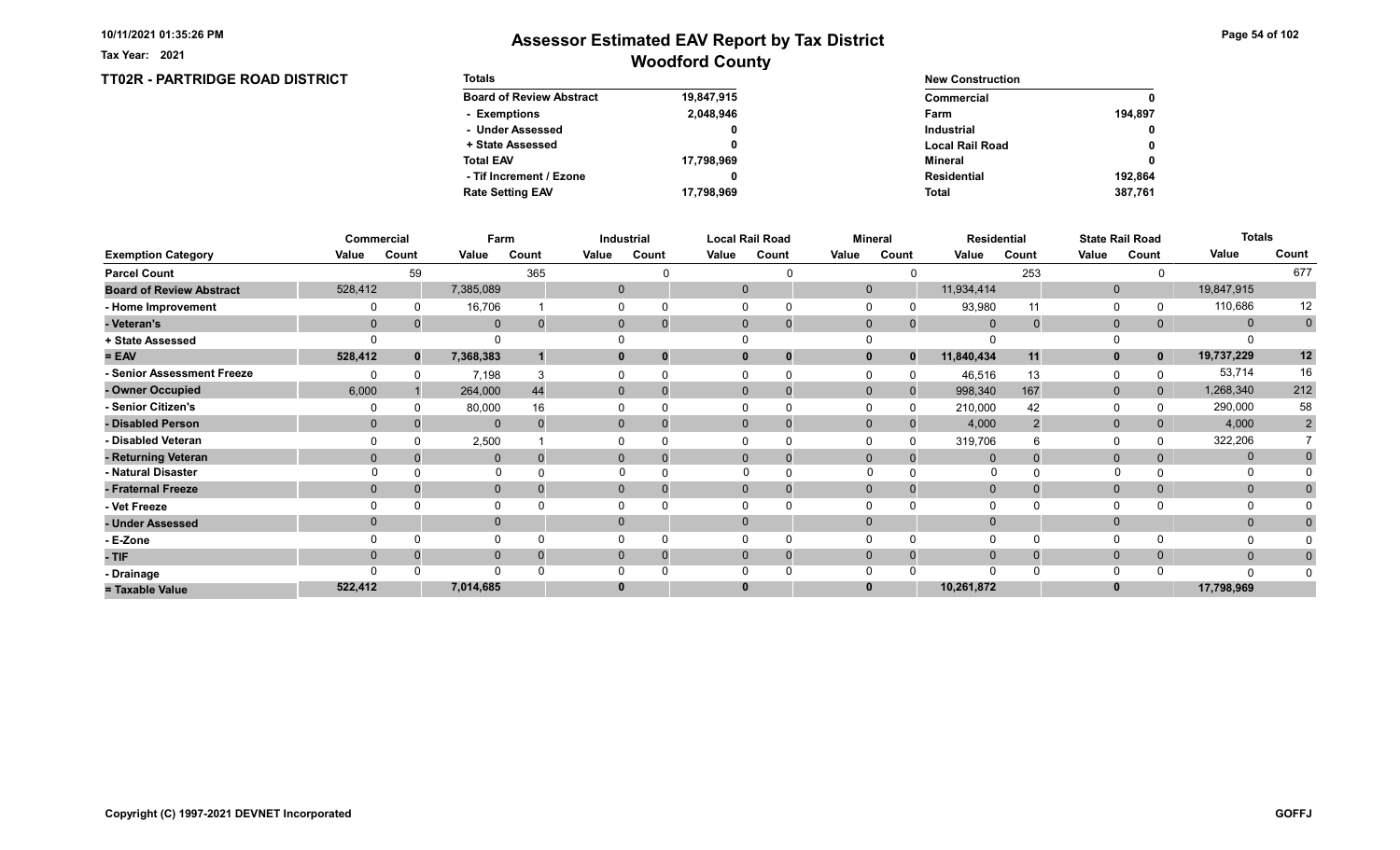TT03 - CAZENOVIA TOWNSHIP

Tax Year: 2021

| <b>Totals</b>                   |            | <b>New Construction</b> |              |
|---------------------------------|------------|-------------------------|--------------|
| <b>Board of Review Abstract</b> | 35,532,266 | Commercial              | $\mathbf{0}$ |
| - Exemptions                    | 4,653,441  | Farm                    | 31.842       |
| - Under Assessed                | 0          | <b>Industrial</b>       | $\mathbf{0}$ |
| + State Assessed                |            | <b>Local Rail Road</b>  | 0            |
| <b>Total EAV</b>                | 30,878,825 | Mineral                 | $\mathbf{0}$ |
| - Tif Increment / Ezone         | 2.414.414  | <b>Residential</b>      | 63.354       |
| <b>Rate Setting EAV</b>         | 28,464,411 | <b>Total</b>            | 95.196       |

|                                 |             | <b>Commercial</b> | Farm         |                |              | Industrial |          | <b>Local Rail Road</b>      |             | <b>Mineral</b> | <b>Residential</b> |       |                | <b>State Rail Road</b> | <b>Totals</b> |                 |
|---------------------------------|-------------|-------------------|--------------|----------------|--------------|------------|----------|-----------------------------|-------------|----------------|--------------------|-------|----------------|------------------------|---------------|-----------------|
| <b>Exemption Category</b>       | Value       | Count             | Value        | Count          | Value        | Count      | Value    | Count                       | Value       | Count          | Value              | Count | Value          | Count                  | Value         | Count           |
| <b>Parcel Count</b>             |             | 69                |              | 532            |              |            |          |                             |             |                |                    | 718   |                |                        |               | 1,324           |
| <b>Board of Review Abstract</b> | 2,063,506   |                   | 14,864,829   |                | 9,075        |            |          | $\mathbf 0$                 | $\mathbf 0$ |                | 18,594,856         |       | $\mathbf{0}$   |                        | 35,532,266    |                 |
| - Home Improvement              |             |                   | 6,090        |                |              |            |          |                             |             |                | 119,219            | 23    | $\Omega$       |                        | 125,309       | 25              |
| - Veteran's                     | $\mathbf 0$ |                   | $\mathbf 0$  |                | 0            |            |          | $\mathbf{0}$<br>$\mathbf 0$ | $\mathbf 0$ | $\mathbf{0}$   | $\overline{0}$     |       | $\overline{0}$ | 0                      | $\mathbf{0}$  | $\mathbf 0$     |
| + State Assessed                |             |                   |              |                |              |            |          |                             |             |                |                    |       |                |                        |               |                 |
| $= EAV$                         | 2,063,506   | $\mathbf{0}$      | 14,858,739   | $\overline{2}$ | 9,075        |            | 0        | 0                           |             | $\Omega$       | 18,475,637         | 23    | $\mathbf{0}$   |                        | 35,406,957    | $25\phantom{a}$ |
| - Senior Assessment Freeze      | 3,285       |                   | 52,197       | 11             |              |            |          |                             |             |                | 297,397            | 77    | $\Omega$       |                        | 352,879       | 89              |
| - Owner Occupied                | 6,000       |                   | 414,000      | 69             | $\mathbf{0}$ | $\Omega$   | $\Omega$ |                             | $\Omega$    |                | 2,607,612          | 438   | $\mathbf{0}$   | 0                      | 3,027,612     | 508             |
| - Senior Citizen's              | 5,000       |                   | 125,000      | 25             |              |            |          | 0                           |             |                | 583,556            | 118   | $\Omega$       |                        | 713,556       | 144             |
| - Disabled Person               | $\Omega$    |                   | 4,000        |                | $\mathbf{0}$ |            |          | $\Omega$<br>0               | $\Omega$    |                | 24,000             | 12    | $\mathbf{0}$   |                        | 28,000        | 14              |
| - Disabled Veteran              |             |                   | 5,000        |                |              |            |          | 0                           |             |                | 396,085            | 13    | $\Omega$       |                        | 401,085       | 14              |
| - Returning Veteran             | $\Omega$    |                   | $\mathbf{0}$ |                | $\Omega$     |            |          | $\Omega$<br>$\mathbf 0$     | $\Omega$    | $\Omega$       | 5,000              |       | $\mathbf{0}$   |                        | 5,000         |                 |
| - Natural Disaster              |             |                   | $\Omega$     |                |              |            |          |                             | $\Omega$    |                |                    |       |                |                        |               |                 |
| - Fraternal Freeze              | $\Omega$    |                   | $\mathbf 0$  |                | $\Omega$     |            |          | $\Omega$                    | $\Omega$    |                | $\mathbf{0}$       |       | $\mathbf{0}$   |                        | $\mathbf{0}$  |                 |
| - Vet Freeze                    |             |                   | 0            |                |              |            |          |                             |             |                |                    |       | $\Omega$       |                        | $\Omega$      |                 |
| - Under Assessed                |             |                   | $\mathbf 0$  |                | $\Omega$     |            | $\Omega$ |                             |             |                |                    |       | $\mathbf{0}$   |                        | $\Omega$      |                 |
| - E-Zone                        |             |                   | $\Omega$     |                |              |            |          |                             |             |                | $\Omega$           |       | $\Omega$       |                        |               |                 |
| - TIF                           | 489,027     |                   | 5,048        |                | 1,929        |            | 0        | 0                           | $\Omega$    |                | 1,918,410          |       | $\mathbf{0}$   |                        | 2,414,414     |                 |
| - Drainage                      |             |                   | $\Omega$     |                |              |            |          |                             |             |                |                    |       | $\Omega$       |                        |               |                 |
| = Taxable Value                 | 1,560,194   |                   | 14,253,494   |                | 7,146        |            | 0        |                             |             |                | 12,643,577         |       | $\bf{0}$       |                        | 28,464,411    |                 |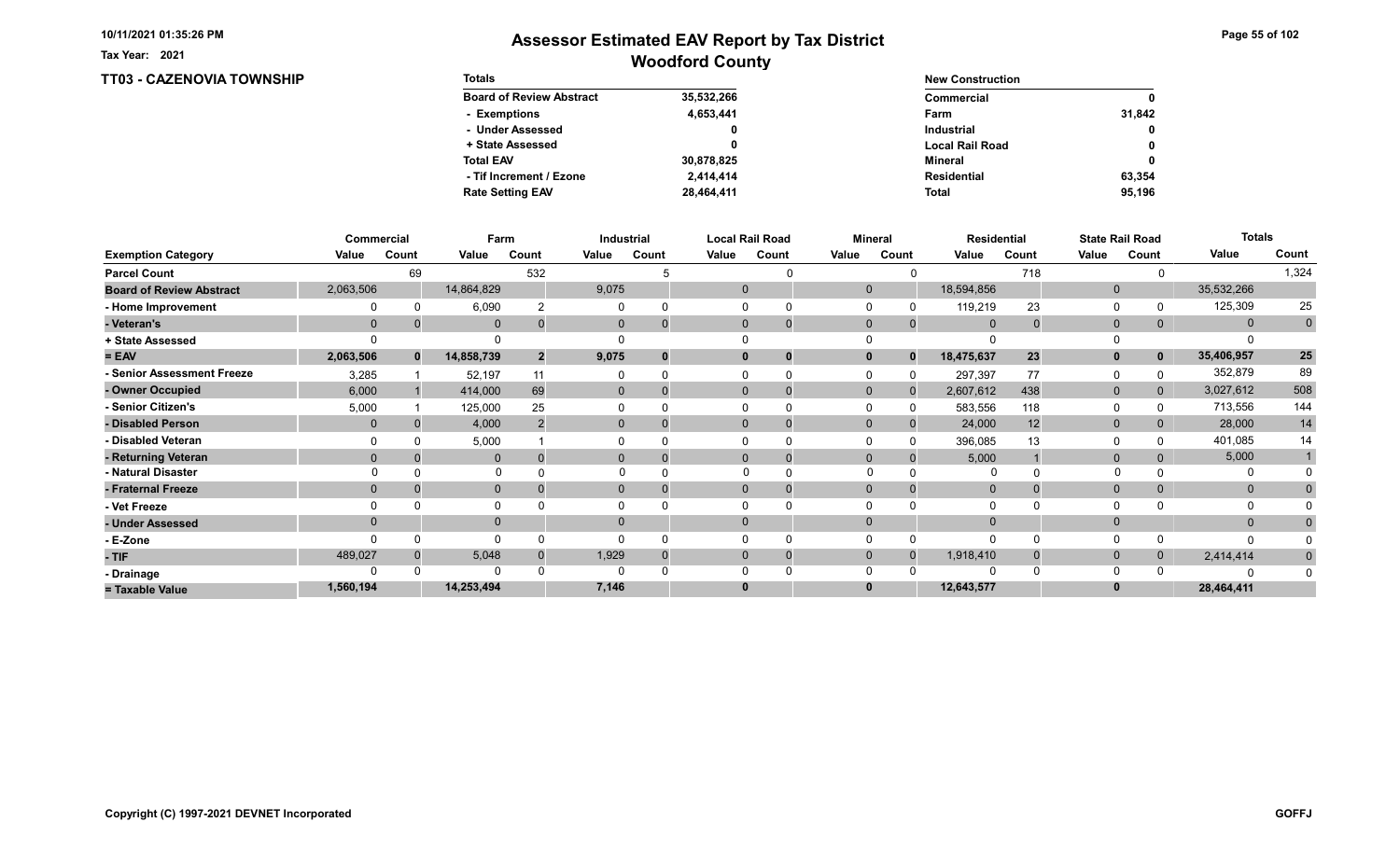Tax Year: 2021

## Woodford County Assessor Estimated EAV Report by Tax District

Page 56 of 102

| <b>TT03R - CAZENOVIA ROAD DISTRICT</b> | <b>Totals</b>                   |            | <b>New Construction</b> |              |  |  |
|----------------------------------------|---------------------------------|------------|-------------------------|--------------|--|--|
|                                        | <b>Board of Review Abstract</b> | 35,532,266 | <b>Commercial</b>       | $\mathbf{0}$ |  |  |
|                                        | - Exemptions                    | 4,653,441  | Farm                    | 31,842       |  |  |
|                                        | - Under Assessed                |            | <b>Industrial</b>       | $\mathbf{0}$ |  |  |
|                                        | + State Assessed                |            | <b>Local Rail Road</b>  | $\mathbf{0}$ |  |  |
|                                        | <b>Total EAV</b>                | 30,878,825 | Mineral                 | $\mathbf{0}$ |  |  |
|                                        | - Tif Increment / Ezone         | 2,414,414  | <b>Residential</b>      | 63,354       |  |  |
|                                        | <b>Rate Setting EAV</b>         | 28,464,411 | <b>Total</b>            | 95,196       |  |  |

|                                 |                | Commercial   |              | Farm           |              | <b>Industrial</b> |       | <b>Local Rail Road</b>      |              | <b>Mineral</b> | <b>Residential</b> |       |              | <b>State Rail Road</b> | <b>Totals</b> |            |
|---------------------------------|----------------|--------------|--------------|----------------|--------------|-------------------|-------|-----------------------------|--------------|----------------|--------------------|-------|--------------|------------------------|---------------|------------|
| <b>Exemption Category</b>       | Value          | Count        | Value        | Count          | Value        | Count             | Value | Count                       | Value        | Count          | Value              | Count | Value        | Count                  | Value         | Count      |
| <b>Parcel Count</b>             |                | 69           |              | 532            |              |                   |       |                             |              |                |                    | 718   |              |                        |               | 1,324      |
| <b>Board of Review Abstract</b> | 2,063,506      |              | 14,864,829   |                | 9,075        |                   |       | $\mathbf 0$                 | $\Omega$     |                | 18,594,856         |       | $\mathbf 0$  |                        | 35,532,266    |            |
| - Home Improvement              |                |              | 6,090        |                |              |                   |       |                             |              |                | 119,219            | 23    | 0            |                        | 125,309       | 25         |
| - Veteran's                     | $\overline{0}$ |              | $\mathbf 0$  |                | 0            |                   |       | $\mathbf{0}$<br>$\mathbf 0$ | $\mathbf 0$  | $\mathbf{0}$   | $\overline{0}$     |       | $\mathbf{0}$ | 0                      | $\mathbf{0}$  | $\pmb{0}$  |
| + State Assessed                |                |              |              |                |              |                   |       |                             |              |                |                    |       |              |                        |               |            |
| $= EAV$                         | 2,063,506      | $\mathbf{0}$ | 14,858,739   | $\overline{2}$ | 9,075        |                   |       | $\bf{0}$<br>0               |              | $\bf{0}$       | 18,475,637         | 23    | $\mathbf{0}$ | $\mathbf 0$            | 35,406,957    | ${\bf 25}$ |
| - Senior Assessment Freeze      | 3,285          |              | 52,197       | 11             |              |                   |       |                             |              |                | 297,397            | 77    | 0            |                        | 352,879       | 89         |
| - Owner Occupied                | 6,000          |              | 414,000      | 69             | $\mathbf{0}$ | $\Omega$          |       | $\Omega$<br>$\Omega$        | $\mathbf{0}$ | $\Omega$       | 2,607,612          | 438   | $\mathbf{0}$ | $\overline{0}$         | 3,027,612     | 508        |
| - Senior Citizen's              | 5,000          |              | 125,000      | 25             |              |                   |       |                             |              |                | 583,556            | 118   | 0            |                        | 713,556       | 144        |
| - Disabled Person               | $\mathbf{0}$   |              | 4,000        |                | $\Omega$     |                   |       | $\Omega$<br>$\Omega$        | $\Omega$     |                | 24,000             | 12    | $\mathbf{0}$ |                        | 28,000        | 14         |
| - Disabled Veteran              |                |              | 5,000        |                |              |                   |       | 0                           |              |                | 396,085            | 13    | $\Omega$     |                        | 401,085       | 14         |
| - Returning Veteran             |                |              | $\mathbf 0$  |                | 0            |                   |       | $\Omega$<br>$\mathbf 0$     | $\Omega$     | $\Omega$       | 5,000              |       | $\mathbf 0$  |                        | 5,000         |            |
| - Natural Disaster              |                |              | $\Omega$     |                |              |                   |       | $\Omega$                    | $\Omega$     |                |                    |       |              |                        |               |            |
| - Fraternal Freeze              | $\Omega$       |              | $\mathbf 0$  |                | 0            |                   |       | $\mathbf{0}$                | $\Omega$     |                | $\overline{0}$     |       | $\mathbf{0}$ |                        | $\mathbf{0}$  |            |
| - Vet Freeze                    |                |              | 0            |                |              |                   |       |                             |              |                |                    |       | $\Omega$     |                        | 0             |            |
| - Under Assessed                |                |              | $\mathbf{0}$ |                | $\Omega$     |                   |       | $\Omega$                    |              |                |                    |       | $\mathbf{0}$ |                        | $\mathbf{0}$  |            |
| - E-Zone                        |                |              | $\Omega$     |                |              |                   |       |                             |              |                | $\Omega$           |       | $\Omega$     |                        |               |            |
| - TIF                           | 489,027        |              | 5,048        |                | 1,929        |                   |       | 0<br>0                      | 0            |                | 1,918,410          |       | $\mathbf{0}$ | 0                      | 2,414,414     | $\Omega$   |
| - Drainage                      |                |              | $\Omega$     |                |              |                   |       |                             |              |                |                    |       | $\Omega$     |                        |               |            |
| = Taxable Value                 | 1,560,194      |              | 14,253,494   |                | 7,146        |                   | 0     |                             |              |                | 12,643,577         |       | $\bf{0}$     |                        | 28,464,411    |            |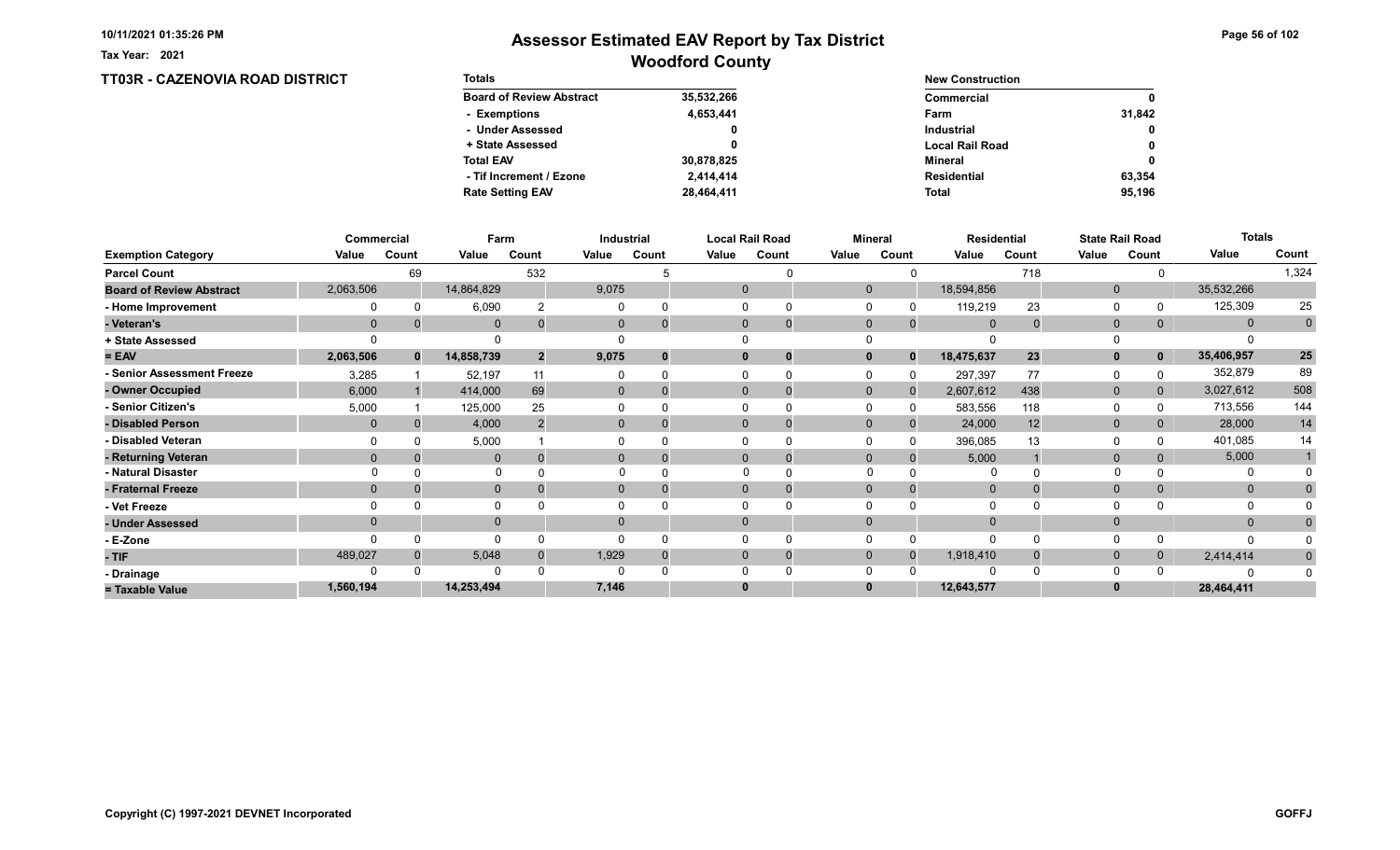TT04 - LINN TOWNSHIP

Tax Year: 2021

| <b>Totals</b>                   |            | <b>New Construction</b> |        |
|---------------------------------|------------|-------------------------|--------|
| <b>Board of Review Abstract</b> | 22,695,056 | Commercial              | 0      |
| - Exemptions                    | 934,527    | Farm                    | 28.881 |
| - Under Assessed                | 0          | <b>Industrial</b>       | 0      |
| + State Assessed                |            | <b>Local Rail Road</b>  | 0      |
| <b>Total EAV</b>                | 21,760,529 | Mineral                 | 0      |
| - Tif Increment / Ezone         |            | <b>Residential</b>      | 48.016 |
| <b>Rate Setting EAV</b>         | 21,760,529 | <b>Total</b>            | 76,897 |

|                                 |       | Commercial           | Farm         |          |       | Industrial   |       | <b>Local Rail Road</b>         |              | Mineral  |             | <b>Residential</b> |              | <b>State Rail Road</b> | <b>Totals</b> |             |
|---------------------------------|-------|----------------------|--------------|----------|-------|--------------|-------|--------------------------------|--------------|----------|-------------|--------------------|--------------|------------------------|---------------|-------------|
| <b>Exemption Category</b>       | Value | Count                | Value        | Count    | Value | Count        | Value | Count                          | Value        | Count    | Value       | Count              | Value        | Count                  | Value         | Count       |
| <b>Parcel Count</b>             |       |                      |              | 514      |       |              |       | U                              |              |          |             | 47                 |              |                        |               | 561         |
| <b>Board of Review Abstract</b> |       | $\mathbf 0$          | 20,314,088   |          |       | $\mathbf{0}$ |       | $\mathbf{0}$                   | $\mathbf{0}$ |          | 2,380,968   |                    | $\mathbf{0}$ |                        | 22,695,056    |             |
| - Home Improvement              |       |                      | 2,667        |          |       |              |       |                                |              |          | 52,559      |                    | $\Omega$     |                        | 55,226        |             |
| - Veteran's                     |       | $\Omega$             | $\mathbf 0$  | $\Omega$ |       | $\mathbf{0}$ |       | $\mathbf{0}$<br>$\overline{0}$ | $\mathbf 0$  | $\Omega$ | $\mathbf 0$ |                    | $\mathbf 0$  | 0                      | $\mathbf{0}$  | $\mathbf 0$ |
| + State Assessed                |       |                      |              |          |       |              |       |                                |              |          |             |                    | $\Omega$     |                        |               |             |
| $= EAV$                         |       | $\mathbf{0}$<br>0    | 20,311,421   |          |       | 0            |       | $\mathbf 0$<br>0               | $\mathbf{0}$ | $\bf{0}$ | 2,328,409   |                    | $\mathbf{0}$ | $\mathbf 0$            | 22,639,830    |             |
| - Senior Assessment Freeze      |       |                      | 131,273      | 12       |       |              |       |                                |              |          | 24,675      |                    | $\Omega$     |                        | 155,948       | 18          |
| - Owner Occupied                |       | $\Omega$<br>$\Omega$ | 282,000      | 47       |       | $\mathbf{0}$ |       | $\mathbf{0}$                   | $\Omega$     | $\Omega$ | 234,000     | 39                 | $\mathbf 0$  |                        | 516,000       | 86          |
| - Senior Citizen's              |       |                      | 130,000      | 26       |       |              |       |                                |              |          | 45,000      |                    | 0            |                        | 175,000       | 35          |
| - Disabled Person               |       | $\Omega$             | 2,000        |          |       | $\Omega$     |       | $\Omega$                       | $\Omega$     |          | 4,000       |                    | $\mathbf{0}$ |                        | 6,000         | 3           |
| - Disabled Veteran              |       |                      | 5,000        |          |       |              |       | $\Omega$                       |              |          |             |                    | $\Omega$     |                        | 5,000         |             |
| - Returning Veteran             |       | $\Omega$             | $\Omega$     |          |       | $\Omega$     |       | $\Omega$<br>$\Omega$           | $\Omega$     | $\Omega$ | $\Omega$    |                    | $\mathbf{0}$ | $\Omega$               | $\mathbf{0}$  |             |
| - Natural Disaster              |       |                      | 21,353       |          |       |              |       |                                | $\Omega$     |          | $\Omega$    |                    | $\Omega$     |                        | 21,353        |             |
| - Fraternal Freeze              |       | $\Omega$             | $\mathbf 0$  |          |       | $\mathbf{0}$ |       | $\mathbf{0}$                   | $\Omega$     | $\Omega$ | $\Omega$    |                    | $\mathbf 0$  | $\mathbf{0}$           | $\mathbf{0}$  |             |
| - Vet Freeze                    |       |                      | $\Omega$     |          |       |              |       | $\Omega$                       |              |          |             |                    | 0            |                        | 0             |             |
| - Under Assessed                |       | $\Omega$             | $\mathbf{0}$ |          |       | $\mathbf{0}$ |       | $\mathbf{0}$                   | $\Omega$     |          |             |                    | $\mathbf{0}$ |                        | $\mathbf{0}$  |             |
| - E-Zone                        |       |                      | $\Omega$     |          |       |              |       |                                |              |          |             |                    | $\Omega$     |                        |               |             |
| - TIF                           |       | $\Omega$             | $\mathbf{0}$ |          |       | $\Omega$     |       | $\Omega$                       | $\Omega$     | $\Omega$ | $\Omega$    |                    | $\mathbf{0}$ | $\mathbf{0}$           | $\mathbf{0}$  |             |
| - Drainage                      |       |                      | $\Omega$     |          |       |              |       |                                |              |          |             |                    | $\Omega$     |                        | $\Omega$      |             |
| = Taxable Value                 |       |                      | 19,739,795   |          |       |              |       | $\bf{0}$                       |              |          | 2,020,734   |                    | $\bf{0}$     |                        | 21,760,529    |             |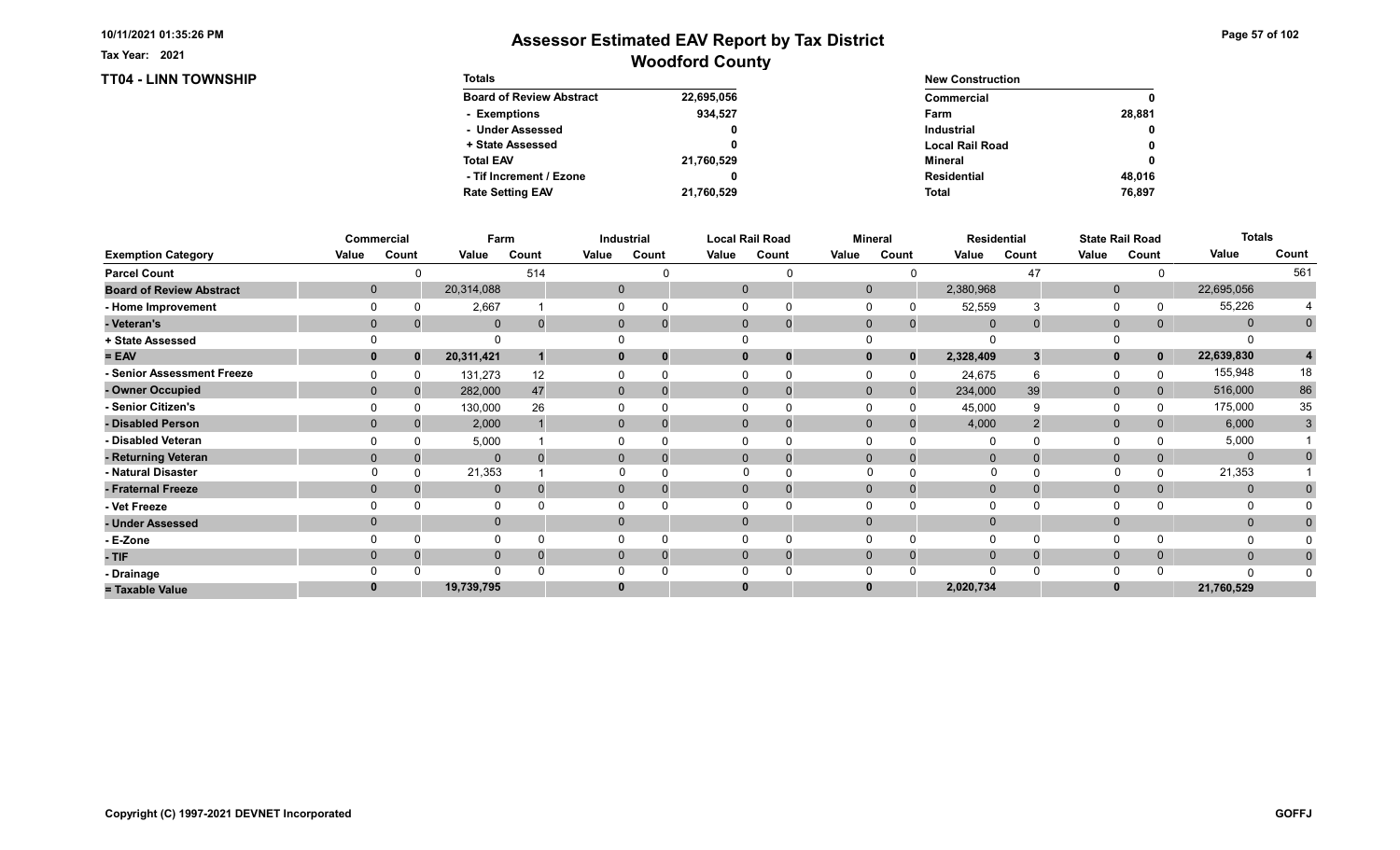TT04R - LINN ROAD DISTRICT

Tax Year: 2021

| <b>Totals</b>                   |            | <b>New Construction</b> |        |
|---------------------------------|------------|-------------------------|--------|
| <b>Board of Review Abstract</b> | 22,695,056 | Commercial              | 0      |
| - Exemptions                    | 934.527    | Farm                    | 28.881 |
| - Under Assessed                | 0          | <b>Industrial</b>       | 0      |
| + State Assessed                |            | <b>Local Rail Road</b>  | 0      |
| <b>Total EAV</b>                | 21,760,529 | Mineral                 | 0      |
| - Tif Increment / Ezone         | 0          | Residential             | 48.016 |
| <b>Rate Setting EAV</b>         | 21,760,529 | <b>Total</b>            | 76,897 |

|                                 |          | Commercial  | Farm         |       |       | Industrial               |       | <b>Local Rail Road</b>         |       | <b>Mineral</b> |                                | <b>Residential</b> |              | <b>State Rail Road</b> | <b>Totals</b> |              |
|---------------------------------|----------|-------------|--------------|-------|-------|--------------------------|-------|--------------------------------|-------|----------------|--------------------------------|--------------------|--------------|------------------------|---------------|--------------|
| <b>Exemption Category</b>       | Value    | Count       | Value        | Count | Value | Count                    | Value | Count                          | Value | Count          | Value                          | Count              | Value        | Count                  | Value         | Count        |
| <b>Parcel Count</b>             |          |             |              | 514   |       |                          |       |                                |       |                |                                | 47                 |              |                        |               | 561          |
| <b>Board of Review Abstract</b> |          | $\mathbf 0$ | 20,314,088   |       |       | $\mathbf{0}$             |       | $\mathbf 0$                    |       | $\mathbf 0$    | 2,380,968                      |                    | $\mathbf 0$  |                        | 22,695,056    |              |
| - Home Improvement              |          |             | 2,667        |       |       |                          |       | 0                              |       |                | 52,559                         | 3                  | $\Omega$     |                        | 55,226        |              |
| - Veteran's                     |          | $\Omega$    | $\mathbf{0}$ |       |       | $\mathbf{0}$             |       | $\mathbf{0}$<br>$\overline{0}$ |       | $\mathbf 0$    | $\overline{0}$<br>$\mathbf{0}$ |                    | $\mathbf{0}$ | 0                      | $\mathbf{0}$  | $\mathbf{0}$ |
| + State Assessed                |          |             | $\Omega$     |       |       |                          |       |                                |       |                |                                |                    | 0            |                        |               |              |
| $= EAV$                         |          | $\bf{0}$    | 20,311,421   |       |       | 0<br>0                   |       | 0<br>0                         |       |                | 2,328,409<br>$\bf{0}$          |                    | $\mathbf{0}$ | $\mathbf 0$            | 22,639,830    | 4            |
| - Senior Assessment Freeze      |          |             | 131,273      | 12    |       |                          |       |                                |       |                | 24,675                         |                    | 0            |                        | 155,948       | 18           |
| - Owner Occupied                |          | $\Omega$    | 282,000      | 47    |       | $\mathbf{0}$<br>$\Omega$ |       | $\Omega$<br>$\mathbf 0$        |       | $\mathbf{0}$   | 234,000<br>$\mathbf{0}$        | 39                 | $\mathbf{0}$ | 0                      | 516,000       | 86           |
| - Senior Citizen's              |          |             | 130,000      | 26    |       |                          |       |                                |       |                | 45,000                         |                    | $\Omega$     |                        | 175,000       | 35           |
| - Disabled Person               |          |             | 2,000        |       |       | 0                        |       | $\Omega$<br>$\Omega$           |       | $\Omega$       | 4,000                          |                    | $\mathbf{0}$ |                        | 6,000         | 3            |
| - Disabled Veteran              |          |             | 5,000        |       |       |                          |       | 0                              |       |                | $\Omega$                       |                    | $\Omega$     |                        | 5,000         |              |
| - Returning Veteran             |          |             | $\mathbf{0}$ |       |       | $\mathbf{0}$<br>0        |       | $\Omega$<br>$\mathbf 0$        |       | $\Omega$       | $\Omega$<br>$\Omega$           |                    | $\mathbf{0}$ |                        | $\mathbf{0}$  |              |
| - Natural Disaster              |          |             | 21,353       |       |       |                          |       | $\Omega$                       |       | $\Omega$       | 0                              |                    |              |                        | 21,353        |              |
| - Fraternal Freeze              | $\Omega$ |             | $\mathbf 0$  |       |       | 0                        |       | $\mathbf{0}$                   |       | $\Omega$       | $\overline{0}$                 |                    | $\mathbf{0}$ | 0                      | $\mathbf{0}$  |              |
| - Vet Freeze                    |          |             | 0            |       |       |                          |       |                                |       |                |                                |                    | $\Omega$     |                        | 0             |              |
| - Under Assessed                |          |             | $\mathbf 0$  |       |       | $\Omega$                 |       | $\Omega$                       |       |                |                                |                    | $\mathbf{0}$ |                        | $\mathbf{0}$  |              |
| - E-Zone                        |          |             | $\Omega$     |       |       |                          |       |                                |       |                |                                |                    | $\Omega$     |                        |               |              |
| - TIF                           |          |             | $\mathbf 0$  |       |       |                          |       | $\Omega$<br>0                  |       | $\Omega$       | $\Omega$<br>$\Omega$           |                    | $\mathbf 0$  | 0                      | $\mathbf{0}$  |              |
| - Drainage                      |          |             | $\Omega$     |       |       |                          |       |                                |       |                | ∩                              |                    | $\Omega$     |                        | $\Omega$      |              |
| = Taxable Value                 |          |             | 19,739,795   |       |       |                          |       | $\bf{0}$                       |       |                | 2,020,734                      |                    | $\bf{0}$     |                        | 21,760,529    |              |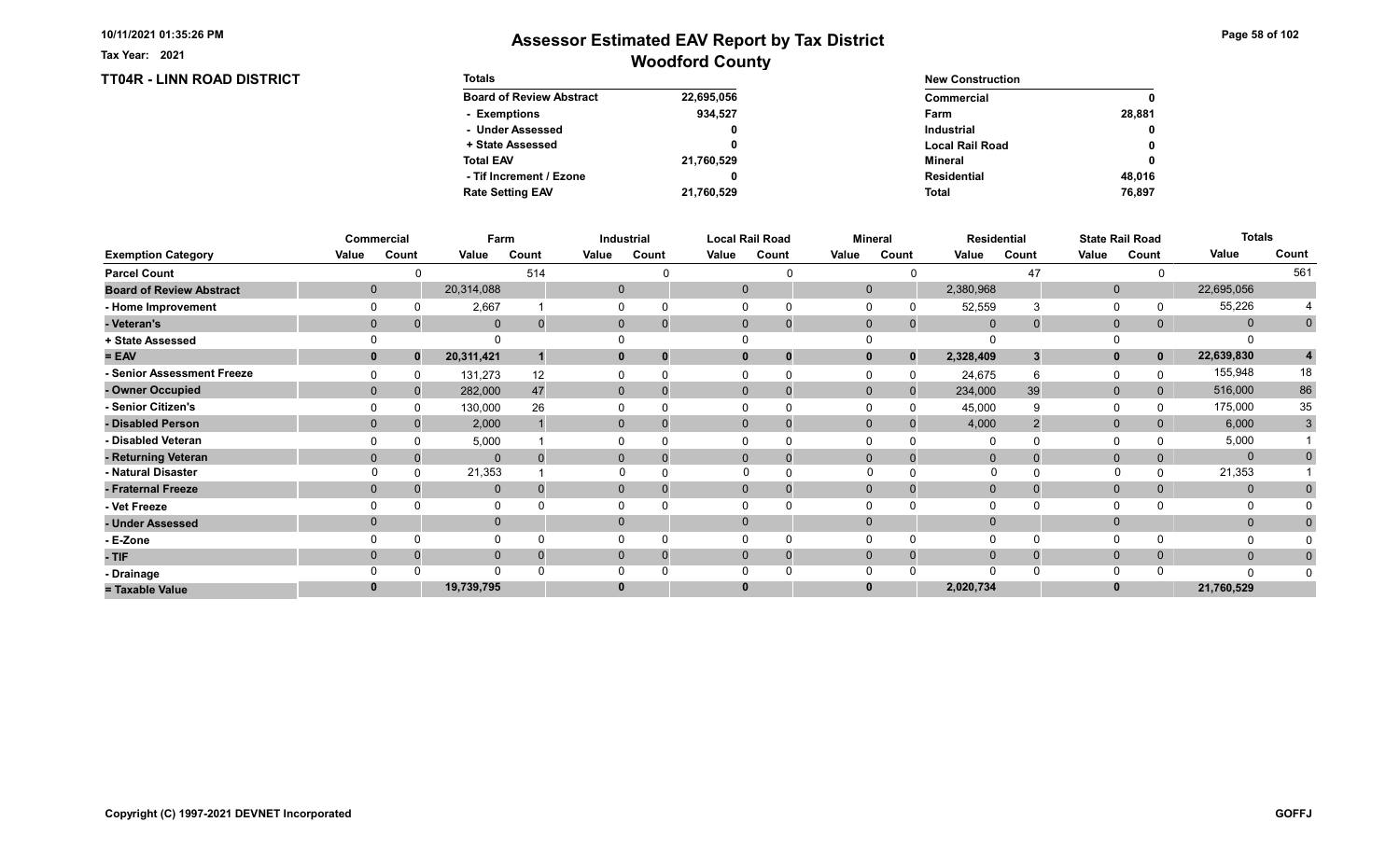TT05 - CLAYTON TOWNSHIP

Tax Year: 2021

| <b>Totals</b>                   |            | <b>New Construction</b> |              |  |  |
|---------------------------------|------------|-------------------------|--------------|--|--|
| <b>Board of Review Abstract</b> | 30,718,117 | Commercial              | 0            |  |  |
| - Exemptions                    | 1,958,352  | Farm                    | 80.089       |  |  |
| - Under Assessed                | 0          | <b>Industrial</b>       | $\mathbf{0}$ |  |  |
| + State Assessed                |            | <b>Local Rail Road</b>  | 0            |  |  |
| <b>Total EAV</b>                | 28,759,765 | Mineral                 | 0            |  |  |
| - Tif Increment / Ezone         | 0          | Residential             | 133.500      |  |  |
| <b>Rate Setting EAV</b>         | 28,759,765 | <b>Total</b>            | 213,589      |  |  |

|                                 |              | Commercial |              | Farm  |           | Industrial |          | <b>Local Rail Road</b>      |              | <b>Mineral</b> |                | <b>Residential</b> |              | <b>State Rail Road</b> | <b>Totals</b> |             |
|---------------------------------|--------------|------------|--------------|-------|-----------|------------|----------|-----------------------------|--------------|----------------|----------------|--------------------|--------------|------------------------|---------------|-------------|
| <b>Exemption Category</b>       | Value        | Count      | Value        | Count | Value     | Count      | Value    | Count                       | Value        | Count          | Value          | Count              | Value        | Count                  | Value         | Count       |
| <b>Parcel Count</b>             |              | 49         |              | 466   |           | 18         |          |                             |              |                |                | 262                |              |                        |               | 795         |
| <b>Board of Review Abstract</b> | 2,692,087    |            | 16,759,086   |       | 1,946,451 |            |          | $\mathbf 0$                 | $\mathbf 0$  |                | 9,320,493      |                    | $\mathbf 0$  |                        | 30,718,117    |             |
| - Home Improvement              |              |            | 0            |       |           |            |          |                             |              |                | 32,960         |                    | 0            |                        | 32,960        |             |
| - Veteran's                     | $\mathbf{0}$ |            | $\mathbf 0$  |       |           |            |          | $\mathbf{0}$<br>$\mathbf 0$ | $\mathbf 0$  | $\mathbf 0$    | $\Omega$       |                    | $\mathbf{0}$ | 0                      | $\mathbf{0}$  | $\mathbf 0$ |
| + State Assessed                |              |            |              |       |           |            |          |                             |              |                |                |                    |              |                        |               |             |
| $= EAV$                         | 2,692,087    | $\bf{0}$   | 16,759,086   |       | 1,946,451 |            | $\bf{0}$ | 0                           |              | $\bf{0}$       | 9,287,533      |                    | $\mathbf{0}$ | $\mathbf{0}$           | 30,685,157    | 5           |
| - Senior Assessment Freeze      |              |            | 4,991        |       |           |            |          |                             |              |                | 158,898        | 25                 | 0            |                        | 163,889       | 27          |
| - Owner Occupied                | $\Omega$     |            | 162,000      | 27    | $\Omega$  | $\Omega$   |          | $\Omega$<br>$\Omega$        | $\mathbf{0}$ | $\Omega$       | 1,177,831      | 197                | $\mathbf 0$  | $\overline{0}$         | 1,339,831     | 224         |
| - Senior Citizen's              |              |            | 45,000       |       |           |            |          |                             |              |                | 249,700        | 50                 | 0            |                        | 294,700       | 59          |
| - Disabled Person               |              |            | 2,000        |       | 0         |            |          | $\Omega$<br>$\Omega$        | $\Omega$     |                | 6,000          |                    | $\mathbf{0}$ |                        | 8,000         | 4           |
| - Disabled Veteran              |              |            | $\Omega$     |       |           |            |          | 0                           |              |                | 118,972        |                    | $\Omega$     |                        | 118,972       |             |
| - Returning Veteran             |              |            | $\mathbf 0$  |       | $\Omega$  |            |          | $\Omega$<br>$\mathbf 0$     | $\Omega$     | $\Omega$       | $\Omega$       |                    | $\mathbf 0$  |                        | $\mathbf{0}$  |             |
| - Natural Disaster              |              |            | $\Omega$     |       |           |            |          | $\Omega$                    | $\Omega$     |                | 0              |                    |              |                        | 0             |             |
| - Fraternal Freeze              | $\Omega$     |            | $\mathbf 0$  |       | 0         |            |          | $\mathbf{0}$                | $\Omega$     |                | $\overline{0}$ |                    | $\mathbf{0}$ |                        | $\mathbf{0}$  |             |
| - Vet Freeze                    |              |            | 0            |       |           |            |          |                             |              |                |                |                    | $\Omega$     |                        |               |             |
| - Under Assessed                |              |            | $\mathbf{0}$ |       | $\Omega$  |            | $\Omega$ |                             |              |                |                |                    | $\mathbf{0}$ |                        | $\mathbf{0}$  |             |
| - E-Zone                        |              |            | $\Omega$     |       |           |            |          |                             |              |                |                |                    | $\Omega$     |                        |               |             |
| - TIF                           |              |            | $\mathbf{0}$ |       |           |            | 0        | 0                           |              |                |                |                    | $\mathbf{0}$ |                        | $\mathbf{0}$  |             |
| - Drainage                      |              |            | $\Omega$     |       |           |            |          |                             |              |                |                |                    | $\Omega$     |                        | $\Omega$      |             |
| = Taxable Value                 | 2,692,087    |            | 16,545,095   |       | 1,946,451 |            | 0        |                             |              |                | 7,576,132      |                    | $\bf{0}$     |                        | 28,759,765    |             |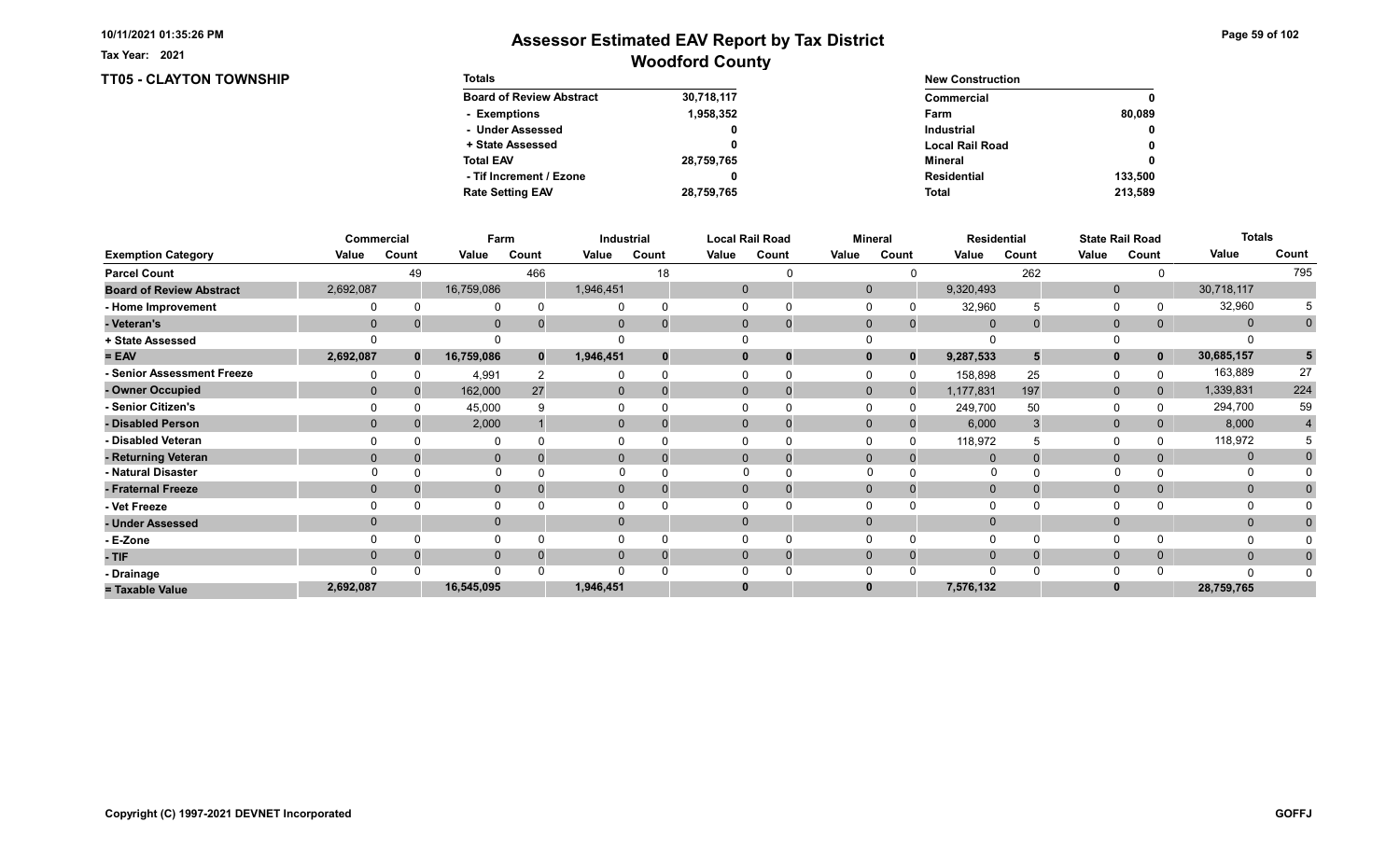TT05R - CLAYTON ROAD DISTRICT

Tax Year: 2021

| <b>Totals</b>                   |            | <b>New Construction</b> |              |  |  |
|---------------------------------|------------|-------------------------|--------------|--|--|
| <b>Board of Review Abstract</b> | 30,718,117 | Commercial              | 0            |  |  |
| - Exemptions                    | 1,958,352  | Farm                    | 80.089       |  |  |
| - Under Assessed                | 0          | <b>Industrial</b>       | $\mathbf{0}$ |  |  |
| + State Assessed                |            | <b>Local Rail Road</b>  | 0            |  |  |
| <b>Total EAV</b>                | 28,759,765 | Mineral                 | 0            |  |  |
| - Tif Increment / Ezone         | 0          | <b>Residential</b>      | 133.500      |  |  |
| <b>Rate Setting EAV</b>         | 28,759,765 | <b>Total</b>            | 213,589      |  |  |

|                                 |             | Commercial   |              | Farm         |              | Industrial |       | <b>Local Rail Road</b> |              | <b>Mineral</b> |              | <b>Residential</b> |              | <b>State Rail Road</b> | <b>Totals</b> |             |
|---------------------------------|-------------|--------------|--------------|--------------|--------------|------------|-------|------------------------|--------------|----------------|--------------|--------------------|--------------|------------------------|---------------|-------------|
| <b>Exemption Category</b>       | Value       | Count        | Value        | Count        | Value        | Count      | Value | Count                  | Value        | Count          | Value        | Count              | Value        | Count                  | Value         | Count       |
| <b>Parcel Count</b>             |             | 49           |              | 466          |              | 18         |       |                        |              |                |              | 262                |              |                        |               | 795         |
| <b>Board of Review Abstract</b> | 2,692,087   |              | 16,759,086   |              | 1,946,451    |            |       | $\mathbf 0$            | $\mathbf{0}$ |                | 9,320,493    |                    | $\mathbf{0}$ |                        | 30,718,117    |             |
| - Home Improvement              |             |              | $\Omega$     |              |              |            |       | $\Omega$               |              |                | 32,960       |                    | 0            |                        | 32,960        |             |
| - Veteran's                     | $\mathbf 0$ |              | $\mathbf{0}$ |              | $\mathbf{0}$ |            |       | $\mathbf{0}$<br>O      | $\mathbf 0$  | $\mathbf{0}$   | 0            |                    | $\mathbf{0}$ | $\mathbf{0}$           | $\mathbf{0}$  | $\mathbf 0$ |
| + State Assessed                |             |              |              |              |              |            |       |                        |              |                |              |                    |              |                        |               |             |
| $= EAV$                         | 2,692,087   | $\mathbf{0}$ | 16,759,086   | $\mathbf{0}$ | 1,946,451    |            |       | $\mathbf{0}$           | 0            | $\Omega$       | 9,287,533    |                    | $\mathbf{0}$ | $\mathbf{0}$           | 30,685,157    | 5           |
| - Senior Assessment Freeze      |             |              | 4,991        |              |              |            |       |                        |              |                | 158,898      | 25                 | 0            |                        | 163,889       | 27          |
| - Owner Occupied                | $\Omega$    | 0            | 162,000      | 27           | $\Omega$     |            |       | $\Omega$               | $\mathbf{0}$ | $\Omega$       | 1,177,831    | 197                | $\mathbf{0}$ | $\Omega$               | 1,339,831     | 224         |
| - Senior Citizen's              |             |              | 45,000       |              |              |            |       |                        |              |                | 249,700      | 50                 | 0            |                        | 294,700       | 59          |
| - Disabled Person               | $\Omega$    |              | 2,000        |              | $\mathbf{0}$ |            |       | $\Omega$               | $\Omega$     |                | 6,000        |                    | $\mathbf{0}$ |                        | 8,000         | 4           |
| - Disabled Veteran              |             |              |              |              |              |            |       |                        |              |                | 118,972      |                    | $\Omega$     |                        | 118,972       |             |
| - Returning Veteran             | $\Omega$    |              | $\mathbf 0$  |              | $\mathbf{0}$ |            |       | $\Omega$               | $\Omega$     | $\Omega$       | $\Omega$     |                    | $\mathbf 0$  |                        | $\mathbf{0}$  |             |
| - Natural Disaster              |             |              | $\Omega$     |              |              |            |       |                        | $\Omega$     |                | $\Omega$     |                    | $\Omega$     |                        | $\Omega$      |             |
| - Fraternal Freeze              | $\Omega$    |              | $\mathbf 0$  |              | $\mathbf{0}$ |            |       | $\mathbf{0}$           | $\mathbf 0$  |                | $\mathbf{0}$ |                    | $\mathbf 0$  | $\mathbf{0}$           | $\mathbf{0}$  |             |
| - Vet Freeze                    |             |              | $\mathbf{0}$ |              |              |            |       | 0                      |              |                |              |                    | 0            |                        | 0             |             |
| - Under Assessed                |             |              | $\mathbf{0}$ |              | 0            |            |       | $\Omega$               |              |                |              |                    | $\mathbf{0}$ |                        | $\mathbf{0}$  |             |
| - E-Zone                        |             |              | $\Omega$     |              |              |            |       |                        |              |                |              |                    | $\Omega$     |                        | O             |             |
| - TIF                           | $\Omega$    |              | $\mathbf 0$  |              | $\Omega$     |            |       | $\mathbf{0}$           | $\Omega$     | $\Omega$       | $\Omega$     |                    | $\mathbf 0$  | $\mathbf{0}$           | $\mathbf{0}$  | 0           |
| - Drainage                      |             |              | $\Omega$     |              |              |            |       |                        |              |                | $\cap$       |                    | $\Omega$     |                        | n             |             |
| = Taxable Value                 | 2,692,087   |              | 16,545,095   |              | 1,946,451    |            |       | $\bf{0}$               |              |                | 7,576,132    |                    |              |                        | 28,759,765    |             |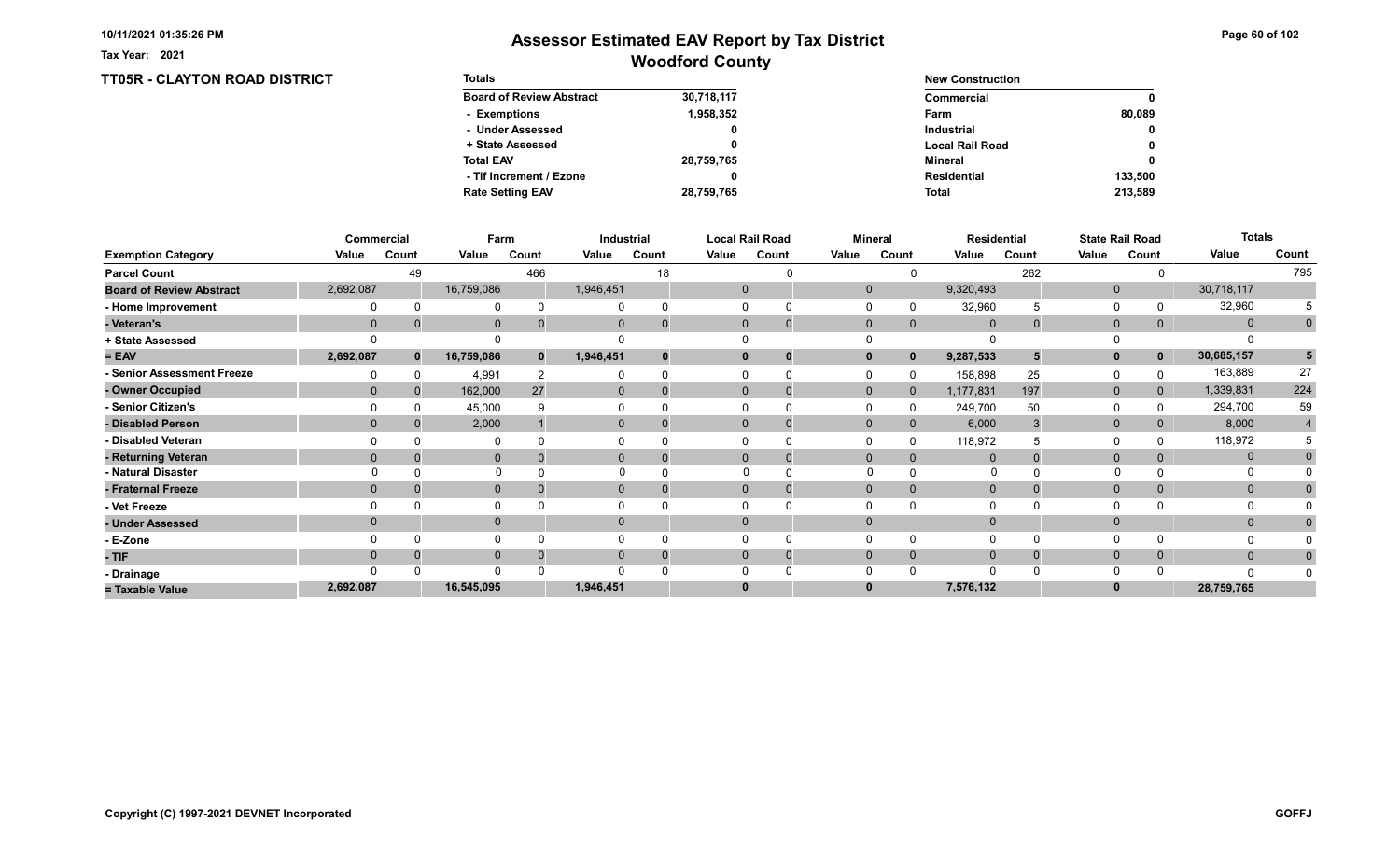TT06 - MINONK TOWNSHIP

Tax Year: 2021

| <b>Totals</b>                   |            | <b>New Construction</b> |        |
|---------------------------------|------------|-------------------------|--------|
| <b>Board of Review Abstract</b> | 62,471,618 | Commercial              | 0      |
| - Exemptions                    | 5,997,539  | Farm                    | 0      |
| - Under Assessed                | 0          | <b>Industrial</b>       | 0      |
| + State Assessed                |            | <b>Local Rail Road</b>  | 0      |
| <b>Total EAV</b>                | 56,474,079 | Mineral                 | 0      |
| - Tif Increment / Ezone         | 1.839.111  | <b>Residential</b>      | 34.378 |
| <b>Rate Setting EAV</b>         | 54.634.968 | <b>Total</b>            | 34,378 |

|                                 |           | Commercial | Farm         |       |          | Industrial |          | <b>Local Rail Road</b>   |              | <b>Mineral</b> |              | <b>Residential</b> |              | <b>State Rail Road</b> | <b>Totals</b> |             |
|---------------------------------|-----------|------------|--------------|-------|----------|------------|----------|--------------------------|--------------|----------------|--------------|--------------------|--------------|------------------------|---------------|-------------|
| <b>Exemption Category</b>       | Value     | Count      | Value        | Count | Value    | Count      | Value    | Count                    | Value        | Count          | Value        | Count              | Value        | Count                  | Value         | Count       |
| <b>Parcel Count</b>             |           | 181        |              | 498   |          |            |          | 0                        |              | 66             |              | 1,006              |              |                        |               | 1,753       |
| <b>Board of Review Abstract</b> | 5,596,378 |            | 12,895,538   |       | 669,588  |            |          | $\mathbf 0$              | 13,688,028   |                | 29,622,086   |                    | $\mathbf 0$  |                        | 62,471,618    |             |
| - Home Improvement              |           |            | 2,614        |       |          |            |          |                          |              | $\Omega$       | 99,250       | 13                 | $\Omega$     |                        | 101,864       | 14          |
| - Veteran's                     | $\Omega$  |            | $\mathbf 0$  |       | 0        |            |          | $\mathbf{0}$<br>$\Omega$ | $\Omega$     | $\Omega$       | $\Omega$     |                    | $\mathbf{0}$ | 0                      | $\mathbf{0}$  | $\mathbf 0$ |
| + State Assessed                |           |            | $\Omega$     |       |          |            |          |                          |              |                |              |                    | 0            |                        |               |             |
| $= EAV$                         | 5,596,378 | $\bf{0}$   | 12,892,924   |       | 669,588  | $\bf{0}$   |          | 0<br>$\bf{0}$            | 13,688,028   | $\bf{0}$       | 29,522,836   | 13                 | $\mathbf{0}$ | 0                      | 62,369,754    | 14          |
| - Senior Assessment Freeze      |           |            | 27,456       |       |          |            |          |                          |              | <sup>0</sup>   | 464,659      | 88                 | 0            |                        | 492,115       | 91          |
| - Owner Occupied                |           |            | 222,000      | 37    | $\Omega$ | $\Omega$   | $\Omega$ | 0                        | $\mathbf{0}$ |                | 3,864,873    | 647                | $\mathbf{0}$ | $\overline{0}$         | 4,086,873     | 684         |
| - Senior Citizen's              |           |            | 60,000       | 12    |          |            |          |                          |              |                | 973,685      | 197                | $\Omega$     |                        | 1,033,685     | 209         |
| - Disabled Person               |           |            | $\mathbf{0}$ |       | $\Omega$ |            |          | $\Omega$                 | $\Omega$     |                | 44,000       | 22                 | $\mathbf{0}$ |                        | 44,000        | 22          |
| - Disabled Veteran              |           |            | 0            |       |          |            |          |                          |              |                | 239,002      |                    | $\Omega$     |                        | 239,002       |             |
| - Returning Veteran             |           |            | $\mathbf{0}$ |       | $\Omega$ |            |          | $\Omega$<br>$\mathbf 0$  | $\Omega$     | $\Omega$       | $\Omega$     |                    | $\mathbf{0}$ |                        | $\mathbf{0}$  |             |
| - Natural Disaster              |           |            | $\Omega$     |       |          |            |          |                          |              |                | 0            |                    |              |                        |               |             |
| - Fraternal Freeze              |           |            | $\mathbf{0}$ |       | 0        |            |          | $\Omega$                 | $\Omega$     |                | $\Omega$     |                    | $\mathbf{0}$ |                        | $\mathbf{0}$  |             |
| - Vet Freeze                    |           |            | 0            |       |          |            |          |                          |              |                |              |                    | $\Omega$     |                        | 0             |             |
| - Under Assessed                |           |            | $\mathbf{0}$ |       |          |            | $\Omega$ |                          |              |                |              |                    | $\Omega$     |                        | $\Omega$      |             |
| - E-Zone                        |           |            | $\Omega$     |       |          |            |          |                          |              |                | ∩            |                    | $\Omega$     |                        |               |             |
| - TIF                           | 1,047,635 |            | $\mathbf 0$  |       |          |            | $\Omega$ | 0                        |              | $\Omega$       | 791,476      |                    | $\mathbf{0}$ |                        | 1,839,111     |             |
| - Drainage                      |           |            | $\Omega$     |       |          |            |          |                          |              |                |              |                    | 0            |                        | ſ             |             |
| = Taxable Value                 | 4,548,743 |            | 12,583,468   |       | 669,588  |            | 0        |                          | 13,688,028   |                | 23, 145, 141 |                    | $\bf{0}$     |                        | 54,634,968    |             |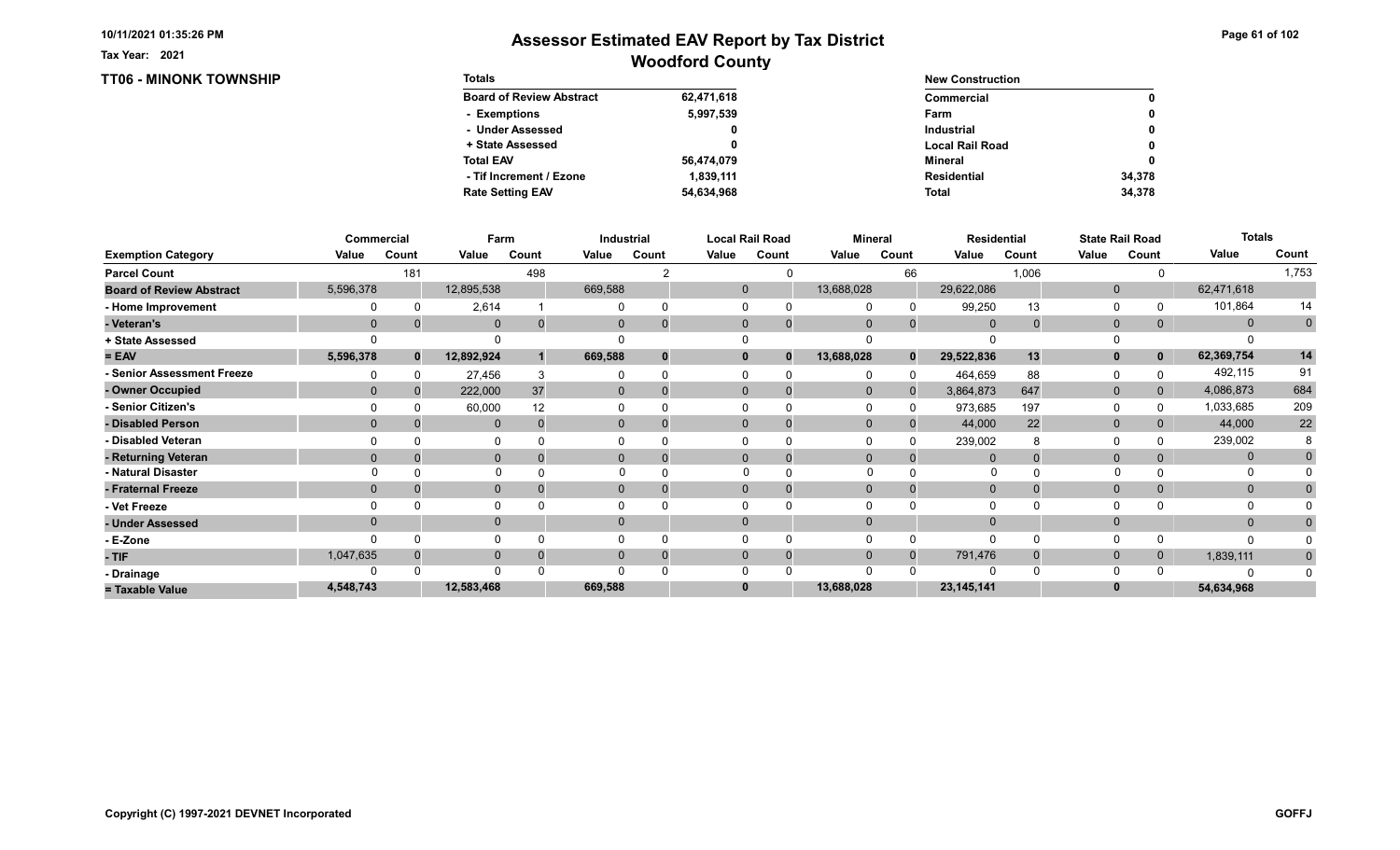TT06R - MINONK ROAD DISTRICT

Tax Year: 2021

| <b>Totals</b>                   |            | <b>New Construction</b> |              |
|---------------------------------|------------|-------------------------|--------------|
| <b>Board of Review Abstract</b> | 62,471,618 | Commercial              | 0            |
| - Exemptions                    | 5,997,539  | Farm                    | 0            |
| - Under Assessed                | 0          | <b>Industrial</b>       | $\mathbf{0}$ |
| + State Assessed                |            | <b>Local Rail Road</b>  | 0            |
| <b>Total EAV</b>                | 56,474,079 | Mineral                 | 0            |
| - Tif Increment / Ezone         | 1.839.111  | <b>Residential</b>      | 34.378       |
| <b>Rate Setting EAV</b>         | 54,634,968 | <b>Total</b>            | 34.378       |

|                                 |              | Commercial   |              | Farm            |          | Industrial     |       | <b>Local Rail Road</b>   |              | <b>Mineral</b> |                | <b>Residential</b> |              | <b>State Rail Road</b> | <b>Totals</b> |                |
|---------------------------------|--------------|--------------|--------------|-----------------|----------|----------------|-------|--------------------------|--------------|----------------|----------------|--------------------|--------------|------------------------|---------------|----------------|
| <b>Exemption Category</b>       | Value        | Count        | Value        | Count           | Value    | Count          | Value | Count                    | Value        | Count          | Value          | Count              | Value        | Count                  | Value         | Count          |
| <b>Parcel Count</b>             |              | 181          |              | 498             |          |                |       | ∩                        |              | 66             |                | 1,006              |              |                        |               | 1,753          |
| <b>Board of Review Abstract</b> | 5,596,378    |              | 12,895,538   |                 | 669,588  |                |       | $\mathbf{0}$             | 13,688,028   |                | 29,622,086     |                    | $\mathbf{0}$ |                        | 62,471,618    |                |
| - Home Improvement              |              | $\Omega$     | 2,614        |                 |          |                |       | $\Omega$                 |              | $\Omega$       | 99,250         | 13                 | 0            |                        | 101,864       | 14             |
| - Veteran's                     | $\mathbf{0}$ |              | $\mathbf 0$  | $\Omega$        | 0        |                |       | $\mathbf{0}$             | $\mathbf{0}$ | $\mathbf 0$    | $\overline{0}$ | 0                  | $\mathbf 0$  | 0                      | $\mathbf{0}$  | $\overline{0}$ |
| + State Assessed                |              |              |              |                 |          |                |       |                          |              |                |                |                    |              |                        |               |                |
| $= EAV$                         | 5,596,378    | $\mathbf{0}$ | 12,892,924   |                 | 669,588  |                |       | $\mathbf{0}$<br>$\bf{0}$ | 13,688,028   | $\bf{0}$       | 29,522,836     | 13                 | $\mathbf{0}$ | $\mathbf{0}$           | 62,369,754    | 14             |
| - Senior Assessment Freeze      |              |              | 27,456       |                 |          |                |       | $\Omega$                 |              | <sup>0</sup>   | 464,659        | 88                 | 0            |                        | 492,115       | 91             |
| - Owner Occupied                | $\Omega$     | $\Omega$     | 222,000      | 37              | $\Omega$ |                |       | $\Omega$                 | $\mathbf{0}$ |                | 3,864,873      | 647                | $\mathbf{0}$ | $\Omega$               | 4,086,873     | 684            |
| - Senior Citizen's              |              |              | 60,000       | 12 <sup>2</sup> |          |                |       |                          |              |                | 973,685        | 197                | 0            |                        | 1,033,685     | 209            |
| - Disabled Person               | $\Omega$     |              | $\mathbf{0}$ |                 | 0        |                |       | $\Omega$                 | $\Omega$     |                | 44,000         | 22                 | $\mathbf{0}$ |                        | 44,000        | $22\,$         |
| - Disabled Veteran              |              |              |              |                 |          |                |       | O                        |              |                | 239,002        |                    | $\Omega$     |                        | 239,002       |                |
| - Returning Veteran             | $\Omega$     |              | $\mathbf 0$  | $\Omega$        |          | $\overline{0}$ |       | $\Omega$                 | $\mathbf{0}$ | $\Omega$       |                |                    | $\mathbf 0$  |                        | $\mathbf{0}$  |                |
| - Natural Disaster              |              |              | $\Omega$     |                 | $\Omega$ |                |       |                          | $\Omega$     |                | $\Omega$       |                    | $\Omega$     |                        | $\Omega$      |                |
| - Fraternal Freeze              | $\mathbf{0}$ |              | $\mathbf 0$  |                 | 0        |                |       | $\mathbf 0$              | $\mathbf 0$  |                |                |                    | $\mathbf 0$  | 0                      | $\mathbf{0}$  |                |
| - Vet Freeze                    |              |              | $\Omega$     |                 | 0        |                |       | $\Omega$                 |              |                |                |                    | 0            |                        | 0             |                |
| - Under Assessed                | $\Omega$     |              | $\mathbf 0$  |                 | 0        |                |       | $\Omega$                 | $\Omega$     |                |                |                    | $\mathbf{0}$ |                        | $\mathbf{0}$  |                |
| - E-Zone                        |              |              |              |                 |          |                |       |                          |              |                |                |                    | $\Omega$     |                        | O             |                |
| - TIF                           | 1,047,635    |              | $\mathbf 0$  | $\Omega$        | 0        |                |       | $\mathbf{0}$             | $\Omega$     | $\Omega$       | 791,476        |                    | $\mathbf 0$  | 0                      | 1,839,111     |                |
| - Drainage                      |              |              | $\Omega$     |                 | U        |                |       | $\Omega$                 | $\Omega$     |                |                |                    | $\Omega$     |                        |               |                |
| = Taxable Value                 | 4,548,743    |              | 12,583,468   |                 | 669,588  |                |       | $\bf{0}$                 | 13,688,028   |                | 23, 145, 141   |                    |              |                        | 54,634,968    |                |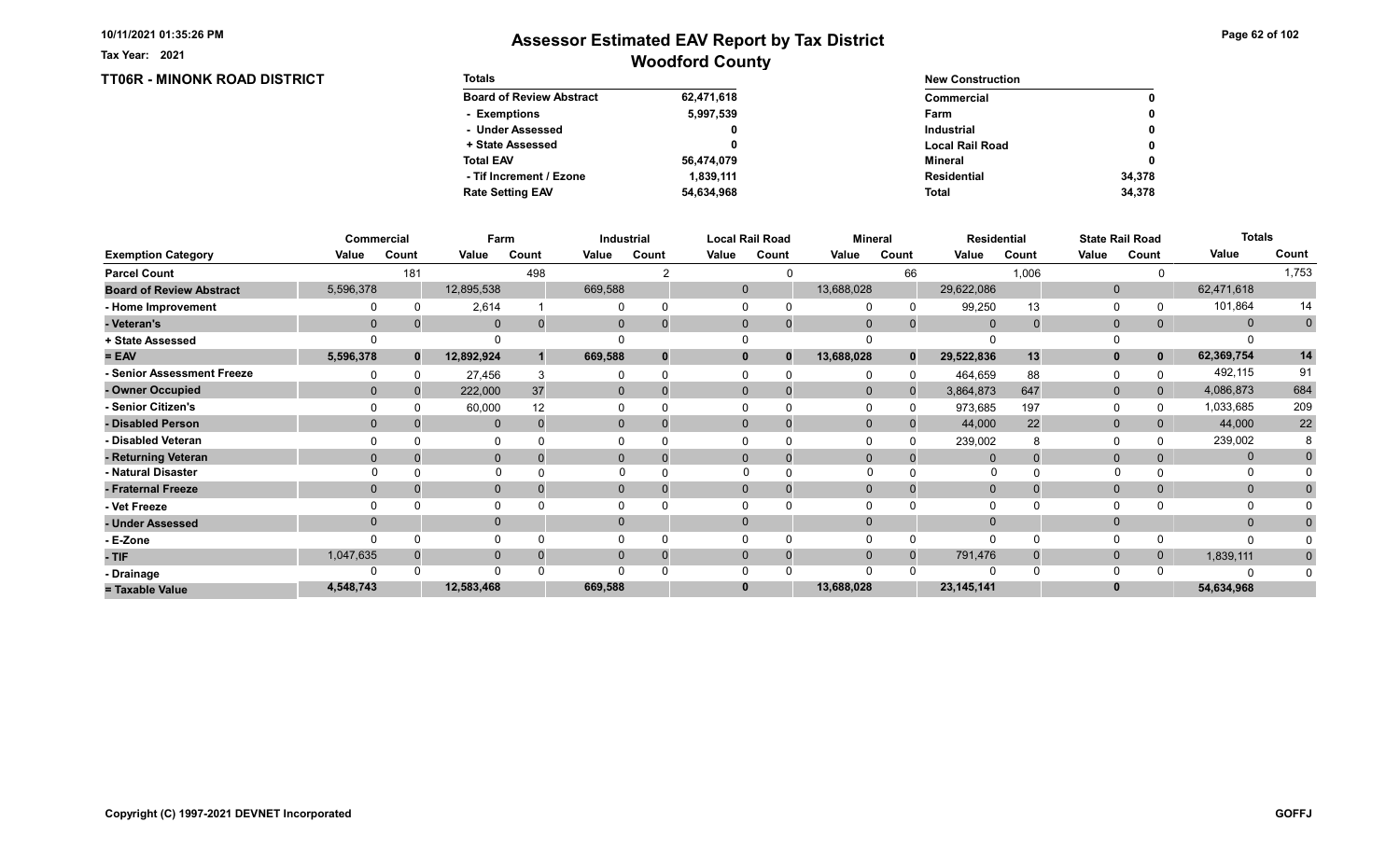TT07 - SPRING BAY TOWNSHIP

Tax Year: 2021

| <b>Totals</b>                   |            | <b>New Construction</b> |              |
|---------------------------------|------------|-------------------------|--------------|
| <b>Board of Review Abstract</b> | 59,559,804 | Commercial              | 690,642      |
| - Exemptions                    | 7,919,414  | Farm                    | 0            |
| - Under Assessed                | 0          | <b>Industrial</b>       | 0            |
| + State Assessed                |            | <b>Local Rail Road</b>  | $\mathbf{0}$ |
| <b>Total EAV</b>                | 51,640,390 | Mineral                 | 0            |
| - Tif Increment / Ezone         |            | <b>Residential</b>      | 160.222      |
| <b>Rate Setting EAV</b>         | 51,640,390 | <b>Total</b>            | 850.864      |

|                                 |              | Commercial   | Farm         |                |           | Industrial |       | <b>Local Rail Road</b>      |              | <b>Mineral</b> |                | <b>Residential</b> |              | <b>State Rail Road</b> | <b>Totals</b> |                |
|---------------------------------|--------------|--------------|--------------|----------------|-----------|------------|-------|-----------------------------|--------------|----------------|----------------|--------------------|--------------|------------------------|---------------|----------------|
| <b>Exemption Category</b>       | Value        | Count        | Value        | Count          | Value     | Count      | Value | Count                       | Value        | Count          | Value          | Count              | Value        | Count                  | Value         | Count          |
| <b>Parcel Count</b>             |              | 89           |              | 145            |           |            |       |                             |              |                |                | 1,298              |              |                        |               | 1,536          |
| <b>Board of Review Abstract</b> | 4,691,768    |              | 2,994,017    |                | 1,665,097 |            |       | $\mathbf 0$                 | $\Omega$     |                | 50,208,922     |                    | $\mathbf 0$  |                        | 59,559,804    |                |
| - Home Improvement              |              |              | 13,754       |                |           |            |       |                             |              |                | 215,966        | 34                 | 0            |                        | 229,720       | 36             |
| - Veteran's                     | $\Omega$     |              | $\mathbf 0$  |                | 0         |            |       | $\mathbf{0}$<br>$\mathbf 0$ | $\mathbf 0$  | $\mathbf{0}$   | $\overline{0}$ |                    | $\mathbf{0}$ | 0                      | $\mathbf{0}$  | $\overline{0}$ |
| + State Assessed                |              |              |              |                |           |            |       |                             |              |                |                |                    |              |                        |               |                |
| $= EAV$                         | 4,691,768    | $\mathbf{0}$ | 2,980,263    | $\overline{2}$ | 1,665,097 |            |       | $\bf{0}$<br>0               |              | $\bf{0}$       | 49,992,956     | 34                 | $\mathbf{0}$ | $\mathbf 0$            | 59,330,084    | 36             |
| - Senior Assessment Freeze      |              |              | 14,120       |                |           |            |       |                             |              |                | 378,966        | 122                | 0            |                        | 393,086       | 126            |
| - Owner Occupied                | 18,000       |              | 114,000      | 19             | $\Omega$  | $\Omega$   |       | $\Omega$<br>$\Omega$        | $\mathbf{0}$ | $\Omega$       | 5,002,709      | 835                | $\mathbf 0$  | $\overline{0}$         | 5,134,709     | 857            |
| - Senior Citizen's              | 5,000        |              | 35,000       |                |           |            |       |                             |              |                | 1,198,593      | 241                | 0            |                        | 1,238,593     | 249            |
| - Disabled Person               | $\mathbf{0}$ |              | 2,000        |                | 0         |            |       | $\Omega$<br>$\Omega$        | $\Omega$     |                | 64,000         | 32                 | $\mathbf{0}$ |                        | 66,000        | 33             |
| - Disabled Veteran              |              |              | $\Omega$     |                |           |            |       | 0                           |              |                | 857,306        | 25                 | $\Omega$     |                        | 857,306       | 25             |
| - Returning Veteran             |              |              | $\mathbf 0$  |                | 0         |            |       | $\Omega$<br>$\mathbf 0$     | $\Omega$     | $\Omega$       | $\Omega$       |                    | $\mathbf 0$  |                        | $\mathbf{0}$  | $\mathbf 0$    |
| - Natural Disaster              |              |              | $\Omega$     |                |           |            |       | $\Omega$                    | $\Omega$     |                | 0              |                    |              |                        | 0             |                |
| - Fraternal Freeze              | $\Omega$     |              | $\mathbf 0$  |                | 0         |            |       | $\mathbf{0}$                | $\Omega$     |                | $\overline{0}$ |                    | $\mathbf{0}$ |                        | $\mathbf{0}$  |                |
| - Vet Freeze                    |              |              | 0            |                |           |            |       |                             |              |                |                |                    | $\Omega$     |                        |               |                |
| - Under Assessed                |              |              | $\mathbf{0}$ |                | $\Omega$  |            |       | $\Omega$                    |              |                |                |                    | $\mathbf{0}$ |                        | $\mathbf{0}$  |                |
| - E-Zone                        |              |              | $\Omega$     |                |           |            |       |                             |              |                |                |                    | $\Omega$     |                        |               |                |
| - TIF                           |              |              | $\mathbf{0}$ |                |           |            |       | 0<br>0                      |              |                |                |                    | $\mathbf{0}$ |                        | $\mathbf{0}$  |                |
| - Drainage                      |              |              | $\Omega$     |                |           |            |       |                             |              |                |                |                    | $\Omega$     |                        | $\Omega$      |                |
| = Taxable Value                 | 4,668,768    |              | 2,815,143    |                | 1,665,097 |            | 0     |                             |              |                | 42,491,382     |                    | $\bf{0}$     |                        | 51,640,390    |                |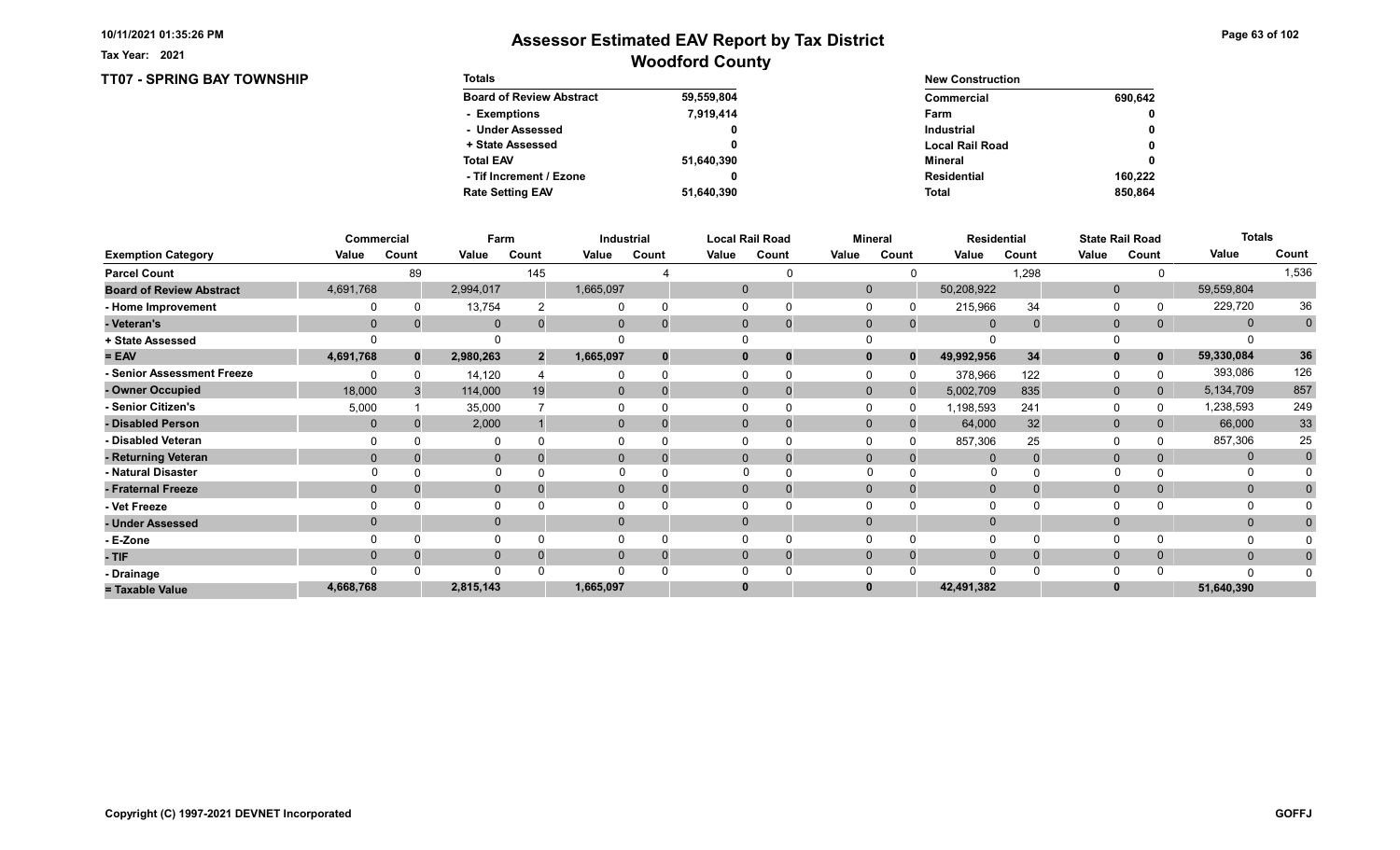Tax Year: 2021

### Woodford County Assessor Estimated EAV Report by Tax District

#### TT07R - SPRING BAY ROAD DISTRICT Totals Board of Review Abstract + State Assessed - Under Assessed - Exemptions Total EAV Rate Setting EAV - Tif Increment / Ezone 59,559,804 7,919,414 0 0 51,640,390 51,640,390 0 New Construction Commercial Local Rail Road Industrial Farm Mineral Total Residential 0 690,642 0 0 850,864 0 160,222

|                                 |           | Commercial   | Farm         |                |              | Industrial |       | <b>Local Rail Road</b>   |              | Mineral  |             | <b>Residential</b> |              | <b>State Rail Road</b> | <b>Totals</b> |             |
|---------------------------------|-----------|--------------|--------------|----------------|--------------|------------|-------|--------------------------|--------------|----------|-------------|--------------------|--------------|------------------------|---------------|-------------|
| <b>Exemption Category</b>       | Value     | Count        | Value        | Count          | Value        | Count      | Value | Count                    | Value        | Count    | Value       | Count              | Value        | Count                  | Value         | Count       |
| <b>Parcel Count</b>             |           | 89           |              | 145            |              |            |       | ∩                        |              |          |             | 1,298              |              |                        |               | 1,536       |
| <b>Board of Review Abstract</b> | 4,691,768 |              | 2,994,017    |                | 1,665,097    |            |       | $\mathbf{0}$             | $\mathbf 0$  |          | 50,208,922  |                    | $\mathbf{0}$ |                        | 59,559,804    |             |
| - Home Improvement              |           |              | 13,754       |                |              |            |       |                          |              |          | 215,966     | 34                 | 0            |                        | 229,720       | 36          |
| - Veteran's                     | $\Omega$  |              | $\mathbf{0}$ | $\Omega$       | $\Omega$     |            |       | $\mathbf{0}$<br>$\Omega$ | $\Omega$     | $\Omega$ | $\mathbf 0$ | $\Omega$           | $\mathbf{0}$ | $\mathbf{0}$           | $\mathbf{0}$  | $\mathbf 0$ |
| + State Assessed                |           |              |              |                |              |            |       |                          |              |          |             |                    | $\Omega$     |                        |               |             |
| $= EAV$                         | 4,691,768 | $\mathbf{0}$ | 2,980,263    | $\overline{2}$ | 1,665,097    |            |       | $\mathbf 0$              | $\mathbf{0}$ | $\Omega$ | 49,992,956  | 34                 | $\mathbf{0}$ | $\mathbf 0$            | 59,330,084    | 36          |
| - Senior Assessment Freeze      |           |              | 14,120       |                |              |            |       |                          |              |          | 378,966     | 122                | $\Omega$     |                        | 393,086       | 126         |
| - Owner Occupied                | 18,000    |              | 114,000      | 19             | $\mathbf{0}$ |            |       | $\Omega$                 | $\mathbf{0}$ | $\Omega$ | 5,002,709   | 835                | $\mathbf{0}$ | $\overline{0}$         | 5,134,709     | 857         |
| - Senior Citizen's              | 5,000     |              | 35,000       |                |              |            |       |                          |              |          | 1,198,593   | 241                | 0            |                        | 1,238,593     | 249         |
| - Disabled Person               | $\Omega$  |              | 2,000        |                | $\Omega$     |            |       | $\Omega$                 | $\Omega$     |          | 64,000      | 32                 | $\mathbf 0$  |                        | 66,000        | 33          |
| - Disabled Veteran              |           |              | $\Omega$     |                |              |            |       |                          |              |          | 857,306     | 25                 | $\Omega$     |                        | 857,306       | 25          |
| - Returning Veteran             | $\Omega$  |              | $\mathbf{0}$ | $\Omega$       | $\Omega$     |            |       | $\Omega$<br>$\Omega$     | $\Omega$     | $\Omega$ | $\Omega$    |                    | $\mathbf{0}$ | $\Omega$               | $\mathbf{0}$  | $\mathbf 0$ |
| - Natural Disaster              |           |              | $\Omega$     |                |              |            |       |                          |              |          | O           |                    |              |                        | O             |             |
| - Fraternal Freeze              | $\Omega$  |              | $\mathbf{0}$ |                | $\mathbf{0}$ |            |       | $\Omega$                 | $\Omega$     | $\Omega$ | $\mathbf 0$ |                    | $\mathbf{0}$ | $\mathbf{0}$           | $\mathbf{0}$  |             |
| - Vet Freeze                    |           |              | 0            |                | 0            |            |       | $\Omega$<br>∩            |              |          |             |                    | 0            |                        | $\Omega$      |             |
| - Under Assessed                |           |              | $\mathbf{0}$ |                | 0            |            |       | $\Omega$                 | $\Omega$     |          |             |                    | $\mathbf{0}$ |                        | $\mathbf 0$   |             |
| - E-Zone                        |           |              | $\Omega$     |                |              |            |       |                          |              |          |             |                    | $\Omega$     |                        | 0             |             |
| $-TIF$                          | $\Omega$  |              | $\mathbf{0}$ |                | $\mathbf{0}$ |            |       | $\mathbf{0}$             | $\Omega$     | $\Omega$ | $\mathbf 0$ |                    | $\mathbf{0}$ | $\overline{0}$         | $\mathbf{0}$  | $\Omega$    |
| - Drainage                      |           |              | $\Omega$     |                | ∩            |            |       |                          |              |          | $\cap$      |                    | $\Omega$     |                        | n             |             |
| = Taxable Value                 | 4,668,768 |              | 2,815,143    |                | 1,665,097    |            |       | $\bf{0}$                 |              |          | 42,491,382  |                    |              |                        | 51,640,390    |             |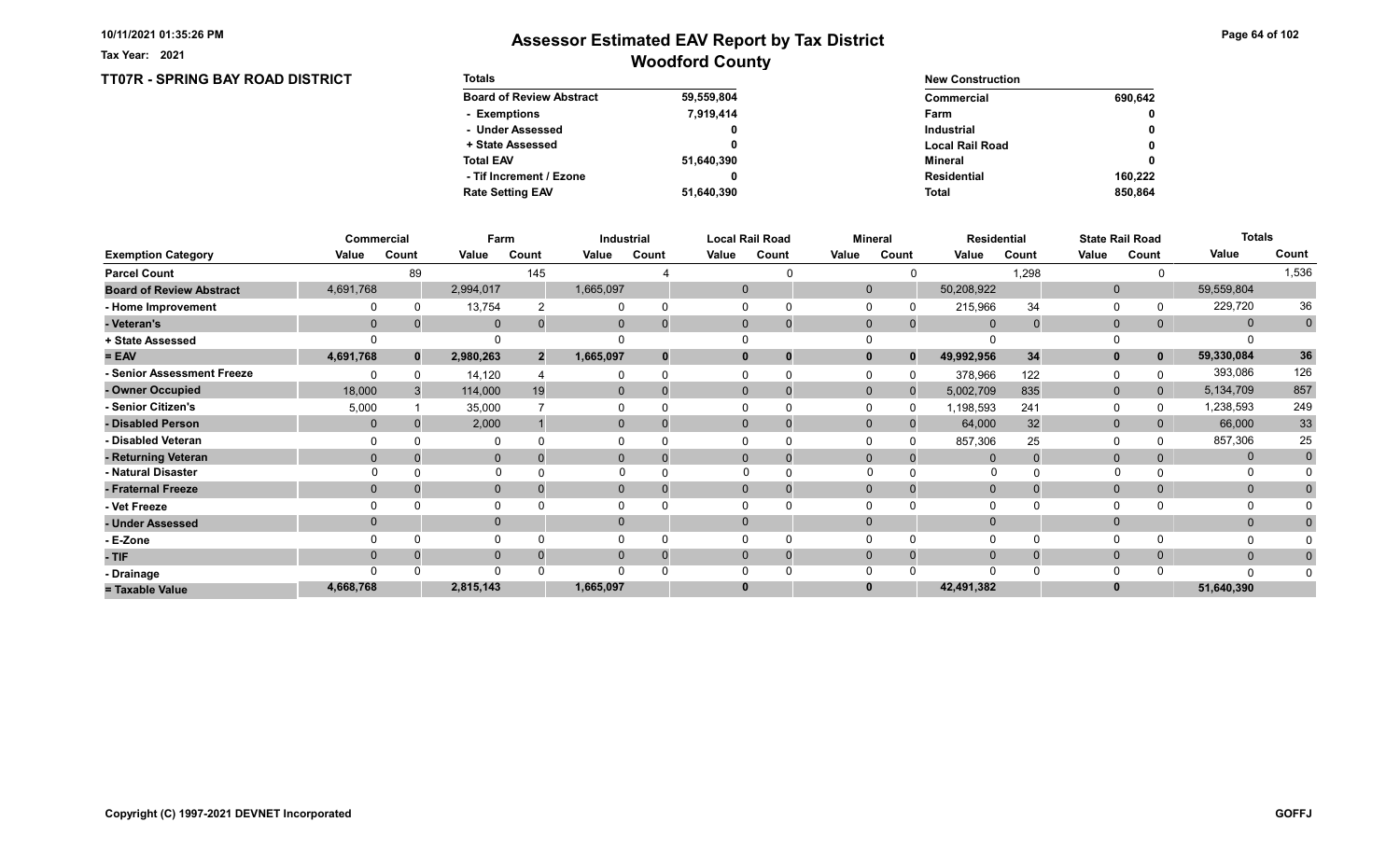#### Tax Year: 2021

### TT08 - WORTH TOWNSHIP

| Page 65 of 102 |  |  |  |  |
|----------------|--|--|--|--|
|----------------|--|--|--|--|

| <b>Totals</b>                   |             | <b>New Construction</b> |              |
|---------------------------------|-------------|-------------------------|--------------|
| <b>Board of Review Abstract</b> | 252,537,599 | Commercial              | 7.429        |
| - Exemptions                    | 28,224,099  | Farm                    | 210.347      |
| - Under Assessed                |             | <b>Industrial</b>       | $\mathbf{0}$ |
| + State Assessed                |             | <b>Local Rail Road</b>  | 0            |
| <b>Total EAV</b>                | 224,313,500 | Mineral                 | 0            |
| - Tif Increment / Ezone         |             | <b>Residential</b>      | 1,202,377    |
| <b>Rate Setting EAV</b>         | 224,313,500 | <b>Total</b>            | 1.420.153    |

|                                 |                | <b>Commercial</b> | Farm         |       |              | Industrial |          | <b>Local Rail Road</b>       |              | <b>Mineral</b> | <b>Residential</b> |       |              | <b>State Rail Road</b> | <b>Totals</b> |             |
|---------------------------------|----------------|-------------------|--------------|-------|--------------|------------|----------|------------------------------|--------------|----------------|--------------------|-------|--------------|------------------------|---------------|-------------|
| <b>Exemption Category</b>       | Value          | Count             | Value        | Count | Value        | Count      | Value    | Count                        | Value        | Count          | Value              | Count | Value        | Count                  | Value         | Count       |
| <b>Parcel Count</b>             |                | 102               |              | 519   |              |            |          |                              |              |                |                    | 3,496 |              |                        |               | 4,125       |
| <b>Board of Review Abstract</b> | 7,877,831      |                   | 14,854,021   |       | 333,703      |            |          | $\mathbf 0$                  | $\mathbf{0}$ |                | 229,472,044        |       | $\mathbf{0}$ |                        | 252,537,599   |             |
| - Home Improvement              |                |                   | 75,164       |       |              |            | $\Omega$ |                              |              |                | 824,885            | 112   | 0            |                        | 900,049       | 119         |
| - Veteran's                     | $\overline{0}$ |                   | $\mathbf{0}$ | 0     | $\mathbf{0}$ |            |          | $\mathbf{0}$<br>$\mathbf{0}$ | $\mathbf 0$  | $\Omega$       | $\Omega$           |       | $\mathbf{0}$ | 0                      | $\mathbf{0}$  | $\mathbf 0$ |
| + State Assessed                |                |                   |              |       |              |            |          |                              |              |                |                    |       | $\Omega$     |                        |               |             |
| $= EAV$                         | 7,877,831      | $\mathbf{0}$      | 14,778,857   |       | 333,703      |            |          | $\mathbf 0$                  | $\mathbf{0}$ | $\Omega$       | 228,647,159        | 113   | $\mathbf{0}$ | $\mathbf 0$            | 251,637,550   | 120         |
| - Senior Assessment Freeze      |                |                   | 69,979       |       |              |            |          |                              |              |                | 847,515            | 153   | 0            |                        | 917,494       | 161         |
| - Owner Occupied                | $\Omega$       |                   | 564,000      | 94    | $\mathbf{0}$ |            |          | $\Omega$                     | $\mathbf{0}$ | $\Omega$       | 16,634,161         | 2,773 | $\mathbf{0}$ | $\mathbf{0}$           | 17,198,161    | 2,867       |
| - Senior Citizen's              |                |                   | 145,000      | 29    |              |            |          |                              |              |                | 3,653,479          | 731   | 0            |                        | 3,798,479     | 760         |
| - Disabled Person               | $\Omega$       |                   | 2,000        |       | $\Omega$     |            |          | $\Omega$                     | $\Omega$     |                | 62,000             | 31    | $\mathbf{0}$ | $\Omega$               | 64,000        | $32\,$      |
| - Disabled Veteran              |                |                   | 135,414      |       |              |            | $\Omega$ |                              |              |                | 5,195,502          | 85    | 0            |                        | 5,330,916     | 88          |
| - Returning Veteran             | $\Omega$       |                   | $\Omega$     |       | $\Omega$     |            |          | $\Omega$<br>$\Omega$         | $\mathbf{0}$ | $\Omega$       | 15,000             |       | $\mathbf{0}$ |                        | 15,000        | 3           |
| - Natural Disaster              |                |                   | $\Omega$     |       |              |            |          |                              | $\Omega$     |                | O                  |       |              |                        |               |             |
| - Fraternal Freeze              | $\Omega$       |                   | $\mathbf{0}$ |       | $\mathbf{0}$ |            |          | $\mathbf{0}$                 | $\Omega$     |                | $\mathbf 0$        |       | $\mathbf{0}$ | $\mathbf{0}$           | $\mathbf{0}$  |             |
| - Vet Freeze                    |                |                   | $\Omega$     |       |              |            |          |                              |              |                |                    |       | $\Omega$     |                        | 0             |             |
| - Under Assessed                |                |                   | $\mathbf{0}$ |       | 0            |            |          | $\Omega$                     |              |                |                    |       | $\mathbf{0}$ |                        | $\mathbf{0}$  |             |
| - E-Zone                        |                |                   | $\Omega$     |       |              |            |          |                              |              |                |                    |       | $\Omega$     |                        |               |             |
| - TIF                           |                |                   | $\mathbf{0}$ |       |              |            |          | $\Omega$                     | $\Omega$     | $\Omega$       |                    |       | $\mathbf 0$  | $\Omega$               | $\Omega$      |             |
| - Drainage                      |                |                   | $\Omega$     |       |              |            |          |                              |              |                |                    |       | $\Omega$     |                        | $\Omega$      |             |
| = Taxable Value                 | 7,877,831      |                   | 13,862,464   |       | 333,703      |            | $\bf{0}$ |                              |              |                | 202,239,502        |       | $\bf{0}$     |                        | 224,313,500   |             |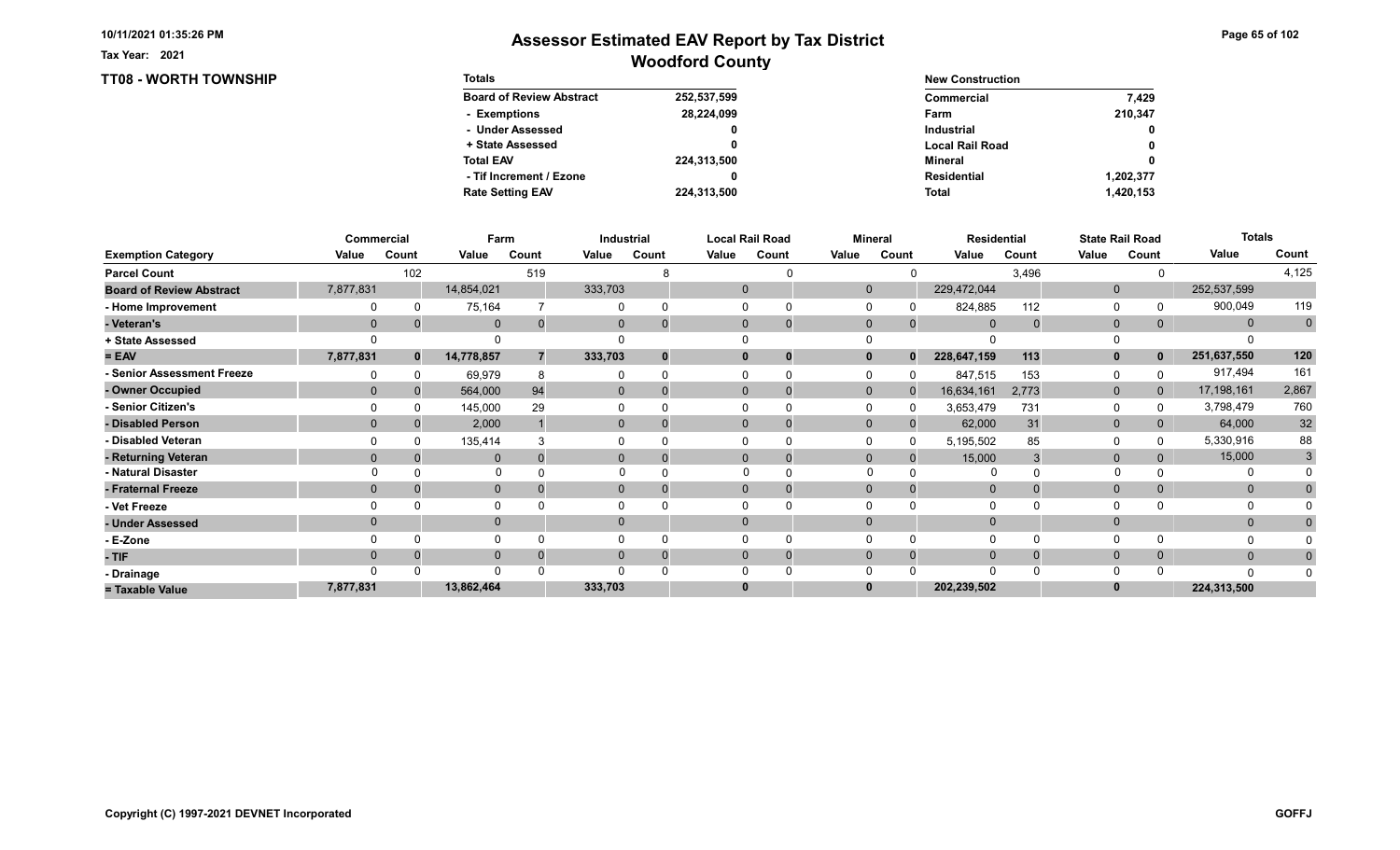TT08R - WORTH ROAD DISTRICT

Tax Year: 2021

| <b>Totals</b>                   |             | <b>New Construction</b> |              |
|---------------------------------|-------------|-------------------------|--------------|
| <b>Board of Review Abstract</b> | 252,537,599 | Commercial              | 7.429        |
| - Exemptions                    | 28,224,099  | Farm                    | 210.347      |
| - Under Assessed                | 0           | <b>Industrial</b>       | $\mathbf{0}$ |
| + State Assessed                |             | <b>Local Rail Road</b>  | 0            |
| <b>Total EAV</b>                | 224,313,500 | Mineral                 | 0            |
| - Tif Increment / Ezone         | 0           | <b>Residential</b>      | 1,202,377    |
| <b>Rate Setting EAV</b>         | 224,313,500 | <b>Total</b>            | 1,420,153    |

|                                 |                | Commercial   | Farm         |       |          | Industrial |       | <b>Local Rail Road</b>      |              | <b>Mineral</b> | <b>Residential</b> |       |              | <b>State Rail Road</b> | <b>Totals</b> |                |
|---------------------------------|----------------|--------------|--------------|-------|----------|------------|-------|-----------------------------|--------------|----------------|--------------------|-------|--------------|------------------------|---------------|----------------|
| <b>Exemption Category</b>       | Value          | Count        | Value        | Count | Value    | Count      | Value | Count                       | Value        | Count          | Value              | Count | Value        | Count                  | Value         | Count          |
| <b>Parcel Count</b>             |                | 102          |              | 519   |          |            |       |                             |              |                |                    | 3,496 |              |                        |               | 4,125          |
| <b>Board of Review Abstract</b> | 7,877,831      |              | 14,854,021   |       | 333,703  |            |       | $\mathbf 0$                 | $\Omega$     |                | 229,472,044        |       | $\mathbf{0}$ |                        | 252,537,599   |                |
| - Home Improvement              |                |              | 75,164       |       |          |            |       |                             |              |                | 824,885            | 112   | 0            |                        | 900,049       | 119            |
| - Veteran's                     | $\overline{0}$ |              | $\mathbf 0$  |       | 0        |            |       | $\mathbf{0}$<br>$\mathbf 0$ | $\mathbf 0$  | $\mathbf{0}$   | $\Omega$           |       | $\mathbf{0}$ | 0                      | $\mathbf{0}$  | $\overline{0}$ |
| + State Assessed                |                |              |              |       |          |            |       |                             |              |                |                    |       |              |                        |               |                |
| $= EAV$                         | 7,877,831      | $\mathbf{0}$ | 14,778,857   |       | 333,703  | $\bf{0}$   |       | $\bf{0}$<br>0               |              | $\bf{0}$       | 228,647,159        | 113   | $\mathbf{0}$ |                        | 251,637,550   | 120            |
| - Senior Assessment Freeze      |                |              | 69,979       |       |          |            |       |                             |              |                | 847,515            | 153   | 0            |                        | 917,494       | 161            |
| - Owner Occupied                | $\Omega$       |              | 564,000      | 94    | $\Omega$ | $\Omega$   |       | $\Omega$<br>0               | $\mathbf{0}$ | $\Omega$       | 16,634,161         | 2,773 | $\mathbf{0}$ | $\overline{0}$         | 17,198,161    | 2,867          |
| - Senior Citizen's              |                |              | 145,000      | 29    |          |            |       |                             |              |                | 3,653,479          | 731   | $\Omega$     |                        | 3,798,479     | 760            |
| - Disabled Person               |                |              | 2,000        |       | $\Omega$ |            |       | $\Omega$                    | $\Omega$     |                | 62,000             | 31    | $\mathbf{0}$ | 0                      | 64,000        | $32\,$         |
| - Disabled Veteran              |                |              | 135,414      |       |          |            |       | 0                           |              |                | 5,195,502          | 85    | $\Omega$     |                        | 5,330,916     | 88             |
| - Returning Veteran             |                |              | $\mathbf{0}$ |       | $\Omega$ |            |       | $\Omega$<br>$\mathbf 0$     | $\Omega$     | $\Omega$       | 15,000             |       | $\mathbf 0$  |                        | 15,000        | 3              |
| - Natural Disaster              |                |              | $\Omega$     |       |          |            |       | $\Omega$                    | $\Omega$     |                | 0                  |       |              |                        |               |                |
| - Fraternal Freeze              |                |              | $\mathbf 0$  |       | 0        |            |       | $\mathbf{0}$                | $\Omega$     |                | $\overline{0}$     |       | $\mathbf{0}$ |                        | $\mathbf{0}$  |                |
| - Vet Freeze                    |                |              | 0            |       |          |            |       |                             |              |                |                    |       | $\Omega$     |                        |               |                |
| - Under Assessed                |                |              | $\mathbf{0}$ |       | $\Omega$ |            |       | $\Omega$                    |              |                |                    |       | $\mathbf{0}$ |                        | $\mathbf{0}$  |                |
| - E-Zone                        |                |              | $\Omega$     |       |          |            |       |                             |              |                |                    |       | $\Omega$     |                        |               |                |
| - TIF                           |                |              | $\mathbf{0}$ |       |          |            |       | 0<br>0                      |              |                |                    |       | $\mathbf{0}$ |                        | $\mathbf{0}$  |                |
| - Drainage                      |                |              | $\Omega$     |       |          |            |       |                             |              |                | $\Omega$           |       | $\Omega$     |                        | $\Omega$      |                |
| = Taxable Value                 | 7,877,831      |              | 13,862,464   |       | 333,703  |            |       | 0                           |              |                | 202,239,502        |       | $\bf{0}$     |                        | 224,313,500   |                |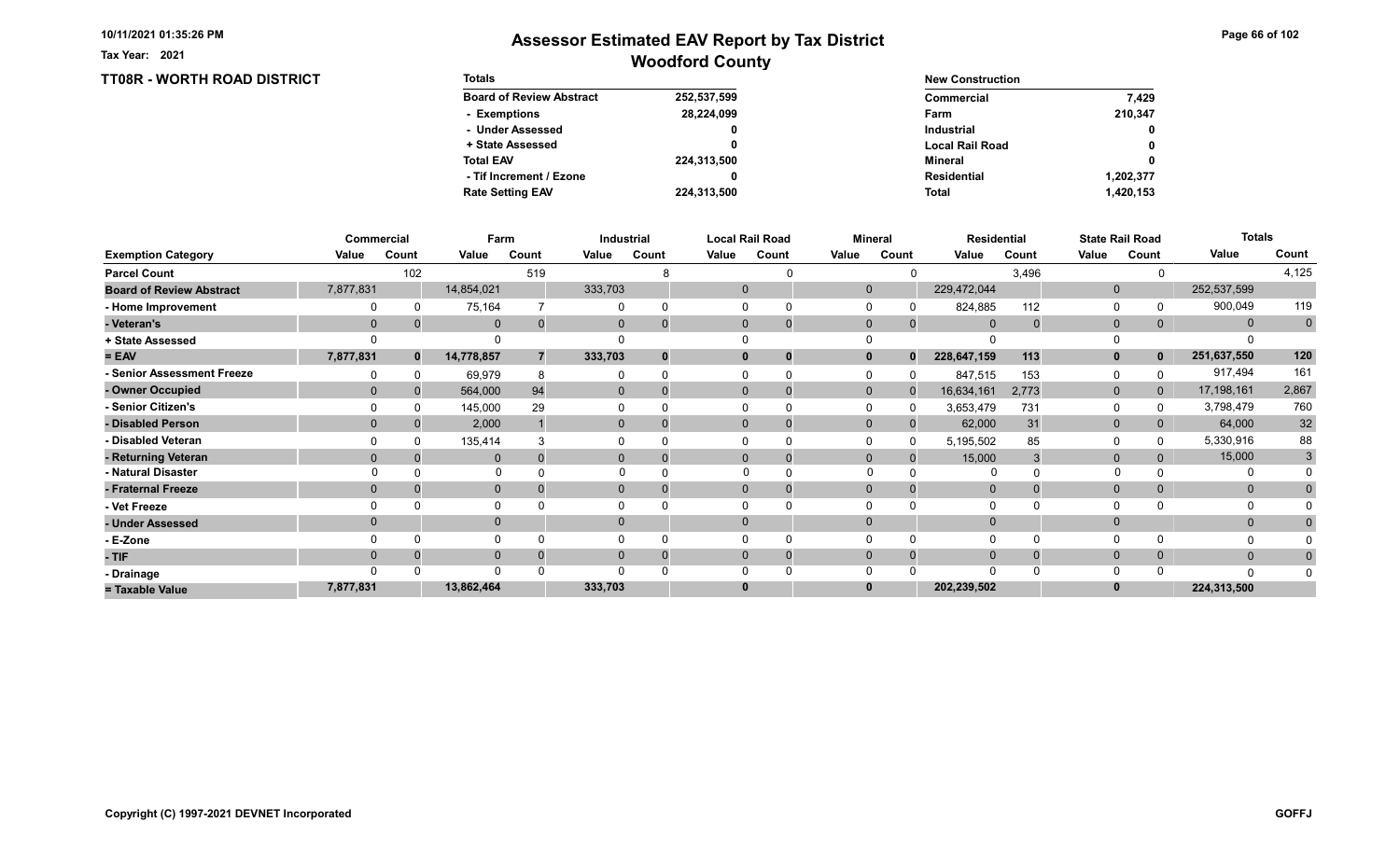Tax Year: 2021

| <b>TT09 - METAMORA TOWNSHIP</b> | <b>Totals</b>                   |             | <b>New Construction</b> |              |
|---------------------------------|---------------------------------|-------------|-------------------------|--------------|
|                                 | <b>Board of Review Abstract</b> | 113,101,594 | <b>Commercial</b>       | 7,021        |
|                                 | - Exemptions                    | 14,640,262  | Farm                    | 104,952      |
|                                 | - Under Assessed                |             | Industrial              | $\mathbf{0}$ |
|                                 | + State Assessed                |             | <b>Local Rail Road</b>  | $\mathbf{0}$ |
|                                 | <b>Total EAV</b>                | 98,461,332  | Mineral                 | $\mathbf{0}$ |
|                                 | - Tif Increment / Ezone         |             | <b>Residential</b>      | 476,587      |
|                                 | <b>Rate Setting EAV</b>         | 98,461,332  | <b>Total</b>            | 588,560      |

|                                 | Commercial     |          | Farm         |       | Industrial   |       | <b>Local Rail Road</b> |              |              | <b>Mineral</b> |                | <b>Residential</b> | <b>State Rail Road</b> |                | <b>Totals</b> |             |
|---------------------------------|----------------|----------|--------------|-------|--------------|-------|------------------------|--------------|--------------|----------------|----------------|--------------------|------------------------|----------------|---------------|-------------|
| <b>Exemption Category</b>       | Value          | Count    | Value        | Count | Value        | Count | Value                  | Count        | Value        | Count          | Value          | Count              | Value                  | Count          | Value         | Count       |
| <b>Parcel Count</b>             |                | 335      |              | 563   |              | 10    |                        |              |              |                |                | 1,698              |                        |                |               | 2,606       |
| <b>Board of Review Abstract</b> | 13,264,609     |          | 18,421,432   |       | 2,238,298    |       | $\mathbf 0$            |              | $\mathbf{0}$ |                | 79, 177, 255   |                    | $\mathbf{0}$           |                | 113,101,594   |             |
| - Home Improvement              | 6,521          |          | 68,716       |       |              |       | $\Omega$               |              |              |                | 293,993        | 63                 | 0                      |                | 369,230       | 68          |
| - Veteran's                     | $\overline{0}$ | 0        | $\mathbf{0}$ | 0     | $\mathbf{0}$ |       | $\mathbf{0}$           | $\mathbf{0}$ | $\mathbf 0$  | $\mathbf{0}$   | $\mathbf{0}$   |                    | $\mathbf{0}$           | $\overline{0}$ | $\mathbf{0}$  | $\mathbf 0$ |
| + State Assessed                |                |          |              |       |              |       |                        |              |              |                |                |                    | 0                      |                |               |             |
| $= EAV$                         | 13,258,088     |          | 18,352,716   |       | 2,238,298    |       | $\mathbf 0$            | 0            | $\mathbf{0}$ | $\Omega$       | 78,883,262     | 63                 | $\mathbf{0}$           | $\mathbf 0$    | 112,732,364   | 68          |
| - Senior Assessment Freeze      | 41,456         | 44       | 20,459       |       |              |       |                        |              |              |                | 593,213        | 106                | 0                      |                | 655,128       | 154         |
| - Owner Occupied                | 1,368,000      | 213      | 324,000      | 54    | $\mathbf{0}$ |       | $\Omega$               |              | $\mathbf{0}$ | $\Omega$       | 7,429,496      | 1,239              | $\mathbf{0}$           | $\mathbf{0}$   | 9,121,496     | 1,506       |
| - Senior Citizen's              | 1,145,000      | 208      | 115,000      | 23    |              |       |                        |              |              | <sup>0</sup>   | 1,636,987      | 329                | 0                      |                | 2,896,987     | 560         |
| - Disabled Person               | 6,000          |          | $\Omega$     |       | $\Omega$     |       | $\Omega$               |              | $\Omega$     |                | 32,000         | 16                 | $\mathbf{0}$           |                | 38,000        | 19          |
| - Disabled Veteran              | 31,638         |          | 77,097       |       |              |       | $\Omega$               |              |              |                | 1,420,335      | 29                 | 0                      |                | 1,529,070     | 32          |
| - Returning Veteran             | 0              | $\Omega$ | $\Omega$     |       | $\Omega$     |       | $\Omega$               | $\Omega$     | $\Omega$     | $\Omega$       | $\Omega$       |                    | $\mathbf{0}$           |                | $\mathbf{0}$  | $\mathbf 0$ |
| - Natural Disaster              |                |          | $\Omega$     |       |              |       |                        |              | $\Omega$     |                | 30,351         |                    | $\Omega$               |                | 30,351        |             |
| - Fraternal Freeze              | $\Omega$       |          | $\mathbf{0}$ |       | $\mathbf{0}$ |       | $\mathbf{0}$           |              | $\mathbf 0$  |                | $\overline{0}$ |                    | $\mathbf{0}$           | 0              | $\mathbf{0}$  |             |
| - Vet Freeze                    |                |          | $\Omega$     |       |              |       |                        |              |              |                |                |                    | $\Omega$               |                | 0             |             |
| - Under Assessed                | $\Omega$       |          | $\mathbf{0}$ |       | $\Omega$     |       | $\Omega$               |              | $\Omega$     |                |                |                    | $\mathbf{0}$           |                | $\mathbf{0}$  |             |
| - E-Zone                        |                |          | $\Omega$     |       |              |       |                        |              |              |                |                |                    | $\Omega$               |                |               |             |
| - TIF                           | $\Omega$       |          | $\mathbf{0}$ |       |              |       | $\Omega$               |              | $\Omega$     | $\Omega$       |                |                    | $\mathbf 0$            | $\Omega$       | $\mathbf{0}$  |             |
| - Drainage                      |                |          | $\Omega$     |       |              |       |                        |              |              |                |                |                    | $\Omega$               |                | $\Omega$      |             |
| = Taxable Value                 | 10,665,994     |          | 17,816,160   |       | 2,238,298    |       | $\bf{0}$               |              |              |                | 67,740,880     |                    | $\bf{0}$               |                | 98,461,332    |             |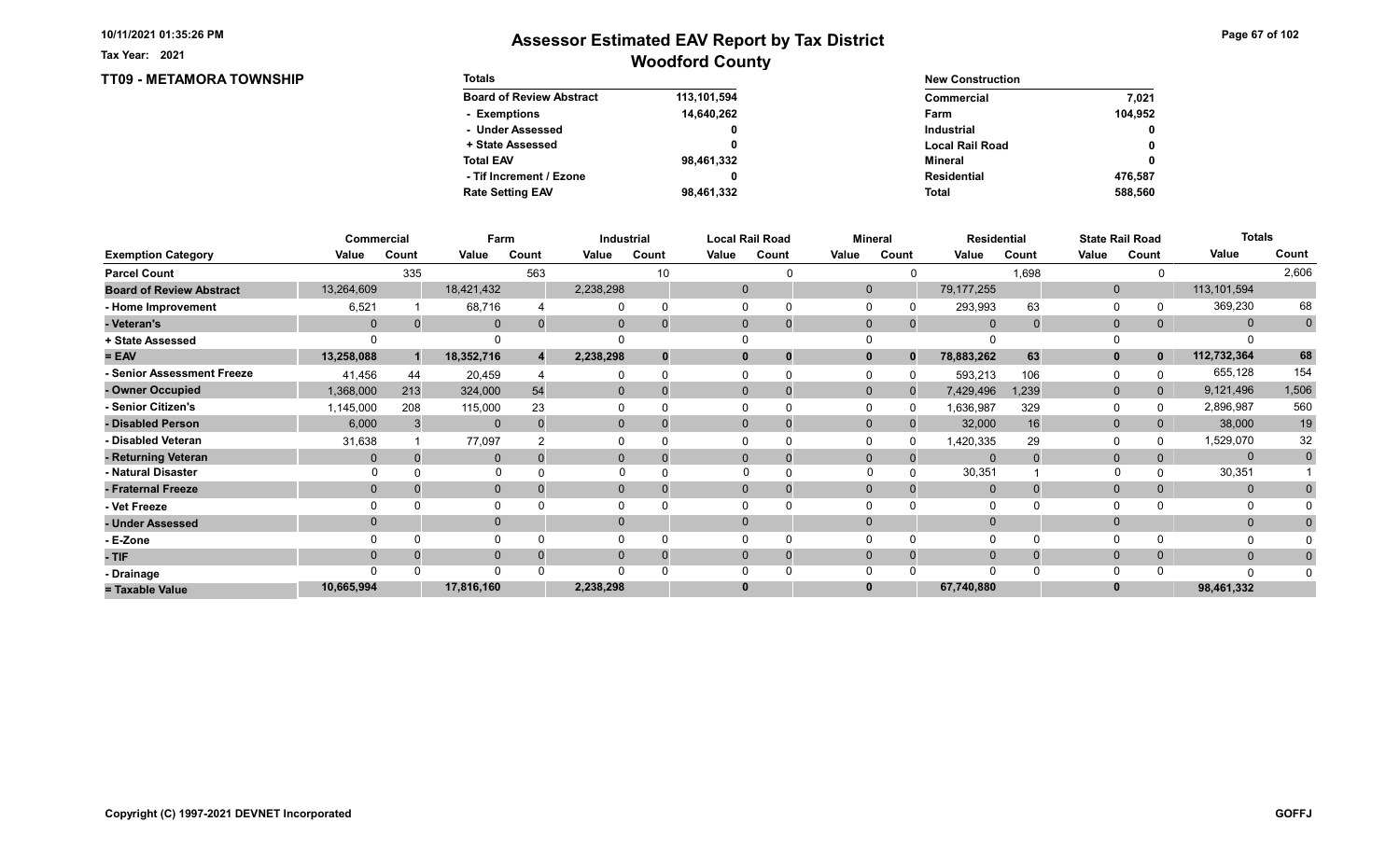Tax Year: 2021

### Woodford County Assessor Estimated EAV Report by Tax District

Page 68 of 102

0 0

0

#### TT09R - METAMORA ROAD DISTRICT Totals Board of Review Abstract + State Assessed - Under Assessed - Exemptions Total EAV Rate Setting EAV - Tif Increment / Ezone 113,101,594 14,640,262 0 0 98,461,332 98,461,332 0 New Construction Commercial Local Rail Road Industrial Farm Mineral Total Residential 104,952 7,021 588,560 476,587

|                                 |                | Commercial |              | Farm  | Industrial     |          |       | Local Rail Road |              | <b>Mineral</b> | <b>Residential</b> |       |              | <b>State Rail Road</b> | <b>Totals</b> |                |
|---------------------------------|----------------|------------|--------------|-------|----------------|----------|-------|-----------------|--------------|----------------|--------------------|-------|--------------|------------------------|---------------|----------------|
| <b>Exemption Category</b>       | Value          | Count      | Value        | Count | Value          | Count    | Value | Count           | Value        | Count          | Value              | Count | Value        | Count                  | Value         | Count          |
| <b>Parcel Count</b>             |                | 335        |              | 563   |                | 10       |       |                 |              |                |                    | 1,698 |              |                        |               | 2,606          |
| <b>Board of Review Abstract</b> | 13,264,609     |            | 18,421,432   |       | 2,238,298      |          |       | 0               | $\mathbf{0}$ |                | 79, 177, 255       |       | $\mathbf{0}$ |                        | 113, 101, 594 |                |
| - Home Improvement              | 6,521          |            | 68,716       |       |                | $\Omega$ |       |                 |              |                | 293,993            | 63    | 0            |                        | 369,230       | 68             |
| - Veteran's                     | $\mathbf 0$    |            | $\mathbf{0}$ |       | 0              | $\Omega$ |       | $\mathbf 0$     | $\mathbf{0}$ | $\mathbf{0}$   | $\mathbf 0$        |       | $\mathbf{0}$ | 0                      | $\mathbf{0}$  | $\overline{0}$ |
| + State Assessed                |                |            |              |       |                |          |       |                 |              |                |                    |       |              |                        |               |                |
| $= EAV$                         | 13,258,088     |            | 18,352,716   |       | 2,238,298      | $\bf{0}$ |       | 0               |              | $\bf{0}$       | 78,883,262         | 63    | $\mathbf{0}$ |                        | 112,732,364   | 68             |
| <b>Senior Assessment Freeze</b> | 41,456         | 44         | 20,459       |       |                | $\Omega$ |       | $\Omega$        |              |                | 593,213            | 106   | 0            |                        | 655,128       | 154            |
| - Owner Occupied                | 1,368,000      | 213        | 324,000      | 54    | $\overline{0}$ | $\Omega$ |       | $\mathbf 0$     | $\Omega$     | <sup>0</sup>   | 7,429,496          | 1,239 | $\mathbf{0}$ | 0                      | 9,121,496     | 1,506          |
| - Senior Citizen's              | 1,145,000      | 208        | 115,000      | 23    |                |          |       |                 |              | O              | 1,636,987          | 329   | $\Omega$     |                        | 2,896,987     | 560            |
| - Disabled Person               | 6,000          |            | $\mathbf{0}$ |       | $\overline{0}$ |          |       | 0               | $\Omega$     |                | 32,000             | 16    | $\mathbf{0}$ |                        | 38,000        | $19$           |
| - Disabled Veteran              | 31,638         |            | 77,097       |       |                |          |       |                 |              |                | 1,420,335          | 29    | $\Omega$     |                        | 1,529,070     | 32             |
| - Returning Veteran             | $\mathbf{0}$   |            | $\mathbf 0$  |       | $\overline{0}$ | 0        |       | $\mathbf 0$     | $\mathbf{0}$ |                | $\Omega$           |       | $\mathbf 0$  |                        | $\mathbf{0}$  | $\mathbf 0$    |
| - Natural Disaster              |                |            |              |       |                |          |       | $\Omega$        | $\Omega$     |                | 30,351             |       |              |                        | 30,351        |                |
| - Fraternal Freeze              | $\overline{0}$ |            | $\mathbf{0}$ |       | $\overline{0}$ | 0        |       | 0               | $\Omega$     |                | $\overline{0}$     |       | $\mathbf{0}$ | 0                      | $\mathbf{0}$  |                |
| - Vet Freeze                    |                |            | 0            |       |                |          |       | U               |              |                | $\Omega$           |       | 0            |                        | 0             |                |
| - Under Assessed                |                |            | $\mathbf{0}$ |       | $\Omega$       |          |       |                 |              |                |                    |       | $\mathbf{0}$ |                        | $\mathbf{0}$  |                |
| - E-Zone                        |                |            | $\Omega$     |       |                |          |       |                 |              |                |                    |       | $\Omega$     |                        | O             |                |
| - TIF                           | $\Omega$       |            | $\mathbf{0}$ |       | $\Omega$       | $\Omega$ |       | 0               | $\Omega$     | $\Omega$       | $\Omega$           |       | $\mathbf 0$  |                        | $\mathbf{0}$  | 0              |
| - Drainage                      | $\Omega$       |            | $\Omega$     |       | ∩              |          |       |                 |              |                | $\Omega$           |       | $\Omega$     |                        | n             |                |
| = Taxable Value                 | 10,665,994     |            | 17,816,160   |       | 2,238,298      |          |       |                 |              |                | 67,740,880         |       | $\bf{0}$     |                        | 98,461,332    |                |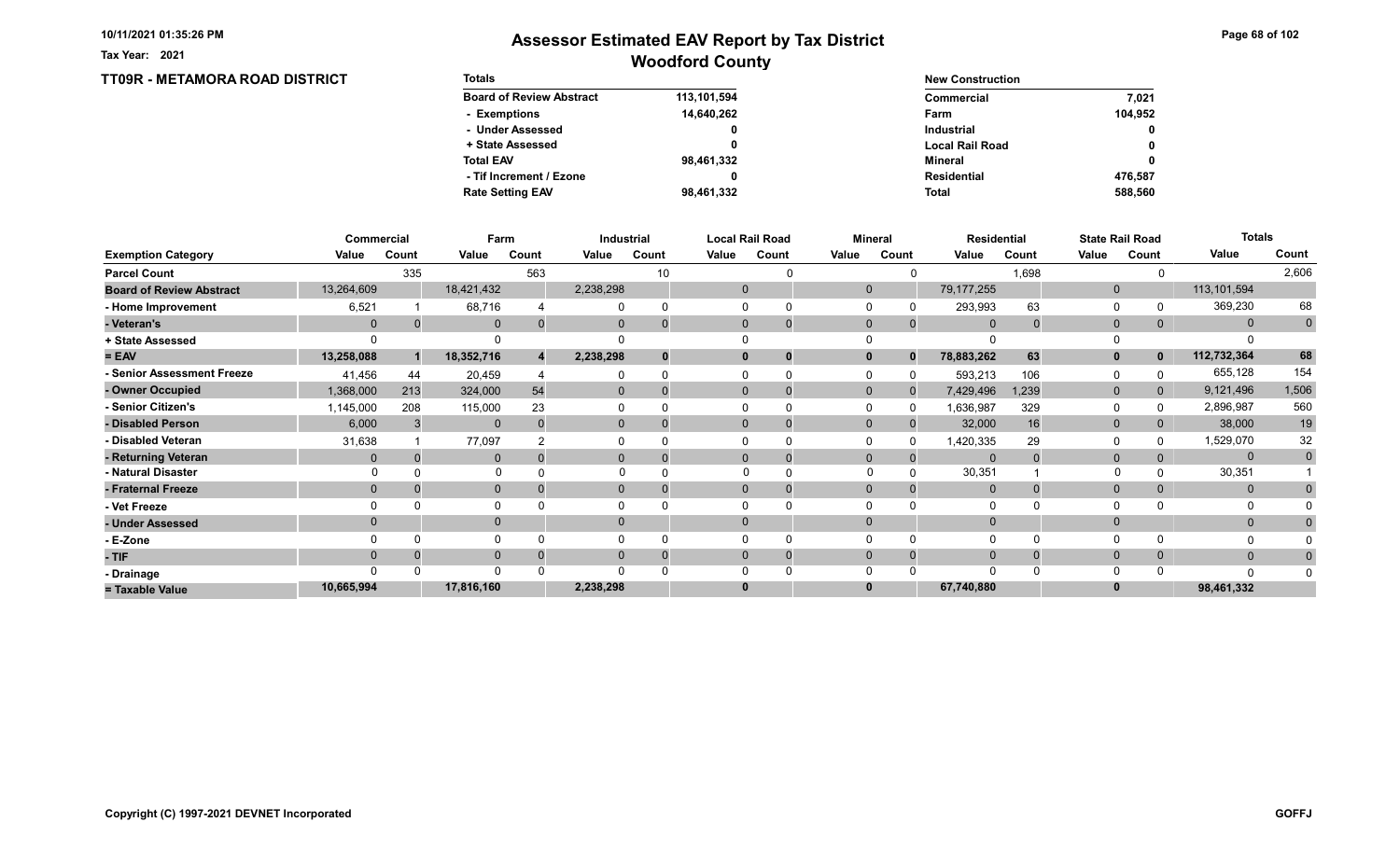TT10 - ROANOKE TOWNSHIP

Tax Year: 2021

| <b>Totals</b>                   |            | <b>New Construction</b> |             |
|---------------------------------|------------|-------------------------|-------------|
| <b>Board of Review Abstract</b> | 62,952,796 | Commercial              | 917,260     |
| - Exemptions                    | 6,708,616  | Farm                    | 63.107      |
| - Under Assessed                | 0          | Industrial              | $\mathbf 0$ |
| + State Assessed                |            | <b>Local Rail Road</b>  | $\mathbf 0$ |
| <b>Total EAV</b>                | 56,244,180 | Mineral                 | $\mathbf 0$ |
| - Tif Increment / Ezone         |            | Residential             | 100.204     |
| <b>Rate Setting EAV</b>         | 56,244,180 | <b>Total</b>            | 1,080,571   |

|                                 |           | <b>Commercial</b> | Farm         |       | Industrial     |          |          | <b>Local Rail Road</b>        |                | <b>Mineral</b> | Residential |       |                | <b>State Rail Road</b> | <b>Totals</b> |             |
|---------------------------------|-----------|-------------------|--------------|-------|----------------|----------|----------|-------------------------------|----------------|----------------|-------------|-------|----------------|------------------------|---------------|-------------|
| <b>Exemption Category</b>       | Value     | Count             | Value        | Count | Value          | Count    | Value    | Count                         | Value          | Count          | Value       | Count | Value          | Count                  | Value         | Count       |
| <b>Parcel Count</b>             |           | 155               |              | 604   |                |          |          |                               |                |                |             | 962   |                |                        |               | 1,727       |
| <b>Board of Review Abstract</b> | 8,894,712 |                   | 19,651,304   |       | 2,001,958      |          |          | $\mathbf{0}$                  | $\mathbf 0$    |                | 32,404,822  |       | $\mathbf{0}$   |                        | 62,952,796    |             |
| - Home Improvement              |           |                   | 19,759       |       |                | $\Omega$ |          |                               |                |                | 162,858     | 30    | $\Omega$       |                        | 182,617       | 34          |
| - Veteran's                     |           |                   | $\mathbf{0}$ |       |                |          |          | $\overline{0}$<br>$\mathbf 0$ | $\mathbf 0$    | $\mathbf{0}$   | $\Omega$    |       | $\mathbf{0}$   | 0                      | $\mathbf{0}$  | $\mathbf 0$ |
| + State Assessed                |           |                   |              |       |                |          |          |                               |                |                |             |       |                |                        |               |             |
| $= EAV$                         | 8,894,712 | $\mathbf{0}$      | 19,631,545   |       | 2,001,958      |          |          |                               |                | $\Omega$       | 32,241,964  | 30    | $\mathbf{0}$   |                        | 62,770,179    | 34          |
| - Senior Assessment Freeze      | 1,403     |                   | 41,528       |       |                |          |          |                               |                |                | 150,493     | 26    | $\Omega$       |                        | 193,424       | 31          |
| - Owner Occupied                | 108,000   | 18                | 366,000      | 61    | $\overline{0}$ | $\Omega$ |          | $\Omega$<br>$\mathbf 0$       | $\overline{0}$ | $\Omega$       | 4,243,501   | 711   | $\mathbf 0$    | $\mathbf{0}$           | 4,717,501     | 790         |
| - Senior Citizen's              | 85,000    | 17                | 110,000      | 22    |                |          |          | 0                             |                |                | 963,886     | 194   | 0              |                        | 1,158,886     | 233         |
| - Disabled Person               | $\Omega$  |                   | $\mathbf{0}$ |       | $\Omega$       |          |          | $\Omega$<br>0                 | $\Omega$       |                | 32,000      | 16    | $\mathbf{0}$   | 0                      | 32,000        | $16\,$      |
| - Disabled Veteran              |           |                   | $\Omega$     |       |                |          |          |                               |                |                | 351,376     | 18    | $\Omega$       |                        | 351,376       | 18          |
| - Returning Veteran             |           |                   | $\mathbf{0}$ |       | 0              |          |          | $\Omega$<br>0                 | $\Omega$       |                | $\Omega$    |       | $\overline{0}$ |                        | $\mathbf{0}$  | $\mathbf 0$ |
| - Natural Disaster              |           |                   | 72,812       |       |                |          |          |                               | $\Omega$       |                | 0           |       |                |                        | 72,812        |             |
| - Fraternal Freeze              | $\Omega$  |                   | $\mathbf 0$  |       |                |          |          | $\mathbf{0}$                  | $\Omega$       |                | $\mathbf 0$ |       | $\mathbf{0}$   | 0                      | $\mathbf{0}$  | $\mathbf 0$ |
| - Vet Freeze                    |           |                   | 0            |       |                |          |          |                               |                |                |             |       | $\Omega$       |                        | 0             |             |
| - Under Assessed                |           |                   | $\mathbf{0}$ |       | $\Omega$       |          | $\Omega$ |                               |                |                |             |       | $\mathbf{0}$   |                        | $\mathbf{0}$  |             |
| - E-Zone                        |           |                   | $\Omega$     |       |                |          |          |                               |                |                |             |       | $\Omega$       |                        |               |             |
| - TIF                           | $\Omega$  |                   | $\mathbf 0$  |       |                |          |          | $\Omega$<br>0                 | $\Omega$       |                | $\Omega$    |       | $\mathbf{0}$   | 0                      | $\mathbf{0}$  | $\Omega$    |
| - Drainage                      |           |                   | $\Omega$     |       |                |          |          |                               |                |                |             |       | $\Omega$       |                        | $\Omega$      |             |
| = Taxable Value                 | 8,700,309 |                   | 19,041,205   |       | 2,001,958      |          | 0        |                               |                |                | 26,500,708  |       | 0              |                        | 56,244,180    |             |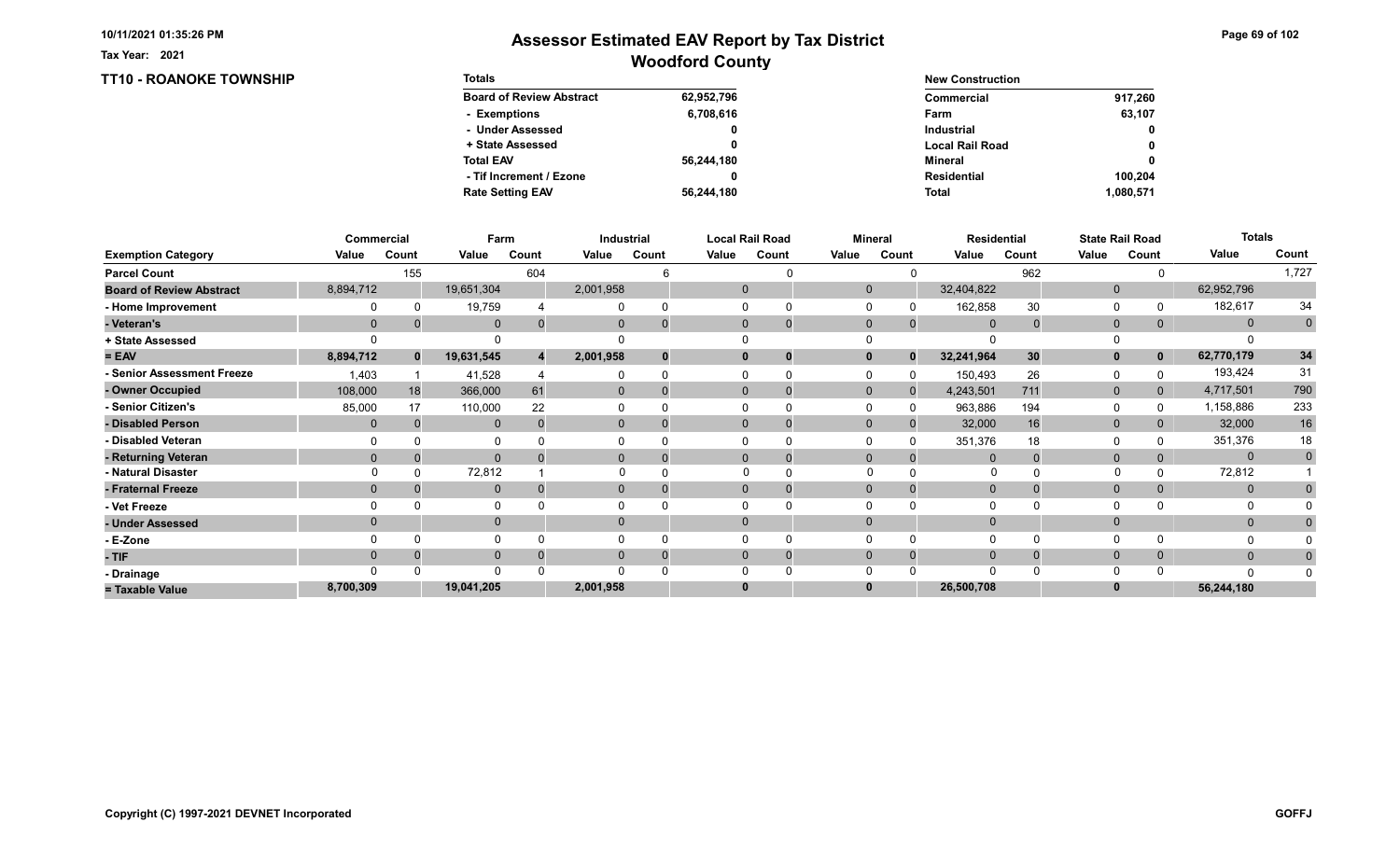Tax Year: 2021

### Woodford County Assessor Estimated EAV Report by Tax District

Page 70 of 102

#### TT10R - ROANOKE ROAD DISTRICT Totals Board of Review Abstract + State Assessed - Under Assessed - Exemptions Total EAV Rate Setting EAV - Tif Increment / Ezone 62,952,796 6,708,616 0 0 56,244,180 56,244,180 0 New Construction Commercial Local Rail Road Industrial Farm Mineral Total Residential 63,107 917,260 0 0 1,080,571 0 100,204

|                                 |              | Commercial   | Farm           |       | Industrial     |          | <b>Local Rail Road</b><br><b>Mineral</b> |             |              | <b>Residential</b> | <b>State Rail Road</b> |       | <b>Totals</b> |                |              |              |
|---------------------------------|--------------|--------------|----------------|-------|----------------|----------|------------------------------------------|-------------|--------------|--------------------|------------------------|-------|---------------|----------------|--------------|--------------|
| <b>Exemption Category</b>       | Value        | Count        | Value          | Count | Value          | Count    | Value                                    | Count       | Value        | Count              | Value                  | Count | Value         | Count          | Value        | Count        |
| <b>Parcel Count</b>             |              | 155          |                | 604   |                |          |                                          |             |              |                    |                        | 962   |               |                |              | 1,727        |
| <b>Board of Review Abstract</b> | 8,894,712    |              | 19,651,304     |       | 2,001,958      |          | $\mathbf{0}$                             |             | $\mathbf{0}$ |                    | 32,404,822             |       | $\mathbf 0$   |                | 62,952,796   |              |
| - Home Improvement              |              |              | 19,759         |       |                | $\Omega$ |                                          |             |              |                    | 162,858                | 30    | $\Omega$      |                | 182,617      | 34           |
| - Veteran's                     | $\mathbf{0}$ |              | $\mathbf{0}$   |       | $\overline{0}$ | $\Omega$ | $\Omega$                                 | $\mathbf 0$ | $\mathbf{0}$ | $\mathbf{0}$       | $\overline{0}$         |       | $\mathbf{0}$  | 0              | $\mathbf{0}$ | $\mathbf{0}$ |
| + State Assessed                |              |              |                |       |                |          |                                          |             |              |                    |                        |       |               |                |              |              |
| $= EAV$                         | 8,894,712    | $\mathbf{0}$ | 19,631,545     |       | 2,001,958      | $\bf{0}$ |                                          | 0           | $\mathbf{0}$ | $\bf{0}$           | 32,241,964             | 30    | $\mathbf{0}$  | 0              | 62,770,179   | 34           |
| - Senior Assessment Freeze      | 1,403        |              | 41,528         |       |                | $\Omega$ |                                          | $\Omega$    |              |                    | 150,493                | 26    | 0             |                | 193,424      | 31           |
| - Owner Occupied                | 108,000      | 18           | 366,000        | 61    | $\overline{0}$ | $\Omega$ |                                          | $\mathbf 0$ | $\Omega$     |                    | 4,243,501              | 711   | $\mathbf{0}$  | $\overline{0}$ | 4,717,501    | 790          |
| - Senior Citizen's              | 85,000       | 17           | 110,000        | 22    |                |          |                                          |             |              | O                  | 963,886                | 194   | $\Omega$      |                | 1,158,886    | 233          |
| - Disabled Person               | $\mathbf{0}$ |              | $\overline{0}$ |       | 0              |          |                                          | $\Omega$    | $\Omega$     |                    | 32,000                 | 16    | $\mathbf{0}$  |                | 32,000       | $16\,$       |
| - Disabled Veteran              |              |              | $\Omega$       |       |                |          |                                          |             |              |                    | 351,376                | 18    | $\Omega$      |                | 351,376      | 18           |
| - Returning Veteran             | $\Omega$     |              | $\Omega$       |       | $\overline{0}$ | $\Omega$ |                                          | $\mathbf 0$ | $\mathbf{0}$ | 0                  | $\Omega$               |       | $\mathbf{0}$  |                | $\mathbf{0}$ | $\mathbf 0$  |
| - Natural Disaster              |              |              | 72,812         |       |                |          |                                          |             |              |                    | $\Omega$               |       |               |                | 72,812       |              |
| - Fraternal Freeze              | $\mathbf{0}$ |              | $\mathbf 0$    |       | $\overline{0}$ | 0        | $\Omega$                                 | 0           | $\Omega$     |                    | $\mathbf{0}$           |       | $\mathbf{0}$  | 0              | $\mathbf{0}$ |              |
| - Vet Freeze                    |              |              | $\Omega$       |       |                |          |                                          | $\Omega$    |              |                    | $\Omega$               |       | $\Omega$      |                | 0            |              |
| - Under Assessed                | $\Omega$     |              | $\mathbf 0$    |       | $\Omega$       |          |                                          |             |              |                    |                        |       | $\mathbf{0}$  |                | $\mathbf{0}$ |              |
| - E-Zone                        |              |              | $\Omega$       |       |                |          |                                          |             |              |                    |                        |       | $\Omega$      |                |              |              |
| - TIF                           | $\Omega$     |              | $\mathbf{0}$   |       | 0              | $\Omega$ |                                          | 0           |              |                    | $\Omega$               |       | $\mathbf{0}$  |                | $\mathbf{0}$ |              |
| - Drainage                      |              |              | $\Omega$       |       |                |          |                                          |             |              |                    | $\Omega$               |       | $\Omega$      |                | $\Omega$     |              |
| = Taxable Value                 | 8,700,309    |              | 19,041,205     |       | 2,001,958      |          |                                          |             |              |                    | 26,500,708             |       | $\bf{0}$      |                | 56,244,180   |              |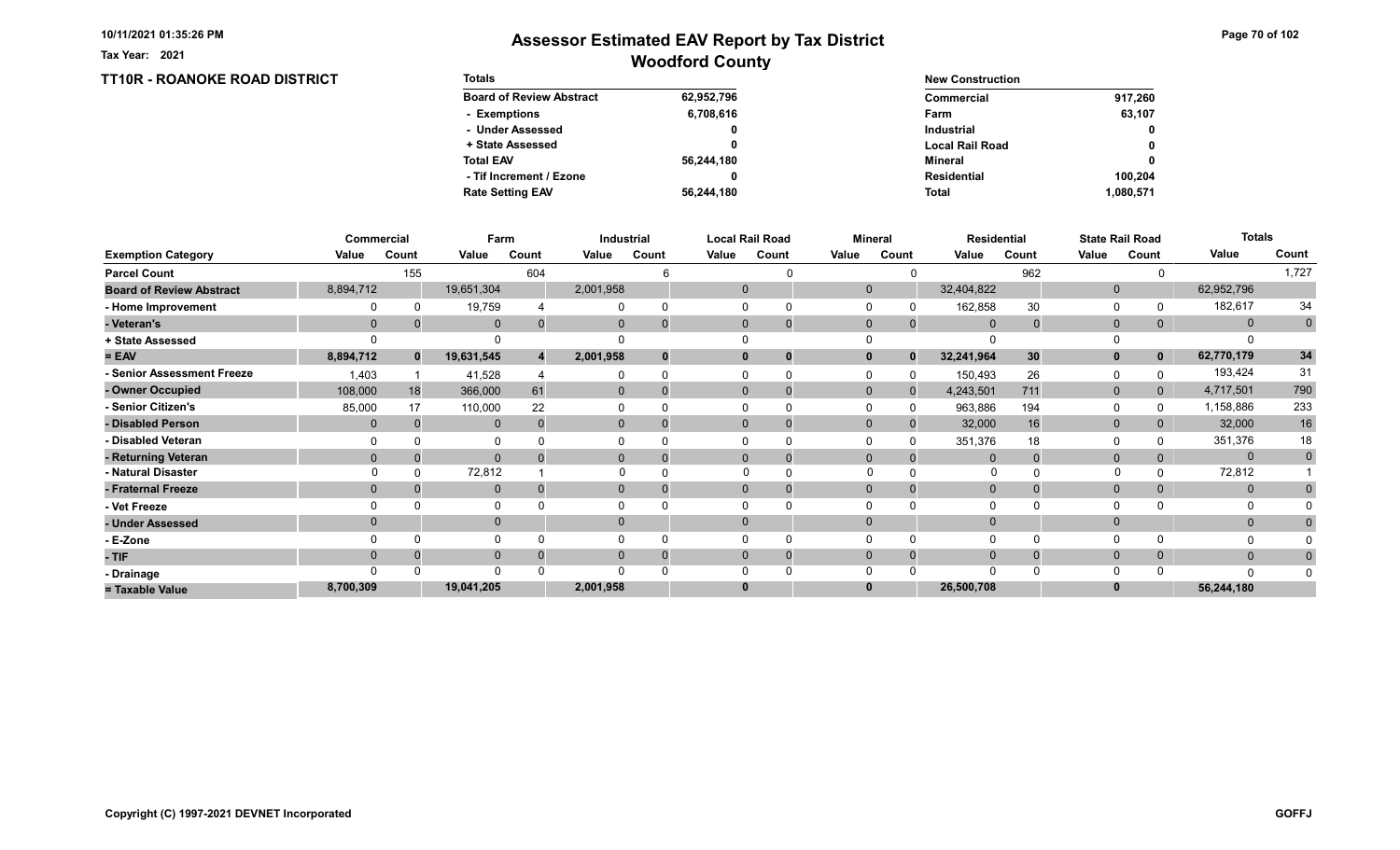TT11 - GREENE TOWNSHIP

Tax Year: 2021

| <b>Totals</b>                   |            | <b>New Construction</b> |              |
|---------------------------------|------------|-------------------------|--------------|
| <b>Board of Review Abstract</b> | 24,868,462 | Commercial              | 0            |
| - Exemptions                    | 1,383,341  | Farm                    | 820.840      |
| - Under Assessed                | 0          | <b>Industrial</b>       | $\mathbf{0}$ |
| + State Assessed                |            | <b>Local Rail Road</b>  | 0            |
| <b>Total EAV</b>                | 23,485,121 | Mineral                 | 0            |
| - Tif Increment / Ezone         |            | <b>Residential</b>      | 282.039      |
| <b>Rate Setting EAV</b>         | 23.485.121 | <b>Total</b>            | 1,102,879    |

|                                 |          | Commercial   | Farm         |          |       | Industrial     |       | <b>Local Rail Road</b>        |              | <b>Mineral</b> |                | <b>Residential</b> |              | <b>State Rail Road</b> | <b>Totals</b> |                |
|---------------------------------|----------|--------------|--------------|----------|-------|----------------|-------|-------------------------------|--------------|----------------|----------------|--------------------|--------------|------------------------|---------------|----------------|
| <b>Exemption Category</b>       | Value    | Count        | Value        | Count    | Value | Count          | Value | Count                         | Value        | Count          | Value          | Count              | Value        | Count                  | Value         | Count          |
| <b>Parcel Count</b>             |          |              |              | 598      |       |                |       |                               |              |                |                | 120                |              |                        |               | 724            |
| <b>Board of Review Abstract</b> | 791,888  |              | 17,520,681   |          |       | 0              |       | $\mathbf 0$                   | $\mathbf 0$  |                | 6,555,893      |                    | $\mathbf 0$  |                        | 24,868,462    |                |
| - Home Improvement              |          | $\Omega$     | 13,574       |          |       |                |       | 0                             |              |                | 91,358         | 6                  | 0            |                        | 104,932       |                |
| - Veteran's                     | $\Omega$ |              | $\mathbf 0$  | $\Omega$ |       | 0              |       | $\mathbf 0$<br>$\overline{0}$ | $\mathbf 0$  | $\mathbf 0$    | $\overline{0}$ | $\Omega$           | $\mathbf 0$  | $\mathbf{0}$           | $\mathbf{0}$  | $\mathbf 0$    |
| + State Assessed                |          |              |              |          |       |                |       |                               |              |                |                |                    |              |                        |               |                |
| $= EAV$                         | 791,888  | $\mathbf{0}$ | 17,507,107   |          |       |                |       | $\bf{0}$                      |              | $\Omega$       | 6,464,535      |                    | $\mathbf{0}$ | $\mathbf{0}$           | 24,763,530    | $\overline{7}$ |
| - Senior Assessment Freeze      |          |              | 3,697        | 3        |       |                |       |                               |              |                | 46,021         |                    | 0            |                        | 49,718        |                |
| - Owner Occupied                | $\Omega$ | $\Omega$     | 330,000      | 55       |       | $\overline{0}$ |       | $\mathbf{0}$                  | $\mathbf{0}$ | $\Omega$       | 522,000        | 87                 | $\mathbf{0}$ | $\mathbf{0}$           | 852,000       | 142            |
| - Senior Citizen's              |          |              | 100,000      | 20       |       |                |       |                               |              |                | 65,000         | 13                 | $\Omega$     |                        | 165,000       | 33             |
| - Disabled Person               | $\Omega$ |              | 2,000        |          |       | $\overline{0}$ |       | $\Omega$                      | $\Omega$     |                | $\mathbf{0}$   | $\Omega$           | $\mathbf{0}$ |                        | 2,000         |                |
| - Disabled Veteran              |          |              | 74,106       |          |       |                |       | $\Omega$                      |              |                | 135,585        |                    | 0            |                        | 209,691       |                |
| - Returning Veteran             | $\Omega$ |              | $\mathbf{0}$ |          |       | $\overline{0}$ |       | $\Omega$<br>$\overline{0}$    | $\Omega$     | $\Omega$       | $\Omega$       |                    | $\mathbf{0}$ | 0                      | $\mathbf{0}$  |                |
| - Natural Disaster              |          |              | $\Omega$     |          |       |                |       |                               | $\Omega$     |                | 0              |                    | $\Omega$     |                        | 0             |                |
| - Fraternal Freeze              | $\Omega$ |              | $\mathbf 0$  |          |       | $\mathbf{0}$   |       | $\mathbf{0}$                  | $\mathbf 0$  |                | $\mathbf 0$    |                    | $\mathbf 0$  | $\mathbf{0}$           | $\mathbf{0}$  |                |
| - Vet Freeze                    |          |              | $\Omega$     |          |       |                |       |                               |              |                |                |                    | $\Omega$     |                        | 0             |                |
| - Under Assessed                | $\Omega$ |              | $\mathbf{0}$ |          |       | $\Omega$       |       | $\mathbf{0}$                  | $\Omega$     |                |                |                    | $\mathbf{0}$ |                        | $\mathbf{0}$  |                |
| - E-Zone                        |          |              | $\Omega$     |          |       |                |       |                               |              |                |                | $\Omega$           | $\Omega$     |                        |               |                |
| - TIF                           | $\Omega$ |              | $\mathbf{0}$ |          |       |                |       | $\Omega$                      | $\Omega$     | $\Omega$       | $\Omega$       |                    | $\mathbf 0$  | 0                      | $\mathbf{0}$  |                |
| - Drainage                      |          |              | $\Omega$     |          |       |                |       |                               |              |                |                |                    | $\Omega$     |                        | $\Omega$      |                |
| = Taxable Value                 | 791,888  |              | 16,997,304   |          |       |                |       | $\bf{0}$                      |              |                | 5,695,929      |                    | $\bf{0}$     |                        | 23,485,121    |                |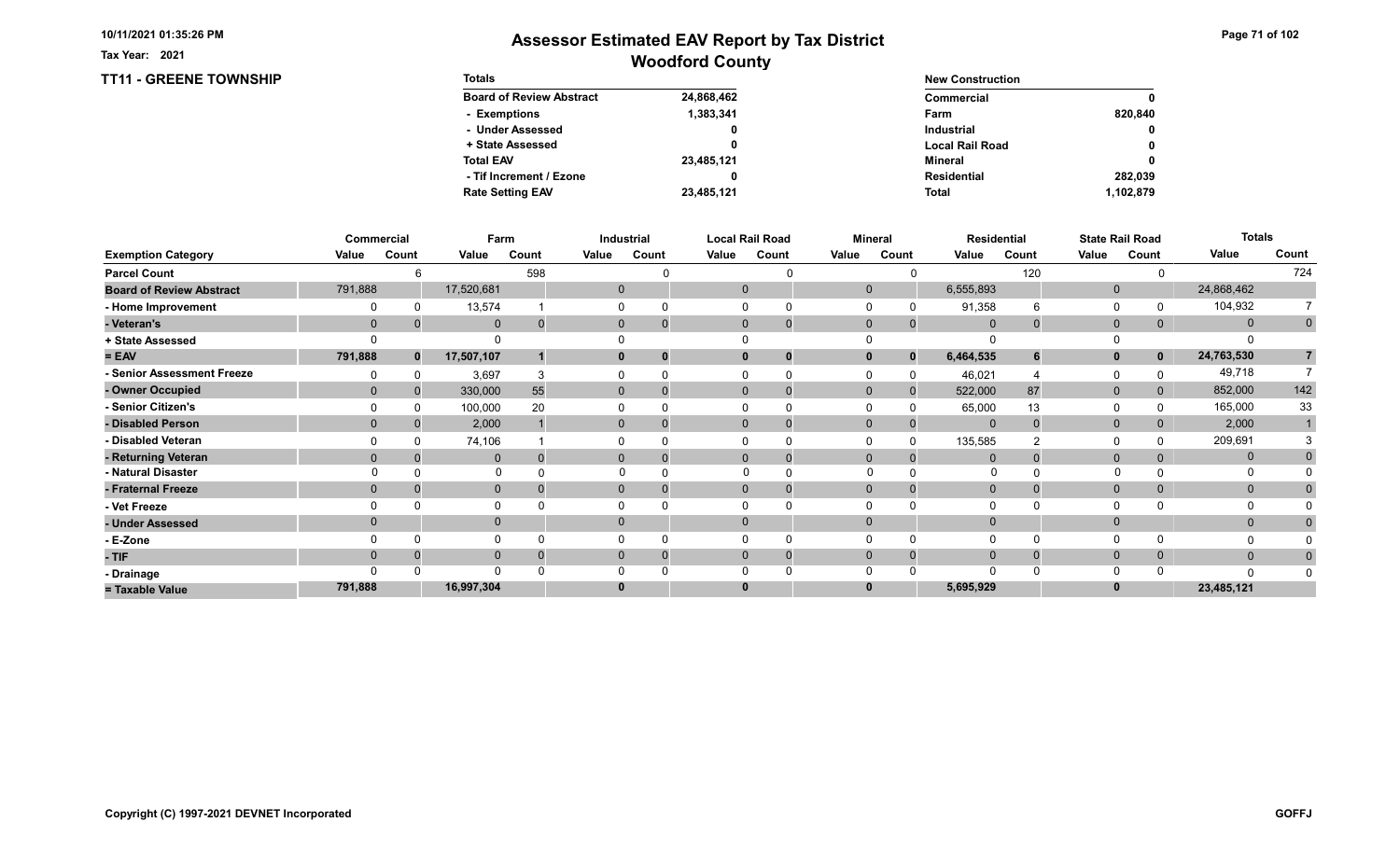Tax Year: 2021

### Woodford County Assessor Estimated EAV Report by Tax District

#### TT11R - GREENE ROAD DISTRICT Totals Board of Review Abstract + State Assessed - Under Assessed - Exemptions Total EAV Rate Setting EAV - Tif Increment / Ezone 24,868,462 1,383,341 0 0 23,485,121 23,485,121 0 New Construction Commercial Local Rail Road Industrial Farm Mineral Total Residential 820,840 0 0 0 1,102,879 0 282,039

|                                 | Commercial   |              | Farm         |          |       | Industrial   |       | <b>Local Rail Road</b>         |             | Mineral                  |              | <b>Residential</b> |              | <b>State Rail Road</b> | <b>Totals</b> |             |
|---------------------------------|--------------|--------------|--------------|----------|-------|--------------|-------|--------------------------------|-------------|--------------------------|--------------|--------------------|--------------|------------------------|---------------|-------------|
| <b>Exemption Category</b>       | Value        | Count        | Value        | Count    | Value | Count        | Value | Count                          | Value       | Count                    | Value        | Count              | Value        | Count                  | Value         | Count       |
| <b>Parcel Count</b>             |              | հ            |              | 598      |       |              |       | U                              |             |                          |              | 120                |              |                        |               | 724         |
| <b>Board of Review Abstract</b> | 791,888      |              | 17,520,681   |          |       | $\mathbf{0}$ |       | $\mathbf{0}$                   |             | $\mathbf{0}$             | 6,555,893    |                    | $\mathbf{0}$ |                        | 24,868,462    |             |
| - Home Improvement              |              |              | 13,574       |          |       |              |       |                                |             |                          | 91,358       | հ                  | $\mathbf 0$  |                        | 104,932       |             |
| - Veteran's                     | $\mathbf{0}$ |              | $\mathbf{0}$ | $\Omega$ |       | $\mathbf{0}$ |       | $\mathbf{0}$<br>$\overline{0}$ | $\mathbf 0$ | $\Omega$                 | $\mathbf{0}$ |                    | $\mathbf{0}$ | 0                      | $\mathbf{0}$  | $\mathbf 0$ |
| + State Assessed                |              |              |              |          |       |              |       |                                |             |                          |              |                    | $\Omega$     |                        |               |             |
| $= EAV$                         | 791,888      | $\mathbf{0}$ | 17,507,107   |          |       | 0            |       | $\mathbf 0$<br>0               |             | $\mathbf{0}$<br>$\bf{0}$ | 6,464,535    |                    | $\mathbf{0}$ | $\mathbf 0$            | 24,763,530    |             |
| - Senior Assessment Freeze      |              |              | 3,697        |          |       |              |       |                                |             |                          | 46,021       |                    | $\Omega$     |                        | 49,718        |             |
| - Owner Occupied                | $\Omega$     |              | 330,000      | 55       |       | $\mathbf{0}$ |       | $\mathbf{0}$                   | $\Omega$    | $\Omega$                 | 522,000      | 87                 | $\mathbf{0}$ |                        | 852,000       | 142         |
| - Senior Citizen's              |              |              | 100,000      | 20       |       |              |       |                                |             |                          | 65,000       | 13                 | 0            |                        | 165,000       | 33          |
| - Disabled Person               | $\Omega$     |              | 2,000        |          |       | $\Omega$     |       | $\Omega$                       | $\Omega$    |                          | $\mathbf{0}$ |                    | $\mathbf{0}$ |                        | 2,000         |             |
| - Disabled Veteran              |              |              | 74,106       |          |       |              |       | $\Omega$                       |             |                          | 135,585      |                    | 0            |                        | 209,691       |             |
| - Returning Veteran             | $\Omega$     |              | $\mathbf{0}$ | $\Omega$ |       | $\Omega$     |       | $\Omega$<br>$\Omega$           | $\Omega$    | $\Omega$                 | $\Omega$     |                    | $\mathbf{0}$ | $\Omega$               | $\mathbf 0$   |             |
| - Natural Disaster              |              |              | $\Omega$     |          |       |              |       |                                | $\Omega$    |                          | $\Omega$     |                    |              |                        |               |             |
| - Fraternal Freeze              | $\Omega$     |              | $\mathbf 0$  |          |       | $\Omega$     |       | $\mathbf{0}$                   | $\Omega$    | $\Omega$                 | $\Omega$     |                    | $\mathbf 0$  | $\mathbf{0}$           | $\mathbf{0}$  |             |
| - Vet Freeze                    |              |              | $\mathbf{0}$ |          |       |              |       | $\Omega$                       |             |                          |              |                    | 0            |                        | 0             |             |
| - Under Assessed                | $\Omega$     |              | $\mathbf{0}$ |          |       | $\Omega$     |       | $\Omega$                       | $\Omega$    |                          |              |                    | $\mathbf{0}$ |                        | $\mathbf{0}$  |             |
| - E-Zone                        |              |              | $\Omega$     |          |       |              |       |                                |             |                          |              |                    | $\Omega$     |                        |               |             |
| - TIF                           | $\Omega$     |              | $\mathbf{0}$ |          |       | 0            |       | $\Omega$                       | $\Omega$    | $\Omega$                 | $\Omega$     |                    | $\mathbf 0$  | $\mathbf{0}$           | $\mathbf{0}$  |             |
| - Drainage                      |              |              | $\Omega$     |          |       |              |       |                                |             |                          |              |                    | $\Omega$     |                        | $\Omega$      |             |
| = Taxable Value                 | 791,888      |              | 16,997,304   |          |       |              |       | $\bf{0}$                       |             |                          | 5,695,929    |                    | $\bf{0}$     |                        | 23,485,121    |             |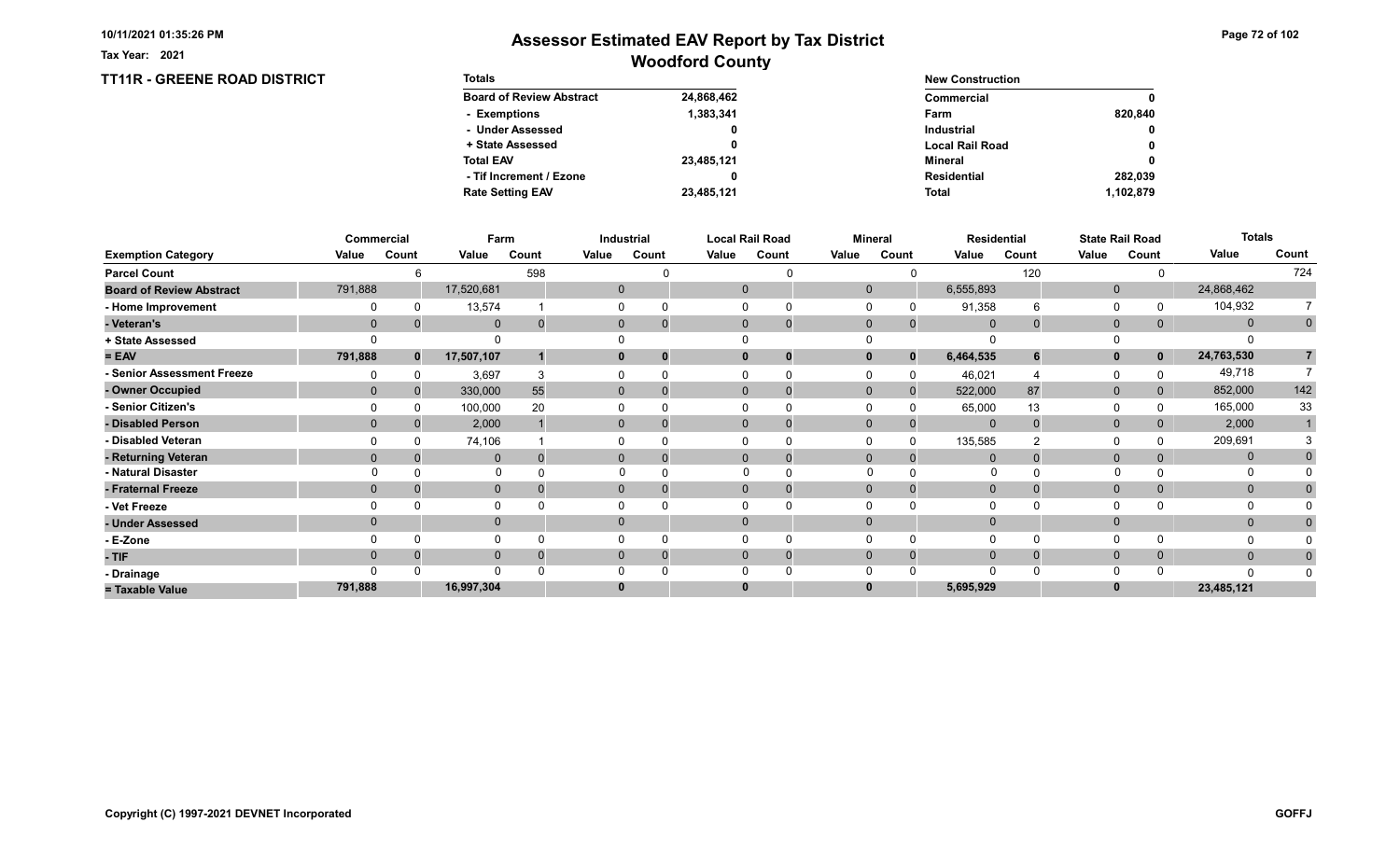TT12 - PANOLA TOWNSHIP

Tax Year: 2021

| <b>Totals</b>                   |            | <b>New Construction</b> |              |  |  |
|---------------------------------|------------|-------------------------|--------------|--|--|
| <b>Board of Review Abstract</b> | 23,617,049 | Commercial              | 0            |  |  |
| - Exemptions                    | 1.194.194  | Farm                    | 16.374       |  |  |
| - Under Assessed                | 0          | <b>Industrial</b>       | $\mathbf{0}$ |  |  |
| + State Assessed                |            | <b>Local Rail Road</b>  | 0            |  |  |
| <b>Total EAV</b>                | 22,422,855 | Mineral                 | 0            |  |  |
| - Tif Increment / Ezone         |            | <b>Residential</b>      | 103.826      |  |  |
| <b>Rate Setting EAV</b>         | 22,422,855 | <b>Total</b>            | 120,200      |  |  |

|                                 |              | Commercial   | Farm         |          |       | Industrial   |          | <b>Local Rail Road</b> |              | <b>Mineral</b> |                | <b>Residential</b> |              | <b>State Rail Road</b> | <b>Totals</b> |             |
|---------------------------------|--------------|--------------|--------------|----------|-------|--------------|----------|------------------------|--------------|----------------|----------------|--------------------|--------------|------------------------|---------------|-------------|
| <b>Exemption Category</b>       | Value        | Count        | Value        | Count    | Value | Count        | Value    | Count                  | Value        | Count          | Value          | Count              | Value        | Count                  | Value         | Count       |
| <b>Parcel Count</b>             |              | 8            |              | 533      |       |              |          | U                      |              |                |                | 99                 |              |                        |               | 649         |
| <b>Board of Review Abstract</b> | 367,664      |              | 16,711,560   |          |       | $\mathbf{0}$ |          | $\mathbf 0$            | 1,892,322    |                | 4,645,503      |                    | $\mathbf 0$  |                        | 23,617,049    |             |
| - Home Improvement              |              | 0            | 20,068       |          |       | 0            | $\Omega$ |                        |              |                | 110,437        | 8                  | 0            |                        | 130,505       | 11          |
| - Veteran's                     | $\mathbf{0}$ |              | $\mathbf{0}$ | $\Omega$ |       | $\mathbf{0}$ |          | $\mathbf{0}$           | $\mathbf{0}$ | $\Omega$       | $\mathbf 0$    |                    | $\mathbf{0}$ | $\overline{0}$         | $\mathbf{0}$  | $\mathbf 0$ |
| + State Assessed                |              |              |              |          |       |              |          |                        |              |                |                |                    | $\Omega$     |                        |               |             |
| $= EAV$                         | 367,664      | $\mathbf{0}$ | 16,691,492   | 3        |       | 0            |          | $\bf{0}$<br>$\bf{0}$   | 1,892,322    | $\Omega$       | 4,535,066      | 8                  | $\mathbf{0}$ | $\mathbf 0$            | 23,486,544    | 11          |
| - Senior Assessment Freeze      |              |              | 7,017        |          |       |              | $\Omega$ |                        |              | $\Omega$       | 30,483         |                    | 0            |                        | 37,500        |             |
| - Owner Occupied                | $\Omega$     | $\Omega$     | 282,000      | 47       |       | $\mathbf{0}$ |          | $\Omega$               | $\mathbf{0}$ | $\Omega$       | 438,000        | 73                 | $\mathbf{0}$ | 0                      | 720,000       | 120         |
| - Senior Citizen's              |              |              | 100,000      | 20       |       |              |          |                        |              |                | 70,000         | 14                 | 0            |                        | 170,000       | 34          |
| - Disabled Person               | $\Omega$     |              | $\Omega$     | $\Omega$ |       | 0            |          | $\Omega$               | $\Omega$     |                | $\overline{0}$ | $\Omega$           | $\mathbf{0}$ |                        | $\mathbf{0}$  | $\Omega$    |
| - Disabled Veteran              |              |              | 65,838       |          |       |              | $\Omega$ |                        |              |                | 70,351         |                    | 0            |                        | 136,189       |             |
| - Returning Veteran             | $\Omega$     |              | $\mathbf 0$  | $\Omega$ |       | $\Omega$     |          | $\Omega$               | $\mathbf{0}$ | $\Omega$       |                |                    | $\mathbf{0}$ | 0                      | $\mathbf{0}$  |             |
| - Natural Disaster              |              |              | $\Omega$     |          |       |              |          |                        | $\Omega$     |                | $\Omega$       |                    | $\Omega$     |                        | 0             |             |
| - Fraternal Freeze              | $\mathbf{0}$ |              | $\mathbf{0}$ |          |       | $\mathbf{0}$ |          | $\mathbf{0}$           | $\mathbf 0$  |                | $\mathbf 0$    |                    | $\mathbf{0}$ | $\overline{0}$         | $\mathbf{0}$  |             |
| - Vet Freeze                    |              |              |              |          |       |              | $\Omega$ |                        |              |                |                |                    | 0            |                        | 0             |             |
| - Under Assessed                | $\Omega$     |              | $\mathbf 0$  |          |       | 0            |          | $\Omega$               | $\Omega$     |                |                |                    | $\mathbf{0}$ |                        | $\mathbf{0}$  |             |
| - E-Zone                        |              |              |              |          |       |              | $\Omega$ |                        |              |                |                | $\Omega$           | $\Omega$     |                        |               |             |
| - TIF                           | $\Omega$     |              | $\mathbf{0}$ |          |       |              |          | $\Omega$               | $\Omega$     | $\Omega$       |                |                    | $\mathbf 0$  | $\mathbf{0}$           | $\mathbf{0}$  |             |
| - Drainage                      |              |              | $\Omega$     |          |       |              | O        |                        |              |                |                |                    | $\Omega$     |                        | $\Omega$      |             |
| = Taxable Value                 | 367,664      |              | 16,236,637   |          |       |              |          | $\bf{0}$               | 1,892,322    |                | 3,926,232      |                    | $\bf{0}$     |                        | 22,422,855    |             |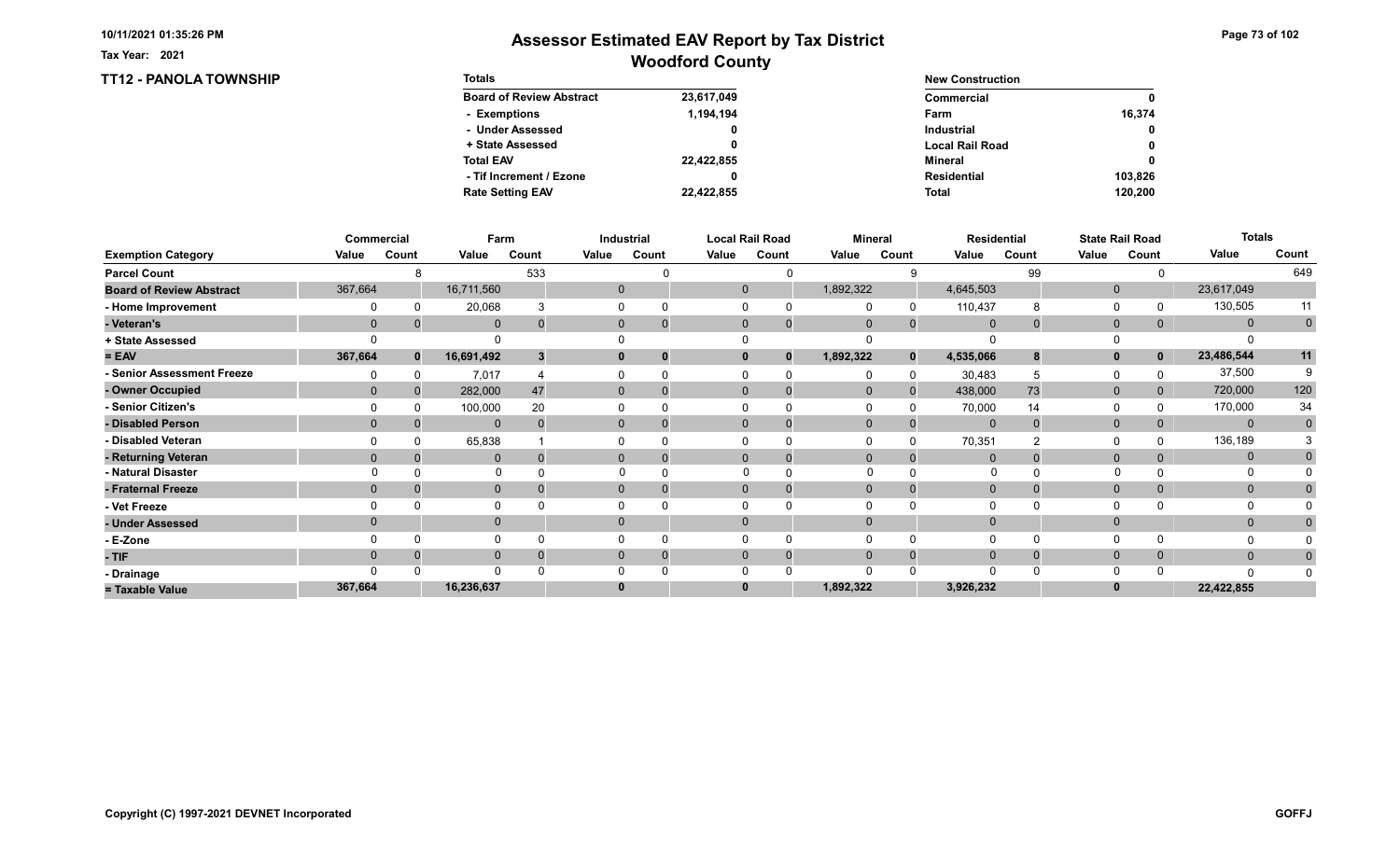TT12R - PANOLA ROAD DISTRICT

Tax Year: 2021

### Woodford County Assessor Estimated EAV Report by Tax District

Page 74 of 102

| <b>Totals</b>                   |            | <b>New Construction</b> |              |  |  |
|---------------------------------|------------|-------------------------|--------------|--|--|
| <b>Board of Review Abstract</b> | 23,617,049 | Commercial              | 0            |  |  |
| - Exemptions                    | 1.194.194  | Farm                    | 16.374       |  |  |
| - Under Assessed                | 0          | <b>Industrial</b>       | $\mathbf{0}$ |  |  |
| + State Assessed                |            | <b>Local Rail Road</b>  | 0            |  |  |
| <b>Total EAV</b>                | 22,422,855 | Mineral                 | 0            |  |  |
| - Tif Increment / Ezone         |            | <b>Residential</b>      | 103.826      |  |  |
| <b>Rate Setting EAV</b>         | 22,422,855 | <b>Total</b>            | 120,200      |  |  |

|                                 |                | Commercial   | Farm         |          |       | Industrial   |       | <b>Local Rail Road</b>   |           | <b>Mineral</b> |              | Residential |              | <b>State Rail Road</b> | <b>Totals</b> |             |
|---------------------------------|----------------|--------------|--------------|----------|-------|--------------|-------|--------------------------|-----------|----------------|--------------|-------------|--------------|------------------------|---------------|-------------|
| <b>Exemption Category</b>       | Value          | Count        | Value        | Count    | Value | Count        | Value | Count                    | Value     | Count          | Value        | Count       | Value        | Count                  | Value         | Count       |
| <b>Parcel Count</b>             |                | я            |              | 533      |       |              |       | $\Omega$                 |           |                |              | 99          |              |                        |               | 649         |
| <b>Board of Review Abstract</b> | 367,664        |              | 16,711,560   |          |       | $\mathbf{0}$ |       | $\mathbf{0}$             | 1,892,322 |                | 4,645,503    |             | $\mathbf 0$  |                        | 23,617,049    |             |
| - Home Improvement              |                |              | 20,068       |          |       |              |       |                          |           |                | 110,437      | 8           | 0            |                        | 130,505       | 11          |
| - Veteran's                     | $\overline{0}$ |              | $\Omega$     | 0        |       | $\mathbf{0}$ |       | $\mathbf{0}$             | $\Omega$  | $\Omega$       | $\Omega$     |             | $\mathbf{0}$ | 0                      | $\mathbf{0}$  | $\mathbf 0$ |
| + State Assessed                |                |              |              |          |       |              |       |                          |           |                |              |             | 0            |                        |               |             |
| $= EAV$                         | 367,664        | $\mathbf{0}$ | 16,691,492   |          |       | 0            |       | $\mathbf 0$<br>$\bf{0}$  | 1,892,322 | $\bf{0}$       | 4,535,066    |             | $\mathbf{0}$ | $\mathbf 0$            | 23,486,544    | 11          |
| - Senior Assessment Freeze      |                |              | 7,017        |          |       |              |       |                          |           | $\Omega$       | 30,483       |             | 0            |                        | 37,500        |             |
| - Owner Occupied                | $\Omega$       |              | 282,000      | 47       |       | $\Omega$     |       | $\Omega$                 | $\Omega$  | $\Omega$       | 438,000      | 73          | $\mathbf 0$  |                        | 720,000       | 120         |
| - Senior Citizen's              |                |              | 100,000      | 20       |       |              |       |                          |           |                | 70,000       | 14          | $\Omega$     |                        | 170,000       | 34          |
| - Disabled Person               |                |              | $\mathbf{0}$ |          |       | $\Omega$     |       | $\Omega$                 | $\Omega$  |                | $\Omega$     |             | $\mathbf{0}$ |                        | $\mathbf{0}$  | $\Omega$    |
| - Disabled Veteran              |                |              | 65,838       |          |       |              |       | <sup>0</sup>             |           |                | 70,351       |             | $\Omega$     |                        | 136,189       |             |
| - Returning Veteran             | $\Omega$       |              | $\Omega$     | $\Omega$ |       | $\Omega$     |       | $\Omega$<br>$\mathbf{0}$ | $\Omega$  | $\Omega$       | $\Omega$     |             | $\mathbf{0}$ | $\Omega$               | $\mathbf{0}$  |             |
| - Natural Disaster              |                |              | $\Omega$     |          |       |              |       |                          |           |                | O            |             |              |                        | O             |             |
| - Fraternal Freeze              | $\Omega$       |              | $\mathbf 0$  |          |       | $\Omega$     |       | $\Omega$                 | $\Omega$  |                | $\mathbf{0}$ |             | $\mathbf 0$  | $\overline{0}$         | $\mathbf{0}$  |             |
| - Vet Freeze                    |                |              | $\Omega$     |          |       |              |       | $\Omega$                 |           |                |              |             | $\Omega$     |                        | $\Omega$      |             |
| - Under Assessed                |                |              | $\mathbf 0$  |          |       |              |       | $\mathbf{0}$             | $\Omega$  |                |              |             | $\mathbf 0$  |                        | $\mathbf 0$   |             |
| - E-Zone                        |                |              | $\Omega$     |          |       |              |       | $\Omega$                 |           |                |              |             | 0            |                        | O             |             |
| - TIF                           | $\Omega$       |              | $\mathbf{0}$ |          |       | $\Omega$     |       | $\Omega$                 | $\Omega$  | $\Omega$       | $\Omega$     |             | $\mathbf 0$  |                        | $\mathbf{0}$  |             |
| - Drainage                      |                |              | $\Omega$     |          |       |              |       |                          |           |                |              |             | $\Omega$     |                        |               |             |
| = Taxable Value                 | 367,664        |              | 16,236,637   |          |       |              |       | $\bf{0}$                 | 1,892,322 |                | 3,926,232    |             |              |                        | 22,422,855    |             |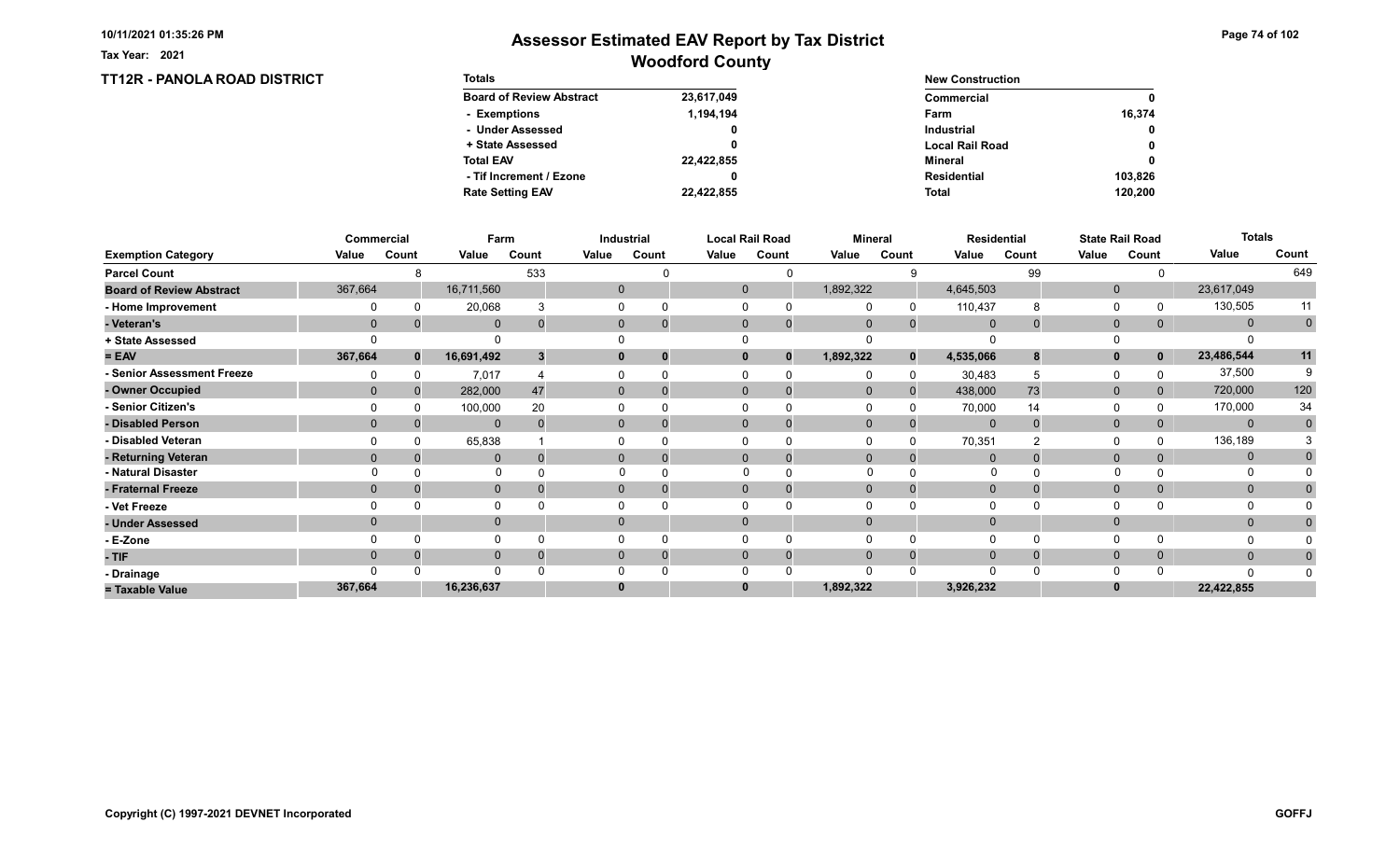TT13 - CRUGER TOWNSHIP

Tax Year: 2021

| <b>Totals</b>                   |            | <b>New Construction</b> |              |  |
|---------------------------------|------------|-------------------------|--------------|--|
| <b>Board of Review Abstract</b> | 55,905,338 | Commercial              | 17.530       |  |
| - Exemptions                    | 5,342,239  | Farm                    | 196.440      |  |
| - Under Assessed                |            | <b>Industrial</b>       | $\mathbf{0}$ |  |
| + State Assessed                | 68.097     | <b>Local Rail Road</b>  | 0            |  |
| <b>Total EAV</b>                | 50,631,196 | Mineral                 | 0            |  |
| - Tif Increment / Ezone         | 0          | <b>Residential</b>      | 181.114      |  |
| <b>Rate Setting EAV</b>         | 50,631,196 | <b>Total</b>            | 395.084      |  |

|                                 |           | Commercial   |              | Farm  |              | Industrial     |       | <b>Local Rail Road</b> |              | <b>Mineral</b> |              | <b>Residential</b> |              | <b>State Rail Road</b> | <b>Totals</b> |              |
|---------------------------------|-----------|--------------|--------------|-------|--------------|----------------|-------|------------------------|--------------|----------------|--------------|--------------------|--------------|------------------------|---------------|--------------|
| <b>Exemption Category</b>       | Value     | Count        | Value        | Count | Value        | Count          | Value | Count                  | Value        | Count          | Value        | Count              | Value        | Count                  | Value         | Count        |
| <b>Parcel Count</b>             |           | 56           |              | 290   |              |                |       |                        |              |                |              | 680                |              |                        |               | 1,032        |
| <b>Board of Review Abstract</b> | 8,193,806 |              | 9,621,274    |       | 784,407      |                |       | $\mathbf{0}$           | $\mathbf{0}$ |                | 37,305,851   |                    | $\mathbf{0}$ |                        | 55,905,338    |              |
| - Home Improvement              |           |              | 28,504       |       |              |                |       | $\Omega$               |              |                | 316,327      | 41                 | 0            |                        | 344,831       | 44           |
| - Veteran's                     | $\Omega$  |              | $\mathbf 0$  | 0     | $\mathbf{0}$ |                |       | $\mathbf{0}$<br>0      | $\mathbf 0$  | $\mathbf{0}$   | 0            | $\mathbf 0$        | $\mathbf{0}$ | 0                      | $\mathbf{0}$  | $\mathbf{0}$ |
| + State Assessed                |           |              |              |       |              |                |       |                        |              |                |              |                    | 68,097       |                        | 68,097        |              |
| $= EAV$                         | 8,193,806 | $\mathbf{0}$ | 9,592,770    | 3     | 784,407      |                |       | $\mathbf{0}$           | 0            | $\Omega$       | 36,989,524   | 41                 | 68,097       | $\mathbf{0}$           | 55,628,604    | 44           |
| - Senior Assessment Freeze      | 7,509     |              | 7,301        |       |              |                |       |                        |              |                | 209,232      | 33                 | 0            |                        | 224,042       | 36           |
| - Owner Occupied                | 108,000   | 18           | 222,000      | 37    | $\Omega$     |                |       | $\Omega$               | $\mathbf{0}$ |                | 3,048,000    | 508                | $\mathbf{0}$ | $\Omega$               | 3,378,000     | 563          |
| - Senior Citizen's              | 80,000    | 16           | 50,000       | 10    |              |                |       |                        |              |                | 660,000      | 132                | 0            |                        | 790,000       | 158          |
| - Disabled Person               | $\Omega$  |              | $\mathbf{0}$ |       | $\mathbf{0}$ |                |       | $\Omega$               | $\Omega$     |                | 22,000       | 11                 | $\mathbf 0$  |                        | 22,000        | 11           |
| - Disabled Veteran              |           |              |              |       |              |                |       |                        |              |                | 583,366      | 12                 | $\Omega$     |                        | 583,366       | 12           |
| - Returning Veteran             | $\Omega$  |              | $\mathbf 0$  |       |              | $\overline{0}$ |       | $\Omega$               | $\Omega$     | $\Omega$       |              |                    | $\mathbf 0$  |                        | $\mathbf{0}$  | $\mathbf{0}$ |
| - Natural Disaster              |           |              | $\Omega$     |       |              |                |       |                        | $\Omega$     |                | $\Omega$     |                    |              |                        | $\Omega$      |              |
| - Fraternal Freeze              | $\Omega$  |              | $\mathbf 0$  |       | $\mathbf{0}$ |                |       | $\mathbf{0}$           | $\mathbf 0$  |                | $\mathbf{0}$ |                    | $\mathbf 0$  | $\mathbf{0}$           | $\mathbf{0}$  |              |
| - Vet Freeze                    |           |              | $\mathbf{0}$ |       |              |                |       | $\Omega$               |              |                |              |                    | 0            |                        | 0             |              |
| - Under Assessed                |           |              | $\mathbf{0}$ |       | 0            |                |       | $\Omega$               |              |                |              |                    | $\mathbf{0}$ |                        | $\mathbf{0}$  |              |
| - E-Zone                        |           |              | $\Omega$     |       |              |                |       |                        |              |                |              |                    | $\Omega$     |                        | O             |              |
| - TIF                           | $\Omega$  |              | $\mathbf{0}$ |       | $\Omega$     |                |       | $\mathbf{0}$           | $\Omega$     | $\Omega$       | $\Omega$     |                    | $\mathbf 0$  | 0                      | $\mathbf{0}$  | 0            |
| - Drainage                      |           |              | $\Omega$     |       |              |                |       |                        |              |                | $\cap$       |                    | $\Omega$     |                        | n             |              |
| = Taxable Value                 | 7,998,297 |              | 9,313,469    |       | 784,407      |                |       | $\bf{0}$               |              |                | 32,466,926   |                    | 68,097       |                        | 50,631,196    |              |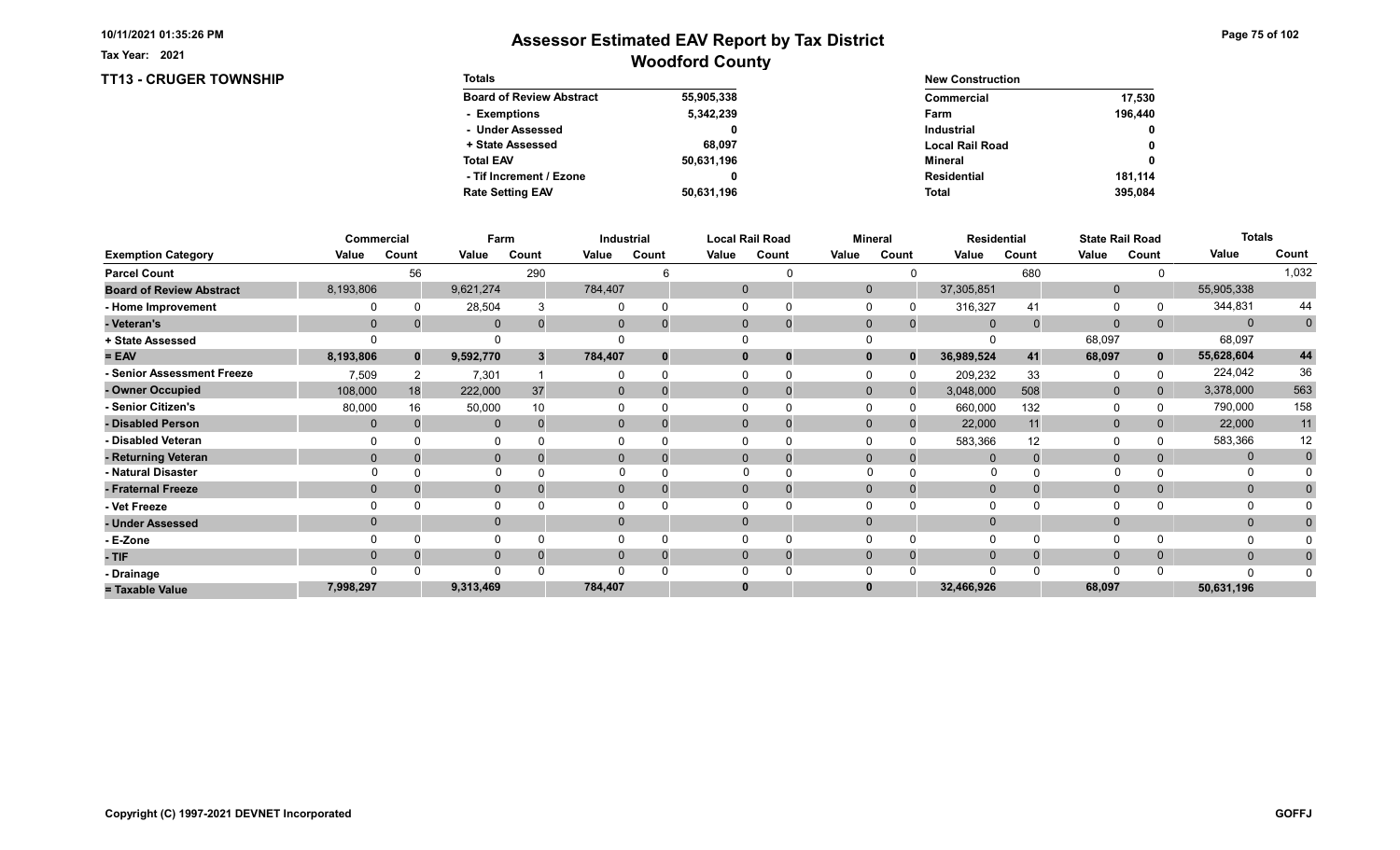TT13R - CRUGER ROAD DISTRICT

Tax Year: 2021

| <b>Totals</b>                   |            | <b>New Construction</b> |              |  |
|---------------------------------|------------|-------------------------|--------------|--|
| <b>Board of Review Abstract</b> | 55,905,338 | Commercial              | 17.530       |  |
| - Exemptions                    | 5,342,239  | Farm                    | 196.440      |  |
| - Under Assessed                |            | <b>Industrial</b>       | $\mathbf{0}$ |  |
| + State Assessed                | 68.097     | <b>Local Rail Road</b>  | 0            |  |
| <b>Total EAV</b>                | 50,631,196 | Mineral                 | 0            |  |
| - Tif Increment / Ezone         | 0          | <b>Residential</b>      | 181.114      |  |
| <b>Rate Setting EAV</b>         | 50,631,196 | <b>Total</b>            | 395.084      |  |

|                                 |                | Commercial |              | Farm  |                | Industrial  |       | <b>Local Rail Road</b> |              | <b>Mineral</b> |                | <b>Residential</b> |              | <b>State Rail Road</b> | <b>Totals</b> |                |
|---------------------------------|----------------|------------|--------------|-------|----------------|-------------|-------|------------------------|--------------|----------------|----------------|--------------------|--------------|------------------------|---------------|----------------|
| <b>Exemption Category</b>       | Value          | Count      | Value        | Count | Value          | Count       | Value | Count                  | Value        | Count          | Value          | Count              | Value        | Count                  | Value         | Count          |
| <b>Parcel Count</b>             |                | 56         |              | 290   |                |             |       |                        |              |                |                | 680                |              |                        |               | 1,032          |
| <b>Board of Review Abstract</b> | 8,193,806      |            | 9,621,274    |       | 784,407        |             |       | $\mathbf{0}$           | $\mathbf{0}$ |                | 37,305,851     |                    | $\mathbf 0$  |                        | 55,905,338    |                |
| - Home Improvement              |                |            | 28,504       |       |                | $\Omega$    |       |                        | $\Omega$     |                | 316,327        | 41                 | 0            |                        | 344,831       | 44             |
| - Veteran's                     | $\mathbf 0$    |            | $\mathbf 0$  |       | $\mathbf{0}$   | $\mathbf 0$ |       | $\mathbf 0$            | $\mathbf 0$  | $\overline{0}$ | $\overline{0}$ |                    | $\mathbf 0$  | 0                      | $\mathbf{0}$  | $\overline{0}$ |
| + State Assessed                |                |            |              |       |                |             |       |                        |              |                |                |                    | 68,097       |                        | 68,097        |                |
| $= EAV$                         | 8,193,806      | $\bf{0}$   | 9,592,770    |       | 784,407        | $\bf{0}$    |       | 0                      | $\bf{0}$     | $\mathbf{0}$   | 36,989,524     | 41                 | 68,097       | $\mathbf{0}$           | 55,628,604    | 44             |
| - Senior Assessment Freeze      | 7,509          |            | 7,301        |       |                | $\Omega$    |       |                        | $\Omega$     |                | 209,232        | 33                 | 0            |                        | 224,042       | 36             |
| - Owner Occupied                | 108,000        | 18         | 222,000      | 37    | $\overline{0}$ | $\Omega$    |       | $\mathbf 0$            | $\mathbf{0}$ |                | 3,048,000      | 508                | $\mathbf 0$  | $\overline{0}$         | 3,378,000     | 563            |
| Senior Citizen's                | 80,000         | 16         | 50,000       |       |                |             |       |                        |              |                | 660,000        | 132                | 0            |                        | 790,000       | 158            |
| - Disabled Person               | $\mathbf{0}$   |            | $\mathbf{0}$ |       | $\overline{0}$ | $\Omega$    |       | 0                      | $\Omega$     |                | 22,000         | 11                 | $\mathbf 0$  |                        | 22,000        | 11             |
| - Disabled Veteran              |                |            | 0            |       |                |             |       |                        |              |                | 583,366        | 12                 | $\Omega$     |                        | 583,366       | 12             |
| - Returning Veteran             | $\Omega$       |            | $\mathbf{0}$ |       | $\Omega$       | $\Omega$    |       | $\Omega$               | $\Omega$     |                | $\Omega$       |                    | $\mathbf{0}$ |                        | $\mathbf{0}$  | $\mathbf 0$    |
| - Natural Disaster              |                |            | $\Omega$     |       | 0              |             |       |                        |              |                |                |                    |              |                        |               |                |
| - Fraternal Freeze              | $\overline{0}$ |            | $\mathbf{0}$ |       | $\mathbf{0}$   | 0           |       | 0                      | $\mathbf{0}$ |                | $\mathbf{0}$   |                    | $\mathbf{0}$ |                        | $\mathbf{0}$  |                |
| - Vet Freeze                    |                |            | 0            |       |                |             |       |                        |              |                | $\Omega$       |                    | $\Omega$     |                        | 0             |                |
| - Under Assessed                | $\Omega$       |            | $\mathbf{0}$ |       | $\Omega$       |             |       |                        | $\Omega$     |                | $\Omega$       |                    | $\mathbf{0}$ |                        | $\mathbf{0}$  |                |
| - E-Zone                        |                |            | O            |       |                |             |       |                        |              |                | $\Omega$       |                    | $\Omega$     |                        |               |                |
| $-$ TIF                         | $\Omega$       |            | $\mathbf{0}$ |       |                | $\Omega$    |       | 0                      | $\Omega$     |                | $\Omega$       |                    | $\mathbf{0}$ |                        | $\mathbf{0}$  |                |
| - Drainage                      |                |            | $\Omega$     |       |                |             |       |                        |              |                | $\Omega$       |                    | $\Omega$     |                        | ∩             |                |
| = Taxable Value                 | 7,998,297      |            | 9,313,469    |       | 784,407        |             |       |                        |              |                | 32,466,926     |                    | 68,097       |                        | 50,631,196    |                |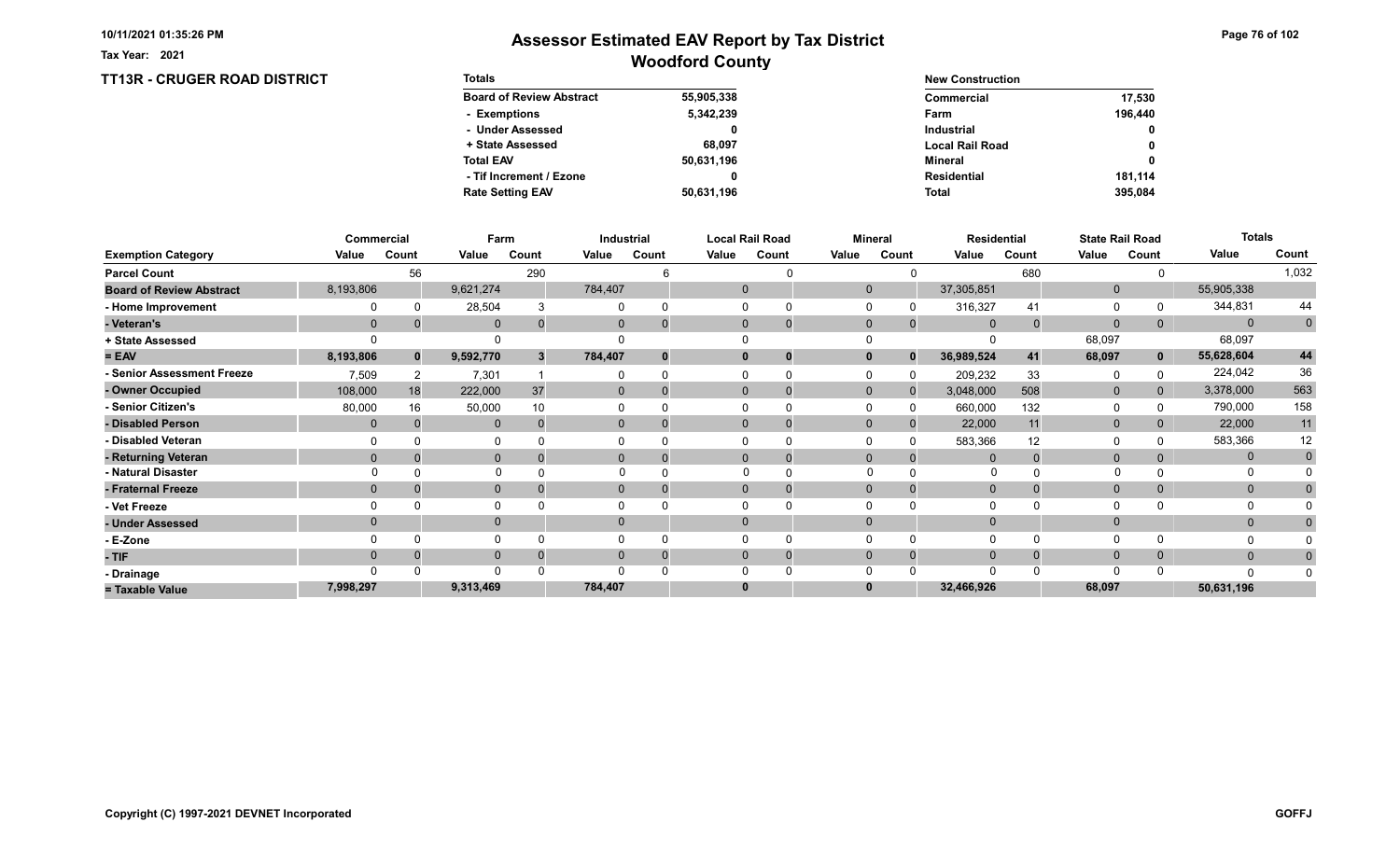#### Tax Year: 2021

### TT14 - OLIO TOWNSHIP

| Page 77 of 102 |  |
|----------------|--|
|----------------|--|

| <b>Totals</b>                   |            | <b>New Construction</b> |              |  |  |  |
|---------------------------------|------------|-------------------------|--------------|--|--|--|
| <b>Board of Review Abstract</b> | 86,832,493 | Commercial              | 19.035       |  |  |  |
| - Exemptions                    | 10,420,108 | Farm                    | 128.569      |  |  |  |
| - Under Assessed                |            | Industrial              | $\mathbf{0}$ |  |  |  |
| + State Assessed                | 100.362    | <b>Local Rail Road</b>  | $\mathbf 0$  |  |  |  |
| <b>Total EAV</b>                | 76,512,747 | Mineral                 | $\mathbf 0$  |  |  |  |
| - Tif Increment / Ezone         |            | Residential             | 508.575      |  |  |  |
| <b>Rate Setting EAV</b>         | 76,512,747 | Total                   | 656.179      |  |  |  |

|                                 |                | Commercial |              | Farm  |                | Industrial  |              | <b>Local Rail Road</b> |              | <b>Mineral</b> |                | <b>Residential</b> |              | <b>State Rail Road</b> | <b>Totals</b> |                |
|---------------------------------|----------------|------------|--------------|-------|----------------|-------------|--------------|------------------------|--------------|----------------|----------------|--------------------|--------------|------------------------|---------------|----------------|
| <b>Exemption Category</b>       | Value          | Count      | Value        | Count | Value          | Count       | Value        | Count                  | Value        | Count          | Value          | Count              | Value        | Count                  | Value         | Count          |
| <b>Parcel Count</b>             |                | 305        |              | 555   |                |             |              |                        |              |                |                | 1,417              |              |                        |               | 2,282          |
| <b>Board of Review Abstract</b> | 13,801,731     |            | 15,389,942   |       | 41,201         |             | $\mathbf{0}$ |                        | $\mathbf{0}$ |                | 57,599,619     |                    | $\mathbf 0$  |                        | 86,832,493    |                |
| - Home Improvement              |                |            | 48,934       |       |                | $\Omega$    |              |                        | $\Omega$     |                | 347,997        | 51                 | 0            |                        | 396,931       | 56             |
| - Veteran's                     | $\mathbf 0$    |            | $\mathbf 0$  |       | $\mathbf{0}$   | $\mathbf 0$ |              | $\mathbf 0$            | $\mathbf 0$  | $\overline{0}$ | $\overline{0}$ |                    | $\mathbf 0$  | 0                      | $\mathbf{0}$  | $\overline{0}$ |
| + State Assessed                |                |            |              |       |                |             |              |                        |              |                |                |                    | 100,362      |                        | 100,362       |                |
| $= EAV$                         | 13,801,731     | $\bf{0}$   | 15,341,008   |       | 41,201         | $\bf{0}$    |              | 0                      | $\bf{0}$     | $\bf{0}$       | 57,251,622     | 51                 | 100,362      | $\mathbf{0}$           | 86,535,924    | 56             |
| - Senior Assessment Freeze      | 52,919         | 31         | 4,788        |       |                | $\Omega$    |              |                        | $\Omega$     |                | 545,261        | 106                | $\Omega$     |                        | 602,968       | 139            |
| - Owner Occupied                | 582,000        | 97         | 408,000      | 68    | $\overline{0}$ | $\Omega$    |              | $\mathbf 0$            | $\mathbf{0}$ |                | 5,912,787      | 988                | $\mathbf 0$  | $\overline{0}$         | 6,902,787     | 1,153          |
| Senior Citizen's                | 425,000        | 85         | 95,000       | 19    |                |             |              |                        |              |                | 1,395,000      | 279                | $\Omega$     |                        | 1,915,000     | 383            |
| - Disabled Person               | 4,000          |            | $\mathbf{0}$ |       | $\overline{0}$ |             |              | 0                      | $\mathbf{0}$ |                | 38,000         | 19                 | $\mathbf 0$  |                        | 42,000        | 21             |
| - Disabled Veteran              | 51,182         |            | 47,892       |       |                |             |              |                        | $\Omega$     |                | 456,348        | 15                 | $\Omega$     |                        | 555,422       | 18             |
| - Returning Veteran             | $\mathbf{0}$   |            | $\mathbf{0}$ |       | $\Omega$       | $\Omega$    |              | $\Omega$               | $\Omega$     | $\Omega$       | 5,000          |                    | $\mathbf{0}$ |                        | 5,000         |                |
| - Natural Disaster              |                |            | $\Omega$     |       | 0              |             |              |                        |              |                |                |                    |              |                        |               |                |
| - Fraternal Freeze              | $\overline{0}$ |            | $\mathbf{0}$ |       | $\mathbf{0}$   | 0           |              | 0                      | $\mathbf{0}$ |                | $\mathbf{0}$   |                    | $\mathbf{0}$ |                        | $\mathbf{0}$  |                |
| - Vet Freeze                    | $\Omega$       |            | 0            |       |                |             |              |                        |              |                | $\Omega$       |                    | $\Omega$     |                        | 0             |                |
| - Under Assessed                | $\Omega$       |            | $\mathbf{0}$ |       | $\Omega$       |             |              |                        | $\Omega$     |                | $\Omega$       |                    | $\mathbf{0}$ |                        | $\mathbf{0}$  |                |
| - E-Zone                        |                |            | $\Omega$     |       |                |             |              |                        |              |                | $\Omega$       |                    | $\Omega$     |                        |               |                |
| $-$ TIF                         | $\Omega$       |            | $\mathbf{0}$ |       |                | $\Omega$    |              | 0                      | $\Omega$     |                | $\Omega$       |                    | $\mathbf{0}$ |                        | $\mathbf{0}$  |                |
| - Drainage                      |                |            | $\Omega$     |       |                |             |              |                        |              |                | $\Omega$       |                    | $\Omega$     |                        | ∩             |                |
| = Taxable Value                 | 12,686,630     |            | 14,785,328   |       | 41,201         |             |              |                        |              |                | 48,899,226     |                    | 100,362      |                        | 76,512,747    |                |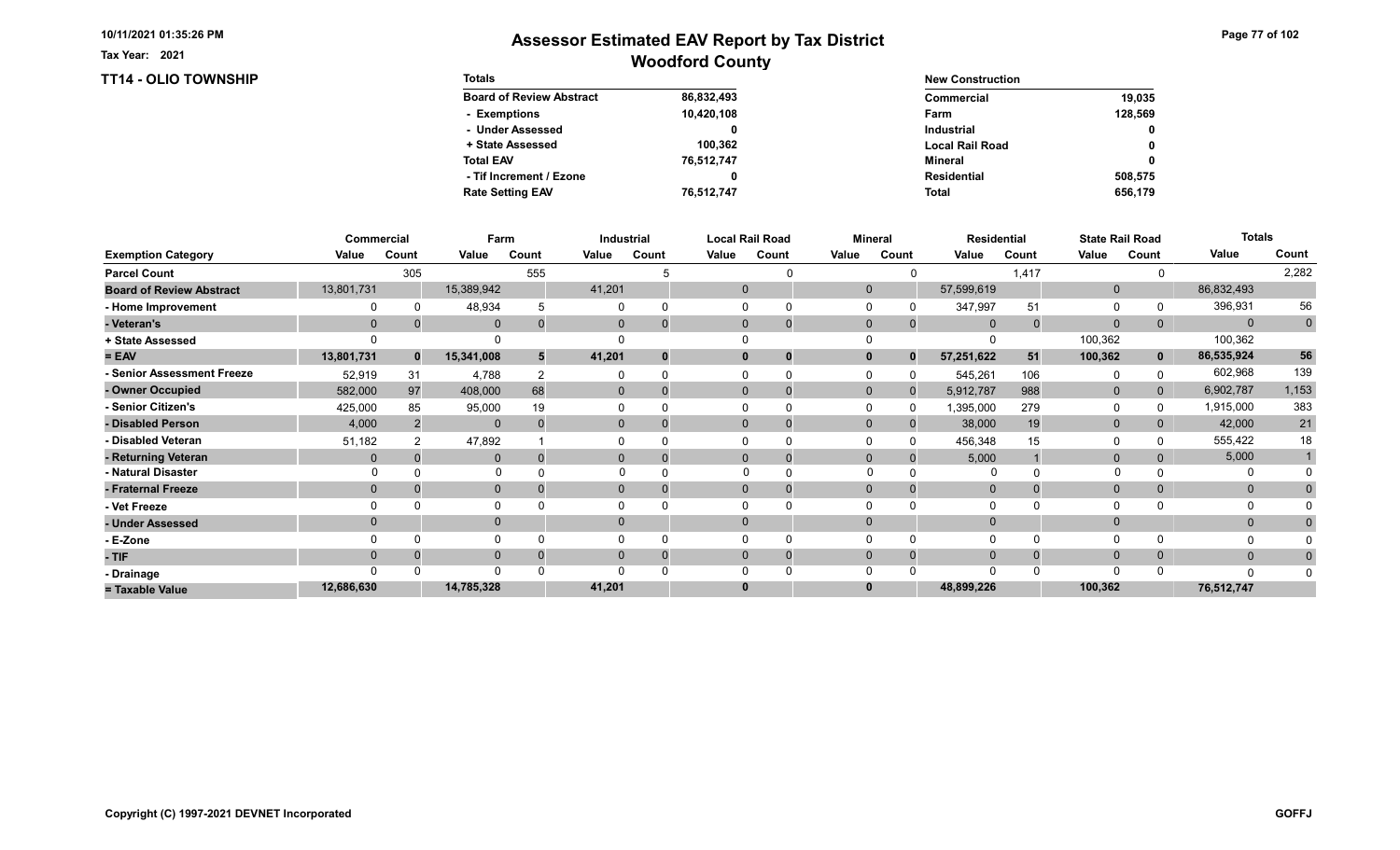Tax Year: 2021

| <b>TT14R - OLIO ROAD DISTRICT</b> | <b>Totals</b>                   | <b>New Construction</b> |                        |         |  |
|-----------------------------------|---------------------------------|-------------------------|------------------------|---------|--|
|                                   | <b>Board of Review Abstract</b> | 86,832,493              | <b>Commercial</b>      | 19,035  |  |
|                                   | - Exemptions                    | 10,420,108              | Farm                   | 128,569 |  |
|                                   | - Under Assessed                |                         | <b>Industrial</b>      | 0       |  |
|                                   | + State Assessed                | 100.362                 | <b>Local Rail Road</b> | 0       |  |
|                                   | <b>Total EAV</b>                | 76,512,747              | Mineral                | 0       |  |
|                                   | - Tif Increment / Ezone         |                         | <b>Residential</b>     | 508,575 |  |
|                                   | <b>Rate Setting EAV</b>         | 76,512,747              | Total                  | 656.179 |  |

|                                 |                | Commercial   |              | Farm  |                | Industrial |       | Local Rail Road         |              | <b>Mineral</b> |                | <b>Residential</b> | <b>State Rail Road</b> |                | <b>Totals</b> |                |
|---------------------------------|----------------|--------------|--------------|-------|----------------|------------|-------|-------------------------|--------------|----------------|----------------|--------------------|------------------------|----------------|---------------|----------------|
| <b>Exemption Category</b>       | Value          | Count        | Value        | Count | Value          | Count      | Value | Count                   | Value        | Count          | Value          | Count              | Value                  | Count          | Value         | Count          |
| <b>Parcel Count</b>             |                | 305          |              | 555   |                |            |       |                         |              |                |                | 1,417              |                        |                |               | 2,282          |
| <b>Board of Review Abstract</b> | 13,801,731     |              | 15,389,942   |       | 41,201         |            |       | 0                       | $\mathbf{0}$ |                | 57,599,619     |                    | $\mathbf 0$            |                | 86,832,493    |                |
| - Home Improvement              |                |              | 48,934       |       |                | $\Omega$   |       |                         |              |                | 347,997        | 51                 | 0                      |                | 396,931       | 56             |
| - Veteran's                     | $\mathbf 0$    |              | $\mathbf 0$  |       | $\mathbf{0}$   | $\Omega$   |       | $\mathbf 0$<br>$\Omega$ | $\mathbf 0$  | $\mathbf 0$    | $\overline{0}$ |                    | $\mathbf 0$            | 0              | $\mathbf{0}$  | $\overline{0}$ |
| + State Assessed                |                |              |              |       |                |            |       |                         |              |                |                |                    | 100,362                |                | 100,362       |                |
| $= EAV$                         | 13,801,731     | $\mathbf{0}$ | 15,341,008   | 5     | 41,201         | $\bf{0}$   |       | 0                       |              | $\bf{0}$       | 57,251,622     | 51                 | 100,362                | $\mathbf{0}$   | 86,535,924    | 56             |
| - Senior Assessment Freeze      | 52,919         | 31           | 4,788        |       |                | $\Omega$   |       | $\Omega$                |              |                | 545,261        | 106                | 0                      |                | 602,968       | 139            |
| - Owner Occupied                | 582,000        | 97           | 408,000      | 68    | $\overline{0}$ | $\Omega$   |       | $\mathbf 0$             | $\mathbf{0}$ | <sup>0</sup>   | 5,912,787      | 988                | $\mathbf 0$            | $\overline{0}$ | 6,902,787     | 1,153          |
| <b>Senior Citizen's</b>         | 425,000        | 85           | 95,000       | 19    |                |            |       |                         |              | $\Omega$       | 1,395,000      | 279                | $\Omega$               |                | 1,915,000     | 383            |
| - Disabled Person               | 4,000          |              | $\mathbf{0}$ |       | $\overline{0}$ |            |       | 0<br>0                  | $\Omega$     | $\Omega$       | 38,000         | 19                 | $\mathbf 0$            |                | 42,000        | 21             |
| - Disabled Veteran              | 51,182         |              | 47,892       |       |                |            |       |                         |              | $\Omega$       | 456,348        | 15                 | $\Omega$               |                | 555,422       | 18             |
| - Returning Veteran             | $\Omega$       |              | $\mathbf{0}$ |       | $\Omega$       | $\Omega$   |       | $\mathbf 0$             | $\Omega$     | $\Omega$       | 5,000          |                    | $\mathbf{0}$           |                | 5,000         |                |
| - Natural Disaster              |                |              |              |       |                |            |       | $\Omega$                | $\Omega$     |                |                |                    |                        |                |               |                |
| - Fraternal Freeze              | $\overline{0}$ |              | $\mathbf 0$  |       | $\mathbf{0}$   | 0          |       | $\Omega$<br>0           | $\mathbf{0}$ | 0              | $\mathbf{0}$   |                    | $\mathbf{0}$           |                | $\mathbf{0}$  |                |
| - Vet Freeze                    |                |              | $\Omega$     |       |                |            |       |                         |              |                | $\Omega$       |                    | $\Omega$               |                | 0             |                |
| - Under Assessed                | $\Omega$       |              | $\mathbf{0}$ |       | 0              |            |       |                         |              |                | $\Omega$       |                    | $\mathbf{0}$           |                | $\mathbf{0}$  |                |
| - E-Zone                        |                |              | $\Omega$     |       |                |            |       |                         |              |                | $\Omega$       |                    | $\Omega$               |                |               |                |
| - TIF                           | $\Omega$       |              | $\mathbf 0$  |       | 0              | $\Omega$   |       | 0                       |              |                | $\Omega$       |                    | $\mathbf{0}$           |                | $\mathbf{0}$  |                |
| - Drainage                      |                |              | $\Omega$     |       |                |            |       |                         |              |                | $\Omega$       |                    | $\Omega$               |                | n             |                |
| = Taxable Value                 | 12,686,630     |              | 14,785,328   |       | 41,201         |            |       |                         |              |                | 48,899,226     |                    | 100,362                |                | 76,512,747    |                |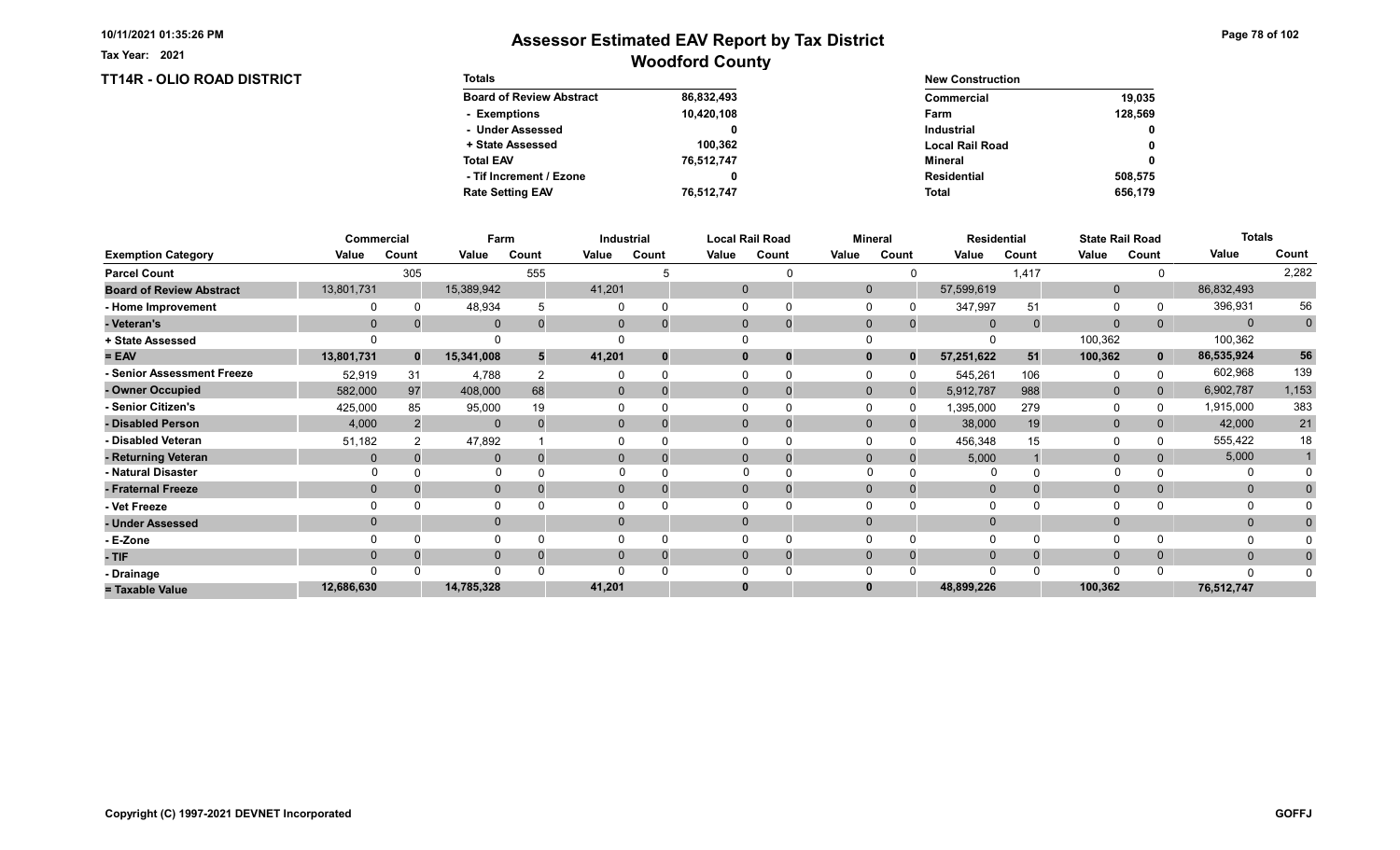TT15 - PALESTINE TOWNSHIP

Tax Year: 2021

| <b>Totals</b>                   |            | <b>New Construction</b> |              |
|---------------------------------|------------|-------------------------|--------------|
| <b>Board of Review Abstract</b> | 35,707,066 | Commercial              | 1.898        |
| - Exemptions                    | 3,569,736  | Farm                    | 69.078       |
| - Under Assessed                |            | <b>Industrial</b>       | $\mathbf{0}$ |
| + State Assessed                | 117.348    | <b>Local Rail Road</b>  | 0            |
| <b>Total EAV</b>                | 32,254,678 | Mineral                 | 0            |
| - Tif Increment / Ezone         | 0          | <b>Residential</b>      | 118.173      |
| <b>Rate Setting EAV</b>         | 32.254.678 | <b>Total</b>            | 189,149      |

|                                 |             | Commercial   | Farm         |          |       | Industrial     |       | <b>Local Rail Road</b>   |              | Mineral  |             | <b>Residential</b> |              | <b>State Rail Road</b> | <b>Totals</b> |             |
|---------------------------------|-------------|--------------|--------------|----------|-------|----------------|-------|--------------------------|--------------|----------|-------------|--------------------|--------------|------------------------|---------------|-------------|
| <b>Exemption Category</b>       | Value       | Count        | Value        | Count    | Value | Count          | Value | Count                    | Value        | Count    | Value       | Count              | Value        | Count                  | Value         | Count       |
| <b>Parcel Count</b>             |             | 31           |              | 596      |       |                |       |                          |              |          |             | 442                |              |                        |               | 1,070       |
| <b>Board of Review Abstract</b> | 1,424,061   |              | 17,922,827   |          |       | $\overline{0}$ | 7,687 |                          | $\mathbf{0}$ |          | 16,352,491  |                    | $\mathbf{0}$ |                        | 35,707,066    |             |
| - Home Improvement              |             |              | 83,201       |          |       |                |       |                          |              |          | 127,995     | 14                 | $\Omega$     |                        | 211,196       | 21          |
| - Veteran's                     | $\mathbf 0$ |              | $\mathbf 0$  | $\Omega$ |       | $\mathbf{0}$   |       | $\mathbf{0}$<br>$\Omega$ | $\mathbf 0$  | $\Omega$ | $\mathbf 0$ |                    | $\mathbf{0}$ | 0                      | $\mathbf{0}$  | $\mathbf 0$ |
| + State Assessed                |             |              |              |          |       |                |       |                          |              |          |             |                    | 117,348      |                        | 117,348       |             |
| $= EAV$                         | 1,424,061   | $\mathbf{0}$ | 17,839,626   |          |       |                | 7,687 | 0                        | $\mathbf{0}$ | $\Omega$ | 16,224,496  | 14                 | 117,348      | $\mathbf 0$            | 35,613,218    | 21          |
| - Senior Assessment Freeze      |             |              | 33,752       |          |       |                |       |                          |              |          | 112,164     | 31                 | $\Omega$     |                        | 145,916       | 37          |
| - Owner Occupied                | $\Omega$    |              | 522,000      | 87       |       | $\mathbf{0}$   |       | $\Omega$                 | $\Omega$     | $\Omega$ | 1,575,512   | 265                | $\mathbf 0$  | $\overline{0}$         | 2,097,512     | 352         |
| - Senior Citizen's              |             |              | 160,000      | 32       |       |                |       |                          |              |          | 309,929     | 64                 | 0            |                        | 469,929       | 96          |
| - Disabled Person               | $\Omega$    |              | $\Omega$     | $\Omega$ |       | $\Omega$       |       | $\Omega$                 | $\Omega$     |          | 20,000      | 10                 | $\mathbf{0}$ |                        | 20,000        | 10          |
| - Disabled Veteran              |             |              | 69,522       |          |       |                |       | $\Omega$                 |              |          | 555,661     |                    | $\Omega$     |                        | 625,183       | 10          |
| - Returning Veteran             | $\Omega$    |              | $\Omega$     | $\Omega$ |       | $\Omega$       |       | $\Omega$<br>$\Omega$     | $\Omega$     | $\Omega$ | $\Omega$    |                    | $\mathbf{0}$ |                        | $\mathbf{0}$  | $\mathbf 0$ |
| - Natural Disaster              |             |              | $\Omega$     |          |       |                |       |                          | $\Omega$     |          | O           |                    |              |                        |               |             |
| - Fraternal Freeze              | $\Omega$    |              | $\mathbf 0$  |          |       | $\Omega$       |       | $\mathbf{0}$             | $\Omega$     |          | $\Omega$    |                    | $\mathbf 0$  | $\Omega$               | $\mathbf{0}$  |             |
| - Vet Freeze                    |             |              | $\mathbf{0}$ |          |       |                |       | $\Omega$                 |              |          |             |                    | 0            |                        | 0             |             |
| - Under Assessed                | $\Omega$    |              | $\mathbf{0}$ |          |       | $\Omega$       |       | $\Omega$                 | $\Omega$     |          |             |                    | $\mathbf{0}$ |                        | $\mathbf{0}$  |             |
| - E-Zone                        |             |              | $\Omega$     |          |       |                |       |                          |              |          |             |                    | $\Omega$     |                        |               |             |
| - TIF                           | $\Omega$    |              | $\mathbf{0}$ |          |       | 0              |       | $\Omega$                 | $\Omega$     | $\Omega$ | $\Omega$    |                    | $\mathbf 0$  | $\Omega$               | $\mathbf{0}$  |             |
| - Drainage                      |             |              | $\Omega$     |          |       |                |       | $\Omega$                 |              |          |             |                    | $\Omega$     |                        | $\Omega$      |             |
| = Taxable Value                 | 1,424,061   |              | 17,054,352   |          |       |                | 7,687 |                          |              |          | 13,651,230  |                    | 117,348      |                        | 32,254,678    |             |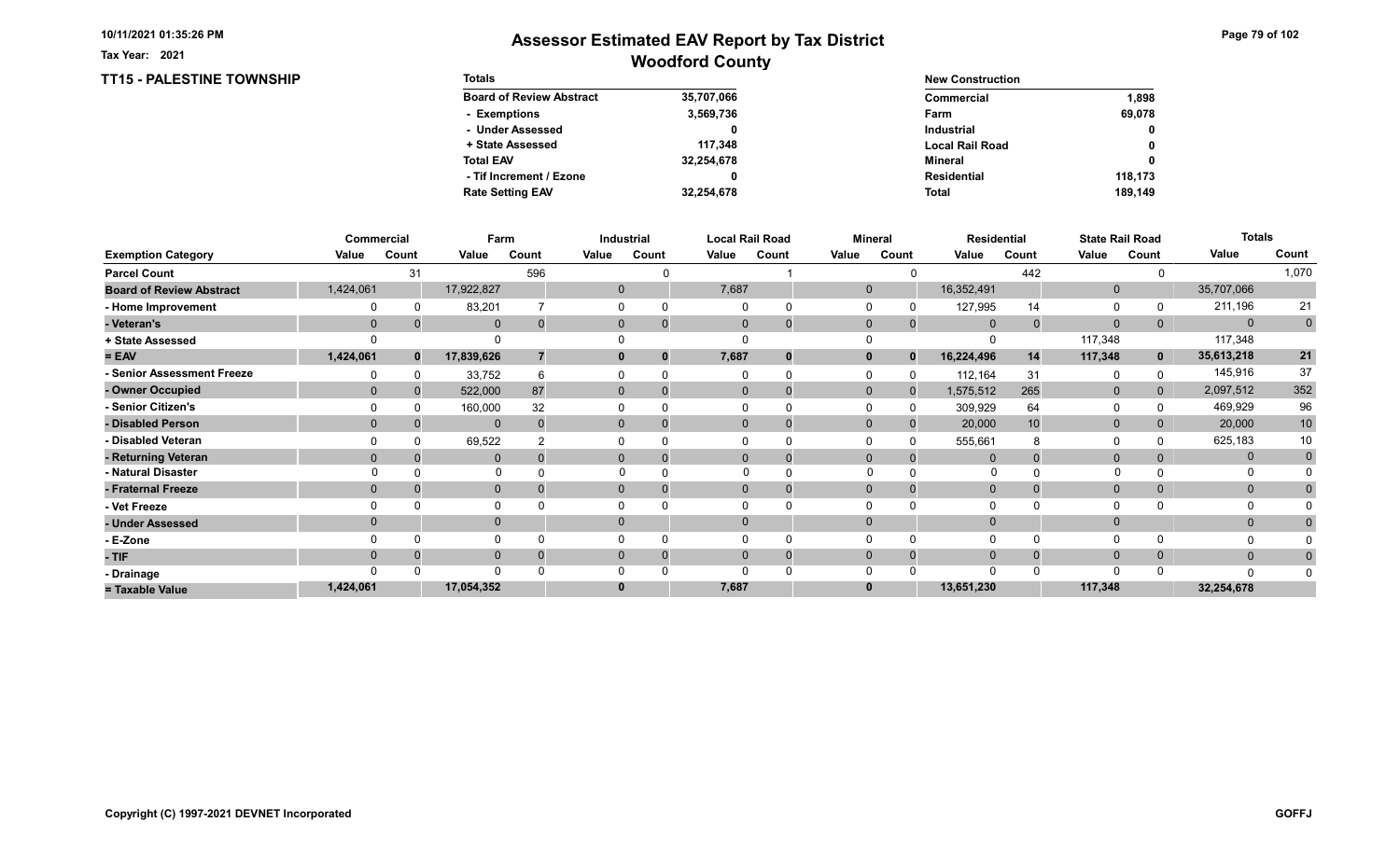TT15R - PALESTINE ROAD DISTRICT

Tax Year: 2021

| <b>Totals</b>                   |            | <b>New Construction</b> |              |  |  |
|---------------------------------|------------|-------------------------|--------------|--|--|
| <b>Board of Review Abstract</b> | 35,707,066 | Commercial              | 1.898        |  |  |
| - Exemptions                    | 3,569,736  | Farm                    | 69.078       |  |  |
| - Under Assessed                |            | <b>Industrial</b>       | $\mathbf{0}$ |  |  |
| + State Assessed                | 117.348    | <b>Local Rail Road</b>  | 0            |  |  |
| <b>Total EAV</b>                | 32,254,678 | Mineral                 | 0            |  |  |
| - Tif Increment / Ezone         |            | <b>Residential</b>      | 118.173      |  |  |
| <b>Rate Setting EAV</b>         | 32,254,678 | <b>Total</b>            | 189.149      |  |  |

|                                 |              | Commercial | Farm         |          |       | Industrial     |       | <b>Local Rail Road</b> |              | <b>Mineral</b> |             | <b>Residential</b> |              | <b>State Rail Road</b> | <b>Totals</b> |             |
|---------------------------------|--------------|------------|--------------|----------|-------|----------------|-------|------------------------|--------------|----------------|-------------|--------------------|--------------|------------------------|---------------|-------------|
| <b>Exemption Category</b>       | Value        | Count      | Value        | Count    | Value | Count          | Value | Count                  | Value        | Count          | Value       | Count              | Value        | Count                  | Value         | Count       |
| <b>Parcel Count</b>             |              | 31         |              | 596      |       |                |       |                        |              |                |             | 442                |              |                        |               | 1,070       |
| <b>Board of Review Abstract</b> | 1,424,061    |            | 17,922,827   |          |       | $\mathbf{0}$   | 7,687 |                        | $\mathbf{0}$ |                | 16,352,491  |                    | $\mathbf 0$  |                        | 35,707,066    |             |
| - Home Improvement              |              | 0          | 83,201       |          |       | 0              |       | $\Omega$               |              |                | 127,995     | 14                 | 0            |                        | 211,196       | 21          |
| - Veteran's                     | $\mathbf{0}$ |            | $\mathbf{0}$ | $\Omega$ |       | $\overline{0}$ |       | $\mathbf{0}$           | $\mathbf{0}$ | $\Omega$       | $\mathbf 0$ | $\Omega$           | $\mathbf{0}$ | $\overline{0}$         | $\mathbf{0}$  | $\mathbf 0$ |
| + State Assessed                |              |            |              |          |       |                |       | 0                      |              |                |             |                    | 117,348      |                        | 117,348       |             |
| $= EAV$                         | 1,424,061    | $\bf{0}$   | 17,839,626   |          |       | 0              | 7,687 |                        | $\mathbf{0}$ | $\Omega$       | 16,224,496  | 14                 | 117,348      | $\mathbf 0$            | 35,613,218    | 21          |
| - Senior Assessment Freeze      |              |            | 33,752       | 6        |       |                |       | $\Omega$               |              |                | 112,164     | 31                 | 0            |                        | 145,916       | 37          |
| - Owner Occupied                | $\Omega$     | $\Omega$   | 522,000      | 87       |       | $\mathbf{0}$   |       | $\Omega$               | $\mathbf{0}$ | $\Omega$       | 1,575,512   | 265                | $\mathbf{0}$ | $\mathbf{0}$           | 2,097,512     | 352         |
| - Senior Citizen's              |              |            | 160,000      | 32       |       |                |       |                        |              |                | 309,929     | 64                 | 0            |                        | 469,929       | 96          |
| - Disabled Person               | $\Omega$     |            | $\Omega$     | $\Omega$ |       | $\Omega$       |       | $\Omega$               | $\Omega$     |                | 20,000      | 10                 | $\mathbf{0}$ |                        | 20,000        | 10          |
| - Disabled Veteran              |              |            | 69,522       |          |       |                |       | $\Omega$               | $\Omega$     | $\Omega$       | 555,661     |                    | 0            |                        | 625,183       | 10          |
| - Returning Veteran             | $\Omega$     |            | $\Omega$     | $\Omega$ |       | $\Omega$       |       | $\Omega$               | $\mathbf{0}$ | $\Omega$       |             |                    | $\mathbf{0}$ | 0                      | $\mathbf{0}$  | $\mathbf 0$ |
| - Natural Disaster              |              |            | $\Omega$     |          |       |                |       |                        | $\Omega$     |                | $\Omega$    |                    | $\Omega$     |                        | O             |             |
| - Fraternal Freeze              | $\mathbf{0}$ |            | $\mathbf{0}$ |          |       | $\mathbf{0}$   |       | $\Omega$               | $\mathbf 0$  |                | $\mathbf 0$ |                    | $\mathbf{0}$ | 0                      | $\mathbf{0}$  |             |
| - Vet Freeze                    |              |            |              |          |       |                |       | $\Omega$               |              |                |             |                    | 0            |                        | 0             |             |
| - Under Assessed                | $\Omega$     |            | $\mathbf 0$  |          |       | 0              |       | $\Omega$               | $\Omega$     |                |             |                    | $\mathbf{0}$ |                        | $\mathbf{0}$  |             |
| - E-Zone                        |              |            |              |          |       |                |       | $\Omega$               |              |                |             |                    | $\Omega$     |                        |               |             |
| - TIF                           | $\Omega$     |            | $\mathbf{0}$ | $\Omega$ |       |                |       | $\Omega$               | $\Omega$     | $\Omega$       |             |                    | $\mathbf 0$  | $\Omega$               | $\mathbf{0}$  |             |
| - Drainage                      |              |            | $\Omega$     |          |       |                |       | n                      |              |                |             |                    | $\Omega$     |                        | $\Omega$      |             |
| = Taxable Value                 | 1,424,061    |            | 17,054,352   |          |       |                | 7,687 |                        | $\bf{0}$     |                | 13,651,230  |                    | 117,348      |                        | 32,254,678    |             |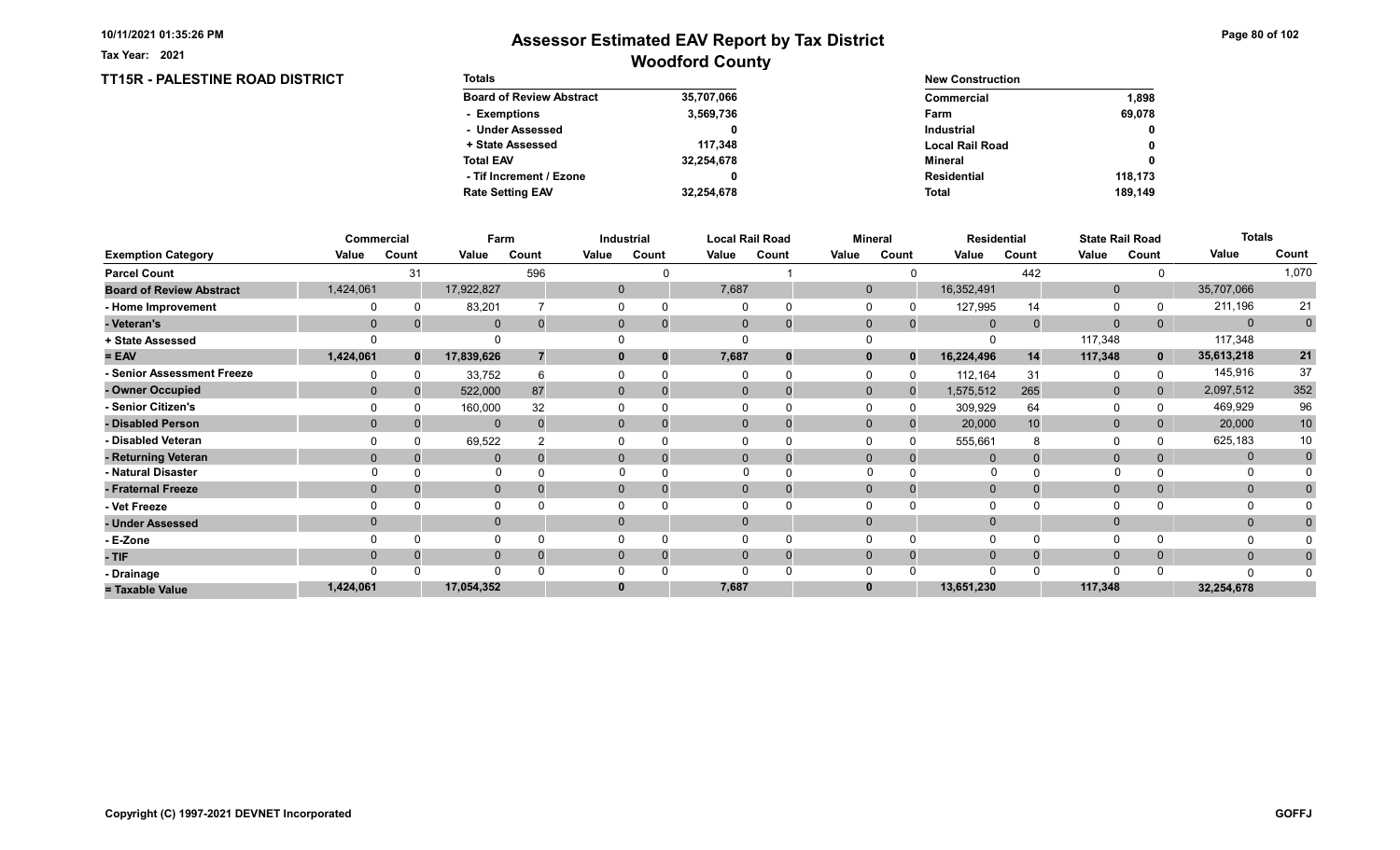TT16 - EL PASO TOWNSHIP

Tax Year: 2021

| <b>Totals</b>                   |            | <b>New Construction</b> |         |
|---------------------------------|------------|-------------------------|---------|
| <b>Board of Review Abstract</b> | 87,523,491 | Commercial              | 182,331 |
| - Exemptions                    | 8,879,002  | Farm                    | 995     |
| - Under Assessed                |            | <b>Industrial</b>       | 0       |
| + State Assessed                | 89.339     | <b>Local Rail Road</b>  | 0       |
| <b>Total EAV</b>                | 78,733,828 | Mineral                 | 0       |
| - Tif Increment / Ezone         |            | <b>Residential</b>      | 481.551 |
| <b>Rate Setting EAV</b>         | 78,733,828 | <b>Total</b>            | 664.877 |

|                                 |                | Commercial   |              | Farm  |           | Industrial |          | <b>Local Rail Road</b>      |              | <b>Mineral</b> |                | <b>Residential</b> |              | <b>State Rail Road</b> | <b>Totals</b> |                |
|---------------------------------|----------------|--------------|--------------|-------|-----------|------------|----------|-----------------------------|--------------|----------------|----------------|--------------------|--------------|------------------------|---------------|----------------|
| <b>Exemption Category</b>       | Value          | Count        | Value        | Count | Value     | Count      | Value    | Count                       | Value        | Count          | Value          | Count              | Value        | Count                  | Value         | Count          |
| <b>Parcel Count</b>             |                | 218          |              | 394   |           |            |          |                             |              |                |                | 1,384              |              |                        |               | 2,003          |
| <b>Board of Review Abstract</b> | 18,690,839     |              | 11,416,454   |       | 1,361,557 |            |          | $\mathbf 0$                 | $\Omega$     |                | 56,054,641     |                    | $\mathbf{0}$ |                        | 87,523,491    |                |
| - Home Improvement              |                |              | 6,797        |       |           |            |          |                             |              |                | 255,518        | 39                 | 0            |                        | 262,315       | 40             |
| - Veteran's                     | $\overline{0}$ |              | $\mathbf 0$  |       |           |            |          | $\mathbf{0}$<br>$\mathbf 0$ | $\mathbf 0$  | $\mathbf{0}$   | $\Omega$       |                    | $\Omega$     | 0                      | $\Omega$      | $\overline{0}$ |
| + State Assessed                |                |              |              |       |           |            |          |                             |              |                |                |                    | 89,339       |                        | 89,339        |                |
| $= EAV$                         | 18,690,839     | $\mathbf{0}$ | 11,409,657   |       | 1,361,557 |            | $\bf{0}$ | 0                           |              | $\bf{0}$       | 55,799,123     | 40                 | 89,339       | $\mathbf{0}$           | 87,350,515    | 41             |
| - Senior Assessment Freeze      | 2,591          |              | $\Omega$     |       |           |            |          |                             |              |                | 539,381        | 115                | 0            |                        | 541,972       | 117            |
| - Owner Occupied                | 24,000         |              | 168,000      | 28    | $\Omega$  | $\Omega$   |          | $\Omega$<br>$\Omega$        | $\mathbf{0}$ | $\Omega$       | 5,752,930      | 959                | $\mathbf 0$  | $\overline{0}$         | 5,944,930     | 991            |
| - Senior Citizen's              | 10,000         |              | 35,000       |       |           |            |          |                             |              |                | 1,203,986      | 241                | 0            |                        | 1,248,986     | 250            |
| - Disabled Person               | 0              |              | $\mathbf{0}$ |       | $\Omega$  |            |          | $\Omega$<br>$\Omega$        | $\Omega$     |                | 28,000         | 14                 | $\mathbf{0}$ |                        | 28,000        | 14             |
| - Disabled Veteran              |                |              | 0            |       |           |            |          | 0                           |              |                | 852,799        | 21                 | $\Omega$     |                        | 852,799       | 21             |
| - Returning Veteran             | $\Omega$       |              | $\mathbf 0$  |       | 0         |            |          | $\Omega$<br>$\mathbf 0$     | $\Omega$     | $\Omega$       | $\Omega$       |                    | $\mathbf 0$  |                        | $\mathbf{0}$  | $\mathbf 0$    |
| - Natural Disaster              |                |              | $\Omega$     |       |           |            |          | $\Omega$                    | $\Omega$     |                | 0              |                    |              |                        | 0             |                |
| - Fraternal Freeze              | $\Omega$       |              | $\mathbf 0$  |       | 0         |            |          | $\mathbf{0}$                | $\Omega$     |                | $\overline{0}$ |                    | $\mathbf{0}$ |                        | $\mathbf{0}$  |                |
| - Vet Freeze                    |                |              | 0            |       |           |            |          |                             |              |                |                |                    | $\Omega$     |                        |               |                |
| - Under Assessed                |                |              | $\mathbf{0}$ |       | $\Omega$  |            | $\Omega$ |                             |              |                |                |                    | $\mathbf{0}$ |                        | $\mathbf{0}$  |                |
| - E-Zone                        |                |              | $\Omega$     |       |           |            |          |                             |              |                |                |                    | $\Omega$     |                        |               |                |
| - TIF                           |                |              | $\mathbf{0}$ |       |           |            | 0        | 0                           |              |                |                |                    | $\mathbf{0}$ |                        | $\mathbf{0}$  |                |
| - Drainage                      |                |              | $\Omega$     |       |           |            |          |                             |              |                |                |                    | $\Omega$     |                        | $\Omega$      |                |
| = Taxable Value                 | 18,654,248     |              | 11,206,657   |       | 1,361,557 |            | 0        |                             |              |                | 47,422,027     |                    | 89,339       |                        | 78,733,828    |                |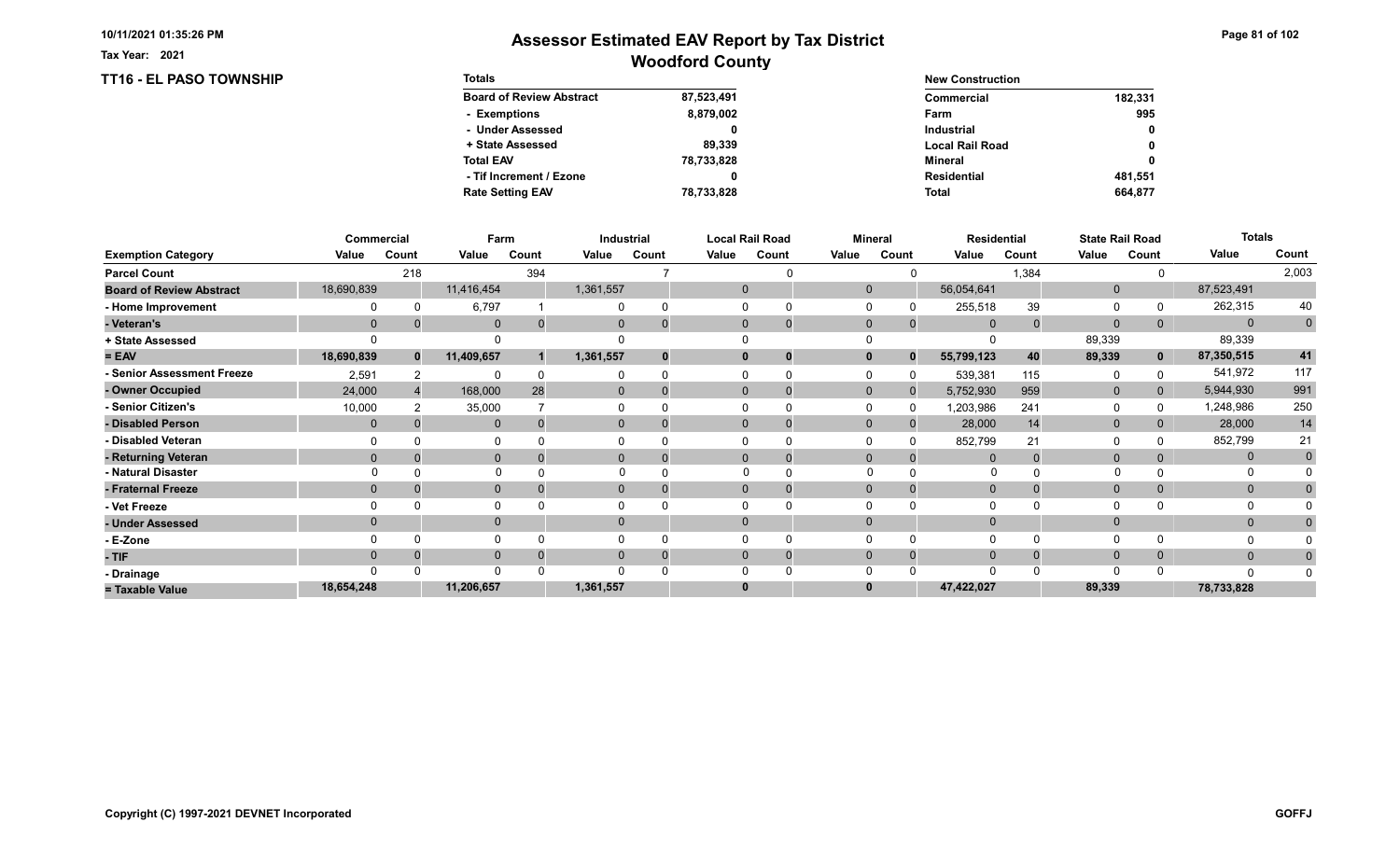Tax Year: 2021

| <b>TT16R - EL PASO ROAD DISTRICT</b> | <b>Totals</b>                   |            | <b>New Construction</b> |         |  |  |  |
|--------------------------------------|---------------------------------|------------|-------------------------|---------|--|--|--|
|                                      | <b>Board of Review Abstract</b> | 87,523,491 | <b>Commercial</b>       | 182,331 |  |  |  |
|                                      | - Exemptions                    | 8,879,002  | Farm                    | 995     |  |  |  |
|                                      | - Under Assessed                |            | <b>Industrial</b>       | 0       |  |  |  |
|                                      | + State Assessed                | 89,339     | <b>Local Rail Road</b>  | 0       |  |  |  |
|                                      | <b>Total EAV</b>                | 78,733,828 | Mineral                 | 0       |  |  |  |
|                                      | - Tif Increment / Ezone         |            | <b>Residential</b>      | 481,551 |  |  |  |
|                                      | <b>Rate Setting EAV</b>         | 78,733,828 | Total                   | 664,877 |  |  |  |

|                                 |            | Commercial   | Farm         |       |                | Industrial |              | <b>Local Rail Road</b> |              | <b>Mineral</b> | <b>Residential</b> |          |              | <b>State Rail Road</b> | <b>Totals</b> |              |
|---------------------------------|------------|--------------|--------------|-------|----------------|------------|--------------|------------------------|--------------|----------------|--------------------|----------|--------------|------------------------|---------------|--------------|
| <b>Exemption Category</b>       | Value      | Count        | Value        | Count | Value          | Count      | Value        | Count                  | Value        | Count          | Value              | Count    | Value        | Count                  | Value         | Count        |
| <b>Parcel Count</b>             |            | 218          |              | 394   |                |            |              |                        |              |                |                    | 1,384    |              |                        |               | 2,003        |
| <b>Board of Review Abstract</b> | 18,690,839 |              | 11,416,454   |       | 1,361,557      |            | $\mathbf{0}$ |                        | $\mathbf{0}$ |                | 56,054,641         |          | $\mathbf 0$  |                        | 87,523,491    |              |
| - Home Improvement              |            |              | 6,797        |       |                |            | $\Omega$     |                        |              |                | 255,518            | 39       | 0            |                        | 262,315       | 40           |
| - Veteran's                     | $\Omega$   |              | $\Omega$     | 0     | $\Omega$       |            | $\mathbf 0$  | $\Omega$               | $\Omega$     | $\Omega$       | $\Omega$           | $\Omega$ | $\mathbf{0}$ | 0                      | $\mathbf{0}$  | $\mathbf 0$  |
| + State Assessed                |            |              |              |       |                |            |              |                        |              |                |                    |          | 89,339       |                        | 89,339        |              |
| $= EAV$                         | 18,690,839 | $\mathbf{0}$ | 11,409,657   |       | 1,361,557      |            | $\mathbf 0$  | 0                      | $\mathbf{0}$ | $\Omega$       | 55,799,123         | 40       | 89,339       | $\mathbf{0}$           | 87,350,515    | 41           |
| - Senior Assessment Freeze      | 2,591      |              | $\Omega$     |       |                |            |              |                        |              |                | 539,381            | 115      | 0            |                        | 541,972       | 117          |
| - Owner Occupied                | 24,000     |              | 168,000      | 28    | $\mathbf{0}$   |            | $\Omega$     |                        | $\mathbf{0}$ | $\Omega$       | 5,752,930          | 959      | $\mathbf 0$  | $\mathbf{0}$           | 5,944,930     | 991          |
| - Senior Citizen's              | 10,000     |              | 35,000       |       |                |            |              |                        |              |                | 1,203,986          | 241      | 0            |                        | 1,248,986     | 250          |
| - Disabled Person               | $\Omega$   |              | $\mathbf{0}$ |       | $\mathbf{0}$   |            | $\Omega$     |                        | $\Omega$     |                | 28,000             | 14       | $\mathbf{0}$ |                        | 28,000        | 14           |
| - Disabled Veteran              |            |              |              |       |                |            |              |                        |              |                | 852,799            | 21       | $\Omega$     |                        | 852,799       | 21           |
| - Returning Veteran             | $\Omega$   |              | $\mathbf{0}$ |       | $\overline{0}$ |            | $\Omega$     | $\overline{0}$         | $\Omega$     | $\Omega$       |                    |          | $\mathbf{0}$ |                        | $\mathbf 0$   | $\mathbf{0}$ |
| - Natural Disaster              |            |              | $\Omega$     |       |                |            | $\Omega$     |                        | $\Omega$     |                | 0                  |          | $\Omega$     |                        | 0             |              |
| - Fraternal Freeze              | $\Omega$   |              | $\mathbf{0}$ |       | $\mathbf{0}$   |            | $\mathbf{0}$ |                        | $\Omega$     |                | $\mathbf 0$        |          | $\mathbf{0}$ |                        | $\mathbf{0}$  | $\Omega$     |
| - Vet Freeze                    |            |              | $\Omega$     |       |                |            |              |                        |              |                |                    |          | $\Omega$     |                        | 0             |              |
| - Under Assessed                | $\Omega$   |              | $\mathbf{0}$ |       | $\Omega$       |            | $\Omega$     |                        | $\Omega$     |                |                    |          | $\mathbf{0}$ |                        | $\mathbf{0}$  |              |
| - E-Zone                        |            |              | $\Omega$     |       |                |            |              |                        |              |                |                    |          | $\Omega$     |                        |               |              |
| - TIF                           | $\Omega$   |              | $\mathbf{0}$ |       | 0              |            | $\Omega$     | 0                      | $\Omega$     |                | $\Omega$           |          | $\mathbf{0}$ | 0                      | $\mathbf{0}$  | 0            |
| - Drainage                      |            |              | $\Omega$     |       |                |            |              |                        |              |                |                    |          | $\Omega$     |                        | $\Omega$      |              |
| = Taxable Value                 | 18,654,248 |              | 11,206,657   |       | 1,361,557      |            | $\bf{0}$     |                        |              |                | 47,422,027         |          | 89,339       |                        | 78,733,828    |              |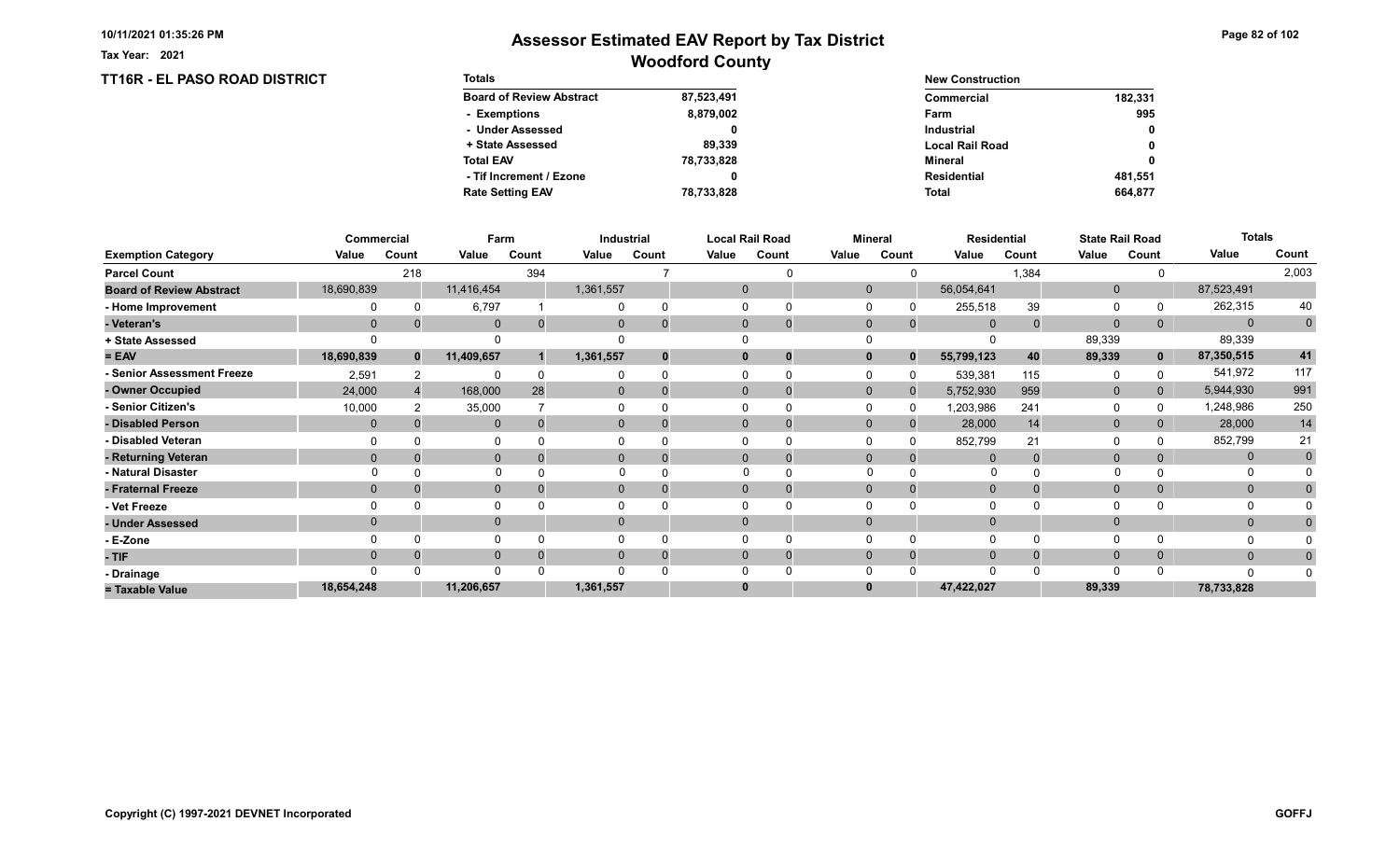TT17 - MONTGOMERY TOWNSHIP

Tax Year: 2021

| <b>Totals</b>                   |            | <b>New Construction</b> |              |
|---------------------------------|------------|-------------------------|--------------|
| <b>Board of Review Abstract</b> | 89,587,429 | Commercial              | 612,525      |
| - Exemptions                    | 6,319,020  | Farm                    | 60.508       |
| - Under Assessed                |            | <b>Industrial</b>       | 338,437      |
| + State Assessed                | 917.241    | <b>Local Rail Road</b>  | $\mathbf{0}$ |
| <b>Total EAV</b>                | 84,185,650 | Mineral                 | 0            |
| - Tif Increment / Ezone         | 3.974.897  | <b>Residential</b>      | 704.436      |
| <b>Rate Setting EAV</b>         | 80,210,753 | <b>Total</b>            | 1.715.906    |

|                                 |           | Commercial   | Farm         |       |              | Industrial |              | <b>Local Rail Road</b> |              | <b>Mineral</b> |             | <b>Residential</b> |              | <b>State Rail Road</b> | <b>Totals</b> |                |
|---------------------------------|-----------|--------------|--------------|-------|--------------|------------|--------------|------------------------|--------------|----------------|-------------|--------------------|--------------|------------------------|---------------|----------------|
| <b>Exemption Category</b>       | Value     | Count        | Value        | Count | Value        | Count      | Value        | Count                  | Value        | Count          | Value       | Count              | Value        | Count                  | Value         | Count          |
| <b>Parcel Count</b>             |           | 125          |              | 754   |              | 32         |              |                        |              |                |             | 875                |              |                        |               | 1,790          |
| <b>Board of Review Abstract</b> | 9,095,688 |              | 19,260,398   |       | 12, 127, 037 |            | 119,017      |                        | $\Omega$     |                | 48,985,289  |                    | $\mathbf 0$  |                        | 89,587,429    |                |
| - Home Improvement              |           |              | 43,663       |       |              |            | $\Omega$     |                        |              |                | 347,170     | 37                 | 0            |                        | 390,833       | 41             |
| - Veteran's                     | $\Omega$  |              | $\Omega$     |       | $\mathbf{0}$ |            | $\mathbf{0}$ | $\overline{0}$         | $\mathbf 0$  | $\mathbf{0}$   | $\Omega$    | $\Omega$           | $\mathbf{0}$ | 0                      | $\Omega$      | $\overline{0}$ |
| + State Assessed                |           |              |              |       |              |            |              |                        |              |                |             |                    | 917,241      |                        | 917,241       |                |
| $= EAV$                         | 9,095,688 | $\mathbf{0}$ | 19,216,735   |       | 12,127,037   |            | 119,017      |                        |              | $\Omega$       | 48,638,119  | 37                 | 917,241      | $\mathbf{0}$           | 90,113,837    | 41             |
| - Senior Assessment Freeze      |           |              | 18,347       |       |              |            |              |                        |              |                | 353,769     | 50                 | 0            |                        | 372,116       | 53             |
| - Owner Occupied                | 12,000    |              | 637,193      | 107   | $\Omega$     |            | $\Omega$     |                        | $\mathbf{0}$ | $\Omega$       | 3,612,000   | 602                | $\mathbf{0}$ | $\Omega$               | 4,261,193     | 711            |
| - Senior Citizen's              |           |              | 160,000      | 32    |              |            |              |                        |              |                | 707,041     | 142                | 0            |                        | 867,041       | 174            |
| - Disabled Person               | $\Omega$  |              | $\mathbf{0}$ |       | 0            |            | $\Omega$     |                        | $\Omega$     |                | 6,000       |                    | $\mathbf{0}$ |                        | 6,000         | 3              |
| - Disabled Veteran              |           |              | 143,733      |       |              |            | $\Omega$     |                        |              |                | 278,104     |                    | $\Omega$     |                        | 421,837       |                |
| - Returning Veteran             | $\Omega$  |              | $\Omega$     |       | $\Omega$     |            | $\Omega$     | 0                      | $\Omega$     | $\Omega$       |             |                    | $\mathbf 0$  |                        | $\mathbf{0}$  |                |
| - Natural Disaster              |           |              | $\Omega$     |       |              |            |              |                        | $\Omega$     |                | O           |                    |              |                        | 0             |                |
| - Fraternal Freeze              | $\Omega$  |              | $\mathbf{0}$ |       | $\mathbf{0}$ |            | $\mathbf{0}$ |                        | $\Omega$     |                | $\mathbf 0$ |                    | $\mathbf{0}$ |                        | $\mathbf{0}$  |                |
| - Vet Freeze                    |           |              | $\Omega$     |       |              |            |              |                        |              |                |             |                    | $\Omega$     |                        | O             |                |
| - Under Assessed                | $\Omega$  |              | $\mathbf{0}$ |       | 0            |            | $\Omega$     |                        |              |                |             |                    | $\mathbf{0}$ |                        | $\Omega$      |                |
| - E-Zone                        |           |              | $\Omega$     |       |              |            |              |                        |              |                |             |                    | $\Omega$     |                        |               |                |
| - TIF                           | 1,583,622 |              | 40,778       |       | 1,209,430    |            | 2,124        |                        | $\Omega$     | $\Omega$       | 1,138,943   |                    | $\mathbf{0}$ | 0                      | 3,974,897     | $\Omega$       |
| - Drainage                      |           |              | $\Omega$     |       |              |            | 0            |                        |              |                |             |                    | $\Omega$     |                        |               |                |
| = Taxable Value                 | 7,500,066 |              | 18,216,684   |       | 10,917,607   |            | 116,893      |                        |              |                | 42,542,262  |                    | 917,241      |                        | 80,210,753    |                |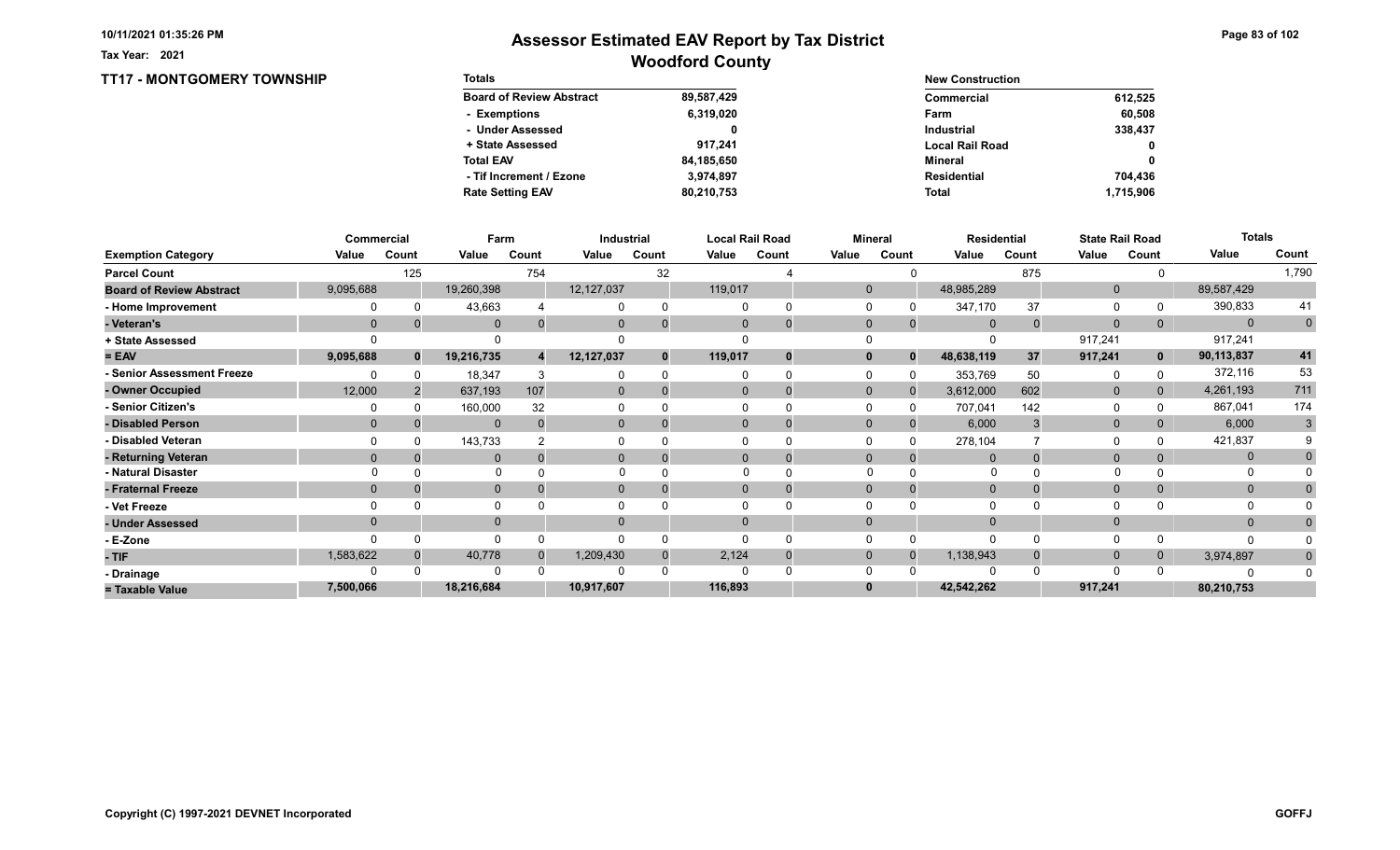Tax Year: 2021

## Woodford County Assessor Estimated EAV Report by Tax District

### TT17R - MONTGOMERY ROAD DISTRICT

| <b>Totals</b>                   |            | <b>New Construction</b> |              |
|---------------------------------|------------|-------------------------|--------------|
| <b>Board of Review Abstract</b> | 89,587,429 | Commercial              | 612,525      |
| - Exemptions                    | 6,319,020  | Farm                    | 60,508       |
| - Under Assessed                |            | <b>Industrial</b>       | 338,437      |
| + State Assessed                | 917.241    | <b>Local Rail Road</b>  | 0            |
| <b>Total EAV</b>                | 84,185,650 | Mineral                 | $\mathbf{0}$ |
| - Tif Increment / Ezone         | 3,974,897  | Residential             | 704.436      |
| <b>Rate Setting EAV</b>         | 80,210,753 | <b>Total</b>            | 1,715,906    |

|                                 |              | Commercial |              | Farm  | Industrial     |              |         | <b>Local Rail Road</b> |              | <b>Mineral</b> |                | <b>Residential</b> |              | <b>State Rail Road</b> | <b>Totals</b> |                |
|---------------------------------|--------------|------------|--------------|-------|----------------|--------------|---------|------------------------|--------------|----------------|----------------|--------------------|--------------|------------------------|---------------|----------------|
| <b>Exemption Category</b>       | Value        | Count      | Value        | Count | Value          | Count        | Value   | Count                  | Value        | Count          | Value          | Count              | Value        | Count                  | Value         | Count          |
| <b>Parcel Count</b>             |              | 125        |              | 754   |                | 32           |         |                        |              |                |                | 875                |              |                        |               | 1,790          |
| <b>Board of Review Abstract</b> | 9,095,688    |            | 19,260,398   |       | 12, 127, 037   |              | 119,017 |                        | $\mathbf{0}$ |                | 48,985,289     |                    | $\mathbf 0$  |                        | 89,587,429    |                |
| - Home Improvement              |              |            | 43,663       |       |                | $\Omega$     |         |                        | $\Omega$     |                | 347,170        | 37                 | 0            |                        | 390,833       | 41             |
| - Veteran's                     | $\mathbf 0$  |            | $\mathbf{0}$ |       | $\mathbf{0}$   | $\Omega$     |         | $\mathbf 0$            | $\mathbf{0}$ | $\overline{0}$ | $\overline{0}$ |                    | $\mathbf 0$  |                        | $\Omega$      | $\overline{0}$ |
| + State Assessed                |              |            |              |       |                |              |         |                        |              |                |                |                    | 917,241      |                        | 917,241       |                |
| $= EAV$                         | 9,095,688    | $\bf{0}$   | 19,216,735   |       | 12,127,037     | $\mathbf{0}$ | 119,017 | $\bf{0}$               | $\bf{0}$     | $\mathbf{0}$   | 48,638,119     | 37                 | 917,241      | $\mathbf{0}$           | 90,113,837    | 41             |
| - Senior Assessment Freeze      |              |            | 18,347       |       |                | $\Omega$     |         |                        | $\Omega$     |                | 353,769        | 50                 | 0            |                        | 372,116       | 53             |
| - Owner Occupied                | 12,000       |            | 637,193      | 107   | $\Omega$       | $\Omega$     |         | $\Omega$               | $\Omega$     |                | 3,612,000      | 602                | $\mathbf{0}$ | $\overline{0}$         | 4,261,193     | 711            |
| Senior Citizen's                |              |            | 160,000      | 32    |                |              |         |                        |              |                | 707,041        | 142                | 0            |                        | 867,041       | 174            |
| - Disabled Person               | $\mathbf{0}$ |            | $\mathbf{0}$ |       | $\overline{0}$ |              |         | 0                      | $\Omega$     |                | 6,000          |                    | $\mathbf{0}$ |                        | 6,000         | 3              |
| - Disabled Veteran              |              |            | 143,733      |       |                |              |         |                        |              |                | 278,104        |                    | 0            |                        | 421,837       |                |
| - Returning Veteran             | $\Omega$     |            | $\Omega$     |       | $\Omega$       | $\Omega$     |         | $\Omega$               | $\Omega$     |                | $\Omega$       |                    | $\mathbf{0}$ |                        | $\mathbf{0}$  |                |
| - Natural Disaster              |              |            | $\Omega$     |       |                |              |         |                        |              |                |                |                    |              |                        |               |                |
| - Fraternal Freeze              | $\Omega$     |            | $\mathbf{0}$ |       | $\mathbf{0}$   |              |         |                        | $\mathbf{0}$ |                | $\overline{0}$ |                    | $\mathbf 0$  |                        | $\mathbf{0}$  |                |
| - Vet Freeze                    |              |            | 0            |       |                |              |         |                        |              |                | $\Omega$       |                    | $\Omega$     |                        | 0             |                |
| - Under Assessed                | $\Omega$     |            | $\mathbf{0}$ |       | $\Omega$       |              |         |                        | $\Omega$     |                | $\Omega$       |                    | $\mathbf{0}$ |                        | $\Omega$      |                |
| - E-Zone                        |              |            |              |       |                |              |         |                        |              |                | $\Omega$       |                    | $\Omega$     |                        |               |                |
| $-$ TIF                         | 1,583,622    |            | 40,778       |       | 1,209,430      | $\Omega$     | 2,124   |                        | $\Omega$     |                | 1,138,943      |                    | $\mathbf{0}$ |                        | 3,974,897     | $\Omega$       |
| - Drainage                      |              |            | O            |       |                |              |         |                        |              |                |                |                    | $\Omega$     |                        |               |                |
| = Taxable Value                 | 7,500,066    |            | 18,216,684   |       | 10,917,607     |              | 116,893 |                        |              |                | 42,542,262     |                    | 917,241      |                        | 80,210,753    |                |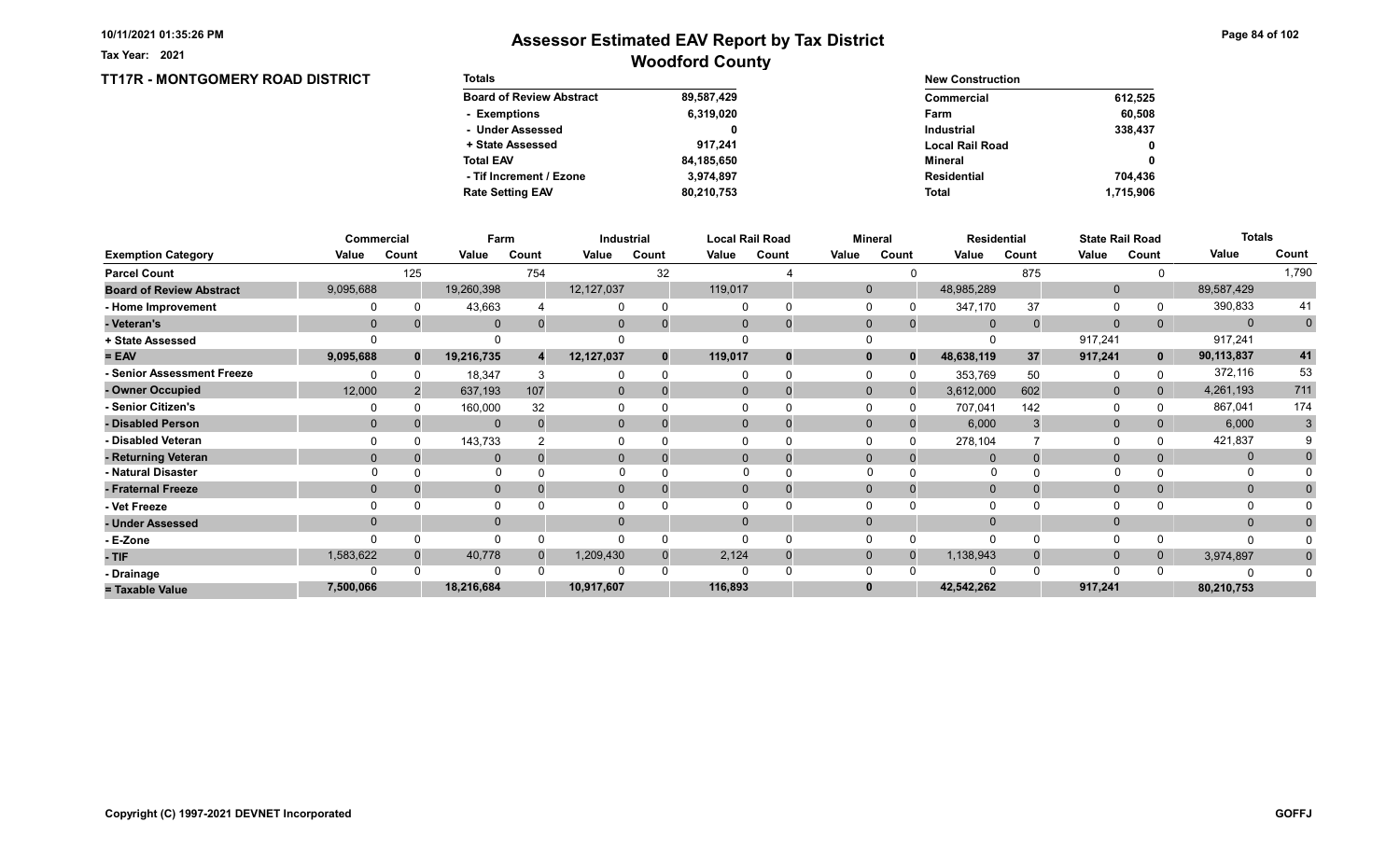TT19 - KANSAS TOWNSHIP

Tax Year: 2021

| <b>Totals</b>                   |            | <b>New Construction</b> |         |
|---------------------------------|------------|-------------------------|---------|
| <b>Board of Review Abstract</b> | 18,689,399 | Commercial              | 0       |
| - Exemptions                    | 1,598,123  | Farm                    | 0       |
| - Under Assessed                | 0          | <b>Industrial</b>       | 0       |
| + State Assessed                |            | <b>Local Rail Road</b>  | 0       |
| <b>Total EAV</b>                | 17,091,276 | Mineral                 | 0       |
| - Tif Increment / Ezone         |            | <b>Residential</b>      | 456.212 |
| <b>Rate Setting EAV</b>         | 17,091,276 | <b>Total</b>            | 456.212 |

|                                 |              | Commercial   | Farm         |                |                | Industrial |          | <b>Local Rail Road</b> |              | <b>Mineral</b> |                | <b>Residential</b> |              | <b>State Rail Road</b> | <b>Totals</b> |             |
|---------------------------------|--------------|--------------|--------------|----------------|----------------|------------|----------|------------------------|--------------|----------------|----------------|--------------------|--------------|------------------------|---------------|-------------|
| <b>Exemption Category</b>       | Value        | Count        | Value        | Count          | Value          | Count      | Value    | Count                  | Value        | Count          | Value          | Count              | Value        | Count                  | Value         | Count       |
| <b>Parcel Count</b>             |              | 3            |              | 317            |                |            |          |                        |              |                |                | 200                |              |                        |               | 521         |
| <b>Board of Review Abstract</b> | 1,978        |              | 7,905,009    |                | 6,028          |            |          | $\mathbf 0$            | $\mathbf{0}$ |                | 10,776,384     |                    | $\mathbf 0$  |                        | 18,689,399    |             |
| - Home Improvement              |              | 0            | 30,108       |                |                |            | $\Omega$ |                        |              |                | 178,123        | 11                 | 0            |                        | 208,231       | 14          |
| - Veteran's                     | $\mathbf{0}$ |              | $\mathbf{0}$ | $\Omega$       | $\mathbf{0}$   |            |          | $\mathbf{0}$           | $\mathbf{0}$ | $\Omega$       | $\mathbf 0$    | $\Omega$           | $\mathbf{0}$ | $\overline{0}$         | $\mathbf{0}$  | $\mathbf 0$ |
| + State Assessed                |              |              |              |                |                |            | U        |                        |              |                |                |                    | 0            |                        |               |             |
| $= EAV$                         | 1,978        | $\mathbf{0}$ | 7,874,901    | 3 <sup>1</sup> | 6,028          |            |          | $\bf{0}$               | $\mathbf{0}$ | $\Omega$       | 10,598,261     | 11                 | $\mathbf{0}$ | $\mathbf 0$            | 18,481,168    | 14          |
| - Senior Assessment Freeze      |              |              | 16,663       | 5              |                |            | $\Omega$ |                        |              |                | 21,123         | 6                  | 0            |                        | 37,786        | 11          |
| - Owner Occupied                | $\Omega$     | $\Omega$     | 318,000      | 53             | $\mathbf{0}$   |            |          | $\Omega$               | $\mathbf{0}$ | $\Omega$       | 702,000        | 117                | $\mathbf{0}$ | $\mathbf{0}$           | 1,020,000     | 170         |
| - Senior Citizen's              |              |              | 105,000      | 21             |                |            |          |                        |              |                | 168,120        | 34                 | 0            |                        | 273,120       | 55          |
| - Disabled Person               | $\Omega$     |              | $\mathbf{0}$ | $\Omega$       | 0              |            |          | $\Omega$               | $\Omega$     |                | 2,000          |                    | $\mathbf{0}$ |                        | 2,000         |             |
| - Disabled Veteran              |              |              |              |                |                |            | $\Omega$ |                        |              |                | 56,986         |                    | 0            |                        | 56,986        |             |
| - Returning Veteran             | $\Omega$     | $\Omega$     | $\mathbf{0}$ | $\Omega$       | $\overline{0}$ |            |          | $\Omega$               | $\mathbf{0}$ | $\Omega$       |                |                    | $\mathbf{0}$ | 0                      | $\mathbf{0}$  |             |
| - Natural Disaster              |              |              | $\Omega$     |                |                |            |          |                        | $\Omega$     |                | $\Omega$       |                    | $\Omega$     |                        | 0             |             |
| - Fraternal Freeze              | $\mathbf{0}$ |              | $\mathbf 0$  |                | $\mathbf{0}$   |            |          | $\mathbf{0}$           | $\mathbf 0$  |                | $\overline{0}$ |                    | $\mathbf 0$  | $\overline{0}$         | $\mathbf{0}$  |             |
| - Vet Freeze                    |              |              |              |                |                |            | $\Omega$ |                        |              |                |                |                    | 0            |                        | 0             |             |
| - Under Assessed                | $\Omega$     |              | $\mathbf 0$  |                | 0              |            |          | $\Omega$               | $\Omega$     |                |                |                    | $\mathbf{0}$ |                        | $\mathbf{0}$  |             |
| - E-Zone                        |              |              |              |                |                |            | $\Omega$ |                        |              |                |                | $\Omega$           | 0            |                        |               |             |
| - TIF                           | $\Omega$     |              | $\mathbf 0$  |                |                |            |          | $\Omega$               | $\Omega$     | $\Omega$       | $\Omega$       |                    | $\mathbf 0$  | $\mathbf{0}$           | $\mathbf{0}$  |             |
| - Drainage                      |              |              | $\Omega$     |                |                |            | U        |                        |              |                |                |                    | $\Omega$     |                        | $\Omega$      |             |
| = Taxable Value                 | 1,978        |              | 7,435,238    |                | 6,028          |            |          | $\bf{0}$               | $\bf{0}$     |                | 9,648,032      |                    | $\bf{0}$     |                        | 17,091,276    |             |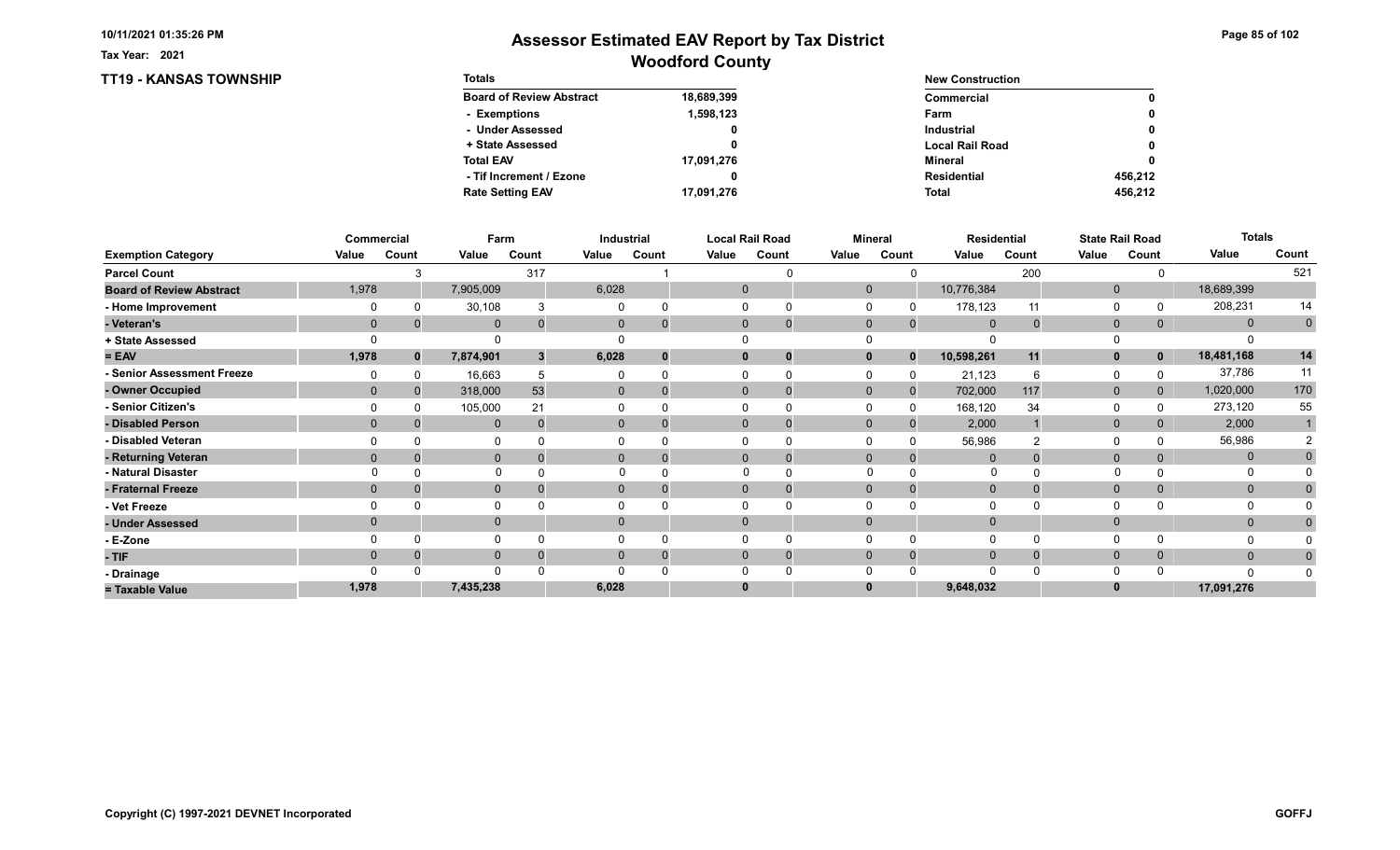TT19R - KANSAS ROAD DISTRICT

Tax Year: 2021

| <b>Totals</b>                   |            | <b>New Construction</b> |         |
|---------------------------------|------------|-------------------------|---------|
| <b>Board of Review Abstract</b> | 18,689,399 | Commercial              | 0       |
| - Exemptions                    | 1,598,123  | Farm                    | 0       |
| - Under Assessed                |            | <b>Industrial</b>       | 0       |
| + State Assessed                |            | <b>Local Rail Road</b>  | 0       |
| <b>Total EAV</b>                | 17,091,276 | Mineral                 | 0       |
| - Tif Increment / Ezone         |            | <b>Residential</b>      | 456.212 |
| <b>Rate Setting EAV</b>         | 17,091,276 | <b>Total</b>            | 456.212 |

|                                 |             | Commercial   | Farm         |                           |                | <b>Industrial</b> |              | <b>Local Rail Road</b> |              | <b>Mineral</b> |              | <b>Residential</b> |              | <b>State Rail Road</b> | <b>Totals</b> |             |
|---------------------------------|-------------|--------------|--------------|---------------------------|----------------|-------------------|--------------|------------------------|--------------|----------------|--------------|--------------------|--------------|------------------------|---------------|-------------|
| <b>Exemption Category</b>       | Value       | Count        | Value        | Count                     | Value          | Count             | Value        | Count                  | Value        | Count          | Value        | Count              | Value        | Count                  | Value         | Count       |
| <b>Parcel Count</b>             |             |              |              | 317                       |                |                   |              |                        |              |                |              | 200                |              |                        |               | 521         |
| <b>Board of Review Abstract</b> | 1,978       |              | 7,905,009    |                           | 6,028          |                   | $\mathbf 0$  |                        | $\mathbf{0}$ |                | 10,776,384   |                    | $\mathbf 0$  |                        | 18,689,399    |             |
| - Home Improvement              |             |              | 30,108       |                           |                |                   | $\Omega$     |                        |              |                | 178,123      | 11                 | 0            |                        | 208,231       | 14          |
| - Veteran's                     | $\mathbf 0$ |              | $\mathbf{0}$ | 0                         | $\mathbf{0}$   |                   | $\mathbf{0}$ | 0                      | $\mathbf{0}$ | $\mathbf{0}$   | $\mathbf{0}$ | $\mathbf 0$        | $\mathbf{0}$ | 0                      | $\mathbf{0}$  | $\mathbf 0$ |
| + State Assessed                |             |              |              |                           |                |                   |              |                        |              |                |              |                    |              |                        |               |             |
| $= EAV$                         | 1,978       | $\mathbf{0}$ | 7,874,901    | $\boldsymbol{\mathsf{3}}$ | 6,028          |                   | $\mathbf{0}$ |                        | 0            | $\Omega$       | 10,598,261   | 11                 | $\mathbf{0}$ | $\mathbf 0$            | 18,481,168    | 14          |
| - Senior Assessment Freeze      |             |              | 16,663       |                           |                |                   |              |                        |              |                | 21,123       |                    | $\Omega$     |                        | 37,786        | 11          |
| - Owner Occupied                | $\Omega$    | $\Omega$     | 318,000      | 53                        | $\mathbf{0}$   |                   | $\Omega$     |                        | $\Omega$     | $\mathbf{0}$   | 702,000      | 117                | $\mathbf{0}$ | $\mathbf{0}$           | 1,020,000     | 170         |
| - Senior Citizen's              |             |              | 105,000      | 21                        |                |                   |              |                        |              |                | 168,120      | 34                 | $\Omega$     |                        | 273,120       | 55          |
| - Disabled Person               | $\Omega$    |              | $\mathbf{0}$ | $\Omega$                  | $\overline{0}$ |                   | $\Omega$     |                        | $\Omega$     | $\Omega$       | 2,000        |                    | $\mathbf{0}$ | 0                      | 2,000         |             |
| - Disabled Veteran              |             |              | 0            |                           |                |                   | $\Omega$     |                        |              |                | 56,986       |                    | 0            |                        | 56,986        |             |
| - Returning Veteran             | $\Omega$    |              | $\mathbf{0}$ |                           | $\overline{0}$ |                   | $\Omega$     | $\overline{0}$         | $\Omega$     | $\Omega$       |              |                    | $\mathbf{0}$ | 0                      | $\mathbf{0}$  |             |
| - Natural Disaster              |             |              | $\Omega$     |                           |                |                   |              |                        | $\Omega$     |                | O            |                    |              |                        | O             |             |
| - Fraternal Freeze              | $\Omega$    |              | $\mathbf 0$  |                           | $\mathbf{0}$   |                   | $\mathbf{0}$ |                        | $\Omega$     |                | $\mathbf 0$  |                    | $\mathbf 0$  | $\mathbf{0}$           | $\mathbf{0}$  |             |
| - Vet Freeze                    |             |              | $\Omega$     |                           |                |                   |              |                        |              |                |              |                    | 0            |                        | $\Omega$      |             |
| - Under Assessed                | $\Omega$    |              | $\mathbf{0}$ |                           | $\mathbf{0}$   |                   | $\mathbf{0}$ |                        | $\Omega$     |                |              |                    | $\mathbf{0}$ |                        | $\mathbf{0}$  |             |
| - E-Zone                        |             |              | $\Omega$     |                           |                |                   |              |                        |              |                |              |                    | $\Omega$     |                        |               |             |
| - TIF                           | 0           |              | $\mathbf{0}$ |                           |                |                   | $\Omega$     |                        | $\Omega$     | $\Omega$       | $\Omega$     |                    | $\mathbf 0$  | $\mathbf{0}$           | $\mathbf{0}$  |             |
| - Drainage                      |             |              | $\Omega$     |                           |                |                   |              |                        |              |                |              |                    | $\Omega$     |                        | $\Omega$      |             |
| = Taxable Value                 | 1,978       |              | 7,435,238    |                           | 6,028          |                   | $\bf{0}$     |                        |              |                | 9,648,032    |                    | $\bf{0}$     |                        | 17,091,276    |             |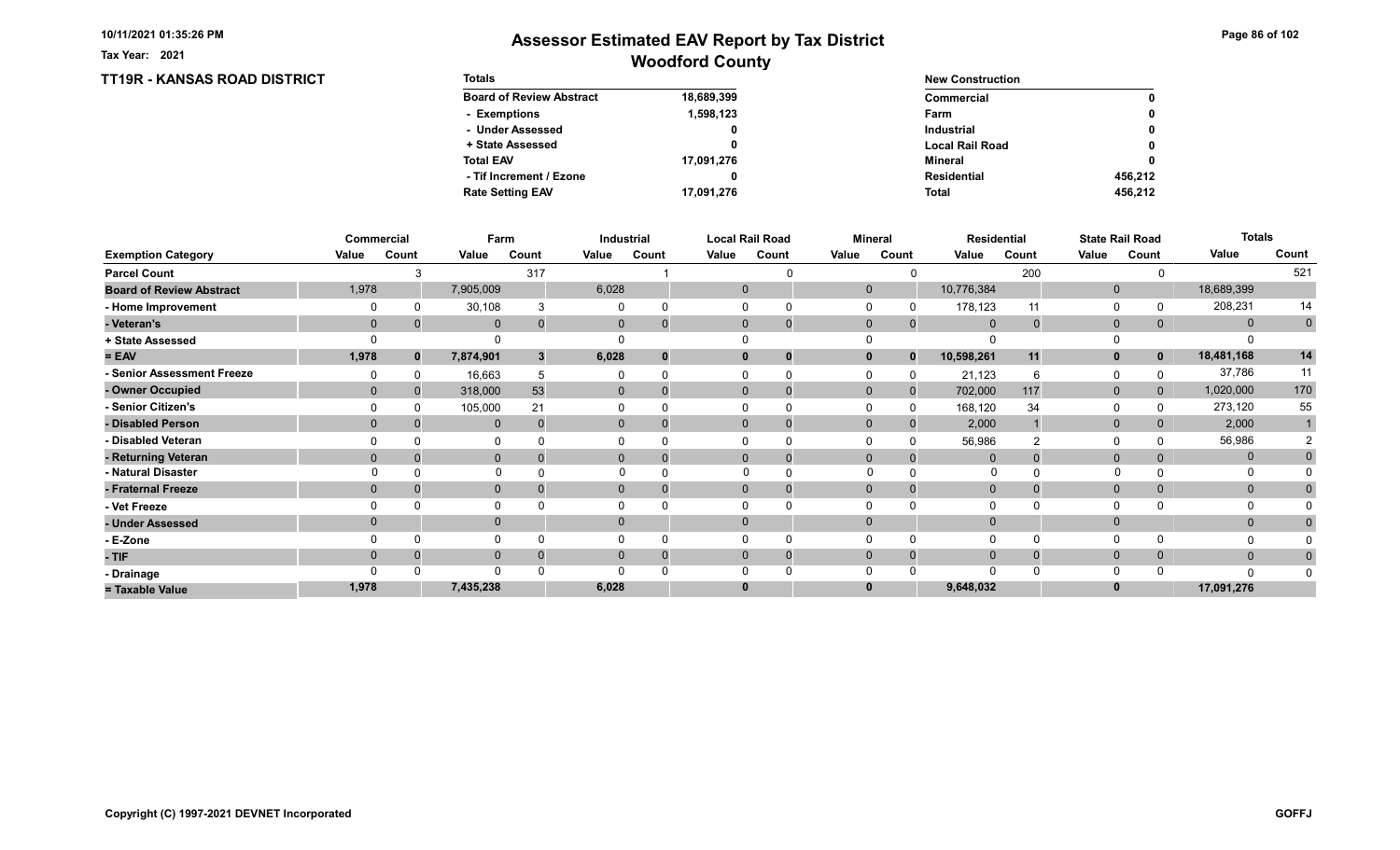**VCBE - VILLAGE OF BENSON** 

Tax Year: 2021

| <b>Totals</b>                   |           | <b>New Construction</b> |        |
|---------------------------------|-----------|-------------------------|--------|
| <b>Board of Review Abstract</b> | 7,372,892 | Commercial              | 0      |
| - Exemptions                    | 1.264.884 | Farm                    | 0      |
| - Under Assessed                | 0         | <b>Industrial</b>       | 0      |
| + State Assessed                |           | <b>Local Rail Road</b>  | 0      |
| <b>Total EAV</b>                | 6,108,008 | Mineral                 | 0      |
| - Tif Increment / Ezone         |           | <b>Residential</b>      | 61.288 |
| <b>Rate Setting EAV</b>         | 6,108,008 | <b>Total</b>            | 61,288 |

|                                 |             | Commercial | Farm         |       |              | <b>Industrial</b> |          | <b>Local Rail Road</b>     |              | <b>Mineral</b> | <b>Residential</b> |       |              | <b>State Rail Road</b> | <b>Totals</b> |                |
|---------------------------------|-------------|------------|--------------|-------|--------------|-------------------|----------|----------------------------|--------------|----------------|--------------------|-------|--------------|------------------------|---------------|----------------|
| <b>Exemption Category</b>       | Value       | Count      | Value        | Count | Value        | Count             | Value    | Count                      | Value        | Count          | Value              | Count | Value        | Count                  | Value         | Count          |
| <b>Parcel Count</b>             |             | 37         |              |       |              |                   |          |                            |              |                |                    | 194   |              |                        |               | 233            |
| <b>Board of Review Abstract</b> | 1,270,528   |            | 19           |       | 5,242        |                   |          | $\mathbf 0$                | $\mathbf{0}$ |                | 6,097,103          |       | $\mathbf 0$  |                        | 7,372,892     |                |
| - Home Improvement              |             |            | $\Omega$     |       |              |                   | $\Omega$ |                            |              |                | 3,924              |       | 0            |                        | 3,924         | 2              |
| - Veteran's                     | $\mathbf 0$ |            | $\mathbf{0}$ |       | $\mathbf{0}$ |                   |          | $\mathbf{0}$<br>0          | $\mathbf 0$  | $\mathbf{0}$   | $\mathbf{0}$       |       | $\mathbf 0$  | 0                      | $\mathbf{0}$  | $\mathbf 0$    |
| + State Assessed                |             |            |              |       |              |                   |          |                            |              |                |                    |       |              |                        |               |                |
| $= EAV$                         | 1,270,528   | $\bf{0}$   | 19           | 0     | 5,242        |                   |          | $\mathbf{0}$               | 0            | $\Omega$       | 6,093,179          | 2     | $\mathbf{0}$ | $\mathbf 0$            | 7,368,968     | $\overline{2}$ |
| - Senior Assessment Freeze      |             |            | $\Omega$     |       |              |                   |          |                            |              |                | 150,583            | 23    | $\Omega$     |                        | 150,583       | 23             |
| - Owner Occupied                | $\Omega$    |            | $\mathbf{0}$ |       | $\mathbf{0}$ |                   |          | $\mathbf{0}$               | $\Omega$     | $\mathbf{0}$   | 853,831            | 143   | $\mathbf{0}$ | 0                      | 853,831       | 143            |
| - Senior Citizen's              |             |            | $\Omega$     |       |              |                   |          |                            |              |                | 194,700            | 39    | $\Omega$     |                        | 194,700       | 39             |
| - Disabled Person               | $\Omega$    |            | $\mathbf{0}$ |       |              | $\overline{0}$    |          | $\Omega$                   | $\Omega$     |                | 6,000              |       | $\mathbf{0}$ |                        | 6,000         | 3              |
| - Disabled Veteran              |             |            | 0            |       |              |                   | $\Omega$ |                            |              |                | 55,846             |       | 0            |                        | 55,846        |                |
| - Returning Veteran             | $\Omega$    |            | $\mathbf{0}$ |       |              | $\overline{0}$    |          | $\Omega$<br>$\overline{0}$ | $\Omega$     | $\Omega$       | $\Omega$           |       | $\mathbf{0}$ | 0                      | $\mathbf{0}$  |                |
| - Natural Disaster              |             |            | $\Omega$     |       |              |                   |          |                            | $\Omega$     |                | O                  |       |              |                        | O             |                |
| - Fraternal Freeze              | $\Omega$    |            | $\mathbf 0$  |       | $\mathbf{0}$ |                   |          | $\mathbf{0}$               | $\Omega$     | $\Omega$       | $\mathbf 0$        |       | $\mathbf 0$  | $\mathbf{0}$           | $\mathbf{0}$  |                |
| - Vet Freeze                    |             |            | $\Omega$     |       |              |                   |          |                            |              |                |                    |       | 0            |                        | $\Omega$      |                |
| - Under Assessed                | $\Omega$    |            | $\mathbf{0}$ |       | $\mathbf{0}$ |                   |          | $\mathbf{0}$               | $\Omega$     |                |                    |       | $\mathbf{0}$ |                        | $\mathbf{0}$  |                |
| - E-Zone                        |             |            | $\Omega$     |       |              |                   |          |                            |              |                |                    |       | $\Omega$     |                        |               |                |
| - TIF                           | 0           |            | $\mathbf{0}$ |       |              |                   |          | $\Omega$                   | $\Omega$     | $\Omega$       | $\Omega$           |       | $\mathbf 0$  | $\mathbf{0}$           | $\mathbf{0}$  |                |
| - Drainage                      |             |            | $\Omega$     |       |              |                   |          |                            |              |                |                    |       | $\Omega$     |                        | n             |                |
| = Taxable Value                 | 1,270,528   |            | 19           |       | 5,242        |                   | $\bf{0}$ |                            |              |                | 4,832,219          |       | $\bf{0}$     |                        | 6,108,008     |                |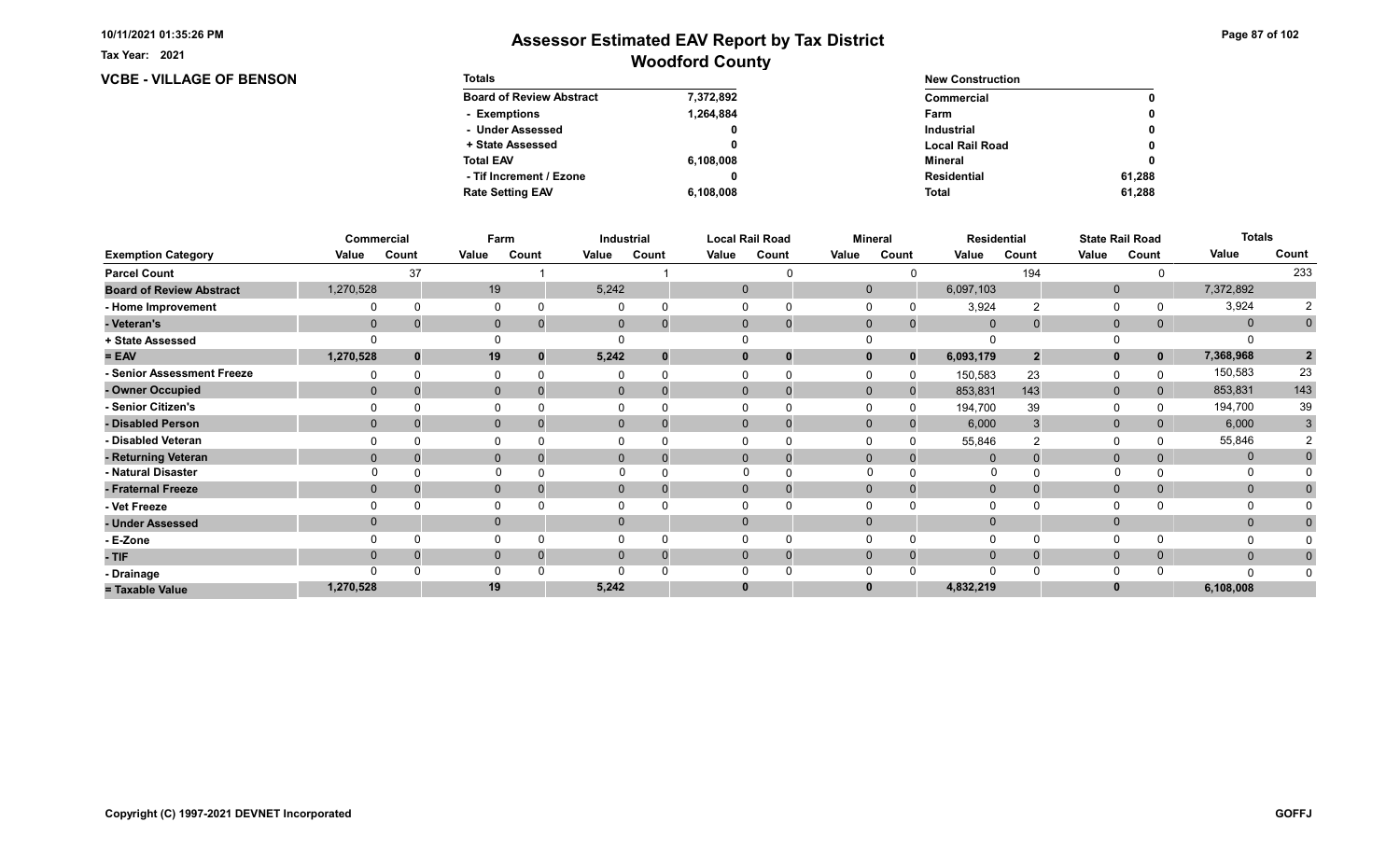**VCBY - VILLAGE OF BAYVIEW** 

Tax Year: 2021

| <b>Totals</b>                   |           | <b>New Construction</b> |       |
|---------------------------------|-----------|-------------------------|-------|
| <b>Board of Review Abstract</b> | 5,157,821 | Commercial              | 0     |
| - Exemptions                    | 938.228   | Farm                    | 0     |
| - Under Assessed                | 0         | <b>Industrial</b>       | 0     |
| + State Assessed                |           | <b>Local Rail Road</b>  | 0     |
| <b>Total EAV</b>                | 4,219,593 | Mineral                 | 0     |
| - Tif Increment / Ezone         |           | <b>Residential</b>      | 8.140 |
| <b>Rate Setting EAV</b>         | 4,219,593 | <b>Total</b>            | 8,140 |

|                                 |                | Commercial | Farm         |       |       | Industrial               |       | <b>Local Rail Road</b>     |              | <b>Mineral</b> |                | Residential |              | <b>State Rail Road</b> | <b>Totals</b> |                |
|---------------------------------|----------------|------------|--------------|-------|-------|--------------------------|-------|----------------------------|--------------|----------------|----------------|-------------|--------------|------------------------|---------------|----------------|
| <b>Exemption Category</b>       | Value          | Count      | Value        | Count | Value | Count                    | Value | Count                      | Value        | Count          | Value          | Count       | Value        | Count                  | Value         | Count          |
| <b>Parcel Count</b>             |                | 17         |              |       |       |                          |       |                            |              |                |                | 176         |              |                        |               | 196            |
| <b>Board of Review Abstract</b> | 672,409        |            | 41,234       |       |       | 0                        |       | $\mathbf 0$                | $\mathbf 0$  |                | 4,444,178      |             | $\mathbf 0$  |                        | 5,157,821     |                |
| - Home Improvement              |                |            | 0            |       |       |                          |       |                            |              |                | $\Omega$       |             | 0            |                        | 0             |                |
| - Veteran's                     | $\mathbf 0$    |            | $\mathbf 0$  |       |       | $\mathbf{0}$             |       | $\mathbf 0$<br>$\mathbf 0$ | $\mathbf 0$  | $\mathbf{0}$   | $\overline{0}$ |             | $\mathbf 0$  | 0                      | $\mathbf{0}$  | $\overline{0}$ |
| + State Assessed                |                |            |              |       |       |                          |       |                            |              |                |                |             |              |                        |               |                |
| $= EAV$                         | 672,409        | $\bf{0}$   | 41,234       |       |       | 0                        |       | $\bf{0}$<br>0              |              | $\bf{0}$       | 4,444,178      | $\bf{0}$    | $\mathbf{0}$ | $\mathbf 0$            | 5, 157, 821   | $\mathbf 0$    |
| - Senior Assessment Freeze      |                |            | 7,405        |       |       |                          |       |                            |              |                | 58,200         | 22          | 0            |                        | 65,605        | 23             |
| - Owner Occupied                | 6,000          |            | 6,000        |       |       | $\mathbf{0}$<br>$\Omega$ |       | $\Omega$<br>$\mathbf 0$    | $\mathbf{0}$ | $\mathbf{0}$   | 647,226        | 109         | $\mathbf 0$  | 0                      | 659,226       | $111$          |
| - Senior Citizen's              | 5,000          |            | 5,000        |       |       |                          |       |                            |              | $\Omega$       | 135,000        | 27          | $\Omega$     |                        | 145,000       | 29             |
| - Disabled Person               | $\overline{0}$ |            | $\mathbf 0$  |       |       | 0                        |       | $\Omega$<br>0              | $\Omega$     | $\Omega$       | 12,000         | 6           | $\mathbf 0$  |                        | 12,000        | 6              |
| - Disabled Veteran              |                |            | 0            |       |       |                          |       | 0                          |              |                | 56,397         |             | $\Omega$     |                        | 56,397        |                |
| - Returning Veteran             | $\Omega$       |            | $\mathbf 0$  |       |       | $\Omega$                 |       | $\Omega$<br>$\mathbf 0$    | $\Omega$     | $\Omega$       | $\Omega$       |             | $\mathbf 0$  | 0                      | $\mathbf{0}$  |                |
| - Natural Disaster              |                |            | $\Omega$     |       |       |                          |       | $\Omega$                   | $\Omega$     |                | $\Omega$       |             |              |                        | 0             |                |
| - Fraternal Freeze              | $\Omega$       |            | $\mathbf 0$  |       |       | $\mathbf{0}$             |       | $\mathbf{0}$<br>O          | $\Omega$     |                | $\overline{0}$ |             | $\mathbf{0}$ |                        | $\mathbf{0}$  |                |
| - Vet Freeze                    |                |            | 0            |       |       |                          |       |                            |              |                |                |             | $\Omega$     |                        | 0             |                |
| - Under Assessed                |                |            | $\mathbf{0}$ |       |       | $\Omega$                 |       | $\Omega$                   |              |                |                |             | $\mathbf{0}$ |                        | $\mathbf{0}$  |                |
| - E-Zone                        |                |            | $\Omega$     |       |       |                          |       |                            |              |                | $\Omega$       |             | $\Omega$     |                        |               |                |
| - TIF                           |                |            | $\mathbf{0}$ |       |       |                          |       | $\Omega$<br>0              |              |                | $\Omega$       |             | $\mathbf 0$  | 0                      | $\mathbf{0}$  |                |
| - Drainage                      |                |            | $\Omega$     |       |       |                          |       |                            |              |                | ∩              |             | $\Omega$     |                        | n             |                |
| = Taxable Value                 | 661,409        |            | 22,829       |       |       |                          |       | 0                          |              |                | 3,535,355      |             | $\bf{0}$     |                        | 4,219,593     |                |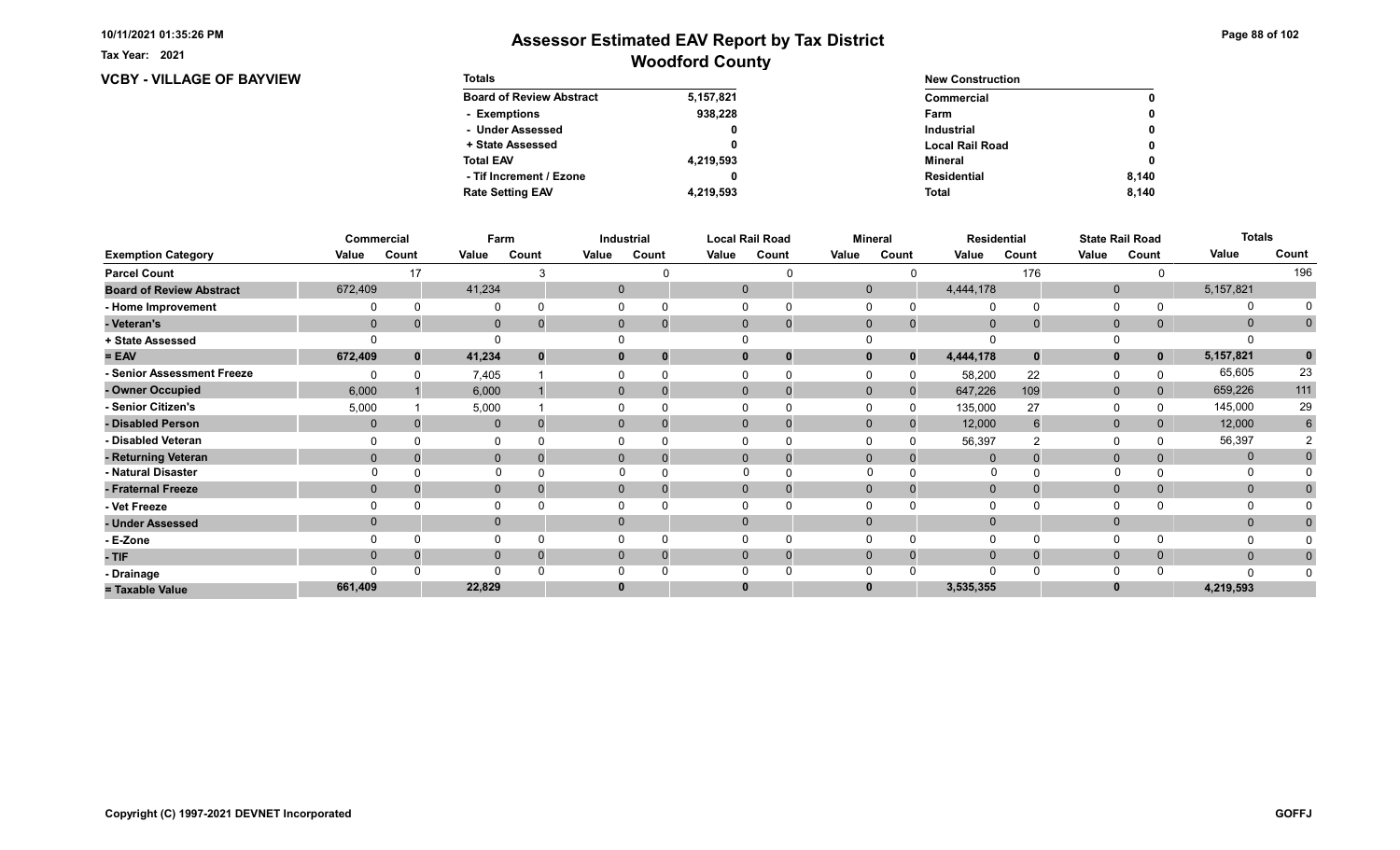**VCCN - VILLAGE OF CONGERVILLE** 

Tax Year: 2021

| <b>Totals</b>                   |            | <b>New Construction</b> |         |
|---------------------------------|------------|-------------------------|---------|
| <b>Board of Review Abstract</b> | 12,170,064 | Commercial              | 110.598 |
| - Exemptions                    | 1,128,376  | Farm                    | 0       |
| - Under Assessed                |            | <b>Industrial</b>       | 0       |
| + State Assessed                | 148.825    | <b>Local Rail Road</b>  | 0       |
| <b>Total EAV</b>                | 11,190,513 | Mineral                 | 0       |
| - Tif Increment / Ezone         |            | <b>Residential</b>      | 48.648  |
| <b>Rate Setting EAV</b>         | 11,190,513 | <b>Total</b>            | 159.246 |

|                                 |                | Commercial |              | Farm  |          | Industrial                  |          | Local Rail Road |              | <b>Mineral</b> |                | <b>Residential</b> |              | <b>State Rail Road</b> | <b>Totals</b> |             |
|---------------------------------|----------------|------------|--------------|-------|----------|-----------------------------|----------|-----------------|--------------|----------------|----------------|--------------------|--------------|------------------------|---------------|-------------|
| <b>Exemption Category</b>       | Value          | Count      | Value        | Count | Value    | Count                       | Value    | Count           | Value        | Count          | Value          | Count              | Value        | Count                  | Value         | Count       |
| <b>Parcel Count</b>             |                | 34         |              | 36    |          |                             |          |                 |              |                |                | 197                |              |                        |               | 269         |
| <b>Board of Review Abstract</b> | 1,850,675      |            | 456,456      |       | 3,409    |                             | 98,567   |                 | $\mathbf{0}$ |                | 9,760,957      |                    | $\mathbf{0}$ |                        | 12,170,064    |             |
| - Home Improvement              |                |            | 0            |       |          | $\Omega$                    |          |                 |              |                | 62,857         | 6                  | $\Omega$     |                        | 62,857        | 6           |
| - Veteran's                     | $\mathbf 0$    |            | $\mathbf 0$  |       |          | $\mathbf{0}$<br>$\mathbf 0$ | 0        | $\mathbf 0$     | $\mathbf{0}$ | $\mathbf{0}$   | $\overline{0}$ |                    | $\mathbf{0}$ |                        | $\Omega$      | $\mathbf 0$ |
| + State Assessed                |                |            |              |       |          |                             |          |                 |              |                |                |                    | 148,825      |                        | 148,825       |             |
| $= EAV$                         | 1,850,675      |            | 456,456      |       | 3,409    | $\bf{0}$                    | 98,567   | 0               |              | $\bf{0}$       | 9,698,100      |                    | 148,825      | $\mathbf{0}$           | 12,256,032    | 6           |
| - Senior Assessment Freeze      |                |            | $\Omega$     |       |          | $\Omega$                    |          | $\Omega$        |              |                | 77,136         |                    | 0            |                        | 77,136        |             |
| - Owner Occupied                | 6,000          |            | 24,000       |       |          | $\overline{0}$<br>$\Omega$  |          | $\mathbf 0$     | $\Omega$     | $\Omega$       | 774,000        | 129                | $\mathbf 0$  |                        | 804,000       | 134         |
| - Senior Citizen's              |                |            | 0            |       |          |                             |          |                 |              | 0              | 145,000        | 29                 | $\Omega$     |                        | 145,000       | 29          |
| - Disabled Person               | $\mathbf{0}$   |            | $\mathbf{0}$ |       |          | 0                           |          | 0               | $\Omega$     |                | 2,000          |                    | $\mathbf{0}$ |                        | 2,000         |             |
| - Disabled Veteran              |                |            | 0            |       |          |                             |          |                 |              |                | 37,383         |                    | 0            |                        | 37,383        |             |
| - Returning Veteran             | $\Omega$       |            | $\mathbf{0}$ |       |          | $\overline{0}$<br>$\Omega$  |          | $\Omega$        | $\mathbf{0}$ | $\Omega$       | $\Omega$       |                    | $\mathbf{0}$ |                        | $\mathbf{0}$  | 0           |
| - Natural Disaster              |                |            |              |       |          |                             |          |                 |              |                |                |                    |              |                        |               |             |
| - Fraternal Freeze              | $\Omega$       |            | $\mathbf 0$  |       |          | $\mathbf{0}$<br>$\Omega$    |          | 0               |              | $\Omega$       | $\Omega$       |                    | $\mathbf{0}$ | 0                      | $\mathbf{0}$  |             |
| - Vet Freeze                    |                |            | $\Omega$     |       |          |                             |          | $\Omega$        |              |                | $\Omega$       |                    | $\Omega$     |                        | $\Omega$      |             |
| - Under Assessed                | $\overline{0}$ |            | $\mathbf{0}$ |       | $\Omega$ |                             |          |                 |              |                |                |                    | $\mathbf 0$  |                        | $\mathbf 0$   |             |
| - E-Zone                        |                |            | 0            |       |          |                             |          |                 |              |                | $\Omega$       |                    | $\Omega$     |                        |               |             |
| - TIF                           | $\Omega$       |            | $\mathbf{0}$ |       |          | $\overline{0}$<br>$\Omega$  | $\Omega$ | $\Omega$        | $\Omega$     | $\Omega$       | $\mathbf{0}$   |                    | $\mathbf{0}$ |                        | $\mathbf{0}$  |             |
| - Drainage                      |                |            | $\Omega$     |       |          |                             |          |                 |              |                | $\Omega$       |                    | $\Omega$     |                        |               |             |
| = Taxable Value                 | 1,844,675      |            | 432,456      |       | 3,409    |                             | 98,567   |                 |              |                | 8,662,581      |                    | 148,825      |                        | 11,190,513    |             |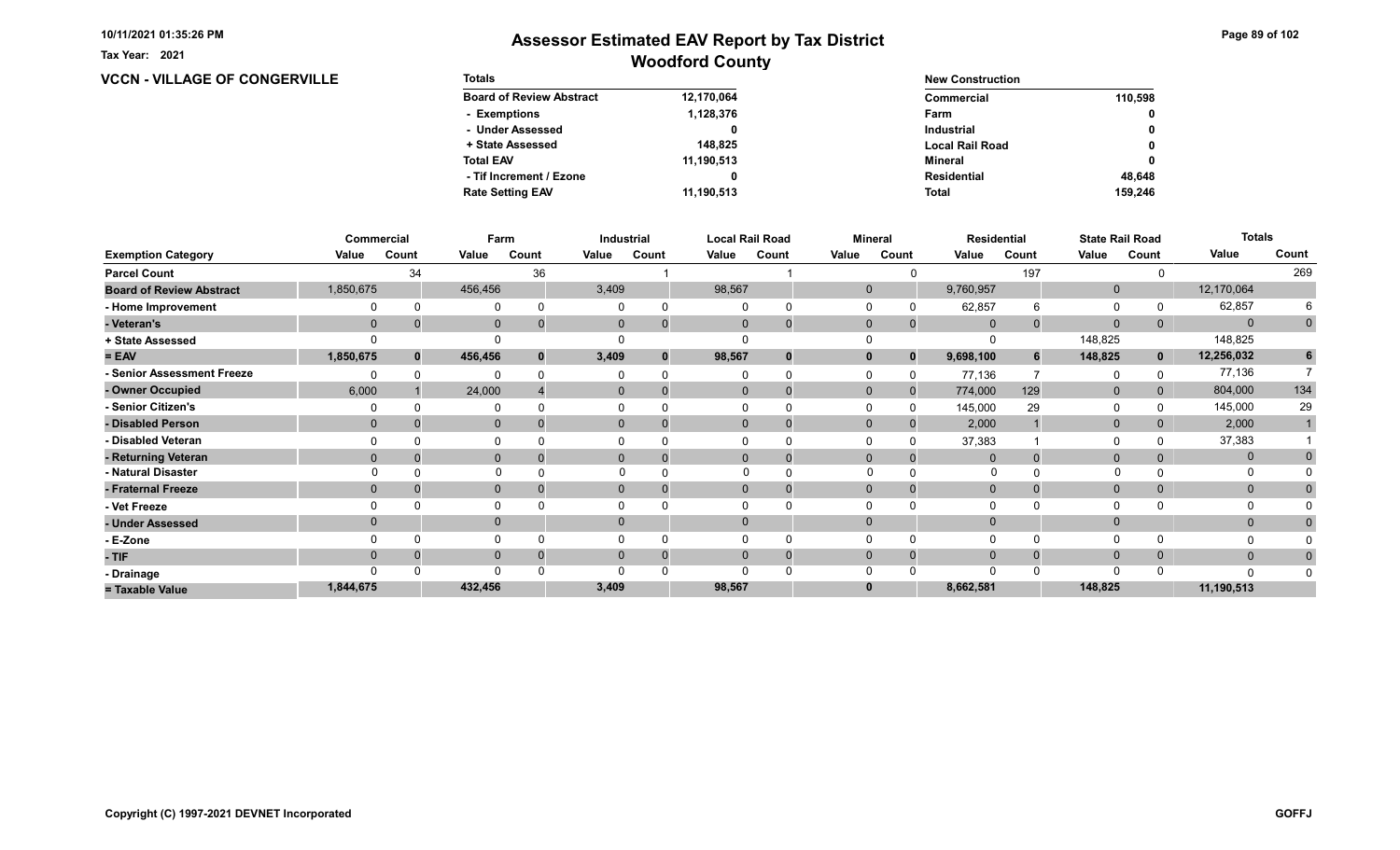**VCDR - VILLAGE OF DEER CREEK** 

Tax Year: 2021

## Woodford County Assessor Estimated EAV Report by Tax District

| <b>Totals</b>                   |         | <b>New Construction</b> |   |
|---------------------------------|---------|-------------------------|---|
| <b>Board of Review Abstract</b> | 773,069 | Commercial              | 0 |
| - Exemptions                    | 64.509  | Farm                    | 0 |
| - Under Assessed                |         | <b>Industrial</b>       | 0 |
| + State Assessed                | 33,505  | <b>Local Rail Road</b>  | 0 |
| <b>Total EAV</b>                | 742,065 | Mineral                 | 0 |
| - Tif Increment / Ezone         |         | <b>Residential</b>      | 0 |
| <b>Rate Setting EAV</b>         | 742.065 | <b>Total</b>            | 0 |

|                                 |              | <b>Commercial</b> | Farm         |       |       | Industrial               |          | <b>Local Rail Road</b>      | <b>Mineral</b> |              |                | <b>Residential</b> | <b>State Rail Road</b> |       | <b>Totals</b> |             |
|---------------------------------|--------------|-------------------|--------------|-------|-------|--------------------------|----------|-----------------------------|----------------|--------------|----------------|--------------------|------------------------|-------|---------------|-------------|
| <b>Exemption Category</b>       | Value        | Count             | Value        | Count | Value | Count                    | Value    | Count                       | Value          | Count        | Value          | Count              | Value                  | Count | Value         | Count       |
| <b>Parcel Count</b>             |              |                   |              |       |       |                          |          |                             |                |              |                | 10                 |                        |       |               | 17          |
| <b>Board of Review Abstract</b> | 225,671      |                   | 44,738       |       |       | 0                        |          | $\mathbf 0$                 | $\mathbf 0$    |              | 502,660        |                    | $\mathbf 0$            |       | 773,069       |             |
| - Home Improvement              |              |                   | 0            |       |       |                          |          |                             |                |              |                |                    | $\Omega$               |       | 0             |             |
| - Veteran's                     | $\mathbf{0}$ |                   | $\mathbf 0$  |       |       | $\mathbf{0}$             |          | $\mathbf{0}$<br>$\mathbf 0$ | $\mathbf 0$    | $\mathbf{0}$ | $\mathbf{0}$   |                    | $\mathbf{0}$           | 0     | $\mathbf{0}$  | $\mathbf 0$ |
| + State Assessed                |              |                   |              |       |       |                          |          |                             |                |              |                |                    | 33,505                 |       | 33,505        |             |
| $= EAV$                         | 225,671      | $\Omega$          | 44,738       |       |       | 0<br>$\Omega$            | $\bf{0}$ | 0                           |                | $\bf{0}$     | 502,660        | $\bf{0}$           | 33,505                 | 0     | 806,574       | $\mathbf 0$ |
| - Senior Assessment Freeze      |              |                   | $\Omega$     |       |       |                          |          |                             |                |              | 6,509          |                    | $\Omega$               |       | 6,509         |             |
| - Owner Occupied                | $\Omega$     |                   | $\mathbf{0}$ |       |       | $\mathbf{0}$<br>$\Omega$ |          | $\Omega$<br>O               | $\mathbf{0}$   | $\mathbf{0}$ | 48,000         |                    | $\mathbf{0}$           |       | 48,000        | 8           |
| - Senior Citizen's              |              |                   | $\Omega$     |       |       |                          |          | 0                           |                |              | 10,000         |                    | $\Omega$               |       | 10,000        |             |
| - Disabled Person               |              |                   | $\mathbf{0}$ |       |       | $\mathbf{0}$             |          | $\Omega$<br>$\Omega$        | $\Omega$       |              | $\mathbf{0}$   |                    | $\mathbf{0}$           |       | $\mathbf{0}$  |             |
| - Disabled Veteran              |              |                   | 0            |       |       |                          |          | 0                           |                |              | $\Omega$       |                    | $\Omega$               |       |               |             |
| - Returning Veteran             | $\Omega$     |                   | $\mathbf 0$  |       |       | $\mathbf{0}$<br>$\Omega$ |          | $\Omega$<br>$\mathbf 0$     | $\mathbf{0}$   | $\Omega$     | $\Omega$       |                    | $\mathbf{0}$           | 0     | $\mathbf 0$   |             |
| - Natural Disaster              |              |                   | $\Omega$     |       |       |                          |          | 0                           | $\Omega$       |              | <sup>0</sup>   |                    |                        |       | O             |             |
| - Fraternal Freeze              | $\Omega$     |                   | $\mathbf 0$  |       |       | $\mathbf{0}$             |          | $\mathbf{0}$<br>0           | $\Omega$       | $\Omega$     | $\overline{0}$ |                    | $\mathbf 0$            | 0     | $\mathbf{0}$  |             |
| - Vet Freeze                    |              |                   | 0            |       |       |                          |          |                             |                |              |                |                    | $\Omega$               |       | $\Omega$      |             |
| - Under Assessed                |              |                   | $\mathbf 0$  |       |       | $\Omega$                 | $\Omega$ |                             |                |              |                |                    | $\mathbf{0}$           |       | $\mathbf{0}$  |             |
| - E-Zone                        |              |                   | $\mathbf 0$  |       |       |                          |          |                             |                |              | $\Omega$       |                    | $\Omega$               |       |               |             |
| - TIF                           |              |                   | $\mathbf 0$  |       |       |                          | 0        | 0                           |                |              | $\Omega$       |                    | $\mathbf 0$            | 0     | $\mathbf{0}$  |             |
| - Drainage                      |              |                   | $\Omega$     |       |       |                          |          |                             |                |              |                |                    | $\Omega$               |       |               |             |
| = Taxable Value                 | 225,671      |                   | 44,738       |       |       |                          | 0        |                             |                |              | 438,151        |                    | 33,505                 |       | 742,065       |             |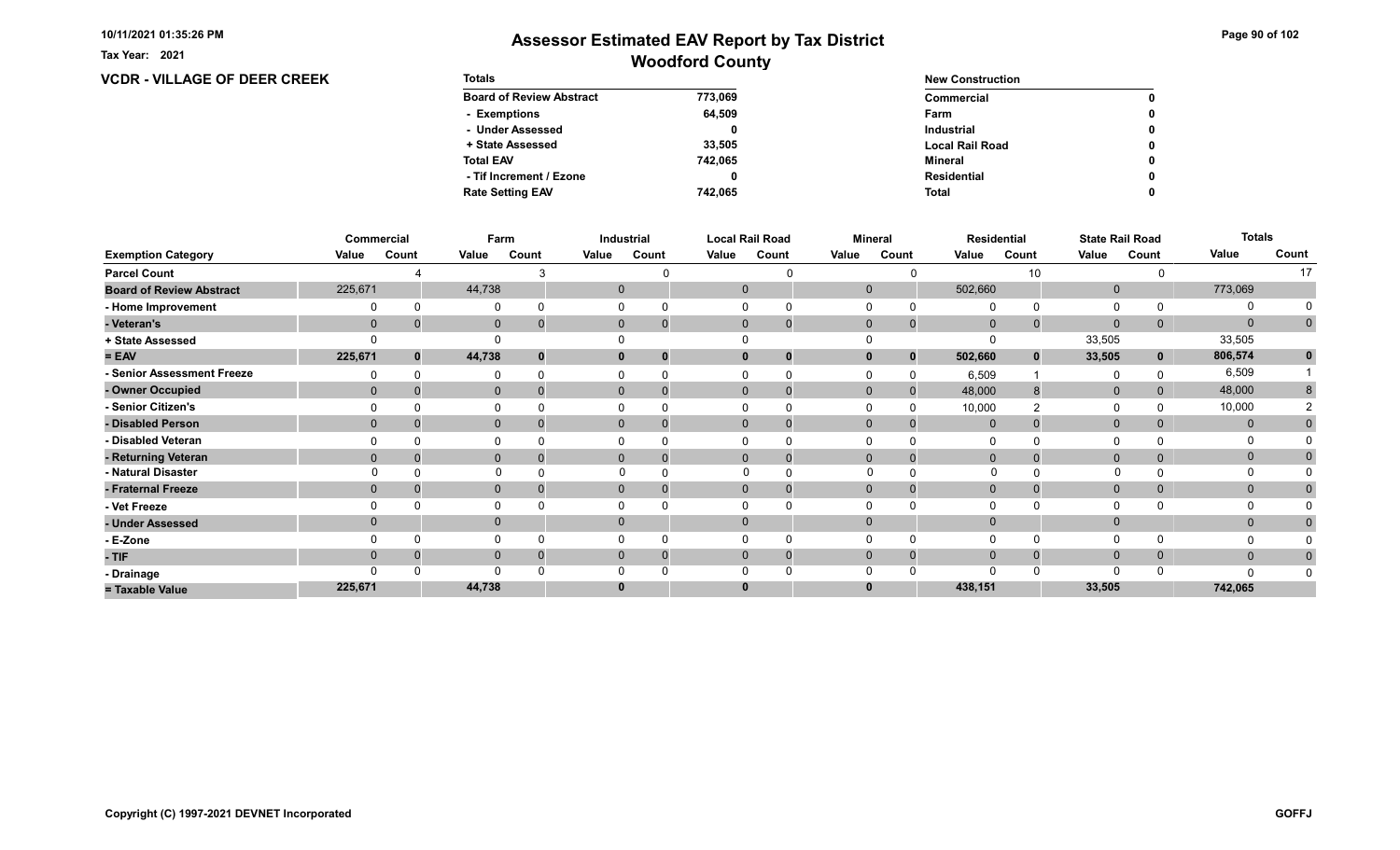Tax Year: 2021

### VCEL - CITY OF EL PASO Total

| <b>Totals</b>                   |            | <b>New Construction</b> |              |  |  |
|---------------------------------|------------|-------------------------|--------------|--|--|
| <b>Board of Review Abstract</b> | 55,800,591 | Commercial              | 182,331      |  |  |
| - Exemptions                    | 6,577,256  | Farm                    | 0            |  |  |
| - Under Assessed                |            | <b>Industrial</b>       | $\mathbf{0}$ |  |  |
| + State Assessed                | 50.934     | <b>Local Rail Road</b>  | 0            |  |  |
| <b>Total EAV</b>                | 49,274,269 | Mineral                 | $\bf{0}$     |  |  |
| - Tif Increment / Ezone         |            | <b>Residential</b>      | 246.370      |  |  |
| <b>Rate Setting EAV</b>         | 49.274.269 | <b>Total</b>            | 428.701      |  |  |

|                                 |            | Commercial   | Farm         |              |              | Industrial     |          | <b>Local Rail Road</b>     |              | <b>Mineral</b> | Residential |          |              | <b>State Rail Road</b> | <b>Totals</b> |             |
|---------------------------------|------------|--------------|--------------|--------------|--------------|----------------|----------|----------------------------|--------------|----------------|-------------|----------|--------------|------------------------|---------------|-------------|
| <b>Exemption Category</b>       | Value      | Count        | Value        | Count        | Value        | Count          | Value    | Count                      | Value        | Count          | Value       | Count    | Value        | Count                  | Value         | Count       |
| <b>Parcel Count</b>             |            | 197          |              | 42           |              |                |          |                            |              |                |             | 1,056    |              |                        |               | 1,296       |
| <b>Board of Review Abstract</b> | 16,112,830 |              | 443,500      |              | 455,423      |                |          | $\mathbf{0}$               | $\mathbf{0}$ |                | 38,788,838  |          | $\mathbf 0$  |                        | 55,800,591    |             |
| - Home Improvement              |            |              | 0            |              |              |                | $\Omega$ |                            |              |                | 160,268     | 25       | 0            |                        | 160,268       | 25          |
| - Veteran's                     | $\Omega$   |              | $\mathbf 0$  |              | $\mathbf{0}$ |                |          | $\mathbf 0$<br>$\Omega$    | $\mathbf 0$  | $\Omega$       | $\Omega$    | $\Omega$ | $\mathbf{0}$ | 0                      | $\mathbf{0}$  | $\mathbf 0$ |
| + State Assessed                |            |              |              |              |              |                |          |                            |              |                |             |          | 50,934       |                        | 50,934        |             |
| $= EAV$                         | 16,112,830 | $\mathbf{0}$ | 443,500      | $\mathbf{0}$ | 455,423      |                |          | $\mathbf 0$<br>0           | $\mathbf{0}$ | $\Omega$       | 38,628,570  | 26       | 50,934       | $\mathbf 0$            | 55,691,257    | 26          |
| - Senior Assessment Freeze      | 1,718      |              | 0            |              |              |                |          |                            |              |                | 482,385     | 98       | 0            |                        | 484,103       | 99          |
| - Owner Occupied                | 18,000     |              | $\mathbf{0}$ |              | $\mathbf{0}$ |                |          | $\Omega$                   | $\mathbf{0}$ |                | 4,488,000   | 748      | $\mathbf 0$  | $\mathbf{0}$           | 4,506,000     | 751         |
| - Senior Citizen's              | 5,000      |              |              |              |              |                |          |                            |              |                | 923,986     | 185      | 0            |                        | 928,986       | 186         |
| - Disabled Person               | $\Omega$   |              | $\mathbf{0}$ |              | $\mathbf{0}$ |                |          | $\Omega$                   | $\Omega$     |                | 20,000      | 10       | $\mathbf{0}$ |                        | 20,000        | $10$        |
| - Disabled Veteran              |            |              |              |              |              |                |          |                            |              |                | 477,899     | 16       | 0            |                        | 477,899       | 16          |
| - Returning Veteran             | $\Omega$   |              | $\mathbf{0}$ |              |              | $\overline{0}$ |          | $\Omega$<br>$\overline{0}$ | $\Omega$     | $\Omega$       | $\Omega$    |          | $\mathbf{0}$ |                        | $\mathbf 0$   | $\mathbf 0$ |
| - Natural Disaster              |            |              | $\Omega$     |              |              |                |          | $\Omega$                   | $\Omega$     |                | $\Omega$    |          | $\Omega$     |                        | $\Omega$      |             |
| - Fraternal Freeze              | $\Omega$   |              | $\mathbf{0}$ |              | $\mathbf{0}$ |                |          | $\mathbf{0}$               | $\Omega$     |                | $\mathbf 0$ |          | $\mathbf 0$  |                        | $\mathbf{0}$  | $\Omega$    |
| - Vet Freeze                    |            |              | $\Omega$     |              |              |                |          |                            |              |                |             |          | $\Omega$     |                        | 0             |             |
| - Under Assessed                | $\Omega$   |              | $\mathbf{0}$ |              | $\Omega$     |                |          | $\Omega$                   | $\Omega$     |                |             |          | $\mathbf{0}$ |                        | $\mathbf{0}$  |             |
| - E-Zone                        |            |              | $\Omega$     |              |              |                |          |                            |              |                |             |          | $\Omega$     |                        | O             |             |
| - TIF                           | $\Omega$   |              | $\mathbf{0}$ |              | 0            |                |          | $\Omega$<br>0              | $\Omega$     |                | $\Omega$    |          | $\mathbf{0}$ | 0                      | $\mathbf{0}$  | 0           |
| - Drainage                      |            |              | $\Omega$     |              |              |                |          |                            |              |                |             |          | $\Omega$     |                        | $\Omega$      |             |
| = Taxable Value                 | 16,088,112 |              | 443,500      |              | 455,423      |                | $\bf{0}$ |                            |              |                | 32,236,300  |          | 50,934       |                        | 49,274,269    |             |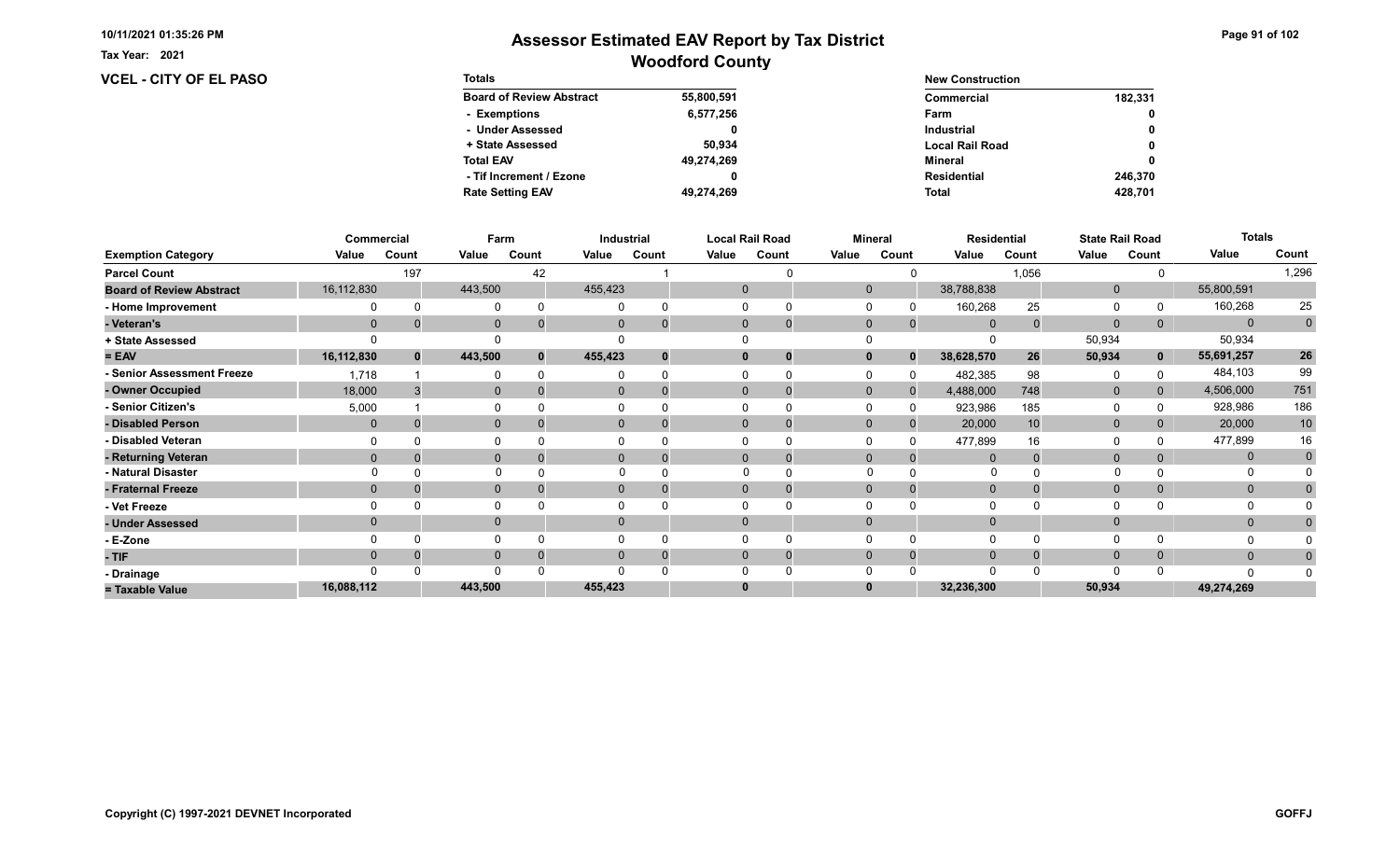Tax Year: 2021

### **VCEU - CITY OF EUREKA**

| Page 92 of 102 |  |  |  |
|----------------|--|--|--|
|----------------|--|--|--|

| <b>Totals</b>                   |            | <b>New Construction</b> |              |  |  |
|---------------------------------|------------|-------------------------|--------------|--|--|
| <b>Board of Review Abstract</b> | 88,513,196 | Commercial              | 0            |  |  |
| - Exemptions                    | 11,829,737 | Farm                    | 12.718       |  |  |
| - Under Assessed                |            | <b>Industrial</b>       | $\mathbf{0}$ |  |  |
| + State Assessed                | 18.396     | <b>Local Rail Road</b>  | 0            |  |  |
| <b>Total EAV</b>                | 76,701,855 | Mineral                 | 0            |  |  |
| - Tif Increment / Ezone         |            | <b>Residential</b>      | 405.828      |  |  |
| <b>Rate Setting EAV</b>         | 76,701,855 | <b>Total</b>            | 418.546      |  |  |

|                                 |              | Commercial | Farm         |       |                | Industrial |              | <b>Local Rail Road</b> |              | <b>Mineral</b> | <b>Residential</b> |       |              | <b>State Rail Road</b> | <b>Totals</b> |             |
|---------------------------------|--------------|------------|--------------|-------|----------------|------------|--------------|------------------------|--------------|----------------|--------------------|-------|--------------|------------------------|---------------|-------------|
| <b>Exemption Category</b>       | Value        | Count      | Value        | Count | Value          | Count      | Value        | Count                  | Value        | Count          | Value              | Count | Value        | Count                  | Value         | Count       |
| <b>Parcel Count</b>             |              | 332        |              | 49    |                |            |              |                        |              |                |                    | 1,626 |              |                        |               | 2,012       |
| <b>Board of Review Abstract</b> | 16,655,865   |            | 458,014      |       | 478,790        |            | $\mathbf{0}$ |                        | $\mathbf{0}$ |                | 70,920,527         |       | $\mathbf 0$  |                        | 88,513,196    |             |
| - Home Improvement              |              |            | $\Omega$     |       |                | $\Omega$   |              |                        |              |                | 425,073            | 67    | $\Omega$     |                        | 425,073       | 67          |
| - Veteran's                     | $\mathbf{0}$ |            | $\mathbf{0}$ |       | $\overline{0}$ | $\Omega$   | $\Omega$     | $\overline{0}$         | $\mathbf{0}$ | $\mathbf{0}$   | $\Omega$           |       | $\mathbf{0}$ | 0                      | $\mathbf{0}$  | $\mathbf 0$ |
| + State Assessed                |              |            |              |       |                |            |              |                        |              |                |                    |       | 18,396       |                        | 18,396        |             |
| $= EAV$                         | 16,655,865   |            | 458,014      |       | 478,790        | $\bf{0}$   |              | 0                      | $\mathbf{0}$ | $\bf{0}$       | 70,495,454         | 67    | 18,396       | $\mathbf 0$            | 88,106,519    | 67          |
| - Senior Assessment Freeze      | 60,428       | 33         | $\Omega$     |       |                | $\Omega$   |              | $\Omega$               |              |                | 556,669            | 118   | 0            |                        | 617,097       | 151         |
| - Owner Occupied                | 684,000      | 114        | 18,000       |       | $\overline{0}$ | $\Omega$   |              | $\mathbf 0$            | $\mathbf{0}$ | $\Omega$       | 7,106,787          | 1,187 | $\mathbf 0$  | $\overline{0}$         | 7,808,787     | 1,304       |
| - Senior Citizen's              | 505,000      | 101        | 5,000        |       |                |            |              | 0                      |              | n              | 1,630,000          | 326   | $\Omega$     |                        | 2,140,000     | 428         |
| - Disabled Person               | 4,000        |            | $\mathbf{0}$ |       | 0              |            |              | $\Omega$               | $\Omega$     |                | 52,000             | 26    | $\mathbf{0}$ |                        | 56,000        | ${\bf 28}$  |
| - Disabled Veteran              | 51,182       |            | 0            |       |                |            |              |                        |              |                | 726,598            | 19    | $\Omega$     |                        | 777,780       | 21          |
| - Returning Veteran             | $\Omega$     |            | $\mathbf{0}$ |       | $\overline{0}$ | $\Omega$   |              | $\mathbf 0$            | $\mathbf{0}$ | $\Omega$       | 5,000              |       | $\mathbf{0}$ |                        | 5,000         |             |
| - Natural Disaster              |              |            |              |       |                |            |              |                        |              |                |                    |       |              |                        |               |             |
| - Fraternal Freeze              | $\mathbf{0}$ |            | $\mathbf{0}$ |       | $\overline{0}$ | 0          | $\Omega$     | 0                      | $\Omega$     | 0              | $\mathbf{0}$       |       | $\mathbf{0}$ |                        | $\mathbf{0}$  |             |
| - Vet Freeze                    |              |            | $\Omega$     |       |                |            |              | $\Omega$               |              |                | $\Omega$           |       | $\Omega$     |                        | 0             |             |
| - Under Assessed                | $\Omega$     |            | $\mathbf 0$  |       | $\Omega$       |            |              |                        |              |                |                    |       | $\mathbf{0}$ |                        | $\mathbf{0}$  |             |
| - E-Zone                        |              |            | $\Omega$     |       |                |            |              |                        |              |                | $\Omega$           |       | $\Omega$     |                        |               |             |
| - TIF                           | $\Omega$     |            | $\Omega$     |       | 0              | $\Omega$   |              | 0                      |              |                | $\Omega$           |       | $\mathbf{0}$ |                        | $\mathbf{0}$  |             |
| - Drainage                      |              |            | $\Omega$     |       |                |            |              |                        |              |                | $\Omega$           |       | $\Omega$     |                        | $\Omega$      |             |
| = Taxable Value                 | 15,351,255   |            | 435,014      |       | 478,790        |            |              |                        |              |                | 60,418,400         |       | 18,396       |                        | 76,701,855    |             |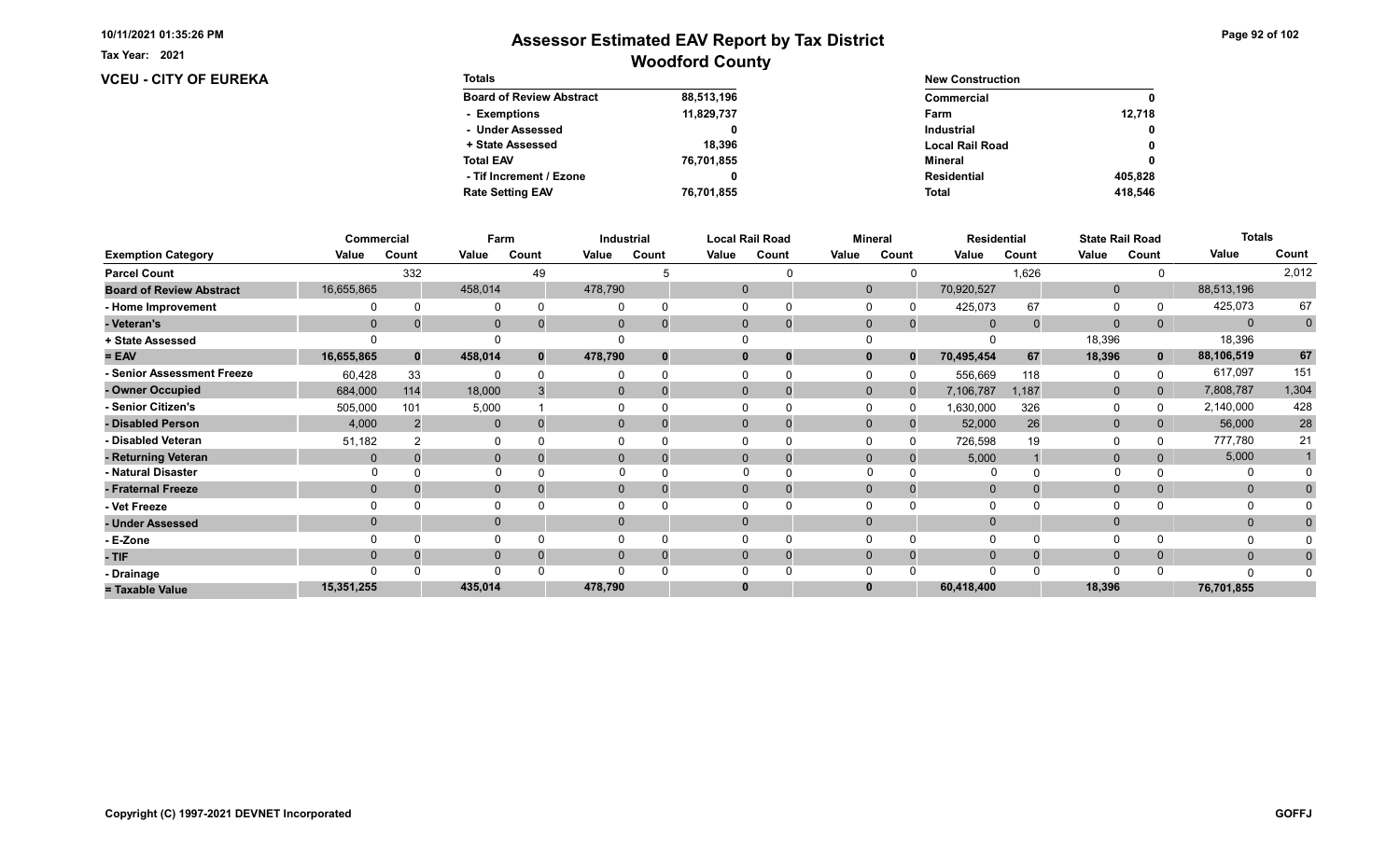**VCGD - VILLAGE OF GOODFIELD** 

Tax Year: 2021

| <b>Totals</b>                   |            | <b>New Construction</b> |              |  |  |
|---------------------------------|------------|-------------------------|--------------|--|--|
| <b>Board of Review Abstract</b> | 28,955,577 | Commercial              | 495.964      |  |  |
| - Exemptions                    | 1,809,013  | Farm                    | $\mathbf{0}$ |  |  |
| - Under Assessed                |            | <b>Industrial</b>       | 0            |  |  |
| + State Assessed                | 168,439    | <b>Local Rail Road</b>  | 0            |  |  |
| <b>Total EAV</b>                | 27,315,003 | Mineral                 | 0            |  |  |
| - Tif Increment / Ezone         | 3.974.897  | <b>Residential</b>      | 181.216      |  |  |
| <b>Rate Setting EAV</b>         | 23,340,106 | <b>Total</b>            | 677.180      |  |  |

|                                 |             | Commercial | Farm         |       |              | Industrial |              | <b>Local Rail Road</b> |              | <b>Mineral</b> |                | <b>Residential</b> |              | <b>State Rail Road</b> | <b>Totals</b> |             |
|---------------------------------|-------------|------------|--------------|-------|--------------|------------|--------------|------------------------|--------------|----------------|----------------|--------------------|--------------|------------------------|---------------|-------------|
| <b>Exemption Category</b>       | Value       | Count      | Value        | Count | Value        | Count      | Value        | Count                  | Value        | Count          | Value          | Count              | Value        | Count                  | Value         | Count       |
| <b>Parcel Count</b>             |             | 58         |              | 46    |              | 11         |              |                        |              |                |                | 278                |              |                        |               | 395         |
| <b>Board of Review Abstract</b> | 4,831,659   |            | 223,991      |       | 8,780,185    |            | 11,864       |                        | $\mathbf{0}$ |                | 15, 107, 878   |                    | $\mathbf 0$  |                        | 28,955,577    |             |
| - Home Improvement              |             |            | 0            |       |              |            | $\Omega$     |                        |              |                | 74,627         | 8                  | 0            |                        | 74,627        |             |
| - Veteran's                     | $\mathbf 0$ |            | $\mathbf{0}$ |       |              |            | $\mathbf{0}$ | 0                      | $\mathbf 0$  | $\mathbf{0}$   | $\overline{0}$ |                    | $\mathbf{0}$ | $\mathbf{0}$           | $\Omega$      | $\mathbf 0$ |
| + State Assessed                |             |            |              |       |              |            |              |                        |              |                |                |                    | 168,439      |                        | 168,439       |             |
| $= EAV$                         | 4,831,659   | $\bf{0}$   | 223,991      | n     | 8,780,185    |            | 11,864       |                        |              | $\Omega$       | 15,033,251     |                    | 168,439      | $\mathbf{0}$           | 29,049,389    | 8           |
| - Senior Assessment Freeze      |             |            | $\Omega$     |       |              |            |              |                        |              |                | 138,743        | 21                 | 0            |                        | 138,743       | 21          |
| - Owner Occupied                | $\Omega$    |            | 6,000        |       | $\Omega$     |            | $\Omega$     | $\Omega$               | $\mathbf{0}$ | $\Omega$       | 1,272,000      | 212                | $\mathbf{0}$ | $\Omega$               | 1,278,000     | 213         |
| - Senior Citizen's              |             |            | 5,000        |       |              |            |              |                        |              |                | 260,000        | 52                 | $\Omega$     |                        | 265,000       | 53          |
| - Disabled Person               | $\Omega$    |            | $\mathbf{0}$ |       | 0            |            | $\Omega$     |                        | $\Omega$     |                | 2,000          |                    | $\mathbf{0}$ | 0                      | 2,000         |             |
| - Disabled Veteran              |             |            | O            |       |              |            |              |                        |              |                | 50,643         |                    | 0            |                        | 50,643        |             |
| - Returning Veteran             | $\Omega$    |            | $\mathbf{0}$ |       | $\Omega$     |            | $\Omega$     |                        | $\Omega$     |                |                |                    | $\mathbf{0}$ | 0                      | $\mathbf 0$   |             |
| - Natural Disaster              |             |            | $\Omega$     |       |              |            |              |                        | $\Omega$     |                | O              |                    |              |                        | 0             |             |
| - Fraternal Freeze              | $\Omega$    |            | $\mathbf{0}$ |       | $\mathbf{0}$ |            | $\Omega$     |                        | $\Omega$     |                | $\mathbf 0$    |                    | $\mathbf{0}$ | $\Omega$               | $\mathbf{0}$  |             |
| - Vet Freeze                    |             |            | $\Omega$     |       |              |            |              |                        |              |                |                |                    | $\Omega$     |                        | 0             |             |
| - Under Assessed                | $\Omega$    |            | $\mathbf{0}$ |       | 0            |            | $\Omega$     |                        |              |                |                |                    | $\Omega$     |                        | $\mathbf{0}$  |             |
| - E-Zone                        |             |            | $\Omega$     |       |              |            |              |                        |              |                |                |                    | $\Omega$     |                        | n             |             |
| - TIF                           | 1,583,622   |            | 40,778       |       | 1,209,430    |            | 2,124        |                        | $\Omega$     |                | 1,138,943      |                    | $\mathbf 0$  | $\Omega$               | 3,974,897     | $\bf{0}$    |
| - Drainage                      |             |            |              |       |              |            |              |                        |              |                |                |                    | $\Omega$     |                        |               |             |
| = Taxable Value                 | 3,248,037   |            | 172,213      |       | 7,570,755    |            | 9,740        |                        |              |                | 12,170,922     |                    | 168,439      |                        | 23,340,106    |             |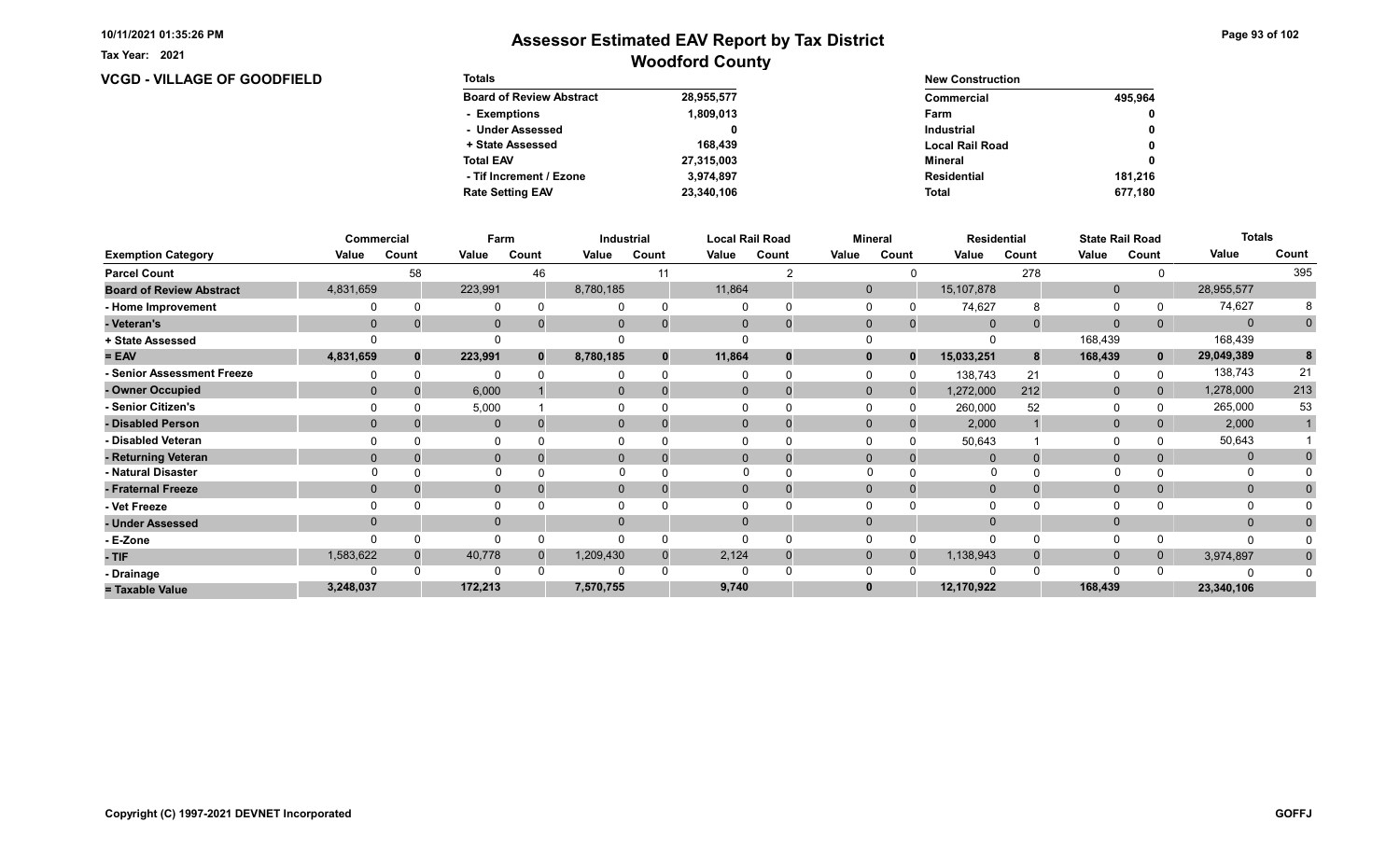Tax Year: 2021

## Woodford County Assessor Estimated EAV Report by Tax District

### **VCGR - VILLAGE OF GERMANTOWN HILLS**

| <b>Totals</b>                   |            | <b>New Construction</b> |              |  |  |  |
|---------------------------------|------------|-------------------------|--------------|--|--|--|
| <b>Board of Review Abstract</b> | 94,090,444 | Commercial              | 0            |  |  |  |
| - Exemptions                    | 9,313,248  | Farm                    | 0            |  |  |  |
| - Under Assessed                | 0          | <b>Industrial</b>       | $\mathbf{0}$ |  |  |  |
| + State Assessed                |            | <b>Local Rail Road</b>  | 0            |  |  |  |
| <b>Total EAV</b>                | 84,777,196 | Mineral                 | 0            |  |  |  |
| - Tif Increment / Ezone         | 0          | <b>Residential</b>      | 683.291      |  |  |  |
| <b>Rate Setting EAV</b>         | 84,777,196 | <b>Total</b>            | 683.291      |  |  |  |

|                                 |                | Commercial | Farm           |       |                | Industrial  |             | <b>Local Rail Road</b> |              | <b>Mineral</b> | <b>Residential</b> |       |              | <b>State Rail Road</b> | <b>Totals</b> |                |
|---------------------------------|----------------|------------|----------------|-------|----------------|-------------|-------------|------------------------|--------------|----------------|--------------------|-------|--------------|------------------------|---------------|----------------|
| <b>Exemption Category</b>       | Value          | Count      | Value          | Count | Value          | Count       | Value       | Count                  | Value        | Count          | Value              | Count | Value        | Count                  | Value         | Count          |
| <b>Parcel Count</b>             |                | 38         |                |       |                |             |             |                        |              |                |                    | 1,218 |              |                        |               | 1,264          |
| <b>Board of Review Abstract</b> | 4,574,138      |            | 72,877         |       | 546            |             | $\mathbf 0$ |                        | $\mathbf{0}$ |                | 89,442,883         |       | $\mathbf 0$  |                        | 94,090,444    |                |
| - Home Improvement              |                |            | 0              |       |                |             |             |                        |              |                | 261,967            | 34    | $\Omega$     |                        | 261,967       | 34             |
| - Veteran's                     | $\mathbf 0$    |            | $\overline{0}$ |       | $\mathbf{0}$   | $\mathbf 0$ | 0           | $\mathbf 0$            | $\mathbf{0}$ | $\mathbf{0}$   | $\overline{0}$     |       | $\mathbf 0$  | 0                      | $\mathbf 0$   | $\overline{0}$ |
| + State Assessed                |                |            |                |       |                |             |             |                        |              |                |                    |       |              |                        |               |                |
| $= EAV$                         | 4,574,138      |            | 72,877         |       | 546            | $\Omega$    |             | 0                      |              | $\bf{0}$       | 89,180,916         | 35    | $\mathbf{0}$ | $\mathbf 0$            | 93,828,477    | 35             |
| - Senior Assessment Freeze      |                |            | 0              |       |                |             |             |                        |              |                | 130,658            | 37    | 0            |                        | 130,658       | 37             |
| - Owner Occupied                | $\mathbf{0}$   |            | $\mathbf{0}$   |       | $\overline{0}$ | $\Omega$    |             | $\mathbf 0$            | $\mathbf{0}$ | $\Omega$       | 6,228,000          | 1,038 | $\mathbf 0$  | 0                      | 6,228,000     | 1,038          |
| <b>Senior Citizen's</b>         |                |            | $\Omega$       |       |                |             |             |                        |              | O              | 1,120,000          | 224   | 0            |                        | 1,120,000     | 224            |
| - Disabled Person               | $\Omega$       |            | $\mathbf{0}$   |       | $\overline{0}$ |             |             | 0                      | $\Omega$     |                | 14,000             |       | $\mathbf 0$  |                        | 14,000        |                |
| - Disabled Veteran              |                |            | $\Omega$       |       |                |             |             |                        |              |                | 1,553,623          | 28    | $\Omega$     |                        | 1,553,623     | 28             |
| - Returning Veteran             | $\Omega$       |            | $\mathbf{0}$   |       | $\overline{0}$ | $\Omega$    |             | $\mathbf 0$            | $\mathbf{0}$ | $\Omega$       | 5,000              |       | $\mathbf 0$  |                        | 5,000         |                |
| - Natural Disaster              |                |            |                |       |                |             | $\Omega$    |                        | $\Omega$     |                |                    |       |              |                        | 0             |                |
| - Fraternal Freeze              | $\overline{0}$ |            | $\mathbf 0$    |       | $\mathbf{0}$   |             |             |                        | $\mathbf{0}$ |                | $\overline{0}$     |       | $\mathbf 0$  |                        | $\mathbf{0}$  |                |
| - Vet Freeze                    |                |            | 0              |       |                |             |             |                        |              |                | 0                  |       | 0            |                        |               |                |
| - Under Assessed                | $\Omega$       |            | $\mathbf{0}$   |       | 0              |             |             |                        |              |                | $\Omega$           |       | $\mathbf{0}$ |                        | $\mathbf{0}$  |                |
| - E-Zone                        |                |            | $\Omega$       |       |                |             |             |                        |              |                | $\Omega$           |       | $\Omega$     |                        |               |                |
| - TIF                           | $\Omega$       |            | $\mathbf{0}$   |       | 0              | $\Omega$    | 0           | U                      | $\Omega$     |                | $\Omega$           |       | $\mathbf{0}$ | 0                      | $\mathbf{0}$  | 0              |
| - Drainage                      |                |            | $\Omega$       |       |                |             |             |                        |              |                | $\Omega$           |       | $\Omega$     |                        | $\Omega$      |                |
| = Taxable Value                 | 4,574,138      |            | 72,877         |       | 546            |             |             |                        |              |                | 80,129,635         |       | $\bf{0}$     |                        | 84,777,196    |                |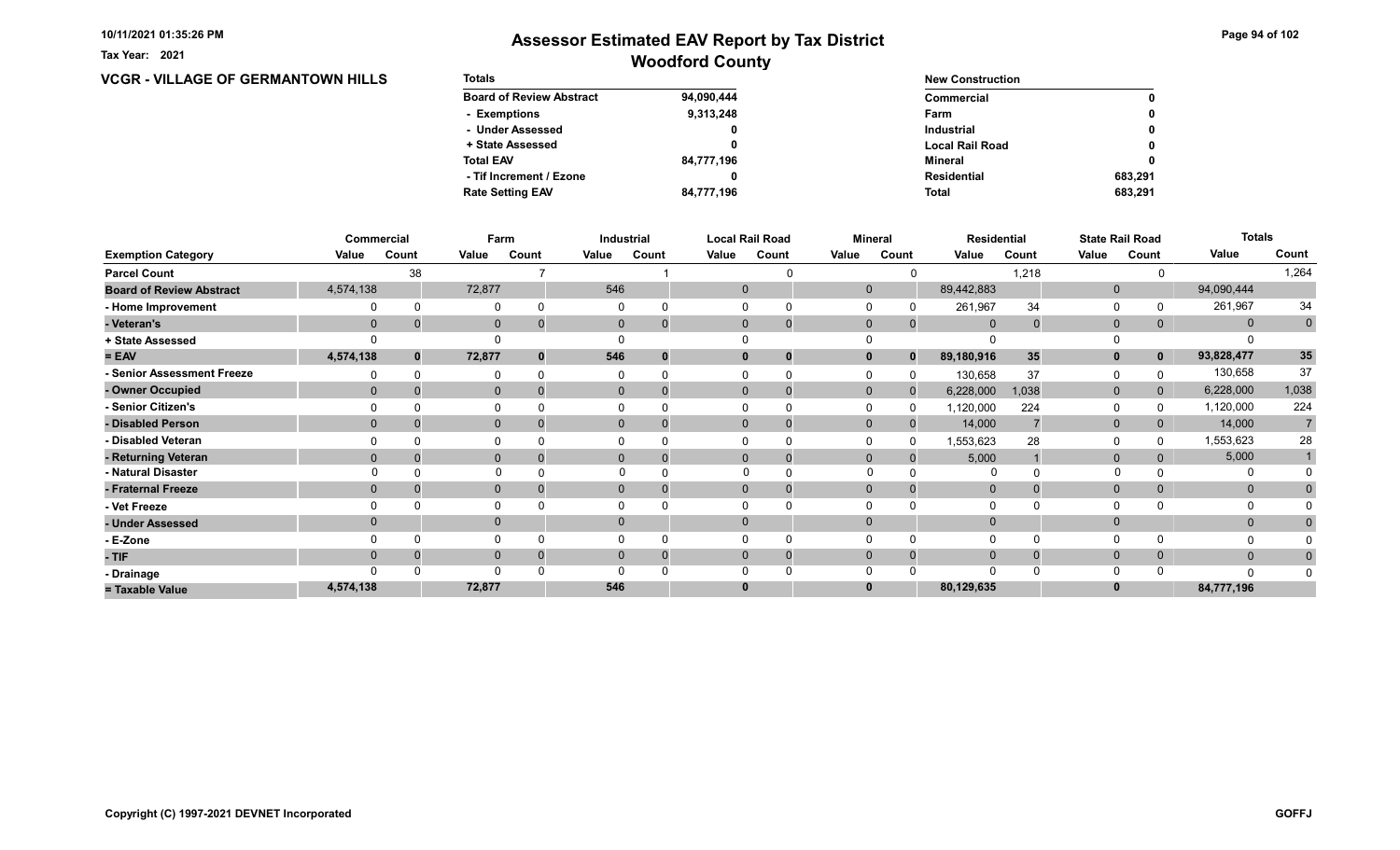Tax Year: 2021

# **VCKA - VILLAGE OF KAPPA**

| Page 95 of 102 |  |  |  |
|----------------|--|--|--|
|----------------|--|--|--|

| <b>Totals</b>                   |           | <b>New Construction</b> |              |  |  |
|---------------------------------|-----------|-------------------------|--------------|--|--|
| <b>Board of Review Abstract</b> | 5,500,923 | Commercial              | 0            |  |  |
| - Exemptions                    | 701.037   | Farm                    | 995          |  |  |
| - Under Assessed                |           | <b>Industrial</b>       | $\mathbf{0}$ |  |  |
| + State Assessed                |           | <b>Local Rail Road</b>  | 0            |  |  |
| <b>Total EAV</b>                | 4,799,886 | Mineral                 | 0            |  |  |
| - Tif Increment / Ezone         |           | <b>Residential</b>      | 161,177      |  |  |
| <b>Rate Setting EAV</b>         | 4,799,886 | <b>Total</b>            | 162.172      |  |  |

|                                 |              | Commercial | Farm         |       |          | Industrial               |              | <b>Local Rail Road</b> | <b>Mineral</b> |              |                | <b>Residential</b> |              | <b>State Rail Road</b> | <b>Totals</b> |              |
|---------------------------------|--------------|------------|--------------|-------|----------|--------------------------|--------------|------------------------|----------------|--------------|----------------|--------------------|--------------|------------------------|---------------|--------------|
| <b>Exemption Category</b>       | Value        | Count      | Value        | Count | Value    | Count                    | Value        | Count                  | Value          | Count        | Value          | Count              | Value        | Count                  | Value         | Count        |
| <b>Parcel Count</b>             |              |            |              | 15    |          |                          |              |                        |                |              |                | 169                |              |                        |               | 191          |
| <b>Board of Review Abstract</b> | 358,238      |            | 83,725       |       | 18,197   |                          | $\mathbf{0}$ |                        | $\mathbf 0$    |              | 5,040,763      |                    | $\mathbf 0$  |                        | 5,500,923     |              |
| - Home Improvement              |              |            | 0            |       |          |                          |              | 0                      |                |              | 6,775          |                    | $\Omega$     |                        | 6,775         |              |
| - Veteran's                     | $\mathbf{0}$ |            | $\mathbf 0$  |       |          | $\mathbf{0}$             | $\mathbf{0}$ | $\mathbf 0$            | $\mathbf 0$    | $\mathbf{0}$ | $\overline{0}$ |                    | $\mathbf{0}$ | 0                      | $\mathbf 0$   | $\mathbf 0$  |
| + State Assessed                |              |            |              |       |          |                          |              |                        |                |              |                |                    |              |                        |               |              |
| $= EAV$                         | 358,238      | $\bf{0}$   | 83,725       |       | 18,197   |                          | 0            | 0                      |                | $\bf{0}$     | 5,033,988      |                    | $\mathbf{0}$ | 0                      | 5,494,148     | $\mathbf{3}$ |
| - Senior Assessment Freeze      | 873          |            | $\Omega$     |       |          |                          |              | 0                      |                |              | 25,356         |                    | 0            |                        | 26,229        |              |
| - Owner Occupied                | 6,000        |            | 6,000        |       |          | $\mathbf{0}$<br>$\Omega$ | $\Omega$     | $\Omega$               | $\mathbf{0}$   | $\Omega$     | 486,000        | 81                 | $\mathbf 0$  | 0                      | 498,000       | 83           |
| - Senior Citizen's              | 5,000        |            | $\Omega$     |       |          |                          |              |                        |                |              | 75,000         | 15                 | 0            |                        | 80,000        | 16           |
| - Disabled Person               | $\mathbf{0}$ |            | $\mathbf{0}$ |       |          | 0                        | $\Omega$     | 0                      | $\Omega$       |              | 6,000          |                    | $\mathbf{0}$ |                        | 6,000         | 3            |
| - Disabled Veteran              |              |            | 0            |       |          |                          |              | 0                      |                |              | 84,033         |                    | $\Omega$     |                        | 84,033        |              |
| - Returning Veteran             | $\Omega$     |            | $\mathbf{0}$ |       |          | 0                        | $\Omega$     | $\mathbf 0$            | $\Omega$       | $\Omega$     | $\Omega$       |                    | $\mathbf{0}$ | 0                      | $\mathbf{0}$  |              |
| - Natural Disaster              |              |            | $\Omega$     |       |          |                          | $\Omega$     | $\Omega$               | $\Omega$       |              | 0              |                    |              |                        | 0             |              |
| - Fraternal Freeze              | $\Omega$     |            | $\mathbf 0$  |       | $\Omega$ |                          | $\mathbf{0}$ | $\mathbf 0$            | $\Omega$       | $\Omega$     | $\overline{0}$ |                    | $\mathbf 0$  | 0                      | $\mathbf{0}$  |              |
| - Vet Freeze                    |              |            | $\Omega$     |       |          |                          |              |                        |                |              |                |                    | $\Omega$     |                        |               |              |
| - Under Assessed                |              |            | $\mathbf{0}$ |       | $\Omega$ |                          | $\Omega$     |                        |                |              |                |                    | $\mathbf{0}$ |                        | $\mathbf{0}$  |              |
| - E-Zone                        |              |            | 0            |       |          |                          | 0            | 0                      |                |              | $\Omega$       |                    | $\Omega$     |                        |               |              |
| - TIF                           | $\Omega$     |            | $\mathbf 0$  |       | $\Omega$ |                          | $\Omega$     | -0                     | $\Omega$       |              | $\Omega$       |                    | $\mathbf 0$  | 0                      | $\mathbf{0}$  | $\Omega$     |
| - Drainage                      |              |            | $\Omega$     |       |          |                          |              |                        |                |              | $\Omega$       |                    | $\Omega$     |                        | n             |              |
| = Taxable Value                 | 346,365      |            | 77,725       |       | 18,197   |                          | 0            |                        |                |              | 4,357,599      |                    | $\bf{0}$     |                        | 4,799,886     |              |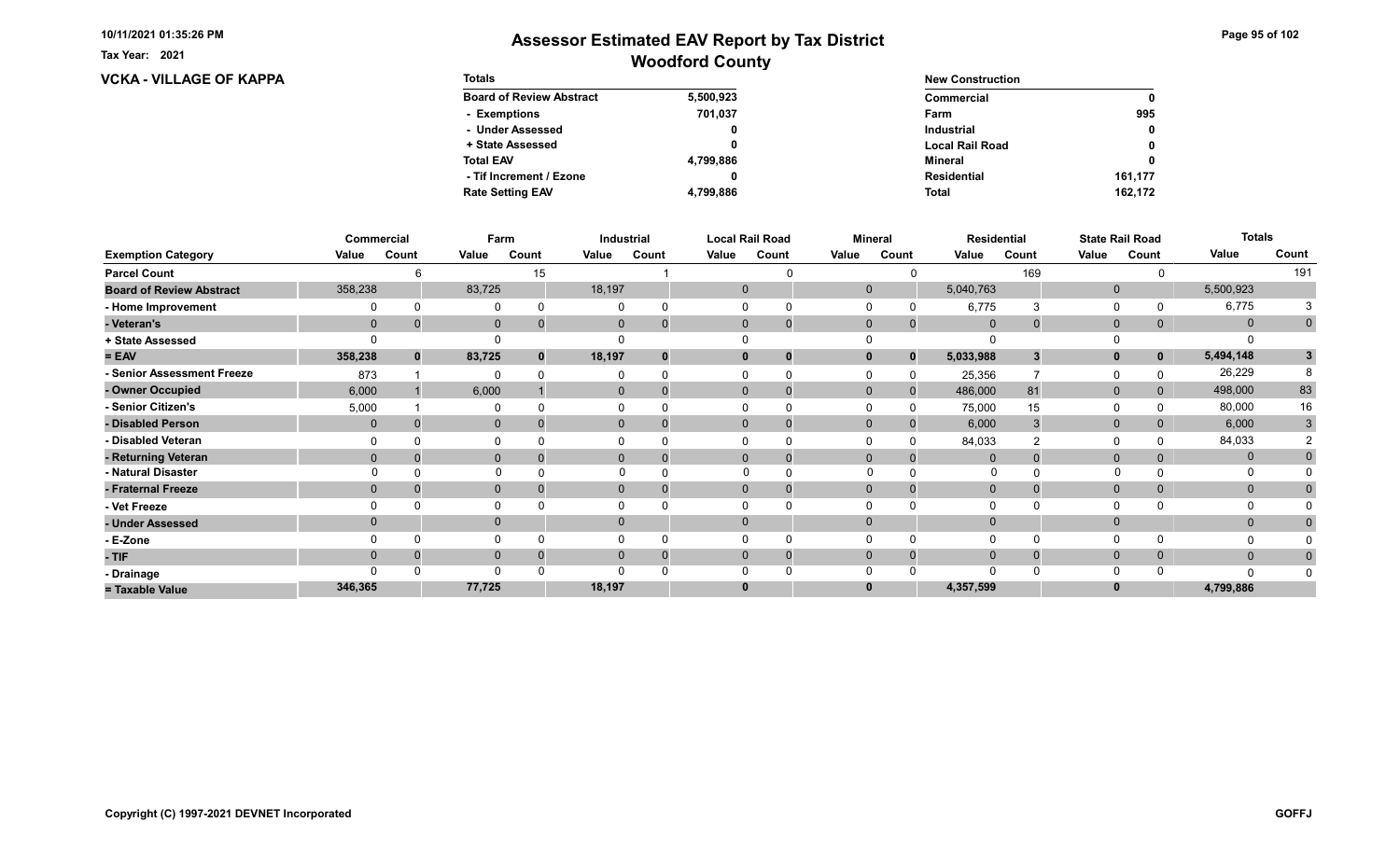**VCME - VILLAGE OF METAMORA** 

Tax Year: 2021

| <b>Totals</b>                   |            | <b>New Construction</b> |         |
|---------------------------------|------------|-------------------------|---------|
| <b>Board of Review Abstract</b> | 82,098,252 | Commercial              | 7.021   |
| - Exemptions                    | 12,714,970 | Farm                    | 0       |
| - Under Assessed                |            | <b>Industrial</b>       | 0       |
| + State Assessed                |            | <b>Local Rail Road</b>  | 0       |
| <b>Total EAV</b>                | 69,383,282 | Mineral                 | 0       |
| - Tif Increment / Ezone         |            | <b>Residential</b>      | 443.879 |
| <b>Rate Setting EAV</b>         | 69,383,282 | <b>Total</b>            | 450.900 |

|                                 | <b>Commercial</b> |       | Farm         |       |                | <b>Industrial</b> | <b>Local Rail Road</b><br>Mineral |                | <b>Residential</b> |              | <b>State Rail Road</b> |       | <b>Totals</b> |              |              |             |
|---------------------------------|-------------------|-------|--------------|-------|----------------|-------------------|-----------------------------------|----------------|--------------------|--------------|------------------------|-------|---------------|--------------|--------------|-------------|
| <b>Exemption Category</b>       | Value             | Count | Value        | Count | Value          | Count             | Value                             | Count          | Value              | Count        | Value                  | Count | Value         | Count        | Value        | Count       |
| <b>Parcel Count</b>             |                   | 324   |              | 18    |                |                   |                                   |                |                    |              |                        | 1,493 |               |              |              | 1,843       |
| <b>Board of Review Abstract</b> | 12,870,675        |       | 225,262      |       | 1,952,929      |                   | $\mathbf 0$                       |                | $\mathbf 0$        |              | 67,049,386             |       | $\mathbf 0$   |              | 82,098,252   |             |
| - Home Improvement              | 6,521             |       |              |       |                |                   | $\Omega$                          |                |                    |              | 242,218                | 56    | 0             |              | 248,739      | 57          |
| - Veteran's                     | $\mathbf 0$       | 0     | $\mathbf{0}$ |       | $\mathbf{0}$   |                   | $\mathbf{0}$                      | 0              | $\mathbf 0$        | $\mathbf{0}$ | $\mathbf{0}$           |       | $\mathbf 0$   | 0            | $\mathbf{0}$ | $\mathbf 0$ |
| + State Assessed                |                   |       |              |       |                |                   |                                   |                |                    |              |                        |       |               |              |              |             |
| $= EAV$                         | 12,864,154        |       | 225,262      | 0     | 1,952,929      |                   | $\bf{0}$                          |                | 0                  | $\Omega$     | 66,807,168             | 56    | $\mathbf{0}$  | $\mathbf{0}$ | 81,849,513   | 57          |
| - Senior Assessment Freeze      | 41,456            | 44    |              |       |                |                   |                                   |                |                    |              | 541,077                | 98    | $\Omega$      |              | 582,533      | 142         |
| - Owner Occupied                | 1,362,000         | 212   | 12,000       |       | $\mathbf{0}$   |                   | $\Omega$                          |                | $\Omega$           | $\Omega$     | 6,493,496              | 1,083 | $\mathbf{0}$  | $\mathbf{0}$ | 7,867,496    | 1,297       |
| - Senior Citizen's              | 1,145,000         | 208   | 5,000        |       |                |                   |                                   |                |                    |              | 1,401,987              | 282   | $\Omega$      |              | 2,551,987    | 491         |
| - Disabled Person               | 6,000             |       | $\mathbf{0}$ |       | $\mathbf{0}$   |                   | $\Omega$                          |                | $\Omega$           |              | 28,000                 | 14    | $\mathbf{0}$  | 0            | 34,000       | 17          |
| - Disabled Veteran              | 31,638            |       | 0            |       |                |                   | $\Omega$                          |                |                    |              | 1,398,577              | 29    | $\Omega$      |              | 1,430,215    | 30          |
| - Returning Veteran             | $\Omega$          |       | $\mathbf{0}$ |       | $\overline{0}$ |                   | $\Omega$                          | $\overline{0}$ | $\Omega$           | $\Omega$     |                        |       | $\mathbf{0}$  |              | $\mathbf{0}$ | $\mathbf 0$ |
| - Natural Disaster              |                   |       | $\Omega$     |       |                |                   |                                   |                | $\Omega$           |              | O                      |       |               |              |              |             |
| - Fraternal Freeze              | $\Omega$          |       | $\mathbf 0$  |       | $\mathbf{0}$   |                   | $\mathbf{0}$                      |                | $\Omega$           |              | $\Omega$               |       | $\mathbf 0$   | $\Omega$     | $\mathbf{0}$ |             |
| - Vet Freeze                    |                   |       | 0            |       |                |                   |                                   |                |                    |              |                        |       | $\Omega$      |              | $\Omega$     |             |
| - Under Assessed                | $\Omega$          |       | $\mathbf{0}$ |       | $\Omega$       |                   | $\mathbf{0}$                      |                | $\Omega$           |              |                        |       | $\mathbf{0}$  |              | $\mathbf{0}$ |             |
| - E-Zone                        |                   |       | $\Omega$     |       |                |                   |                                   |                |                    |              |                        |       | $\Omega$      |              |              |             |
| - TIF                           |                   |       | $\mathbf{0}$ |       |                |                   | $\Omega$                          |                | $\Omega$           |              |                        |       | $\mathbf{0}$  | $\mathbf{0}$ | $\mathbf{0}$ |             |
| - Drainage                      |                   |       | $\Omega$     |       |                |                   |                                   |                |                    |              |                        |       | $\Omega$      |              | $\Omega$     |             |
| = Taxable Value                 | 10,278,060        |       | 208,262      |       | 1,952,929      |                   | $\bf{0}$                          |                |                    |              | 56,944,031             |       | $\bf{0}$      |              | 69,383,282   |             |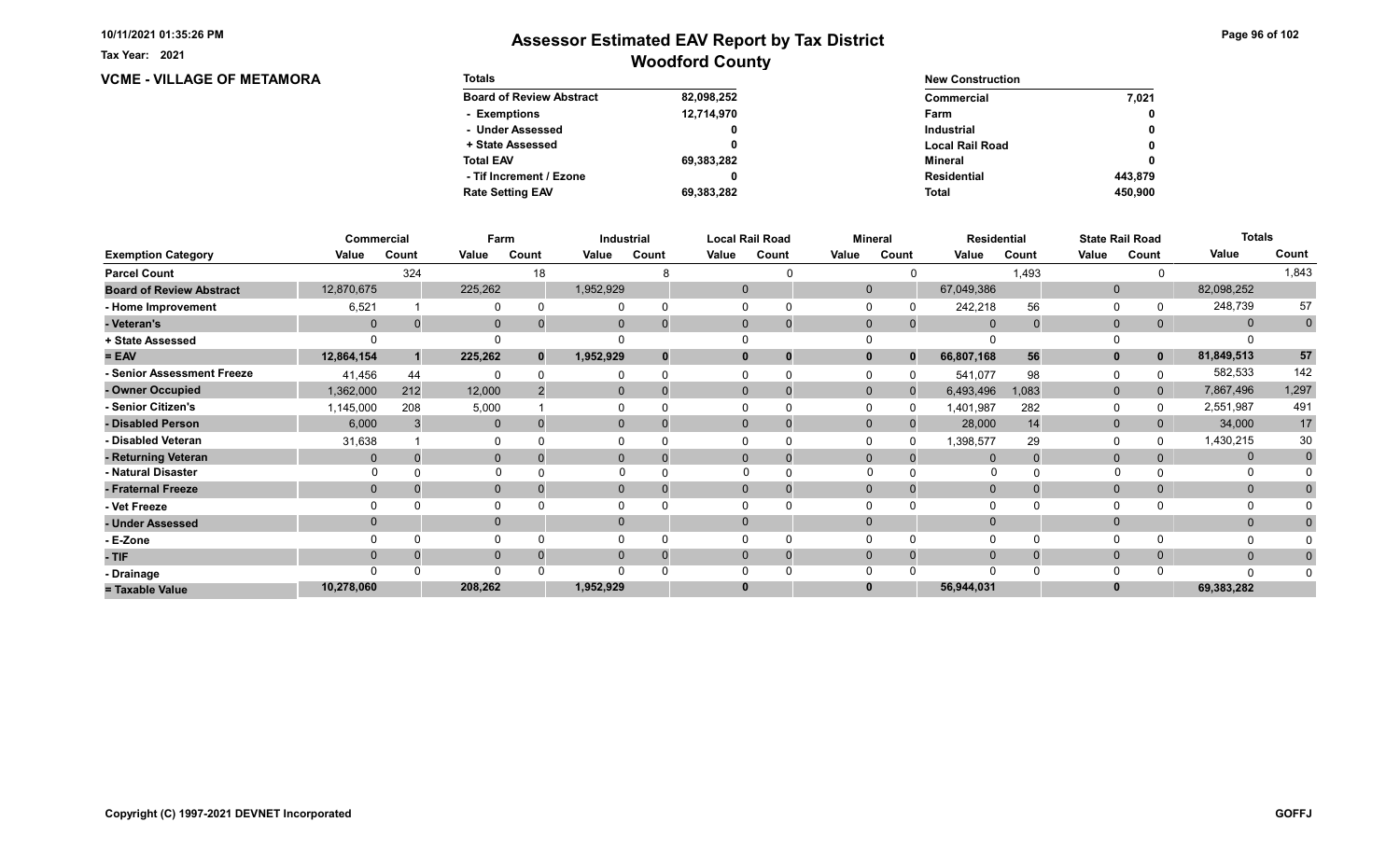#### Tax Year: 2021

### **VCMI - CITY OF MINONK**

| Page 97 of 102 |  |  |  |
|----------------|--|--|--|
|----------------|--|--|--|

| <b>Totals</b>                   |            | <b>New Construction</b> |              |
|---------------------------------|------------|-------------------------|--------------|
| <b>Board of Review Abstract</b> | 34,606,279 | Commercial              | 0            |
| - Exemptions                    | 5,359,064  | Farm                    | 0            |
| - Under Assessed                |            | <b>Industrial</b>       | $\mathbf{0}$ |
| + State Assessed                |            | <b>Local Rail Road</b>  | 0            |
| <b>Total EAV</b>                | 29,247,215 | Mineral                 | 0            |
| - Tif Increment / Ezone         | 1.839.111  | <b>Residential</b>      | 22.925       |
| <b>Rate Setting EAV</b>         | 27,408,104 | <b>Total</b>            | 22.925       |

|                                 |             | Commercial | Farm         |              |                | <b>Industrial</b> |              | <b>Local Rail Road</b> |             | <b>Mineral</b> |                | <b>Residential</b> |              | <b>State Rail Road</b> | <b>Totals</b> |             |
|---------------------------------|-------------|------------|--------------|--------------|----------------|-------------------|--------------|------------------------|-------------|----------------|----------------|--------------------|--------------|------------------------|---------------|-------------|
| <b>Exemption Category</b>       | Value       | Count      | Value        | Count        | Value          | Count             | Value        | Count                  | Value       | Count          | Value          | Count              | Value        | Count                  | Value         | Count       |
| <b>Parcel Count</b>             |             | 158        |              | 43           |                | 18                |              |                        |             |                |                | 951                |              |                        |               | 1,170       |
| <b>Board of Review Abstract</b> | 4,541,843   |            | 388,269      |              | 2,603,239      |                   | $\mathbf 0$  |                        | $\mathbf 0$ |                | 27,072,928     |                    | $\mathbf 0$  |                        | 34,606,279    |             |
| - Home Improvement              |             |            |              |              |                |                   | <sup>0</sup> |                        |             |                | 78,075         | 11                 | 0            |                        | 78,075        | 11          |
| - Veteran's                     | $\mathbf 0$ |            | $\mathbf 0$  |              | $\mathbf{0}$   |                   | $\mathbf 0$  | 0                      | $\mathbf 0$ | $\mathbf{0}$   | $\overline{0}$ | $\mathbf 0$        | $\mathbf 0$  | $\mathbf{0}$           | $\mathbf{0}$  | $\mathbf 0$ |
| + State Assessed                |             |            |              |              |                |                   |              |                        |             |                |                |                    |              |                        |               |             |
| $= EAV$                         | 4,541,843   | $\Omega$   | 388,269      | $\mathbf{0}$ | 2,603,239      |                   | $\bf{0}$     |                        |             | $\Omega$       | 26,994,853     | 11                 | $\mathbf{0}$ | $\mathbf{0}$           | 34,528,204    | 11          |
| - Senior Assessment Freeze      |             |            |              |              |                |                   |              |                        |             |                | 441,429        | 83                 | 0            |                        | 441,429       | 83          |
| - Owner Occupied                | $\Omega$    |            | 6,000        |              | $\Omega$       |                   | $\Omega$     |                        | $\Omega$    |                | 3,630,873      | 608                | $\mathbf 0$  | $\mathbf{0}$           | 3,636,873     | 609         |
| - Senior Citizen's              |             |            |              |              |                |                   |              |                        |             |                | 923,685        | 187                | $\Omega$     |                        | 923,685       | 187         |
| - Disabled Person               | $\Omega$    |            | $\mathbf{0}$ |              | $\mathbf{0}$   |                   | $\Omega$     |                        | $\Omega$    |                | 40,000         | 20                 | $\mathbf 0$  | 0                      | 40,000        | $20\,$      |
| - Disabled Veteran              |             |            | 0            |              |                |                   |              |                        |             |                | 239,002        |                    | $\Omega$     |                        | 239,002       |             |
| - Returning Veteran             | $\Omega$    |            | $\mathbf{0}$ |              | $\overline{0}$ |                   | $\Omega$     | 0                      | $\Omega$    | $\Omega$       |                |                    | $\mathbf{0}$ |                        | $\mathbf{0}$  |             |
| - Natural Disaster              |             |            | $\Omega$     |              |                |                   |              |                        | $\Omega$    |                | 0              |                    |              |                        | 0             |             |
| - Fraternal Freeze              | $\Omega$    |            | $\mathbf{0}$ |              | $\mathbf{0}$   |                   | $\mathbf{0}$ |                        | $\mathbf 0$ |                | $\mathbf 0$    |                    | $\mathbf 0$  | $\mathbf{0}$           | $\mathbf{0}$  |             |
| - Vet Freeze                    |             |            | $\Omega$     |              |                |                   |              |                        |             |                |                |                    | $\Omega$     |                        | 0             |             |
| - Under Assessed                | $\Omega$    |            | $\mathbf{0}$ |              | $\Omega$       |                   | $\Omega$     |                        | $\Omega$    |                |                |                    | $\mathbf{0}$ |                        | $\mathbf{0}$  |             |
| - E-Zone                        |             |            | $\Omega$     |              |                |                   |              |                        |             |                |                |                    | $\Omega$     |                        | n             |             |
| - TIF                           | 1,047,635   |            | $\mathbf{0}$ |              | 0              |                   | $\Omega$     |                        | $\Omega$    | $\Omega$       | 791,476        |                    | $\mathbf{0}$ | 0                      | 1,839,111     | $\bf{0}$    |
| - Drainage                      |             |            | $\Omega$     |              |                |                   |              |                        |             |                |                |                    | $\Omega$     |                        |               |             |
| = Taxable Value                 | 3,494,208   |            | 382,269      |              | 2,603,239      |                   | $\bf{0}$     |                        |             |                | 20,928,388     |                    | $\bf{0}$     |                        | 27,408,104    |             |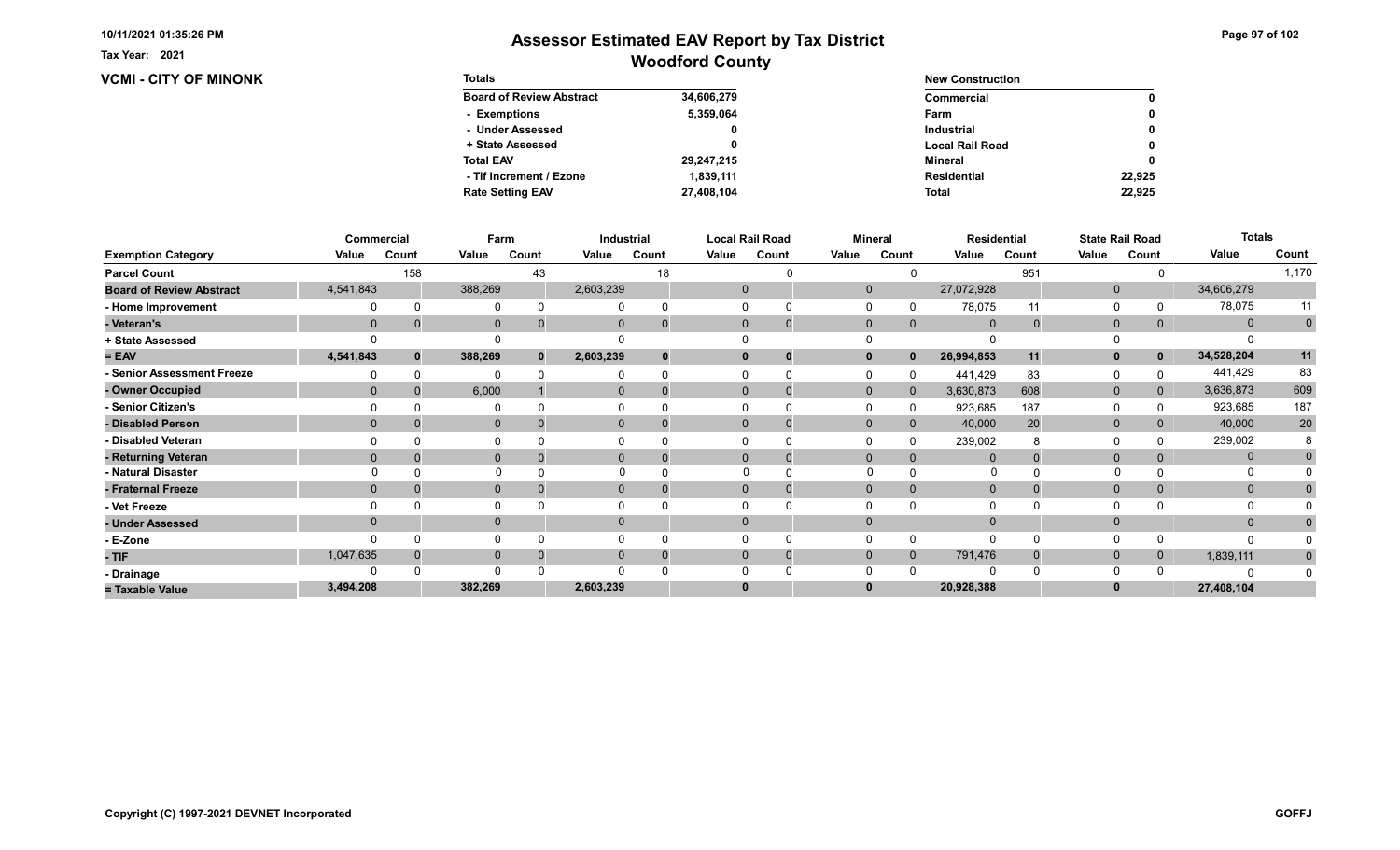**VCPA - VILLAGE OF PANOLA** 

Tax Year: 2021

| <b>Totals</b>                   |         | <b>New Construction</b> |        |
|---------------------------------|---------|-------------------------|--------|
| <b>Board of Review Abstract</b> | 984.966 | Commercial              | 0      |
| - Exemptions                    | 136.645 | Farm                    | 0      |
| - Under Assessed                | 0       | <b>Industrial</b>       | 0      |
| + State Assessed                |         | <b>Local Rail Road</b>  | 0      |
| <b>Total EAV</b>                | 848.321 | Mineral                 | 0      |
| - Tif Increment / Ezone         |         | <b>Residential</b>      | 55.478 |
| <b>Rate Setting EAV</b>         | 848.321 | <b>Total</b>            | 55,478 |

|                                 | Commercial   |              | Farm         |       |       | Industrial     |          | <b>Local Rail Road</b>        |              | <b>Mineral</b> |                | <b>Residential</b> |              | <b>State Rail Road</b> | <b>Totals</b> |                |
|---------------------------------|--------------|--------------|--------------|-------|-------|----------------|----------|-------------------------------|--------------|----------------|----------------|--------------------|--------------|------------------------|---------------|----------------|
| <b>Exemption Category</b>       | Value        | Count        | Value        | Count | Value | Count          | Value    | Count                         | Value        | Count          | Value          | Count              | Value        | Count                  | Value         | Count          |
| <b>Parcel Count</b>             |              |              |              | 12    |       |                |          |                               |              |                |                | 27                 |              |                        |               | 42             |
| <b>Board of Review Abstract</b> | 27,066       |              | 197,698      |       |       | $\mathbf{0}$   |          | $\mathbf 0$                   | $\mathbf 0$  |                | 760,202        |                    | $\mathbf 0$  |                        | 984,966       |                |
| - Home Improvement              |              |              | 2,333        |       |       |                |          | 0                             |              |                | 15,209         |                    | 0            |                        | 17,542        |                |
| - Veteran's                     | $\mathbf 0$  |              | $\mathbf 0$  | 0     |       | $\mathbf{0}$   |          | $\mathbf 0$<br>$\overline{0}$ | $\mathbf 0$  | $\mathbf 0$    | $\overline{0}$ | 0                  | $\mathbf{0}$ | $\mathbf{0}$           | $\mathbf{0}$  | $\mathbf 0$    |
| + State Assessed                |              |              |              |       |       |                |          |                               |              |                |                |                    |              |                        |               |                |
| $= EAV$                         | 27,066       | $\mathbf{0}$ | 195,365      |       |       |                |          | $\mathbf{0}$                  |              | $\bf{0}$       | 744,993        | $\boldsymbol{2}$   | $\mathbf{0}$ | $\mathbf{0}$           | 967,424       | 3              |
| - Senior Assessment Freeze      |              |              | $\Omega$     |       |       |                |          |                               |              | $\Omega$       | 4,603          |                    | 0            |                        | 4,603         |                |
| - Owner Occupied                | $\mathbf{0}$ | 0            | 6,000        |       |       | $\overline{0}$ |          | $\mathbf{0}$<br>$\mathbf{0}$  | $\mathbf{0}$ | $\mathbf{0}$   | 96,000         | 16                 | $\mathbf{0}$ | $\overline{0}$         | 102,000       | 17             |
| - Senior Citizen's              |              |              |              |       |       |                |          |                               |              |                | 10,000         |                    | $\Omega$     |                        | 10,000        |                |
| - Disabled Person               | $\mathbf{0}$ |              | $\mathbf{0}$ |       |       | $\overline{0}$ |          | $\Omega$                      | $\Omega$     |                | $\mathbf 0$    |                    | $\mathbf{0}$ | 0                      | $\mathbf{0}$  | $\mathbf{0}$   |
| - Disabled Veteran              |              |              | 0            |       |       |                |          | <sup>0</sup>                  |              |                | 2,500          |                    | 0            |                        | 2,500         |                |
| - Returning Veteran             | $\Omega$     |              | $\mathbf{0}$ |       |       | $\overline{0}$ |          | $\Omega$<br>0                 | $\Omega$     | $\Omega$       | $\Omega$       |                    | $\mathbf{0}$ | 0                      | $\mathbf 0$   |                |
| - Natural Disaster              |              |              | $\mathbf 0$  |       |       |                |          | $\Omega$                      | $\Omega$     |                | $\mathbf{0}$   |                    | $\Omega$     |                        | $\Omega$      |                |
| - Fraternal Freeze              | $\Omega$     |              | $\mathbf 0$  |       |       | $\mathbf{0}$   |          | $\mathbf{0}$                  | $\mathbf{0}$ | $\Omega$       | $\mathbf 0$    |                    | $\mathbf{0}$ | $\overline{0}$         | $\mathbf{0}$  | $\overline{0}$ |
| - Vet Freeze                    |              |              | $\Omega$     |       |       |                |          |                               |              |                |                |                    | 0            |                        | 0             |                |
| - Under Assessed                | $\Omega$     |              | $\mathbf{0}$ |       |       | $\Omega$       |          | $\Omega$                      | $\Omega$     |                |                |                    | $\mathbf{0}$ |                        | $\mathbf{0}$  |                |
| - E-Zone                        |              |              | $\Omega$     |       |       |                |          |                               |              |                |                |                    | $\Omega$     |                        | $\Omega$      |                |
| - TIF                           | $\Omega$     |              | $\mathbf 0$  |       |       | $\Omega$       |          | $\mathbf{0}$<br>0             | $\Omega$     |                | $\mathbf{0}$   |                    | $\mathbf{0}$ | $\mathbf{0}$           | $\mathbf{0}$  | $\bf{0}$       |
| - Drainage                      |              |              | $\Omega$     |       |       |                |          |                               |              |                |                |                    | $\Omega$     |                        | $\Omega$      |                |
| = Taxable Value                 | 27,066       |              | 189,365      |       |       |                | $\bf{0}$ |                               |              |                | 631,890        |                    | $\bf{0}$     |                        | 848,321       |                |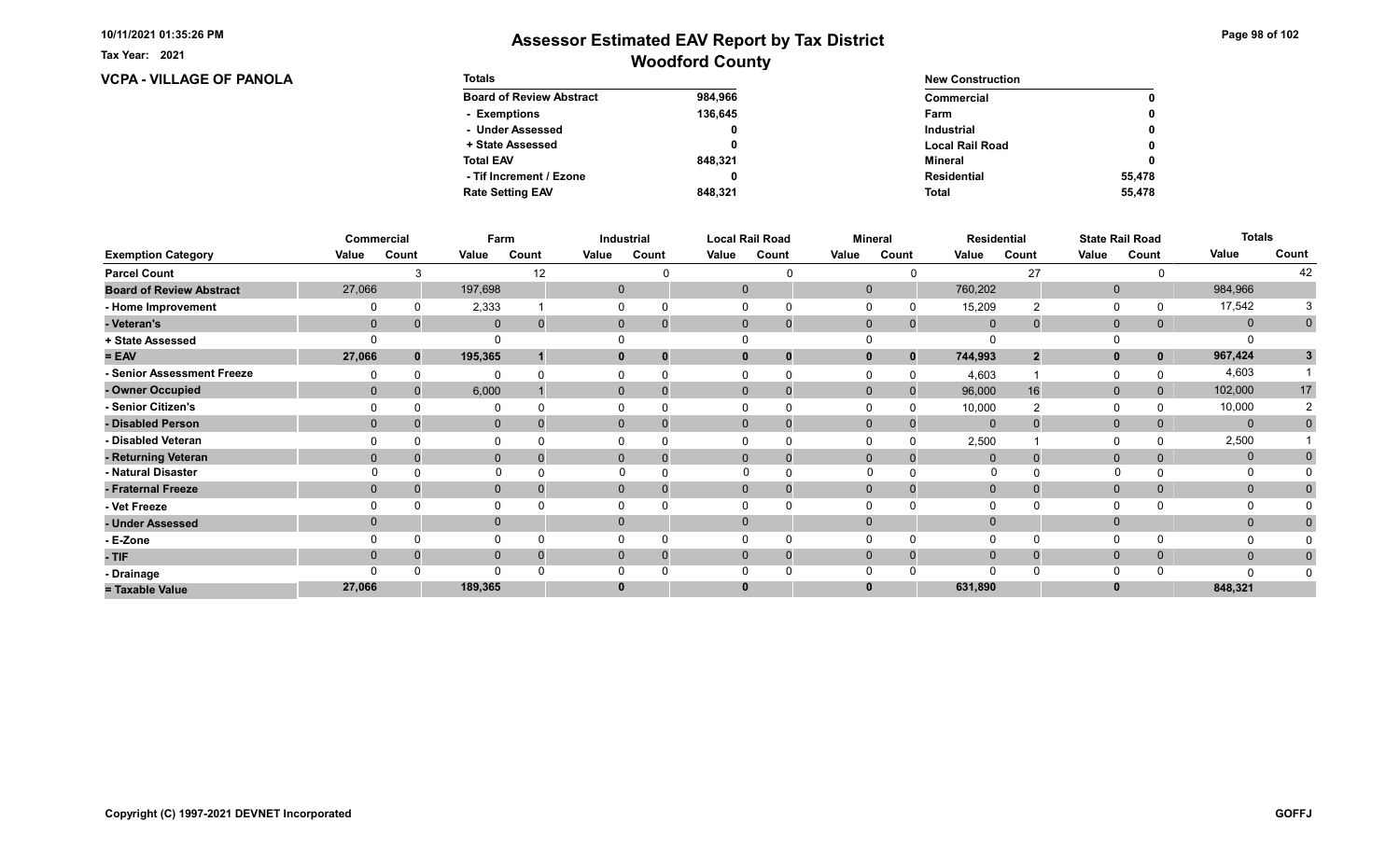**VCRO - VILLAGE OF ROANOKE** 

Tax Year: 2021

| <b>Totals</b>                   |            | <b>New Construction</b> |              |
|---------------------------------|------------|-------------------------|--------------|
| <b>Board of Review Abstract</b> | 32,198,292 | Commercial              | 62,531       |
| - Exemptions                    | 5,460,712  | Farm                    | 0            |
| - Under Assessed                | 0          | <b>Industrial</b>       | $\mathbf{0}$ |
| + State Assessed                |            | <b>Local Rail Road</b>  | 0            |
| <b>Total EAV</b>                | 26,737,580 | Mineral                 | 0            |
| - Tif Increment / Ezone         | 0          | Residential             | 81.568       |
| <b>Rate Setting EAV</b>         | 26,737,580 | <b>Total</b>            | 144.099      |

|                                 |                | Commercial | Farm         |       | <b>Local Rail Road</b><br>Industrial |          |       | <b>Mineral</b><br><b>Residential</b> |              |             |                | <b>State Rail Road</b> | <b>Totals</b> |                |              |             |
|---------------------------------|----------------|------------|--------------|-------|--------------------------------------|----------|-------|--------------------------------------|--------------|-------------|----------------|------------------------|---------------|----------------|--------------|-------------|
| <b>Exemption Category</b>       | Value          | Count      | Value        | Count | Value                                | Count    | Value | Count                                | Value        | Count       | Value          | Count                  | Value         | Count          | Value        | Count       |
| <b>Parcel Count</b>             |                | 132        |              |       |                                      |          |       |                                      |              |             |                | 824                    |               |                |              | 962         |
| <b>Board of Review Abstract</b> | 4,862,218      |            | 5,226        |       | 273,679                              |          |       | $\mathbf 0$                          | $\Omega$     |             | 27,057,169     |                        | $\mathbf 0$   |                | 32,198,292   |             |
| - Home Improvement              |                |            | $\Omega$     |       |                                      |          |       |                                      |              |             | 127,967        | 25                     | 0             |                | 127,967      | 25          |
| - Veteran's                     | $\overline{0}$ |            | $\mathbf 0$  |       |                                      | 0        |       | $\mathbf{0}$<br>$\mathbf 0$          | $\mathbf 0$  | $\mathbf 0$ | $\overline{0}$ |                        | $\mathbf{0}$  | 0              | $\mathbf{0}$ | $\pmb{0}$   |
| + State Assessed                |                |            |              |       |                                      |          |       |                                      |              |             |                |                        |               |                |              |             |
| $= EAV$                         | 4,862,218      | $\bf{0}$   | 5,226        |       | 273,679                              | $\bf{0}$ |       | $\bf{0}$<br>0                        |              | $\bf{0}$    | 26,929,202     | 25                     | $\mathbf{0}$  | $\mathbf 0$    | 32,070,325   | ${\bf 25}$  |
| - Senior Assessment Freeze      | 1,403          |            | $\Omega$     |       |                                      |          |       |                                      |              |             | 147,079        | 25                     | 0             |                | 148,482      | 26          |
| - Owner Occupied                | 108,000        | 18         | $\mathbf{0}$ |       | $\Omega$                             | $\Omega$ |       | $\Omega$<br>$\Omega$                 | $\mathbf{0}$ | $\Omega$    | 3,721,501      | 624                    | $\mathbf{0}$  | $\overline{0}$ | 3,829,501    | 642         |
| - Senior Citizen's              | 85,000         | 17         | $\Omega$     |       |                                      |          |       |                                      |              |             | 893,886        | 180                    | 0             |                | 978,886      | 197         |
| - Disabled Person               | $\mathbf{0}$   |            | $\mathbf{0}$ |       |                                      | 0        |       | $\Omega$<br>$\Omega$                 | $\Omega$     |             | 32,000         | 16                     | $\mathbf 0$   |                | 32,000       | $16\,$      |
| - Disabled Veteran              |                |            | $\Omega$     |       |                                      |          |       | 0                                    |              |             | 343,876        | 16                     | $\Omega$      |                | 343,876      | 16          |
| - Returning Veteran             | $\Omega$       |            | $\mathbf 0$  |       |                                      | $\Omega$ |       | $\Omega$<br>$\mathbf 0$              | $\Omega$     | $\Omega$    | $\Omega$       |                        | $\mathbf 0$   |                | $\mathbf{0}$ | $\mathbf 0$ |
| - Natural Disaster              |                |            | $\Omega$     |       |                                      |          |       | $\Omega$                             | $\Omega$     |             | 0              |                        |               |                | 0            |             |
| - Fraternal Freeze              | $\Omega$       |            | $\mathbf 0$  |       |                                      | 0        |       | $\mathbf{0}$                         | $\Omega$     |             | $\overline{0}$ |                        | $\mathbf{0}$  |                | $\mathbf{0}$ |             |
| - Vet Freeze                    |                |            | 0            |       |                                      |          |       |                                      |              |             |                |                        | $\Omega$      |                |              |             |
| - Under Assessed                |                |            | $\mathbf{0}$ |       |                                      | $\Omega$ |       | $\Omega$                             |              |             |                |                        | $\mathbf{0}$  |                | $\mathbf{0}$ |             |
| - E-Zone                        |                |            | $\Omega$     |       |                                      |          |       |                                      |              |             |                |                        | $\Omega$      |                |              |             |
| - TIF                           |                |            | $\mathbf{0}$ |       |                                      |          |       | 0<br>0                               |              |             |                |                        | $\mathbf{0}$  | 0              | $\mathbf{0}$ |             |
| - Drainage                      |                |            | $\Omega$     |       |                                      |          |       |                                      |              |             |                |                        | $\Omega$      |                | $\Omega$     |             |
| = Taxable Value                 | 4,667,815      |            | 5,226        |       | 273,679                              |          |       | 0                                    |              |             | 21,790,860     |                        | $\bf{0}$      |                | 26,737,580   |             |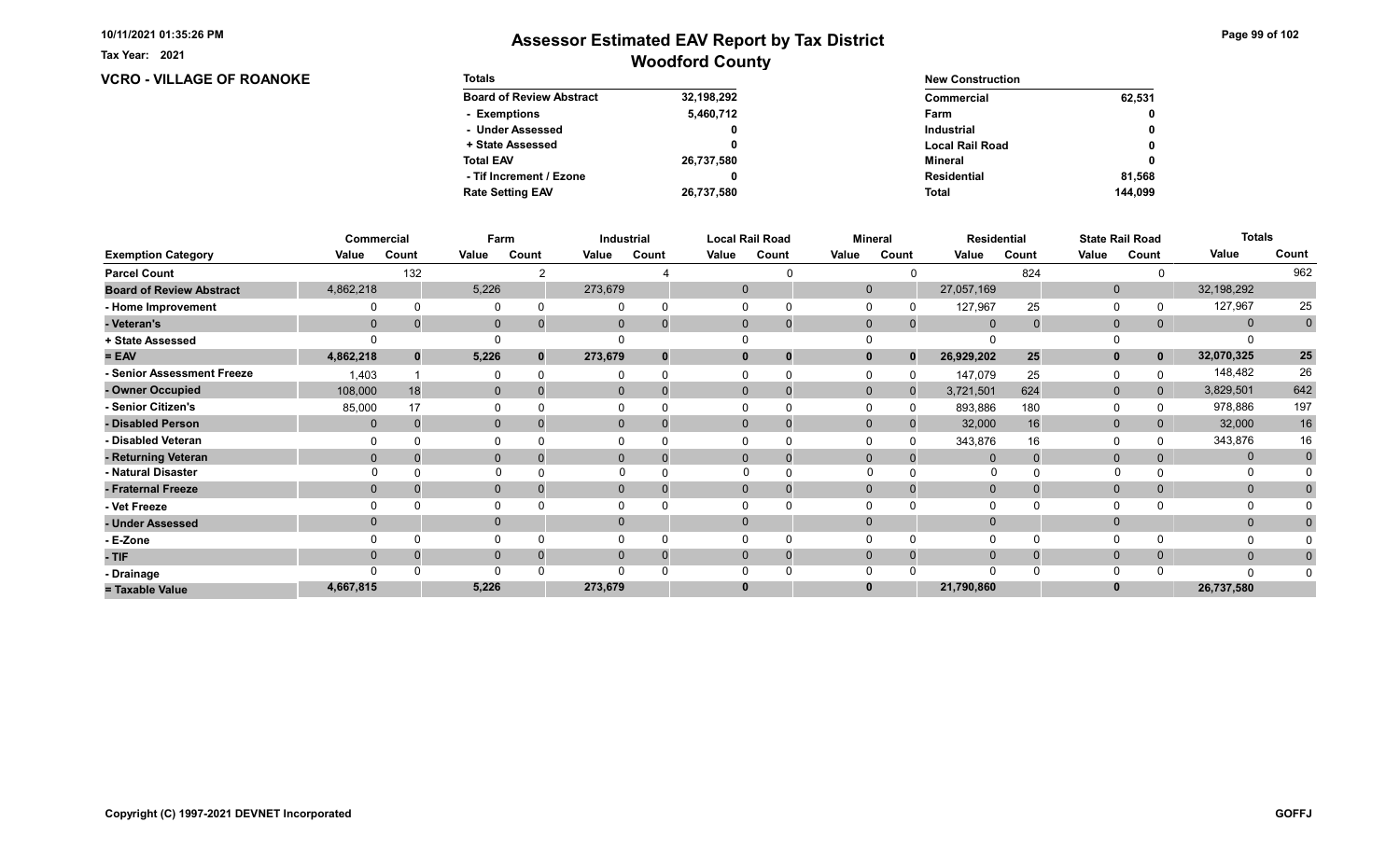Tax Year: 2021

### VCSE - VILLAGE OF SECOR Totals

| <b>Totals</b>                   |           | <b>New Construction</b> |        |  |  |  |
|---------------------------------|-----------|-------------------------|--------|--|--|--|
| <b>Board of Review Abstract</b> | 4,511,390 | Commercial              | 0      |  |  |  |
| - Exemptions                    | 1,188,030 | Farm                    | 0      |  |  |  |
| - Under Assessed                | 0         | <b>Industrial</b>       | 0      |  |  |  |
| + State Assessed                | 14.580    | <b>Local Rail Road</b>  | 0      |  |  |  |
| <b>Total EAV</b>                | 3,337,940 | Mineral                 | 0      |  |  |  |
| - Tif Increment / Ezone         | 0         | <b>Residential</b>      | 63.999 |  |  |  |
| <b>Rate Setting EAV</b>         | 3.337.940 | <b>Total</b>            | 63.999 |  |  |  |

|                                 |              | Commercial | Farm         |       |       | Industrial                 |             | <b>Local Rail Road</b> |              | <b>Mineral</b> |              | <b>Residential</b> | <b>State Rail Road</b> |             | <b>Totals</b> |                 |
|---------------------------------|--------------|------------|--------------|-------|-------|----------------------------|-------------|------------------------|--------------|----------------|--------------|--------------------|------------------------|-------------|---------------|-----------------|
| <b>Exemption Category</b>       | Value        | Count      | Value        | Count | Value | Count                      | Value       | Count                  | Value        | Count          | Value        | Count              | Value                  | Count       | Value         | Count           |
| <b>Parcel Count</b>             |              | 19         |              |       |       |                            |             |                        |              |                |              | 232                |                        |             |               | 259             |
| <b>Board of Review Abstract</b> | 479,774      |            | 15,366       |       |       | $\mathbf{0}$               | 7,687       |                        | $\mathbf{0}$ |                | 4,008,563    |                    | $\mathbf 0$            |             | 4,511,390     |                 |
| - Home Improvement              |              |            | 0            |       |       | 0<br>$\Omega$              |             |                        |              |                | $\Omega$     |                    | $\Omega$               |             | O             |                 |
| - Veteran's                     | $\mathbf{0}$ |            | $\mathbf 0$  |       |       | $\mathbf{0}$<br>$\Omega$   | $\mathbf 0$ | $\mathbf 0$            | $\mathbf{0}$ | $\mathbf{0}$   | $\mathbf{0}$ |                    | $\mathbf{0}$           | 0           | $\mathbf{0}$  | $\mathbf 0$     |
| + State Assessed                |              |            | $\Omega$     |       |       |                            |             |                        |              |                |              |                    | 14,580                 |             | 14,580        |                 |
| $= EAV$                         | 479,774      |            | 15,366       |       |       | 0<br>$\bf{0}$              | 7,687       | $\bf{0}$               | $\mathbf{0}$ | $\bf{0}$       | 4,008,563    | $\bf{0}$           | 14,580                 | $\mathbf 0$ | 4,525,970     |                 |
| - Senior Assessment Freeze      |              |            | 0            |       |       | $\Omega$                   |             | $\Omega$               |              |                | 89,534       | 25                 | 0                      |             | 89,534        | 25              |
| - Owner Occupied                | $\Omega$     |            | $\mathbf{0}$ |       |       | $\overline{0}$<br>$\Omega$ |             | $\mathbf 0$            | $\Omega$     | $\mathbf{0}$   | 705,512      | 120                | $\mathbf 0$            |             | 705,512       | 120             |
| - Senior Citizen's              |              |            | 0            |       |       |                            |             |                        |              | 0              | 169,929      | 36                 | $\Omega$               |             | 169,929       | 36              |
| - Disabled Person               | $\Omega$     |            | $\mathbf{0}$ |       |       | 0<br>$\Omega$              |             | $\Omega$               | $\Omega$     |                | 20,000       | 10                 | $\mathbf{0}$           |             | 20,000        | 10 <sup>°</sup> |
| - Disabled Veteran              |              |            | 0            |       |       |                            |             |                        |              |                | 203,055      |                    | $\Omega$               |             | 203,055       |                 |
| - Returning Veteran             | $\Omega$     |            | $\mathbf{0}$ |       |       | $\mathbf{0}$<br>$\Omega$   |             | $\mathbf 0$            | $\mathbf{0}$ | 0              | $\Omega$     |                    | $\mathbf{0}$           |             | $\mathbf{0}$  | 0               |
| - Natural Disaster              |              |            |              |       |       |                            |             |                        |              |                | $\Omega$     |                    |                        |             |               |                 |
| - Fraternal Freeze              | $\mathbf{0}$ |            | $\mathbf{0}$ |       |       | $\overline{0}$<br>0        | $\Omega$    | 0                      | $\Omega$     | 0              | $\mathbf{0}$ |                    | $\mathbf{0}$           | 0           | $\mathbf{0}$  |                 |
| - Vet Freeze                    |              |            | $\Omega$     |       |       |                            |             | $\Omega$               |              |                | $\Omega$     |                    | $\Omega$               |             | 0             |                 |
| - Under Assessed                | $\Omega$     |            | $\mathbf 0$  |       |       | $\overline{0}$             |             |                        |              |                |              |                    | $\mathbf 0$            |             | $\mathbf{0}$  |                 |
| - E-Zone                        |              |            | $\Omega$     |       |       |                            |             |                        |              |                | $\Omega$     |                    | $\Omega$               |             |               |                 |
| - TIF                           | $\Omega$     |            | $\mathbf{0}$ |       |       | 0<br>$\Omega$              |             | 0                      |              |                | $\Omega$     |                    | $\mathbf{0}$           |             | $\mathbf{0}$  |                 |
| - Drainage                      |              |            | $\Omega$     |       |       |                            |             |                        |              |                |              |                    | $\Omega$               |             | n             |                 |
| = Taxable Value                 | 479,774      |            | 15,366       |       |       | 0                          | 7,687       |                        |              |                | 2,820,533    |                    | 14,580                 |             | 3,337,940     |                 |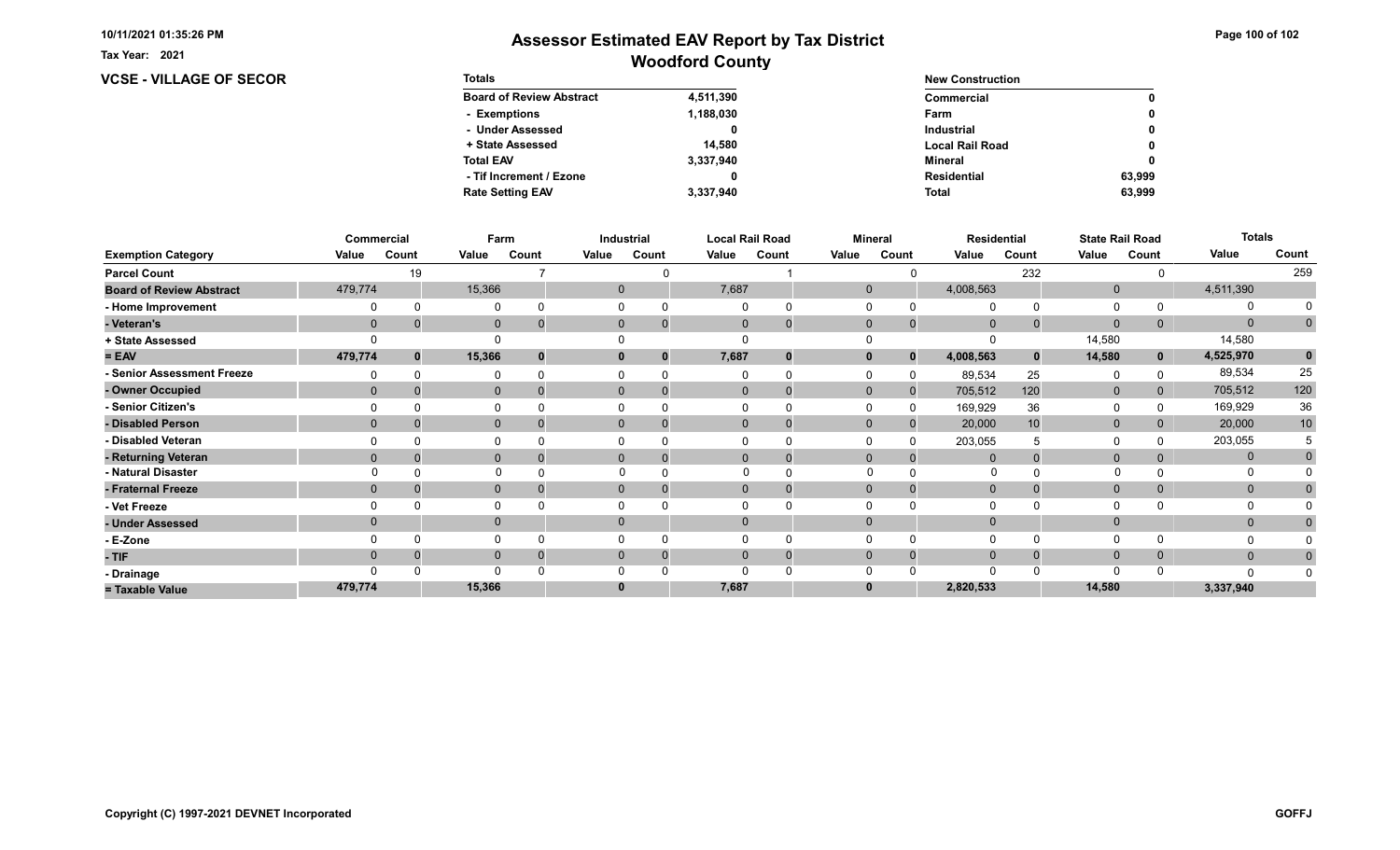**VCSP - VILLAGE OF SPRING BAY** 

Tax Year: 2021

| <b>Totals</b>                   |           | <b>New Construction</b> |         |  |  |  |
|---------------------------------|-----------|-------------------------|---------|--|--|--|
| <b>Board of Review Abstract</b> | 7,946,233 | Commercial              | 660,174 |  |  |  |
| - Exemptions                    | 1,288,346 | Farm                    | 0       |  |  |  |
| - Under Assessed                | 0         | <b>Industrial</b>       | 0       |  |  |  |
| + State Assessed                |           | <b>Local Rail Road</b>  | 0       |  |  |  |
| <b>Total EAV</b>                | 6,657,887 | Mineral                 | 0       |  |  |  |
| - Tif Increment / Ezone         | 0         | <b>Residential</b>      | 47.342  |  |  |  |
| <b>Rate Setting EAV</b>         | 6,657,887 | <b>Total</b>            | 707.516 |  |  |  |

|                                 |              | Commercial | Farm         |       |          | Industrial |          | <b>Local Rail Road</b>     | <b>Mineral</b> |              |                |          | <b>State Rail Road</b><br><b>Residential</b> |             | <b>Totals</b> |             |
|---------------------------------|--------------|------------|--------------|-------|----------|------------|----------|----------------------------|----------------|--------------|----------------|----------|----------------------------------------------|-------------|---------------|-------------|
| <b>Exemption Category</b>       | Value        | Count      | Value        | Count | Value    | Count      | Value    | Count                      | Value          | Count        | Value          | Count    | Value                                        | Count       | Value         | Count       |
| <b>Parcel Count</b>             |              | 32         |              |       |          |            |          |                            |                |              |                | 280      |                                              |             |               | 318         |
| <b>Board of Review Abstract</b> | 1,372,599    |            | 54,752       |       | 19,715   |            |          | $\mathbf 0$                | $\mathbf 0$    |              | 6,499,167      |          | $\mathbf 0$                                  |             | 7,946,233     |             |
| - Home Improvement              |              |            | $\Omega$     |       |          |            |          |                            |                |              | 47,058         |          | $\Omega$                                     |             | 47,058        |             |
| - Veteran's                     | $\mathbf 0$  |            | $\mathbf 0$  |       | 0        |            |          | $\mathbf 0$<br>$\mathbf 0$ | $\mathbf 0$    | $\mathbf{0}$ | $\overline{0}$ | $\Omega$ | $\mathbf{0}$                                 | 0           | $\mathbf{0}$  | $\mathbf 0$ |
| + State Assessed                |              |            |              |       |          |            |          |                            |                |              |                |          |                                              |             |               |             |
| $= EAV$                         | 1,372,599    | $\bf{0}$   | 54,752       |       | 19,715   |            | 0        | 0                          |                | $\bf{0}$     | 6,452,109      |          | $\mathbf{0}$                                 | $\mathbf 0$ | 7,899,175     | 7           |
| - Senior Assessment Freeze      |              |            | $\Omega$     |       |          |            |          |                            |                |              | 28,015         | 25       | 0                                            |             | 28,015        | 25          |
| - Owner Occupied                | 12,000       |            | $\mathbf 0$  |       | 0        | $\Omega$   |          | $\Omega$<br>$\mathbf 0$    | $\Omega$       | $\mathbf{0}$ | 809,483        | 135      | $\mathbf 0$                                  | 0           | 821,483       | 137         |
| - Senior Citizen's              |              |            | $\Omega$     |       |          |            |          |                            |                | <sup>0</sup> | 188,671        | 38       | 0                                            |             | 188,671       | 38          |
| - Disabled Person               | $\mathbf{0}$ |            | $\mathbf 0$  |       |          | 0          |          | $\Omega$<br>0              | $\Omega$       | $\Omega$     | 16,000         |          | $\mathbf 0$                                  |             | 16,000        | 8           |
| - Disabled Veteran              |              |            | $\Omega$     |       |          |            |          | 0                          |                |              | 187,119        |          | $\Omega$                                     |             | 187,119       |             |
| - Returning Veteran             | $\Omega$     |            | $\mathbf{0}$ |       |          | $\Omega$   |          | $\Omega$<br>-0             | $\Omega$       | $\Omega$     | $\Omega$       |          | $\mathbf{0}$                                 |             | $\mathbf 0$   |             |
| - Natural Disaster              |              |            | $\Omega$     |       |          |            |          | $\Omega$                   | $\Omega$       |              | 0              |          |                                              |             | 0             |             |
| - Fraternal Freeze              | $\mathbf 0$  |            | $\mathbf 0$  |       | 0        |            |          | $\mathbf{0}$<br>0          | $\mathbf 0$    | $\Omega$     | $\overline{0}$ |          | $\mathbf 0$                                  |             | $\mathbf{0}$  |             |
| - Vet Freeze                    |              |            | 0            |       |          |            |          |                            |                |              |                |          | 0                                            |             | 0             |             |
| - Under Assessed                |              |            | $\mathbf{0}$ |       | $\Omega$ |            | $\Omega$ |                            |                |              |                |          | $\mathbf{0}$                                 |             | $\mathbf{0}$  |             |
| - E-Zone                        |              |            | $\Omega$     |       |          |            |          |                            |                |              |                |          | $\Omega$                                     |             |               |             |
| - TIF                           | 0            |            | $\mathbf{0}$ |       |          |            |          | $\Omega$<br>0              | $\Omega$       |              | $\Omega$       |          | $\mathbf{0}$                                 | 0           | $\mathbf{0}$  | 0           |
| - Drainage                      |              |            | $\Omega$     |       |          |            |          |                            |                |              |                |          | $\Omega$                                     |             |               |             |
| = Taxable Value                 | 1,360,599    |            | 54,752       |       | 19,715   |            | 0        |                            |                |              | 5,222,821      |          | $\bf{0}$                                     |             | 6,657,887     |             |